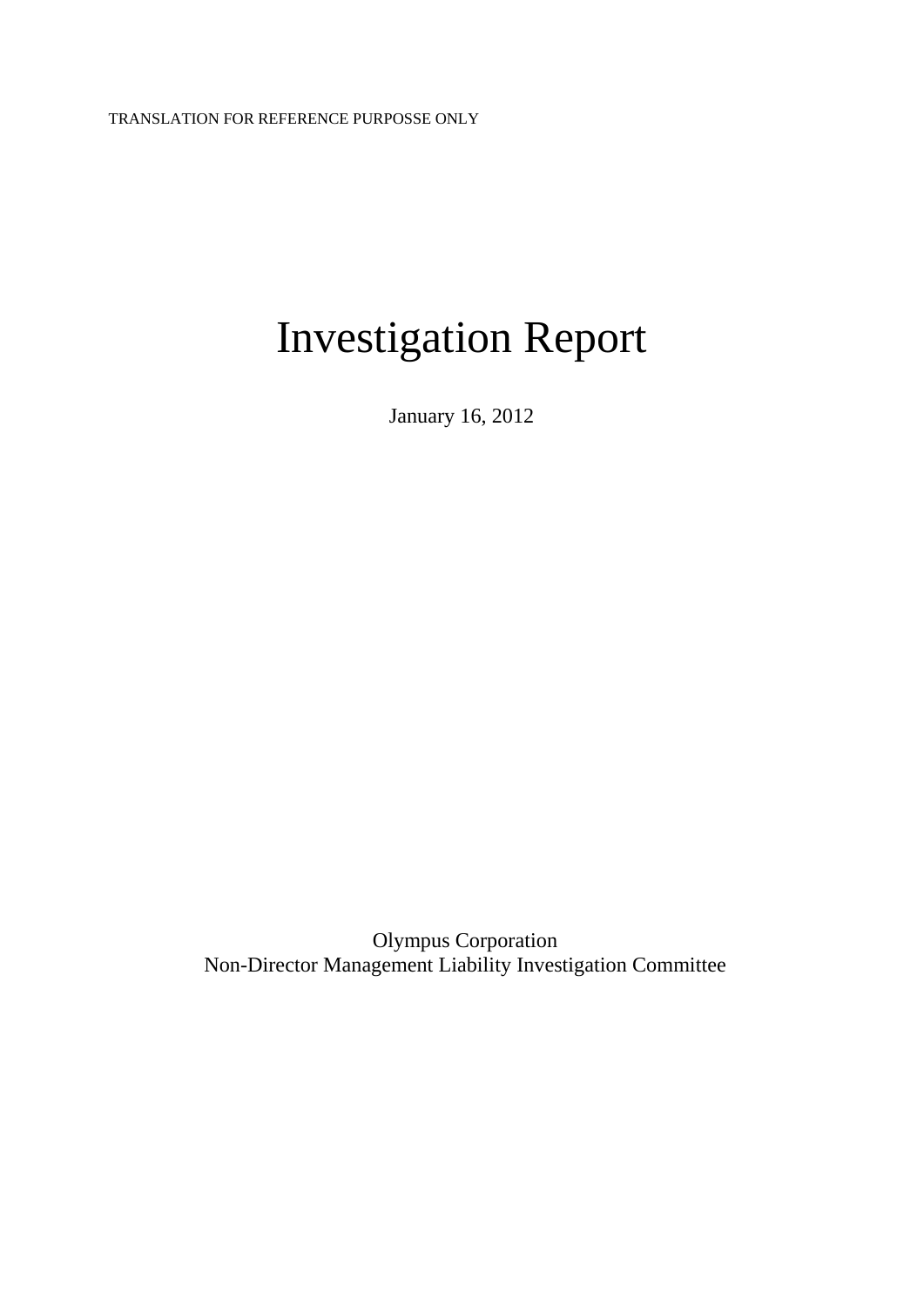# TRANSLATION FOR REFERENCE PURPOSSE ONLY

January 16, 2012

To the Board of Directors, Olympus Corporation

| <b>Olympus Corporation</b>   | Non-Director Management Liability Investigation Committee                  |
|------------------------------|----------------------------------------------------------------------------|
| <b>Chairman Commissioner</b> | Akira Watanabe, Attorney-at-Law<br>[seal:] Akira Watanabe, Attorney-at-Law |
| Commissioner                 | Atsushi Toki<br>[seal:] Atsushi Toki, Attorney-at-Law                      |
| Commissioner                 | Yoichiro Yamato<br>[seal:] Yoichiro Yamato, Attorney-at-Law                |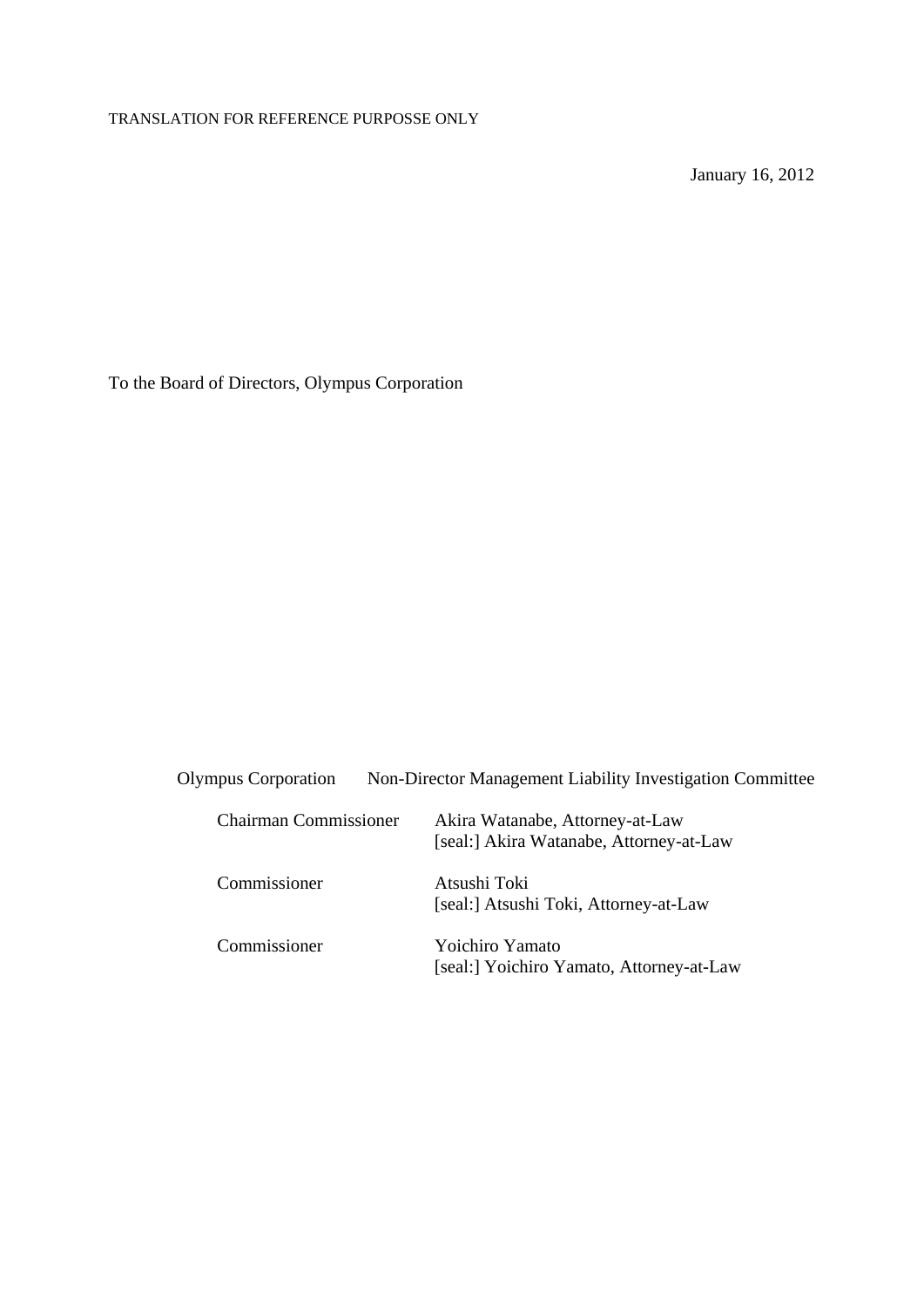# **List of Abbreviations and Terms**

| Corporate auditors and Accounting auditors |                                                                             |  |  |
|--------------------------------------------|-----------------------------------------------------------------------------|--|--|
| Abbreviation                               | Name (full name), period of service, etc.                                   |  |  |
| Kunihisa                                   | Yoshio Kunihisa                                                             |  |  |
|                                            | Period of service as auditor: from June 29, 1989 to June 28, 2001           |  |  |
| Ikoma                                      | Seiya Ikoma                                                                 |  |  |
|                                            | Period of service as auditor: from June 29, 1993 to June 29, 2004           |  |  |
| Kawashima                                  | Hiroshi Kawashima                                                           |  |  |
|                                            | Period of service as auditor: from June 26, 1998 to June 29, 2004           |  |  |
| Komata                                     | Hitoshi Komata                                                              |  |  |
|                                            | Period of service as auditor: from June 29, 1999 to June 27, 2003           |  |  |
|                                            | Minoru Ota                                                                  |  |  |
|                                            | Period of service as auditor: June 28, 2001 to June 29, 2004                |  |  |
|                                            | Ota joined the company in April 1965 and worked in the Treasury Section of  |  |  |
|                                            | the Accounting Department through October 1971. Thereafter, he was trans-   |  |  |
| Ota                                        | ferred back to the Accounting Group in the Accounting Department in Janu-   |  |  |
|                                            | ary 1978 and worked as person in charge of said Group until September 1982. |  |  |
|                                            | In September 1982, Ota became Leader of the Accounting Group in the Ac-     |  |  |
|                                            | counting Department, and after working as head of the Accounting Depart-    |  |  |
|                                            | ment from October 1990 until May 2001; he became Standing Auditor Corpo-    |  |  |
|                                            | rate Auditor in June 2001 and retired in June 2004.                         |  |  |
|                                            | Tadahiko Amemiya                                                            |  |  |
| Amemiya                                    | Period of service as auditor: from June 27, 2003 to June 28, 2007           |  |  |
| Imai                                       | Tadao Imai                                                                  |  |  |
|                                            | Period of service as auditor: since June 29, 2004                           |  |  |
| Shimada                                    | Makoto Shimada                                                              |  |  |
|                                            | Period of service as auditor: since June 29, 2004                           |  |  |
| Nakamura                                   | Yasuo Nakamura                                                              |  |  |
|                                            | Period of service as auditor: since June 29, 2004                           |  |  |
| Komatsu                                    | Katsuo Komatsu                                                              |  |  |
|                                            | Period of service as auditor: from June 28, 2007 to June 29, 2011           |  |  |
|                                            | Hideo Yamada                                                                |  |  |
| Yamada                                     | Period of service as auditor: from June 29, 2011 to November 24, 2011       |  |  |
|                                            | Yamada was a director from June 27, 2003 to June 29, 2011.                  |  |  |
|                                            | KPMG AZSA LLC                                                               |  |  |
| KPMG AZSA LLC                              | Period of service as accounting auditor: until the year ended March 2009.   |  |  |
|                                            | Former Asahi & Co. (prior to January 2004) and former KPMG AZSA (from       |  |  |
|                                            | January 2004 through July 2010).                                            |  |  |
| Ernst & Young ShinNihon                    | Ernst & Young ShinNihon LLC                                                 |  |  |
| <b>LLC</b>                                 | Period of service as accounting auditor: since the year ended March 2010    |  |  |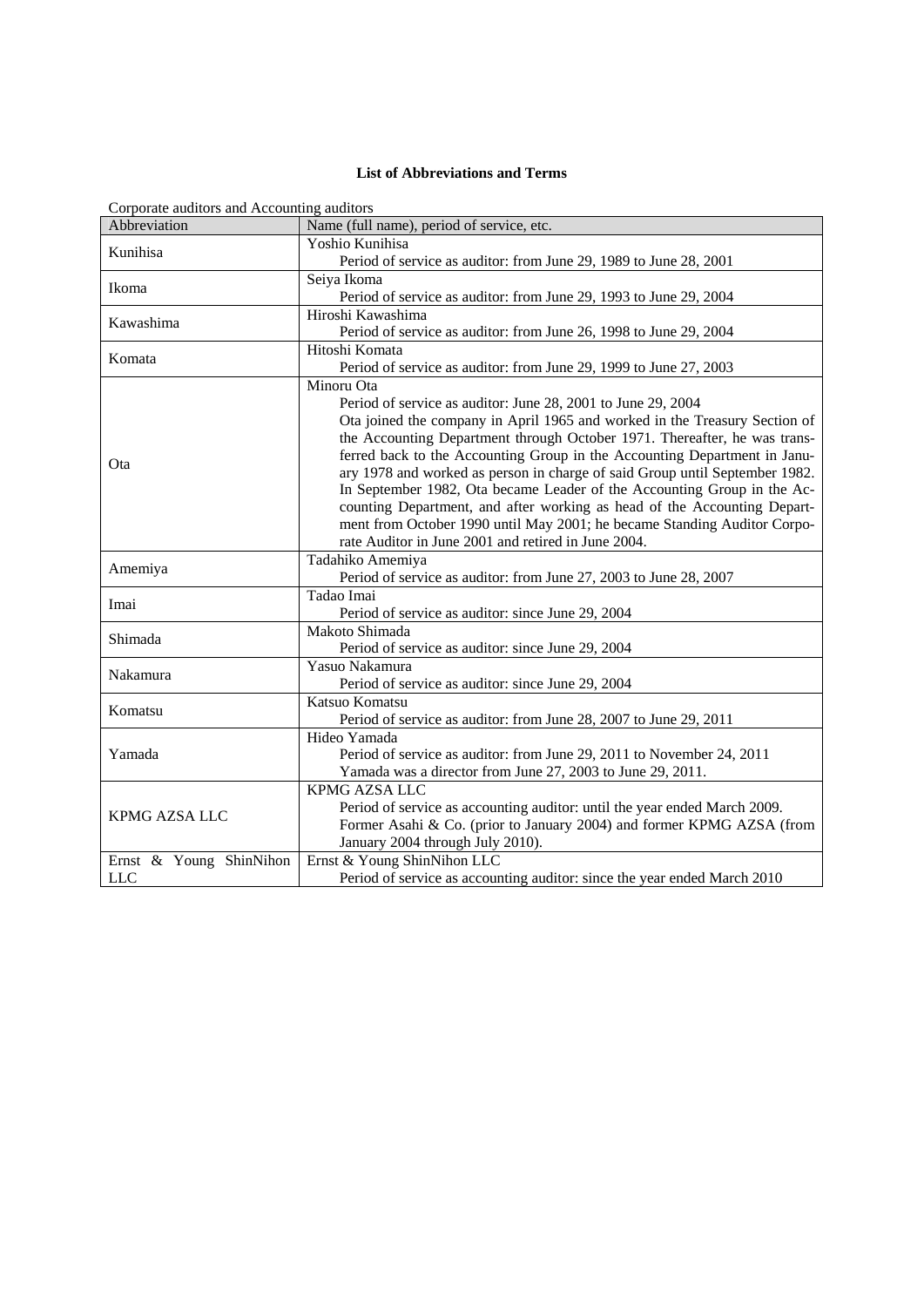| <b>Executive Officers</b> |                                                                                        |
|---------------------------|----------------------------------------------------------------------------------------|
| Abbreviation              | Name (full name), period of service, etc.                                              |
| Ichikawa                  | Kazuo Ichikawa served as an executive officer from June 28, 2001 to June 29, 2006.     |
| Kojima                    | Yusuke Kojima served as an executive officer from June 28, 2001 to April 1, 2003.      |
| Kuribayashi               | Masao Kuribayashi has served as an executive officer since June 29, 2004.              |
| Gomi                      | Toshiaki Gomi has served as an executive officer since June 29, 2004.                  |
| Yokoo                     | Akinobu Yokoo served as an executive officer from June 29, 2005 to May 12, 2009.       |
| Saito                     | Takashi Saito has served as an executive officer since June 29, 2005.                  |
| Karaki                    | Koichi Karaki has served as an executive officer since June 29, 2005.                  |
| Ueda                      | Yasuhiro Ueda served as an executive officer from June 29, 2006 to June 26, 2009.      |
| Saito                     | Norio Saito served as an executive officer from June 29, 2006 to September 30, 2011.   |
| Kawada                    | Hitoshi Kawada has served as an executive officer since June 29, 2006.                 |
| Masakawa                  | Yoshihiko Masakawa has served as an executive officer since June 29, 2006.             |
| Kawamata                  | Naohiko Kawamata has served as an executive officer since June 28, 2007.               |
| Sasa                      | Hiroyuki Sasa has served as an executive officer since June 28, 2007.                  |
| Nakatsuka                 | Makoto Nakatsuka has served as an executive officer since June 28, 2007.               |
| Nishikawa                 | Atsushi Nishikawa served as an executive officer from June 27, 2008 to March 31, 2011. |
| Yoda                      | Yasuo Yoda has served as an executive officer since June 27, 2008.                     |
| Gumz                      | F. Mark Gumz served as an executive officer from June 27, 2008 to March 31, 2011.      |
| Nakajima                  | Masanori Nakajima served as an executive officer from June 27, 2008 to March 31, 2011. |
| Kubota                    | Akira Kubota has served as an executive officer since June 26, 2009.                   |
| Takeuchi                  | Yasuo Takeuchi has served as an executive officer since June 26, 2009.                 |
| Koga                      | Nobuyuki Koga has served as an executive officer since June 26, 2009.                  |
| Hayashi                   | Shigeo Hayashi has served as an executive officer since June 26, 2009.                 |
| Taguchi                   | Akihiro Taguchi has served as an executive officer since June 29, 2010.                |
| Ogawa                     | Haruo Ogawa has served as an executive officer since April 1, 2011.                    |
| Bang                      | Il-Seok Bang has served as an executive officer since April 1, 2011.                   |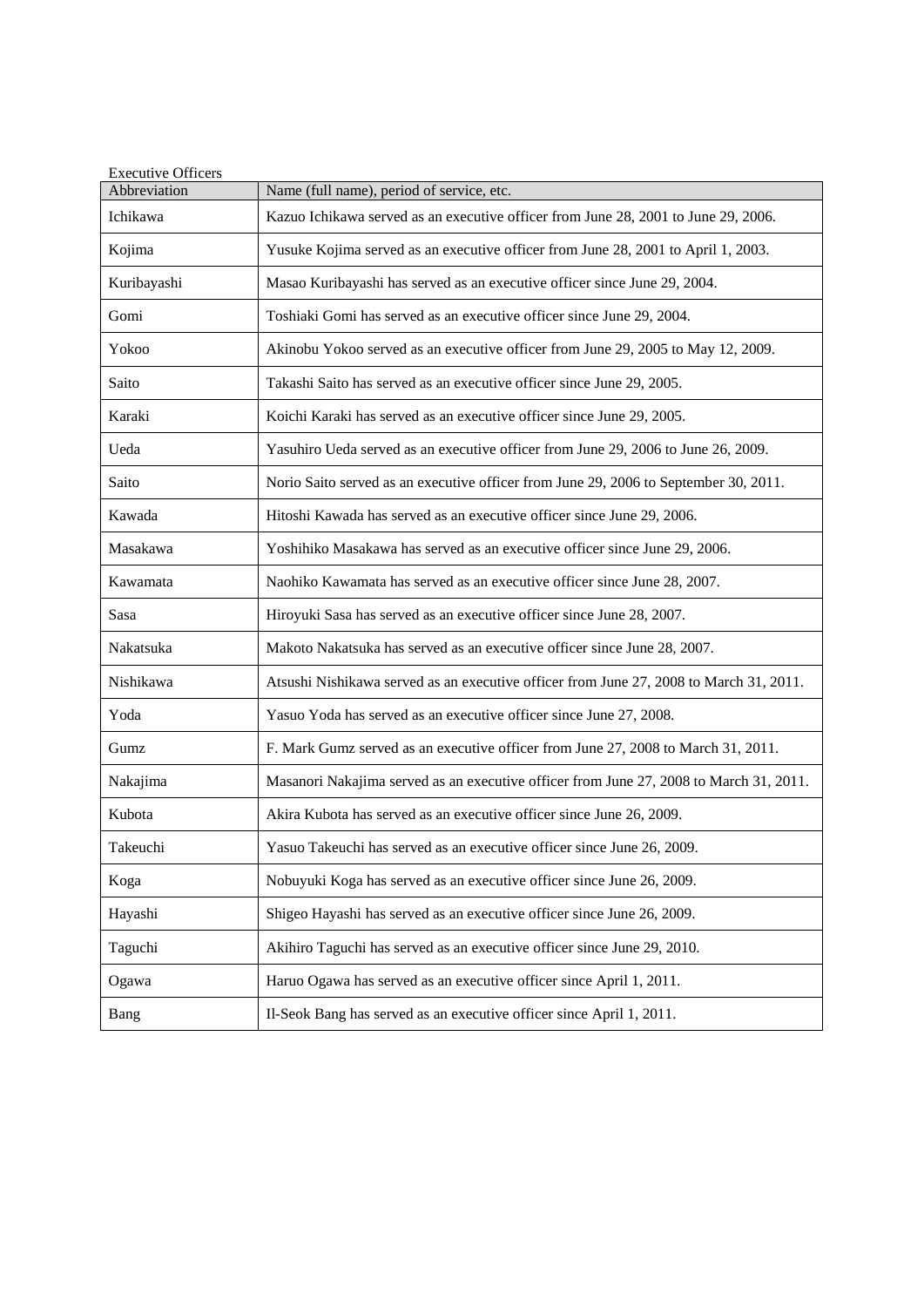| Directors    |                                                                                                                                                                                                        |
|--------------|--------------------------------------------------------------------------------------------------------------------------------------------------------------------------------------------------------|
| Abbreviation | Name (full name), period of service, etc.                                                                                                                                                              |
|              | Toshiro Shimoyama                                                                                                                                                                                      |
| Shimoyama    | Shimoyama was Representative Director and President from 1984 through June 1993, became Repre-                                                                                                         |
|              | sentative Director and Chairman from July 1993 through June 2001, and retired as director in 2004.                                                                                                     |
|              | Masayoshi Iwamoto                                                                                                                                                                                      |
| Iwamoto      | Iwamoto became Representative Director and President in June 1993, became Representative Director                                                                                                      |
|              | and Chairman in June 2001, and retired as director in June 2005.                                                                                                                                       |
|              | Tsuyoshi Kikukawa                                                                                                                                                                                      |
|              | Kikukawa became director in June 1999 and was in charge of the Management Planning Department,                                                                                                         |
| Kikukawa     | Administration and Finance Department, Personnel, and Accounting Department. In April 2001, he be-                                                                                                     |
|              | came head of the Director Corporate Center, and in June 2001, he became Representative Director and<br>President.                                                                                      |
|              | Hideo Yamada                                                                                                                                                                                           |
|              | Yamada served as director from June 27, 2003 to June 29, 2011.                                                                                                                                         |
|              | From October 1980 onward he was consistently involved with the management of financial assets at                                                                                                       |
|              | the Treasury Group in the Accounting Department. In January 1989, he became Group Leader of said                                                                                                       |
|              | Group, and in October 1990, he became Group Leader of the Finance Group in the Accounting De-                                                                                                          |
|              | partment due to the Group's name change. Thereafter, he became deputy head of the Accounting De-                                                                                                       |
| Yamada       | partment in April 1994 and head of the Administration and Finance Department in April 1997. In July                                                                                                    |
|              | 2001, he became deputy head of the Operations Supervision Office, with responsibility for the Finance                                                                                                  |
|              | Department, and in April 2002, he became head of the Administration Supervision Office, likewise                                                                                                       |
|              | with responsibility for the Finance Department. Thereafter, he acted as head of the Corporate Center                                                                                                   |
|              | that has control over the Finance Department from April 2003 through March 2009, and he was elected                                                                                                    |
|              | as a director in June 2003, became an auditor in June 2011, and resigned on November 24, 2011.                                                                                                         |
|              | Hisashi Mori                                                                                                                                                                                           |
|              | After being transferred to the Treasury Group in the Accounting Department in June 1987, Mori                                                                                                          |
|              | worked at the Treasury Group in the Accounting Department (and the Finance Group in the Account-                                                                                                       |
|              | ing Department) until March 1997. After that, on April 1, 1997, Mori became Leader of the Finance                                                                                                      |
|              | Group in the Administration and Finance Department, and from the following April 1998 until March                                                                                                      |
| Mori         | 2000, he was Assistant to the Head of the Administration and Finance Department. From April 2000<br>until March 2001, he acted as Leader of the Financial Planning Group in the Administration and Fi- |
|              | nance Department, and from October 2000 until June 2001, he acted as Deputy Head of the Admini-                                                                                                        |
|              | stration and Finance Department. Furthermore, from July 2001 until April 2002, he was head of the Fi-                                                                                                  |
|              | nance Department, and from April 2002, he was head of the General Business Planning Office and                                                                                                         |
|              | head of the Management Planning Office. After that, from June 2005 until March 2011, he was head of                                                                                                    |
|              | Managing Planning Headquarters. He was elected as a director in June 2006.                                                                                                                             |
|              | Hironobu Kawamata                                                                                                                                                                                      |
|              | From March 1988, Kawamata moved to the Treasury Group in the Accounting Department, and from                                                                                                           |
|              | October 1990, he started working in the Finance Group in the Accounting Department (and the Finance                                                                                                    |
| Kawamata     | Group in the Administration and Finance Department). After that, from April 1997 through the end of                                                                                                    |
|              | March 2000, he was Group Leader of the Finance Group in the Administration and Finance Depart-                                                                                                         |
|              | ment. Then in May 2000 he was sent to Olympus America, and from October 2004 through June 2009,                                                                                                        |
|              | he was head of the Accounting Department (head of the Business Support Headquarters in April 2007).                                                                                                    |
|              | On June 29, 2009, he was elected as a director.                                                                                                                                                        |
|              | Makoto Nakatsuka                                                                                                                                                                                       |
|              | Nakatsuka joined the company in April 1981. From April 1997 through March 2000, he was Group<br>Leader of the Financial Planning Group in the Administration and Finance Department. After that,       |
|              | from April 2000 through May 2002, he was Group Leader of the Finance Group in the Administration                                                                                                       |
|              | and Finance Department (and Group Leader of the Finance Group in the Finance Department). From                                                                                                         |
| Nakatsuka    | April 2002 through March 2006, he was head of the Finance Department, and from April 2006 through                                                                                                      |
|              | May 2008, he was head of the Financial Strategy Department in the Management Planning Headquar-                                                                                                        |
|              | ters, with responsibility for financial asset management (during this period, he became an executive of-                                                                                               |
|              | ficer in June 2007). In June 2010, he because an executive officer of Olympus, in April 2011, he be-                                                                                                   |
|              | came head of the Corporate Center, and on June 29, 2011, he was elected as a director.                                                                                                                 |
|              | Michael Christopher Woodford                                                                                                                                                                           |
| Woodford     | Woodford became an executive officer in June 2008, President in April 2011, and representative direc-                                                                                                  |
|              | tor and president/COO in June 2011. However, he was removed as representative director and presi-                                                                                                      |
|              | dent on October 14, 2011, but remained a director. He resigned as director on December 1, 2011.                                                                                                        |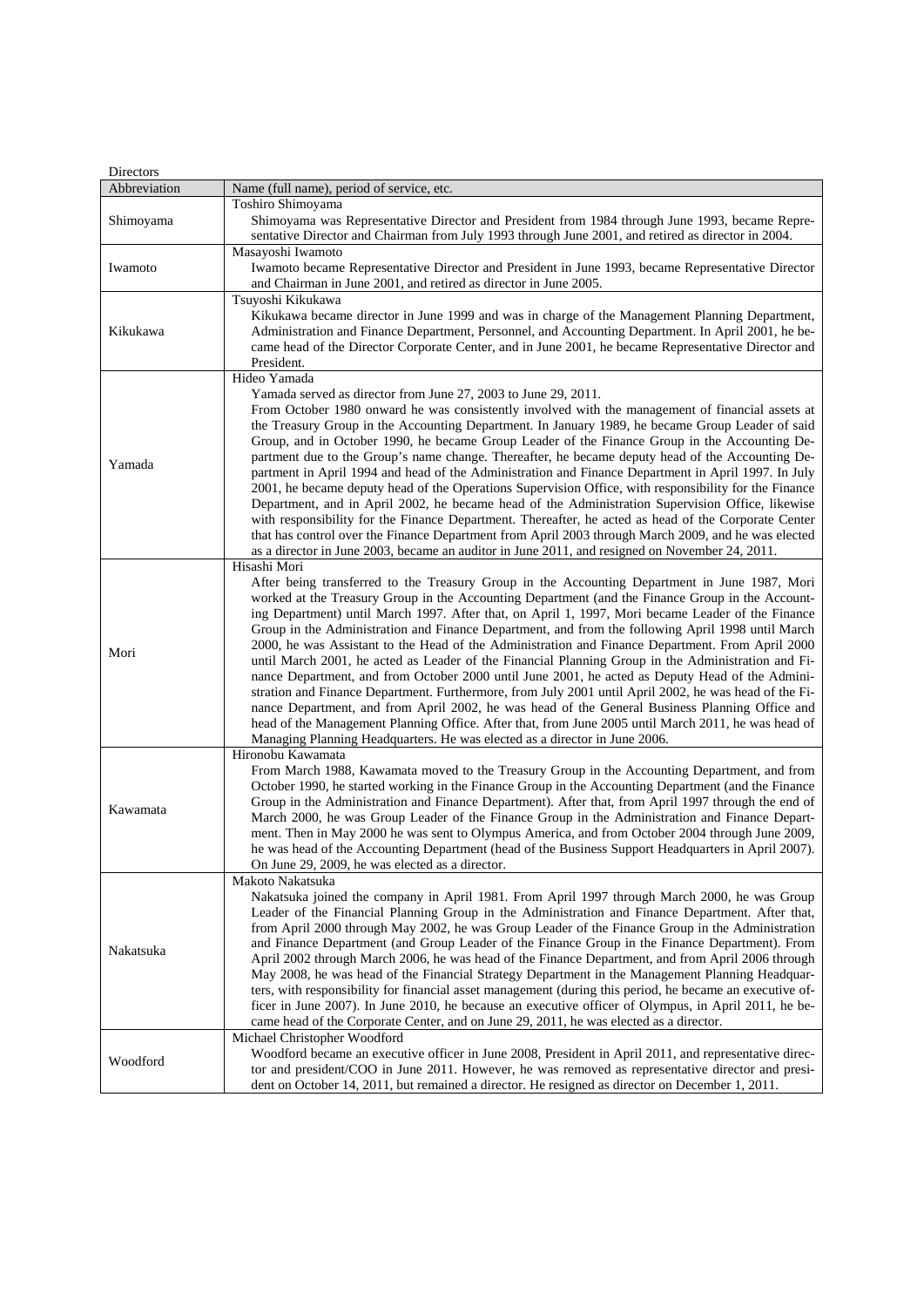| Outside collaborators |                                                                                                                                                                                                                                                                                                                                                                                                                                                                                                                                                                                                                     |  |
|-----------------------|---------------------------------------------------------------------------------------------------------------------------------------------------------------------------------------------------------------------------------------------------------------------------------------------------------------------------------------------------------------------------------------------------------------------------------------------------------------------------------------------------------------------------------------------------------------------------------------------------------------------|--|
| Abbreviation          | Name (full name), period of service, etc.                                                                                                                                                                                                                                                                                                                                                                                                                                                                                                                                                                           |  |
| Walch                 | Gerhard Walch<br>Walch was employed at LGT Bank, but retired several years ago. He is thought to be involved in<br>both the Gurdon Overseas S.A. and Nayland Overseas S.A. funds.                                                                                                                                                                                                                                                                                                                                                                                                                                   |  |
| Sagawa                | Hajime Sagawa<br>Yamada, who had been involved in the finances of Olympus since around 1980, became friends<br>with Sagawa through Nakagawa, who met him in the process of managing the company's money.<br>Sagawa was involved in specifically planning the separation (tobashi) of financial instruments in-<br>curring unrealized losses by using funds that were not subject to consolidation under Olympus.<br>He established AXES under the laws of Delaware in 1997. He invested along with Nakagawa in<br>AXES and Axes (Japan) Securities.                                                                 |  |
| Chan                  | Full name unknown<br>A person whom Yamada and Mori met around 1998 through an introduction by Commerzbank<br>Singapore Branch through Nakagawa when they were looking for a place to procure funding to<br>float into Receiver Funds. Chan, at the time, was working at Commerzbank, but after he retired<br>from Commerzbank in 2000, he changed jobs to SG, and in 2004, he retired from SG and estab-<br>lished his own company. In February 2005, the investment manager of SG, a tax-exempt limited<br>partnership formed in the Caymans, was Strategic Growth Asset Management, which Chan owns.              |  |
| Nakagawa              | Akio Nakagawa<br>Yamada, who had been involved in the finances of Olympus since around 1980, met Nakagawa in<br>the process of managing the company's money. Nakagawa is a person who was involved in spe-<br>cifically planning the separation (tobashi) of financial instruments incurring unrealized losses by<br>using funds that were not subject to consolidation under Olympus. He has working experience at<br>foreign securities firm[s], established Axes (Japan) Securities, and acts as its President & CEO. In<br>addition, he invested capital in AXES and Axes (Japan) Securities along with Sagawa. |  |
| Yokoo                 | Nobumasa Yokoo<br>Originally from a major securities firm, Yokoo was close with Yamada through transactions with<br>Olympus during his time at the securities firm. Even before the Series of Problems, he was some-<br>one who was consulted regarding Olympus' investment activities. It was also Yokoo who intro-<br>duced LGT Bank's executives to Yamada and Mori. Yokoo established GC and its affiliates, GCI<br>and GCI Cayman, from 1998 through around 2004.                                                                                                                                              |  |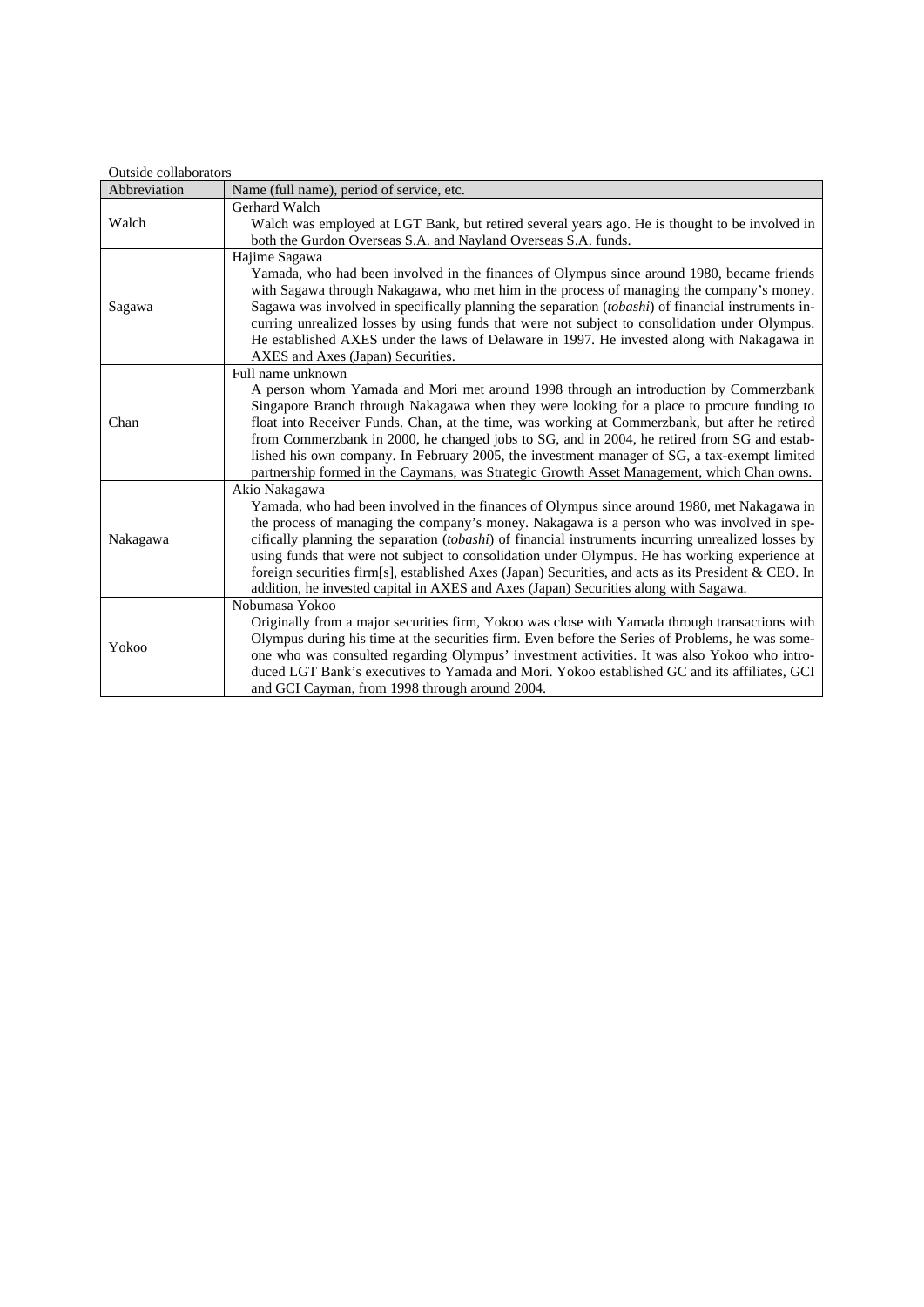$Oth$ 

| Other                 |                                                                                                                                                                                                                                                                                                                                                                                                                                                                                                                                                                                                                                            |
|-----------------------|--------------------------------------------------------------------------------------------------------------------------------------------------------------------------------------------------------------------------------------------------------------------------------------------------------------------------------------------------------------------------------------------------------------------------------------------------------------------------------------------------------------------------------------------------------------------------------------------------------------------------------------------|
| Abbreviation          | Name (full name), period of service, etc.                                                                                                                                                                                                                                                                                                                                                                                                                                                                                                                                                                                                  |
| 2009 Committee        | A third party committee of three outside experts including attorneys-at-law, which was<br>formed by resolution of the Board of Corporate auditors on May 9, 2009.                                                                                                                                                                                                                                                                                                                                                                                                                                                                          |
| 2009 Committee Report | A report dated May 17, 2009, by the 2009 Committee.                                                                                                                                                                                                                                                                                                                                                                                                                                                                                                                                                                                        |
| 21C                   | Twenty First Century Global Fixed Income Fund Ltd.<br>A pass-through fund of Cayman registry, which was involved in the Singapore Route.<br>The Director is Mori. Hillmore and Easterside moved money to 21C in the form of<br>granting loans, etc., and 21C moved money in the amounts of 19.3 billion yen to CFC<br>and 20 billion yen to Proper in the form of underwriting bonds issued by Proper and<br>CFC. 8 billion yen of the 20 billion yen moved to Proper was then moved to CFC by<br>means of Proper underwriting bonds issued by CFC.                                                                                        |
| <b>AXAM</b>           | Axam Investments Ltd.<br>A Cayman corporation that Sagawa established on November 19, 2007, for the purpose<br>of receiving the money that was paid to Olympus in connection with the Gyrus acquisi-<br>tion as part of the Loss Separation Settlement Scheme.                                                                                                                                                                                                                                                                                                                                                                             |
| AXES (Axes America)   | Axes America, LLC<br>A company that Sagawa established in Delaware, which signed an FA agreement, etc.<br>with Olympus in connection with the Gyrus acquisition. Warrant purchase rights and<br>stock options were granted as part of the FA fee, and the purchase money for said war-<br>rant purchase rights and the purchase money for the preferred dividends issued instead<br>of stock options were used to settle the separated losses. AXES is abbreviated as<br>"AXAM" in the FA agreement and amended FA agreement, but in this report, "AXAM<br>Investments Ltd.," abbreviated as "AXAM," is a different corporation from AXES. |
| CD                    | Creative Dragon SPC<br>A pass-through fund involved primarily in the Loss Separation Settlement Scheme,<br>which was used to float the money paid to DD and GT (13.7 billion yen) to purchase<br>shares of the three domestic companies, the purchase money for the preferred shares in<br>Gyrus (620 million dollars), and so forth back to Olympus.                                                                                                                                                                                                                                                                                      |
| <b>CFC</b>            | Central Forest Corp.<br>One of the Receiver Funds. A fund of Cayman registry that Sagawa and Nakagawa<br>formed by March 1998 after Yamada and Mori asked Sagawa and Nakagawa to set up<br>a Receiver Funds for "tobashi" which were not subject to consolidation under Olym-<br>pus.                                                                                                                                                                                                                                                                                                                                                      |
| <b>DD</b>             | Dynamic Dragon II SPC<br>A pass-through fund of Cayman registry. Easterside invested capital in CD using a to-<br>tal of 13.7 billion yen paid to DD and GT for stock in the three domestic companies,<br>and then this was floated back to Olympus through GPAI, TEAO, and LGT-GIM.                                                                                                                                                                                                                                                                                                                                                       |
| Easterside            | <b>Easterside Investments Limited</b><br>A special purpose company in the British Virgin Islands which was involved in the<br>Singapore Route. Receiving a loan (approx. 30 billion yen) from the Singapore Branch<br>of SG Bank, which was secured by Olympus deposits in said Bank, Easterside made<br>capital infusions in a Receiver Funds (QP), etc. through 21C and Proper. Olympus bor-<br>rowed and capitalized bonds in which said Fund invested from SG Bond.                                                                                                                                                                    |
| ${\rm FA}$            | <b>Financial Advisor</b>                                                                                                                                                                                                                                                                                                                                                                                                                                                                                                                                                                                                                   |
| FA Agreement          | Financial Advisory Agreement between Olympus and AXES dated June 12, 2006. (It is in<br>letter format presented by AXES on June 5, 2006 and accepted by Olympus on June 12.)                                                                                                                                                                                                                                                                                                                                                                                                                                                               |
| GC                    | Global Company Inc.<br>A company established by Yokoo et al, which essentially was the manager of GCI<br>Cayman                                                                                                                                                                                                                                                                                                                                                                                                                                                                                                                            |
| GCI                   | Global Company Investments Inc.<br>A company established by Yokoo et al, which essentially was the manager of GCI<br>Cayman                                                                                                                                                                                                                                                                                                                                                                                                                                                                                                                |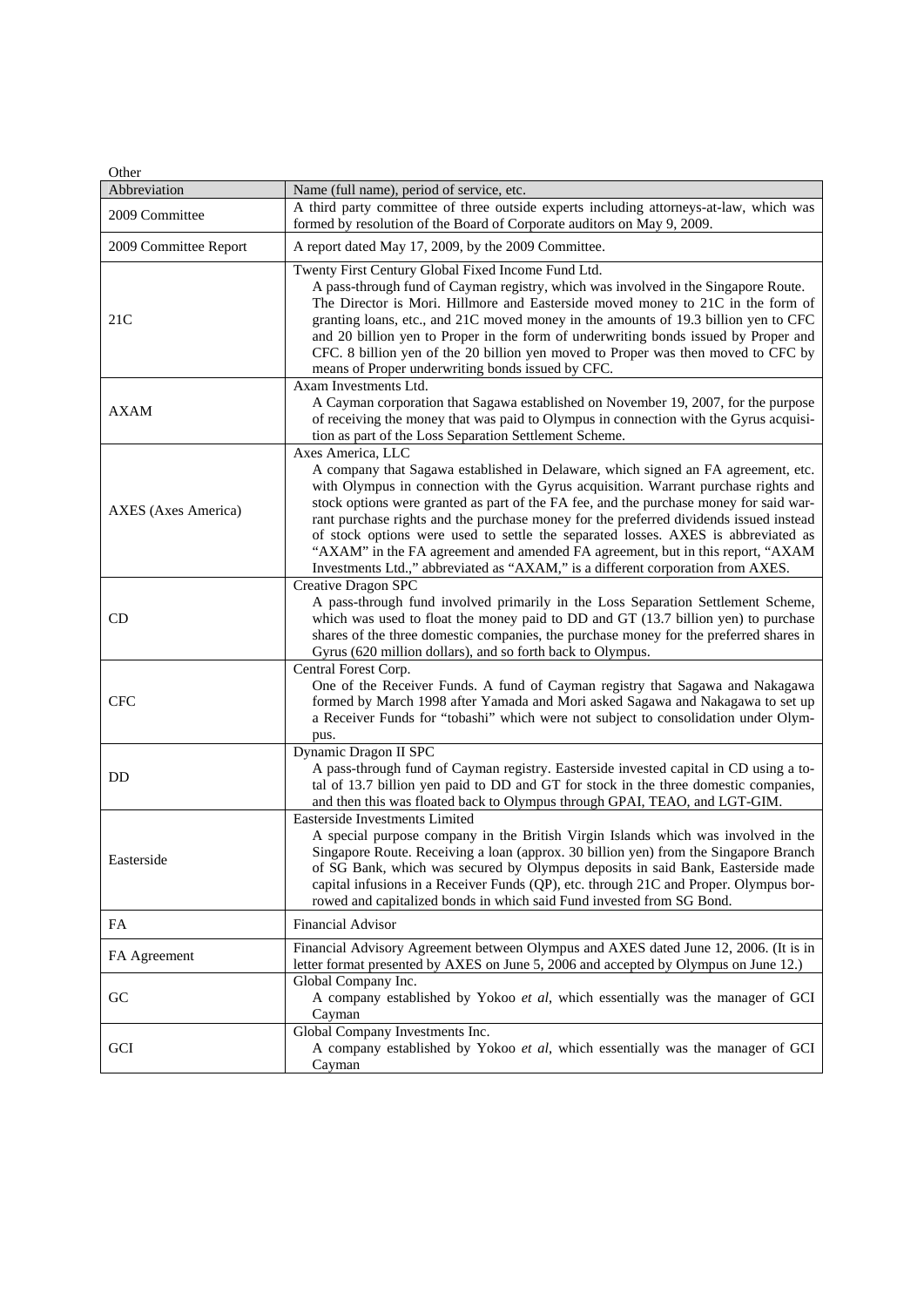| Abbreviation          | Name (full name), period of service, etc.                                                                                                                                                                                                                                                                                                                                                                                                                                                              |
|-----------------------|--------------------------------------------------------------------------------------------------------------------------------------------------------------------------------------------------------------------------------------------------------------------------------------------------------------------------------------------------------------------------------------------------------------------------------------------------------------------------------------------------------|
|                       | <b>GCI</b> Cayman Limited                                                                                                                                                                                                                                                                                                                                                                                                                                                                              |
| <b>GCI</b> Cayman     | A company established by Yokoo and others GCI Cayman is a general partner of NEO<br>and GCNVV, and in addition to having received fund management fees (management<br>fees) from NEO and GCNVV, it was also paid a completion fee and termination fee                                                                                                                                                                                                                                                  |
|                       | when GCNVV was dissolved.                                                                                                                                                                                                                                                                                                                                                                                                                                                                              |
| <b>GCNVV</b>          | G.C. New Vision Ventures, L.P.<br>A fund established on March 1, 2000, for use in the scheme of providing money to Re-<br>ceiver Fund[s]. Multiple funds invested capital in GCNVV, but all that money was<br>paid by Olympus.<br>GCNVV invested some money to invest in venture companies, but also provided ap-                                                                                                                                                                                      |
|                       | proximately 30 billion yen to a Receiver Fund (QP), though the amounts were different                                                                                                                                                                                                                                                                                                                                                                                                                  |
|                       | depending on the time.<br>PS Global Investment Markets-O                                                                                                                                                                                                                                                                                                                                                                                                                                               |
| GIM (LGT-GIM)         | One of the investment instruments called a class fund, which the LGT Bank Group<br>formed and managed. Olympus and OAM purchased investment unit[s] of the LGT-<br>GIM fund in January 2000 (Olympus purchased 15 billion yen and OAM 20.3 billion<br>yen) in order to infuse capital into Receiver Fund[s] so that the Receiver Fund[s] would<br>get financial asset holdings incurring unrealized losses at book value through an ac-<br>count opened at LGT Bank.                                   |
| <b>GPAI</b>           | GPA Investments Ltd.<br>A pass-through fund involved primarily in the Loss Separation Settlement Scheme. It<br>was used when the money (13.7 billion yen) for shares of the three domestic compa-<br>nies paid to DD and GT and the purchase money for the Gyrus preferred shares (620<br>million dollars) was floated back to Olympus.                                                                                                                                                                |
|                       | <b>Global Target SPC</b>                                                                                                                                                                                                                                                                                                                                                                                                                                                                               |
| <b>GT</b>             | A pass-through fund of Cayman registry. Easterside invested capital in CD using the<br>total 13.7 billion yen paid to CD and DD for shares in the three domestic companies<br>and thereafter floated this back to Olympus through GPAI, TEAO, and LGT-GIM.                                                                                                                                                                                                                                             |
| Gurdon Overseas S.A.  | Thought to be a fund involving Walch, from whom Yamada and Mori et al received coop-<br>eration in funding on the LGT Bank Route. In September 2008, 1.259 billion yen was paid<br>from NEO.                                                                                                                                                                                                                                                                                                           |
| GV                    | Genesis Venture Capital Series Ltd.<br>A pass-through fund of Cayman registry that was involved in the Singapore Route.<br>Proper and CFC moved money to GV in the form of underwriting bonds issued by GV<br>(Proper 4 billion yen, CFC 5.1 billion yen). GV was a limited partner along with<br>Olympus when GCNVV was established in March 2000 and contributed 5 billion of<br>money to GCNVV, but this money is presumed to have been paid from the 9.1 billion<br>yen moved from Proper and CFC. |
| Hillmore              | Hillmore East<br>A special purpose company that was involved in the Singapore Route. Hillmore East<br>received a loan $(15.0 \sim 45.6$ billion yen) from Commerzbank Singapore Branch, which<br>was secured by deposits of Olympus at said bank, and made capital infusions in a Re-<br>ceiver Fund (QP) and such through 21C and Proper.                                                                                                                                                             |
| <b>ITV</b>            | New Investments Ltd. Class Fund IT Ventures<br>One of the investment instruments called a class fund, which the LGT Bank Group<br>formed and managed. After floating excess money procured in order to execute the<br>Loss Separation Scheme to ITV, Olympus had ITV invest in multiple venture compa-<br>nies in Japan in addition to ITX and the three domestic companies.                                                                                                                           |
| <b>LGT</b> Bank       | LGT Bank in Liechtenstein AG<br>The bank of the Principality of Liechtenstein, which was used in the Europe Route. It<br>loaned money (total approximately 30 billion yen) to a Receiver Fund (CFC), secured<br>by Japanese government bonds and such that Olympus had deposited at said bank.                                                                                                                                                                                                         |
| Nayland Overseas S.A. | Thought to be a fund involving Walch, from whom Yamada and Mori et al received coop-<br>eration in funding on the LGT Bank Route. 950 million yen was paid from TEAO.                                                                                                                                                                                                                                                                                                                                  |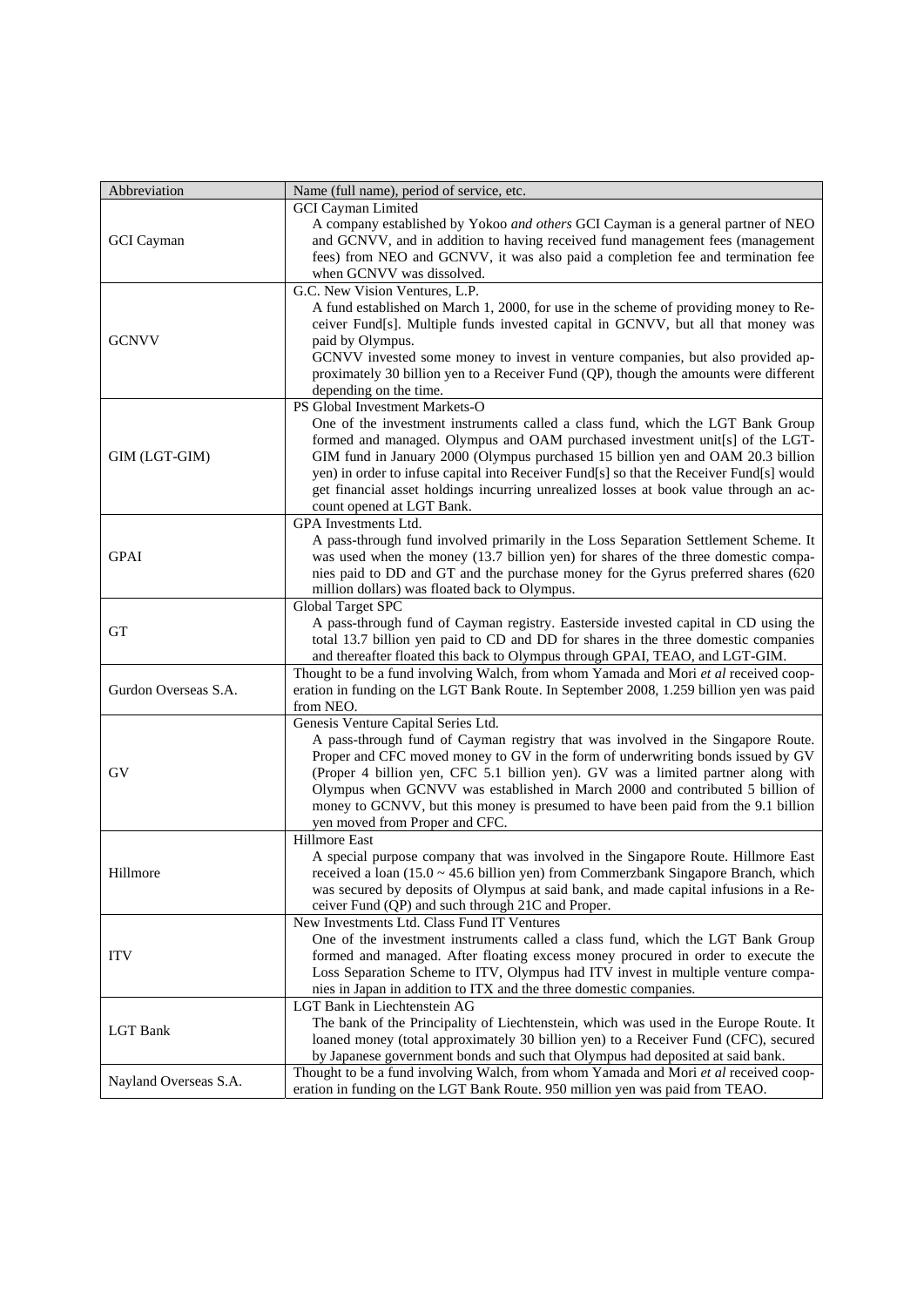| Abbreviation     | Name (full name), period of service, etc.                                                                                                                                                                                                                                                                                                                                                                                                                                                                                                                                       |
|------------------|---------------------------------------------------------------------------------------------------------------------------------------------------------------------------------------------------------------------------------------------------------------------------------------------------------------------------------------------------------------------------------------------------------------------------------------------------------------------------------------------------------------------------------------------------------------------------------|
| <b>NEO</b>       | Neo Strategic Venture, L.P.<br>A pass-through fund (limited partnership) of Cayman registry, which was involved in<br>the Europe Route. Established on March 15, 2000, the general partner was GCI Cay-<br>man, and the limited partner was TEAO. Capital infusions were made from GIM<br>through TEAO. In addition, money was moved several times between NEO and QP to<br>both.                                                                                                                                                                                               |
| <b>NEWS CHEF</b> | NEWS CHEF Inc.                                                                                                                                                                                                                                                                                                                                                                                                                                                                                                                                                                  |
| <b>OAM</b>       | Olympus Asset Management Ltd.                                                                                                                                                                                                                                                                                                                                                                                                                                                                                                                                                   |
| <b>OCA</b>       | <b>Olympus Corporation of Americas</b>                                                                                                                                                                                                                                                                                                                                                                                                                                                                                                                                          |
| <b>OFH</b>       | Olympus Finance Hong Kong Ltd.                                                                                                                                                                                                                                                                                                                                                                                                                                                                                                                                                  |
| <b>OFUK</b>      | Olympus Finance UK Ltd.                                                                                                                                                                                                                                                                                                                                                                                                                                                                                                                                                         |
| <b>OUKA</b>      | Olympus UK Acquisition Limited                                                                                                                                                                                                                                                                                                                                                                                                                                                                                                                                                  |
| Perella          | Perella Weinburg Partners UK LLP.                                                                                                                                                                                                                                                                                                                                                                                                                                                                                                                                               |
| Proper           | A pass-through fund that was involved in the Singapore Route. Established by Yamada<br>and Mori. 20 billion yen was moved from 21C to Proper by means of 21C underwriting<br>bonds, and 8 billion yen of this was moved from Proper to a Receiver Fund (CFC). In<br>addition, 4 billion yen was moved from Proper to GV, and this is presumed to be the<br>source of capital invested by GV in GCNVV.                                                                                                                                                                           |
| PwC              | PricewaterhouseCoopers Legal LLP.                                                                                                                                                                                                                                                                                                                                                                                                                                                                                                                                               |
| QP               | Quick Progress Co., Ltd.<br>One of the Receiver Funds. A fund of Cayman registry that Sagawa and Nakagawa<br>formed by March 1998 after Yamada and Mori asked Sagawa and Nakagawa to set up<br>a "tobashi" Receiver Fund[s] that were not subject to consolidation under Olympus.                                                                                                                                                                                                                                                                                               |
| <b>SG Bond</b>   | <b>SG Bond Plus Fund</b><br>A fund of Cayman registry that was involved in the Singapore Route. It was formed in<br>February 2005, and its investment manager was Chan's company, Strategic Growth<br>Asset Management. Olympus made a capital investment of 60 billion yen in SG Bond<br>and repaid the money loaned to Hillmore and Easterside secured by deposits in an<br>Olympus account at SG Bank and Commerzbank.<br>As a result, a shift was made from a Loss Separation Scheme using time deposits to a<br>Loss Separation Scheme using capital investments in funds. |
| <b>SG Bank</b>   | Societe Generale<br>A French bank that was used in the Singapore Route. It loaned money (approximately<br>30 billion yen) to a pass-through fund (Easterside) secured by deposits in an Olympus<br>account at the Singapore Branch of said bank.                                                                                                                                                                                                                                                                                                                                |
| <b>TEAO</b>      | <b>TEAO Limited</b><br>A special purpose company of Cayman registry that was involved in the Europe Route.<br>It was established in March 2000 with Mori as a director. LGT-GIM moved money (31)<br>billion yen) to TEAO by means of purchasing corporate bonds issued by TEAO.<br>TEAO invested some of the money (30 billion yen) in NEO, and part of this (19.4 bil-<br>lion yen) was injected into a Receiver Fund (QP).                                                                                                                                                    |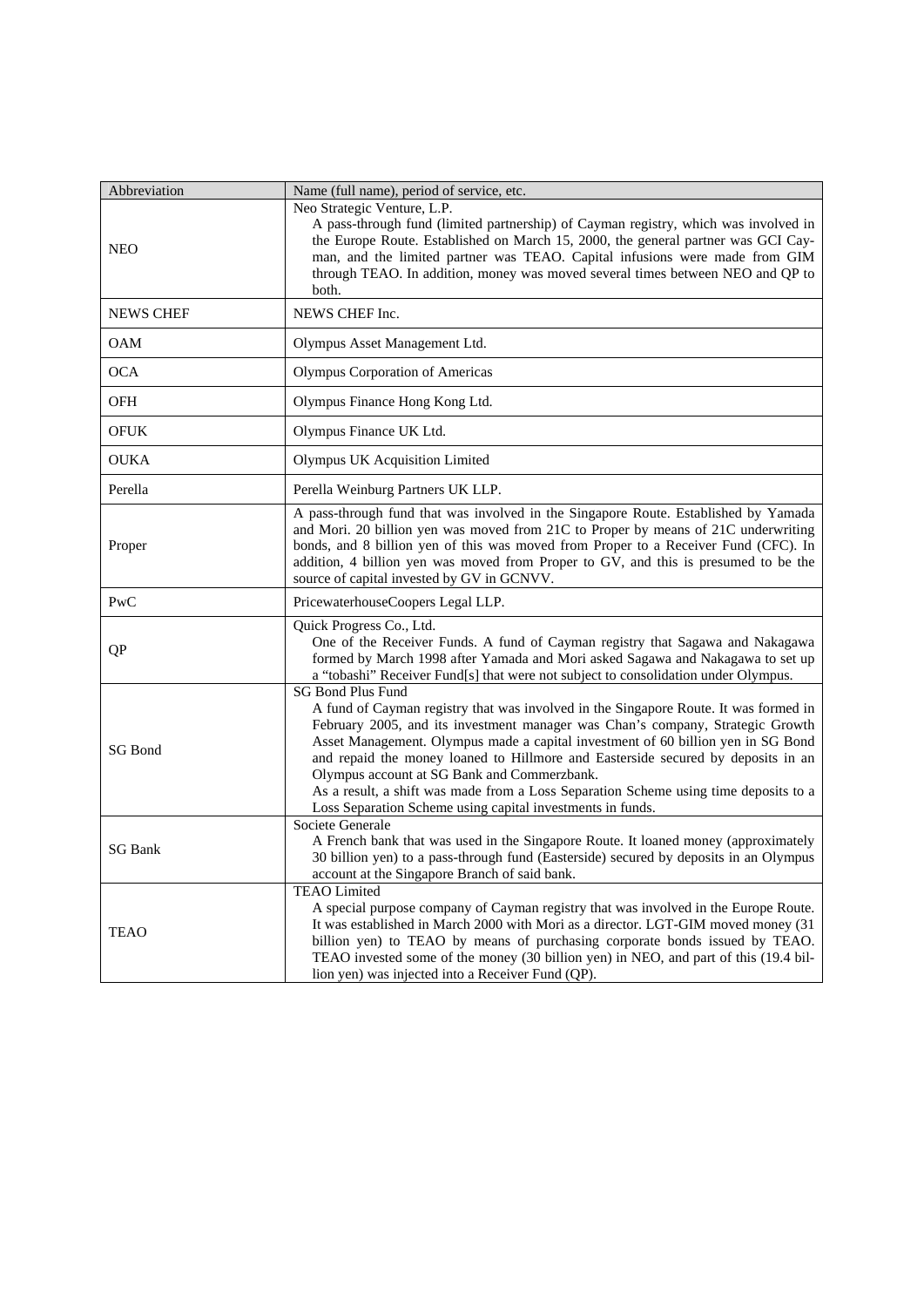| Abbreviation                                        | Name (full name), period of service, etc.                                                                                                                                                                                                                                                                                                                                                                                                                  |
|-----------------------------------------------------|------------------------------------------------------------------------------------------------------------------------------------------------------------------------------------------------------------------------------------------------------------------------------------------------------------------------------------------------------------------------------------------------------------------------------------------------------------|
| <b>Axes Securities</b>                              | Axes (Japan) Securities Co., Ltd.<br>A company in which Nakagawa and Sagawa invested capital, of which Nakagawa is                                                                                                                                                                                                                                                                                                                                         |
| Altis                                               | <b>CEO</b><br>Altis Co., Ltd.                                                                                                                                                                                                                                                                                                                                                                                                                              |
|                                                     | Fund(s) primarily for the purpose of having financial instruments with unrealized losses                                                                                                                                                                                                                                                                                                                                                                   |
| Receiver Fund(s)                                    | purchased in the Loss Separation Scheme (a method to keep unrealized losses from surfac-<br>ing by having a fund not subject to consolidation under Olympus purchase financial in-<br>struments with large-sum unrealized losses at book value). Specifically, this means CFC<br>and OP.                                                                                                                                                                   |
| Exposed Fund(s)                                     | Fund(s) in which Olympus made a direct capital investment in relation to the Loss Separa-<br>tion Scheme. Specifically, this means GCNVV, LGT-GIM, and SG Bond.                                                                                                                                                                                                                                                                                            |
| Olympus                                             | <b>Olympus Corporation</b>                                                                                                                                                                                                                                                                                                                                                                                                                                 |
| Share Subscription Agree-<br>ment                   | Share Subscription Agreement dated September 30, 2008, regarding the granting of pre-<br>ferred shares to AXAM and the purchase of warrant purchase rights from AXAM.                                                                                                                                                                                                                                                                                      |
| Board of Corporate Auditors<br>Report               | A report dated May 17, 2009, which the Board of Corporate Auditors submitted to KPMG<br>AZSA LLC after receiving the 2009 Committee Report                                                                                                                                                                                                                                                                                                                 |
| Participants                                        | Directors who participated in the formulation of the Loss Separation Scheme and the sub-<br>sequent maintenance of the state of separation, meaning Yamada, Mori, and Nakatsuka.                                                                                                                                                                                                                                                                           |
| Call Option Agreement                               | Call Option Agreement dated February 14, 2008                                                                                                                                                                                                                                                                                                                                                                                                              |
| Commerzbank                                         | Commerzbank International Trust (Singapore) Ltd.<br>A German bank used in the Singapore Route. Said bank loaned money (approximately<br>15 billion yen $\sim$ 45.6 billion yen) to a pass-through fund (Hillmore) secured by depos-<br>its in Olympus account at said bank's Singapore Branch, and this money was eventu-<br>ally injected into Receiver Funds, etc.                                                                                       |
| <b>General Partner</b>                              | <b>General Partner</b>                                                                                                                                                                                                                                                                                                                                                                                                                                     |
| Capital-Injected State                              | State of injecting capital into Receiver Funds and Pass-Through Funds that normally do<br>not require capital, for the purpose of loss separation                                                                                                                                                                                                                                                                                                          |
| Asset<br>Management<br>Stan-<br>dards               | Asset Management Standards (Management of Surplus Money, Derivative Transaction<br>Management, Management Rules) that took effect from March 25, 1997. Changed to "As-<br>set Management Rules" from April 2000.                                                                                                                                                                                                                                           |
| Gyrus                                               | Gyrus Group PLC                                                                                                                                                                                                                                                                                                                                                                                                                                            |
| Revised FA Agreement                                | Agreement revising the FA Agreement between Olympus and AXES dated June 21, 2007                                                                                                                                                                                                                                                                                                                                                                           |
| <b>Loss Separation Scheme</b>                       | A method to keep unrealized losses from surfacing by having a fund not subject to con-<br>solidation under Olympus purchase financial instruments with large unrealized losses                                                                                                                                                                                                                                                                             |
| Formulation of the Loss<br><b>Separation Scheme</b> | Execution of the Loss Separation Scheme. Specifically, this means executing "preparatory<br>acts for the purpose of loss separation" whereby capital is injected from Olympus into<br>Receiver Funds established to receive transfer of financial instruments with unrealized<br>losses, and executing "acts of loss separation" whereby financial instruments with unreal-<br>ized losses were transferred from Olympus to said Funds.                    |
| State of Loss Separation                            | State in which the unrealized losses of financial assets that Olympus held in the past do<br>not appear on Olympus' financial statements by means of executing the Loss Separation<br>Scheme                                                                                                                                                                                                                                                               |
| Loss Separation Settlement<br>Scheme                | Method of settling the losses separated by means of the Loss Separation Scheme. Specifi-<br>cally, when Olympus acquired goodwill and other amortizable assets in the corporate ac-<br>quisition process, a method, etc. was used to settle separated losses by adding the losses<br>separated under the Loss Separation Scheme to the value of said assets and subsequently<br>amortizing assets with inflated losses over the permitted number of years. |
| Third Party Committee                               | Committee established November 1, 2011, chaired by Attorney-at-Law Tatsuo Kainaka                                                                                                                                                                                                                                                                                                                                                                          |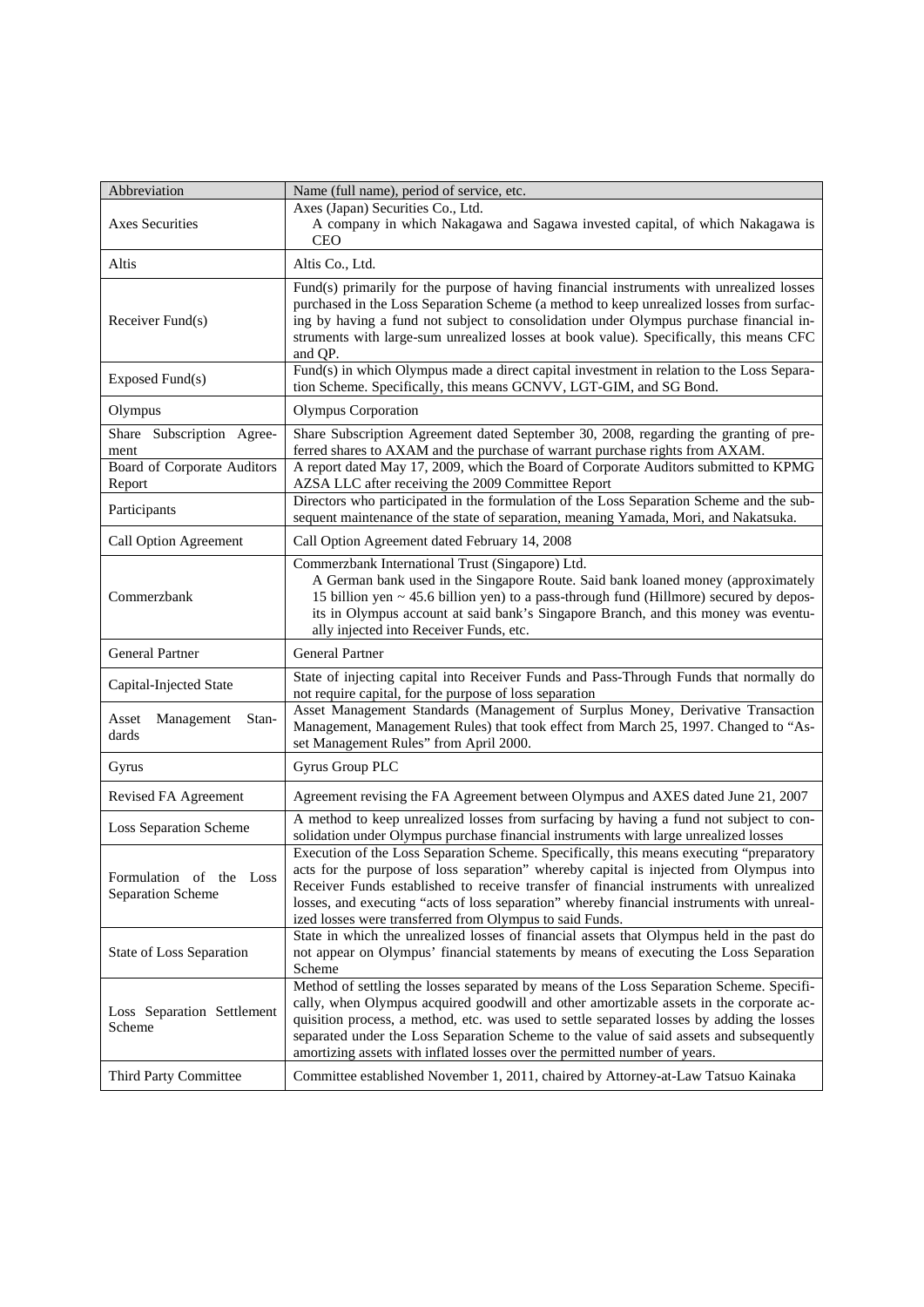| Abbreviation                                                                | Name (full name), period of service, etc.                                                                                                                                                                                                                                                                                                                                                                                                                                                                                            |
|-----------------------------------------------------------------------------|--------------------------------------------------------------------------------------------------------------------------------------------------------------------------------------------------------------------------------------------------------------------------------------------------------------------------------------------------------------------------------------------------------------------------------------------------------------------------------------------------------------------------------------|
| Third Part Committee Re-<br>port                                            | Audit report that the Third Party Committee submitted on December 6, 2011                                                                                                                                                                                                                                                                                                                                                                                                                                                            |
| Pass-through Funds                                                          | Funds used for the purpose of injecting capital procured by Olympus into Receiver Funds<br>in the Loss Separation Scheme, and funds used for the purpose of floating the acquisition<br>capital from Olympus for the three domestic companies in the Loss Separation Settlement<br>Scheme or the money spent by Olympus under the pretext of FA fee for the Gyrus acquisi-<br>tion back to Olympus. Specifically, this means SG Bond, Easterside, DD, GT, CD, AX-<br>AM, GPAI, 21C, Proper, GV, LGT-GIM, TEAO, NEO, ITV, GCNVV, etc. |
| <b>Initial Purchase Resolution</b>                                          | Resolution at the Board of Directors meeting held on November 18, 2008, which approved<br>the purchase of preferred shares from AXAM at the range of 530 million dollars to 590<br>million dollars                                                                                                                                                                                                                                                                                                                                   |
| Tokkin                                                                      | Specified money trusts and specified fund trusts                                                                                                                                                                                                                                                                                                                                                                                                                                                                                     |
| Director Liability Investiga-<br>tion Committee                             | Director Liability Investigation Committee (Chairman Commissioner: Kazuo Tezuka)                                                                                                                                                                                                                                                                                                                                                                                                                                                     |
| Director Liability Investiga-<br>tion Committee's Investiga-<br>tion Report | Investigation Report that the Director Liability Investigation Committee submitted on<br>January 7, 2012                                                                                                                                                                                                                                                                                                                                                                                                                             |
| People Who Knew                                                             | This means Yamada, Mori, Nakatsuka, Shimoyama, Kishimoto, and Kikukawa. Directors<br>who knew about or could have known about the Loss Separation Scheme and the subse-<br>quent maintenance of the state of separation                                                                                                                                                                                                                                                                                                              |
| Humalabo                                                                    | Humalabo Co., Ltd.                                                                                                                                                                                                                                                                                                                                                                                                                                                                                                                   |
| The Committee                                                               | Non-Director Management Liability Investigation Committee (Chairman Commissioner:<br>Akira Watanabe)                                                                                                                                                                                                                                                                                                                                                                                                                                 |
| The Series of Problems                                                      | The deferred posting of losses in securities investments, etc. by Olympus from around the<br>1990s primarily by using acquisitions of Gyrus and the three domestic companies, as re-<br>ported in the Third Party Committee's Investigation Report, and the series of problems<br>relating thereto                                                                                                                                                                                                                                   |
| The Purchase Resolution                                                     | Resolution at the Board of Directors meeting held on March 19, 2010, which approved the<br>purchase of preferred shares from AXAM at 620 million dollars                                                                                                                                                                                                                                                                                                                                                                             |
| The Three Domestic Com-<br>panies                                           | Altis, NEWS CHEF, and Humalabo                                                                                                                                                                                                                                                                                                                                                                                                                                                                                                       |
| The Communication Letter                                                    | Notice dated April 23, 2009, that KPMG AZSA LLC submitted to the Board of Corporate<br>Auditors                                                                                                                                                                                                                                                                                                                                                                                                                                      |
| The Resolution to Cancel                                                    | Resolution at the Board of Directors meeting held on June 5, 2009, which approved the<br>cancellation of the Initial Purchase Resolution                                                                                                                                                                                                                                                                                                                                                                                             |
| <b>Preferred Shares</b>                                                     | Dividend preferred shares that Gyrus issued to AXAM                                                                                                                                                                                                                                                                                                                                                                                                                                                                                  |
| <b>Limited Partner</b>                                                      | <b>Limited Partner</b>                                                                                                                                                                                                                                                                                                                                                                                                                                                                                                               |
| Warrant Purchase Rights                                                     | Rights to purchase stock options on the acquisition vehicle up to the lower of either 20<br>percent of the outstanding shares of the acquisition vehicle or stock purchase rights with<br>an issue price of \$200 million, as included in the FA fee under the Revised FA Agree-<br>ment. These rights were called "warrant purchase rights" at Olympus. The same name is<br>used in the Report.                                                                                                                                     |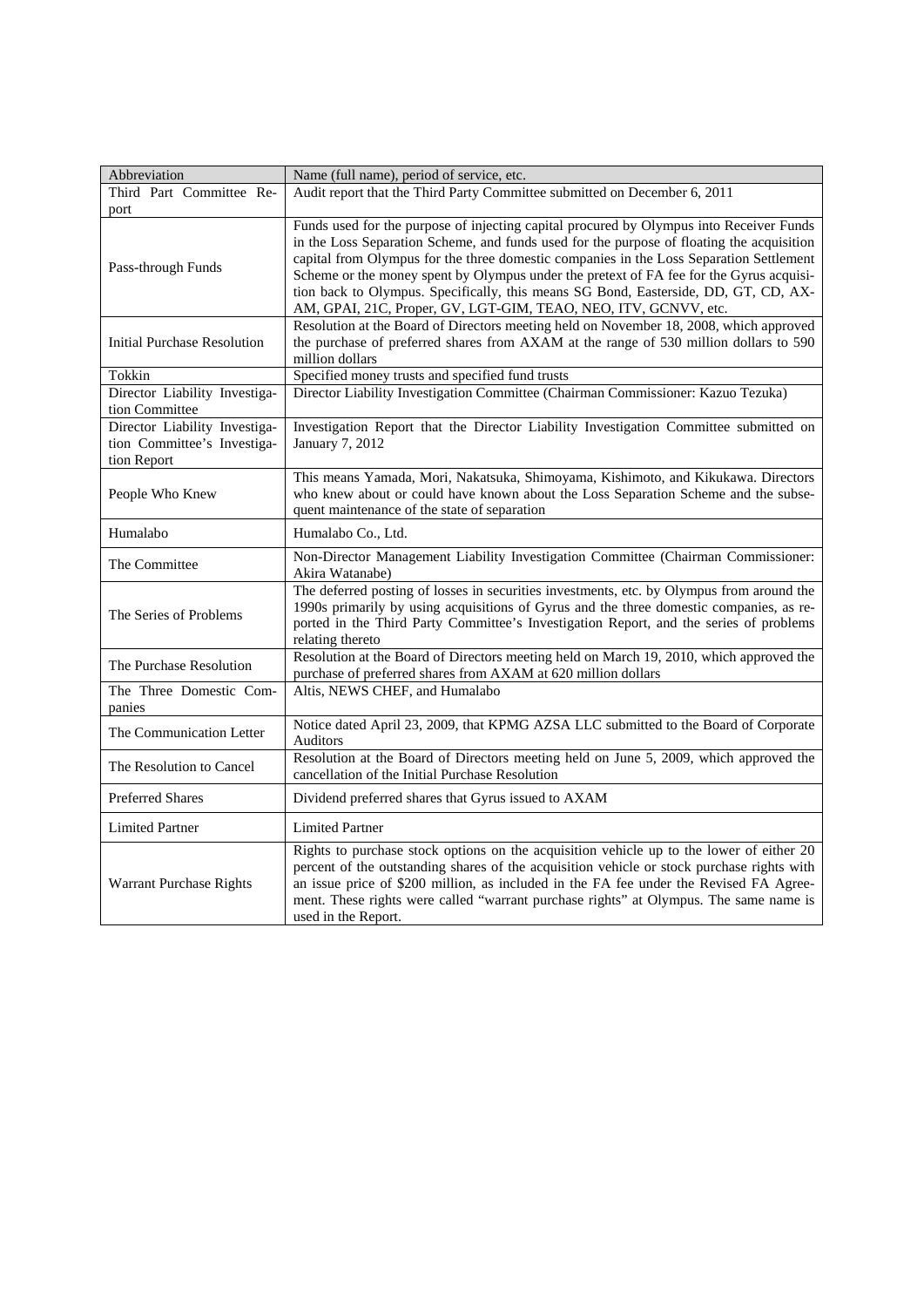Table of Contents

| I. |                                                                                                             |                                                                                        |                                                                                                             |  |
|----|-------------------------------------------------------------------------------------------------------------|----------------------------------------------------------------------------------------|-------------------------------------------------------------------------------------------------------------|--|
|    | 1                                                                                                           | Background to the establishment of the Non-Director Management Liability Investigation |                                                                                                             |  |
|    |                                                                                                             |                                                                                        |                                                                                                             |  |
|    |                                                                                                             | (1)                                                                                    | Formation of the Third Party Committee and submission of its investigation report 1                         |  |
|    |                                                                                                             | (2)                                                                                    | Demand from shareholders to file suit against current and former directors                                  |  |
|    |                                                                                                             | (3)                                                                                    | Demand from shareholders to file suit against current and former corporate auditors and au-<br>diting firms |  |
|    |                                                                                                             | (4)                                                                                    |                                                                                                             |  |
|    |                                                                                                             | (5)                                                                                    | Establishment of the Director Liability Investigation Committee and submission of the in-                   |  |
|    |                                                                                                             |                                                                                        |                                                                                                             |  |
|    |                                                                                                             | (6)                                                                                    | Establishment of the Non-Director Management Liability Investigation Committee 3                            |  |
|    | Revision of securities reports, etc., by Olympus and addition of commissioned work<br>$\boldsymbol{2}$<br>3 |                                                                                        |                                                                                                             |  |
|    |                                                                                                             | (1)                                                                                    |                                                                                                             |  |
|    |                                                                                                             | (2)                                                                                    | Addition of commissioned work                                                                               |  |
|    | <b>Composition of This Committee</b><br>3                                                                   |                                                                                        |                                                                                                             |  |
|    |                                                                                                             |                                                                                        |                                                                                                             |  |
|    |                                                                                                             | (2)                                                                                    |                                                                                                             |  |
|    | 4                                                                                                           |                                                                                        |                                                                                                             |  |
|    |                                                                                                             |                                                                                        |                                                                                                             |  |
|    | 1                                                                                                           |                                                                                        |                                                                                                             |  |
|    |                                                                                                             | (1)                                                                                    | Investigation of the facts                                                                                  |  |
|    |                                                                                                             | (2)                                                                                    |                                                                                                             |  |
|    | 2                                                                                                           |                                                                                        |                                                                                                             |  |
|    | 3                                                                                                           |                                                                                        |                                                                                                             |  |
|    |                                                                                                             |                                                                                        |                                                                                                             |  |
|    | 1                                                                                                           |                                                                                        | Management of financial assets and the incurring of massive losses at Olympus  10                           |  |
|    | 2                                                                                                           |                                                                                        | The execution of the separation of losses in financial products and the maintenance of a                    |  |
|    |                                                                                                             |                                                                                        |                                                                                                             |  |
|    | 3                                                                                                           |                                                                                        |                                                                                                             |  |
|    | 4                                                                                                           |                                                                                        |                                                                                                             |  |
|    |                                                                                                             |                                                                                        | IV. Whether or not there were violations of the duty of due care of a prudent manager on the part           |  |
|    | of the corporate auditors regarding the formulation and maintenance of the Loss Separation                  |                                                                                        |                                                                                                             |  |
|    |                                                                                                             |                                                                                        |                                                                                                             |  |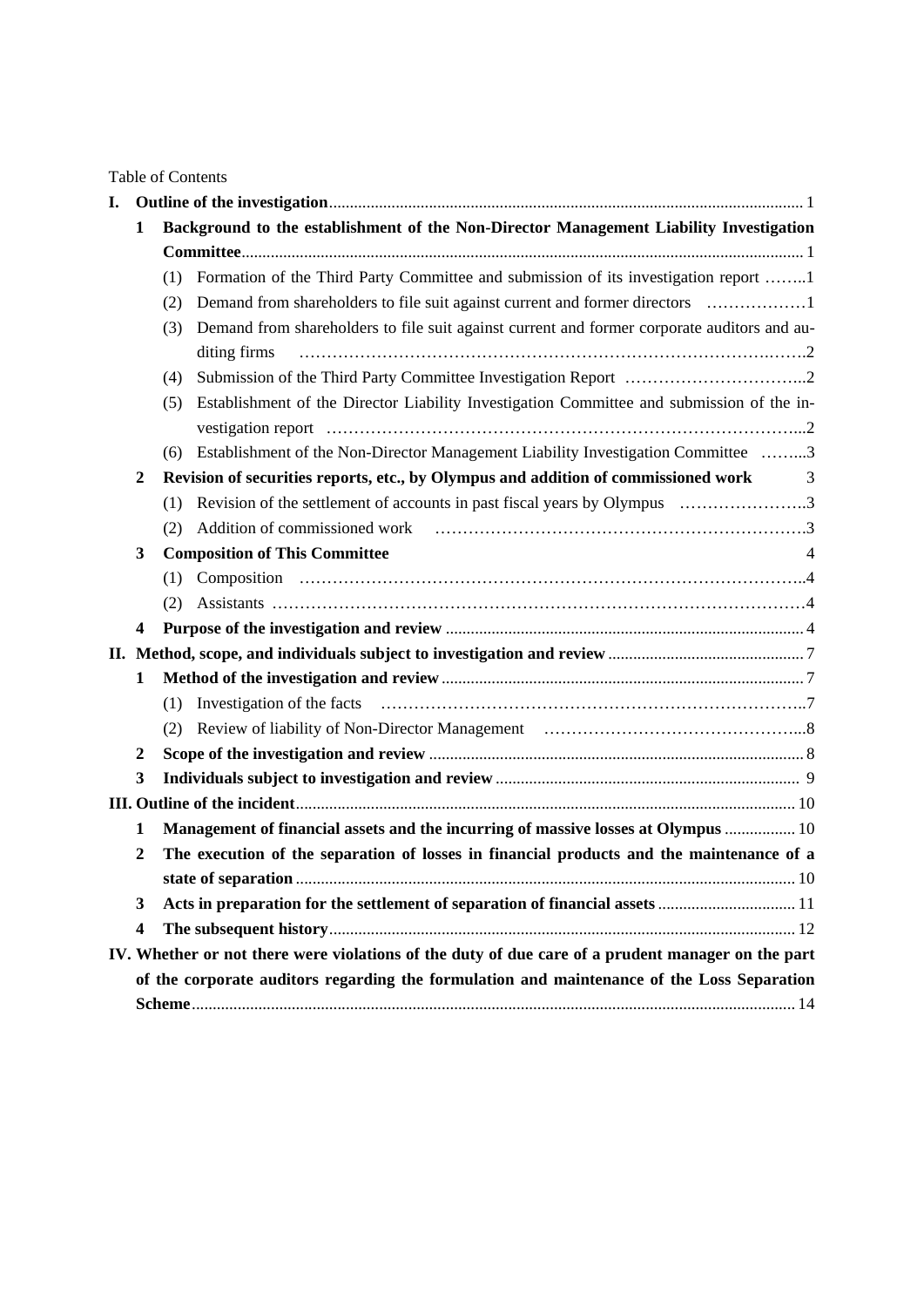|    | 1                |     |                                                                                                   |
|----|------------------|-----|---------------------------------------------------------------------------------------------------|
|    |                  | (1) | Up to the planning of the Loss Separation Scheme (up to the early part of the year 1998). 14      |
|    |                  | (2) | Formulation of the Loss Separation Scheme (from January 1998 to March 2001)15                     |
|    |                  | (3) | Maintenance and settlement of the State of Loss Separation (from April 2001 to March              |
|    |                  |     |                                                                                                   |
|    | $\mathbf{2}$     |     | Whether or not there were violations of the duty of due care of a prudent manager  32             |
|    |                  | (1) |                                                                                                   |
|    |                  | (2) |                                                                                                   |
| V. |                  |     | Whether or not there were violations of the duty of due care of a prudent manager on the part     |
|    |                  |     | of corporate auditors regarding the acquisition of shares in the Three Domestic Companies  42     |
|    | 1                |     |                                                                                                   |
|    |                  | (1) |                                                                                                   |
|    |                  | (2) | Decisions related to the establishment of the Business Investment Fund 42                         |
|    |                  | (3) |                                                                                                   |
|    |                  | (4) |                                                                                                   |
|    |                  | (5) |                                                                                                   |
|    |                  | (6) | Report to the Board of Directors meeting regarding the purchase of shares by GCNVV 46             |
|    |                  | (7) | Indications by KPMG AZSA LLC (Mid-term of the 139th Term) 47                                      |
|    |                  | (8) |                                                                                                   |
|    |                  | (9) | Indications by KPMG AZSA LLC (Mid-term of the 140th Term) 49                                      |
|    |                  |     | (10) Resolution to acquire shares                                                                 |
|    |                  |     |                                                                                                   |
|    |                  |     |                                                                                                   |
|    | $\boldsymbol{2}$ |     | Whether or not there were violations of the duty of due care of a prudent manager  54             |
|    |                  | (1) |                                                                                                   |
|    |                  | (2) | Regarding the resolution to approve the acquisition of shares at the Board of Directors meet-     |
|    |                  |     |                                                                                                   |
|    |                  |     | VI. Whether or not there were violations of the duty of due care of a prudent manager on the part |
|    |                  |     | of the corporate auditors regarding the payment of the FA fee in connection with the Gyrus ac-    |
|    |                  |     |                                                                                                   |
|    | 1                |     |                                                                                                   |
|    |                  | (1) |                                                                                                   |
|    |                  | (2) |                                                                                                   |
|    |                  | (3) | Resolution of the Board of Directors to approve the conclusion of an agreement with an FA         |
|    |                  |     |                                                                                                   |
|    |                  | (4) |                                                                                                   |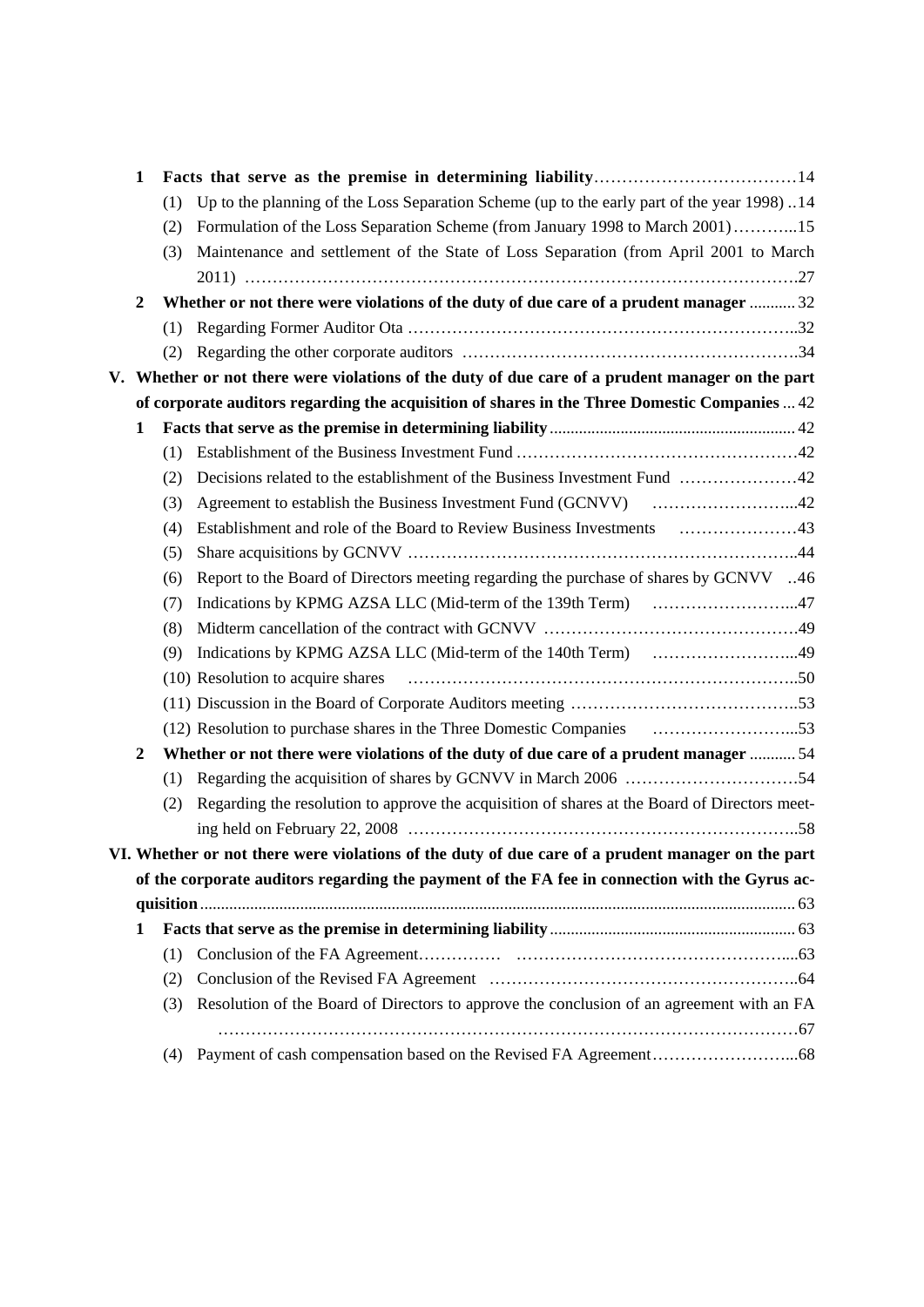|       | (5) |                                                                                                                                                                                                                                                                                                                                    |
|-------|-----|------------------------------------------------------------------------------------------------------------------------------------------------------------------------------------------------------------------------------------------------------------------------------------------------------------------------------------|
|       | (6) | Conclusion of the Call Option Agreement                                                                                                                                                                                                                                                                                            |
|       | (7) |                                                                                                                                                                                                                                                                                                                                    |
|       | (8) | Capital restructuring of Gyrus, and mutual agreement on cash settlement of options and mutual                                                                                                                                                                                                                                      |
|       |     |                                                                                                                                                                                                                                                                                                                                    |
|       | (9) | Receipt of the Summary Audit Report from KPMG AZSA LLC for the fiscal year ending March<br>2008                                                                                                                                                                                                                                    |
|       |     | (10) Resolutions approved by the Board of Directors regarding the issue of Preferred Shares and the                                                                                                                                                                                                                                |
|       |     | (11) Conclusion of Share Subscription Agreement and revision of the same agreement 72                                                                                                                                                                                                                                              |
|       |     | (12) Board of Directors approval for the buy-back of Preferred Shares (the first time)73                                                                                                                                                                                                                                           |
|       |     |                                                                                                                                                                                                                                                                                                                                    |
|       |     |                                                                                                                                                                                                                                                                                                                                    |
|       |     | (15) Considering of posting of goodwill for the buy-back of the Preferred Shares77                                                                                                                                                                                                                                                 |
|       |     |                                                                                                                                                                                                                                                                                                                                    |
|       |     | (17) Approval by the Board of Directors of the buy-back of the Preferred Shares for 620 million dol-<br>lars                                                                                                                                                                                                                       |
|       |     |                                                                                                                                                                                                                                                                                                                                    |
| 2     |     | Whether or not there were violations of the duty of due care of a prudent manager                                                                                                                                                                                                                                                  |
|       | (1) | Whether or not there were violations of the duty of due care of a prudent manager on the part of                                                                                                                                                                                                                                   |
|       |     | the corporate auditors in regard to the resolution concerning conclusion of an agreement with an                                                                                                                                                                                                                                   |
|       |     |                                                                                                                                                                                                                                                                                                                                    |
|       | (2) | Regarding whether or not there were violations of the duty of due care of a prudent manager on                                                                                                                                                                                                                                     |
|       |     | the part of the corporate auditors in regard to the facts that became known from the Summary                                                                                                                                                                                                                                       |
|       | (3) | Regarding whether or not there were violations of the duty of due care of a prudent manager on<br>the part of the corporate auditors in regards to the resolution at the Board of Directors meeting on<br>September 26, 2008 concerning the buy-back of Warrant Purchase Rights and the issuance of the<br><b>Preferred Shares</b> |
|       | (4) | Regarding whether or not there were violations of the duty of due care of a prudent manager on                                                                                                                                                                                                                                     |
|       |     | the part of the corporate auditors in regard to the Board of Directors meeting resolution of March                                                                                                                                                                                                                                 |
|       |     | VII. Whether or not there were violations of the duty of due care of a prudent manager on the                                                                                                                                                                                                                                      |
|       |     |                                                                                                                                                                                                                                                                                                                                    |
|       |     |                                                                                                                                                                                                                                                                                                                                    |
|       |     | 2 Regarding the liability of the corporate auditors who were Participants and People                                                                                                                                                                                                                                               |
|       |     |                                                                                                                                                                                                                                                                                                                                    |
|       |     | 3 Regarding the liability of the other corporate auditors (Imai, Shimada, and Nakamura)101                                                                                                                                                                                                                                         |
| VIII. |     | Whether or not there were violations of the duty of due care of a prudent manager on the part                                                                                                                                                                                                                                      |
|       |     | of the corporate auditors relating to surplus dividends and other distributions which were imple-                                                                                                                                                                                                                                  |
|       |     |                                                                                                                                                                                                                                                                                                                                    |
|       |     | 1 Whether or not there were violations of the duty of due care of a prudent manager on the part of                                                                                                                                                                                                                                 |
|       |     |                                                                                                                                                                                                                                                                                                                                    |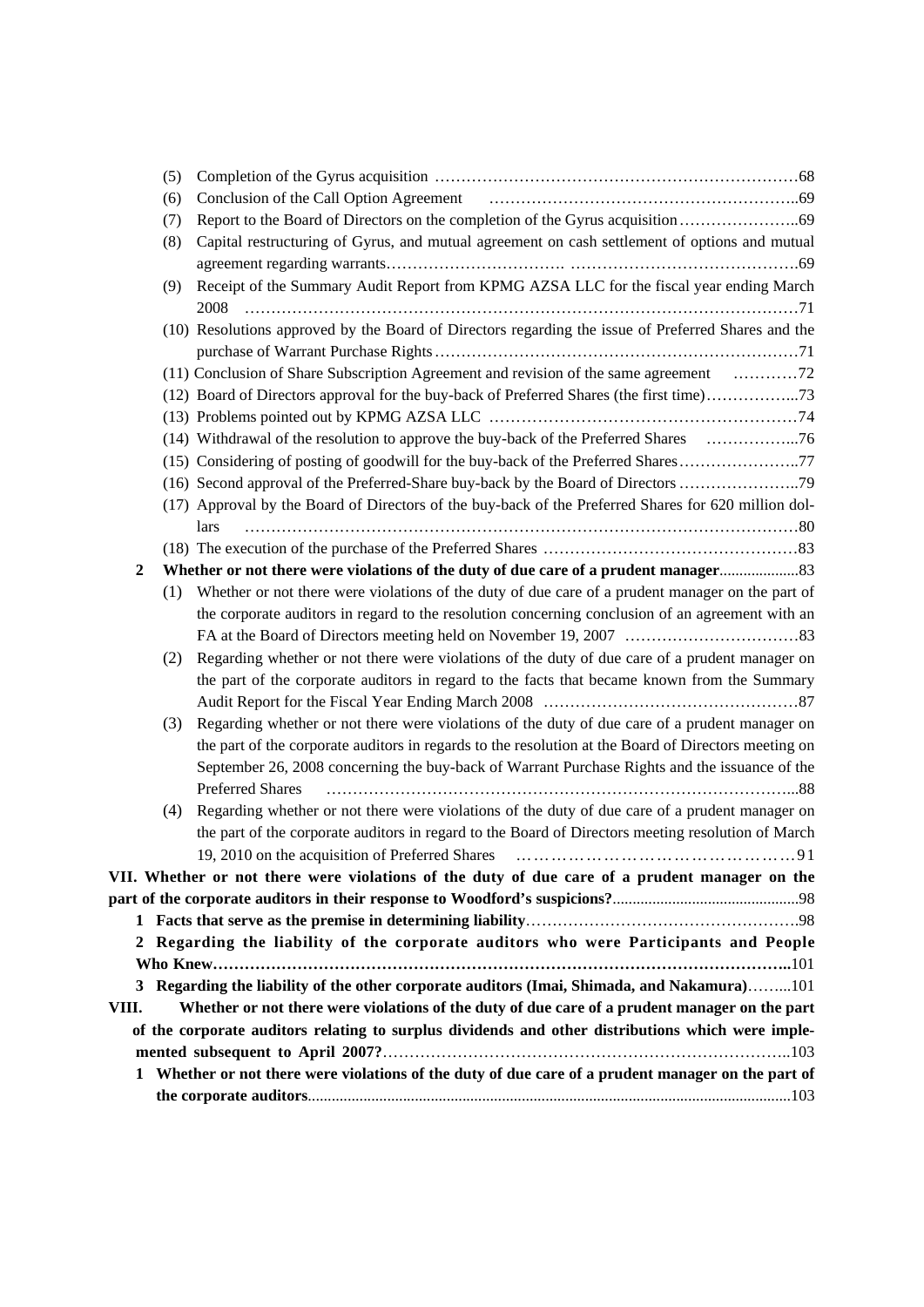|    |                  | (1)                                                                                                |     |  |  |
|----|------------------|----------------------------------------------------------------------------------------------------|-----|--|--|
|    |                  | The liability of corporate auditors for illegal dividend distributions of surplus funds 104<br>(2) |     |  |  |
|    | $\mathbf{2}$     | Whether or not there were violations of the duty of due care of a prudent manager on the           |     |  |  |
|    |                  |                                                                                                    |     |  |  |
|    |                  | IX. Whether or not there were violations of the duty of due care of a prudent manager on the part  |     |  |  |
|    |                  | of the auditing firms regarding misrepresentations in the securities reports, etc.  108            |     |  |  |
|    | 1                |                                                                                                    |     |  |  |
|    | $\boldsymbol{2}$ |                                                                                                    |     |  |  |
|    |                  | (1)                                                                                                |     |  |  |
|    |                  | Review of whether or not there were violations of the duty of due care 111<br>(2)                  |     |  |  |
|    | 3                | Whether or not there were violations of the duty of due care relating to the formulation and       |     |  |  |
|    |                  |                                                                                                    |     |  |  |
|    |                  | (1)                                                                                                |     |  |  |
|    |                  | (2)                                                                                                |     |  |  |
|    |                  | Conclusion<br>(3)                                                                                  |     |  |  |
|    | 4                | The execution of the Loss Separation Scheme                                                        | 123 |  |  |
|    |                  | (1)                                                                                                |     |  |  |
|    |                  | (2)                                                                                                |     |  |  |
|    |                  | (3)                                                                                                |     |  |  |
|    |                  | (4)                                                                                                |     |  |  |
| Х. |                  |                                                                                                    |     |  |  |
|    |                  | XI. Violations of the duty of due care of a prudent manager on the part of the corporate auditors, |     |  |  |
|    |                  |                                                                                                    |     |  |  |
|    | 1                |                                                                                                    |     |  |  |
|    |                  | Damages relating to the formulation and maintenance of the Loss Separation Scheme151<br>(1)        |     |  |  |
|    |                  | Damages concerning the settlement of the Loss Separation Scheme 154<br>(2)                         |     |  |  |
|    | $\boldsymbol{2}$ | Damages based on Ota's violation of the duty of due care of a prudent Manager156                   |     |  |  |
|    | 3                | Damages based on the corporate auditors' (Imai, Komatsu, Shimada, Nakamura) violation              |     |  |  |
|    |                  |                                                                                                    |     |  |  |
|    |                  | (1) Regarding the damages due to the acquisition of shares in the Three Domestic Companies         |     |  |  |
|    |                  | based on the resolution of the Board of Directors of February 22, 2008 156                         |     |  |  |
|    |                  | Regarding the damages due to the issuance of Preferred Shares in Gyrus based on the resolu-<br>(2) |     |  |  |
|    |                  | tion of the Board of Directors meeting held on September 26, 2008 and the acquisition of           |     |  |  |
|    |                  | Preferred Shares in Gyrus based on the resolution of the Board of Directors meeting held on        |     |  |  |
|    |                  | March 19, 2010                                                                                     |     |  |  |
|    | 4                | Summary of damages based on the liability of each corporate auditor 159                            |     |  |  |
|    |                  | Damages based on the violation of the duty of due care a prudent manager<br>(1)                    |     |  |  |
|    |                  |                                                                                                    |     |  |  |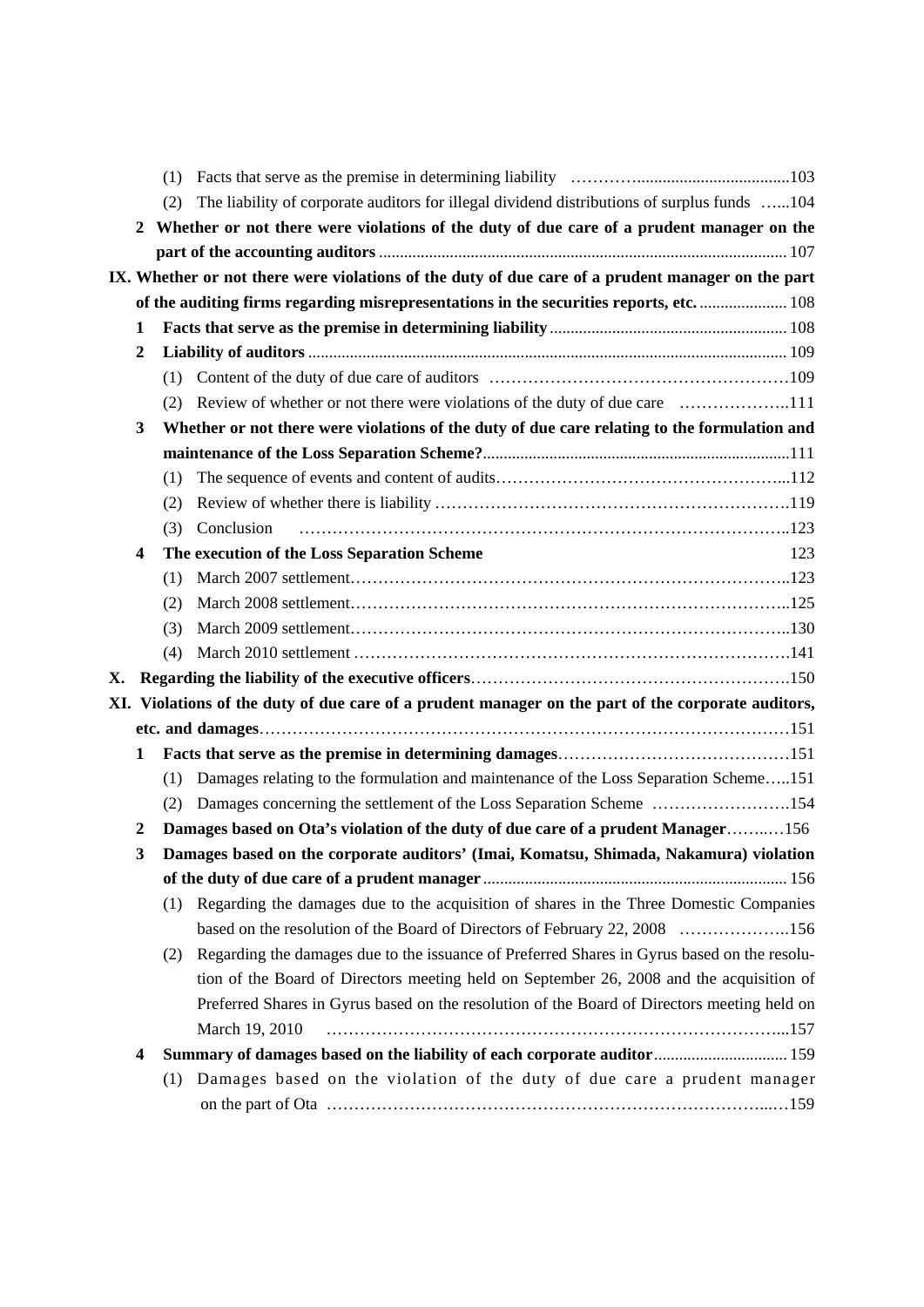| Damages based on the corporate auditors' (Imai, Komatsu, Shimada, Nakamura) violation of<br>(2) |  |                                                                                                                                                                                                                                                                                                                                                        |  |
|-------------------------------------------------------------------------------------------------|--|--------------------------------------------------------------------------------------------------------------------------------------------------------------------------------------------------------------------------------------------------------------------------------------------------------------------------------------------------------|--|
|                                                                                                 |  |                                                                                                                                                                                                                                                                                                                                                        |  |
|                                                                                                 |  |                                                                                                                                                                                                                                                                                                                                                        |  |
| Liability of the corporate auditors and whether or not it would be appropriate to pursue the    |  |                                                                                                                                                                                                                                                                                                                                                        |  |
|                                                                                                 |  |                                                                                                                                                                                                                                                                                                                                                        |  |
| (1)                                                                                             |  |                                                                                                                                                                                                                                                                                                                                                        |  |
| (2)                                                                                             |  |                                                                                                                                                                                                                                                                                                                                                        |  |
| (3)                                                                                             |  |                                                                                                                                                                                                                                                                                                                                                        |  |
| (4)                                                                                             |  |                                                                                                                                                                                                                                                                                                                                                        |  |
| (5)                                                                                             |  |                                                                                                                                                                                                                                                                                                                                                        |  |
| $\mathbf{2}$                                                                                    |  |                                                                                                                                                                                                                                                                                                                                                        |  |
|                                                                                                 |  |                                                                                                                                                                                                                                                                                                                                                        |  |
|                                                                                                 |  |                                                                                                                                                                                                                                                                                                                                                        |  |
|                                                                                                 |  |                                                                                                                                                                                                                                                                                                                                                        |  |
|                                                                                                 |  |                                                                                                                                                                                                                                                                                                                                                        |  |
|                                                                                                 |  | Regarding the formulation and maintenance of the Loss Separation Scheme 160<br>Regarding the handling of matters after Woodford indicated his suspicions 160<br>Liability of the auditing firms and whether or not it would be appropriate to pursue their<br>Liability of the executive officers and whether or not it would be appropriate to pursue |  |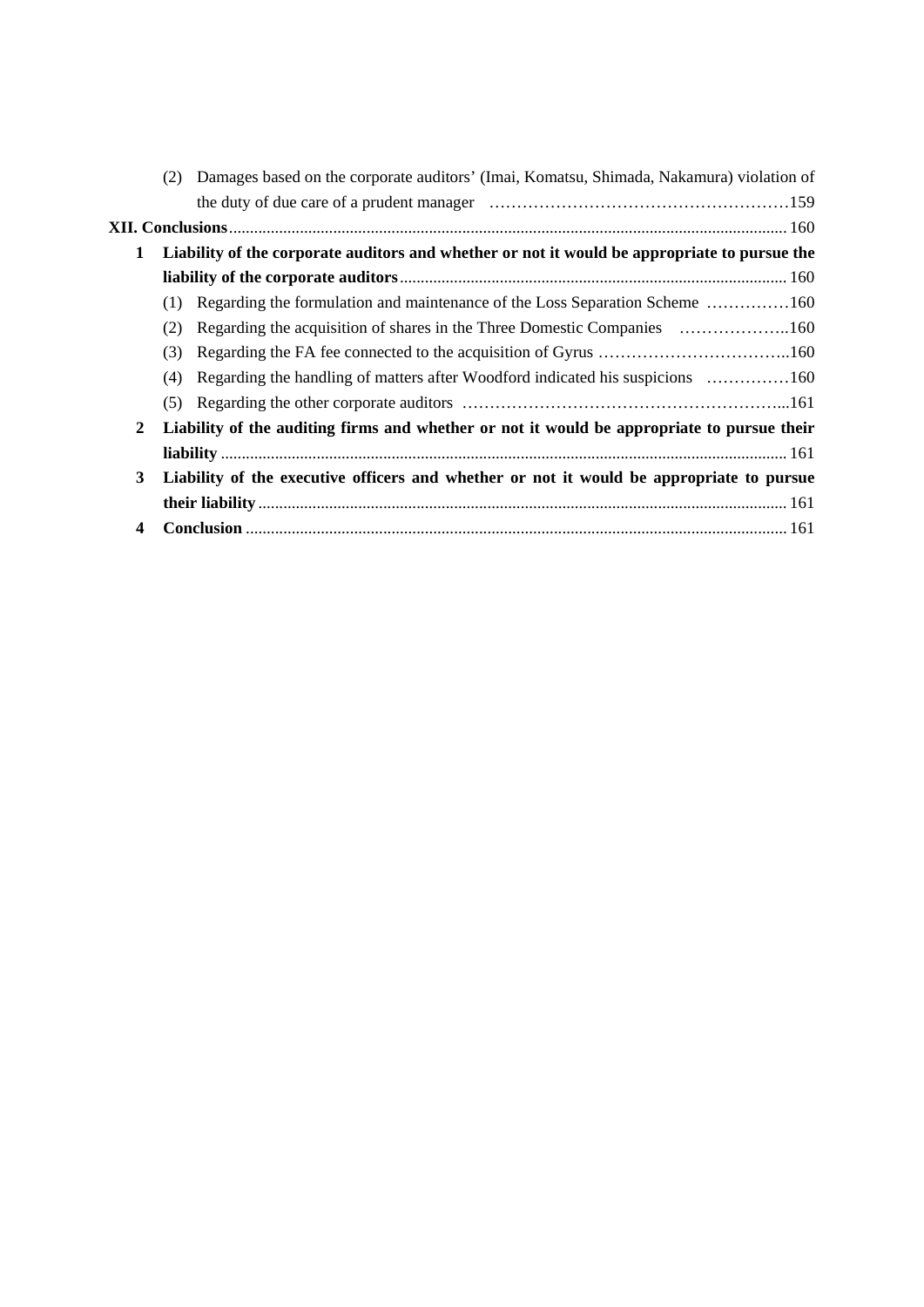#### **I. Outline of the investigation**

- **1 Background to the establishment of the Non-Director Management Liability Investigation Committee**
- (1) Formation of the Third Party Committee and submission of its investigation report

 At the Board of Directors' Meeting held on October 14, 2011, the Olympus Corporation (hereinafter referred to as "Olympus"), removed from the office of representative director, and president and executive officer, Michael Christopher Woodford (hereinafter referred to as "Woodford." Note that honorifics and job titles are omitted with respect to people's names in this Report), who had been pointing out for some time the nontransparent transactions conducted by Olympus in the past in its acquisition projects. Subsequently, however, the voices of shareholders and others were raised questioning the validity and demanding clarification of  $\mathbb O$  The payment to the financial advisor (hereinafter referred to as "the FA") in the acquisition of the Gyrus Group PLC (hereinafter referred to as "Gyrus"), and  $\oslash$  The acquisitions and subsequent recognition of impairment losses of Altis Co., Ltd. (hereinafter referred to as "Altis"), NEWS CHEF Inc. (hereinafter referred to as "NEWS CHEF"), and Humalabo Co., Ltd. (hereinafter referred to as "Humalabo" and together Altis and NEWS CHEF referred to as the "Three Domestic Companies"); and the stock price fell sharply.

 In seeking to conduct a strict and thorough investigation by an independent investigative committee to determine whether or not there was any fraudulent or inappropriate conduct or unreasonable business judgment with respect to all of the transactions, from the planning to the execution of the acquisition of Gyrus and the Three Domestic Companies, to achieve accountability with the shareholders and other stakeholders and to seek proposals for the improvement of the corporate governance regime, on November 1, 2011, Olympus established an investigation committee (Chairman Commissioner: Tatsuo Kainaka; hereinafter referred to as "the Third Party Committee"), made up of five lawyers ad one certified public accountant who had no conflicts of interest with Olympus.

 Based on the discovery that there had been a deferment of posting losses related to securities investments, etc., at Olympus from around the 1990s, Olympus also commissioned the Third Party Committee on November 8, 2011 to investigate the facts concerning said loss deferral

(2) Demand from shareholders to file suit against current and former directors

 On November 9, 2011, Olympus received a demand from its shareholders to conduct a careful investigation, and to file suit to pursue liability against the current and former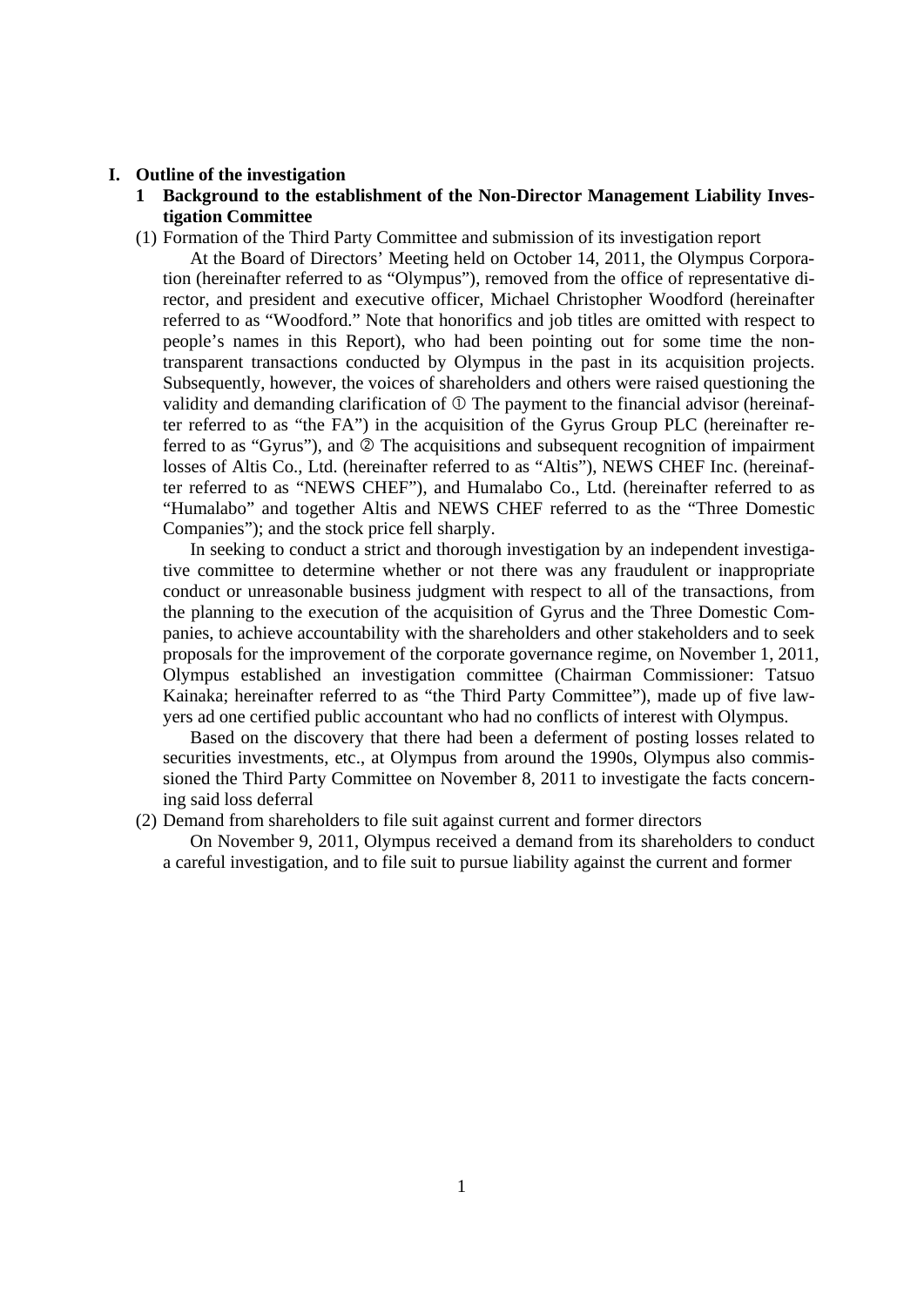directors (hereinafter referred to simply as "the Directors") who are subsequently judged to be liable. This is because the current and former directors of Olympus were believed to have violated the duty of due care of a prudent manager and committed an abuse of discretion in business judgment regarding the acquisition of Gyrus and the Three Domestic Companies.

(3) Demand from shareholders to file suit against current and former corporate auditors and auditing firms

 On November 18, 2011 Olympus received a demand from its shareholders to closely investigate whether there had been violations of the duty of due care of a prudent manager with regard to the assessment of legality and auditing of accounts, etc. in connection with the deferral of posting of losses and the covering of losses due to the acquisition of Gyrus and the Three Domestic Companies, as well as on the handling of matters after Woodford had pointed out suspicions regarding unlawful acts, on the part of the current and former corporate auditors and accounting auditors (hereinafter, current and former corporate auditors are referred to simply as "corporate auditors," and current and former accounting auditors are simply referred to as "accounting auditors" or as "auditors"), and to file suit against those corporate auditors and accounting auditors who were judged to be liable, to pursue their liability.

(4) Submission of the Third Party Committee Investigation Report

 The Third Party Committee conducted an investigation of the facts regarding whether or not there were any fraudulent or inappropriate conduct or unreasonable business judgment with respect to all of the transactions from the planning to the execution of the acquisitions of Gyrus and the Three Domestic Companies, as well as evaluation/verification work of the same; and on December 6, 2011, it submitted its investigation report (hereinafter referred to as "the Third Party Committee's Investigation Report").

 On receiving the Third Party Committee Investigation Report that was submitted, and on the same day that the Report was submitted, Olympus issued a press release to the effect that it took the results of the investigation and the recommendations of the Third Party Committee seriously, and that the company was planning on fundamental initiatives toward the restoration of confidence without delay and that it would promptly correct the securities reports and other documents that have been submitted from 2007 to 2011.

(5) Establishment of the Director Liability Investigation Committee and submission of the investigation report

 On December 7, 2011, the Board of Corporate Auditors of Olympus established the Director Liability Investigation Committee composed of 3 lawyers who have no vested interest in Olympus or Olympus' directors (chairman commissioner: Kazuo Tezuka. Hereinafter referred to as the "Director Liability Investigation Committee"),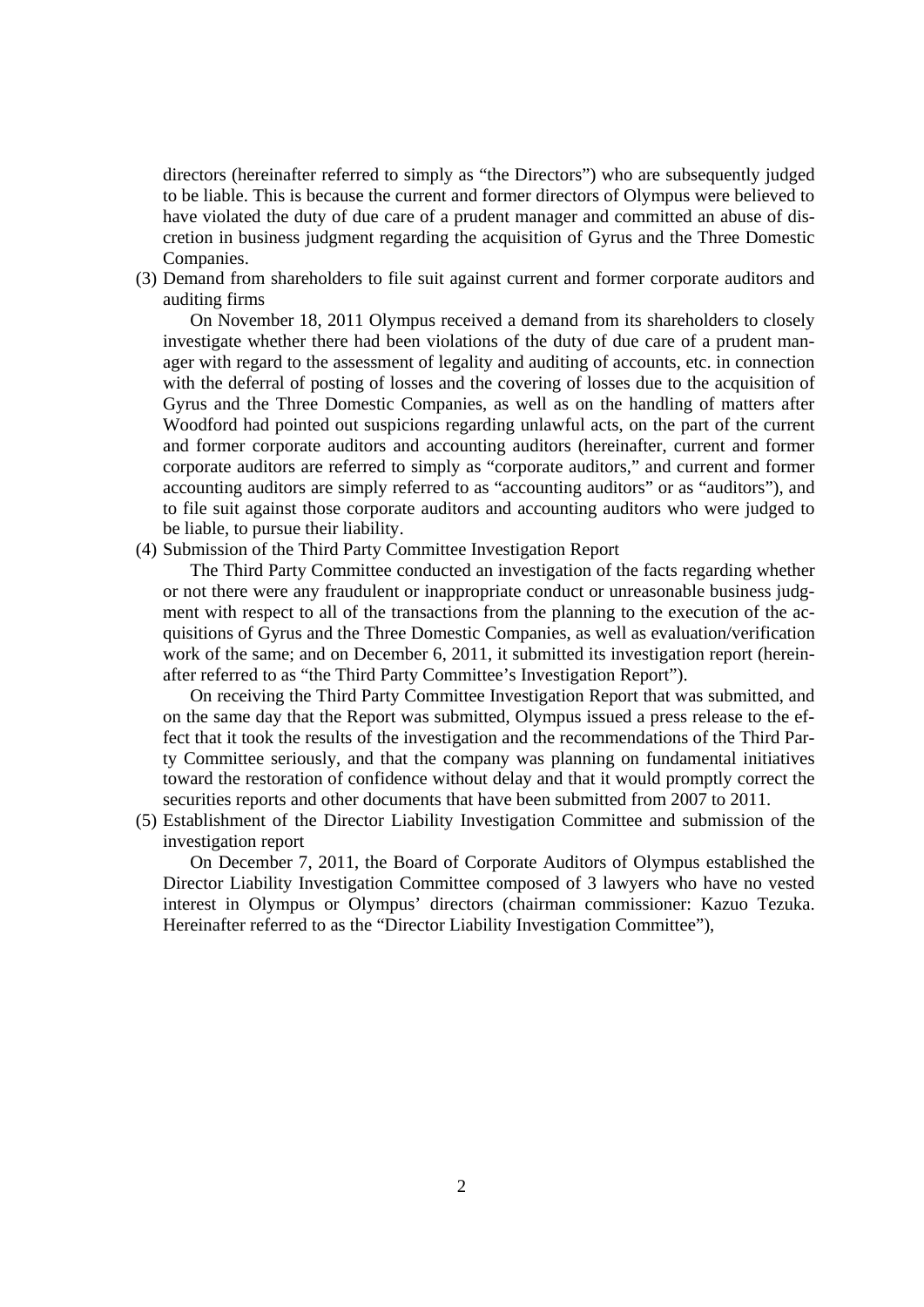in order to conduct an investigation on whether or not there were acts of violation of the duty of due care of a prudent manager, etc. in the performance of duties on the part of the directors with respect to the Series of Problems.

 The Director Liability Investigation Committee investigated the facts regarding this series of acts and made a determination on the liability on the part of the directors, and submitted their Investigation Report (hereinafter referred to as "the Director Liability Investigation Committee Report"), on January 7, 2012.

(6) Establishment of the Non-Director Management Liability Investigation Committee

 Bearing in mind the aforementioned shareholders' demand to file suit, on December 7, 2011, the Board of Directors of Olympus established the Non-Director Management Liability Investigation Committee composed of three lawyers who have no vested interest in Olympus or Olympus' non-director management (chairman commissioner: Akira Watanabe. Hereinafter referred to as the "Non-Director Management Liability Investigation Committee" or "This Committee"), in order to investigate by an investigation committee whose independence had been secured, whether or not there were violations of the duty of due care of a prudent manager, etc. with respect to their performance of duties on the part of corporate auditors, auditing firms, or executive officers, or former executive officers (hereinafter referred to, simply as "executive officers." Also, corporate auditors, auditing firms, and executive officers, and those who occupied those positions are referred to, collectively, as "Non-Director Management"), in relation to said Series of Problems connected with the deferral of posting of losses in Olympus' past.

#### **2 Revision of securities reports, etc., by Olympus and addition of commissioned work**

(1) Revision of the settlement of accounts in past fiscal years by Olympus

 On December 14, 2011, after This Committee had begun its investigation Olympus submitted to the Kanto Regional Finance Bureau a revised report of the securities reports, etc. with respect to the settlement of accounts in past fiscal years from the fiscal year ending March 2007 to the fiscal year ending March 2011.

(2) Addition of commissioned work

 In view of the fact that in revising the settlements of past fiscal years, it was found the dividend distributions of surplus money exceeded the distributable amounts in the balance sheets after they were revised, on December 16, 2011 the Board of Directors of Olympus requested This Committee to also include an investigation and review on whether or not there were acts of violation of the duty of due care of a prudent manager, etc. in the performance of their duties on the part of Non-Director Management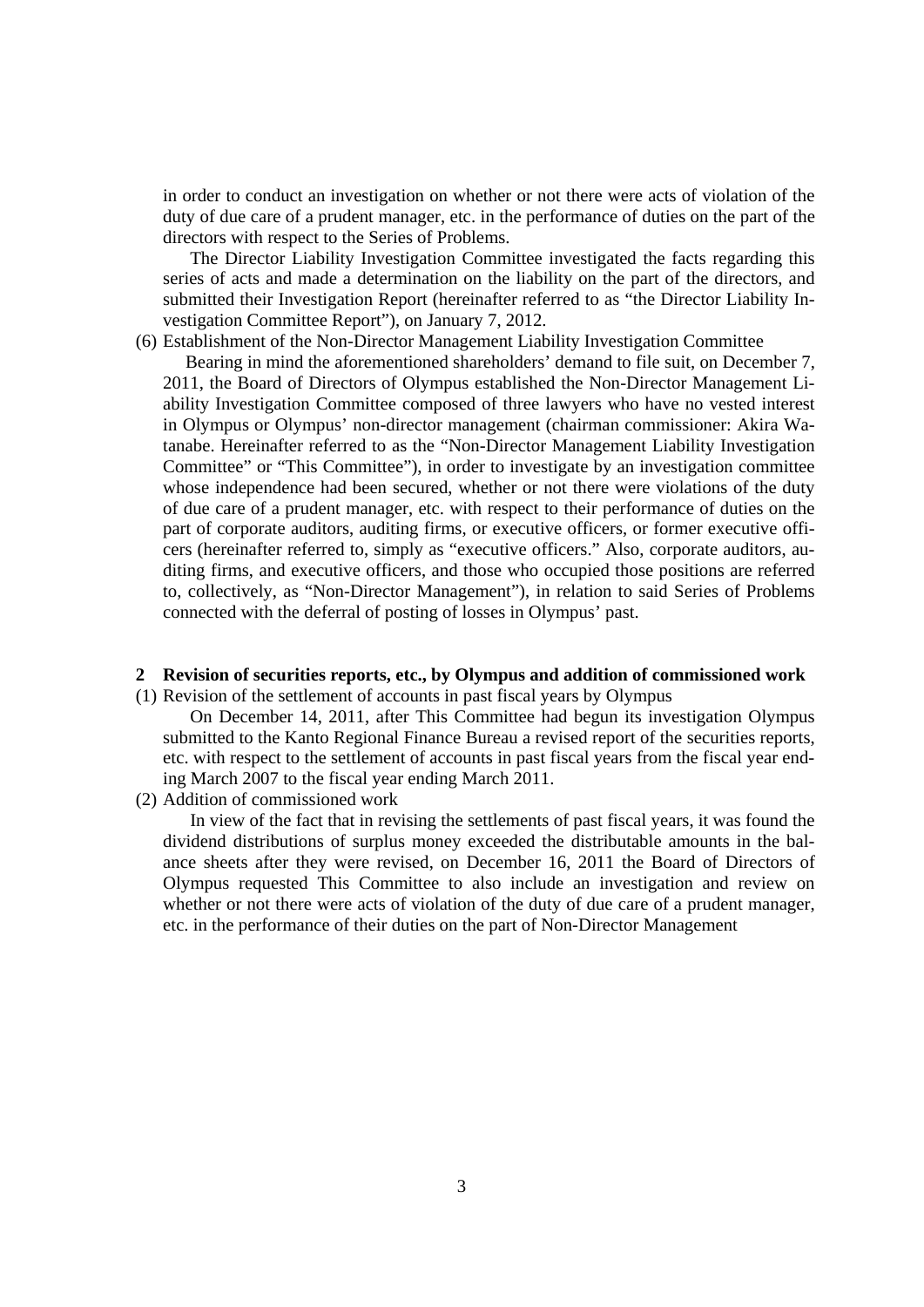concerning the problem of the dividend distributions of surplus money that were implemented after April 1, 2007, and so additional work was commissioned.

## **3 Composition of This Committee**

# (1) Composition

 The composition of This Committee is as follows. None of the members of the committee has a conflict of interest with Olympus or with Olympus' Non-Director Management.

| <b>Chairman Commissioner:</b> |              | Akira Watanabe (Attorney-at-law)  |
|-------------------------------|--------------|-----------------------------------|
| Commissioner:                 | Atsushi Toki | (Attorney-at-law)                 |
| Commissioner:                 |              | Yoichiro Yamato (Attorney-at-law) |

## (2) Assistants

This Committee has appointed the following individuals to provide help in the investigation. None of these individuals has a conflict of interest with Olympus or with Olympus' Non-Director Management.

Investigation Committee Assistants

Seiwa Meitetsu Law Office Attorney Keiko Tashiro Attorney Naoki Iida Attorney Masaru Nishimura Attorney Sachiko Murase Attorney Tomoko Hirai Attorney Narumi Yamashita Four certified public accountants

## **4 Purpose of the investigation and review**

 The purpose of the investigation and review for which This Committee has been commissioned by the Board of Directors of Olympus, is to provide the assessment of this Committee on whether or not it would be appropriate for Olympus to file suit to pursue liability against the Non-Director Management based on the investigation and review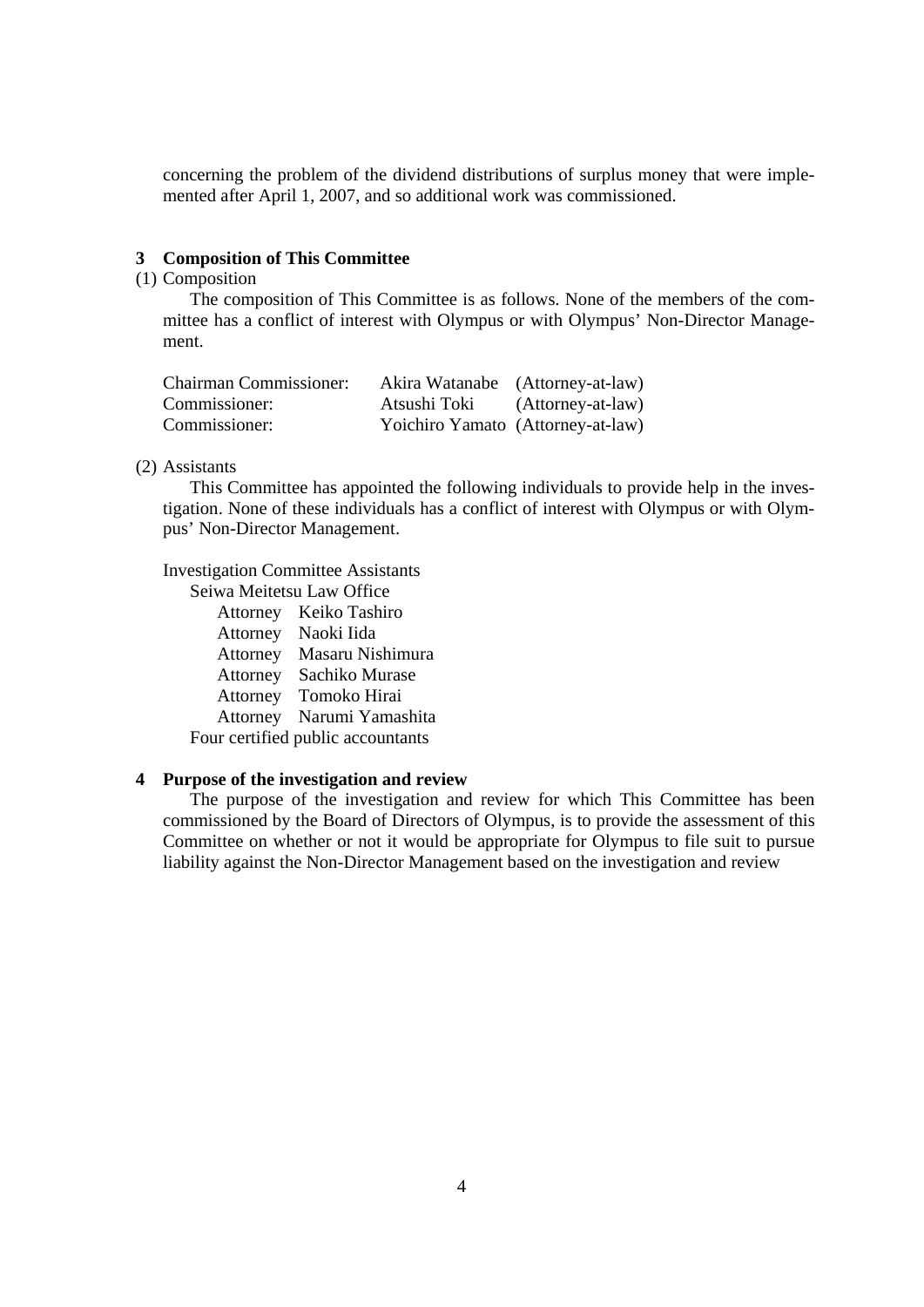from the legal aspects, as well as the results of said investigation and review, on whether or not there were acts of violation of the duty of due care of a prudent manager, etc., on the part of the Non-Director Management with respect to the problems in  $\mathbb O$  and  $\mathbb Q$  below.

#### Note

- 1 Regarding the corporate auditors
- (1) Investigation and review from the legal aspects as to whether or not there were violations of the duty of due care of a prudent manager on the part of the corporate auditors, in the performance of their duties with regard to the problems below.
	- The deferment of posting of losses related to securities investments from about the 1990s by Olympus mainly around the method of using the acquisition of Gyrus in addition to Altis, NEWS CHEF, and Humalabo that was reported in the Third Party Committee's Investigation Report and the series of problems related to it (hereinafter referred to as the "Series of Problems").
	- The problem of the dividend distribution of surplus money that Olympus implemented after April 1, 2007 (hereinafter referred to as "the Problem of the Surplus Dividend Distribution")
- (2) To provide a judgment by the Non-Director Management Liability Investigation Committee as to whether or not it would be appropriate to file suit to pursue the liability of the corporate auditors based on the results of the investigation and review in (1).
- 2 Regarding the accounting auditors
- (1) To investigate and review from the legal aspects whether or not there were unreasonable or inappropriate actions with respect to the following problems by the Company's accounting auditors.
	- The Series of Problems
	- The Problem of the Surplus Dividend Distribution
- (2) To provide judgments by the Non-Director Management Liability Investigation Committee as to whether or not it would be appropriate to file suit to pursue the liability of the accounting auditors based on the results of the investigation and review in (1).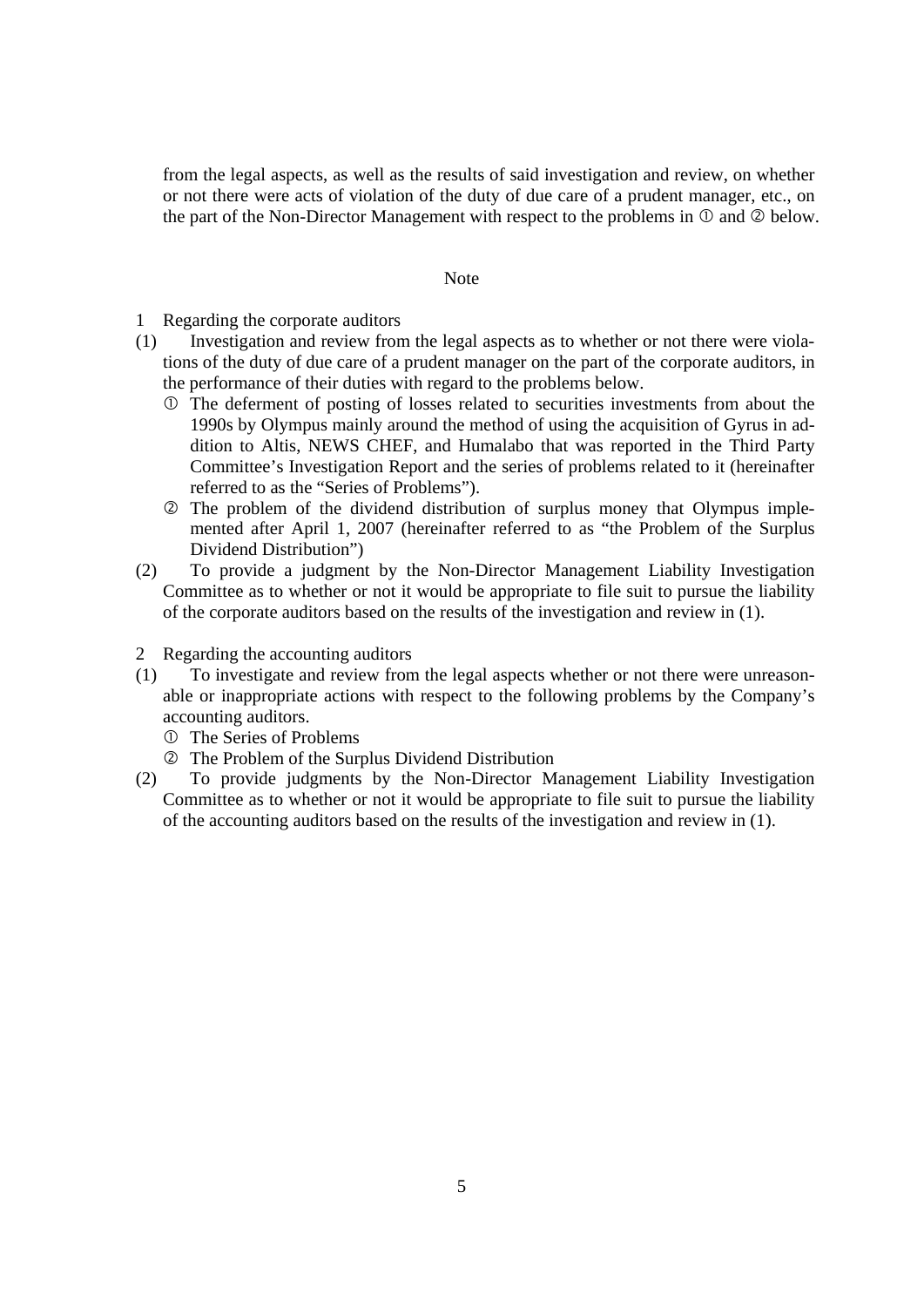- 3 Regarding the executive officers
- (1) To investigate and review from the legal aspects whether or not there were unreasonable or inappropriate actions with respect to the Series of Problems by the Company's executive officers.
- (2) To provide judgments about measures to be taken by the Company and the methods for pursuing the liability of executive officers based on the results of the investigation and review in  $(1)$ .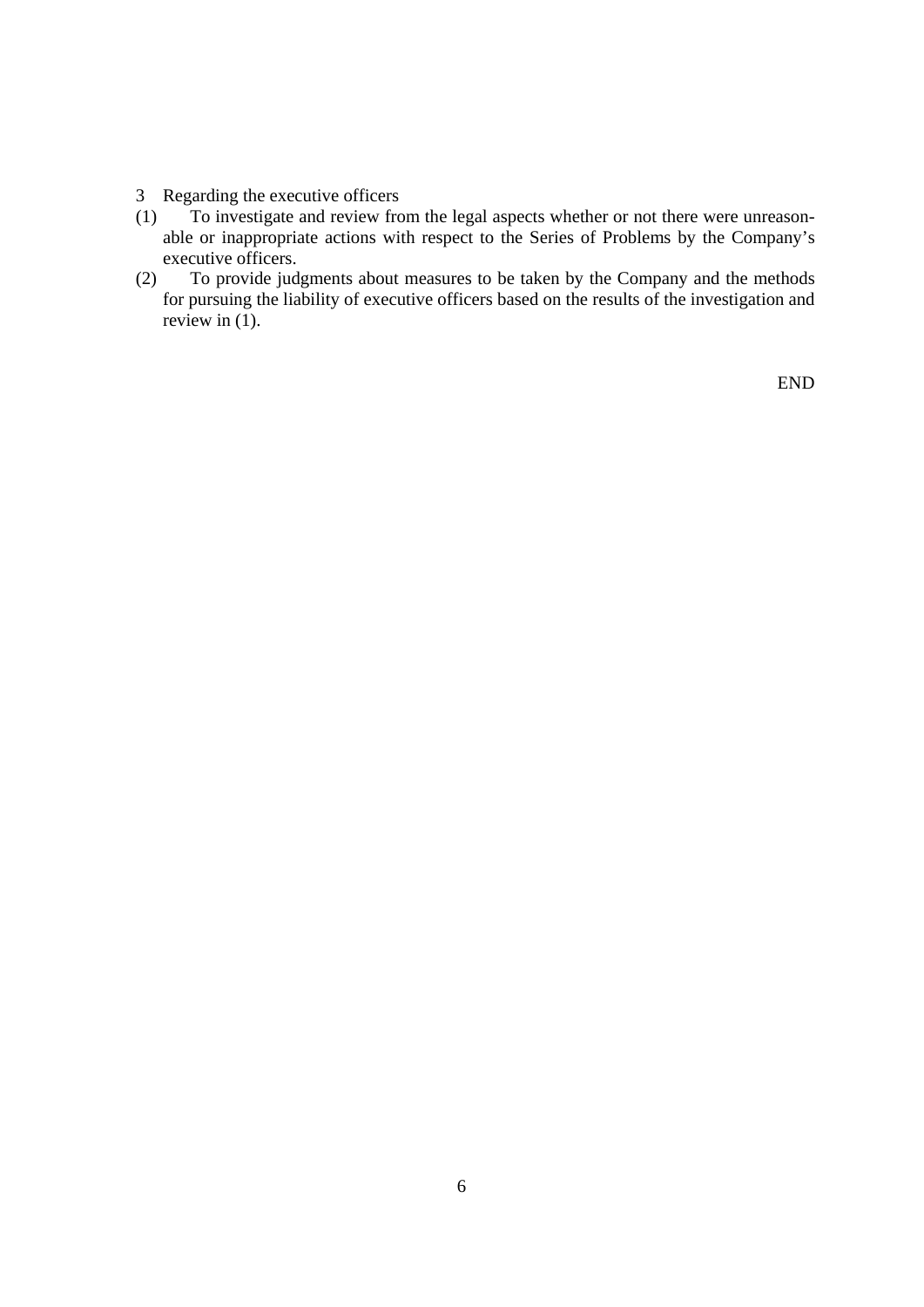# **II. Method, scope, and individuals subject to investigation and review**

**1 Method of the investigation and review** 

(1) Investigation of the facts

 In view of the background that led to the establishment of the above-noted Director Liability Investigation Committee by the Olympus Board of Corporate Auditors and the establishment of the Non-Director Management Liability Investigation Committee by the Board of Auditors, that the results of the investigation and recommendations of the Third Party Committee would be taken seriously, as well as the time contracts of the deadline by which the aforementioned request to file suit by Olympus' shareholders should be handled, this Committee decided to proceed with respect to the Series of Problems in  $\mathbb{O}$ , that as a general rule, the investigation and review would be premised on the facts that were recognized in the Third Party Committee's Investigation Report and the facts recognized in the Director Liability Investigation Committee and the results of the review of the directors' violation of the duty of due care of a prudent manager, and with respect to the Problem of the Surplus Dividend Distributions in  $\mathcal{D}$ , that as a general rule, the investigation and review would be premised on the amounts and figures listed in the revised report for the securities reports, etc. for the fiscal year ending March 2007 (139<sup>th</sup> Term) to the fiscal year ending March 2011 (143<sup>rd</sup> Term) that was submitted to the Kanto Regional Finance Bureau on December 14, 2011 (a further revision was submitted on December 26, 2011), as well as the facts recognized in the Director Liability Investigation Committee and the results of the review of the directors' violation of the duty of due care of a prudent manager, and proceeded with each investigation and review.

 Of course, for the Non-Director Management of Olympus, in light of this Committee's duty of reviewing and passing judgment on whether or not it would be appropriate to file suit to pursue liability, and whether or not there was liability on the part of the Non-Director Management, this Committee conducted interviews of Non-Director Management (excluding those who were deceased). Specifically, among the Non-Director Management listed later who were subject to this investigation, those who were considered necessary, were given interviews through meetings, while at the same time, other Non-Director Management were asked for their opinions through written inquiries. However, this Committee was not able to receive disclosure of internal documents, such as audit plans, audit work papers, with some exceptions, from KPMG AZSA LLC (hereinafter referred to as "KPMG AZSA LLC") and Ernst & Young ShinNihon LLC (hereinafter referred to as "Ernst & Young ShinNihon LLC"), which were subjects of this investigation, and we have not been able to sufficiently confirm the content, knowledge, or evaluation of their specific investigation of Olympus. For that reason, in this report, whether or not there were violations of the duty of due care of a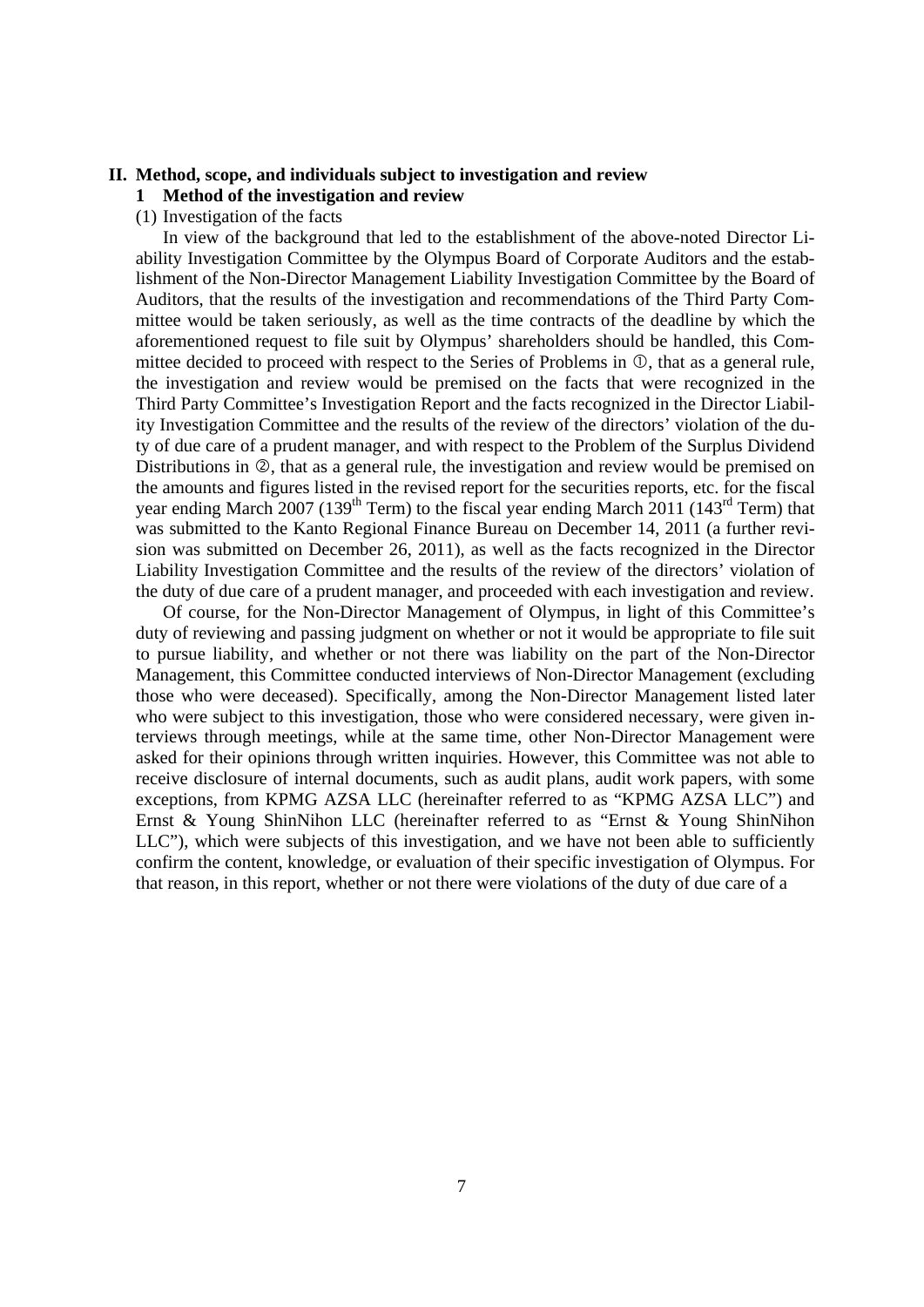prudent manager is premised on the events and documents that were confirmed as a result of the investigation.

 Also, this Committee conducted investigations when the facts recognized by the Third Party Committee Report and the Director Liability Investigation Committee were insufficient for making the judgment on whether or not the Non-Director Management were liable and whether or not it would be appropriate to file suit to pursue their liability, and when considered reasonably necessary for performing the consigned work. Specifically, we reviewed and analyzed documents that were submitted by Olympus to the Third Party Committee and the Director Liability Investigation Committee and other materials, as well as conducting 19 interviews of Olympus directors, corporate auditors, employees (including executive officers) as well as accounting auditors (including those who have retired or resigned). (2) Review of liability of Non-Director Management

In parallel with the investigation of (1), this Committee handled the work of reviewing

and passing judgment on Olympus' Non-Director Management, on the liability of Non-Director Management and whether or not it would be appropriate to file suit to pursue liability regarding the Series of Problems and the Problem of the Surplus Dividend Distributions. Specifically, we reviewed and analyzed court cases where the duty of due care of a prudent manager on the part of Non-Director Management was questioned, and searched cases and legal theory where the liability of Non-Director Management were pursued, and based on the facts that were recognized in (1), made the judgment on the liability of Non-Director Management, and for the Series of Problems, we reviewed and judged the damages incurred by Olympus with sufficient legal cause for which the Non-Director Management should be liable.

# **2 Scope of the investigation and review**

 In investigating and reviewing the consigned work, this Committee mainly investigated and reviewed the following items:

- (1) Whether or not there were violations of the duty of due care of a prudent manager on the part of Non-Director Management for the formulation and maintenance of the Loss Separation Scheme;
	- Whether or not there were violations of the duty of due care of a prudent manager in the preparatory acts for the purpose of loss separation and in the acts of loss separation;
	- Whether or not there were violations of the duty of due care of a prudent manager in maintaining the State of Loss Separation;
- (2) Whether or not there were violations of the duty of due care of a prudent manager on the part of Non-Director Management for the Loss Separation Settlement Scheme;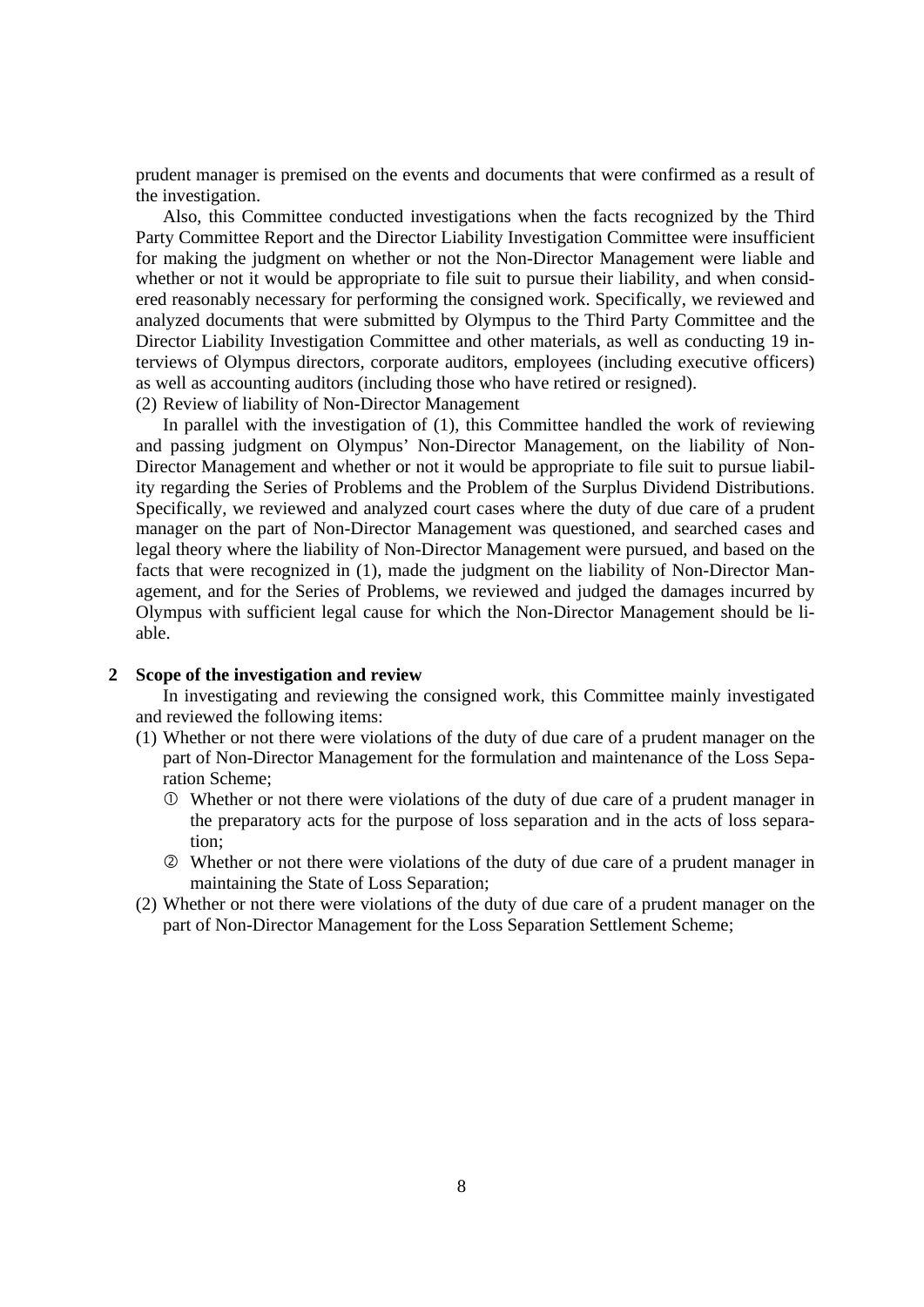- Whether or not there were violations of the duty of due care of a prudent manager regarding the acquisition of shares in the Three Domestic Companies;
- Whether or not there were violations of the duty of due care of a prudent manager regarding payment of the FA fee for the Gyrus acquisition;
- (3) Whether or not there were violations of the duty of due care of a prudent manager on the part of Non-Director Management regarding the way the matter was handled after reports were made in the mass media about suspicions regarding the Three Domestic Companies and the Gyrus problem (hereinafter referred to as the "Emergence of Suspicions");
- (4) Whether or not there were violations of the duty of due care of a prudent manager on the part of Non-Director Management regarding the misrepresentations in securities reports, etc. that were submitted after the fiscal year ending March 2007;
- (5) Whether or not Non-Director Management are liable for the dividend distributions of surplus money that were implemented after April 1, 2007;
- (6) Violations of the duty of due care of a prudent manager on the part of Non-Director Management and damages;
- (7) Individual liability of Non-Director Management and whether or not it would be appropriate to pursue liability.

## **3 Individuals subject to investigation and review**

 The scope of Non-Director Management who are the subject of this Committee's investigation of violations of the duty of due care of a prudent manager and whether or not they are liable, are the Non-Director Management of Olympus and those who served in the position of Non-Director Management subsequent to the day of closing of the general shareholders meeting that was held in June 1997. The details are as follows:

(1) Corporate auditors

Masaya Ikoma, Hitoshi Komata, Hiroshi Kawashima, Yoshio Kunihisa, Minoru Ota, Tadahiko Amemiya, Tadao Imai, Katsuo Komatsu, Makoto Shimada, Yasuo Nakamura

(2) Executive officers

Kazuo Ichikawa, Yusuke Kojima, Masao Kuribayashi, Toshiaki Gomi, Akinobu Yokoo, Takashi Saito, Koichi Karaki, Yasuhiro Ueda, Norio Saito, Hitoshi Kawada, Yoshihiko Masakawa, Naohiko Kawamata, Hiroyuki Sasa, Atsushi Nishikawa, Yasuo Yoda, Gumz, F. Mark, Masatoku Nakajima, Akira Kubota, Yasuo Takeuchi, Nobuyuki Koga, Shigeo Hayashi, Akihiro Taguchi, Haruo Ogawa, Il-Seok Bang

## (3) Auditing firms KPMG AZSA LLC, Ernst & Young ShinNihon LLC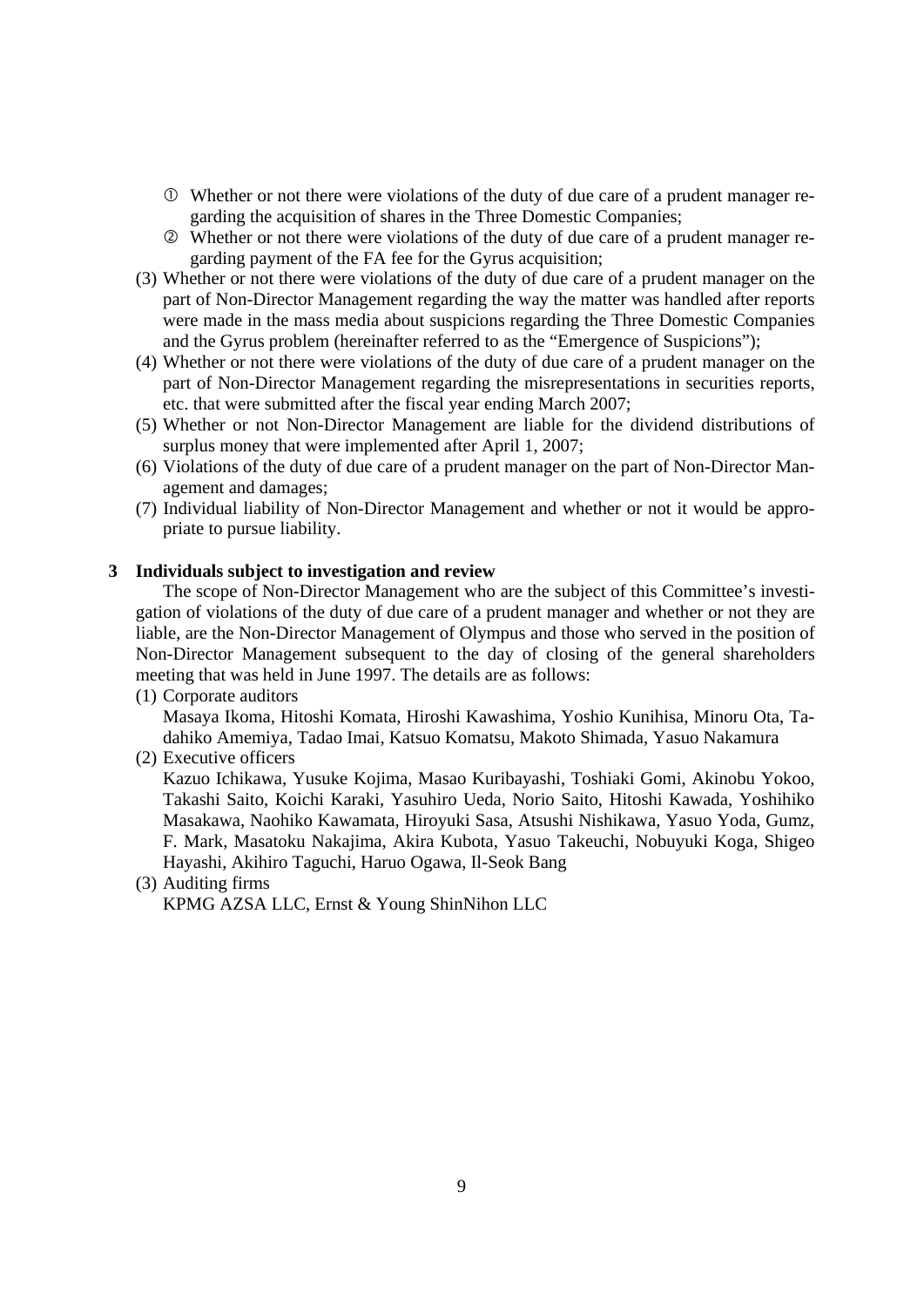#### **III. Outline of the incident**

## **1 Management of financial assets and the incurring of massive losses at Olympus**

 Olympus faced a drastic decrease in its operating profit due to the sudden appreciation in the yen after the year 1985, and based on the judgment that it would be difficult to immediately improve operating revenue from sales efforts in its core business, in order to increase non-operating profits, it aimed for an efficient management of excess money and worked out an objective to deploy aggressive financial policies. Based on said objective, with respect to the management of its financial assets, Olympus also began to manage domestic and foreign bonds, futures trading in stocks/bonds, interest/currency swaps, structured bonds, specified money trusts, and specified fund trusts, in addition to the safe financial products up to that time.

 However, after that, in the early part of the year 1990, Olympus had to carry the losses from its management of financial assets due to the bursting of the so-called bubble economy. In order to recover said unrealized losses, although the risks were higher, it contemplated the recovery of a large amount of losses by means of financial products such as derivatives, etc., in which large returns were anticipated. However, the consequence was that the losses grew even larger due to such products.

 In such circumstances, it was decided that beginning in the fiscal year ending March 2001, mark-to-market accounting standards of financial products would be introduced, in which a market value basis would be adopted to replace the acquisition cost basis of up to that time. If a marked to market valuation of its financial assets were to be made, Olympus faced a situation in which it would be forced to post as a valuation loss the huge amount of unrealized losses that had expanded to roughly 95 billion yen by the year 1998.

# **2 The execution of the separation of losses in financial products and the maintenance of a state of separation**

 Faced with such a situation, and with employees in the Finance Department serving as the central figures, Olympus received advice from outside consultants, and from around March 1998, devised and executed a scheme for providing essential funds of as much as 135 billion yen to funds that were not subject to Olympus' consolidated accounting, had Olympus sell financial instruments with unrealized losses for amounts that corresponded to book value, and separated unrealized losses without having them surface, and transferred them off the books (hereinafter referred to as the "Loss Separation Scheme"). With respect to the separation from Olympus of such financial products carrying unrealized losses, such acts were carried out by a very limited number of employees that belonged to the Finance Division, and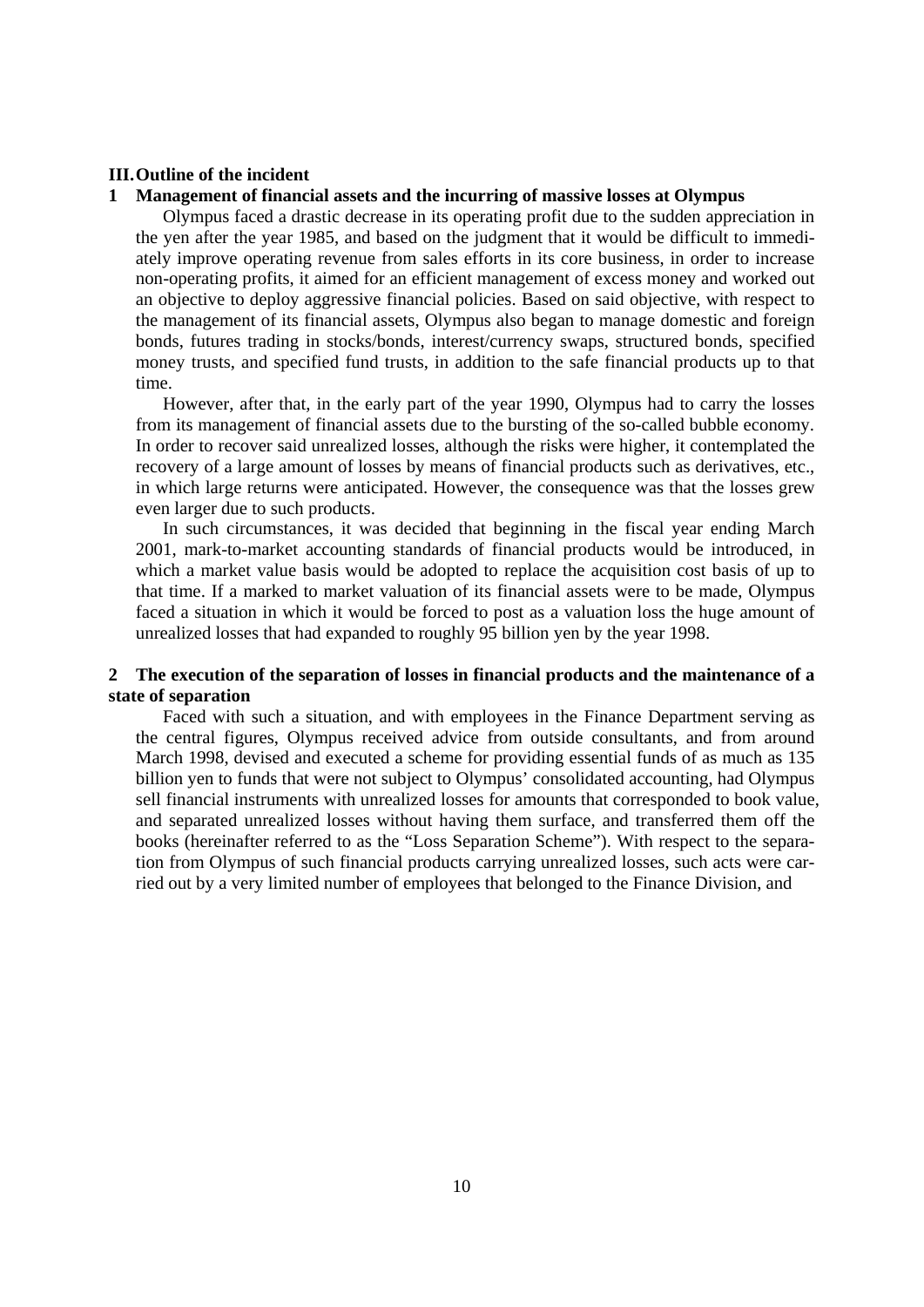were subsequently maintained by said limited number of employees and the directors and others who were in charge of the Finance Division (hereinafter referred to as the "Directors and Others Involved"). With respect to the fact of said separation of losses and the status of the unrealized losses, while the same was periodically reported to successive top management (Representative Directors), it was not reported to the other directors or auditors. Also, with respect to said Loss Separation Scheme, not only was its structure extremely complex, such as its execution using multiple overseas Funds, but there were also elaborate cover-ups being carried out by the Directors and Others Involved with outside collaborators, and it remained a closed scheme, so to speak, that was intentionally hidden by the Directors and Others Involved. Consequently, for the long period of more than 10 years after that, not even the auditing firm knew about it, let alone the directors, auditors, and employees outside of the Finance Division.

#### **3 Acts in preparation for the settlement of separation of financial assets**

 The Directors and Others Involved had considered that the losses that had been separated from Olympus in such ways had to be settled eventually, and as the method for doing so, they thought of attempting to settle said separated losses by means of a method in which at the time of the acquisition of shares of stock and assets of other companies in corporate acquisition projects, a portion of losses that was separated in the Loss Separation Scheme would be added to the value of said assets, or by paying large amounts of fees to the FA at the time of such acquisitions, said added portion and the fee amounts would subsequently be posted under assets such as "goodwill," etc., and gradually be amortized and posted in terms of accounting as expenses over the amortization period (hereinafter referred to as the "Loss Separation Settlement Scheme"). The execution of this scheme was the acquisition of shares in the Three Domestic Companies of Altis, News Chef, and Humalabo, and the purchase of the Warrant Purchase Rights and the Preferred Shares in Gyrus that were paid as the FA fee that accompanied the acquisition of said company.

 A portion of the acquisition of shares in the Three Domestic Companies (approximately 72 billion yen), and the purchase of Warrant Purchase Rights and the Preferred Shares that were paid as the FA fee connected with the Gyrus acquisition (approximately 63 billion yen), were both conducted following a resolution of the Board of Directors, and could have become an opportunity for the directors and corporate auditors in attendance at the Board of Directors' meeting other than the Directors Involved to discover the facts of the aforementioned loss separation. The other directors and corporate auditors, however, failed to detect the purpose of the acquisition of shares in the Three Domestic Companies or the payment of the FA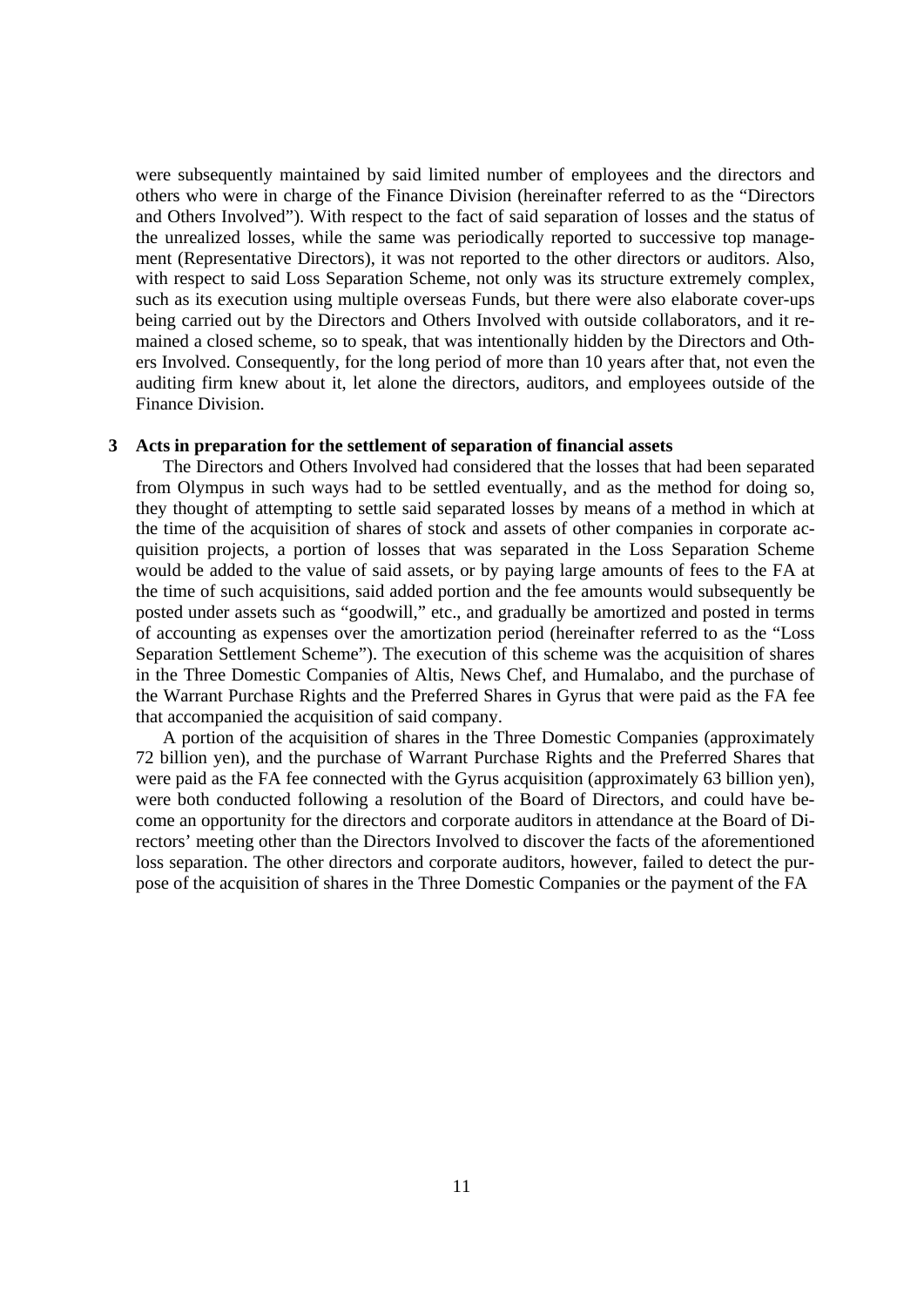fee that accompanied the Gyrus acquisition, and they approved the same based on the explanation of the Directors Involved. In particular, from the end of 2008 to around June 2009, the auditing firm made an extraordinary indication of matters to the corporate auditors and to those in charge of accounting and others to the effect that the acquisition price for the shares in the Three Domestic Companies and the FA fee that accompanied the Gyrus acquisition were too high, and that judging from economic rationality with respect to those transactions, there was the risk of violations of the duty of due care of a prudent manager. Notwithstanding that the facts of the indication were reported to the Board of Directors, not only the other directors, etc., but also the corporate auditors did not consider it to be a serious situation, and subsequently in March 2010, a resolution was passed authorizing the purchase of the Preferred Shares that were granted as the FA fee that accompanied the Gyrus acquisition, for the huge amount of 620 million dollars from the party that acquired them, and the corporate auditors did not state any special objections. As a result, the Directors and Others Involved, made the total of approximately 135 billion yen flow back to Olympus via the off-book funds, and succeeded in settling the off-book losses.

 In contrast to the separation of unrealized losses in the financial products that had been incurred at Olympus and the maintenance of the same by the Directors and Others Involved, the other directors and corporate auditors had ample time to become aware of these facts, and despite the fact that the other directors and the company corporate auditors could not find out about said facts for a long period of time, and in contrast to the scheming of the transactions for the purpose of settling the losses by the Directors and Others Involved, while the other directors and corporate auditors were given the opportunity to become aware of the same through the process of holding deliberations with respect to such transactions at the Board of Directors' meetings, eventually, they ended up having authorized said transactions, and the corporate auditors overlooked this. As a result, interest and fees were generated in the formulating of the Loss Separation Scheme and its maintenance from the time the losses were separated until they were recovered, while at the same time, mainly as a result of fees, etc., having been paid to the collaborators, etc., who were involved in the management of the Funds in the settlement of the loss separation, Olympus incurred a large amount of losses that it will be unable to recover. (Approximately 28 billion yen). Also, the financial statements not being prepared correctly led to the dividend distributions of surplus money and the acquisitions of treasury stock that were in excess of the distributable amount for dividend distributions.

#### **4 The subsequent history**

 In July 2011, there was media coverage in some magazines concerning suspicions with respect to the point that the acquisition price for the shares in the Three Domestic Companies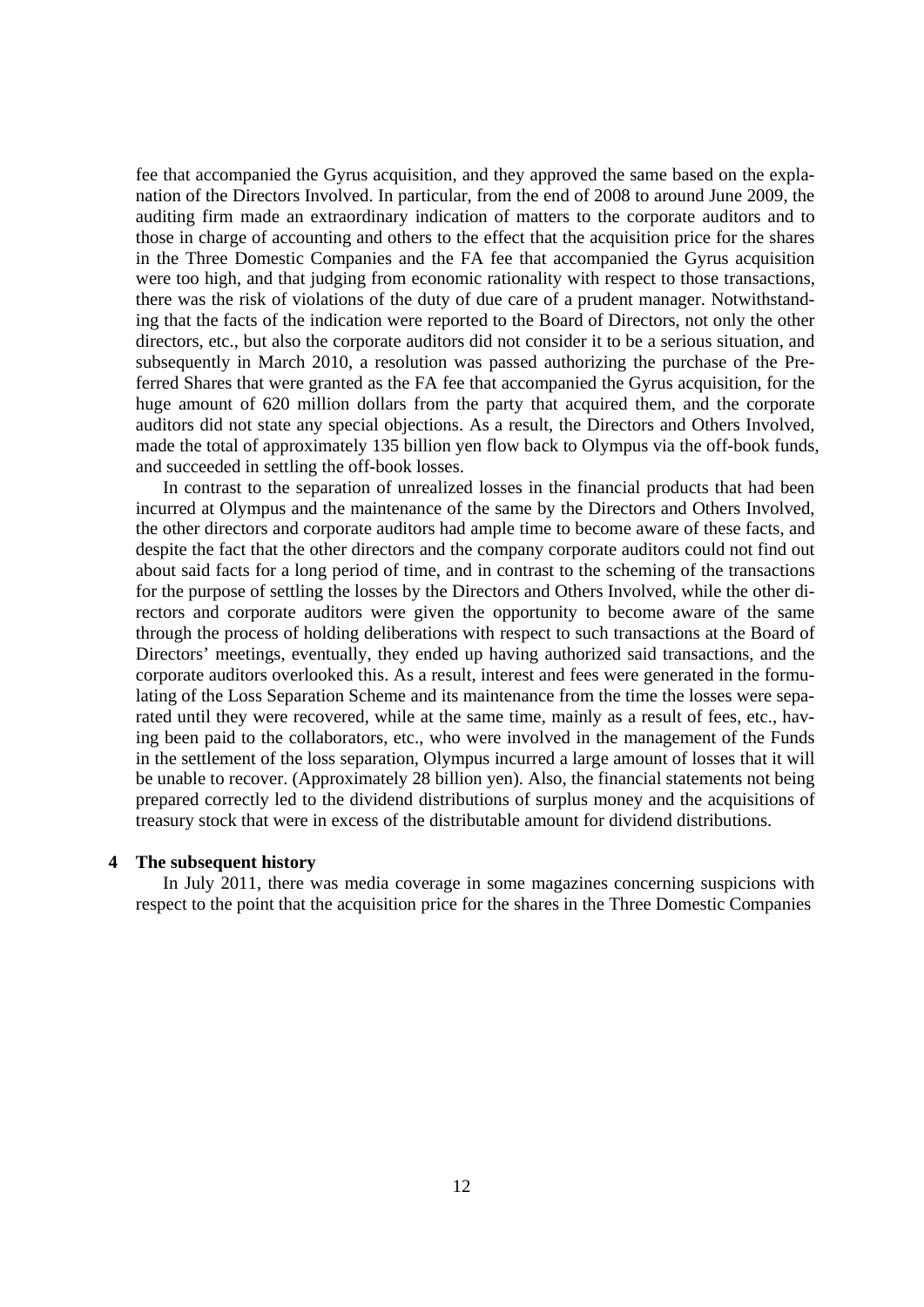and the acquisition price for Gyrus, including the purchases of its Preferred Shares were huge amounts. The Representative Director at the time, Woodford, who learned about this from an acquaintance, independently commissioned an outside accounting firm to conduct an investigation, and had indicated his suspicions to the Board of Directors. With these events as momentum, a Third Party Committee was established at Olympus made up of independent third parties, and in the process of the investigations of said Committee, the aforementioned facts were revealed, and such is the outline of this incident.

 In light of the situation outlined above, and in reviewing from the legal aspects whether or not there were actions that violated the duty of due care of a prudent manager in the course of performance of duties on the part of Olympus' Non-Director Management in connection with the Series of Problems and the Problem of the Surplus Dividend Distributions, the directors and corporate auditors who participated in, or who knew of or could have known of the preparatory acts for the purpose of loss separation, its maintenance as well as its settlement (hereinafter referred to, respectively, as "Participants" and "People Who Knew") and the other directors and Non-Management Directors will be reviewed separately.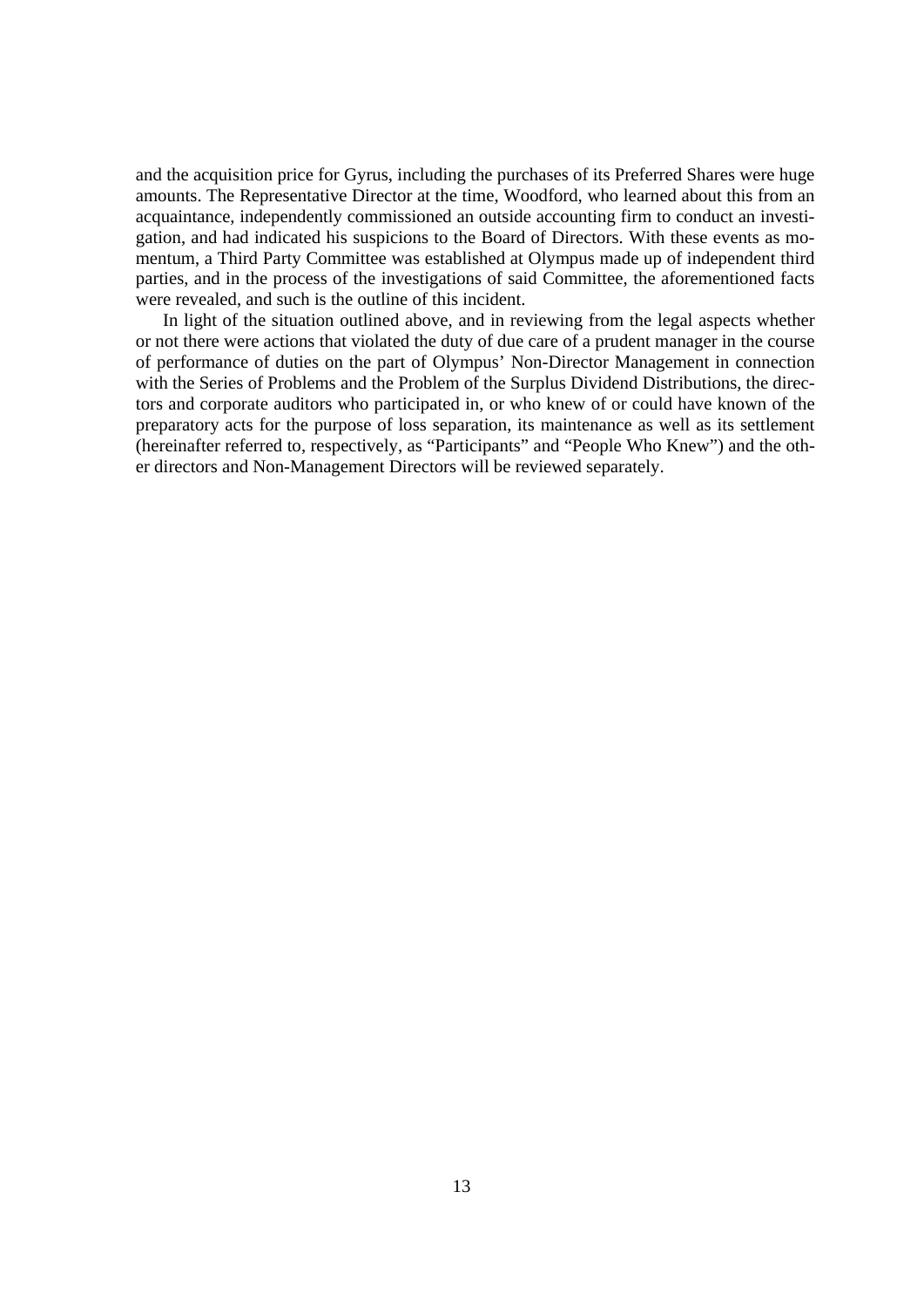# **IV. Whether or not there were violations of the duty of due care of a prudent manager on the part of the corporate auditors regarding the formulation and maintenance of the Loss Separation Scheme**

## **1. Facts that serve as the premise in determining liability**

In addition to the facts that are stated in Section III. "Outline of the Incident" above, the facts that serve as the premise in making the judgment of whether or not there were violations of the duty of due care as a prudent manager on the part of the corporate auditors in connection with the formulation of the Loss Separation Scheme (preparatory acts for the purpose of loss separation, and acts of loss separation) are as follows:

(1) Up to the planning of the Loss Separation Scheme (up to the early part of the year 1998) A. Losses arising from the management of financial assets

Starting in 1985, Olympus, in addition to the safe financial commodities that it had been using, began to manage its financial assets using primarily bonds, foreign bonds, stock futures, and bond futures, and by the end of the 1980s had begun to use interest rate swaps and foreign exchange swaps, and structured bonds that incorporated such derivatives, and structured bonds linked to the Nikkei Stock Average and other equity indexes. In addition, in the late 1980s Olympus started to invest its financial assets in specified money trusts and specified fund trusts (hereinafter collectively referred to as "Tokkin").

However, the collapse of the so-called bubble economy around 1990 left Olympus with losses that resulted from the investments which the company had made earlier on to manage its financial assets. Olympus began to rely heavily on Tokkin in the hope of recouping the losses, while making attempts to make up for a substantial amount of the losses through derivatives and other such financial commodities. The use of these commodities, however, only resulted in deepening the losses, and by 1998 the size of the company's unrealized losses had ballooned to nearly 95 billion yen.

In the mid-1990s and thereafter, Hideo Yamada (hereinafter referred to as "Yamada") and Hisashi Mori (hereinafter referred to as "Mori") made the decisions as to which financial commodities should be purchased. Yamada and Mori also regularly made reports of the status of Tokkin and other financial assets to the Director responsible for accounting at meetings that were held about once a month.

Note that the company's "Asset Management Standards (rules on the management of surplus money and the control and management of derivatives transactions)" implemented on March 25, 1997 (hereinafter referred to as "Asset Management Standards") stipu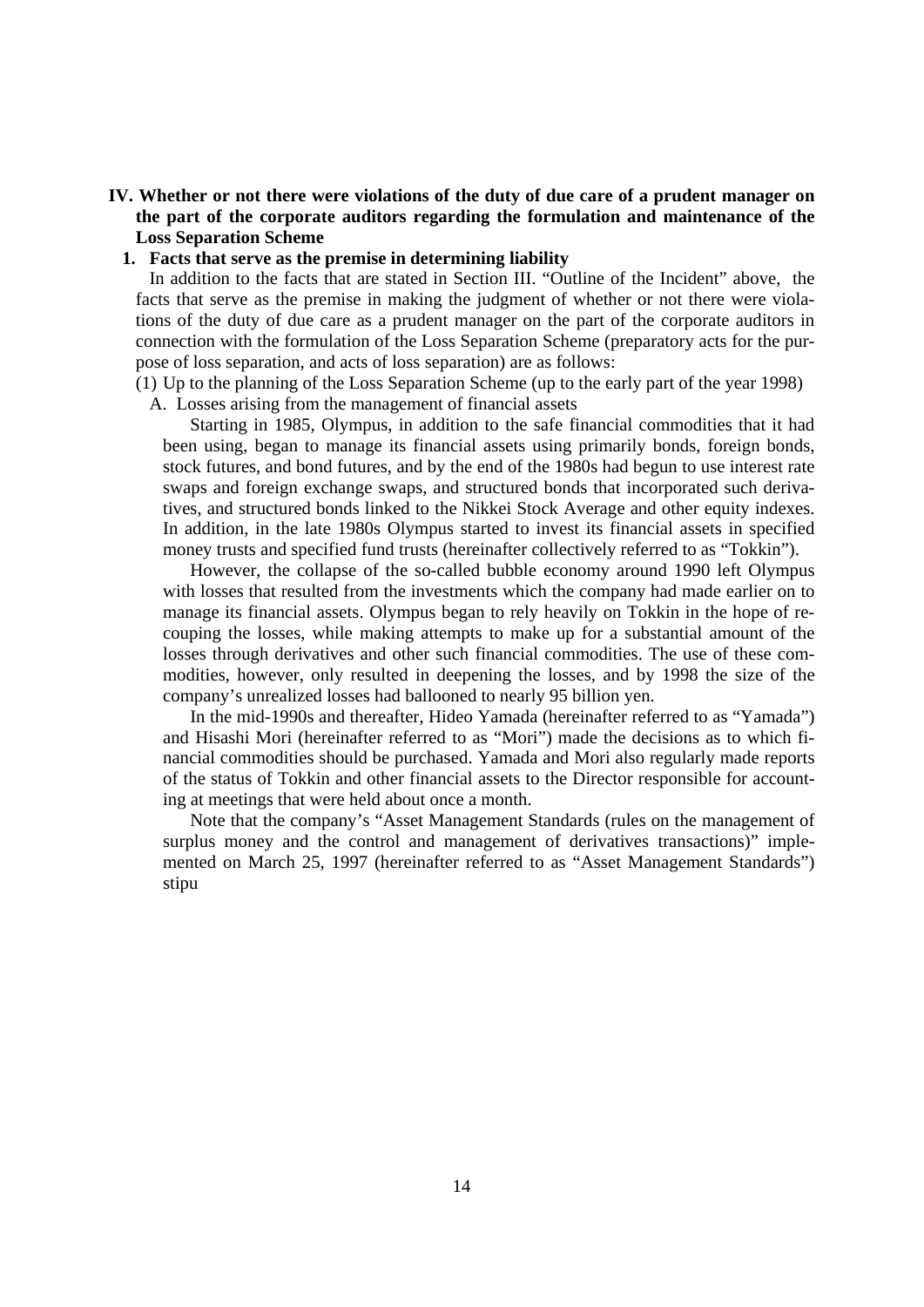late that the Head of Department of the Accounting Department must submit reports to the aforesaid Director at least once a month with regard to the status of financial assets.

B. Changes to accounting standards

Around 1997, many discussions began to take place over possible changes to the accounting standards for financial commodities to replace the conventional historical costbased accounting with the introduction of mark-to-market accounting, which would aid in bringing unrealized losses out into the open. Olympus had been given relevant information by its accounting auditor, Asahi Auditing Corporation (presently KPMG AZSA LLC; hereinafter collectively referred to as "KPMG AZSA LLC"), and, by the beginning of 1998 at the latest, had become aware of the push towards the introduction of mark-tomarket accounting.

Note that the official switch from historical cost accounting to mark-to-market accounting was publicly announced after the "Accounting Standards for Financial Instruments" came into effect in January 1999. Prior to that, either the "basket type cost method" (valuation method whereby a single trust agreement in its entirety is treated as a single asset) or "lower of cost or market method" (valuation method whereby the acquisition cost of an asset is compared to its market value, and whichever is lower is deemed to be the fair value of that asset) was permitted to account for Tokkin intended for asset management; however, under the aforesaid standards, each component of trust assets must be marked to market). Said standards apply to any fiscal year that commenced after April 2000.

(2) Formulation of the Loss Separation Scheme (from January 1998 to March 2001)

A. Start of discussions on a possible Loss Separation Scheme

Once it became clear in early 1998 that mark-to-market accounting would be introduced in the near future, which would require that financial commodities be marked to market, Olympus found itself with a massive amount of unrealized losses which totaled approximately 95 billion yen, and which would need to be posted as valuation losses on the company's books. Under the circumstances, discussions began to take place primarily between Yamada, who was the Head of Department of the Administration and Finance Department at that time, and Mori, who was then the Assistant Head of Department of said department with regard to prospects for a scheme that would prevent the unrealized losses on financial assets from being posted on the company's books (i.e., deferment of the posting of unrealized losses).

Yamada and Mori began holding discussions with Akio Nakagawa (hereinafter referred to as "Nakagawa") from Axes (Japan) Securities Co., Ltd. (hereinafter referred to as "Axes Securities"), and Hajime Sagawa from Axes America LLC (hereinafter referred to as "AXES"), with whom they had previously consulted concerning the management of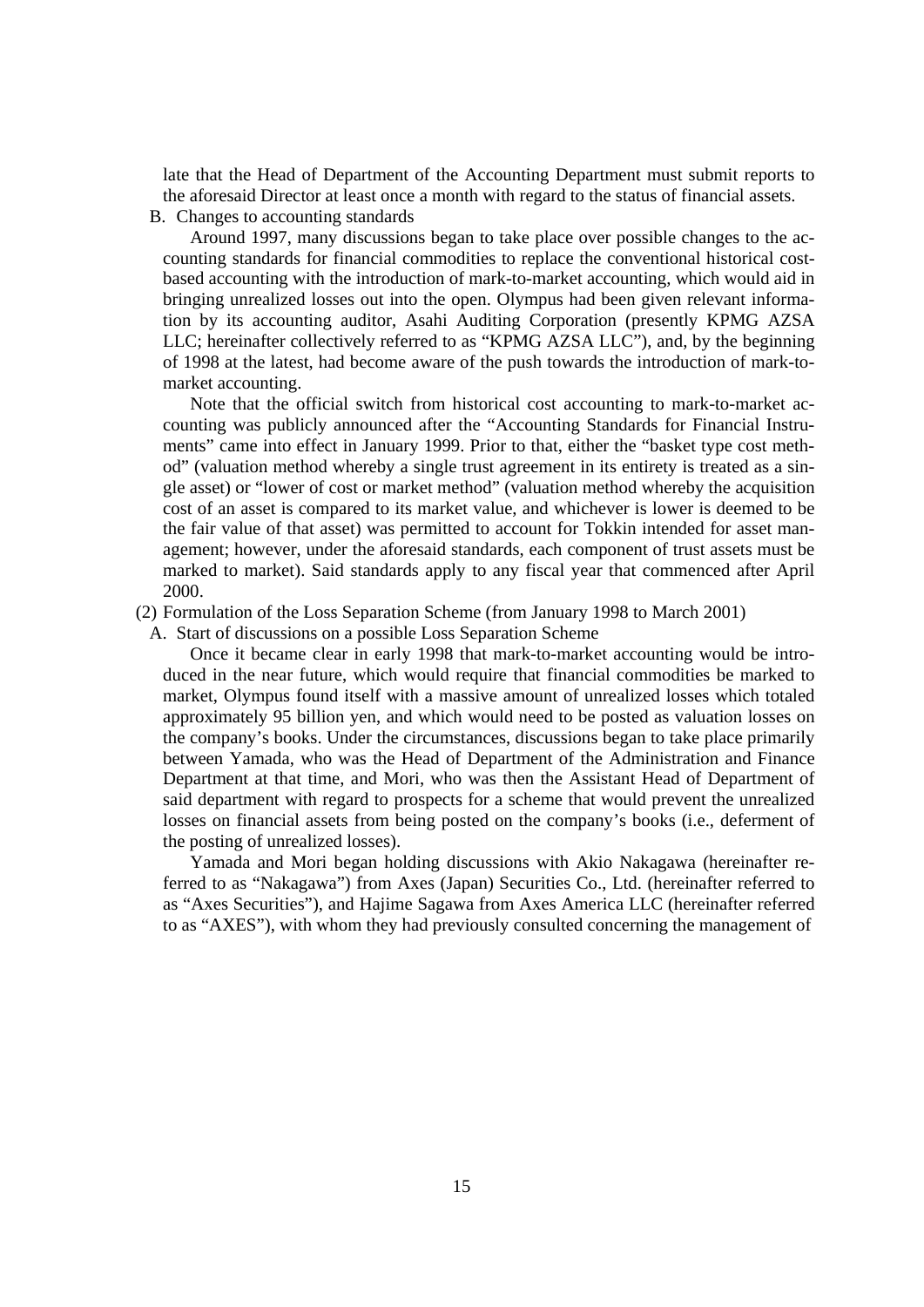investments. As a result of these discussions, they contrived a scheme to transfer Olympus's financial commodities carrying unrealized losses to Funds that would be excluded from Olympus' consolidated accounting so that the losses would not show up on its consolidated financial statements. [Yamada and Mori] then asked Sagawa and Nakagawa to create Receiver Funds to which said financial commodities carrying unrealized losses would be transferred, and by March 1998 Central Forest Corp. (hereinafter referred to as "CFC") and Quick Progress Co., Ltd. (hereinafter referred to as "QP") were formed as Funds of Cayman registry.

#### B. Formulation of the Loss Separation Scheme

Yamada and Mori, after having consulted with the aforesaid Nakagawa and Sagawa, devised in this manner a method for preventing the unrealized losses from being uncovered (Loss Separation Scheme) by allowing the Receiver Funds, which were excluded from Olympus' consolidated accounting, to purchase the company's financial commodities that carried large unrealized losses at their book value. Note that Yamada and Mori had informed Masatoshi Kishimoto (hereinafter referred to as "Kishimoto"), who was the President at that time, of the formulation and implementation of the Loss Separation Scheme, and had obtained his approval.

In order to implement the Loss Separation Scheme developed by Yamada and Mori, it was necessary to have Receiver Funds that could acquire by transfer the company's financial commodities that carried the unrealized losses, and it was also necessary to ensure that such Receiver Funds had sufficient capital to purchase said financial commodities at prices equivalent to their corresponding book values. To prepare for the loss separation, Yamada and Mori decided to inject capital from Olympus into CFC and QP, which were the Receiver Funds, to be used to acquire by transfer the company's financial commodities that carried the unrealized losses at their book value. In order to inject the necessary capital, Yamada and Mori, after having consulted with Nakagawa and Sagawa, developed two methods, as follows:  $\mathbb D$  have the Receiver Funds take out bank loans against Olympus's bank deposits as collateral; and  $\oslash$  have a business investment fund, which would be undertaken by Olympus, transfer the necessary capital to the Receiver Funds.

In actual practice, the injection of capital into CFC and QP, which were the Receiver Funds, from Olympus was carried out primarily via three routes (hereinafter said three routes shall be individually referred to as the "Europe Route," the "Singapore Route," and the "Domestic Route"). The details of each route are explained below.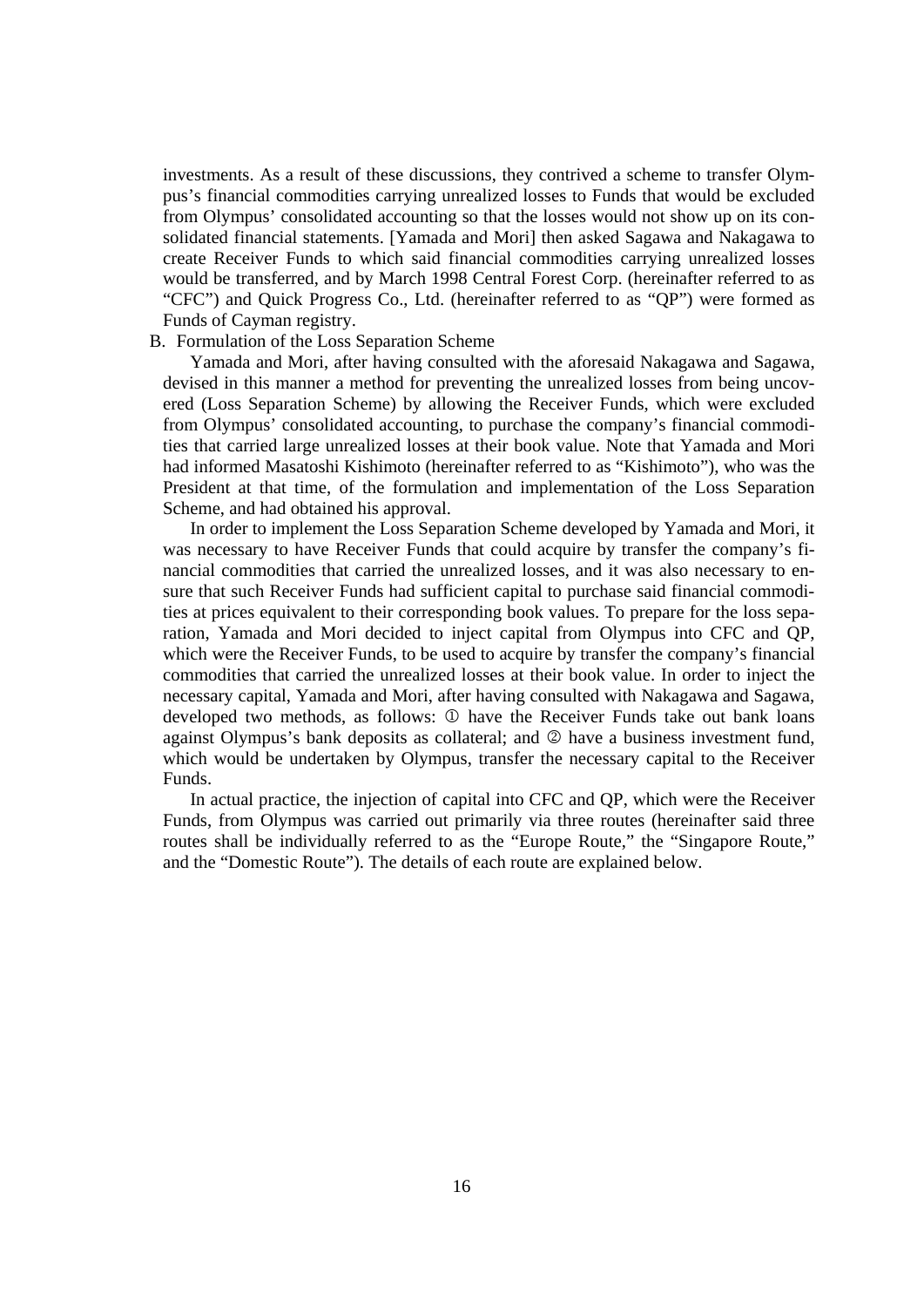C. Injection of capital into the Receiver Funds via the Europe Route (A) Direct loan from LGT Bank to CFC

Around March 1998, Yamada and Mori were introduced to a senior management member of LGT Bank in Liechtenstein AG (hereinafter referred to as "LGT Bank") by Nobumasa Yokoo (hereinafter referred to as "Yokoo") of Global Company (hereinafter referred to as "GC"), and reached an agreement with said senior management member on a scheme under which Olympus would deposit assets, including Japanese government bonds, with LGT Bank, who would in turn make a loan to CFC against said deposit as collateral. Further, Mori had explained to LGT Bank that a scheme for providing a collateralized loan to CFC was necessary to enable Olympus to carry out the acquisition of a European company in a confidential manner, and LGT Bank gave its approval for the proposed scheme. In addition, while setting up this scheme, Mori had obtained prior confirmation from LGT Bank that a procedure would be used to ensure that documents (bank statements) sent to Olympus from the bank would not make it apparent that Olympus's assets deposited with the bank were being pledged as collateral.

Subsequently from April 1998 until September 1998, Olympus deposited approximately 21 billion yen in Japanese government bonds with LGT Bank (note that the amount of government bonds deposited with LGT Bank by Olympus amounted to 25 billion yen at the end of the half-year period ending September 1999, which increased to 35 billion yen at the end of the fiscal year ending March 2000). Using the government bonds and other assets held in Olympus' account as collateral, LGT Bank executed a loan to CFC (hereinafter referred to as "Loan Secured by Deposit") (the first Loan Secured by Deposit provided to CFC by LGT Bank was for approximately 18 billion yen in 1998). Note that at the time of execution of said loan, Olympus also entered into a blanket revolving collateral agreement with LGT Bank, which allowed deposits, marketable securities, or other assets held in Olympus' name at the bank to be pledged as collateral for CFC's present or future indebtedness to the bank.

Note that no resolution was passed at any meeting of the Board of Directors, or no decision-making procedures were undertaken within Olympus that would enable Olympus to pledge collateral to a third party by entering into a blanket revolving collateral agreement arising from the lending of funds to CFC. Thereafter, LGT Bank set up a credit facility of 30 billion yen for CFC, and, in addition to the loan of approximately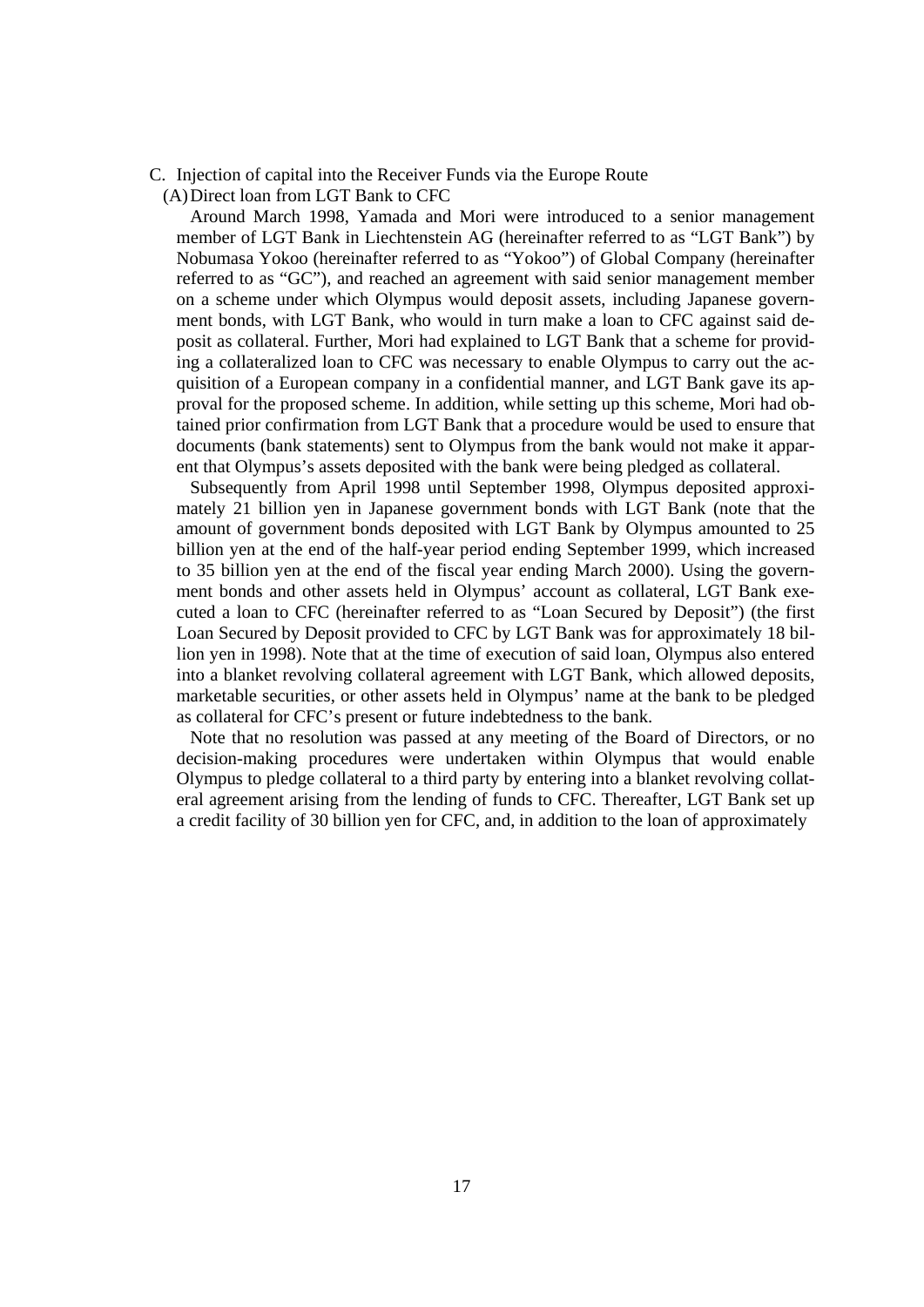18 billion yen mentioned earlier, extended another 12 billion yen prior to the end of 1998 (for a total amount of approximately 30 billion yen).

(B) Injection of capital from LGT-GIM

Another Europe route involved providing investment capital to PS Global Investable Markets-O (hereinafter referred to as "LGT-GIM" or "GIM") (i.e., owning an equity investment in LGT-GIM), which was a class Fund undertaken and managed by LGT Bank, and having the funds received as investment capital injected into the Receiver Funds.

a. Resolution of and report to meetings of the Management Committee (and the Board of Directors)

At the meeting of the Management Committee (and the Board of Directors) of Olympus which was held on January 28, 2000, a resolution was passed as detailed below with respect to the agenda item entitled "Money Management through the Purchase of Fund Shares" (Note that we have found no evidence to confirm that any explanation was given at said meeting with regard to the fact that the money contributed to the aforesaid Fund would be injected into the Receiver Funds.):

| Name of the Fund:                           | LGT Premium Strategy G.I.M. (JPY) Fund           |  |  |  |
|---------------------------------------------|--------------------------------------------------|--|--|--|
| Purpose:                                    | To gain a profit                                 |  |  |  |
| Purchase amount:                            | No more than 40 billion yen                      |  |  |  |
|                                             | Investment manager: LGT Capital Management       |  |  |  |
| Description of assets invested by the Fund: |                                                  |  |  |  |
|                                             | Divormitied investments which are numerally stee |  |  |  |

 Diversified investments which are primarily stocks and bonds in the major markets around the world

Investment period: 5 years

Subsequently, at the meeting of the Management Committee (and the Board of Directors) which was held on March 31, 2000, a report was presented entitled "Report on the Outsourcing of Money Management," which stated the following details in connection with the outsourcing of money management which was approved at the meeting of the Management Committee (and the Board of Directors) held on January 28, 2000:

Name of the investment trust purchased: LGT Class Fund PS Global Investable  $M_{\odot}$  1.4. (G.I.M.)

|                   | Markets (U.I.M.)                                  |  |
|-------------------|---------------------------------------------------|--|
| Purchase amount:  | 35 billion yen                                    |  |
|                   | Breakdown: Olympus: 15 billion yen                |  |
|                   | Olympus Assets Management Limited: 20 billion yen |  |
| Date of purchase: | March 21, 2000                                    |  |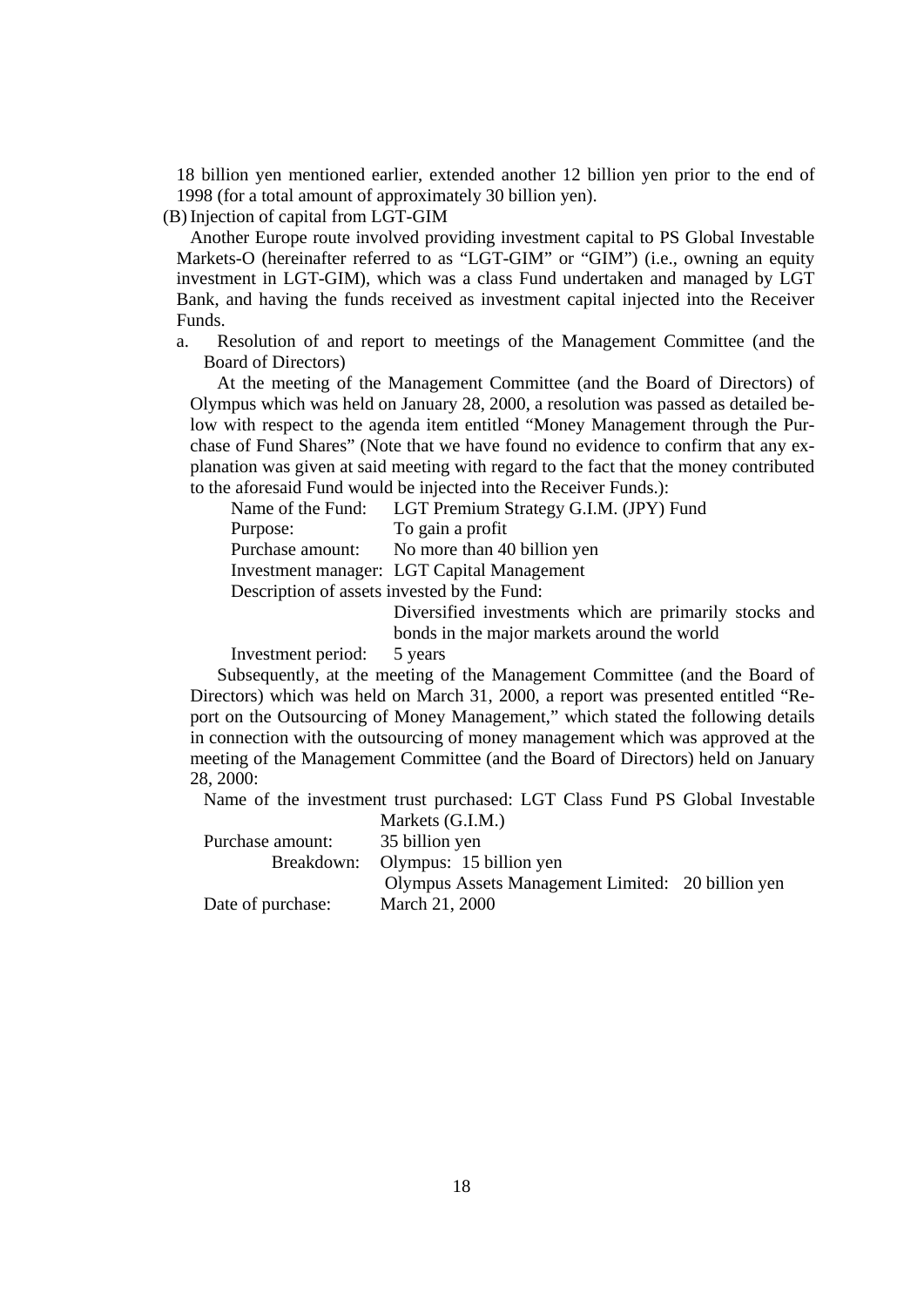Investment manager: LGT Bank in Liechtenstein

b. Injection of capital into the Receiver Funds

As stated in the report presented at the meeting of the Management Committee (and the Board of Directors) which was held on March 31, 2001, Olympus, and Olympus Asset Management Ltd. (hereinafter referred to as "OAM"), which is a 100% owned subsidiary of Olympus, each made an investment into GIM through their respective accounts that they had opened at LGT Bank (Olympus invested 15 billion yen, and OAM approximately 20 billion yen) on March 17, 2000. Using the money that was gained through the above investment, LGT-GIM purchased corporate bonds issued by TEAO Limited (hereinafter referred to as "TEAO") on March 21, 2000, and made a payment of 31 billion yen to TEAO. In turn, TEAO, using the money gained from the above transaction, provided investment capital of 30 billion yen in NEO Strategic Venture, L.P. (hereinafter referred to as "NEO"), which was formed on the same day. NEO then made money transfers on March 23 and 24, 2000 for 19.4 billion yen in total to QP, which is one of the Receiver Funds.

Note that subsequent to the money transfers referred to above, several money transfers and repayments took place between NEO and QP.

- D. Injection of capital into the Receiver Funds via the Singapore Route
	- (A) Around 1998, Yamada and Mori, while looking for sources of funding to inject capital into the Receiver Funds, became acquainted, through Nakagawa, with Chan, who was working at Commerzbank International Trust (Singapore). Yamada and Mori then formulated a scheme under which Olympus would make a term deposit with Commerzbank, which would, as explained below, then make a loan to a special purpose company against said deposit as collateral, and said special purpose company would inject capital into the Receiver Funds through several Funds (hereinafter referred to as "Pass-Through Funds").
	- (B) Loans from Commerzbank International Trust (Singapore) and the Societe Generale

Yamada and Mori, at a certain point after October 1999, undertook an arrangement for Hillmore East (hereinafter referred to as "Hillmore"), which was a special purpose company virtually controlled by Yamada and Mori, to begin taking out a loan from Commerzbank against Olympus' term deposit held at the bank as collateral. As of March 31, 2000, the term deposit that Olympus held with Commerzbank amounted to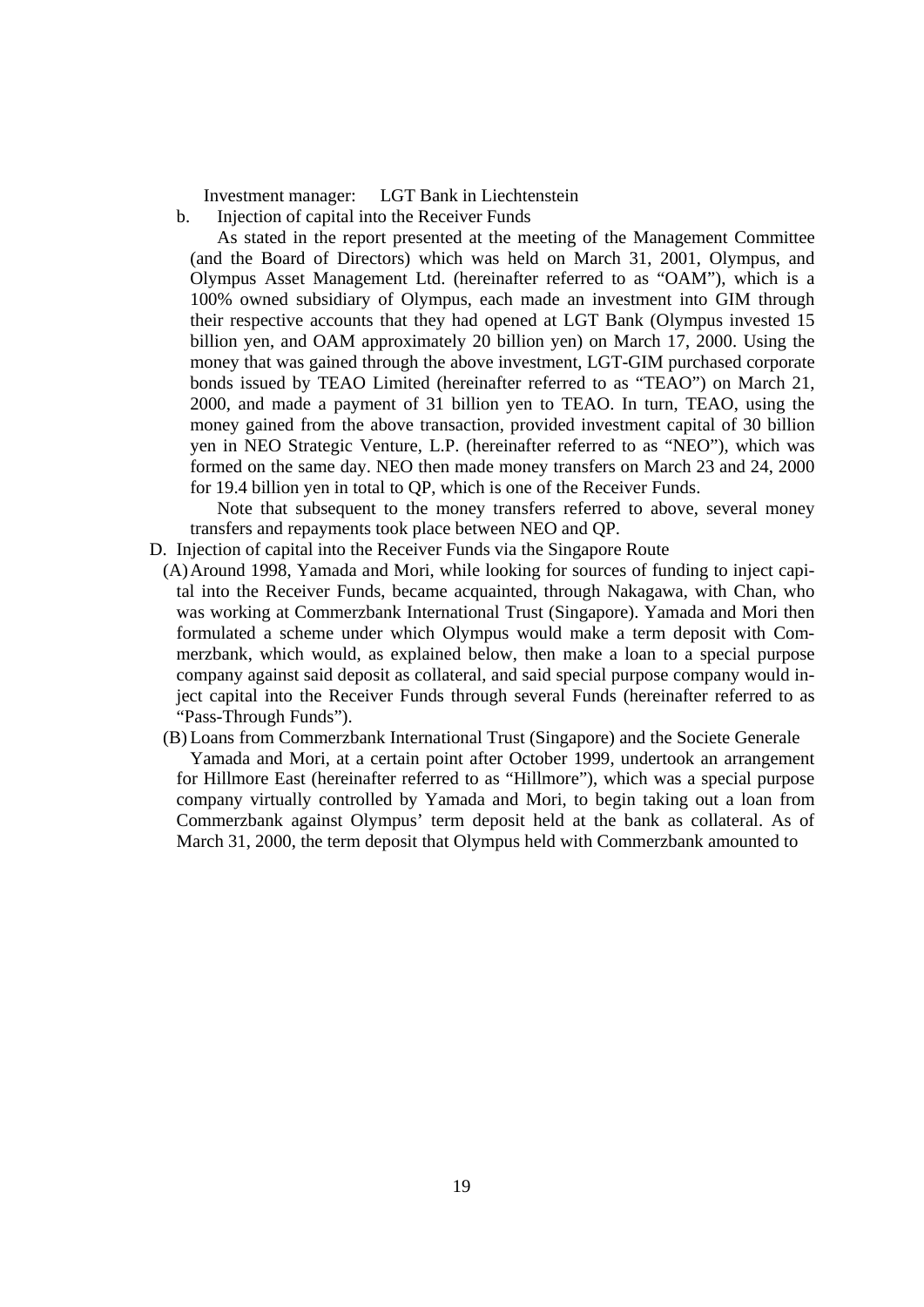approximately 30.6 billion yen, and as of September 30, 2000, the amount of the term deposit reached approximately 45.6 billion yen.

Subsequently, Chan left for another job at the Societe Generale (hereinafter referred to as "SG Bank") in 2000. As a result, Yamada and Mori restructured the existing scheme of using the term deposit held with Commerzbank as collateral into a new scheme under which a term deposit to be held with SG Bank now would be used as collateral. In other words, a term deposit was made with SG Bank in an equivalent amount to the term deposit held with Commerzbank, and, using the new term deposit as collateral, Easterside Investments Limited (hereinafter referred to as "Easterside"), another special purpose company which was also virtually controlled by Yamada and Mori, took out a loan from SG Bank, while, at the same time, the loan which Hillmore had taken out from Commerzbank was repaid (note, however, that as of March 31, 2001, the restructuring of the scheme was not fully completed, and at this point Olympus still held the term deposit with Commerzbank for approximately 15 billion yen, while approximately 30 billion yen in term deposit was held at SG Bank).

As a result of the foregoing, during the period from October 1999 until March 31, 2001, Commerzbank provided a loan for between approximately 15 billion yen and approximately 45.6 billion yen to Hillmore, and the SG Bank extended to Easterside a loan of approximately 30 billion yen.

(C) Transfer of money from Hillmore and Easterside to the Receiver Funds

Hillmore and Easterside transferred the money gained through the loans taken out against Olympus' term deposit to Twenty First Century Global Fixed Income Fund Ltd. (hereinafter referred to as "21C"), which was a Pass-Through Fund, in the form of loans or by purchasing bonds issued by 21C (as far as the transfer of said money from Easterside to 21C is concerned, the money was transferred by way of loans until March 2001 at least; however, Easterside thereafter began to transfer the money by purchasing bonds issued by 21C.). Subsequently, using the money transferred from Easterside to purchase bonds issued by Proper and CFC, which were Funds established by Yamada and Mori, 21C transferred 20 billion yen to Proper, and 19.3 billion yen to CFC. In addition, from the 20 billion yen transferred to Proper from 21C, 8 billion yen was transferred from Proper to CFC by way of a purchase of bonds which were issued by CFC.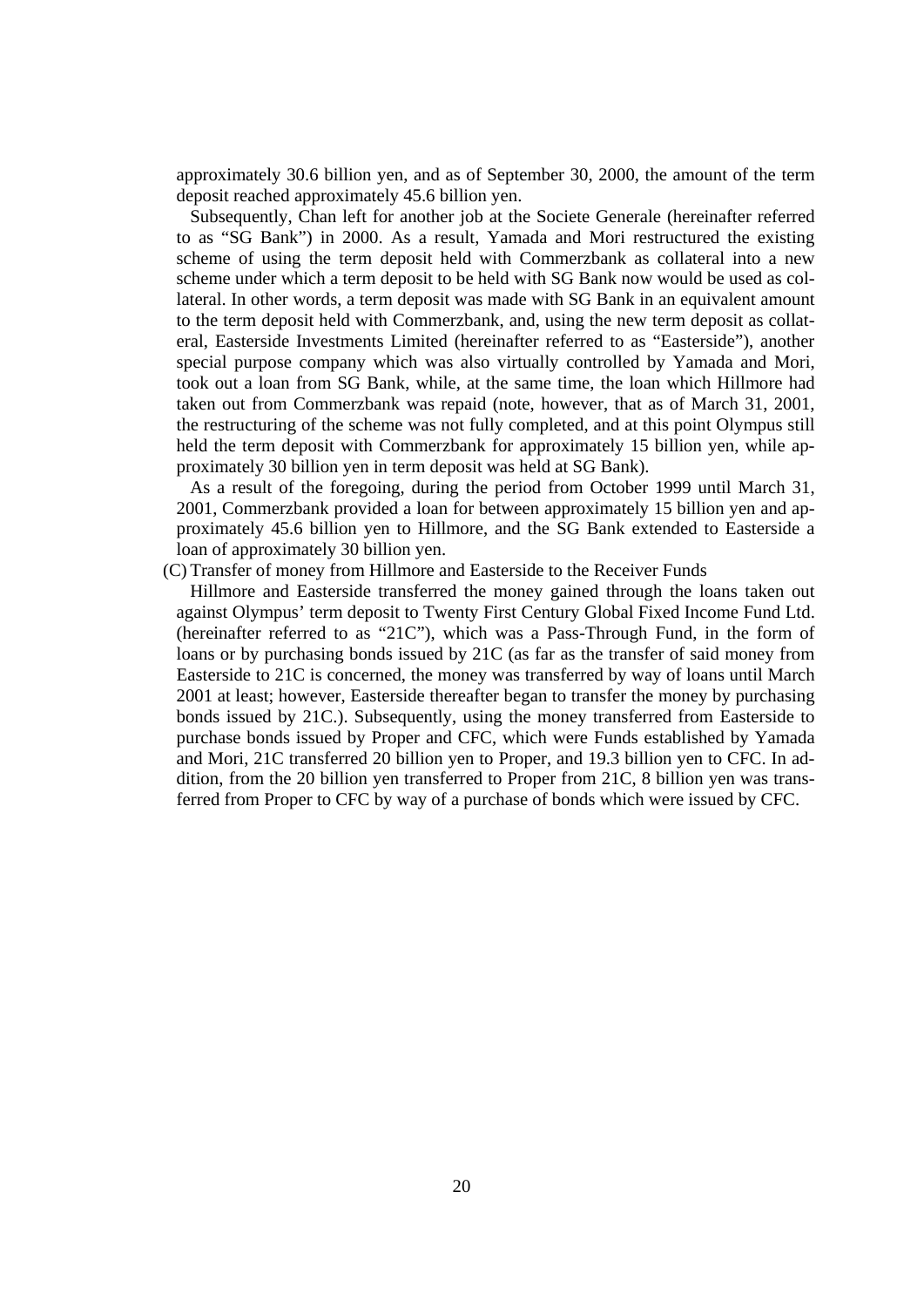Proper and CFC each purchased bonds which were issued by Genesis Venture Capital Series Ltd. (hereinafter referred to as "GV"). Through this process, 4 billion yen from Proper and 5.1 billion yen from CFC were transferred to GV.

Note that upon the establishment of G.C. New Vision Ventures L.P. (hereinafter referred to as "GCNVV") in March 2000, GV, along with Olympus, became a limited partner (hereinafter referred to as "Limited Partner"), and contributed 5 billion yen in capital to GCNVV. It is believed that said capital came from the 9.1 billion yen that was transferred from Proper and CFC mentioned above.

#### E. Injection of capital into the Receiver Funds via the Domestic Route

Yamada and Mori developed a method by which Olympus would undertake a business investment fund within Japan and to provide it investment capital so that said Fund would be able to inject capital into the Receiver Funds. Effective March 1, 2000, GCNVV was undertaken as a business investment fund with the aim of putting it into practice. GCNVV was undertaken with Olympus and GV as Limited Partners, and GCI Cayman as a general partner (hereinafter referred to as "General Partner"), and its capital was comprised of 30 billion yen contributed by Olympus, 5 billion yen by GV, and 0.1 billion yen by GCI Cayman.

Note, however, that the investment capital of 5 billion yen from GV was funded with the money that had been transferred from Olympus through the Europe Route and the Singapore Route, as stated above. In addition, GCI Cayman provided an equity contribution by appropriating the initial management fee as investment capital, and therefore ultimately all of the capital of GCNVV was funded by Olympus alone.

(a) Resolution of and report to meetings of the Management Committee (and the Board of Directors)

An agenda item entitled "Money Management through the Establishment of a Business Investment Fund, and Purchase of Fund Shares" was presented to the Board of Directors' meeting of Olympus which was held on January 28, 2000. At the meeting, a resolution was passed for the approval of the purchase of shares in a business investment fund as described below:

Name of the Fund: G. C. Venture Capital (tentative name)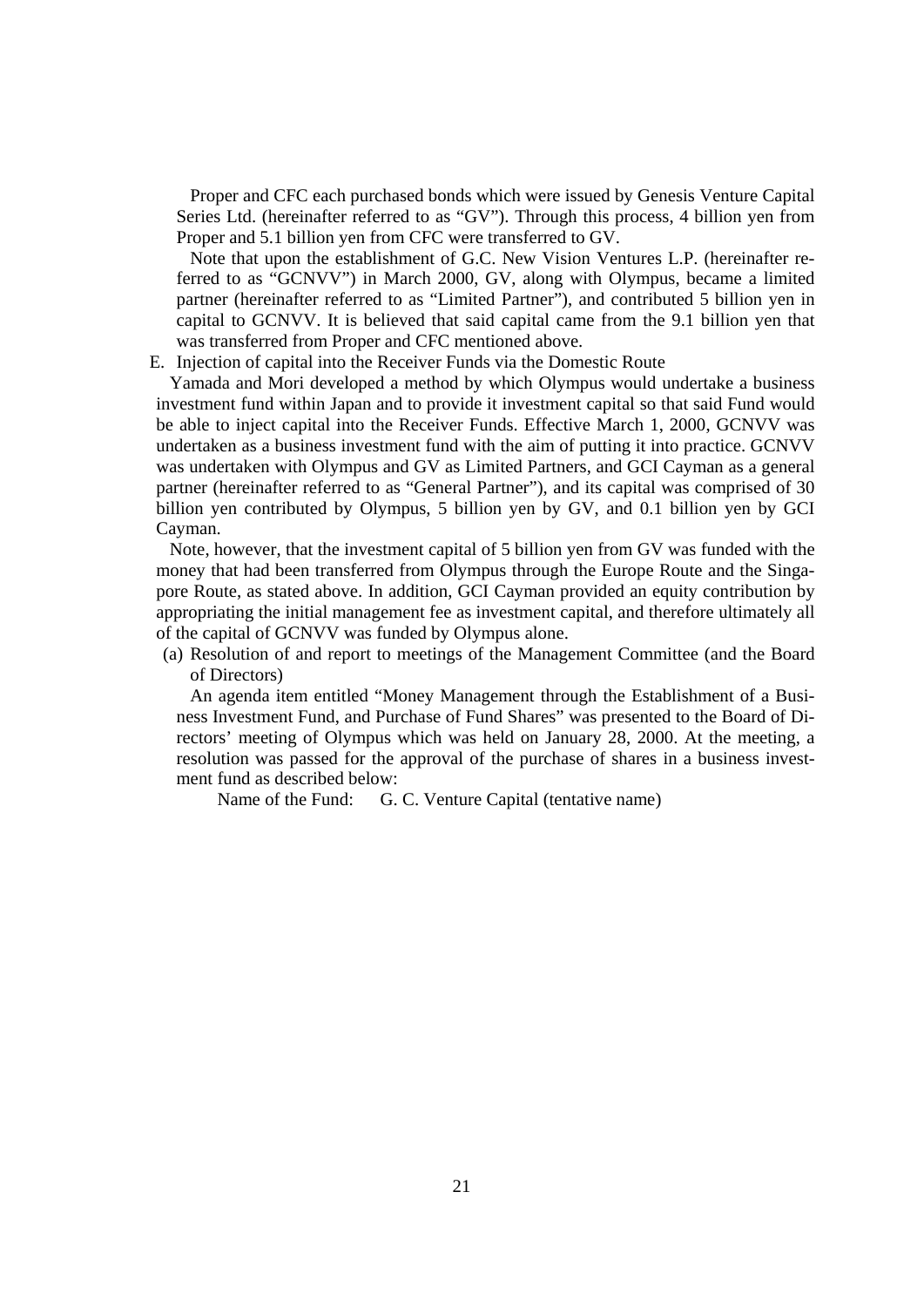| Purposes:                              | ① To pursue and support the creation of new businesses                     |
|----------------------------------------|----------------------------------------------------------------------------|
|                                        | 2 To utilize outside specialists                                           |
| Purchase amount:                       | No greater than 30 billion yen                                             |
|                                        | Place of establishment: Currently being selected by the investment manager |
|                                        | Investment manager: Global Company (GC)                                    |
| Asset custodian:                       | A financial institution with an AA rating or better, such as               |
|                                        | <b>LGT</b> Bank                                                            |
| $\mathbf{r}$ . The set of $\mathbf{r}$ |                                                                            |

Investment period: 10 years

Further, at the Management Committee meeting held the same day, which was normally held together with a meeting of the Board of Directors, a deliberation was held and approval was given concerning the establishment of a business investment fund under the agenda item "Classification by Purpose and Management Method for Liquidity on Hand." Tsuyoshi Kikukawa (hereinafter referred to as "Kikukawa") was the Director who was responsible for the agenda item, and Yamada, who was the Head of Department of the Administration and Finance Department, presented the agenda item.

The material presented at said management meeting stated the following:

Purposes:

- To pursue and support the creation of (new) businesses by creating business plans, acquiring technical and business information, forming partnerships, etc.
- To establish an investment structure by utilizing external resources, and speed up the process of business creation.
- To earn capital gains as a return on investments.

The aforesaid material was prepared under the initiative of Yamada and Mori. We note that, in the eyes of Yamada and Mori, the establishment of GCNVV per se was not entirely aimed at injecting capital into the Receiver Funds as part of the preparatory act they had engaged in for the purpose of loss separation, but was also intended for the creation of new businesses.

Subject to the approval of the Board of Directors described above, an authorization document was drafted by Yamada and Mori, and ultimately, based on this document, Kishimoto, President, gave his approval as of February 24, 2000, after consensual decision-making between Kikukawa, who was the Director in charge of Administration and Finance, and Accounting, and Minoru Ota (hereinafter referred to as "Ota"), who was the Head of Department of the Accounting Department. According to said approval, the purchase amount was to be 30 billion yen, and the date of purchase would take place between late February and early March in 2000.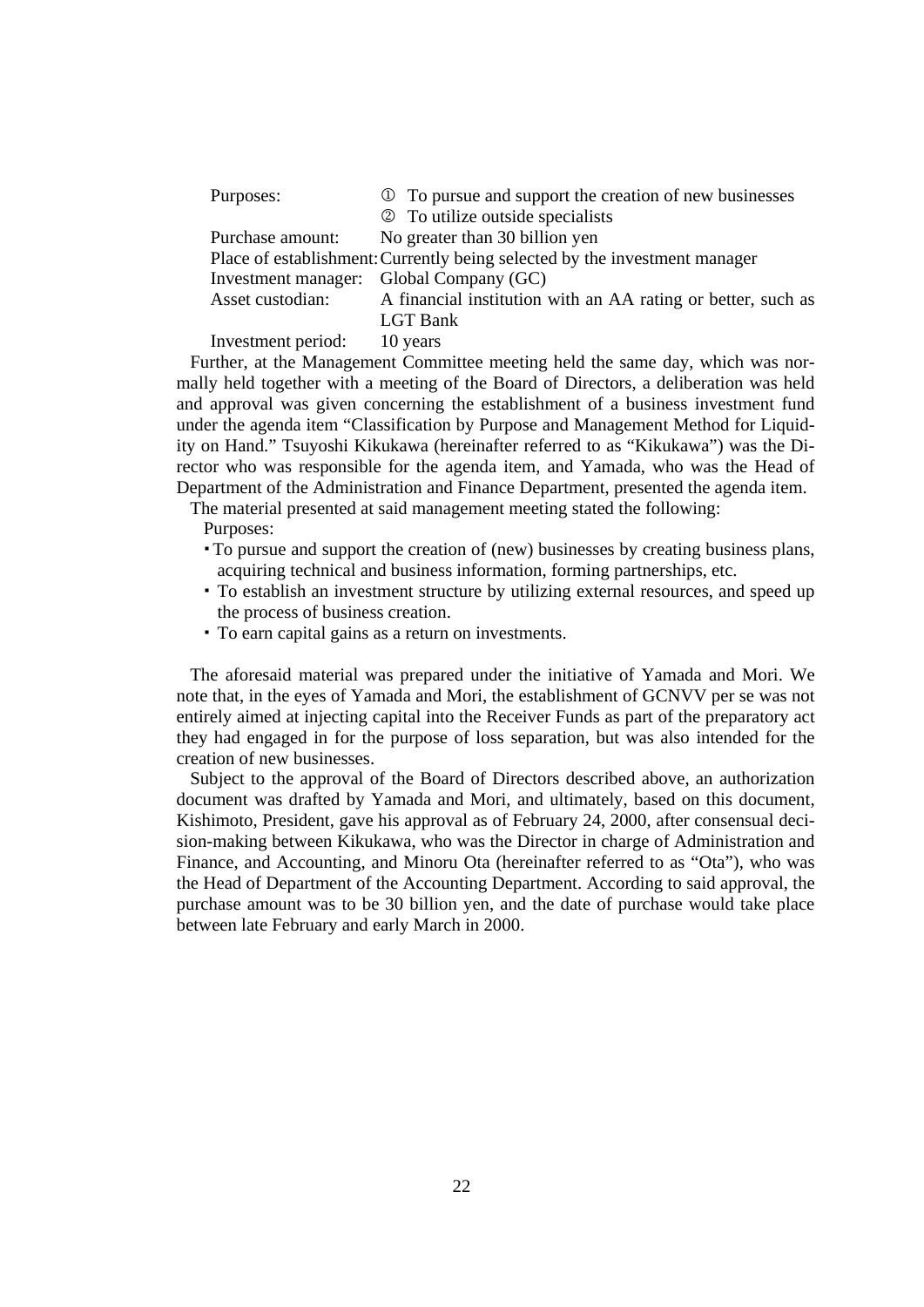In addition, at the meeting of the Board of Directors (and the Management Committee) which was held subsequently on March 31, 2000, a report was presented entitled "Report on the Purchase of Shares in a Business Investment Fund," which stated the following:

|                                  | Name of the Fund: G. C. New Vision Ventures L.P. |
|----------------------------------|--------------------------------------------------|
| Purchase amount:                 | 30 billion yen                                   |
| Date of purchase:                | March 14, 2000                                   |
| Investment period: 10 years      |                                                  |
| Investment manager: GCI (Cayman) |                                                  |

(B) Agreement with the Business Investment Fund

As of March 1, 2000, an agreement was entered into by and between Olympus and GCNVV, a business investment fund. The key terms of the agreement are described below:

Date of establishment: March 1, 2000

Fiscal year end: December 31

 Term of agreement: 10 years (however, the term may be extended for a further two years)

Fees:

|                 | Initial management fee: 1.5% of the investment capital provided by the Lim- |
|-----------------|-----------------------------------------------------------------------------|
|                 | ited Partners                                                               |
|                 | $(525$ million yen)                                                         |
| Management fee: | 0.25% of the net asset value, payable on each record                        |
|                 | date (there will be four record dates in each year,                         |
|                 | for a total of $1.0\%$ payable annually)                                    |
|                 | Allocation of gains and losses upon termination of the agreement.           |

Allocation of gains and losses upon termination of the agreement:

Upon termination of the agreement, the net asset value of each investment target will be calculated, and if the calculated value is higher than the purchase cost, then the difference will be deemed a gain. 90% of the gain will be allocated to the Limited Partners, with the remaining 10% allocated to the General Partner.

If, upon termination of the agreement, the calculated net asset value of an investment target falls below the purchase cost, then the difference will be deemed a loss. The loss will be entirely attributed to the Limited Partners.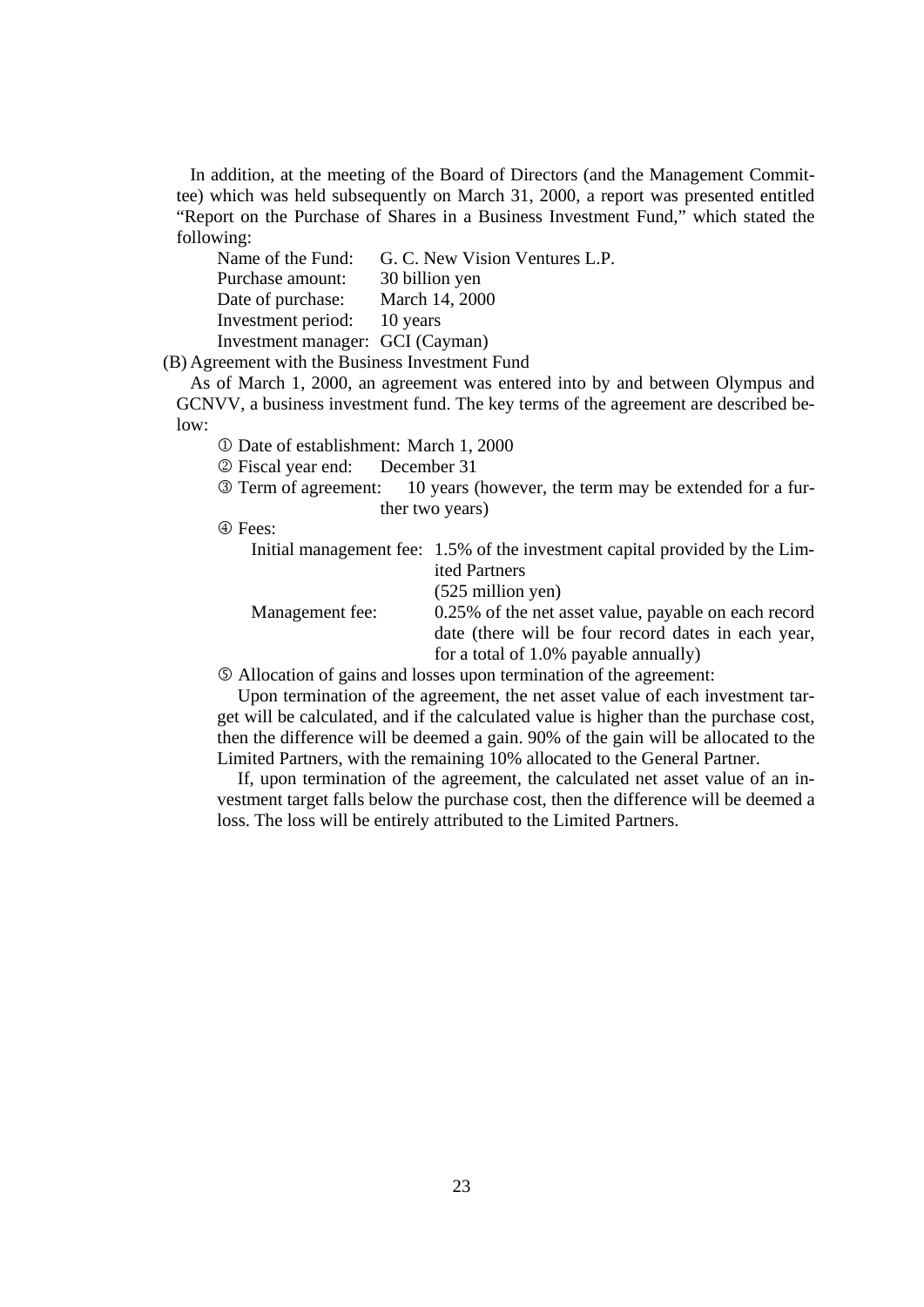(C) Injection of capital into QP by GCNVV

By purchasing a note issued by QP in the name of short-term money management, GCNVV injected capital to a maximum of 32 billion yen in cash into QP.

Note that money was transferred from GNCVV to QP and paid back from QP to GNCVV on a number of occasions, and the amount of capital injected into GCNVV from QP varied significantly from time to time (according to the Third Party Committee's Investigation Report, the history of money transfers and payments between the two parties is shown in Exhibit 15 attached to said report). The money transferred to QP was made available, via CFC and others, to other Funds, etc. whose fiscal year end did not match the year end of QP, and the money was held with these Funds mainly for the purpose of preparing documents to evidence that the Funds actually held cash.

Since the fiscal year end of GCNVV was December 31, repayments from QP to GCNVV were often made on or around December 20 prior to the year end. This practice was used to make it appear as if GCNVV held the money in question as a deposit as of December 31 of each year so that the accountant who was in charge of closing audits of GCNVV would not raise any concerns about the money being transferred to QP.

Further, as of March 1, 2000, at the request of Olympus, one of the Limited Partners, an agreement was entered into by and between Olympus, and GCI Cayman, who was the General Partner, with regard to the injection of capital into QP by GCNVV. The agreement stipulated, among other things, that 30 billion yen would be transferred to QP for the purpose of a short-term investment (the amount to be modified as necessary), and that, since no due diligence would be performed with respect to said transfer, Olympus would be responsible if any problems arose from the transfer to QP. In addition, the injection of capital into QP by GCNVV was, as mentioned earlier, based on a note issued by QP which guarantees repayment, and said note was signed by Mori, who was a Director.

F. Posting of extraordinary losses in the half-year period ending September 1999 and the fiscal year ending March 2000

On the morning of September 30, 1999, KPMG AZSA LLC received a report that Olympus had conducted "tobashi". According to the report, Yamada and Mori were involved, and the names of the involved financial institutions and the amounts involved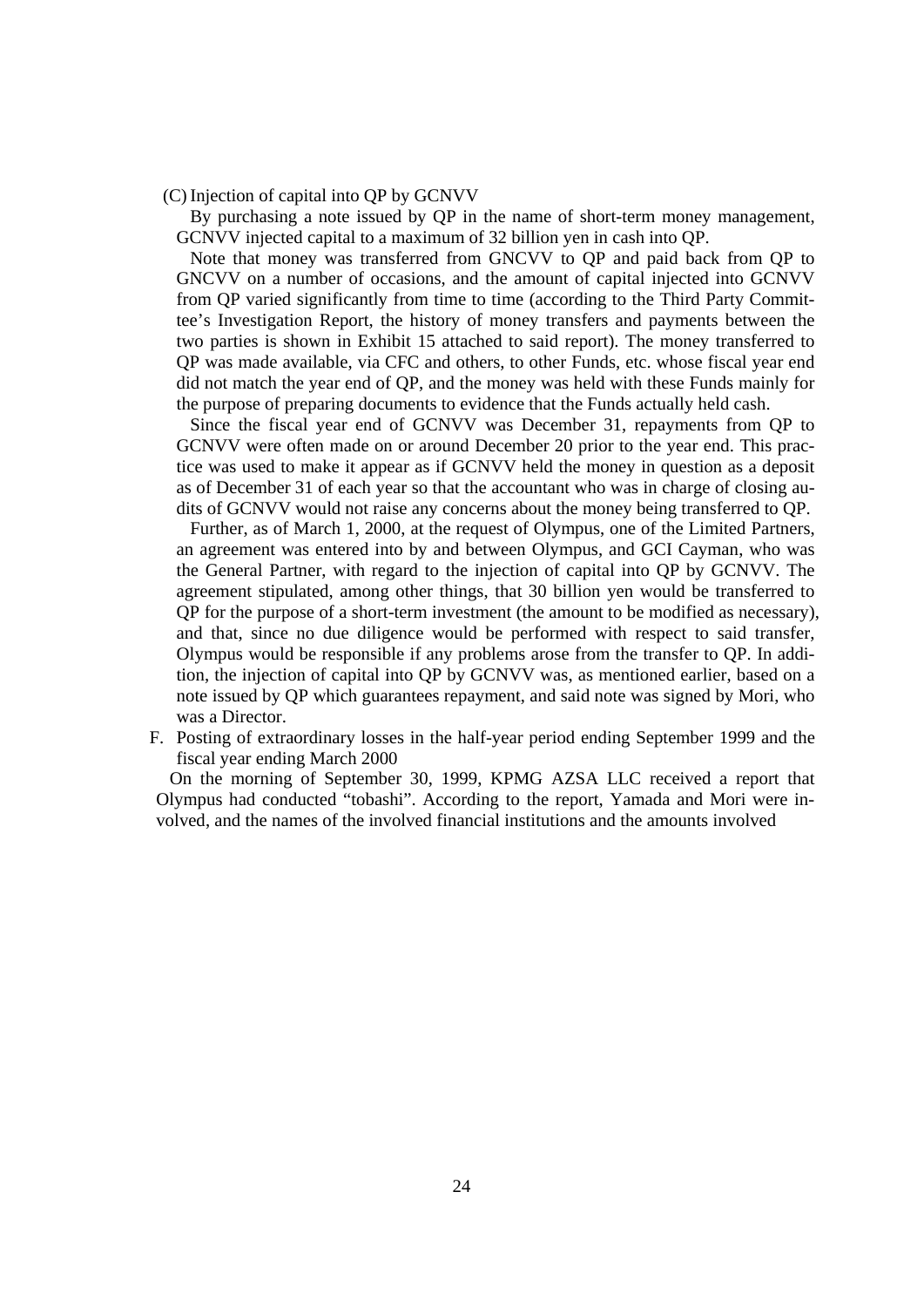were clearly indicated. Because the information appeared credible, KPMG AZSA LLC visited Olympus to question three individuals—Yamada, Mori, and Makoto Nakatsuka (hereinafter referred to as "Nakatsuka"). Yamada and the others initially denied involvement; however, they eventually admitted that they had engaged in "tobashi," whereby financial commodities carrying unrealized losses held under a specified fund trust were sold at their book value according to said trust's books to a Fund, which was associated with individuals connected with foreign securities companies.

KPMG AZSA LLC warned that, since this discovery took place on September 30, 1999, unless the fraudulent transactions mentioned above were terminated on the same day, the firm would have to point out the presence of such transaction in the firm's audit of Olympus for the half-year period ending September 1999, and advised that Olympus immediately terminate said transactions which involved "tobashi," and promptly return to the Fund the money that the company had obtained from the transaction, as well as the financial commodities in question.

In response, Yamada and the others attempted to avoid the return of said money by saying, "President Kishimoto is away on a business trip overseas, and we cannot get in touch with him." However, KPMG AZSA LLC insisted that such fraudulent transactions were absolutely unacceptable, and strongly urged that Olympus cancel said transactions. As a result, the necessary steps were taken to return said money, and the transactions concerned were terminated before 3:00 PM on September 30, 1999.

Note that all documents that might provide evidence for said fraudulent transactions were disposed of, as the prescribed document retention period had elapsed for these documents. Therefore, the details of the transactions remain unknown.

KPMG AZSA LLC subsequently performed an audit to find out whether or not the company had engaged in any other similar fraudulent transactions involving the "tobashi" practice. However, no other fraudulent transactions involving the "tobashi" practice were detected under any other specified money trusts or specified fund trusts.

KPMG AZSA LLC also raised concerns over the fact that Olympus had engaged in the above fraudulent transaction using a specified fund trust, and requested that Olympus discontinue the basket type cost method that the company had been using up to this point, and instead adopt the basket type lower of cost or market method (by which any financial commodities included in the trust assets under a specified fund trust must be marked to market, if the sum of their individual market values falls below their combined purchase cost). Olympus agreed to the above request.

Note, however, that, even though the company had agreed to adopt the basket type lower of cost or market method to account for specified fund trusts, the specified fund trust that would be subject to this new method had not yet matured at this point; therefore, in the half-year period ending September 1999, an allowance was posted rather than a valuation loss.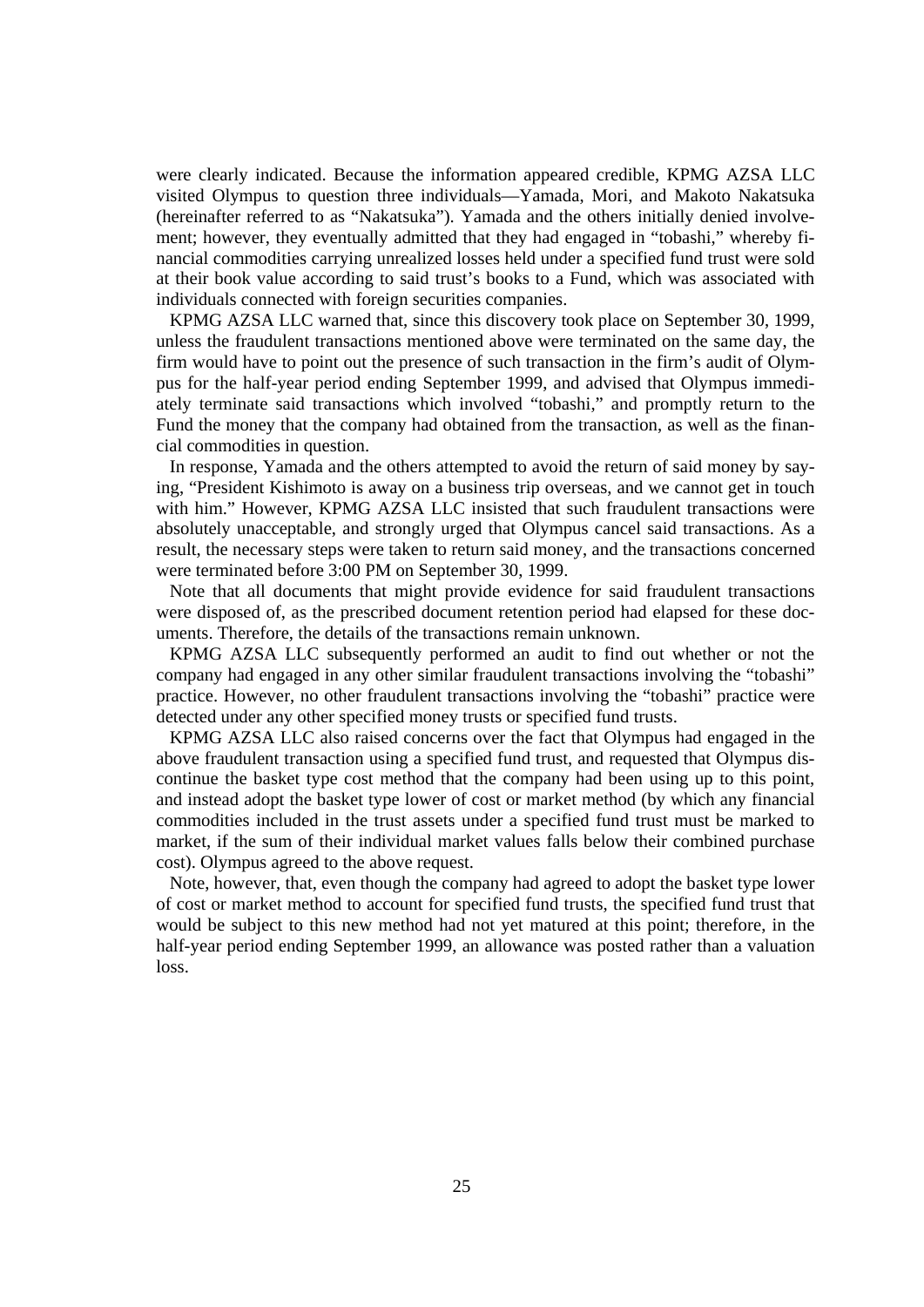In addition, KPMG AZSA LLC asked Olympus to eliminate, as was the case with specific fund trusts, those currency and interest rate swap transactions that could create a breeding ground for fraudulent activities, and Olympus agreed to eliminate these swap transactions before the end of the fiscal year ending March 2000.

As a result, Olympus posted an extraordinary loss of 16.8 billion yen in the half-year period ending September 1999. The breakdown of this loss is as follows: approximately 14 billion yen for a valuation loss on specified fund trusts due to the adoption of the basket type lower of cost or market method; and approximately 2.8 billion yen for a valuation difference on swap transactions.

In the fiscal year ending March 2000, Olympus posted an extraordinary loss of approximately 17 billion yen as a valuation loss on financial assets arising from the specified fund trust agreements and swap transactions that had already existed at that time. The breakdown of this loss is as follows: approximately 14 billion yen in disposal loss due to the termination of specified fund trusts; and approximately 3 billion yen in disposal loss due to the termination of swap transactions (by March 2000 Olympus had terminated all of the specified fund trusts that it had held at that time, and therefore there was no outstanding balance for specified fund trusts).

However, the extraordinary losses that were posted in the aforesaid period was hardly enough to cover all of the unrealized losses on the financial assets that Olympus had held at that point.

Note that we have uncovered no facts to confirm that any reports, etc. were ever presented at any of the meetings of the Board of Directors or the Board of Managing Directors held at that time that indicate that the posting of the extraordinary loss in the half-year period ending September 1999 was the result of the concerns raised by KPMG AZSA LLC concerning the illegal transactions involving the "tobashi" practice. Further, no facts have been uncovered to suggest that such reports were ever presented to any of the Directors at that time, with the exception of Toshiro Shimoyama (hereinafter referred to as "Shimoyama"), Kishimoto, and Kikukawa.

### G. Accomplishment of the State of Loss Separation

After having carried out the preparatory act described above for the injection of capital into CFC and QP through the three routes referred to above, Olympus injected capital into CFC and QP, which were the Receiver Funds. Through the injection of capital, CFC and QP were able to use the capital to purchase the financial assets that carried unrealized losses from Olympus, from the Tokkin set up by the company.

Through the assignment of Olympus's financial assets that carried unrealized losses at their book value to CFC and QP, Olympus effectively separated said losses without any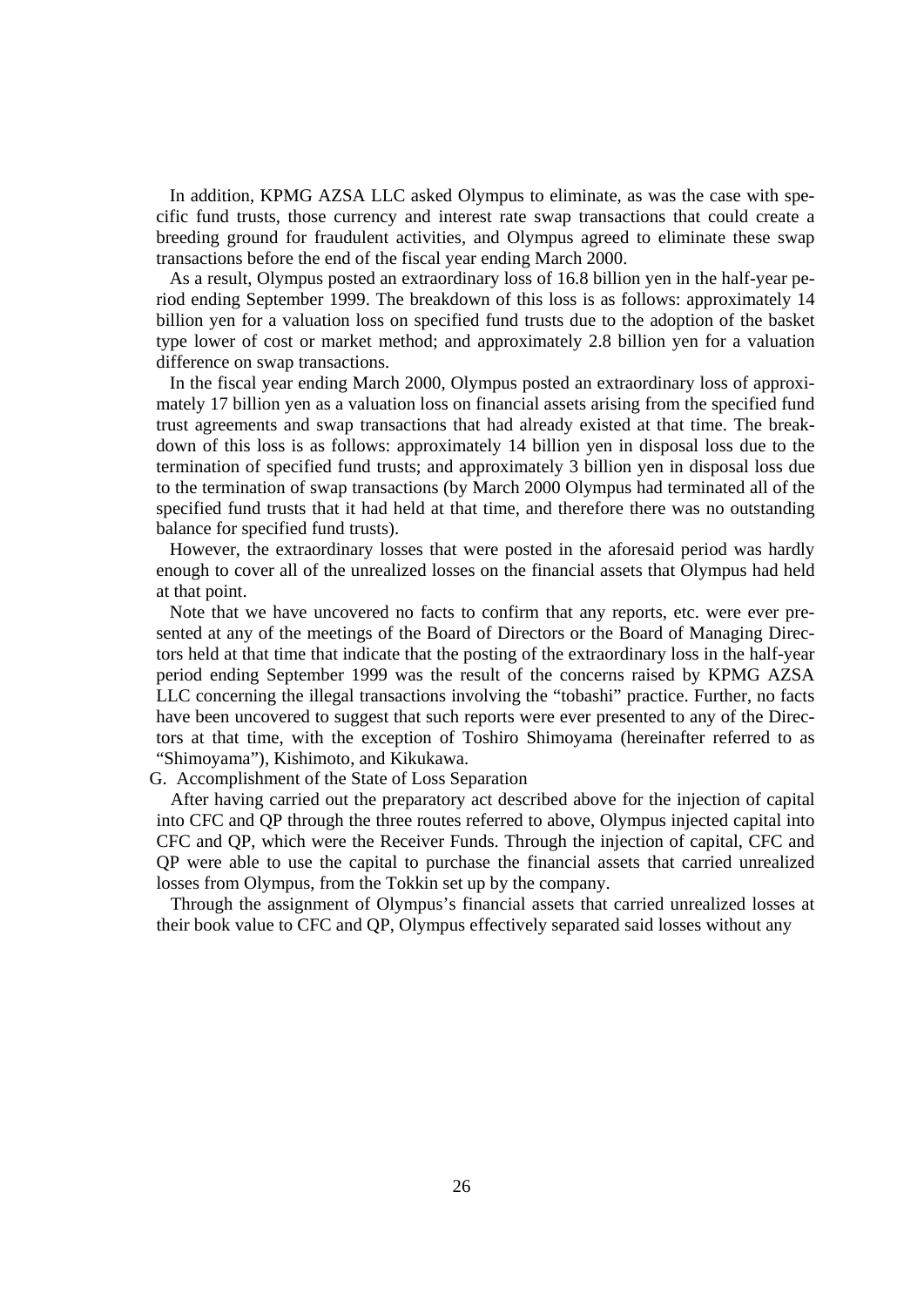unrealized losses being incurred by the company, thereby accomplishing the State of Loss Separation. It is believed that the accomplishment of the State of Loss Separation through the Formulation of the Loss Separation Scheme occurred before the end of the fiscal year ending March 2001 at the latest, when the revised accounting standards mentioned earlier were applied.

As a result of the assignment of the aforesaid financial assets at their book value to the Receiver Funds under the Loss Separation Scheme, the amounts of losses that were transferred to the Receiver Funds by Olympus were approximately 64 billion yen to CFC, and approximately 32 billion yen to QP, which were therefore separated from the company as a result.

- (3) Maintenance and Settlement of the State of Loss Separation (from April 2001 until March 2011)
	- A. Maintenance of the State of Loss Separation

By providing its assets as third-party collateral, Olympus was able to have financial institutions provide loans which were used to fund the capital injected into the Receiver Funds via the Europe Route and the Singapore Route. However, it was necessary for the Receiver Funds to eventually make repayment of such loans and release the collateral pledged to the financial institutions.

Olympus also injected capital into the Receiver Funds via the Europe Route and the Domestic Route, using the investment capital that was provided to the Funds, and said investment capital needed to be repaid as well.

Therefore, Yamada and Mori began to consider settling the State of Loss Separation, by creating an outflow of money by having Olympus pay high prices to acquire the venture companies that were purchased by the Funds at low prices, or having Olympus undertake payment of fees, etc. to the Funds in connection with large-scale mergers and acquisitions. By having such money flow back, it would be possible to clean up the claims and debts held by the Funds, etc. that were involved in the Loss Separation Scheme. In addition, the extra money that Olympus would pay as purchase costs for corporations or fees for M&A projects would be posted as "goodwill" on the company's books,, and such goodwill would be amortized over the allowable number of years and therefore be charged to expenses.

However, after April 2001, opportunities that would allow "having Olympus pay high prices to acquire the venture companies that were purchased by the Funds at low prices," or "having Olympus undertake payment of fees, etc. to the Funds in connection with large-scale mergers and acquisitions" as Yamada and Mori had thought of earlier did not appear right away. As a result, it turned out that the State of Loss Separation accomplished through the injection of capital detailed earlier would continue at Olympus.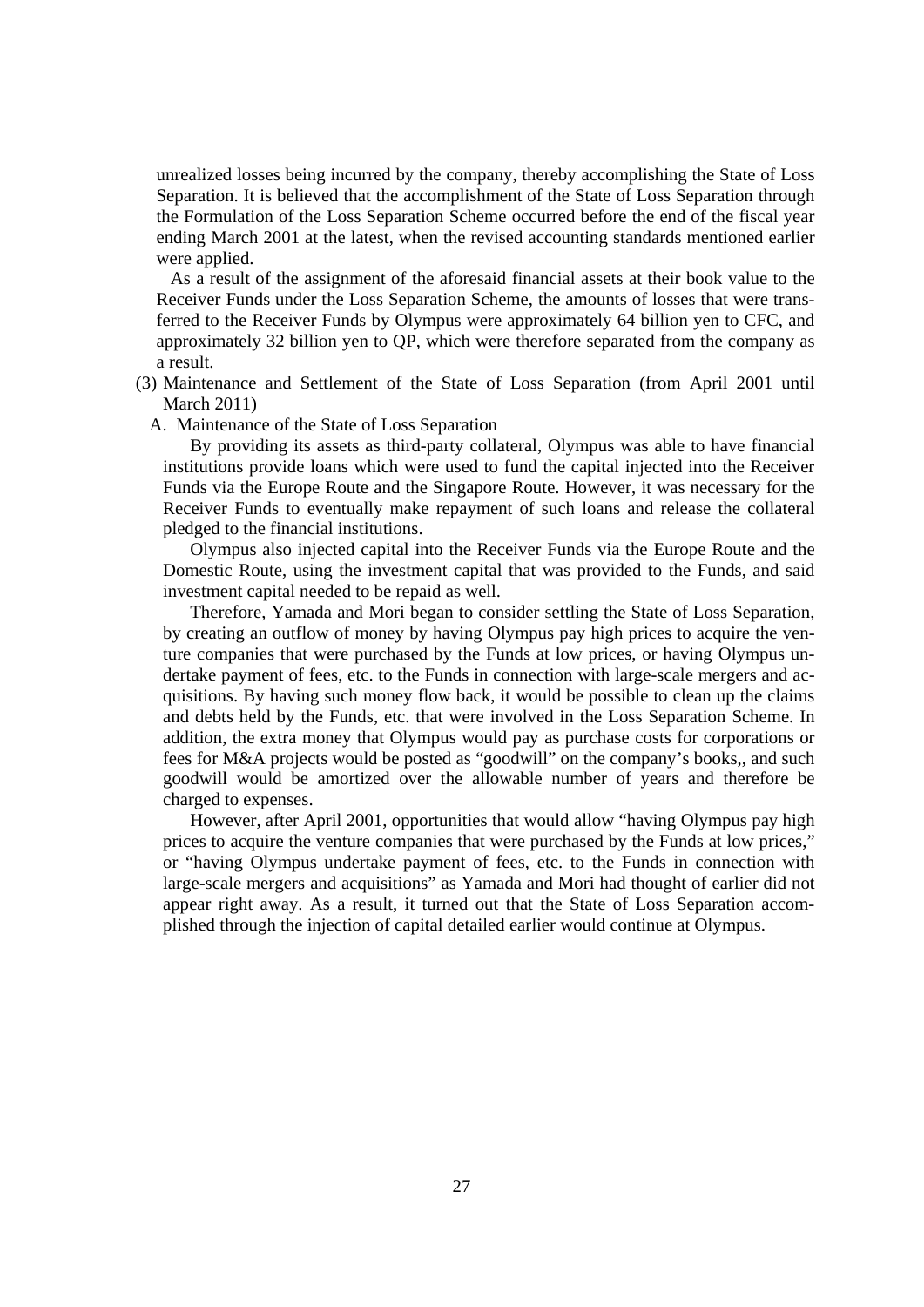B. Periodic reporting on the State of Loss Separation

(A) Monitoring of the State of Loss Separation

After April 2001, an employee in the unit responsible for managing financial assets who handled money transfers and other administrative procedures was assigned under the direction of Yamada and Mori, to monitor how large the losses were being incurred at each of the Receiver Funds, as well as each of the Pass-Through Funds that were being used for the injection of capital into the Receiver Funds. About once every six months, said employee prepared documents for the periodic reports referred to in (B) below. It is understood that, in preparing such documents, said employee received detailed reports, either in writing or verbally, from the individuals who were actually involved in the management of the Receiver Funds and Pass-Through Funds with regard to the status, etc. of the unrealized losses on the financial assets managed by each of these Funds. Based on these detailed reports, said employee supposedly prepared the necessary documents (however, we have been informed that the materials that were collected for the purpose of preparing the aforesaid documents were disposed of upon the completion of each periodic report referred to in (B) below).

Note that the same employee, under the direction of Mori or Nakatsuka, also handled the making of deposits and withdrawals into and from the bank accounts (including sending payment instructions for money transfers) that were held by CFC and QP, which were the Receiver Funds.

(B) Periodic reports to Shimoyama, Kishimoto, and Kikukawa

Using the documents prepared by the employee in the unit responsible for managing financial assets as described in (A) above, Yamada and Mori, after June 2001 when Kikukawa was appointed President, began to make reports on a regular basis, about twice each year, directly to Kishimoto, Kikukawa, and Ota at meetings that were attended by these three individuals with regard to the status of the unrealized losses on the financial assets that were held by the Funds that had been separated from Olympus. In addition, apart from the above meetings, periodic reports were made to Shimoyama as well.

An example of the documents used for the purpose of these periodic reports (which had been prepared by the aforesaid employee in the unit responsible for managing financial assets) is a document dated September 12, 2003 entitled "135 PB Investment Report." As is clear from the fact that this document states its recipients as "Mr. Shimoyama, Director," "Mr. Kishimoto, Chairman," "Mr. Kikukawa, President," and "Mr. Ota, Corporate Auditor," this report was presented to Shimoyama, Kishimoto, Kikukawa, and Ota.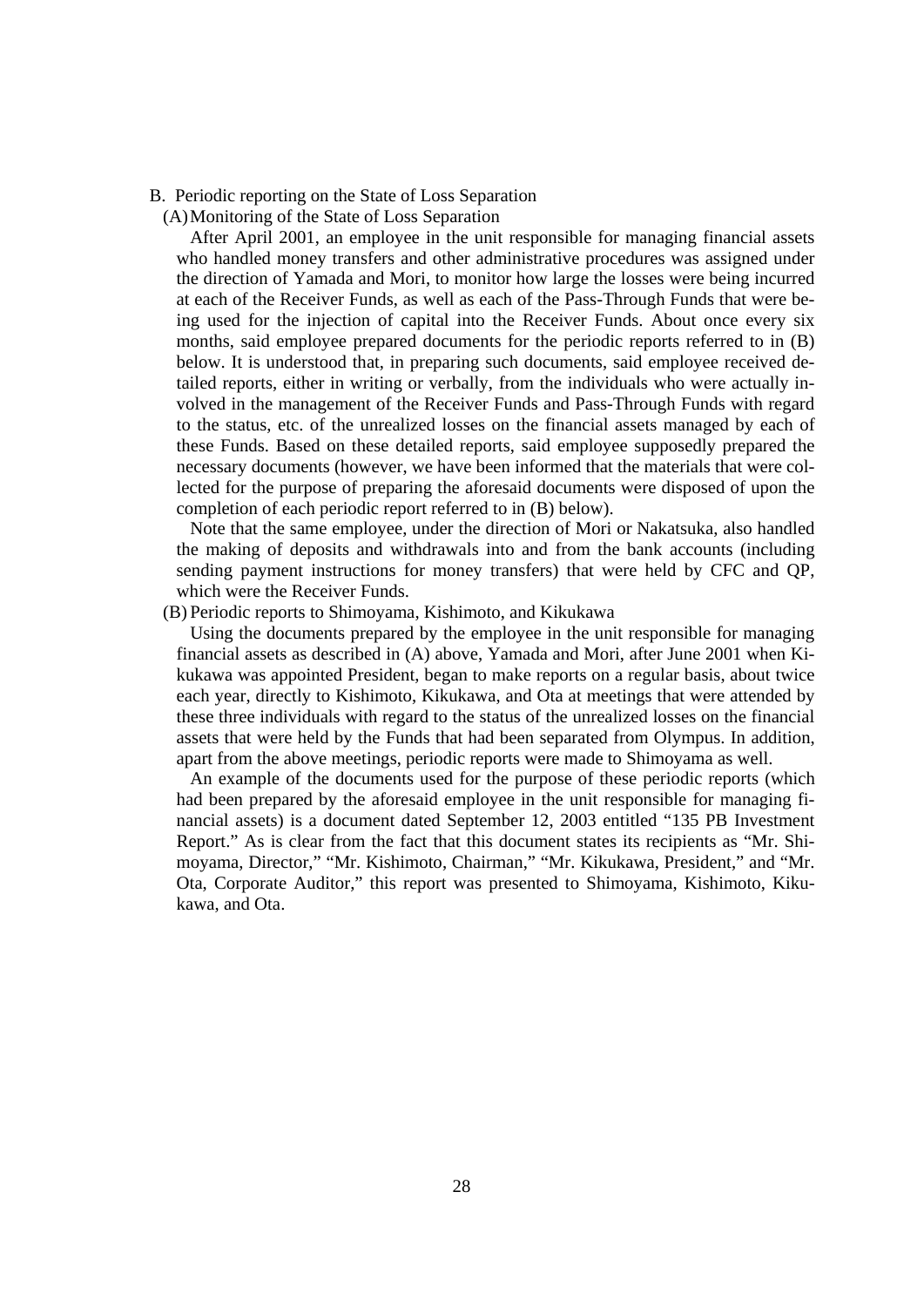In this document, the section entitled "Investment Forecasts" breaks down according to the account titles "Deposit," "Bond," "Investment Trust," and "Investment Capital," and for each account title "Period-Over-Period Change" is shown for "Outstanding Balance," which was supposedly an official figure, and for "Unrealized Loss/Gain," which had been actually incurred. Furthermore, under each account title the document states type of asset, which was indicated for the sake of formality, and the Fund/Funds to which the capital gained from each asset was transferred, as shown below:

| Deposit:            | Deposit at SG Bank (21C, Proper, GV) |
|---------------------|--------------------------------------|
| Bond:               | Government bond (CFC)                |
| Investment trust:   | GIM (TEAO, GCNS)                     |
| Investment capital: | GCNV <sup>1</sup> (OP)               |

The same document also details "changes in the unrealized losses/gains" arising from the maintenance of the State of Loss Separation, and the following is noted: "Investment structure adjustments: Outflow of funds:  $\triangle 27$  (external outflow of funds:  $\triangle 26$ ; accounting figures:  $+7$ /internal adjustment to reflect accounting figures:  $\triangle 8$ )"

Reports such as the document described above were periodically provided about once every six months until 2006 or 2007.

Further, in addition to the periodic reports mentioned above, Yamada and Mori made reports to Kikukawa, who was the President, whenever necessary with regard to loss separation, and the status of the unrealized losses at the destination Funds of the separated losses.

C. Act for the maintenance of the State of Loss Separation after April 2001

(A) Complete transfer of a loan from Commerzbank to SG Bank

As stated earlier, as of the end of March 2001 Olympus had term deposits of approximately 15 billion yen held with Commerzbank, and approximately 30 billion yen held with SG Bank. Using these deposits as collateral, Yamada and Mori had made arrangements for each bank to provide a loan to Hillmore and Easterside.

Subsequently, by September 30, 2001 Olympus had increased the term deposit held with SG Bank to approximately 45 billion yen, and, using this term deposit as collateral, Yamada and Mori had made arrangements for said bank to extend a loan of approximately 45 billion yen to Easterside, while withdrawing the remaining term deposit that

-

<sup>&</sup>lt;sup>1</sup> It is believed that this was meant to be GCNVV.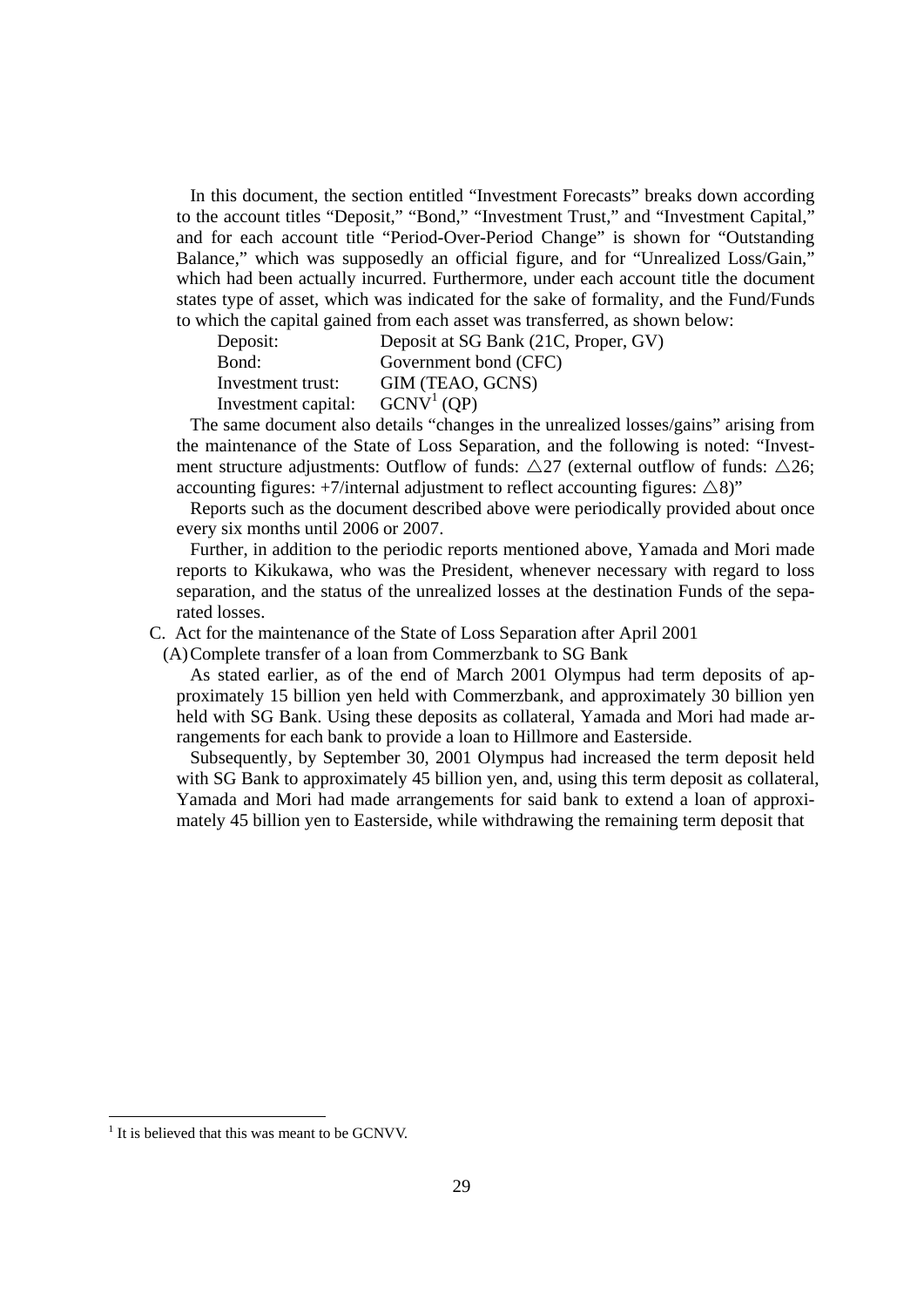was held with Commerzbank. Olympus had continued to keep the term deposit of 45 billion yen with SG Bank until the end of March 2004, and between April 2004 and September 30 of the same year had further increased the amount of the term deposit to as much as 55 billion yen.

(B) Re-conclusion of the blanket revolving collateral agreement with LGT Bank, and preparation of an agreement for the renewal of the Loan Secured by Deposit agreement

On July 14, 2003, Kishimoto, as the representative of Olympus, and Nakatsuka, as the representative of CFC, signed and entered into a blanket revolving collateral agreement, under which Olympus would provide LGT Bank with collateral comprised of Olympus assets, etc. that had been already deposited with the bank to guarantee a Loan Secured by Deposit extended to CFC by LGT Bank. The above agreement was, technically speaking, a newly concluded agreement; however, it is presumed that, from a practical point of view, said agreement was a "re-conclusion" of the collateral agreement which had existed previously.

In addition, on July 18, 2003, Kishimoto and Kikukawa, as the representatives of Olympus, and Nakatsuka, as the representative of CFC, signed and entered into an agreement for the renewal of the Loan Secured by Deposit which had been extended to CFC by LGT Bank.

(C) Switch from a SG Bank loan to an equity contribution to SG Bond

In February 2005, Olympus provided investment capital of 60 billion yen to SG Bond, which was formed by Chan for investment purposes.

Subsequently, SG Bond invested Olympus' investment capital of 60 billion yen into a bond worth approximately 60 billion yen, and loaned said bond to Easterside. Easterside then sold the bond loaned by SG Bond in the market and gained cash. Using the money gained from said sale of bond, Easterside repaid its loan from SG Bank, which was secured against the deposit that Olympus had held with the bank.

In addition, of the approximately 60 billion yen transferred from SG Bond to Easterside, the portion that had remained after the loan was repaid to SG Bank was transferred from Easterside to 21C.

(D) Termination of GCNVV

a. Status of the Board of Business Investments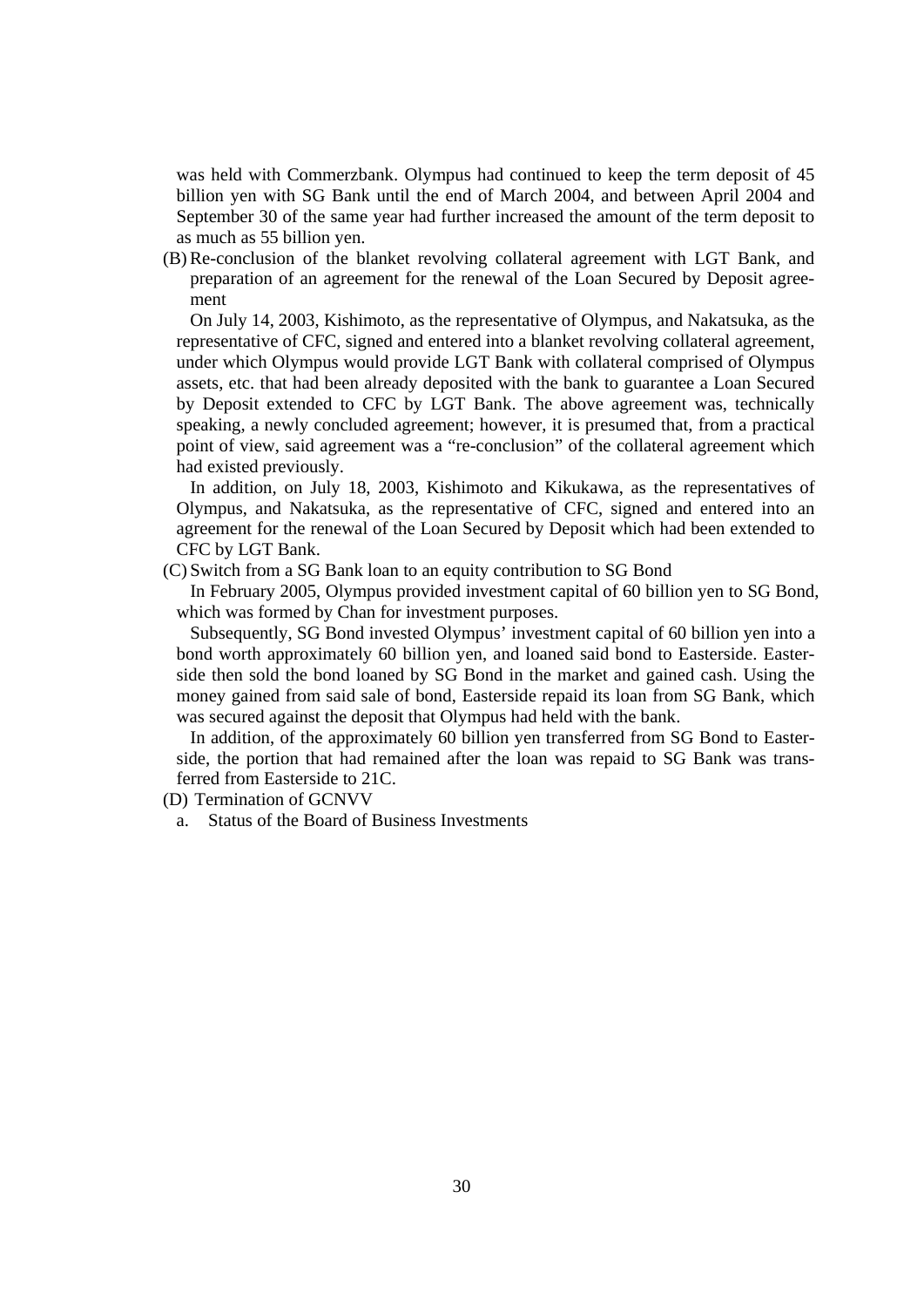GCNVV, which was undertaken in March 2000, had scouted for venture businesses with technological capabilities and, by 2005, made investments in over 30 companies, all the while transferring to QP a majority of the money provided as investment capital, as described earlier, in the name of short-term money management. The status of the investments undertaken by GCNVV was reported every three months to the Board of Business Investments (Board to Review Business Investments), which had been established by Olympus. The Board of Business Investments was comprised of one chairman, and four to six members (several from the financial and management planning fields, and several more from technical fields). At the time of its establishment, Kikukawa served as chairman, followed by Okubo who was chairman for the half-year period from September 2002 to March 2003, and from March 2003 until September 2007 when GCNVV was terminated as described in "c" below, Yamada was chairman. While most of the members of the board changed in each fiscal year, only Mori served as a member throughout the entire time, from the launch of the board until the termination of GCNVV in September 2007.

The matters that were reported from GCNVV at meetings of the Board of Business Investments were then reported to meetings of the Board of Directors about once every three to six months. Separate from its injection of capital into QP, GCNVV made investments in various venture companies in order to create new businesses, or for pure investment purposes.

It was true, however, that in the eyes of Yamada and Mori these investments provided great opportunities for facilitating the Loss Separation Scheme.

### b. Return of money through redemption before maturity

In March 2006, GCNVV returned to Olympus 6 billion yen, which is 20 percent of the company's investment capital, through redemption before maturity. In a similar fashion, through redemption before maturity GCNVV returned 1 billion yen to GV, its Limited Partner, and 20 million yen to GCI Cayman, its General Partner, each accounting for 20 percent of their respective investment capital.

c. Termination of GCNVV

Subsequently, changes were introduced in 2007 to the accounting standards to account for investment partnerships for consolidated accounting, and as a result it became necessary for Olympus to incorporate GCNVV and its principal investees directly into the company's consolidated financial statements.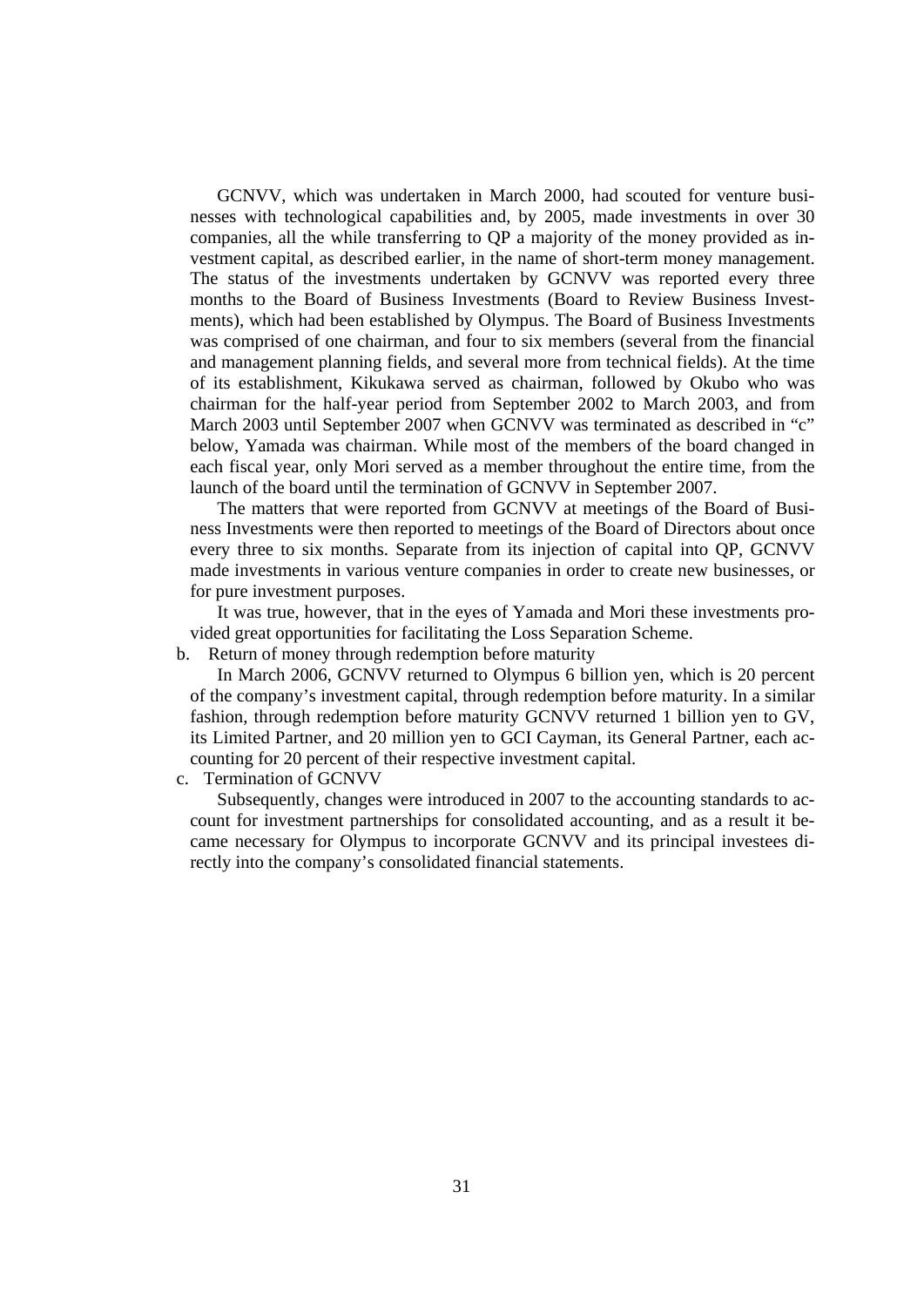However, it was very likely that incorporating GCNVV and its key investees directly into Olympus' consolidated accounting would alert the auditing firm responsible for Olympus to keep the company under even closer scrutiny, and therefore it was possible that the State of Loss Separation using QP would be exposed.

Therefore, Yamada and Mori decided to terminate GCNVV without waiting for its maturity in 2010, and, after having consulted with Yokoo from GC, proceeded to terminate GCNVV in September 2007.

As a result of the termination, the shares that had been held by GCNVV in its investees were taken over in kind by Olympus and GCI Cayman. Among these shares, the shares in the Three Domestic Shares were to be taken over by Olympus at the book value of the purchase cost paid by GCNVV. Upon the termination of GCNVV, GCI Cayman, its General Partner, received approximately 1.125 billion yen as a contingency fee, and approximately 537 million yen as a mid-term termination charge. The aforesaid mid-term termination of GCNVV was reported to a meeting of the Management Implementation Committee which was held on July 20, 2007; however, we have uncovered no facts to confirm that said termination was brought up for discussion, or reported at any meeting of the Board of Directors.

## **2. Whether or not there were violations of the duty of due care of a prudent manager**

# (1) Regarding Former Auditor Ota

A. Background

 After he joined the company in April 1965, Ota was employed in the Treasury Section of the Accounting Department until October 1971. After that he was transferred to the Accounting Group of the Accounting Department again in January 1978, and worked as the person in charge of the same group until September 1982. In September 1982, he assumed office as the Leader of the Accounting Group of the Accounting Department, and was employed as the Accounting Department Manager from October 1990 to May 2001, after which he assumed office as the Standing Auditor from June 2001, and retired in June 2004.

B. Participation in or knowledge of the formulation/maintenance of the Loss Separation Scheme

 Ota received a report that there existed massive losses that had not been announced publicly during his tenure as Accounting Department Manager, and thus became aware of this. Although there is no evidence for finding that Ota was actively involved in the formulation of this Loss Separation Scheme, and had been aware of the details of this loss separation scheme, it is found that he tacitly approved of the deferral of losses itself.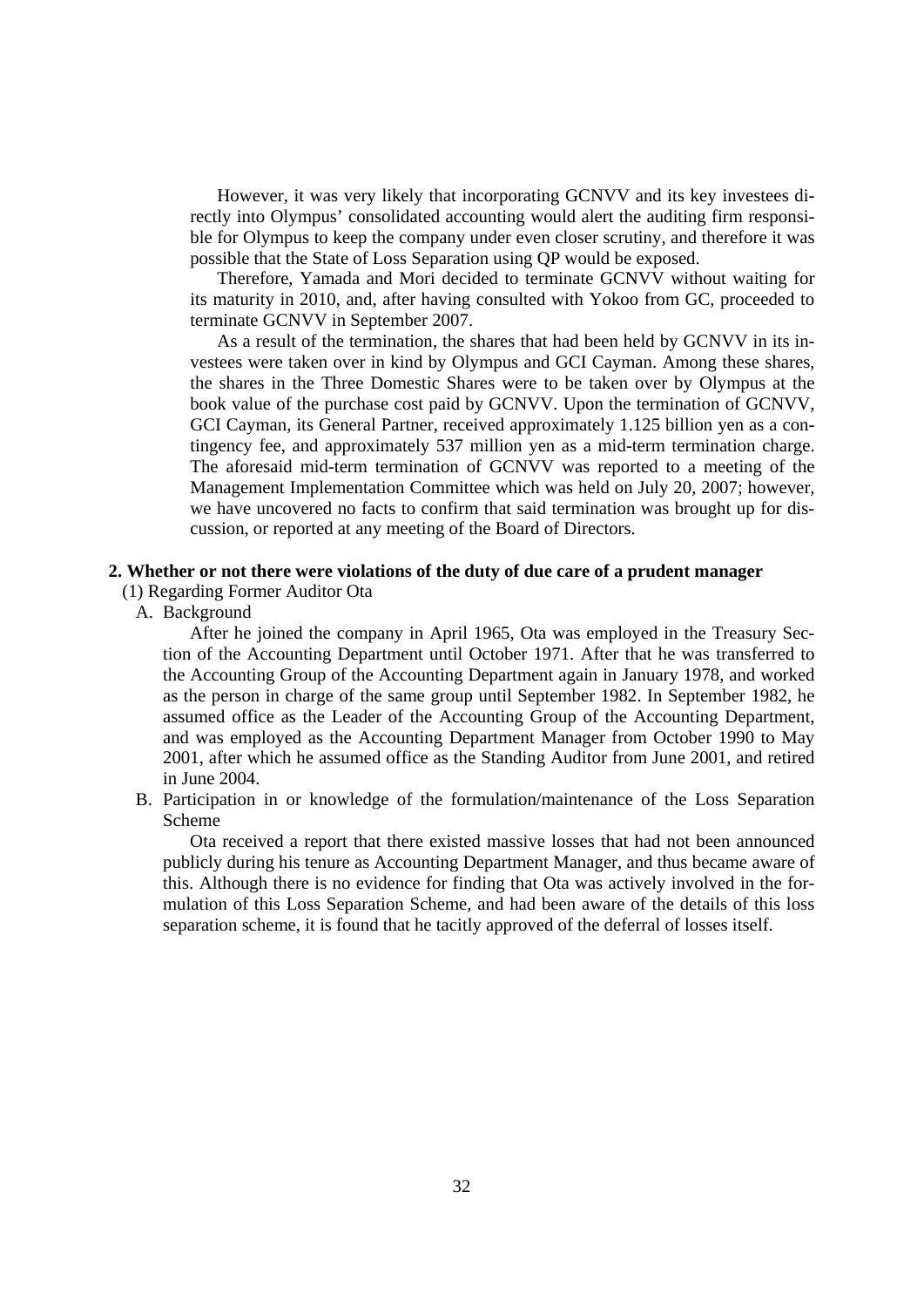When Ota was retiring as Accounting Department Manager in May 2001, he was asked about assuming the office of Corporate Auditor by Kishimoto, but in spite of the fact that he himself had tacitly approved of the fact that the loss deferral was being conducted, he himself has acknowledged that he hesitated to take a subsequent position of having to point out the illegality, etc. in the capacity of Corporate Auditor. However, Ota ultimately agreed to assume office as Corporate Auditor on the condition that he himself not be involved in any matters related to this Loss Separation Scheme.

Starting from June 2001, when Kikukawa assumed office as President, a report was made based on a rate of about twice per year concerning the status of the unrealized losses on financial assets that were being held in the Funds separated from Olympus, and in the reports that were submitted to those meetings (for example, the document entitled "135PB Investment Report"), "Director Shimoyama," Chairman Kishimoto," President Kikukawa" and "Corporate Auditor Ota" were listed as the addressees. In addition, after he assumed office as Corporate Auditor, Makoto Nakatsuka, Group Leader of the Administration and Finance Department (as of that time; hereinafter, "Nakatsuka"), had asked Ota to participate in those meetings.

C. Violation of the duty of due care of a prudent manager related to the formulation/maintenance of the Loss Separation Scheme

Although sufficient proof to find that Ota was involved actively in the formulation/maintenance of the Loss Separation Scheme cannot be found, he had been aware that the unannounced losses about which he had been aware during his tenure as Accounting Department Manager still existed at the time when he assumed office as Corporate Auditor. In addition, one can conclude that it was easy for Ota to acquire information about the separation of the losses in light of the fact that he is listed as one of the addressees in the reports related to the unrealized losses of financial assets in spite of the fact that it is after he assumed his position as Corporate Auditor, and the fact that he was asked by Nakatsuka to participate in those same meetings after he assumed his position as Corporate Auditor.

Judging from Ota's awareness, position and possibility of accessing information, it can be concluded that Ota had borne the duty of due care to investigate and stop the maintenance and settlement of the Loss Separation Scheme, by exercising his authority for operational audits, but despite the fact that this was the case Ota adopted the stance that he was in no way involved in the concealment of losses.

One can only conclude that this was an abandonment of the performance of the duty to investigate in his capacity as Corporate Auditor, and this falls under a violation of the duty of due care of a prudent manager in his capacity as Corporate Auditor.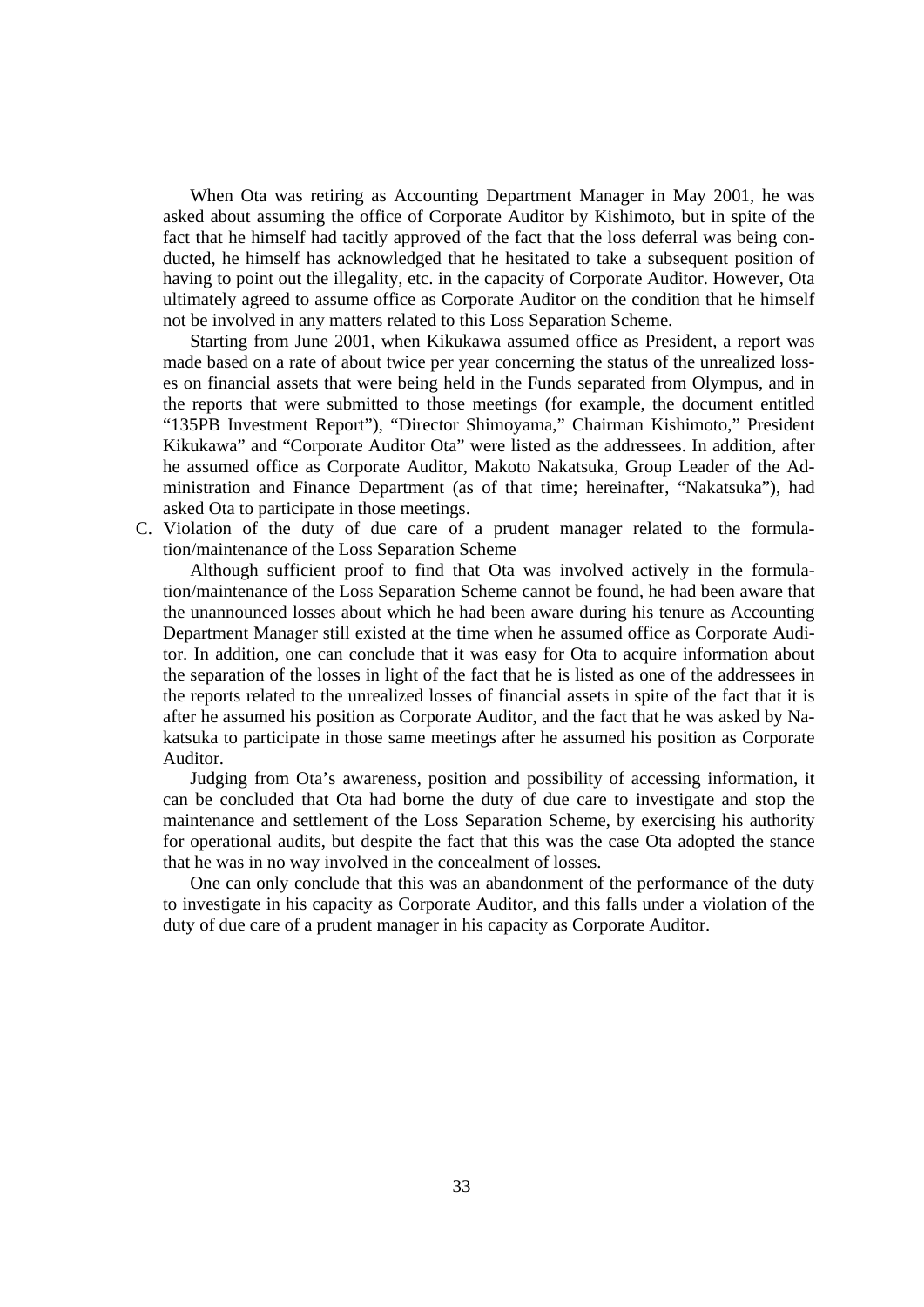In the interview by this Committee, Ota defended himself by saying that although he had been aware of the fact that report meetings about the unrealized losses on the financial assets, which are described in the Investigation Report (page 19) of the Third Party Committee, were being held, he himself did not attend even one of these meeting during the three-year period when he served as Corporate Auditor, and that he had not been shown documents like those in Exhibits 17 and 19 of the same report, wherein the Receiver Funds, etc. are noted. However, if one assumes that things were as stated in this defense, this must be assessed as his having abandoned the performance of the duty to investigate in his capacity as Corporate Auditor, and it must be concluded that he cannot escape liability for breach of duty as a Corporate Auditor.

### (2) Regarding the other corporate auditors

A. Whether or not there were violations of the duty of due care of a prudent manager as concerns the audits for the performance of duties by Directors, who were the Participants and People Who Knew

According to the Director Liability Investigation Committee's Investigation Report (pages 44–46), each of the Directors Shimoyama, Kishimoto, Kikukawa, Mori and Nakatsuka undertook the formulation (from January 1998 to March 2001) and maintenance (from April 2001 to March 2011) of the Loss Separation Scheme for unlawful purposes during their respective periods in office, and it is believed that violations of the duty of due care of a prudent manager can be found for each of these Directors.

The 9 corporate auditors who were in office during said period (Seiya Ikoma (hereinafter, "Ikoma"), Hitoshi Komata (hereinafter, "Komata"), Hiroshi Kawashima (hereinafter, "Kawashima"), Yoshio Kunihisa (hereinafter, "Kunihisa"), Tadahiko Amemiya (hereinafter, "Amemiya"), Tadao Imai (hereinafter, "Imai"), Katsuo Komatsu (hereinafter, "Komatsu"), Makato Shimada (hereinafter, "Shimada") and Yasuo Nakamura (hereinafter, "Nakamura"), prior to the enforcement of the Company Act (May 1, 2006), bore the duty for "auditing the performance of duties by the Directors" (former Commercial Code, Article 274), and had the authority to audit the status of the performance of duties by the Directors, except for those cases in which Article 22, Paragraph 1 of the Act on Special Provisions of the Commercial Code Concerning Audits of Business Corporations, prior to its abolition by Law Number 87 (2005), is applied, and even after its enforcement, similarly, they bore the duty for "auditing the performance of duties by the Directors" (Article 381, Company Act), and had the authority to audit the status of the performance of duties by the Directors, except for those cases in which there was a limitation on the scope of the audit based on the stipulations of the Articles of Incorporation pursuant to Article 389, Paragraph 1 of the Company Act. Accordingly, the question of whether or not overlooking violations of the duty of due care of a prudent manager on the part of said Directors was a violation of the duty of due care of a prudent manager on the part of the corporate auditors at that time becomes an issue.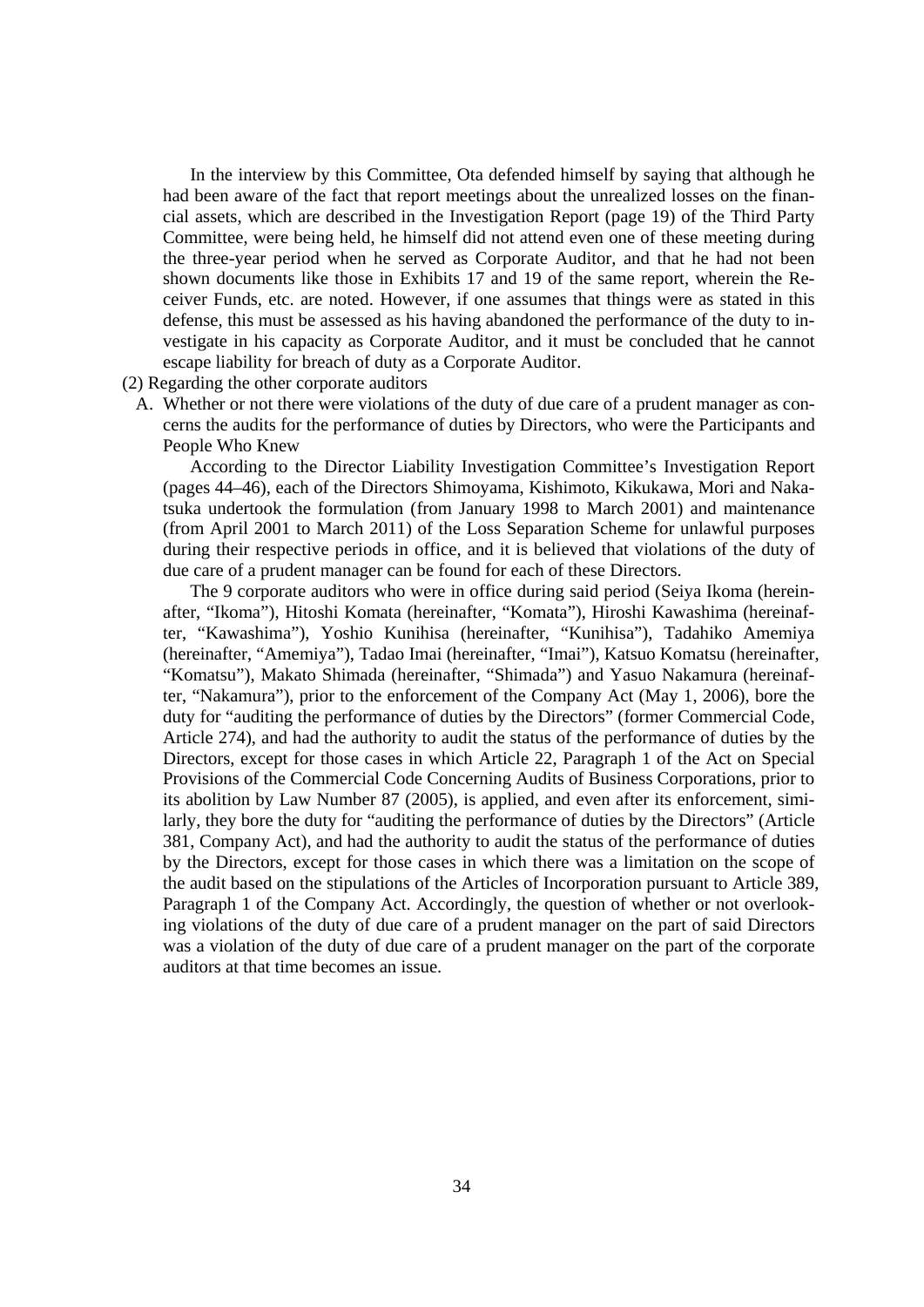Since a corporate auditor audits the performance of duties by the Directors (Article 381, Paragraph 1, Company Act), when he finds that there is a violation of the duty of due care of a prudent manager on the part of a Director as concerns the performance of duties by the Director, he has the duty of due care to seek a report on business from the Directors and employees, or to investigate the status of work and property (Article 381, Paragraph 2, Company Act), and to report to the Board of Directors (Article 382, Company Act), and when there is a risk that conspicuous damage may be incurred by the company due to these acts, he should exercise the appropriate auditing authority, such as halting the acts by the Director (Article 385, Paragraph 1, Company Act).

However, since the corporate auditor cannot audit, all of the acts of all Directors, in general this is interpreted to mean that even if a corporate auditor could not discover an illegal act of a Director, this does not constitute a breach of duty by the corporate auditor, as long as there are no special circumstances whereby he should have been able to learn about an illegal act by a Director, in the process of carrying out the audits required of corporate auditors.

It is acknowledged that above-mentioned 9 corporate auditors naturally attended the Board of Directors meetings and Board of Corporate Auditors meetings, and moreover established an annual audit plan, exchanged opinions with the Directors, exchanged opinions with the executive officers, and convened periodic meetings for exchanging opinions with the Corporate Auditors' Office, and in addition they were also faithfully reading important documents, such as the materials of the Management Implementation Meeting. Moreover, they were undertaking thorough audits, such as reading the reports on audit results by the accounting auditor and hearing the reports from the accounting auditor.

Then, the formulation of the Loss Separation Scheme had been conducted behind a veil of secrecy, and had been deviously hidden, and could not be discovered even by the detailed audit conducted by KPMG AZSA LLC after the indication of "tobashi" on September 30, 1999, so special circumstances whereby the above-mentioned corporate auditors could have discovered the illegal conduct of the Directors are not found.

In addition, as concerns the maintenance of the Loss Separation Scheme as well, the following circumstances existed:

- It was conducted under an extremely complicated scheme, such that the losses were separated through several overseas Funds, and had been separated by an arrangement that could not be understood right away,
- Since the work of concealment was carried out with the cooperation of outside third parties, such as that preparations had been made through meetings with the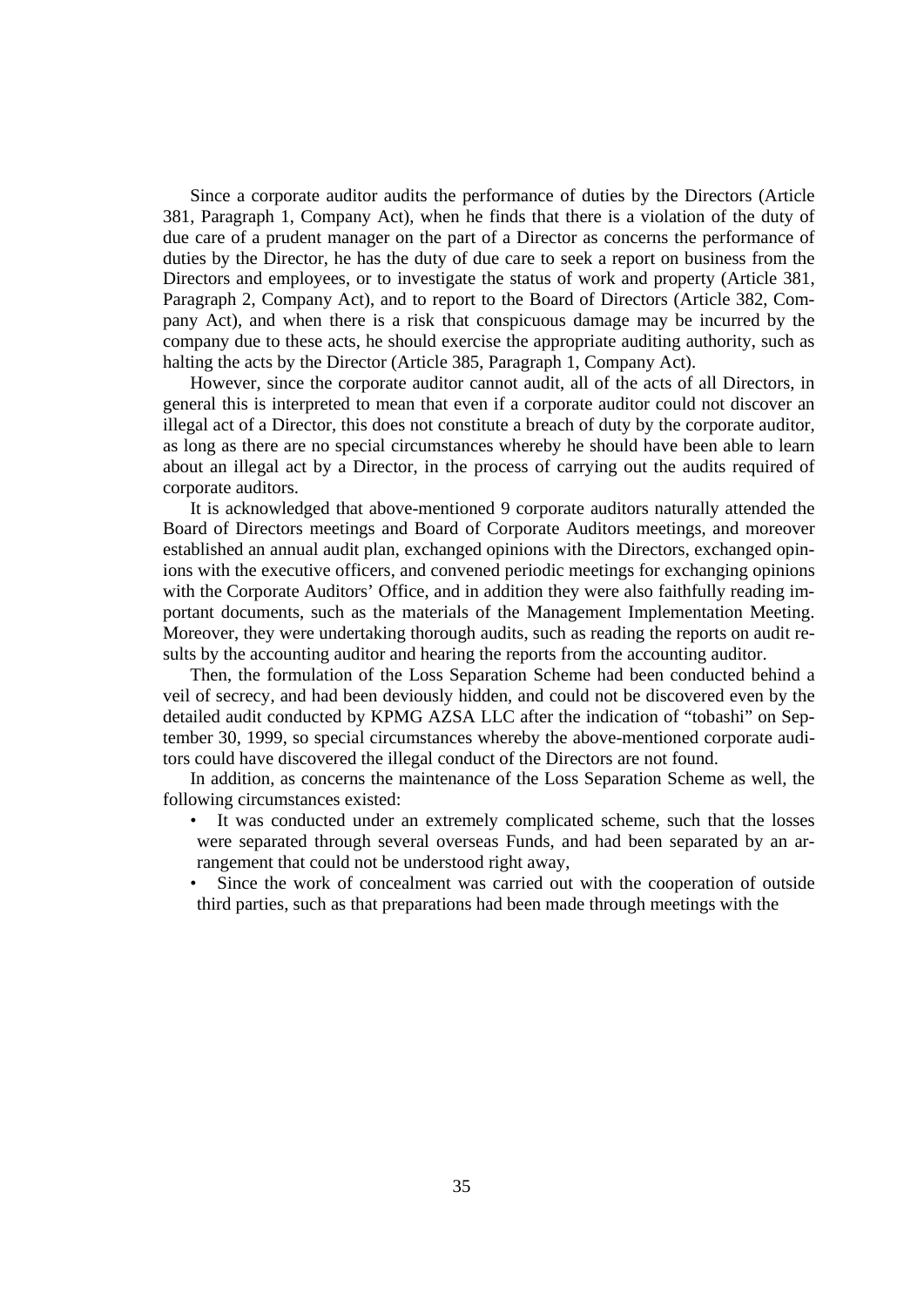banks beforehand as concerns the deposits to the LGT Bank and Commerzbank and the pledging of collateral for the deposits, in order that the fact that collateral had been pledged would not be clear in the Bank Statements either; and

• No disputes had arisen between LGT Bank, Commerzbank and the Business Investment Fund (GCNVV), and so no opportunity had arisen for discovering the state of loss separation.

This is interpreted to mean that it was unavoidable that the corporate auditors could not discover the illegal conduct of the Directors.

As noted above, since each of the above-noted corporate auditors were not able to learn of the illegal acts of the Directors, who were the Participants and People Who Knew, it is not found that there were violations of the duty of due care of a prudent manager on the part of the corporate auditors.

B. Violations of the duty of due care of a prudent manager as concerns the audits for the internal control system

(a) Concerning the audits for the internal control system

In a large-scale joint-stock company like Olympus, it is not realistic to assume that each individual Director can directly undertake to monitor and supervise the execution of business by the other Directors and the actions of the employees, but this is interpreted to mean that Directors bear the duty to develop a risk management system (a so-called internal control system) for managing the various risks that arise according to the nature of the various businesses of the company.

Then, this is interpreted to mean that the corporate auditors bear the duty to audit whether or not the Directors have properly developed and are operating an internal control system.

However, in a large-scale joint-stock company like Olympus, it has not been required of the corporate auditors to carry out a detailed examination of all the specifics of the internal control system, and in general the premises are that the corporate auditors undertake the audits that are required of them, and in addition that the relevant organizations, etc. involved in the risk management (Corporate Auditors' Office, auditing firms, etc.) are executing their duties properly, and this is taken to mean that they have dispatched their duty of due care in their capacity as corporate auditors if they investigate and confirm based on these reports, etc., unless there are special circumstances such as there being clear inadequacies and insufficiencies in the reports that are produced by these organizations, and that they are hesitant to rely on them (Tokyo High Court, May 21, 2008).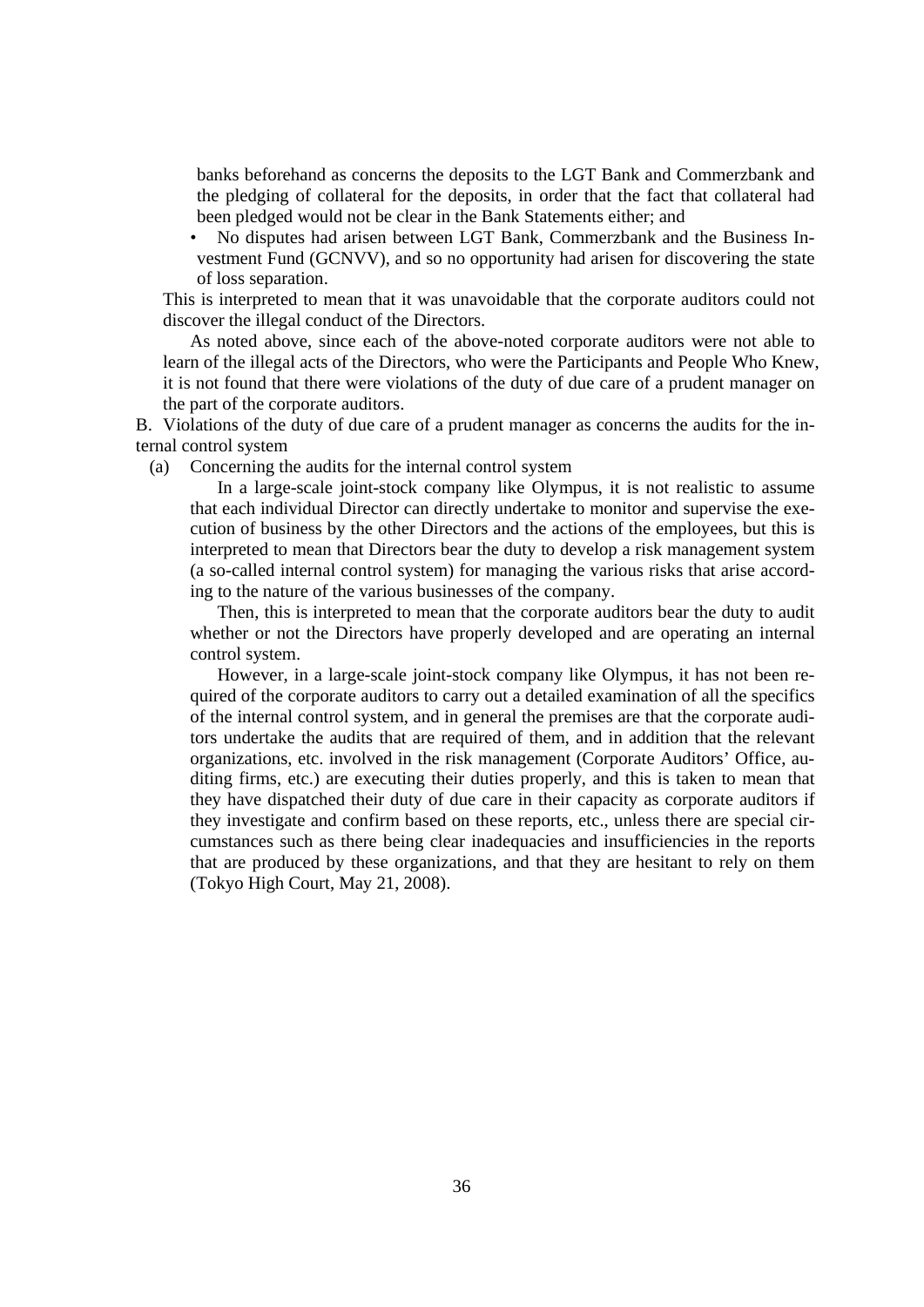In addition, to begin with, if the Directors had developed and were operating properly the internal control system, and if no violations of the duty of due care of a prudent manager can be found for the Directors, then no violations of the duty of due care of a prudent manager would arise as concerns the corporate auditors' audits of the internal control system, unless there were special circumstances such that only the corporate auditors could learn of its inadequacies.

Premised on the above, in examining whether or not there were violations of the duty for auditing the internal control system on the part of the 4 corporate auditors who were in office from January 1998 to March 2001 (Ikoma, Komata, Kawashima, Kunihisa) and the 9 corporate auditors who were in office from April 2001 (Ikoma, Komata, Kawashima, Kunihisa, Amemiya, Imai, Komatsu, Shimada and Yasuo Nakamura), according to the Director Liability Investigation Committee's Investigation Report, it is concluded that an internal control system like that described in (b) and (c) below had been developed at Olympus.

- (b) The internal control system in the period of formulation of the Loss Separation Scheme (from January 1998 to March 2001)
	- From March 1997, "Asset Management Standards" including surplus fund management standards and derivative trade management provisions were enacted, (from April 2000 these were changed to the "Asset management Rules"), and a certain risk management system for investment of financial assets was formulated, and in the case of the short-term management plans the officer in charge decided these and the President approved them, while a decision by the officer in charge or the President was needed for transactions outside the scope of the short-term management plans, and losses were cut in the event that certain unrealized losses were incurred.
	- Once per month, reports were being made regularly to the officer in charge as concerns the status of management of financial assets, including the Specified Fund Trust.
	- It was the practice for the Administration and Finance Department to carry out asset management, and for the Accounting Department to conduct the audits (an Audit Office had been established inside the Accounting Department).
	- Since the audits were being conducted by the auditing firm, for the directors other than the Director in charge of the business, at that time, if there had been any transactions conducted with some sort of problem, they would have expected some indication or other from the auditing firm (no facts were seen that the Directors other than the People Who Knew and the Participants had been aware of special indications from the auditing firm).
	- In the Board of Corporate Auditors, audits were conducted for priority audit items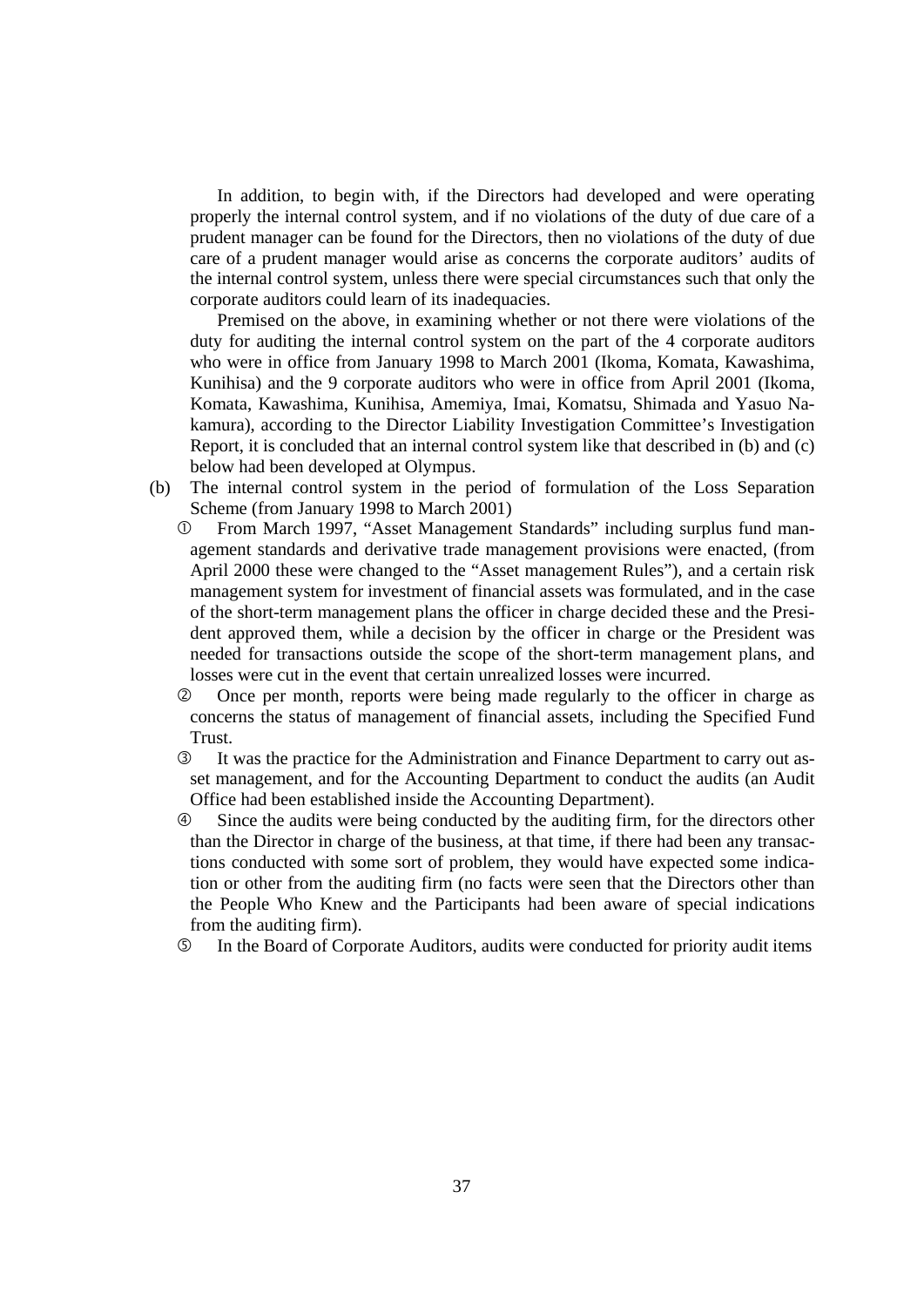each term, and in the fiscal year ending in March 1999, a priority audit was conducted on the actual state of management of derivative trades and the financial subsidiary (OAM), through interviews by the persons in charge of the Administration and Finance Department. In addition, the "Audit about this company's preparations with a view towards the introduction of new accounting standards" was raised as the priority audit item of the corporate auditors for the fiscal year ending March 2000, and a priority audit was implemented based on such methods as hearing reports from the persons in charge of practical business in the Accounting Department, and in addition in the fiscal year ending in March 2001, "Effective utilization of assets and money management (Administration and Finance Department)" was raised as a priority audit item, and an audit was implemented.

- The Board of Directors Regulations were established, and the "items related to important accounting" were taken to be the resolution items of the Board of Directors, in addition to the legal resolution items.
- At the Management Meeting (which were held concurrently with the Board of Directors meetings) on January 28, 2000, the following items were established, and generally implemented, in order to provide for a strengthening of the investment and management of and reporting system for the funds held on hand, whose purpose was alleviation of the effects on business results due to the drop in the value of financial assets, etc.
	- The basic portfolio of financial assets are to be subjected to review in the Board of Managing Directors and the Management Meeting,
	- The position by asset of the basic portfolio and the realized and valuation profit or loss are to be reported to the Board of Managing Directors and the Management Meeting every quarter,
	- A report about the investment contents, etc. of the Business Investment Fund is to be made every 6 months, and
	- An effort towards enhancement of the internal management system for the "other investment securities" in the basic portfolio falling under securities management should be undertaken.
- At the Management Meeting (and Board of Directors Meeting) on March 31, 2000, it was resolved to set up a portfolio that raised the ratio of deposits and government bonds, which was premised on the minimization of risk and the assurance of convertibility, as concerns the financial portfolio for the fiscal year ending in March 2001.
- Starting from January 2000, reports about the status of management of the financial assets were made irregularly at Board of Directors Meetings and Management Meetings. (January 28, 2000, March 31, 2000, March 30, 2001).
- Although it was done irregularly, reports about the status of management of the Business Investment Fund were made to Board of Directors Meetings at a rate of about once per every  $3 \sim 6$  months.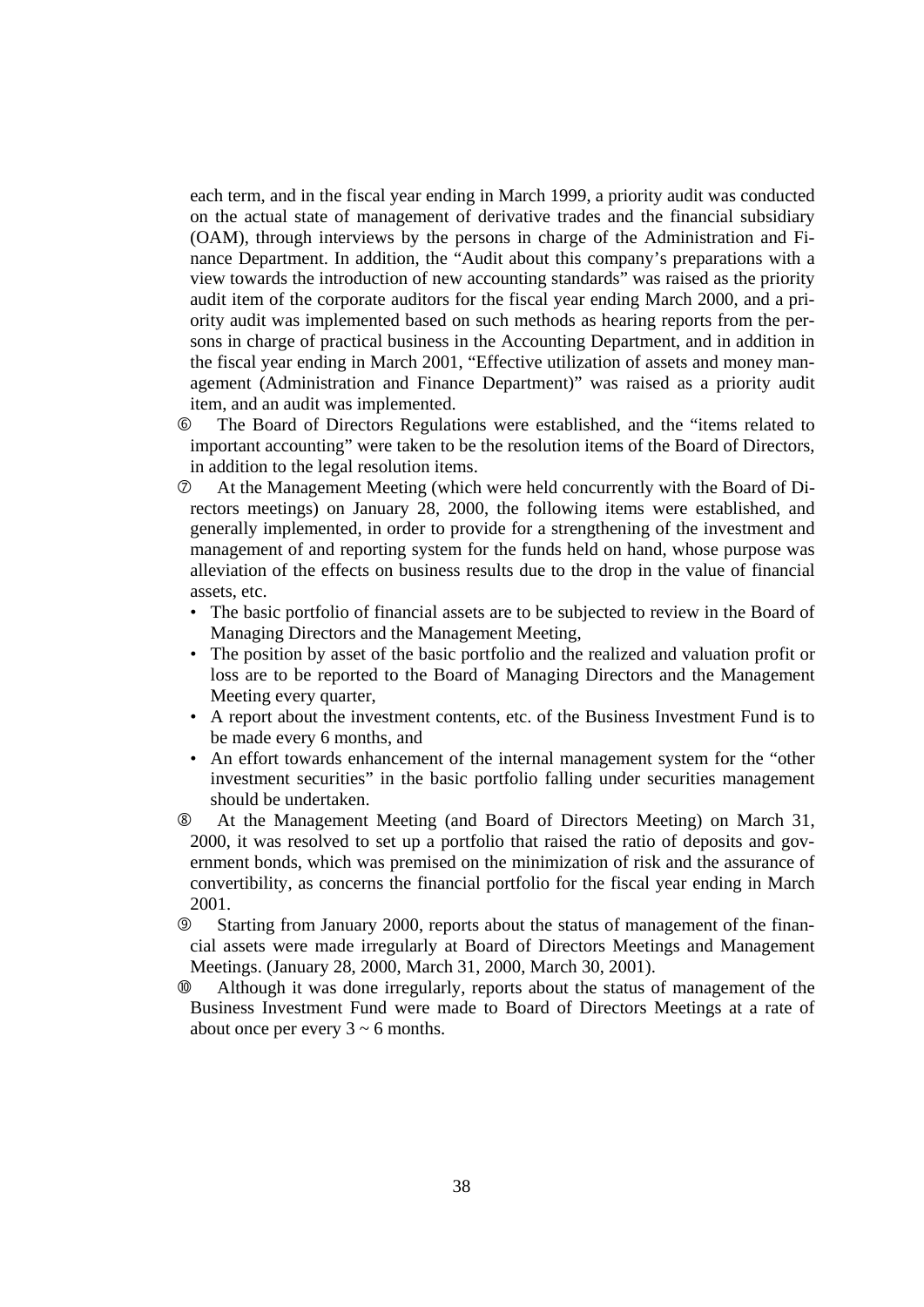- (c) The internal control system in the period of maintenance of the Loss Separation Scheme (starting from April 2001)
	- From April 2001, standards for presenting matters and reports to the Board of Directors were established, and money standards were established for presenting of matters for the disposal and assignment or receipt of important property, and in addition the presentation of matters to the Board of Directors concerning the provision of collateral exceeding 5 billion yen per case was clarified.
	- In the Board of Corporate Auditors Meetings, matters related to each business year and internal control were raised as the priority audit items, and audits were being conducted for these. The priority audit items for the fiscal year ending March 2002 and the fiscal year ending March 2003 were as follows.
		- Fiscal year ending March 2002 "Preparation of Rules and Status of Their Implementation," etc.
		- Fiscal year ending March 2003 "Operational Audits through the Internal Audit Function," Etc.
	- From April 2001, the Internal Audit Office became independent from the Accounting Department (the Internal Audit Office was established in the Management Planning Department from April 2001, and in the Administration Management Headquarters from April 2002).

 Starting from March 30, 2001, in each half-year term, the office in charge of management of financial assets prepared a "Financial Assets Management Execution Plan" for the following half-year term, and it was reported to the Board of Directors before the start of the next half-year term. (The past business results were also recorded in the same Execution Plan. In addition, profit and loss reports for management of financial assets were also made, albeit irregularly).

 In addition, starting from July 2001, reports about the status of management of assets for each quarter also began to be made to the Board of Directors, albeit irregularly.

 Moreover, starting from May 2001, reports about the status of management of negotiable securities also began to be made to the Board of Directors each month.

- An internal audit office was established as the Audit Office of the Corporate Center from April 2003 to March 2005, and starting from April 2005 it was established as an organization under the direct jurisdiction of the President.
- From October 1, 2005, a Compliance Office was established in the Administration Department, and the operation of a compliance help line was started with the same office as the office in charge. (The Compliance Help Line Operation Rules were decided at the Board of Directors Meeting on November 8, 2005. From April 1, 2006,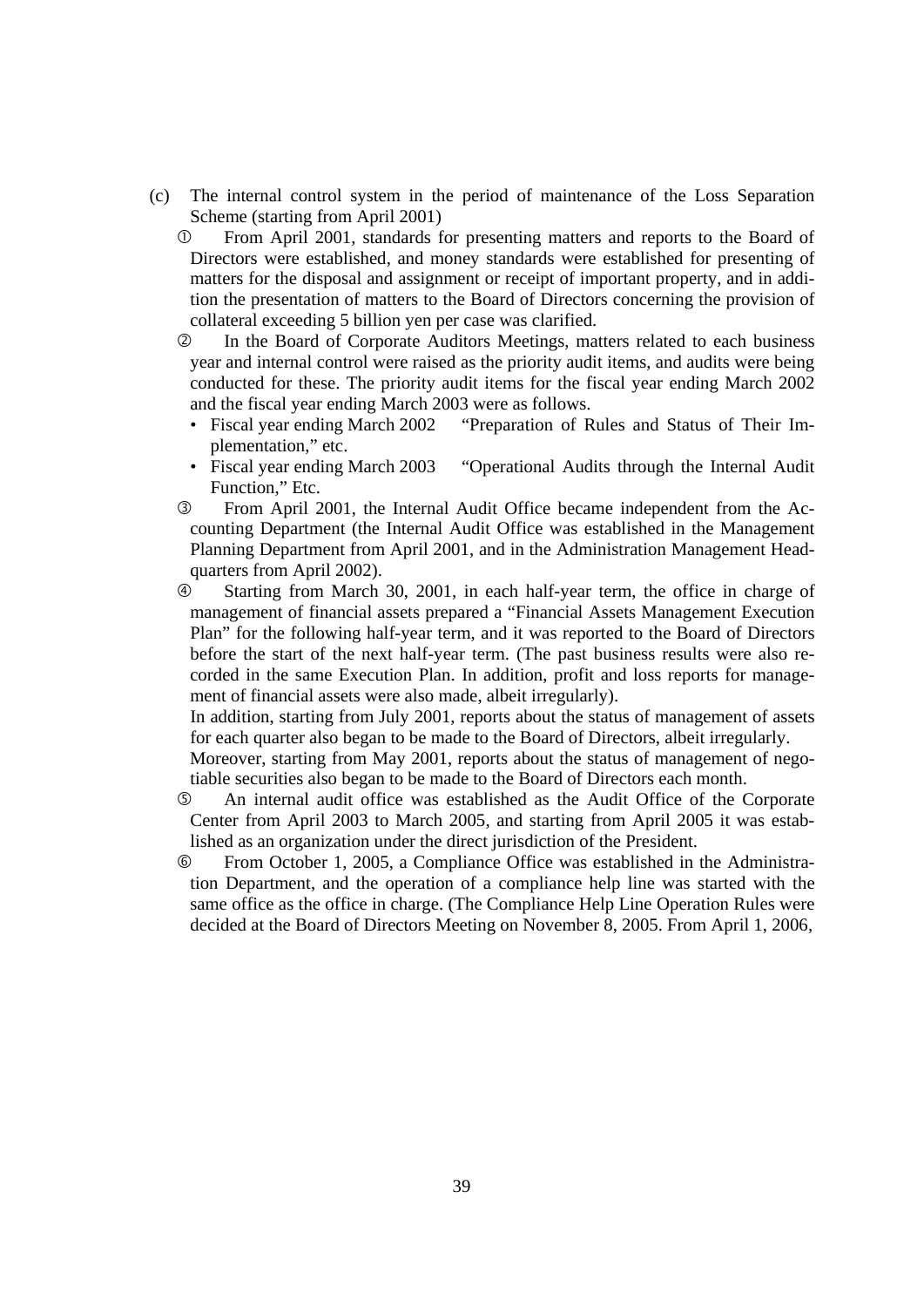the Compliance Office was separated from the Administration Department, and the Compliance Office of the CSR Department was established.) In addition, compliance cards were distributed to employees in January 2006, and in addition compliance education was implemented by e-learning in April 2006.

 At the Board of Directors meeting on May 9, 2006, the basic policies of the internal control system were enacted and put into operation (the basic policies of the internal control system have been revised several times since then).

 Starting from the business year for the fiscal year ending March 2009, an internal control report has been submitted, where there is a statement to the effect that after undergoing an audit by the auditing firm, the judgment was passed that the internal controls for Olympus' financial statements are effective.

 The Board of Corporate Auditors had been undertaking audits for the following priority audit items related to internal controls in each business year.

- Fiscal year ending March 2004 Confirmations of status and effectiveness, such as "Corporate governance and internal controls," etc. "Judgments on reasonableness of development of the internal control system for financial statements for the Financial Instruments and Exchange Act" • Fiscal year ending March 2009 "Verification of the status of preparation of the internal control system pursuant to the Company Act and the Financial Instruments and Exchange Act" "Concerning corporate governance and internal controls" • Fiscal year ending March 2010 "Verification of the degree of enhancement of the internal control system pursuant to the Company Act and the Financial Instruments and Exchange Act" "Current state and proper state of the work supervision system of the Internal Audit Division" • Fiscal year ending March 2011 "Judgment of the effectiveness and adequacy of the deployment of the internal control system in the Company Act and the Financial Instruments and Exchange Act," etc. (d) Whether or not there was a violation of the duty of due care of a prudent manager on
- the part of the corporate auditors

 In the Director Liability Investigation Committee's Investigation Report, it is concluded that a reasonable system had been constructed as far as the internal control system is concerned, with the premises being (b) and (c) above, and it is concluded in addition that it cannot be found that there was any violation of duty as concerns the duty to monitor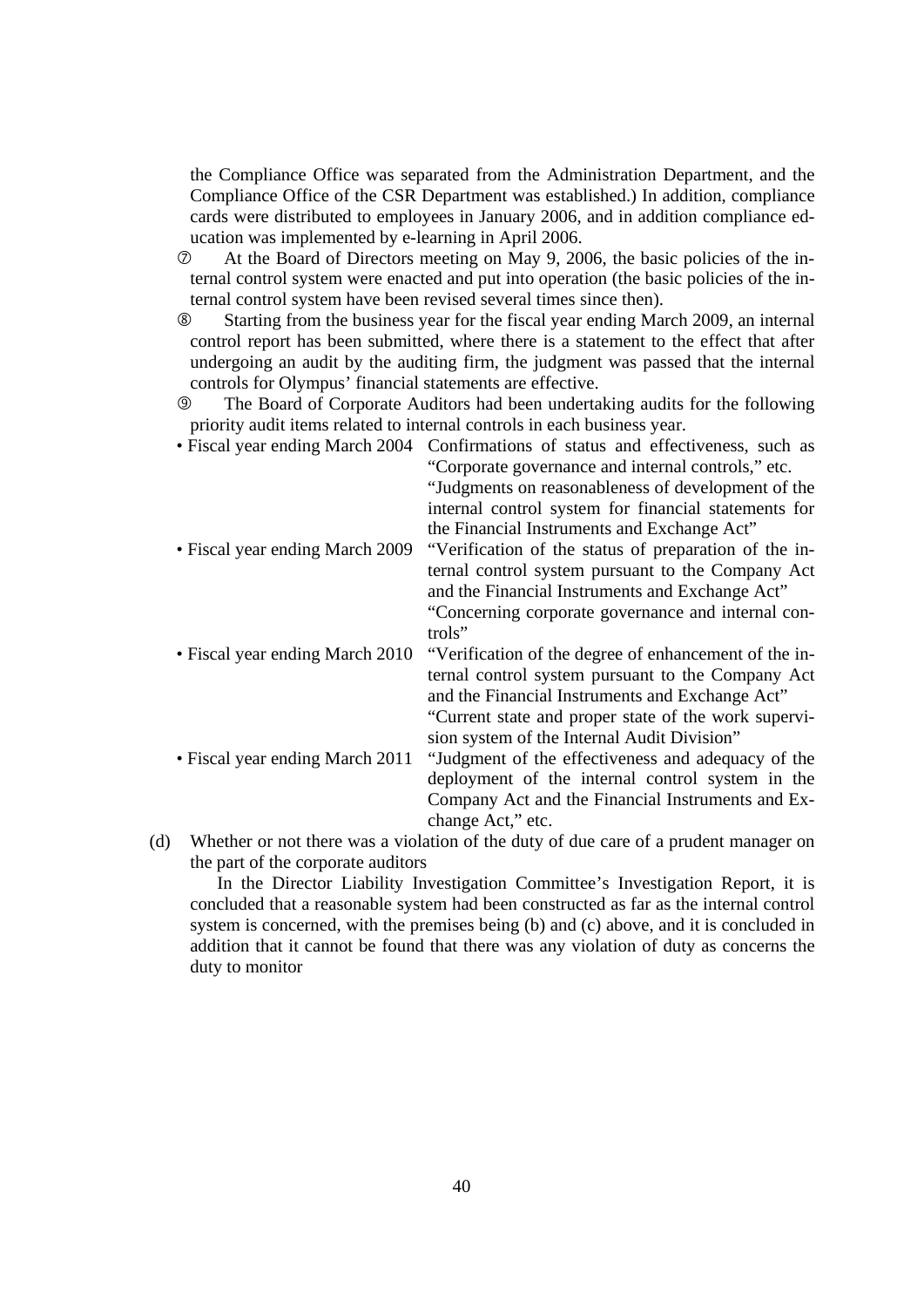the development and management of their own internal control system and the development and management of the internal control system of the other Directors, as concerns the Directors other than the Participants and People Who Knew.

 In this Committee's investigation as well, facts that would lead to a judgment differing from that of the Director Liability Investigation Committee's Investigation Report cannot be found.

 In addition, as noted in "a", in addition to the fact that the corporate auditors had been implementing the audits required of corporate auditors in general, such as attendance at the Board of Directors Meetings, they were also implementing the necessary audits related to the internal control system, as indicated in the above-mentioned (b)  $\circled{a}$  and  $\circled{c}$  and  $\circled{b}$ . As for the fact that they were not able to discover the illegal conduct of the Directors who were Participants, although it is not clear whether or not any inadequacies existed in the internal control system, even if there were such inadequacies, it cannot be found that there were any special circumstances that would have enabled the corporate auditors to discover the inadequacies of the internal control system, in the process of these audits.

 Therefore, a violation of the duty of due care of a prudent manager for the audits of the internal control system on the part of the above-mentioned nine corporate auditors cannot be found.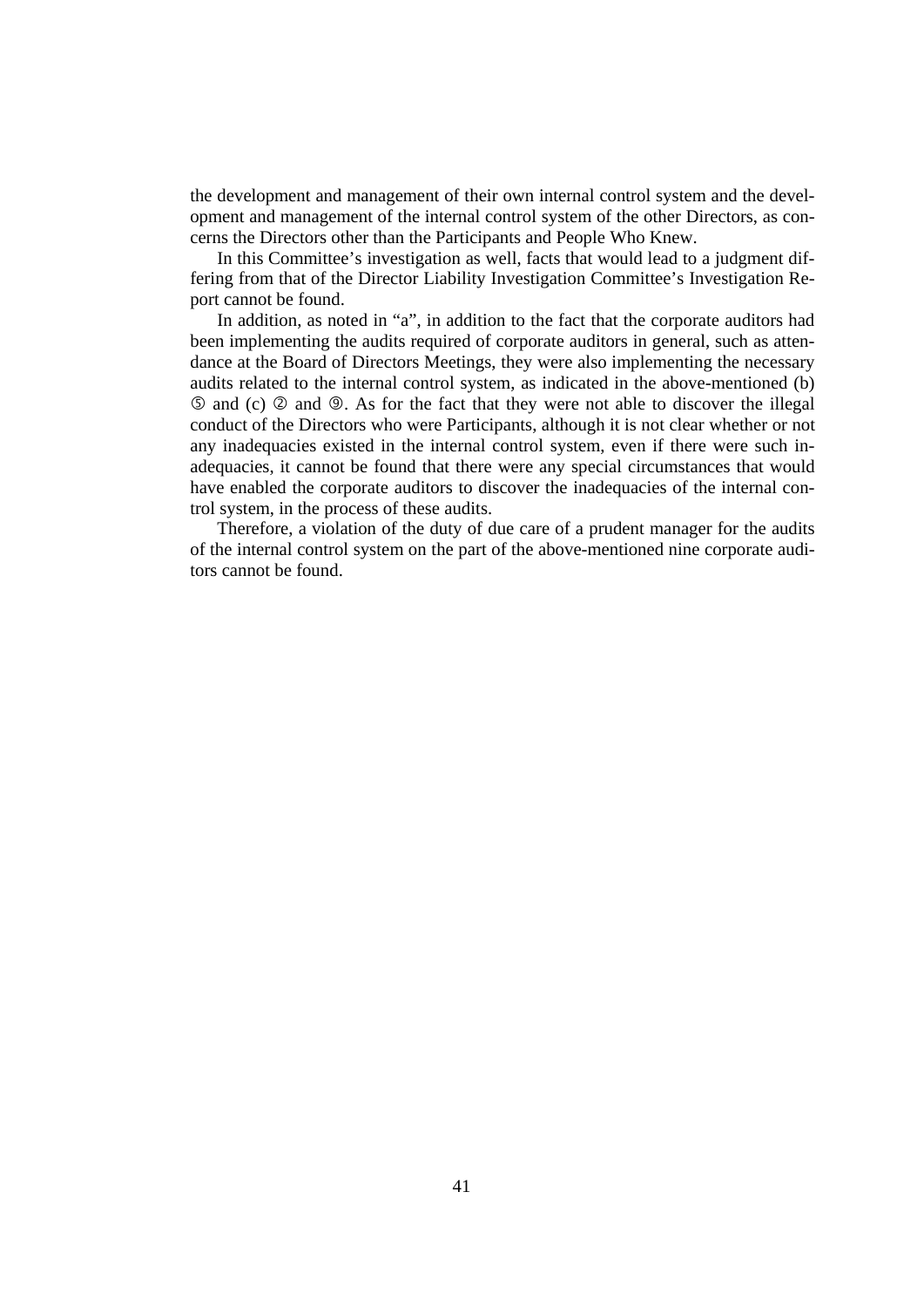## **V. Whether or not there were violations of the duty of due care of a prudent manager on the part of corporate auditors regarding the acquisition of shares in the Three Domestic Companies**

#### **1. Facts that serve as the premise in determining liability**

(1) Establishment of the Business Investment Fund

 At Olympus, in the Management Meeting held on January 28, 2000, under the agenda item "Classification by purpose and management method for the liquidity on hand," the establishment of a Business Investment Fund, whose purpose was the creation of new businesses, etc., was proposed and approved. The amount of investment was set at 30 billion yen, and the investment period was set at 10 years.

 In addition, also at the Board of Directors Meeting held on the same date, the establishment and purchase of the Business Investment Fund, which had the same purpose, was proposed with an investment amount of less than 30 billion yen and an investment period of 10 years, and it was unanimously approved.

 For said Business Fund, it was decided that Olympus would have a veto right over the cases involving selection of an operating company according to the investment amount, and it was decided to establish a board directly under the President (the Board to Review Business Investments (provisional name)) in order to undertake study of investment cases (including the review of cases involving selection of an operating company).

(2) Decisions related to the establishment of the Business Investment Fund, etc.

 Subsequently, in the Written Decision dated February 24, 2000, a decision was made about the investment fund whereby the party operating and managing it would be GCI Cayman, the purchase amount would be set at 30 billion yen, and the purchase time was set at sometime between the latter part of February 2000 and the first part of March 2000. At that time, it was decided that a Board to Review Business Investments would be established inside the company.

(3) Agreement to establish the Business Investment Fund (GCNVV)

 Based on the resolution of the Board of Directors Meeting and the resolution of the Management Meeting in (1) above, as well as the Written Decision in (2) above, an Agreement dated March 1, 2000 for establishing the Business Investment Fund GCNVV, for which Olympus and GV served as limited partners and GCI Cayman served as the general partner, was executed (hereinafter, "Agreement dated March 1, 2000").

The main contents of said GCNVV establishing contract were as follows.

Amount contributed: Olympus 30 billion yen

GV: 5 billion yen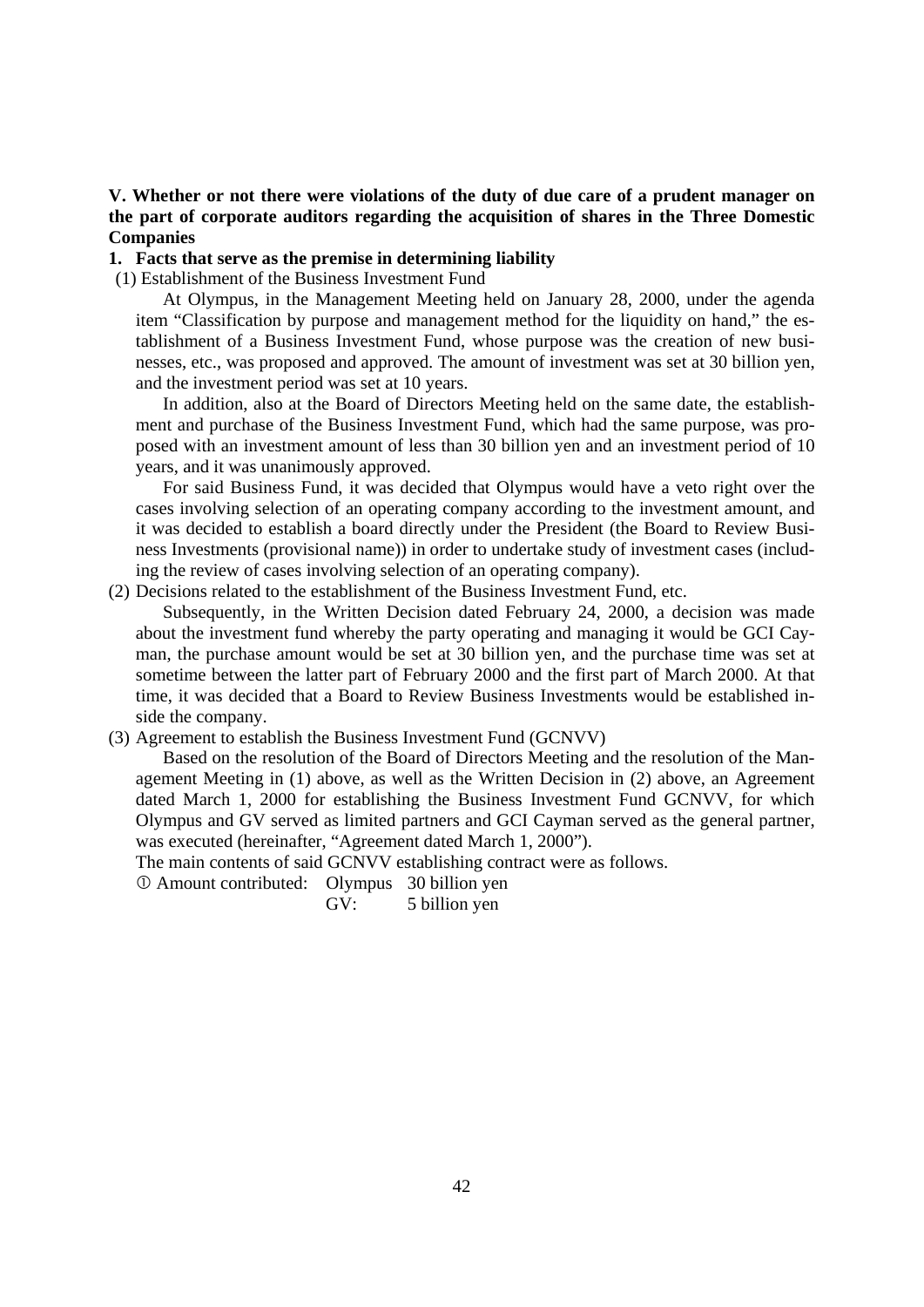GCI Cayman: 100 million yen

Date of establishment: March 1, 2000

Settlement date: December 31

Period: 10 years (2-year extension possible)

 Reports: In principle, the general partner (GCI Cayman) can decide the recipients of investment, but before it invests it must provide written notification to the limited partner (Olympus) of the name of the corporation in which it will invest, the investment amount and the nature of the investment.

In the event that it invests an amount exceeding 20 percent of the net asset value of the Fund for one investment, prior (30 days in advance) written approval by the limited partner (Olympus), which has the majority stake, is required.

 Initial operating fee: 1.5 percent of the amount contributed by the limited partners (525 million yen).

 Management fee: 0.25 percent of the net asset value on the reference date (since the reference date occurs four times per year, 1 percent is the total for one year).

 Then, Olympus contributed 30 billion yen to GCNVV pursuant to said contract on March 14, 2000.

(4) Establishment and role of the Board to Review Business Investments

 Olympus established the Board to Review Business Investments by issuing a notification dated March 27, 2000, and the first meeting of the Board to Review Business Investments was held on April 10, 2000 (said Board to Review Business Investments was also called the Business Investment Board).

 According to the minutes of the first meeting of the Board to Review Business Investments, it was confirmed that "investments of 7 billion yen or more shall be subject to review by this Board".

 Although there are no clear rules about the Board to Review Business Investments, in the document entitled "Concerning the activities of the Board to Review Business Investments" dated September 13, 2002, there is a description of the purpose of the Board, the composition of the Board, the role of the Board, the review methods, the review standards, etc., and according to said document, the following are cited as the roles of the Board to Review Business Investments:

 Judgments about investment in and review of the business plan of outside corporations related to this company's new businesses, this company's independent cases and cases involving proposals with an external entity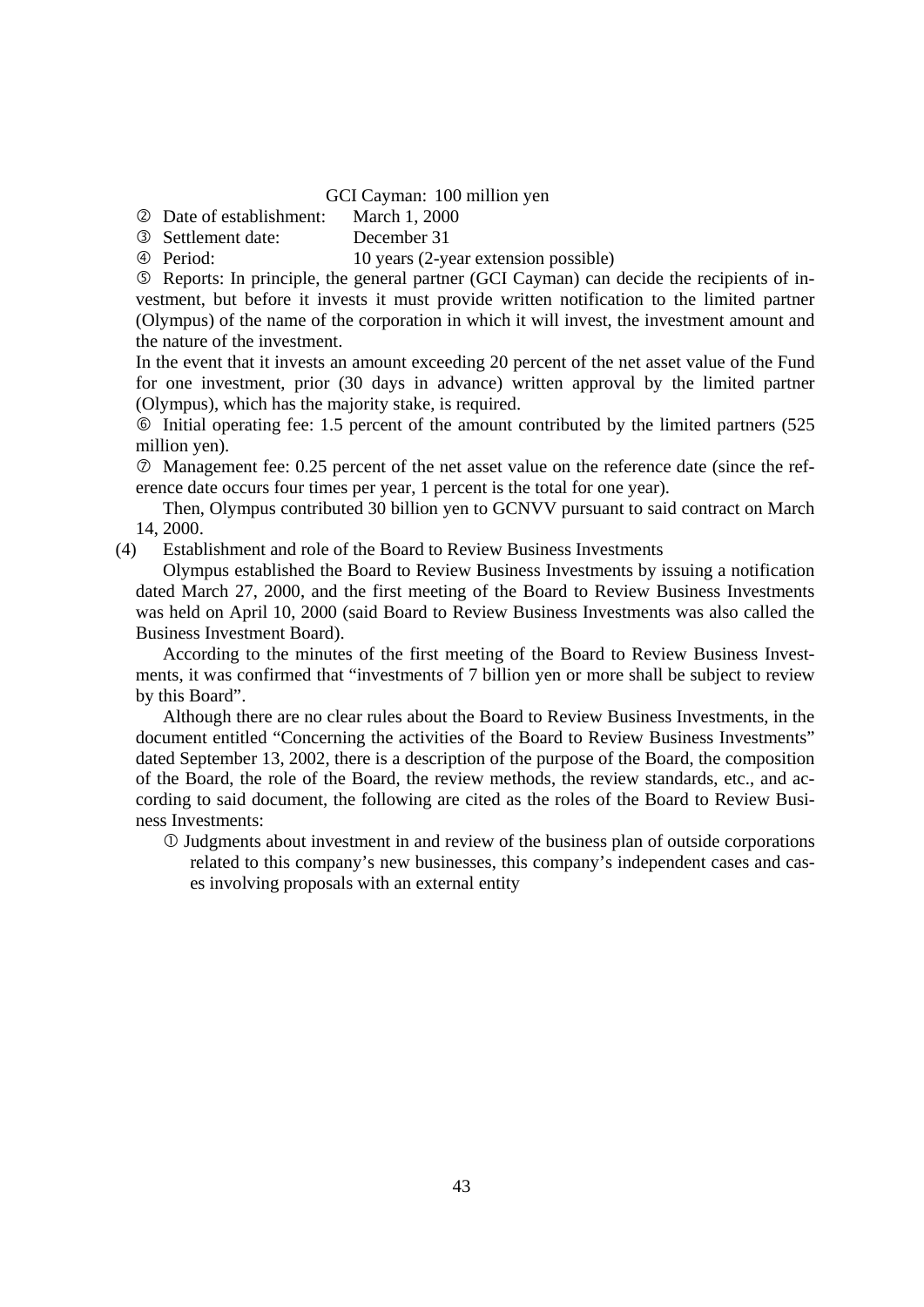- Investment proposals about the above-mentioned cases to Global Company Investment KK (hereinafter, "GCI")
- Business investment review of the selection of the operating company for the Business Investment Fund in excess of a fixed amount
- Management of the investment results of the Business Investment Fund, and reports to the Board of Directors
- Review of technological and patent issues related to investment cases
- (5) Share acquisitions by GCNVV

A. Acquisitions in 2005

 GCNVV acquired respectively the shares of the Three Domestic Companies as indicated below in 2005. Given the fact that the acquisition amount for said acquisitions was not great, they may have been undertaken at the discretion of GCI Cayman, and no evidence that they were reviewed by Olympus' Board to Review Business Investments can be found.

|           | Acquisition      | Acquisition | Number of shares ac- Acquisition amount |                 |  |
|-----------|------------------|-------------|-----------------------------------------|-----------------|--|
|           | date             | unit price  | quired                                  |                 |  |
| Altis     | December         | 50,000 yen  | 720 shares                              | 36 million yen  |  |
|           | 2005             |             |                                         |                 |  |
| News Chef | March 2005       | 200,000 yen | $1,000$ shares                          | 200 million yen |  |
| Humalabo  | <b>July 2005</b> | 50,000 yen  | 200 shares                              | 10 million yen  |  |

#### B. Acquisitions in March 2006

(a) Proposal for acquisition

In a meeting of the Business Investment Board on March 9, 2006, there was a proposal from GCI Cayman to the effect that Olympus should undertake a key investment in the Three Domestic Companies. In response to this proposal, Olympus commented that "This will be studied in a forward-looking manner with the purpose of creating new businesses for our company and having those businesses succeed. However, we will examine and make an independent judgment on the stake, the method for holding such as acquisition by a Fund and the business value, and will respond."

(b) Approval and execution of acquisition

A document entitled "Report of Review Results" was prepared under the name of the chairman of the Board to Review Business Investments (the Chairman of the Board at that time was Yamada) dated March 16, 2006, and in that document it was stated that the acquisition of the shares of the Three Domestic Companies by GCNVV was approved, as follows.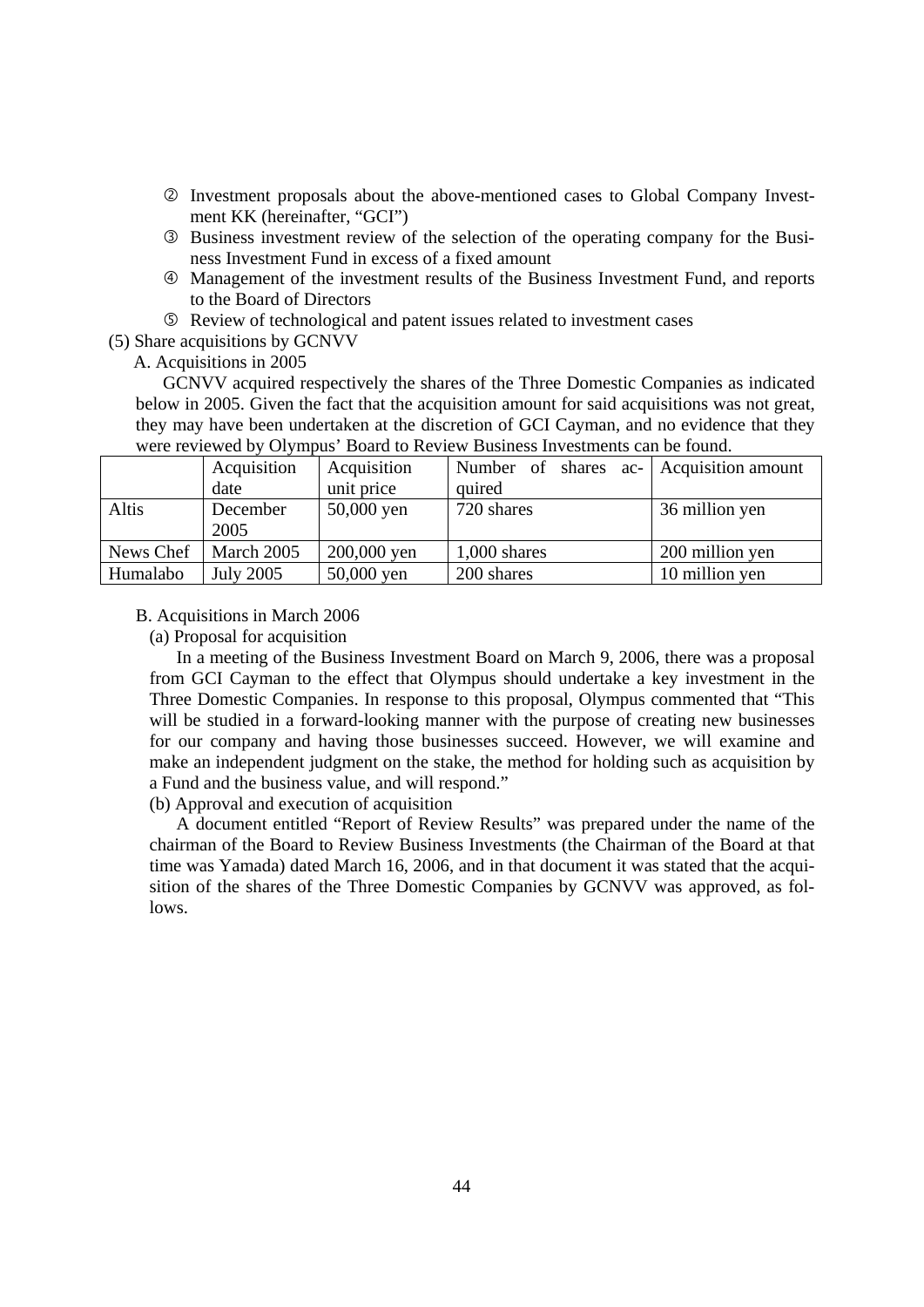### Altis

 Number of shares acquired: 760 shares Acquisition amount: 4.44 billion yen (note by citer: 5.79 million yen per share) Shareholding ratio: 20.0 percent (cumulative 38.9 percent)

News Chef

Number of shares acquired: 400 shares

 Acquisition amount: 1.78 billion yen (note by citer: 4.45 million yen per share) Shareholding ratio: 11.1 percent (cumulative 38.9 percent)

Humalabo

Number of shares acquired: 320 shares

 Acquisition amount: 4.6 billion yen (note by citer: 14.375 million yen per share) Shareholding ratio: 20.0 percent (cumulative 32.5 percent)

 Later, the shares of the Three Domestic Companies were acquired by GCNVV as noted in  $\mathbb{O} \sim \mathbb{O}$  above.

(c) Assessment of business value

 A document entitled "Investment proposal review materials" dated March 16, 2006, wherein Olympus assessed the business value of each company based on the plans of the Three Domestic Companies, and a document entitled "Trial calculation of the business value of the venture company" with the same date prepared by the Isaka CPA Office, were incorporated in the above-mentioned document, and according to said "Investment proposal review materials," the business value of each company was as follows.

 It was concluded that Altis was 22 billion yen (5.79 million yen per share), that of News Chef was 16 billion yen (44.5 million yen per share), and that of Humalabo was 23 billion yen (14.37 million yen per share). In addition, in the above-mentioned "Trial calculation of the business value of the venture company," the business value of each company was provisionally calculated, based on the business plans prepared by the Three Domestic Companies, and according to said trial calculation, Altis was  $20.4 \sim 37$  billion yen, that of News Chef was 17.1  $\sim$  30.6 billion yen, and that of Humalabo was 16.7  $\sim$ 30.6 billion yen.

 However, it was not possible to confirm the records for the period between March 9 to March 16, 2006, such as Minutes showing that a meeting of the Board to Review Business Investments had been held, and therefore it was not possible to confirm the fact that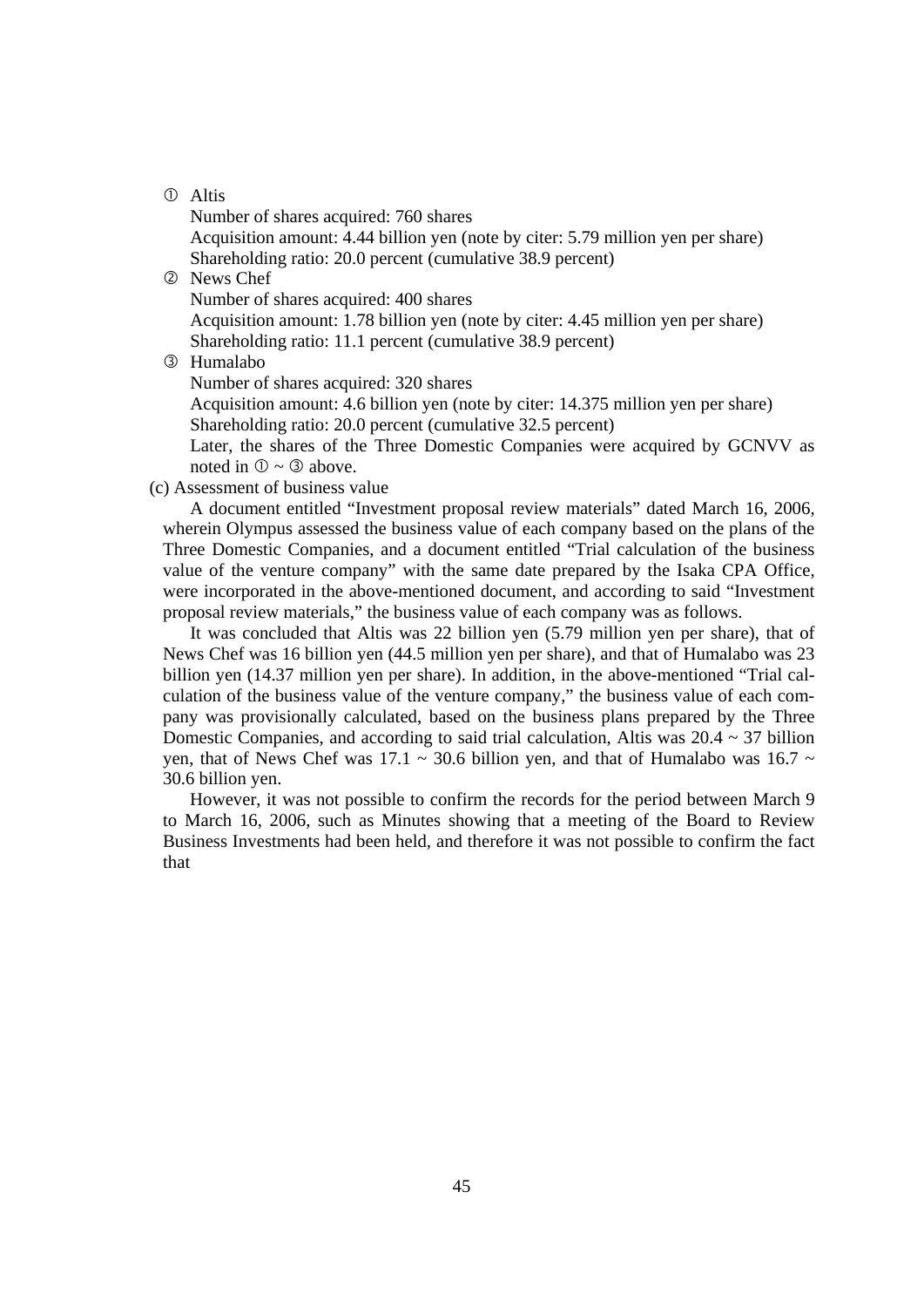said "Investment proposal review materials" or "Trial calculation of the business value of the venture company" had been studied and reviewed by that Board.

(d) Comparison with the original prices

According to the Director Liability Investigation Committee's Investigation Report, while the shares of Altis and Humalabo were acquired from NEO, and the shares of News Chef were acquired from New Investments Ltd. Fond IT Ventures (hereinafter, "ITV"), respectively (pages 83-84 of the same Report), NEO had acquired the shares of Altis and Humalabo at 50,000 yen per share, and ITV had acquired the shares of News Chef for 200,000 yen per share (page 37 of the same Report). In other words, the acquisitions of the shares of the Three Domestic Companies by GCNVV were done by acquiring these at extremely high prices (4.45 million yen per share for News Chef (approximately 22 times), 5.79 million yen per share for Altis (approximately 115 times), 14.375 million yen per share for Humalabo (approximately 287 times)) compared with the share prices (50,000 yen to 200,000 yen per share) at which they were purchased by NEO and ITV, which were the Funds established for the purpose of the formulation and maintenance of the above-described Loss Separation Scheme. Further, even in comparison with the acquisition unit price by GCNVV in 2005, said acquisition prices for the shares of the Three Domestic Companies were approximately 115 times the acquisition price (50,000 yen) of December 2005 in the case of Altis (5.789 million yen), 22 times the acquisition price (200,000 yen) of March 2005 in the case of News Chef (4.45 million yen), and approximately 287 times the acquisition price (50,000 yen) of July 2005 in the case of Humalabo (14.375 million yen), and thus were amounts that had soared in a short period of time.

(6) Report to the Board of Directors meeting regarding the acquisitions of shares by GCNVV

Reports had been made to the Board of Directors, at a rate of about once every  $3 \sim 6$  months, about the status of management of the Funds in GCNVV, and a report was made by Yamada at a Board of Directors Meeting held on April 28, 2006 about the acquisitions of the shares of the Three Domestic Companies by GCNVV in the preceding fiscal year ending March 2006. In said Board of Directors Meeting report, the fact that an investment exceeding the number of shares approved by the above-mentioned document entitled "Report of Review Results" dated March 16, 2006 was reported, but it was not possible to confirm the account about how an investment exceeding the approved number of shares was undertaken based on the records such as the Minutes, at this Board Meeting.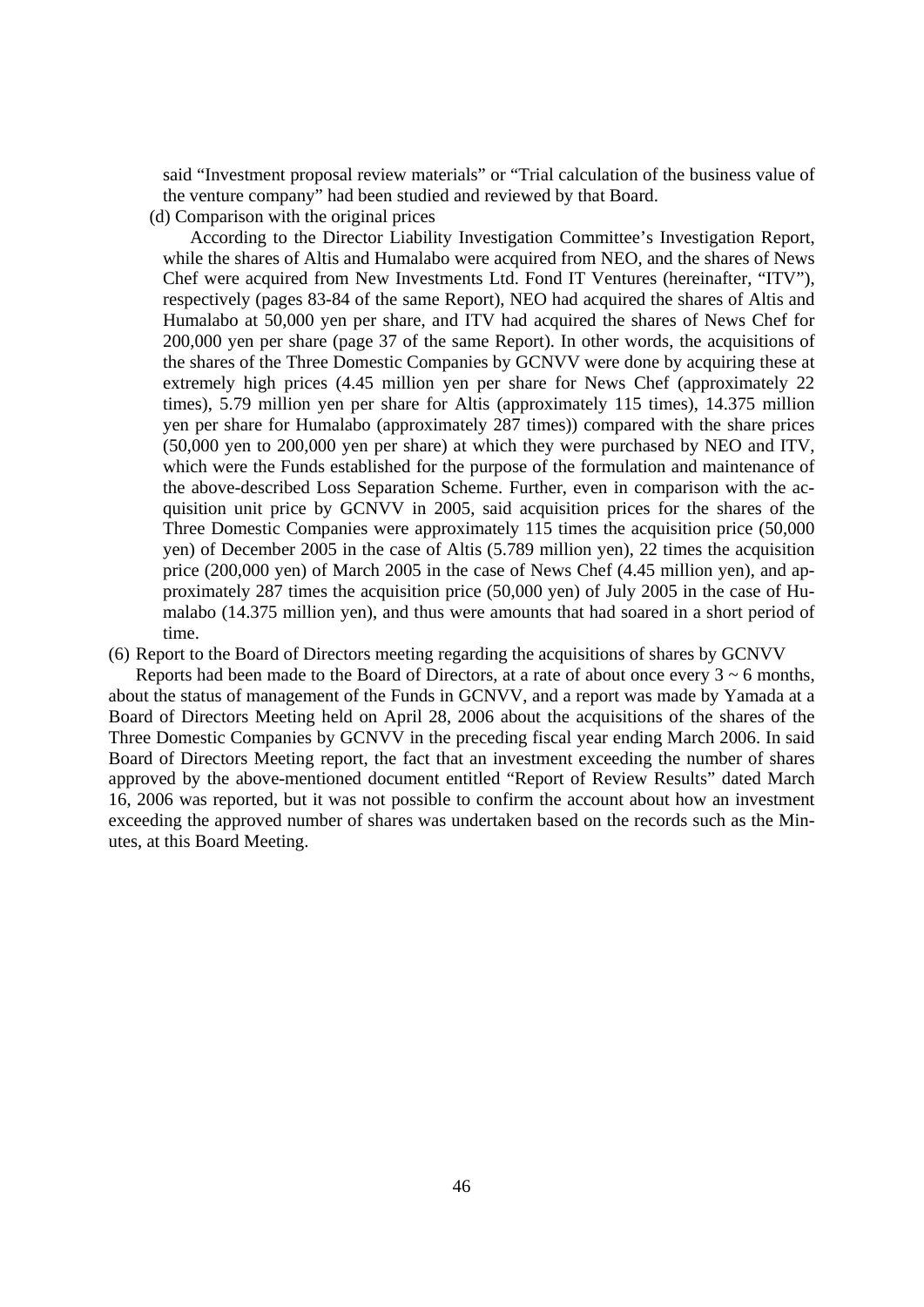(7) Indications by KPMG AZSA LLC (Mid-term of the 139th Term)

In the Interim Audit Summary Report for the fiscal year ending March  $2007$  (139<sup>th</sup> Term) prepared by KPMG AZSA LLC, there are statements to the effect that the accounting standards for mergers were applied from said period, and the investment amount for the Three Domestic Companies bulked large among the investments made by GCNVV, and given that it was important for the depreciation of the elimination difference of investment, the equity method was applied, and moreover that it was necessary to clarify the management and managerial responsibility as an affiliate in the future, and to examine recognition of impairment losses in the event that business results had diverged from the plan, based on the fact that a rational business plan had been formulated. In addition, there is the following statement of the attributes of the shareholders (not including Olympus, OFH and GCNVV) of the Three Domestic Companies.

| Shareholder             | <b>News</b> | Altis  | Humalabo | Attributes of shareholders              |
|-------------------------|-------------|--------|----------|-----------------------------------------|
| name                    |             |        |          |                                         |
| Olympus $(KK)$          | 0.55%       | 0.77%  |          |                                         |
| <b>OFH</b>              |             |        | 1.82%    |                                         |
| GC New Vision           | 38.25%      | 37.95% | 31.52%   |                                         |
| Ventures L.P.           |             |        |          |                                         |
| Strategic<br><b>NEO</b> |             | 42.31% | 40.61%   | This is a Fund operated by GCI, with    |
| Venture L.P.            |             |        |          | participation by overseas investors.    |
| <b>LGT Class Fund</b>   | 43.72%      |        |          | GCI is LGT's advisor, and has made      |
| <b>IT</b> Ventures      |             |        |          | investments based on that relationship. |
| Dynamic Drag-           | 12.29%      | 13.59% |          | This is a Fund for China-based inves-   |
| ons II SPC              |             |        |          | tors, and GCI is on familiar terms with |
|                         |             |        |          | them through Chinese investment pro-    |
|                         |             |        |          | jects, and has made investments.        |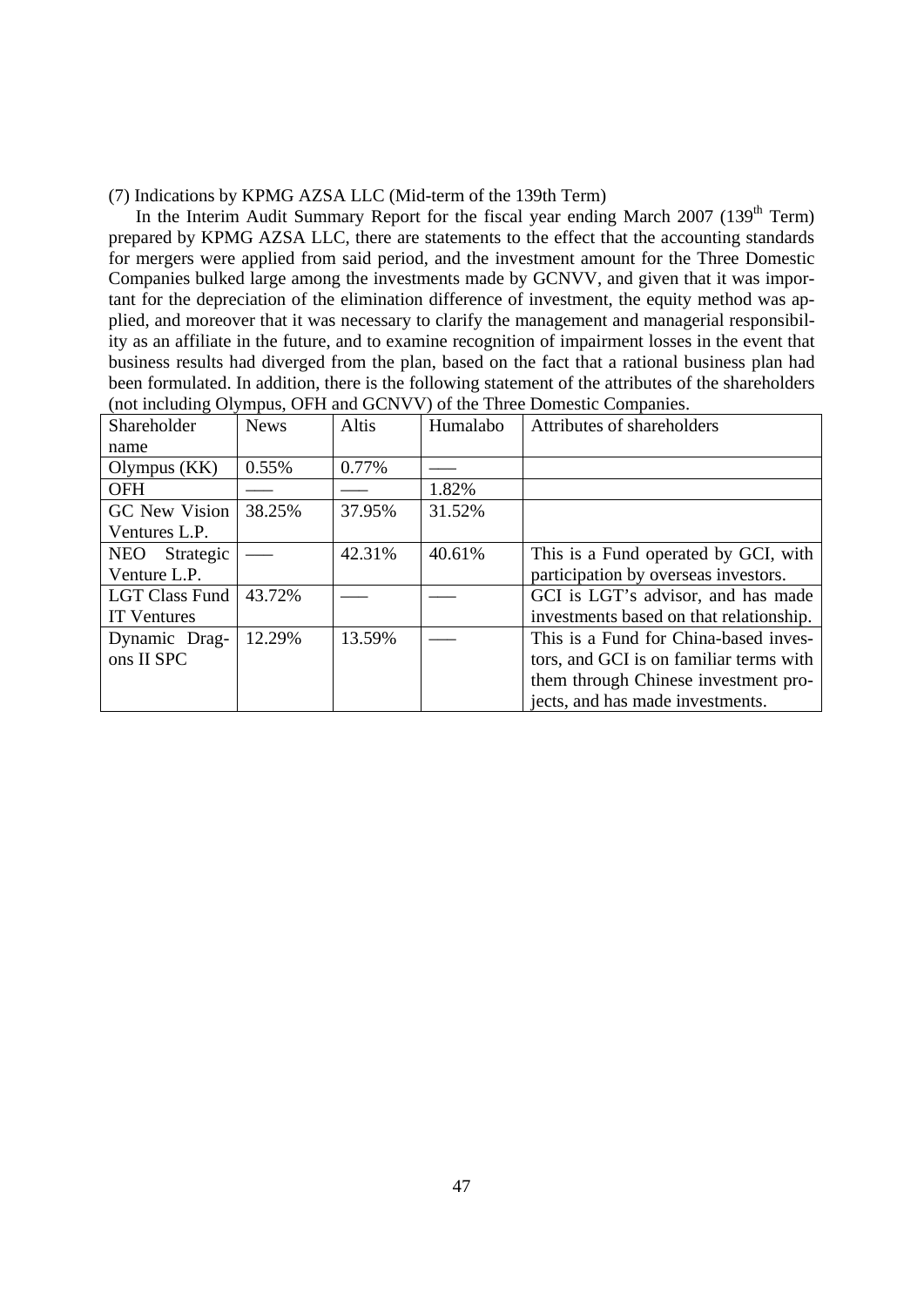| Global<br>Target<br><b>SPC</b>              |          |         | 12.73%  | GCI is on familiar terms with them<br>through Chinese investment projects,<br>and has made investments.               |  |  |  |
|---------------------------------------------|----------|---------|---------|-----------------------------------------------------------------------------------------------------------------------|--|--|--|
| Global<br>$Com-$<br>pany Investment<br>Inc. |          |         | 12.12%  | This is GCI's group company.                                                                                          |  |  |  |
| Global<br>$Com-$<br>pany KK (GCI)           |          | 3.59%   |         | This is an executive member of the<br>GCI Fund.                                                                       |  |  |  |
| GCI (Cayman)<br>Ltd.                        | 4.09%    |         |         | This is GCI's group company.                                                                                          |  |  |  |
| Gun Ei Chemi-<br>cal Industry Co.,<br>Ltd.  | $0.55\%$ | 0.51%   | 0.60%   | This is a listed corporation, and we<br>made an investments based on an in-<br>troduction by GCI.                     |  |  |  |
| <b>Tensho Limited</b>                       | $0.55\%$ | 1.28%   | 0.60%   | At the time of the capital increase, we<br>made an investment based on an in-<br>troduction by Axes Japan Securities. |  |  |  |
| Total                                       | 100.00%  | 100.00% | 100.00% |                                                                                                                       |  |  |  |

 In addition, the four corporate auditors (Amemiya, Imai, Shimada, Nakamura) received an explanation of said Interim Audit Summary Report from KPMG AZSA LLC on November 6, 2006, and received the following indications in connection with the fact that the losses based on the equity method of the Three Domestic Companies were 1.1 billion yen: "Olympus has done an assessment at the time of share acquisition, and the business plans were also included, but one can state that these are completely unrealistic. Although there remain some financial review materials related to new investments on the Fund side as well, there are no business results for which a detailed examination has been done. The management of the investment tends to be lax since it covers a broad range, and it is being handled by the risk approach method since time is needed for the audit, but we believe that the process of investment assessment is problematic. We want you to add this to the scope of your audits in your capacity as corporate auditors."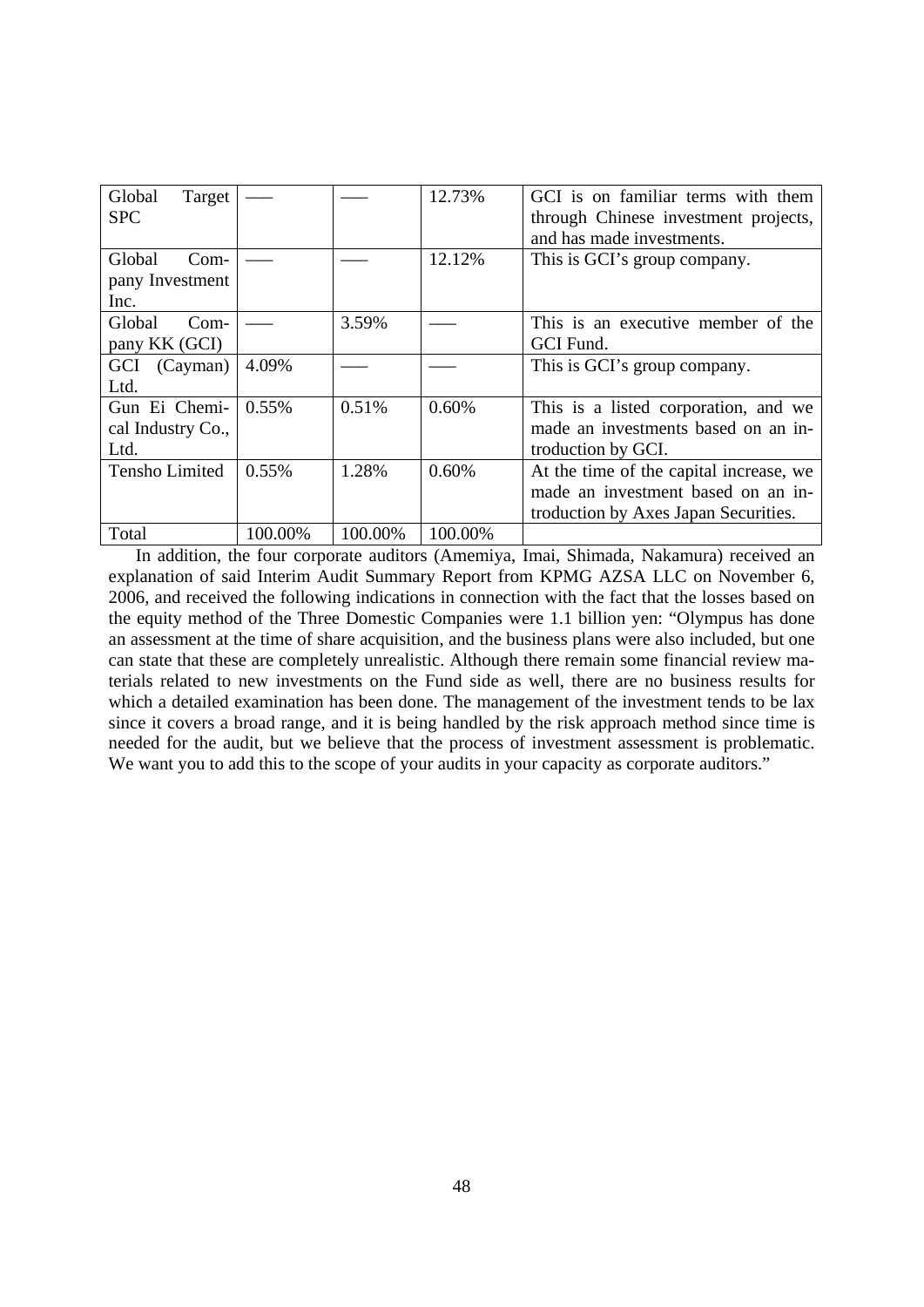Concerning this point, the above-mentioned four corporate auditors arrived at the awareness that it was necessary to grasp the actual state of the affiliates with a large investment scale, including the Three Domestic Companies.

(8) Mid-term cancellation of the contract with GCNVV

 Subsequently, at the Management Implementation Meeting held on July 20, 2007, a report was made to the effect that the accounting treatment related to the Business Investment Fund was changed from the fiscal year ending March 2007, and that of the change was for applying the equity method to the companies with a large investment scale (the Three Domestic Companies) among GCNVV itself and its investments, and directly incorporating them in the consolidated accounting, and that along with this, negotiations had been continuing to cancel the Agreement dated March 1, 2000 noted above in (3) before its term, and that the coordination had been completed for its implementation.

 Then, Olympus executed a "Termination Agreement of G.C. New Vision Ventures L.P." and a "Memorandum for Termination Agreement of G.C. New Vision Ventures L.P." dated September 21, 2007 with GCI Cayman, and liquidated GCNVV. As a consequence, based on said two Agreements, Olympus took in the shares of the Three Domestic Companies that had been held by GCNVV at the investment book value at GCNVV.

(9) Indications by KPMG AZSA LLC (Mid-term period of the  $140<sup>th</sup>$  Term)

In the Interim Audit Summary Report for the fiscal year ending September 2007  $(140<sup>th</sup>$ Term) prepared by KPMG AZSA LLC, the fact that the shares of the Three Domestic Companies were taken over due to the cancellation of the Agreement with GCNVV and the business plans of the Three Domestic Companies were indicated clearly, and in addition there is also the following statement: "Given that the question of whether or not it will be possible for the Three Domestic Companies to achieve their business plans will depend on the situation in the second half since all of these companies are still in the business start-up period, and that based on those business plans, they expect that recovery of investment in a period of about 5 years can be aimed at, impairment loss treatment has not been done in this interim period. Depending on the state of the future business results for each company, it will be necessary to review impairment loss treatment or the posting of an investment loss reserve fund or a bad debt reserve fund."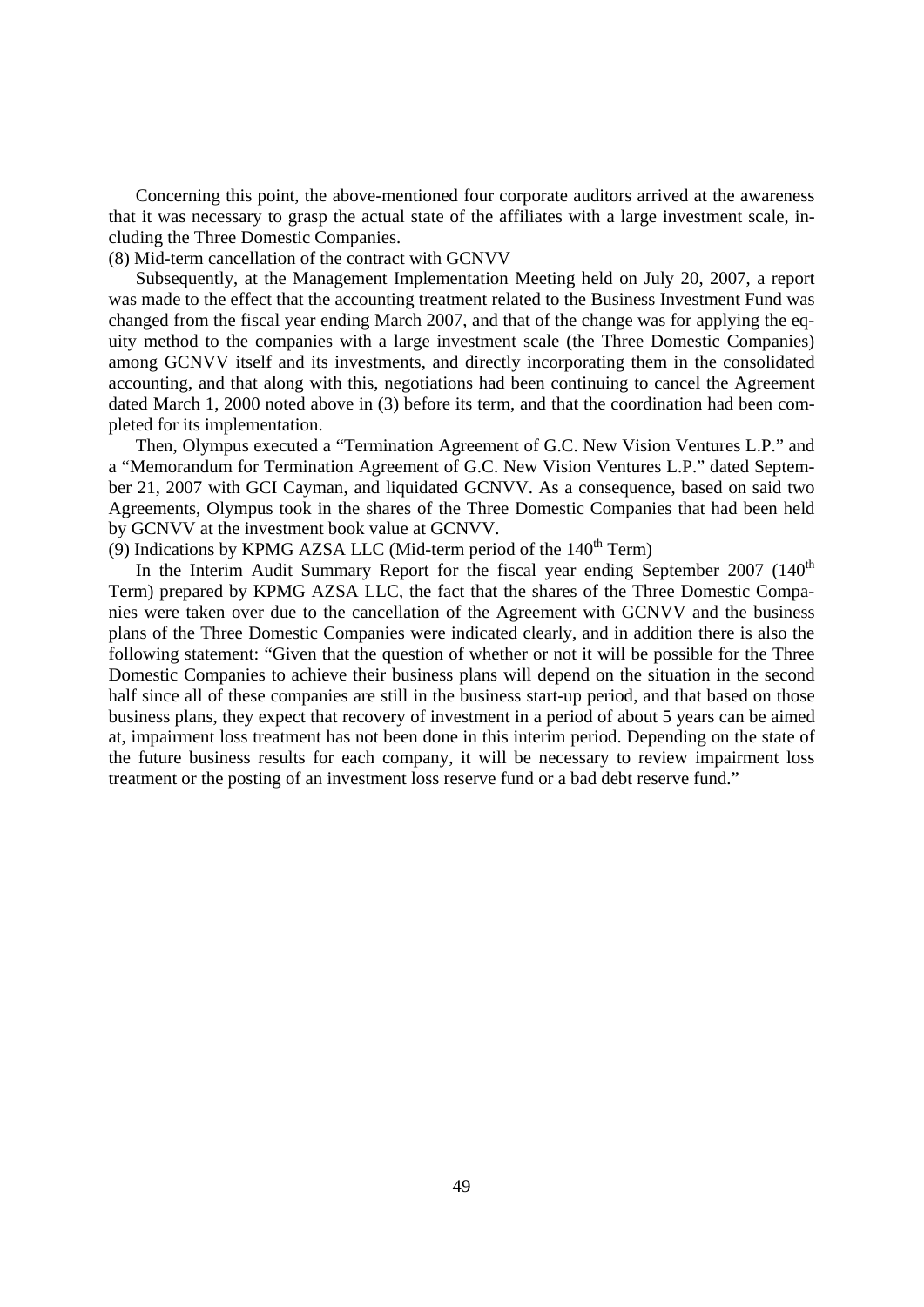In addition, the four corporate auditors received an explanation of said Interim Audit Summary Report from KPMG AZSA LLC on November 6, 2007, and they received the following indications: "The amount of investment in the Three Domestic Companies taken over from GCNVV is huge, and one can state that that this is a major risk factor. The forecasts for business results also foresee considerable growth, and there is a possibility that these will need to be revised depending on the case."

(10) Resolution to acquire shares

A. Proposal for and approval of acquisition

 At the Management Implementation Meeting held on February 8, 2008 and the Board of Directors Meeting held on February 22, 2008, it was proposed that Olympus increase its purchase of the shares of the Three Domestic Companies to above 67 percent in order to ensure it of a solid position in the business fields of the Three Domestic Companies, and moreover to turn them into subsidiaries, and these proposals were unanimously approved and passed respectively.

 The four corporate auditors (Imai, Komatsu, Shimada, Nakamura) attended the abovementioned Board of Directors Meeting, but voiced no objections and ended up not seeking a re-examination. Also, while they did not attend the above-mentioned Management Implementation Meeting, they did read the materials that were submitted.

B. Contents of the proposal for acquisition

 According to the proposal materials submitted to the Management Implementation Meeting and the Board of Directors Meeting, the specific contents of the proposal about acquisition were as follows. The proposal materials were the same for the Management Implementation Meeting and the Board of Directors Meeting.

|       |                           | Additional shares to   Ratio after acquisi- |                        | Expected unit Estimated acqui- |
|-------|---------------------------|---------------------------------------------|------------------------|--------------------------------|
|       | purchased tion<br>be      |                                             | price (thousand sition | amount                         |
|       | (shares)                  |                                             | yen)                   | (million yen)                  |
| Altis | $1,030 - 2,180$           | 66.7%-95.9% (cur-   5,790-9,616             |                        | 5,964-20,963                   |
|       | (currenty 1,594)          | rently 40.52 percent)                       |                        |                                |
|       | News Chef   $1,001-2,050$ | $66.7\% - 95.4\%$ (cur-                     | 4,450-9,683            | 4,454–19,850                   |
|       | (currenty 1,440)          | rently 39.34 percent)                       |                        |                                |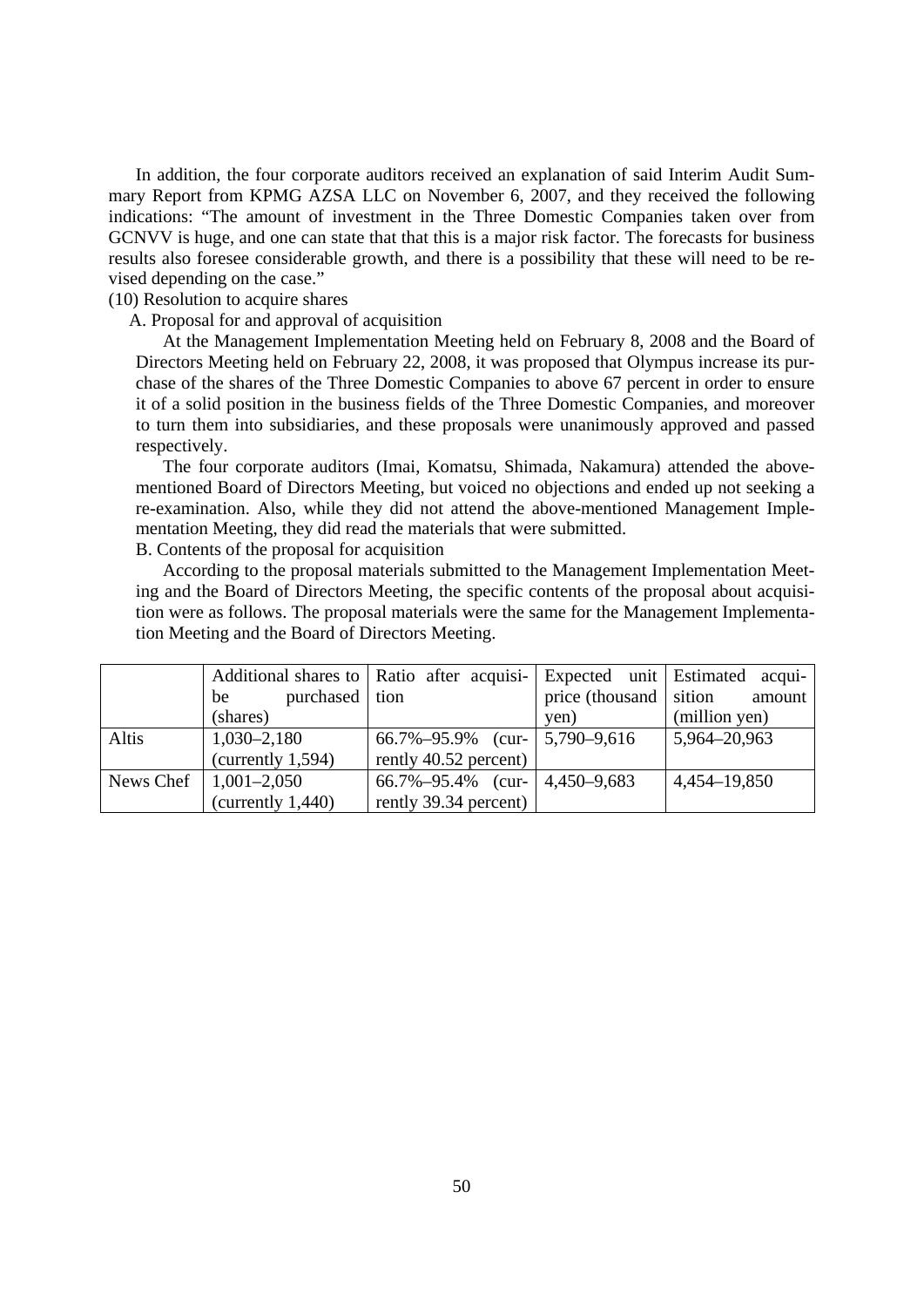| Humalabo | $ 570 - 880$       | $166.7\% - 87.3\%$ (cur-   14,375–23,370   8,194–20,566 |  |
|----------|--------------------|---------------------------------------------------------|--|
|          | (currently $560$ ) | rently $32.12$ percent)                                 |  |

C. Each company's business plan

 According to the materials provided, the business plans of the Three Domestic Companies that serve as the premise of the above-mentioned proposal are as follows.

| Altis<br>(Unit: Million yen)    |                                   |                      |                      |                      |                      |
|---------------------------------|-----------------------------------|----------------------|----------------------|----------------------|----------------------|
|                                 | 2008                              | 2009                 | 2010                 | 2011                 | 2012                 |
| <b>Sales</b>                    | 631                               | 4,405                | 7,824                | 13,796               | 19,375               |
| Operating profit                | 12                                | 1,498                | 2,561                | 5,180                | 7,006                |
| Ordinary profit                 | -5                                | 1,481                | 2,561                | 5,180                | 7,006                |
| Current net income              | $-5$                              | ,225                 | 1,537                | 3,108                | 4,204                |
|                                 |                                   |                      |                      |                      |                      |
| (Unit: Million yen)<br>Humalabo |                                   |                      |                      |                      |                      |
|                                 | $\bullet \bullet \bullet \bullet$ | $\sim$ $\sim$ $\sim$ | $\sim$ $\sim$ $\sim$ | $\sim$ $\sim$ $\sim$ | $\sim$ $\sim$ $\sim$ |

|                    | 2008  | 2009  | 2010   | 2011   | 2012   |
|--------------------|-------|-------|--------|--------|--------|
| Sales              | 2,109 | 9,614 | 17,897 | 21,822 | 26,937 |
| Operating profit   | 152   | 4,258 | 8,105  | 11,529 | 14,478 |
| Ordinary profit    | 92    | 4,230 | 8,080  | 11,504 | 14,453 |
| Current net income | 52    | 2,411 | 4,606  | 6,557  | 8,238  |

| News Chef        | (Unit: Million yen) |        |        |        |        |
|------------------|---------------------|--------|--------|--------|--------|
|                  | 2008                | 2009   | 2010   | 2011   | 2012   |
| <b>Sales</b>     | 2,679               | 10,545 | 22,701 | 35,710 | 42,230 |
| Operating profit | 187                 | 3,336  | 7,672  | 11,237 | 13,529 |
| Ordinary profit  | 4                   | 3,180  | 7,561  | 1,145  | 13,437 |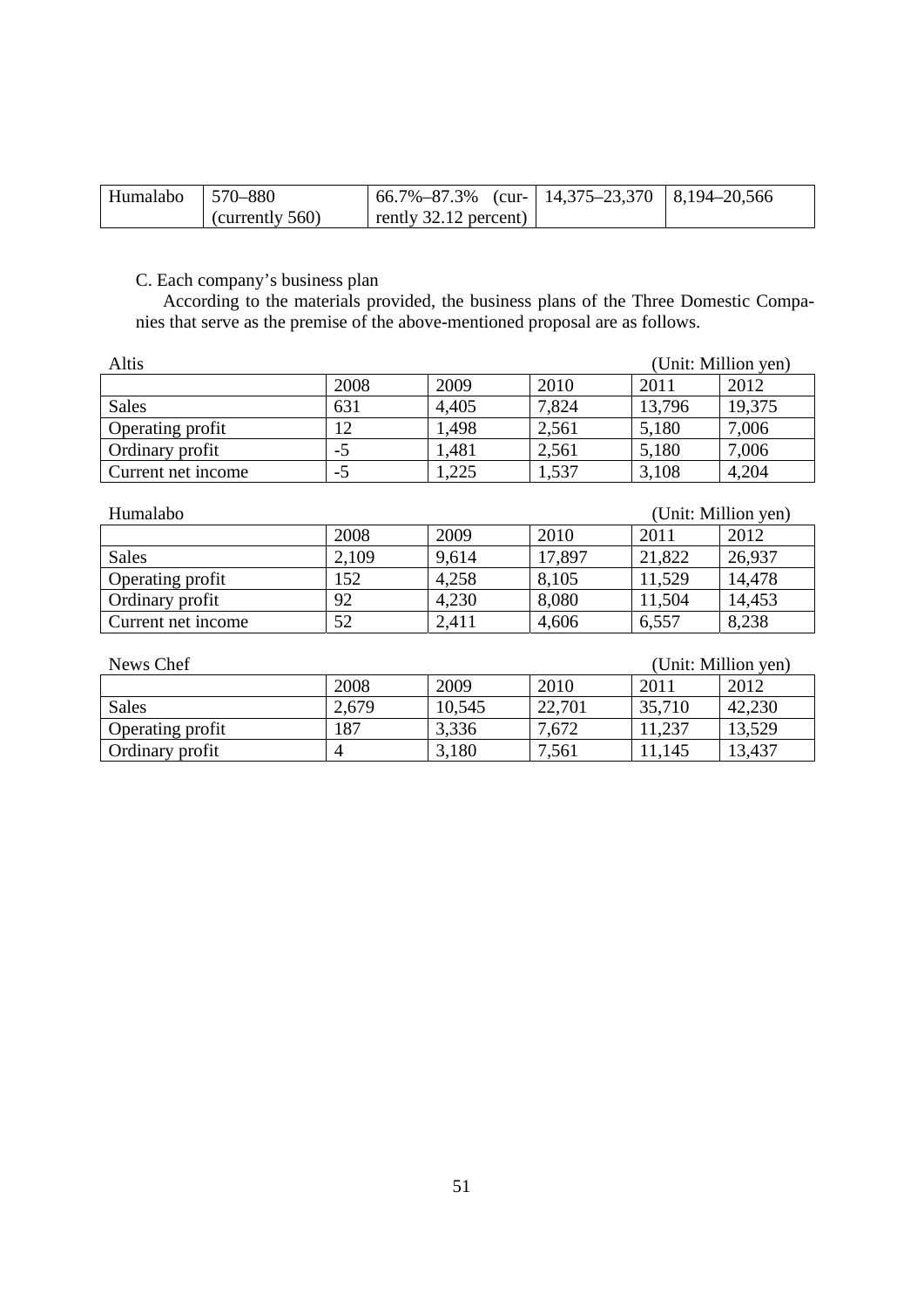| profit<br>neriod<br>net<br>aurrent<br>. .<br>.<br>.<br>.vJ<br>ບ.ບມ<br>ت<br>. |
|------------------------------------------------------------------------------|
|------------------------------------------------------------------------------|

D. Share assessments

According to the materials provided, the share assessments of the Three Domestic Companies are as follows, with the premise being the above-mentioned business plans.

|           | <b>DCF</b>       | <b>PER</b>       | Average value    |
|-----------|------------------|------------------|------------------|
| Altis     | 32.1 billion yen | 26.1 billion yen | 29.1 billion yen |
| News Chef | 45.5 billion yen | 43.1 billion yen | 44.3 billion yen |
| Humalabo  | 50.3 billion yen | 46.1 billion yen | 48.2 billion yen |

 Based on this, the respective acquisition prices have been assessed, with the upper limit of the share assessment being the value obtained by adding a controlling right premium of 30 percent to the above-mentioned average value in the case of Altis, and the upper limit being set at 80 percent of the above-mentioned average value after a careful examination of the plan contents was done in the cases of News Chef and Humalabo.

 There is a statement in the above-mentioned proposal materials to the effect that "an external share value assessment is being requested" as concerns the share value of the Three Domestic Companies.

 On this point, Olympus had received a "Shareholder Value Assessment Report" dated February 29, 2008 from the Isaka CPA Office, but the fact that said assessment report was submitted at any of the subsequent Management Implementation Meetings or Board of Directors Meetings could not be acknowledged, and in addition the fact that the four corporate auditors (Imai, Komatsu, Shimada, Nakamura) confirmed said assessment report after the fact could not be acknowledged.

 In said report, there is the following account related to the business plans of the Three Domestic Companies, which served as the premise of the assessment: "This office has taken as its premises the forecasts of finances and balance of payments prepared by the company that is the subject of the assessment (including not only the monetary amounts but also the possibility of their realization) as well as the fact that the preconditions for said forecasts were prepared reasonably, and in the event that this office were to undertake revision or correction thereof, this would be a revision of suppositions and premises, and this means that that makes no difference on the fact of this office being dependent on the accuracy and completeness of the information."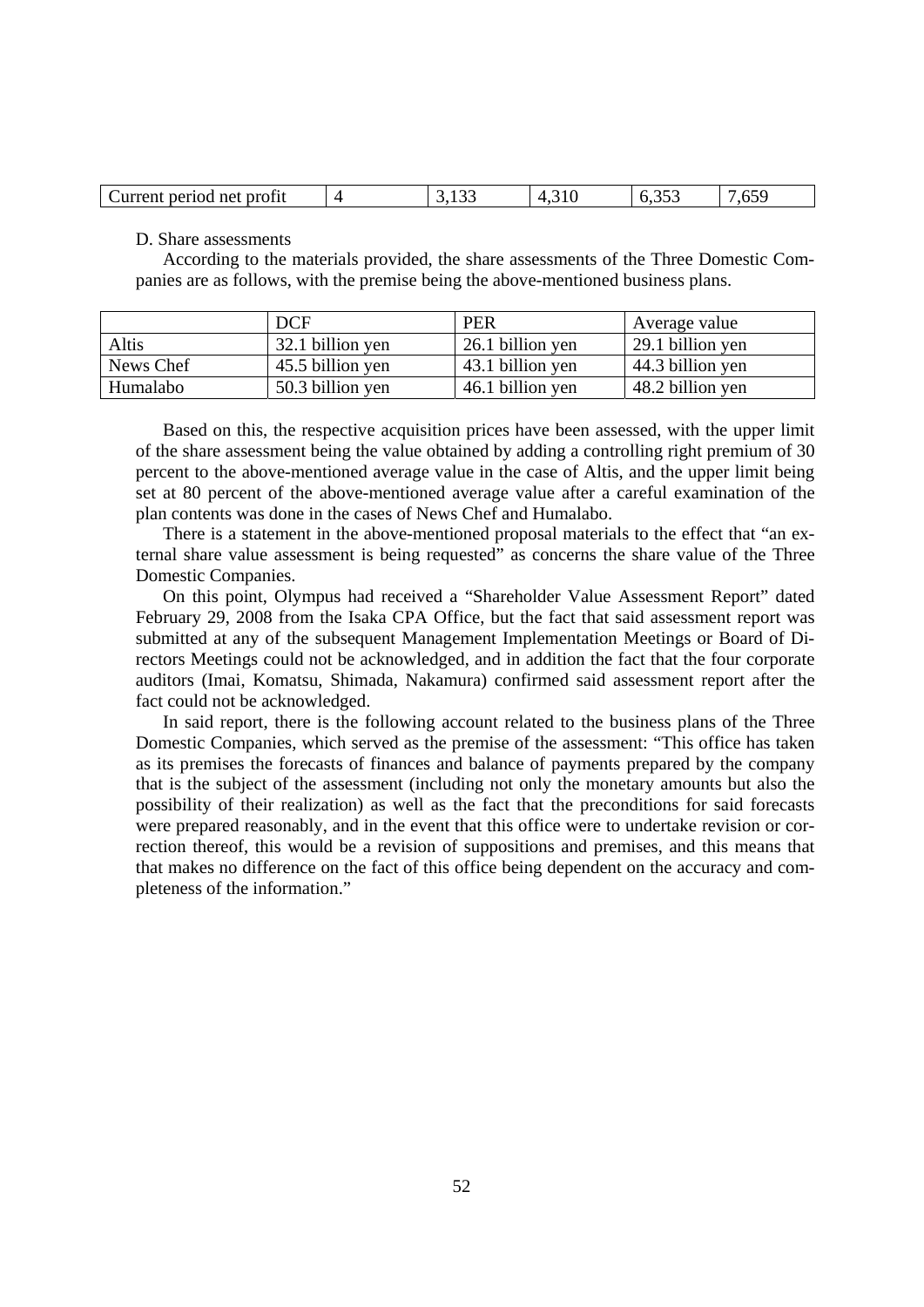(11) Discussion in the Board of Corporate Auditors Meeting

 Immediately after the Board of Directors Meeting held on February 22, 2008, a Board of Corporate Auditors Meeting attended by the four corporate auditors (Imai, Komatsu, Shimada, Nakamura) was held. In the Minutes of the same date, there are statements from the corporate auditors about the acquisition of the shares of the Three Domestic Companies to the effect that "There were also several cases to date, but there has not been any analysis, has there?" "It appears that the risk has not been disclosed. We should discuss this, including the risk." "It is possible to explain Altis, but Humalabo and News Chef cannot be explained," and the fact that a discussion about the acquisition of shares was undertaken is acknowledged.

(12) Resolution to purchase shares in the Three Domestic Companies

 Based on a decision by its President, Olympus acquired respectively the shares of the Three Domestic Companies as indicated below on March 26 and April 25, 2008, based on the resolution of the Board of Directors Meeting on February 22, 2008.

|  | <b>10 March 26, 2008</b> |  |  |
|--|--------------------------|--|--|
|--|--------------------------|--|--|

|           | of<br>Number    | Acquisition     | Total amount     | Shareholding ratio                      |  |  |
|-----------|-----------------|-----------------|------------------|-----------------------------------------|--|--|
|           | shares acquired | unit price      |                  |                                         |  |  |
| Altis     | $1,650$ shares  | $1.100$ billion | 18.15<br>billion | 41.94<br><i>(cumulative)</i><br>percent |  |  |
|           |                 | yen             | ven              | $82.46$ percent)                        |  |  |
| News Chef | $1,600$ shares  | million<br>950  | 15.2<br>billion  | 43.7<br><i>(cumulative)</i><br>percent  |  |  |
|           |                 | ven             | yen              | 83.06 percent)                          |  |  |
| Humalabo  | 670 shares      | 2.050 billion   | $13.735$ billion | <i>(cumulative)</i><br>40.6<br>percent  |  |  |
|           |                 | yen             | ven              | 74.55 percent)                          |  |  |

\*The shares in Altis and Humalabo were acquired from NEO, and those in News Chef were acquired from ITV.

#### April 25, 2008

|       | Number                     | of Acquisition |                                                           | Total amount Shareholding ratio |  |  |
|-------|----------------------------|----------------|-----------------------------------------------------------|---------------------------------|--|--|
|       | shares acquired unit price |                |                                                           |                                 |  |  |
| Altis | 530 shares                 |                | 1.050 billion $\vert 5.565$ billion $\vert 13.47$ percent |                                 |  |  |
|       |                            | ven            | ven                                                       |                                 |  |  |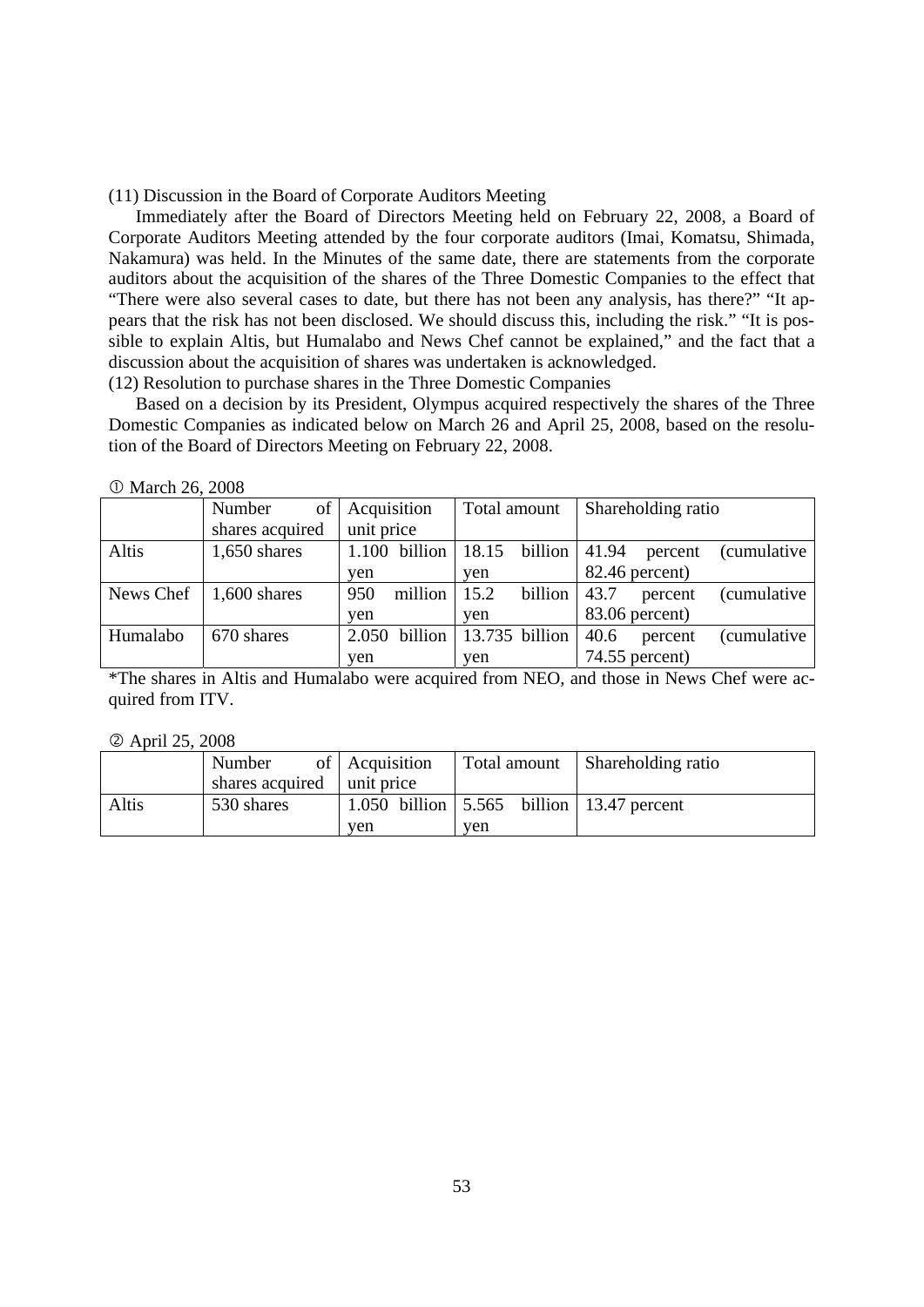|                              |            |                                                                            |     | (cumulative 95.93 percent) |  |                                     |
|------------------------------|------------|----------------------------------------------------------------------------|-----|----------------------------|--|-------------------------------------|
| News Chef $\vert$ 450 shares |            | 9 million yen $\vert 4.05 \vert$                                           |     |                            |  | billion   12.30 percent (cumulative |
|                              |            |                                                                            | ven | $95.36$ percent)           |  |                                     |
| Humalabo                     | 210 shares | $\mid$ 1.950 million $\mid$ 4.095 billion $\mid$ 12.72 percent (cumulative |     |                            |  |                                     |
|                              |            | ven                                                                        | ven | $87.27$ percent)           |  |                                     |

\* The shares in Altis and News Chef were acquired from DD, and those in Humalabo were acquired from Global Target SPC (hereinafter, "GT"). According to the report by the Third Party Committee, Dynamic Dragon II SPC (hereinafter, "DD") and GT had acquired these shares from NEO (page 37 of the same report).

 Concerning the shares of Altis, the total acquisition amount on March 26, and April 25, 2008 exceeded by 13.1 percent the upper limit approved by the resolution of the Board of Directors Meeting on February 22, 2008, but this was already approved by a decision dated April 24, 2008, so no procedural flaws can be found.

## **2 Whether or not there were Violations of the Duty of Due Care of a Prudent Manager**

(1) Regarding the Acquisition of Shares by GCNVV in March 2006

A. Whether or not there were Violations of the duty of Due Care of a Prudent Manager Regarding Audits of the Performance of Duties by Directors

The Director Liability Investigation Committee's Report in regard to the acquisition of shares by GCNVV in March 2006 held that Yamada, Mori, and Kikukawa did so for unlawful purposes, and deemed the directors in question to have violated the duty of due care of a prudent manager. (Director Liability Investigation Committee's Report, Pages 64–66).

The four corporate auditors who were serving in that position at the time (Amemiya, Imai, Shimada, and Nakamura) bore the duty to "audit the performance of duties by the directors" (Former Commercial Law, Article 274), and had the authority to audit the status of the performance of duties by directors, except in instances falling under Article 22, Paragraph 1 of the Law Concerning Special Circumstances of Commercial Law Concerning the Audit of Companies Prior to Dissolution Pursuant to Law No. 87 of 2005. The issue therefore becomes one of whether the corporate auditors at the time violated the duty of due care of a prudent manager for overlooking the violation of the duty of due care of a prudent manager on the part of the directors in question.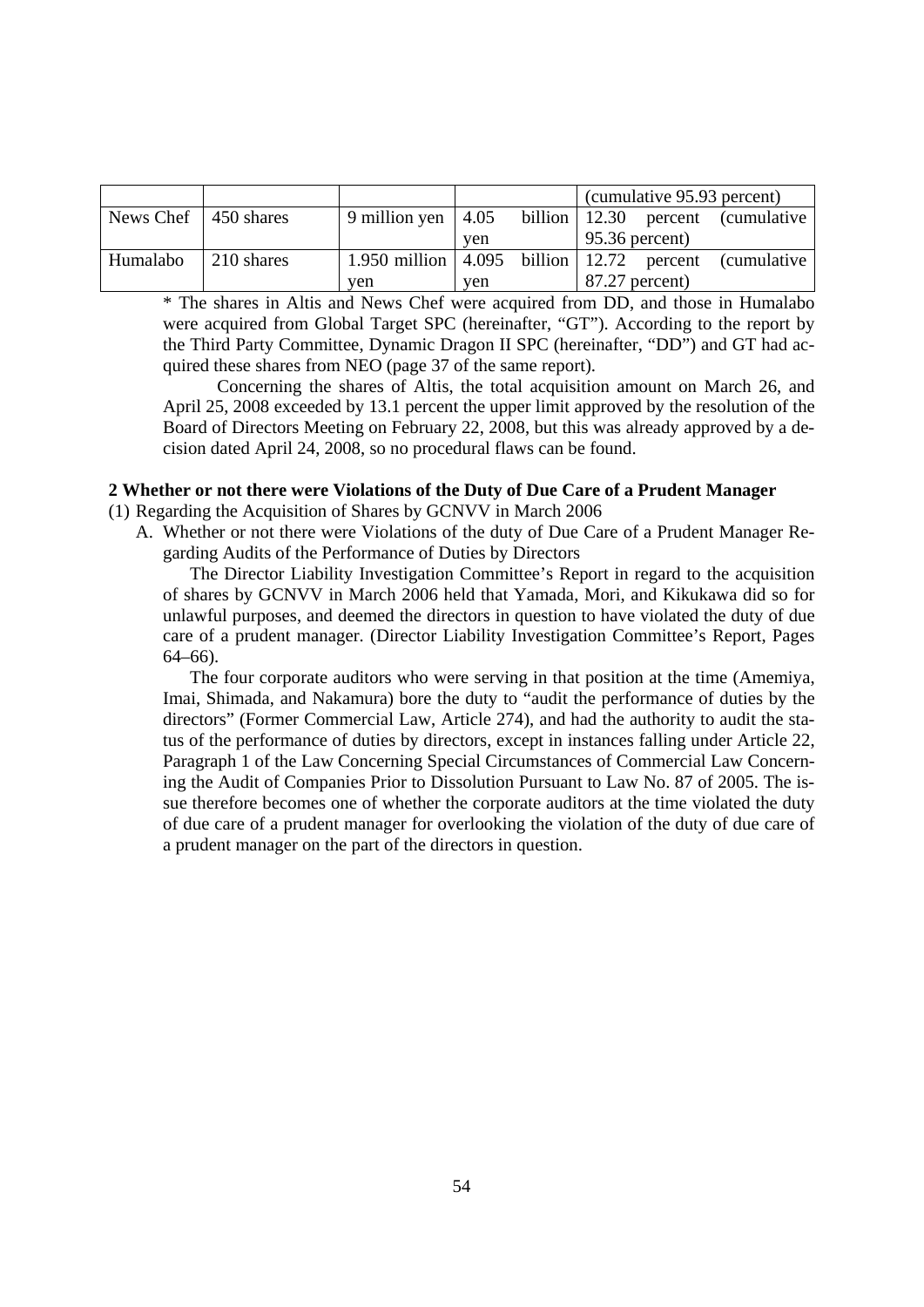Corporate auditors audit the performance of duties by directors (Article 381, Paragraph 1 of the Companies Act), so when a director has been judged to have violated the duty of due care of a prudent manager in the performance of his director's duties, corporate auditors are to request business reports from directors and employees or investigate the status of the business and assets (Article 381, Paragraph 2 of the Companies Act), and report to the Board of Directors (Article 382 of the Companies Act). When there is a danger of serious damage or loss to the company from these actions, the corporate auditors bear the duty of due care in exercising appropriate audit authority, such as to place an injunction (Article 385, Paragraph 1 of the Companies Act) on the acts of the director.

Since it is impossible for the corporate Auditor to audit all of the actions of all directors, the corporate auditors are not regarded as having neglected their duties even if they were unable to discover an illegal act by a director, as long as no special circumstances exist that indicate that the corporate auditors should have been able to know about the illegal act by the director in the process of conducting audits generally required of corporate auditors.

The four corporate auditors mentioned above are deemed to have faithfully performed the review of documentation from the Management Implementation Committee along with other documentation, in addition to naturally attending the Board of Directors and Board of Corporate Auditors meetings, stipulating the audit plans for the year, exchanging opinions with the directors, exchanging opinions with the executive officers, and holding regular meetings with the Audit Office to exchange information. Furthermore, they also performed other audits such as reviewing the report on the results of the audit by the audit firm and hearing the report from the accounting auditors.

Despite that fact, the four corporate auditors mentioned above were not able to know of the violation of the duty of due care of a prudent manager on the part of the Participants and the People Who Knew, and special circumstances that would have enabled them to know the fraudulent purpose of Yamada, Mori, and Kikukawa were not found, so it cannot be said that the four corporate auditors noted above violated the duty of due care of a prudent manager.

- B. Whether or not there were violations of the Duty of Due Care of a Prudent Manager Regarding Audits of the System of Internal Controls
	- (a) Regarding Audits of the System of Internal Controls

As previously stated in Section 4, Paragraph 2(2)B, if the directors have properly developed and are operating a system of internal controls, and unless the directors are judged to have violated the duty of due care as a prudent manager, this would not give rise to a violation of the duty of due care of a prudent manager on the part of the corporate auditors in regard to audits of the system of internal controls as long as special circumstances do not exist that would have enabled the corporate auditors alone to have knowledge of that deficiency.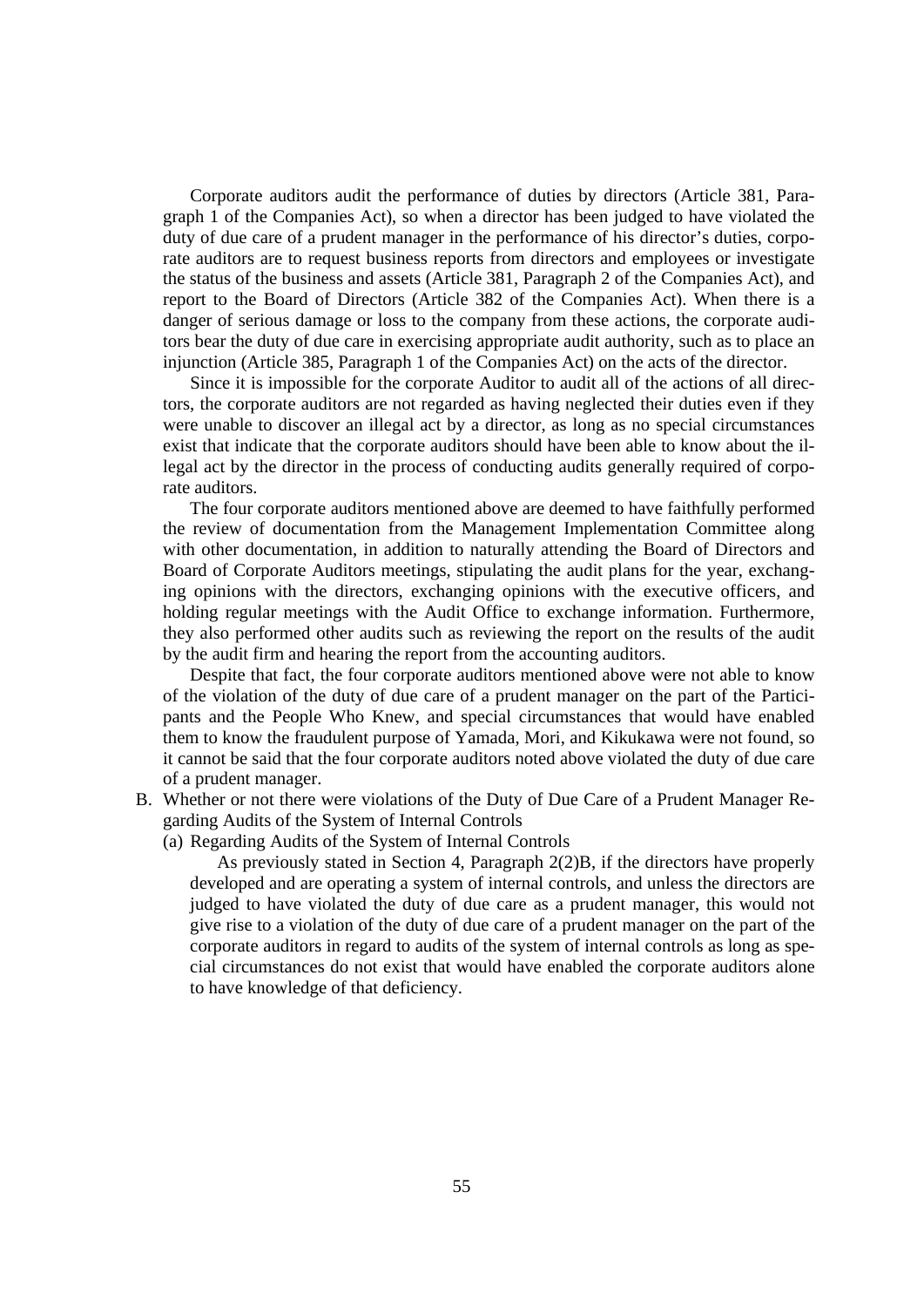Assuming the above in considering whether there was a violation of the duty to audit the system of internal controls by the four corporate auditors at the time, the investigation report by the Director Liability Investigation Committee stated that the following system of internal controls had been developed in Olympus at that time, in March 2006.

- (b) Specific Internal Controls
	- a. According to the documentation for deliberation by the Management Committee meeting held when the Business Investment Fund was established (produced by the Management Planning Division, and the Administration and Finance Division):
		- While the management firm has the right to make investment decisions, a shareholder holding over two-thirds of the investment ratio (the premise is that this corresponds to Olympus) has a veto right on the projects selected by the management firm, depending on the investment amount.
		- A committee reporting directly to the President (Board to Review Business Investments (provisional name)) would be established to consider investment proposals (including the screening of proposals selected by the Management Committee).

The Board to Review Business Investments was then established in response to the decision of the Management Committee in question, etc., but the document entitled, "Regarding the Activities of the Board to Review Business Investments," dated September 13, 2002, describes the purpose, composition, roles, screening method, screening standards, etc. of the Committee and stated in regard to the Board to Review Business Investments that one of the roles of the Board was to "screen business investments selected by the management company for the Business Investment Fund, that exceed a certain amount" (conversely, there was no stipulation that Chair of the Board to Review Business Investments could unilaterally screen an investment).

Also, the Agreement dated March 1, 2000 stated that prior approval from Olympus was necessary when investing amounts exceeding 20% of the net asset value for the Fund in one investment target, so when considered together, it can be said there was a stipulation for screening by the Board to Review Business Investments in instances involving the investment of substantial sums exceeding 20% of the net asset values of the Fund (GCNVV).

b. According to the summary minutes of the Board to Review Business Investments,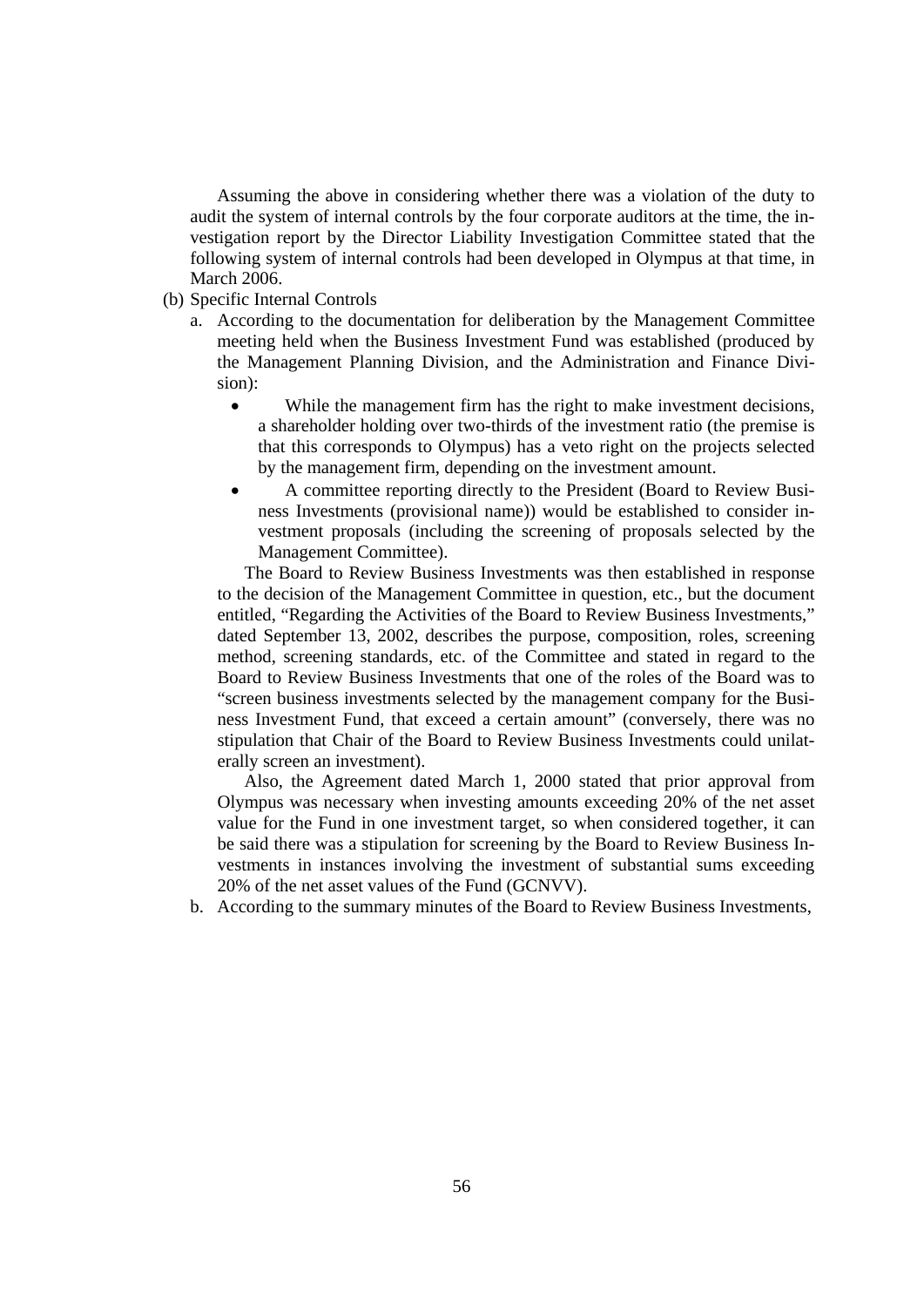etc., meetings of the Board to Review Business Investments were actually convened once or twice a year, and the committee was found to have reported on the status of investments destinations and asked questions about these, etc.

c. Moreover, in the document entitled, "Regarding the Activities of the Board to Review Business Investments," dated September 13, 2002, mentioned above, the composition of the Board was stipulated as follows and consisted of multiple divisions within the company (In other words, it did not consist only of members from a specific division).

| (Chairman):      | Center Manager of the Corporate Center            |  |  |  |
|------------------|---------------------------------------------------|--|--|--|
| (Board Members): | Head of the New Business Development Headquar-    |  |  |  |
|                  | ters, Head of the R&D Center Strategy Division,   |  |  |  |
|                  | Head of the Accounting Department, Head of the    |  |  |  |
|                  | Finance Department, Head of the General Manage-   |  |  |  |
|                  | ment Planning Department, Heads of the Planning   |  |  |  |
|                  | Divisions of Companies to which the proposing de- |  |  |  |
|                  | partment belongs                                  |  |  |  |
| (Secretariat):   | General Management Planning Department, Fi-       |  |  |  |
|                  | nance Division                                    |  |  |  |

The participation of multiple divisions in the Board to Review Business Investments in this manner is regarded as having made it easier to exercise the oversight function, and it can be said that it contributed to the prevention of corrupt practices.

- d. Furthermore, in the previously mentioned document entitled, "Regarding the Activities of the Board to Review Business Investments," dated September 13, 2002, it was stated that one of the roles of the committee is to "manage the investment results of the Business Investment Fund and to report these to the Board of Directors," and reports on the status of investments for GCNVV were actually made to the Board of Directors about once every three to six months. While the reports in question were reports after the investments were made (reports after the fact), it can be said such regular reporting had the effect of a type of deterrent and restraint on improper investments by GCNVV.
- (c) Whether or not there were violations of the Duty of Due Care of a Prudent Manager on the part of the corporate auditors

The report by the Director Liability Investigation Committee maintained that a proper system of internal controls had been developed; moreover, no violation of duty had been found on the part of directors other than the Participants and People Who Knew in regard to the duty to develop and operate a system of internal control themselves, or to monitor the development and operation of the system of internal controls by other directors.

The investigation of this Committee has also not found circumstances that would dictatea judgment differing from the report of the Director Liability Investigation Committee.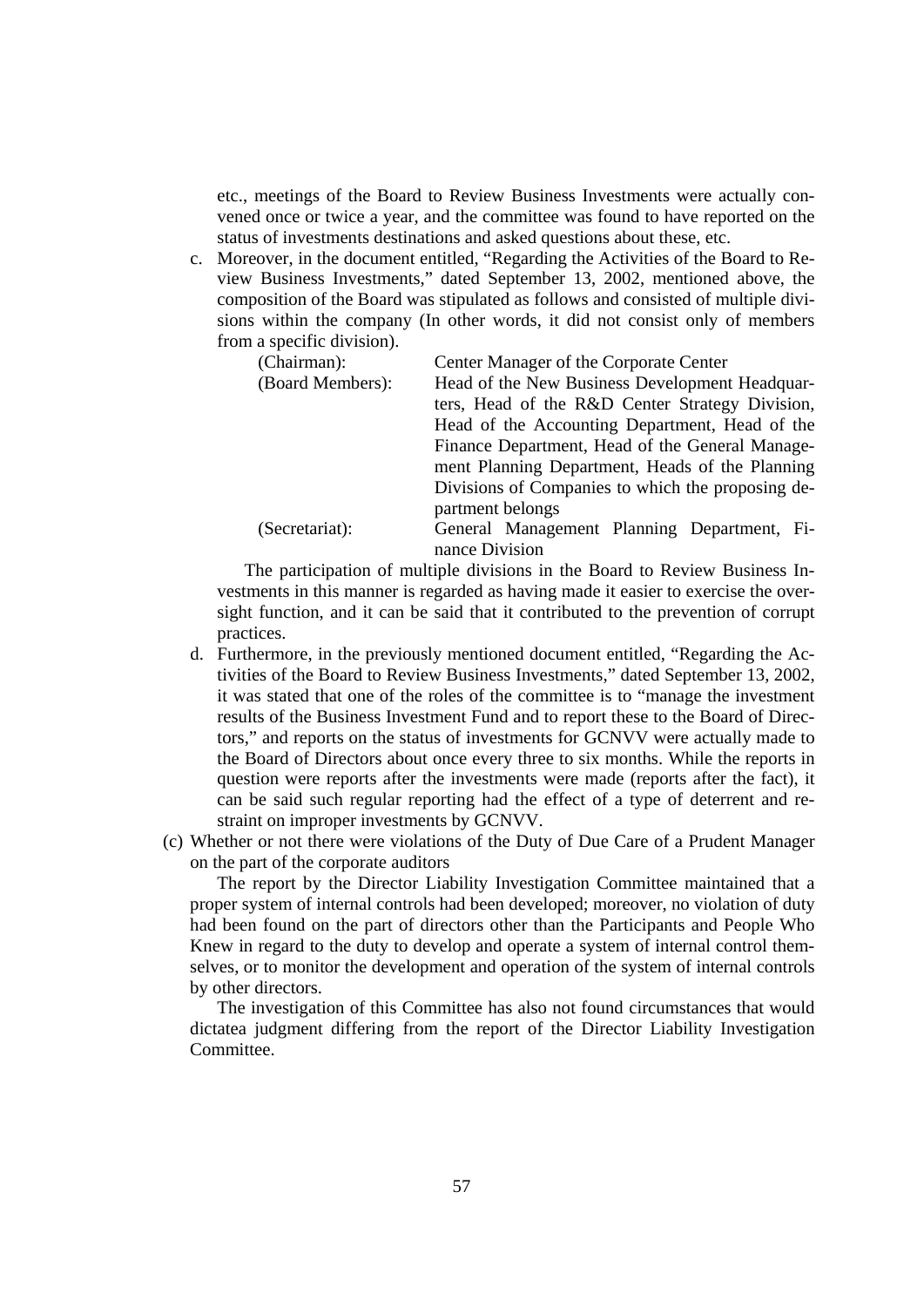As stated in "A," moreover, the corporate auditors attended Board of Directors meetings and performed other audits generally required of corporate auditors.

In regard to not having been able to discover the illegal acts on the part of the directors who were the Participants and People Who Knew, it is not clear whether it can be said that some sort of inadequacy existed in the system of internal controls, but even supposing inadequacies existed, no special circumstances were found that would indicate that the corporate auditors could have discovered the inadequacies in the system of internal controls during the process of these audits.

Accordingly, the four corporate auditors mentioned above (Amemiya, Imai, Shimada, and Nakamura) were not found to have violated the duty of due care of a prudent manager in regard to the system of internal controls.

- (2) Regarding the resolution to approve the acquisition of shares at the Board of Directors meeting Held on February 22, 2008
	- A. Violation of the Duty of Due Care of a Prudent Manager on the part of the corporate auditors

The duty of corporate auditors in a company with an established Board of Directors is to audit the performance of duties by the directors (Article 381 of the Companies Act). Corporate auditors are obligated to attend Board of Directors meetings (Article 383, Paragraph 1), and matters presented to the Board of Directors are naturally subject to audit.

When there is a violation of the duty of due care of a prudent manager by directors in regard to decisions made by the Board of Directors, corporate auditors bear the duty to issue a warning or conduct an investigation of the act in question, and also bear the duty to exercise their authority to prohibit an act by a director when that act would give rise to substantial losses or damages for the company (Article 385, Paragraph 1 of the Companies Act). It would be a violation of the duty of due care of a prudent manager for a corporate auditor to fail to exercise proper authority despite the fact that a director has violated the duty of due care of a prudent manager.

Therefore, in regard to the acquisition of shares in the Three Domestic Companies, there needs to be a review from the perspective of whether or not there was a violation of the duty of due care of a prudent manager on the part of the corporate auditors, notwithstanding that the directors had violated the duty of due care of a prudent manager in their decision-making, that violation in question had been overlooked.

B. Whether or not there were violations of the Duty of Due Care of a Prudent Manager on the part of the directors

According to the Director Liability Investigation Committee's Report (pages 71–78), of the directors other than the Participants and People Who Knew (Takayama, Morishima, Yanagisawa, Tsukaya, Okubo, Terada, Nagasaki, Yusa, and Furuhata), and with respect to those directors who agreed to the proposal to purchase additional shares in the Three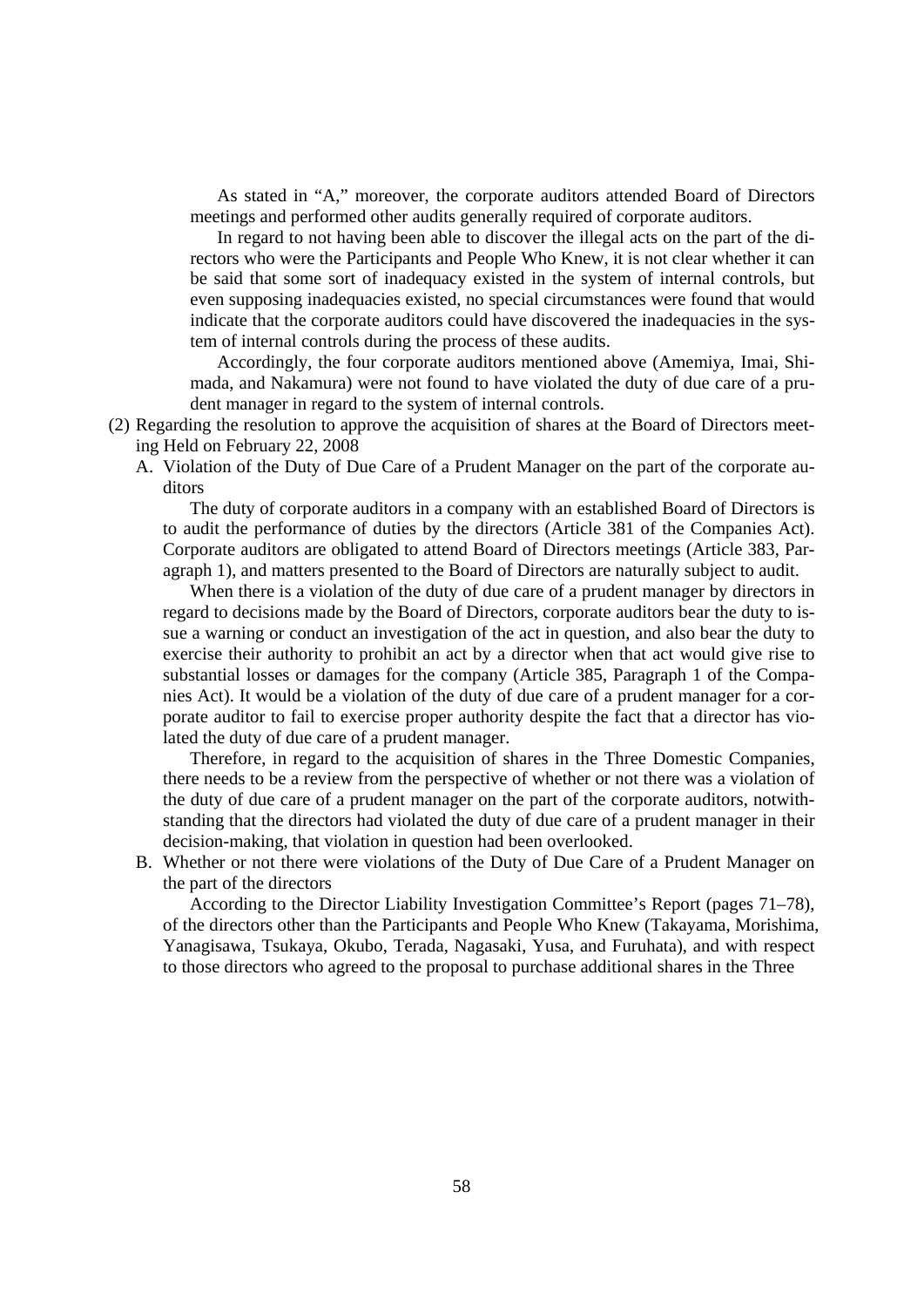Domestic Companies, the gathering of information and its analysis and review that formed the premise for the resolution in question was insufficient and unreasonable, in addition to the fact that the process of inference for making the judgment based on the facts in question was remarkably unreasonable, and they were found to be in violation of the duty of due care of a prudent manager, in light of the so-called business judgment rule. The content was as follows:

### (a) Regarding the gathering of information and its analysis

If the reason for purchasing additional shares in the Three Domestic Companies was to make them subsidiaries from the viewpoint of gaining control over the management right of each company, it would first be necessary to consider and determine how great the need was to make them subsidiaries. In other words, it was necessary to consider the relatedness of the businesses of the Three Domestic Companies to the business of Olympus (the so-called synergy effect), the shareholder composition for the Three Domestic Companies and the intentions of the other shareholders regarding management, and the attributes of the sellers and past history of negotiations with the sellers, but the gathering of information, its analysis, and review were insufficient in all of the cases in this incident.

The projected amount for the acquisition of shares in the Three Domestic Companies (totaling a maximum of 61.379 billion yen) proposed to the Board of Directors was formulated based on the business plans of the Three Domestic Companies, so the appropriateness of the projected amount for the share acquisitions in question could not have been reviewed, without gathering, analyzing, and reviewing information about the feasibility of achieving the business plans in question as well as the risks involved if they were not achieved. In light of how high the projected amount for the acquisition of the shares was, a third party valuation of the commercial potential (business due diligence) should have been sought, and this could not be called an excessive demand as a response demanded of managers in general.

Also, since the shares were acquired in the Three Domestic Companies gradually, it would have been easy to verify the prices paid for shares acquired in the past, the business plans at the time of the past acquisitions, and the actual business results for those, etc., but there is no record that these points were confirmed. Supposing that they had been considered, they would have understood how extremely high the price had gotten and the fact that the actual results differed considerably from the initial business plans.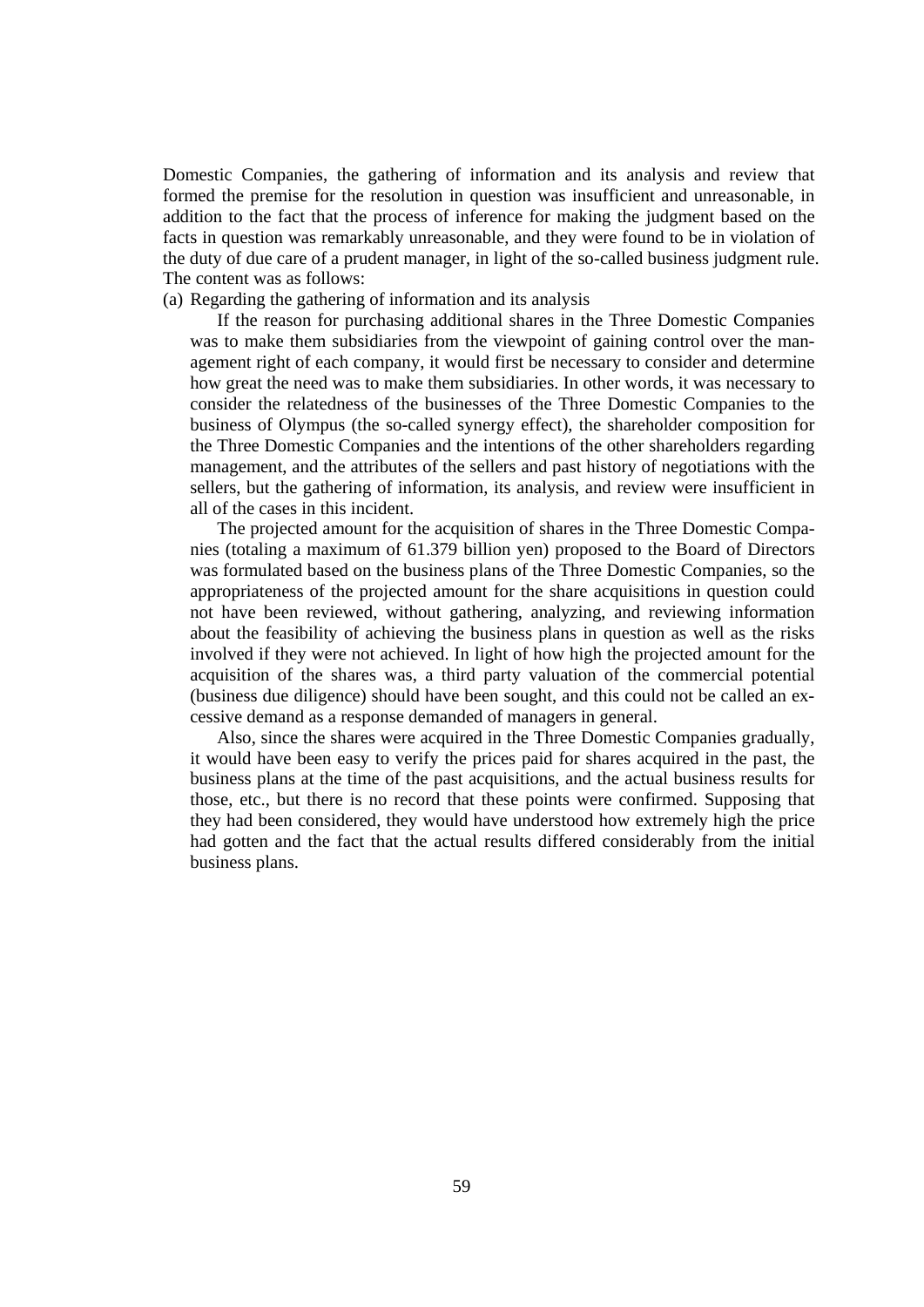Even considering the fact that strict verification of the feasibility of the achieving the business plans presented difficulties since the Three Domestic Companies were venture firms, it was clearly apparent at a glance that the content of the business plan for each company presented at the Board of Directors meeting in question was based on extremely optimistic projections for both sales and profits, and that a person engaged in management would naturally see that there was also a high likelihood that operating results, etc. would not follow the business plans in question. Despite this, there were no records found that indicated that information had been gathered, analyzed, and examined for purposes of share price valuations and calculations assuming a scenario under which the business plans in question were not achieved.

Major investments such the acquisition of shares in the Three Domestic Companies ought to call for share price valuations being requested from one or more external institutions and careful consideration of the share acquisition price based on the results of those calculations (or by referencing those results), but no evidence was found that the results of such calculations had been indicated.

(b) Regarding the Process of inference and Content of the Decision Based on Recognition of the Facts

It is true that directors are generally deemed to have broad discretion in management with regard to business judgments concerning the acquisition of shares in a company, but the gathering, analysis, and review of the requisite information for making the business judgment (the judgment on whether or not to approve the proposal to purchase additional shares in the Three Domestic Companies) was not sufficient at the Board of Directors meeting in question. In particular, there were no records that sufficient consideration had been made on the need to acquire (making the companies subsidiaries) in relation to the extremely large impact this might have on the financial foundation of Olympus, given the extremely large sum of 61.379 billion yen as the total maximum amount for the acquisition of shares in those Three Domestic Companies. The prices, moreover, were extremely optimistic and the valuations based on business plans that had not been sufficiently examined the feasibility of attaining the goals were taken on faith; the assessment cannot be made that there was sufficient consideration of the risks involved should the actual results take a downward swing.

It also cannot be said that sufficient consideration was given to the necessity and appropriateness of making an investment accompanied by major risks compared to the relatedness of the business operated by the Three Domestic Companies and the main business of Olympus and the synergy effect between those, even if the creation of new business was an important management issue for Olympus at that time, and at the very least, it is clear that it is difficult to recognize the need to make the companies subsidiaries with such urgency, without having undertaken the requisite investigation and examination, etc. of the points that should be investigated and considered, such as those noted previously.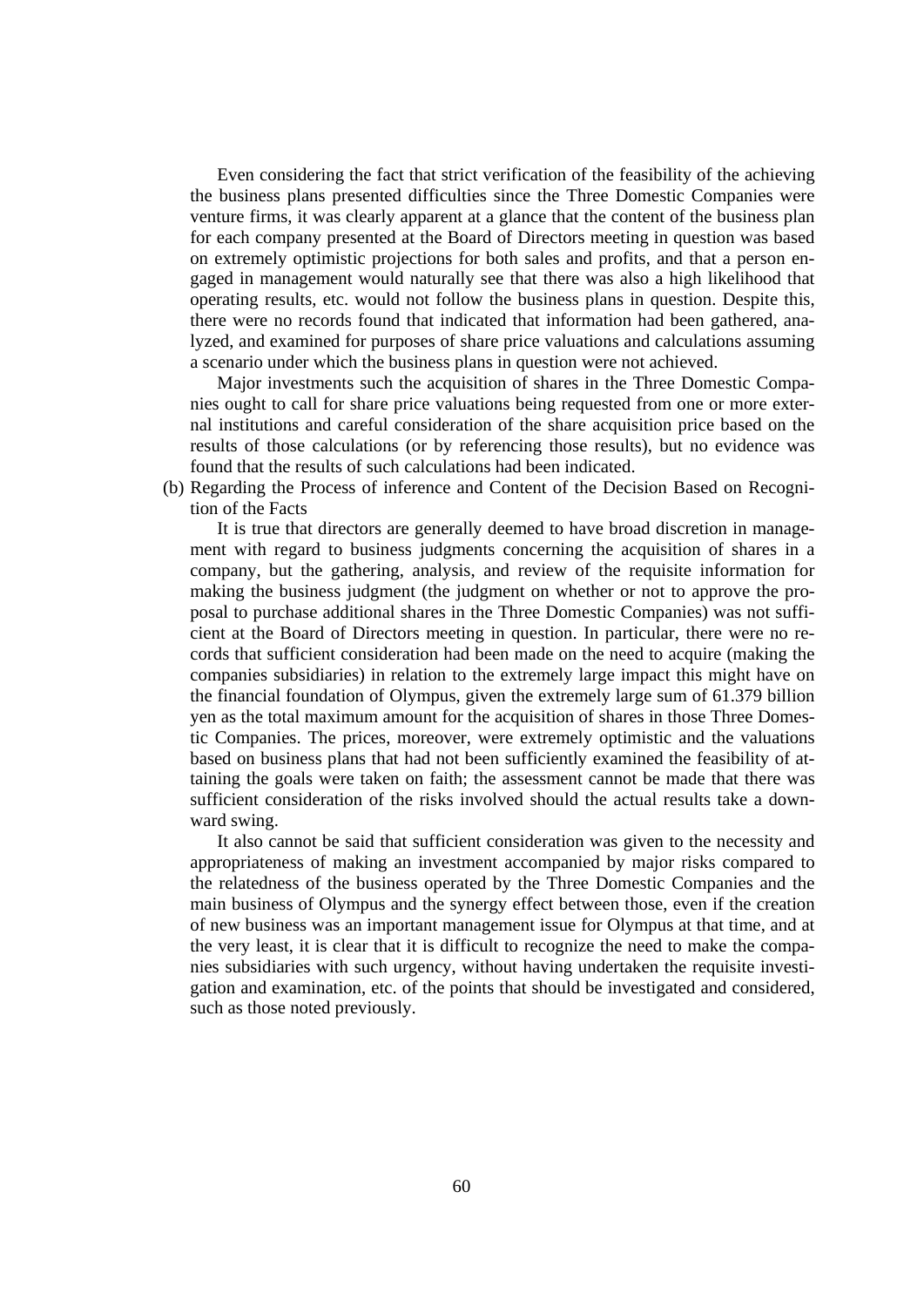In light of each of the above circumstances, making the decision to engage in the highly risky transactions involving the purchase of shares in the Three Domestic Companies for huge sums without having conducted the requisite investigation and consideration of each point noted above that should have been investigated and considered must be evaluated as remarkably lacking in reasonableness in terms of the decision making process and its content.

(c) Whether or not there were Violations of the Duty of Due Care of a Prudent Manager on the part of the corporate auditors

As noted above in regard to the acquisition of shares in the Three Domestic Companies, those directors other than the Participants and People Who Knew, who approved the proposal to purchase additional shares in the Three Domestic Companies are found to be in violation of the duty of due care of a prudent manager with respect to the acquisition of shares in the Three Domestic Companies.

In considering here whether or not there were violations of the duty of due care of a prudent manager on the part of the corporate auditors, all of the four corporate auditors at the time (Imai, Komatsu, Shimada, and Nakamura) attended the Board of Directors meeting involved in this incident and participated in the discussion based on the same materials distributed to the directors.

In addition to the fact noted above, the four corporate auditors had received a report from KMPG AZSA LLC at the time of the interim Summary Audit Report for the 139<sup>th</sup> Term on November 6, 2006, that investment-related problems existed, and they had received specific findings in regard to the large amount of the investment in the Three Domestic Companies in particular, that on top of the share acquisition prices having been based on a business plan that seemed dream-like in quality, detailed examination of the business plans had not been undertaken, and there were problems with the investment valuation process.

Furthermore, they received indications at the time of the interim Summary Audit Report for the  $140^{th}$  Term on November 26, 2007, that the amount invested in the Three Domestic Companies was massive, and a major risk factor, and the corporate auditors also were fully aware of the problems and the need to carefully scrutinize the operating results of the Three Domestic Companies.

Thus, considering that they had received indications on the specific problems from KMPG AZSA LLC in advance, the corporate auditors should have exercised caution in verifying the need to acquire the shares, the appropriateness of the business plans, and the appropriateness of the acquisition prices for the shares, among other factors. However, there was no evidence found that the four corporate auditors noted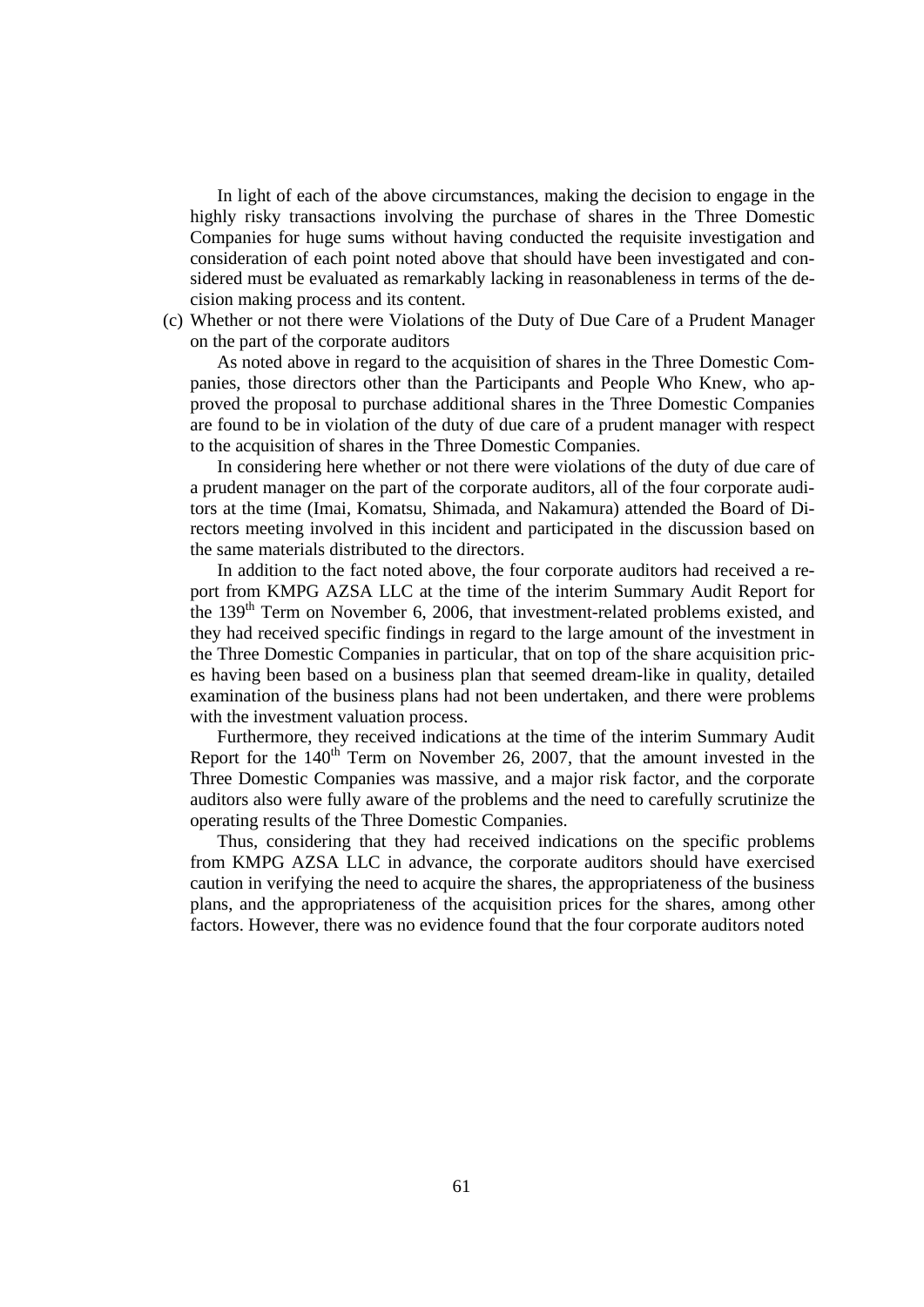above expressed dissent at the Board of Directors meeting in question, or having demanded reinvestigation, etc. Also, at that Board of Directors meeting, there was no evidence found that an after-the-fact confirmation had been made of the document from an outside valuation which had been requested.

The four corporate auditors noted above produced audit plans for each fiscal year, and faithfully conducted visiting audits of subsidiaries and held discussions with relevant divisions, etc. They also faithfully undertook the performance of their duties as corporate auditors by producing audit investigation reports and sharing these so that differences between the Standing corporate auditors and Outside corporate auditors did not arise, holding preliminary investigatory meetings as auditor liaison conferences regarding the proposed agenda for Board of Directors meetings, etc.

However it must be said that the exercise of proper authority in auditing operations in regard to violations of the duty of due care of a prudent manager by directors in incidents such as this, and not overlooking illegal acts are precisely the roles expected of corporate auditors, and that these corporate auditors were found lacking from this perspective.

While these corporate auditors were aware of these problems and discussed them in the Board of Corporate Auditors meeting held after the Board of Directors meeting for this incident on the same day, and statements were made that "there have been several such proposals up to this point, but I don't think they have been analyzed," "The industries are too different and I wonder if it isn't the case that the Directors cannot make a judgment on whether it is good or bad," and "It looks like the risks have not been disclosed. This should be debated, including the risks," they did not request that another Board of Directors meeting be held, conduct another investigation, or go so far as to consider demanding an injunction against the act of acquisition in this incident, based on the discussion in question.

Therefore, the fact that the four corporate auditors (Imai, Komatsu, Shimada, and Nakamura) overlooked the violation of the duty of due care of a prudent manager by the directors in making the decision should be deemed a violation of the duty of due care of a prudent manager.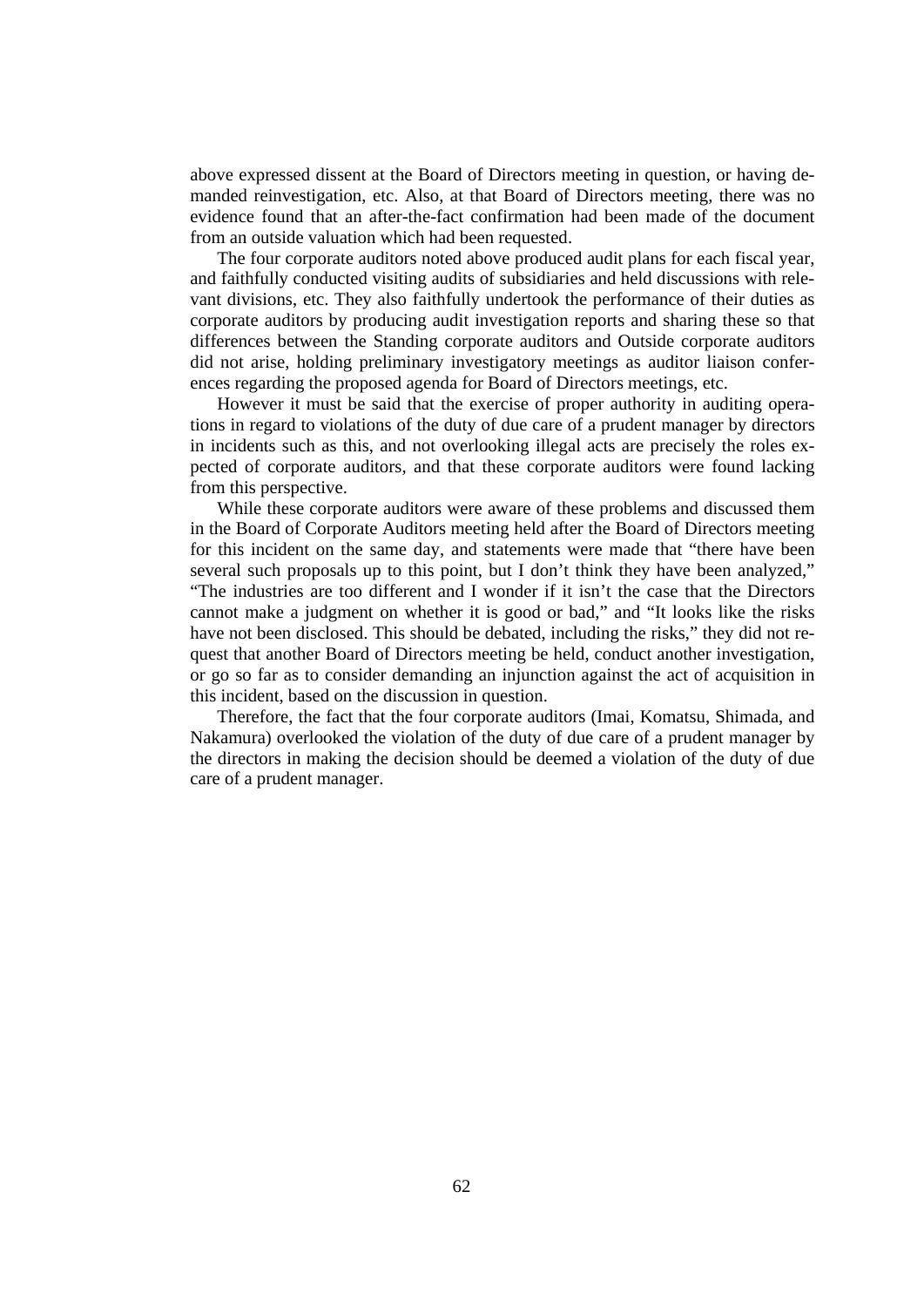# **VI. Whether or not there were violations of the Duty of Due Care of a Prudent Manager on the part of the corporate auditors regarding the Payment of the FA fee in connection with the Gyrus Acquisition**

### **1. Facts that serve as the premise in determining liability**

The settlement scheme using the acquisition of Gyrus was a scheme that used the substantial FA fee paid to the Financial Advisor, Axes America LLC (Hereinafter, "Axes") to cover the losses, and specifically involved 1) paying the FA fee not only in cash, but in stock options and Warrant Purchase Rights, 2) buying back the Warrant Purchase Rights at a high price, and exchanging the stock options for Dividend Preferred Shares (Hereinafter, "Preferred Shares"), and 3) buying back the Preferred Shares at a high price.

(1) Conclusion of the FA Agreement

- A. Olympus concluded the Financial Advisor Agreement (Hereinafter, "FA Agreement"), a summary of the content of which follows, with Axes on June 12, 2006 in preparation for exploring and implementing M&A for purposes of expanding the medical treatment business.
	- Nature of Work for Axes
		- ①. Propose M&A targets
		- ②. Form a working group to pursue M&A transactions (consisting of a legal advisor, an independent accountant, an investment banker, etc.), and oversee operation of the working group.
		- ③. Design and propose the optimal structure for transactions.
		- ④. Perform the requisite analysis, valuation, negotiations, and documentation for the transactions and provide requisite related services.

## • Compensation

①. Basic Fee

3 million dollars (approximately 300 million yen). Converted at approximately 100 Yen/1 dollar, regardless of the timing. The same follows below.): Paid at the time the contract is concluded.

②. Completion Fee

Shall be 1% of the acquisition price, of which 20% will be paid in cash.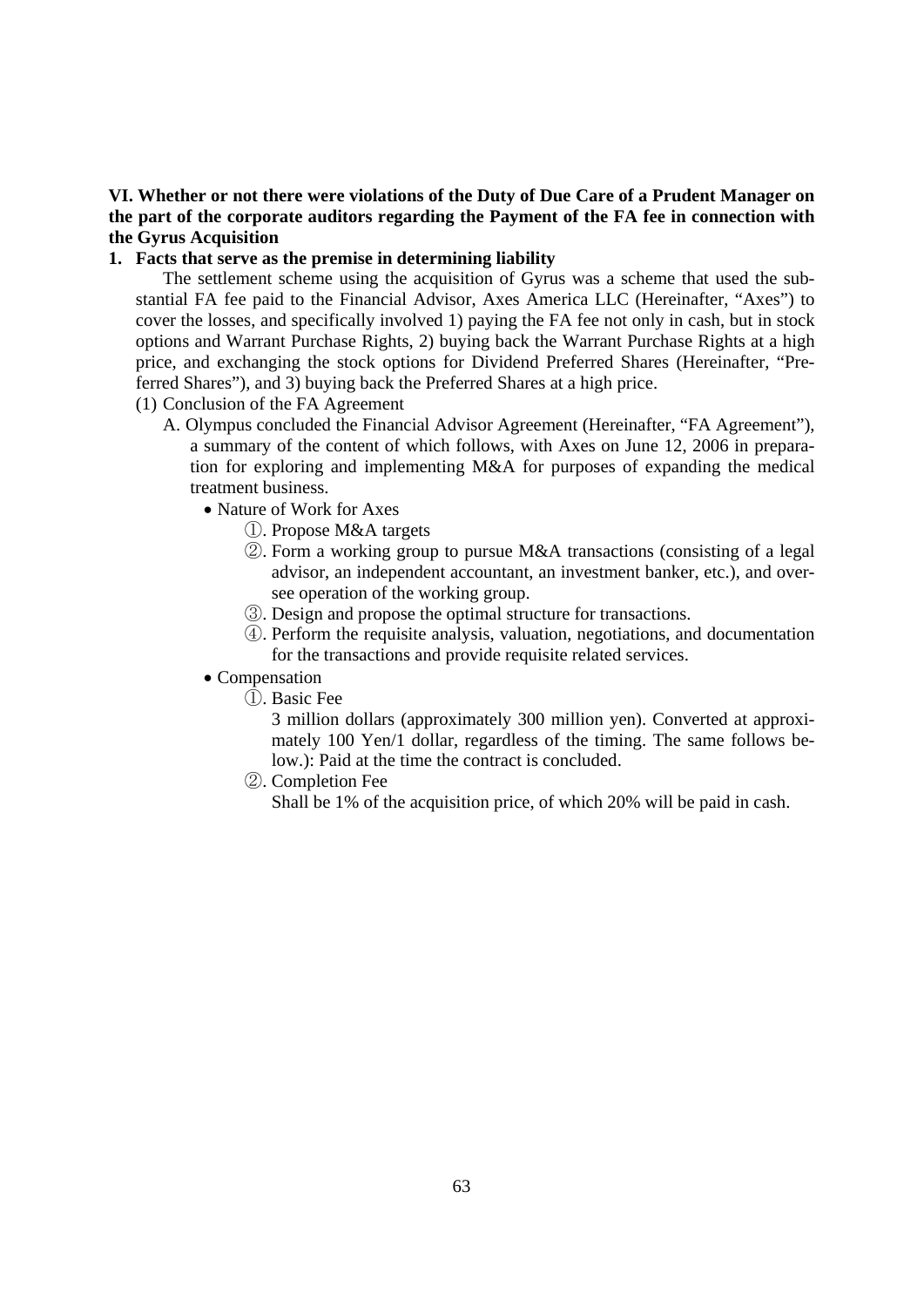The remaining 80% shall be calculated according to the following formula, and paid through share options on 4.9% of the total number of shares outstanding for the local company established for the acquisition (Hereinafter, "Acquisition Vehicle"). The method of calculation for the share option exercise price shall be as follows:

 $(A \times 80\%)/B$ –C/D, where

- $A =$ Acquisition price
- $B = Total number of shares outstanding in the acquisition vehicle$
- $C = 1\%$  of the acquisition value x 80%
- $D = No$ . of ordinary shares subject to the options (4.9% of the total number of shares outstanding for the Acquisition Vehicle)

Note that the main target for M&A at the time was Company B, a U.S.-based manufacturer of medical devices, and the acquisition price was projected at 600  $\sim$ 700 billion yen.

B. Olympus issued a written authorization for concluding the FA Agreement on May 31, 2006, prior to concluding the FA Agreement. Electronic authorization was not used for this authorization "to make all possible efforts to ensure that information is controlled," and the decision was made to "take care of the requisite internal paperwork for authorization once the details of the M&A proposal have taken form."

There is no evidence that the conclusion of the FA Agreement was deliberated by the Board of Directors.

- C. On June 16, 2006, Olympus paid 3 million dollars of the basic compensation amount to Axes and paid the remaining 2 million dollars on July 6, 2007, based on the FA Agreement.
- (2) Conclusion of the Revised FA Agreement
	- A. On June 21, 2007, Olympus concluded an agreement with Axes revising the FA Agreement noted above (Hereinafter, "Revised FA Agreement").

The explanations given in-house for the revision were  $\mathcal D$  negotiations for the acquisition had run into difficulties and it was necessary to put together a team of experts, and the compensation to be paid to these experts was incorporated, and  $\oslash$  small to medium-sized companies were also added as acquisition targets so this gave rise to the need to stipulate the amount of the fees in accordance with the size of the acquisition. However, the actual intention at the time was because they thought it necessary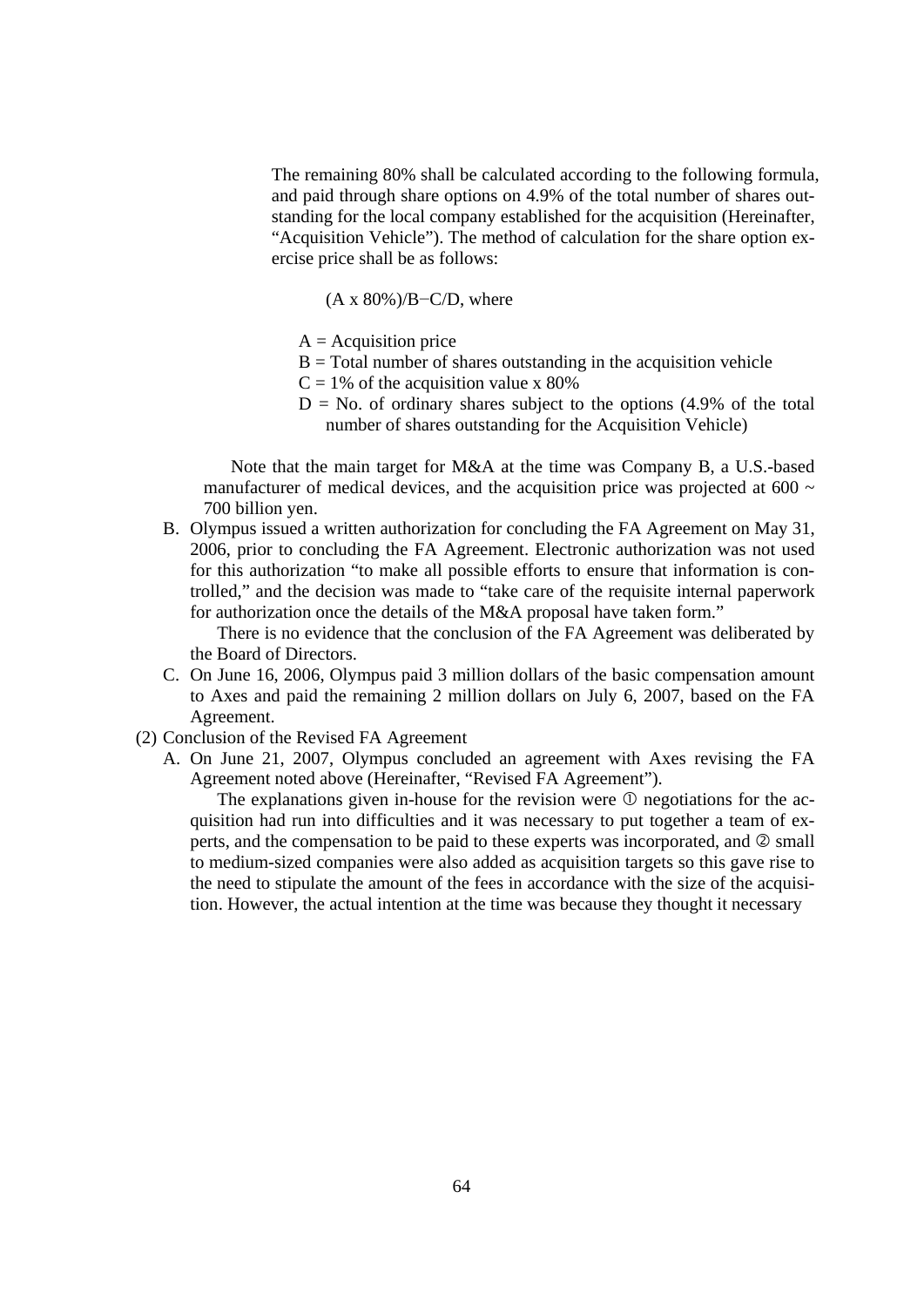to increase the amount of the FA fee that could be used to settle losses since the acquisition target had moved from a company of a size that commanded an acquisition price of 600 ~ 700 billion yen to Gyrus, which was 200 billion yen, reducing the scale of acquisition by a large margin and consequently reducing the FA fee as well. Part of that was to add the Warrant Purchase Rights.

The content of the Completion Fee was revised as follows under the Revised FA Agreement.

①. Cash

The percentage noted in the table below will be paid in cash as the cash compensation amount, out of the completion fee calculated based on the percentages noted in the table below.

| <b>Acquisition Value</b>         | Comple-  | $Com-$<br>Cash | Minimum        | Maximum       |
|----------------------------------|----------|----------------|----------------|---------------|
|                                  | tion Fee | pensation      | $Com-$<br>Cash | Cash<br>Com-  |
|                                  |          | Amount         | pensation      | pensation     |
|                                  |          |                | Amount         | Amount        |
| Over 5 billion dol- $\vert$ 2.5% |          | 10.0%          | 15 million     | million<br>20 |
| (approxi-<br>lars                |          |                | dollars        | dollars       |
| mately 500 billion               |          |                | $\alpha$       | (approxi-     |
| yen)                             |          |                | mately 1.5     | mately 2 bil- |
|                                  |          |                | billion yen)   | lion yen)     |
| 2.5 billion dollars              | 3.75%    | 12.5%          | 12 million     | 15<br>million |
| (approximately                   |          |                | dollars        | dollars       |
| 250 billion yen) $\sim$          |          |                | (approxi-      | (approxi-     |
| billion dollars<br>5             |          |                | mately<br>1.2  | mately<br>1.5 |
| (approximately)                  |          |                | billion yen)   | billion yen)  |
| 500 billion yen)                 |          |                |                |               |
| 1 billion dollars                | 5.0%     | 15.0%          | 10<br>million  | 12<br>million |
| (approximately                   |          |                | dollars        | dollars       |
| 100 billion yen)-                |          |                | (approxi-      | (approxi-     |
| 2.5 billion dollars              |          |                | mately 1 bil-  | mately<br>1.2 |
| (approximately                   |          |                | lion yen)      | billion yen)  |
| 250 billion yen)                 |          |                |                |               |
| Under 1<br>billion               | 6.25%    | 17.5%          | 5 million dol- | 10<br>million |
| dollars (approxi-                |          |                | <i>lars</i>    | dollars       |
| mately 100 billion               |          |                | $\alpha$       | (approxi-     |
| yen)                             |          |                | mately<br>500  | mately 1 bil- |
|                                  |          |                | million yen)   | lion yen)     |

②. Stock Options

• Method of Calculation

The portion other than the cash compensation amount, out of the completion fee calculated based on the percentages noted in the table above, will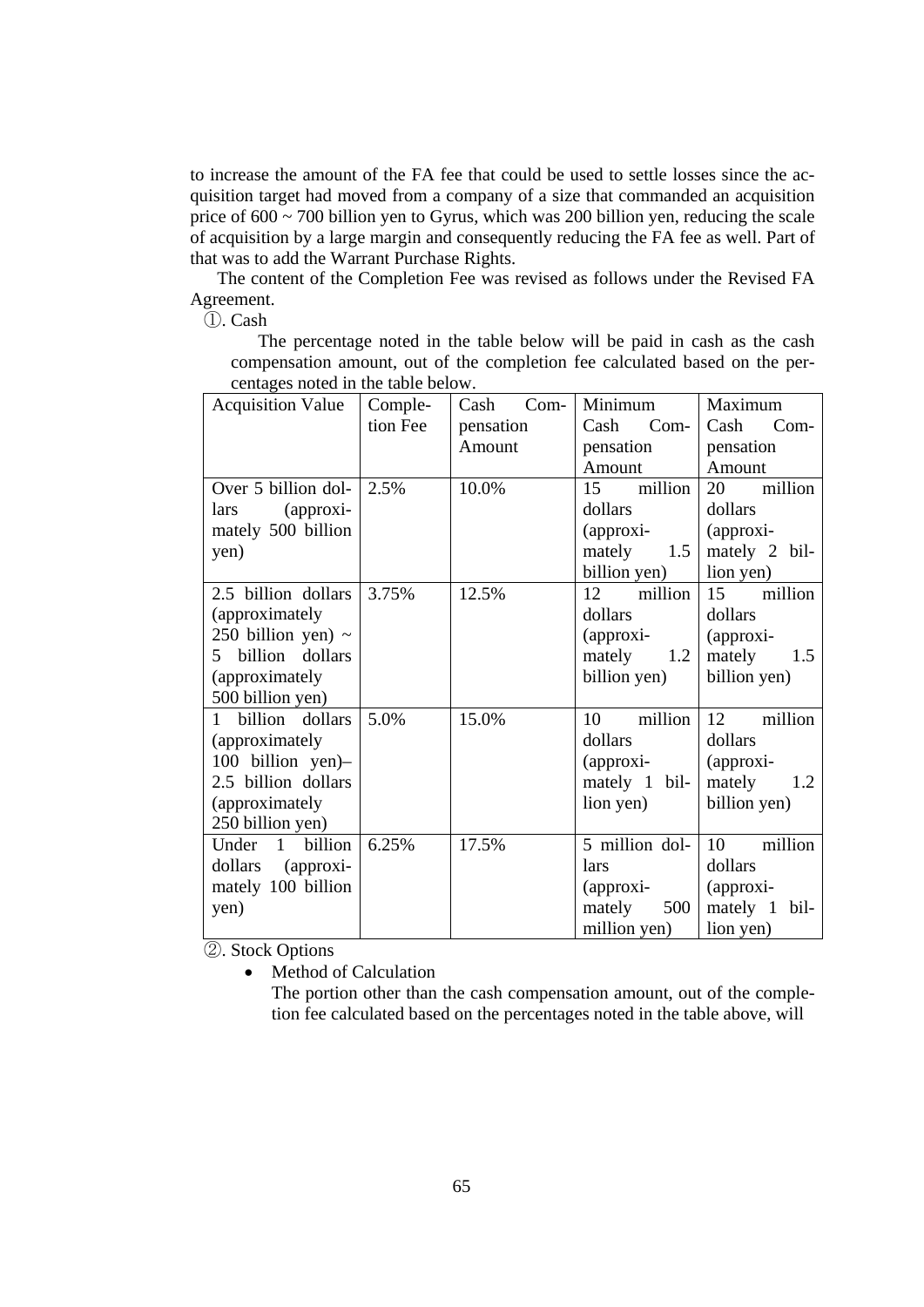be paid as stock options on 9.9% of the total number of shares outstanding for the Acquisition Vehicle.

The method for calculating the exercise price for the stock options shall be as follows:

X−C/Y, where

 $X = 80\%$  of the average share price during the thirty days prior to the acquisition announcement in the event that the company to be acquired is a public company

 The amount derived by dividing 70% of the acquisition price by the total number of shares outstanding for the Acquisition Vehicle, in the event that the company to be acquired is a nonpublic company.

- $C = The amount derived by subtracting the cash compensation$ amount from the completion fee
- $Y =$  The number of ordinary shares in the Acquisition Vehicle subject to stock options
- Veto Right Article

In regard to the shares issued from the exercise of the stock options, content amounting to a veto right by Axes was stipulated in regard to increases or decreases in capital for the issuing company (and its affiliated companies), the redemption of capital, etc.

- ③. Warrant Purchase Rights
	- Method of Calculation

The right to receive stock acquisition rights (called "Warrant Purchase Rights" in Olympus, and thus called, Hereinafter) in the Acquisition Vehicle with a maximum limit of the lesser of 20% of the total number of shares outstanding in the Acquisition Vehicle or Warrant Purchase Rights equivalent to 200 million dollars (approximately 20 billion yen) of the issue price will be granted.

The exercise period for the rights shall be within six months of the date on which the acquisition is executed.

The method for calculating the exercise price for the Warrant Purchase Rights in question shall be as follows:

- The amount derived by multiplying 80% of the average share price during the thirty days prior to the acquisition announcement by the number of shares acquired in the acquired company, divided by the total number of shares outstanding in the acquisition vehicle in the event that the company acquired is a public company.
- The amount derived by dividing 70% of the acquisition price by the total number of shares outstanding in the acquisition vehicle in the event that the company is a non-public company.

The issue price for the Warrant Purchase Rights will be decided by agreement of the parties in light of the exercise price.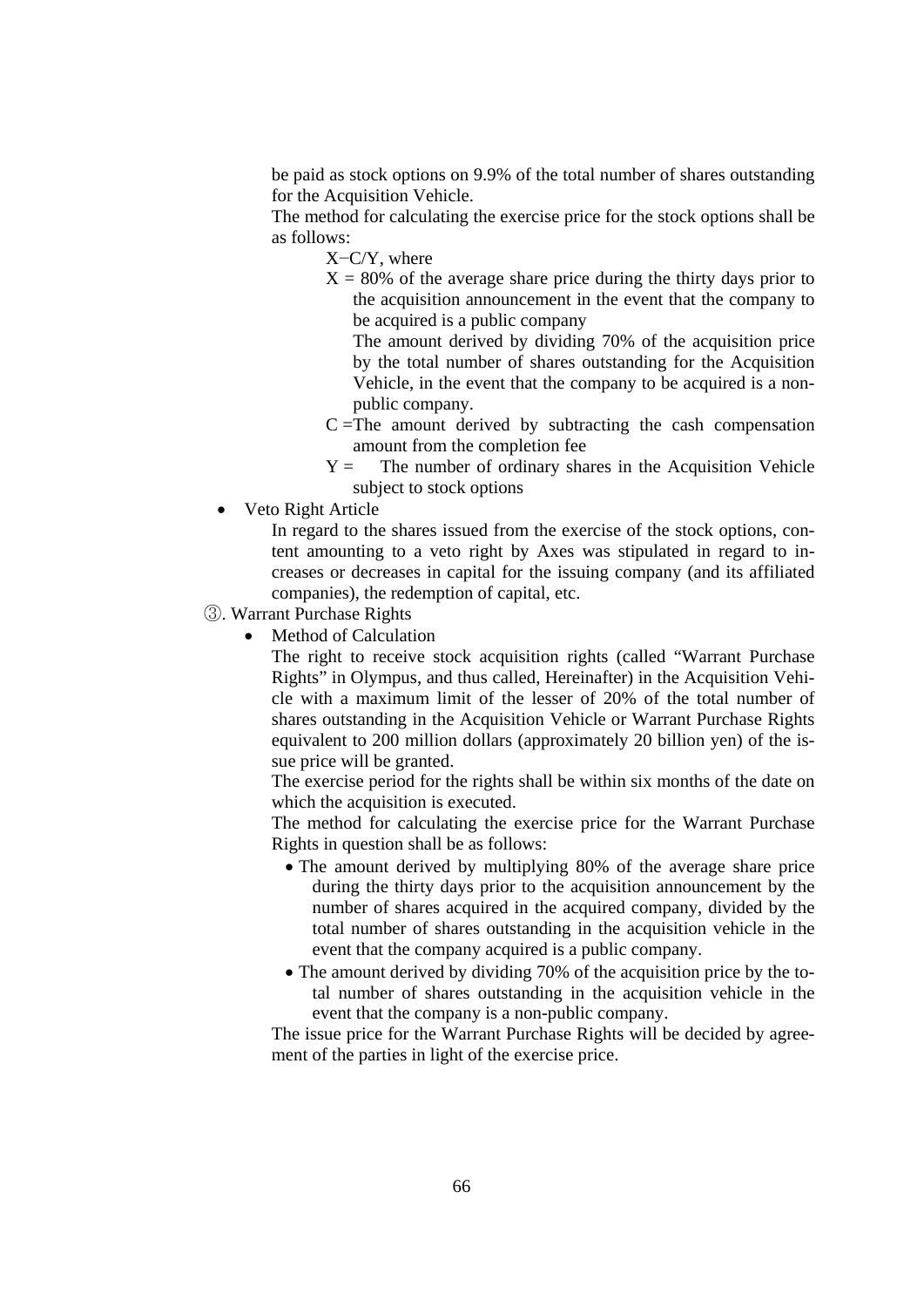- Veto Right Article Content amounting to similar veto right as the share options was also stipulated for shares issued from the exercise of Warrant Purchase Rights.
- B. A written authorization regarding the conclusion of the Revised FA Agreement was produced at Olympus on June 21, 2007, the same date on which the Revised FA Agreement was concluded. The reason for concluding the Revised FA Agreement was given as "The Financial Advisor Agreement currently concluded with Axam in the active pursuit of M&A has been revised as follows, and we will propose speeding up the process" (Note that Axes was abbreviated as Axam in the FA Agreement and in the Revised FA Agreement). Axam Investments, Ltd., which will appear later, is a different company from this. Moreover, no explanations were provided for increasing the completion fee from 1% of the acquisition price in the FA Agreement to between 2.5% and 6.25%, and granting new Warrant Purchase Rights.
- (3) Resolution by the Board of Directors to approve the conclusion of an agreement with an FA
	- A. The following proposal to acquire Gyrus was presented at the Board of Directors meeting held on November 19, 2007 and it was unanimously approved by all. The four corporate auditors (Imai, Komatsu, Shimada, and Nakamura) also attended the same Board of Directors meeting and did not express any dissent to the resolution.
		- ①. Acquire 100% of the shares in Gyrus, a company listed on the London Stock Exchange in the UK, making it a subsidiary. The acquisition price will be around 935 million pounds (approximately 215 billion yen (Converted at approximately 230 yen/1 pound. The same follows below). This will be 630 pence per share (approximately 1,500 yen)).
		- ②. Olympus, the main agent in the direct acquisition, will establish a wholly owned subsidiary (Olympus UK Acquisition Limited, Hereinafter, "OUKA") for the purpose of this acquisition.
		- ③. Capital will be invested or a loan provided of an amount equivalent to the requisite acquisition price.
		- ④. A bank loan of a maximum of 250 billion yen will be taken out to fund this acquisition.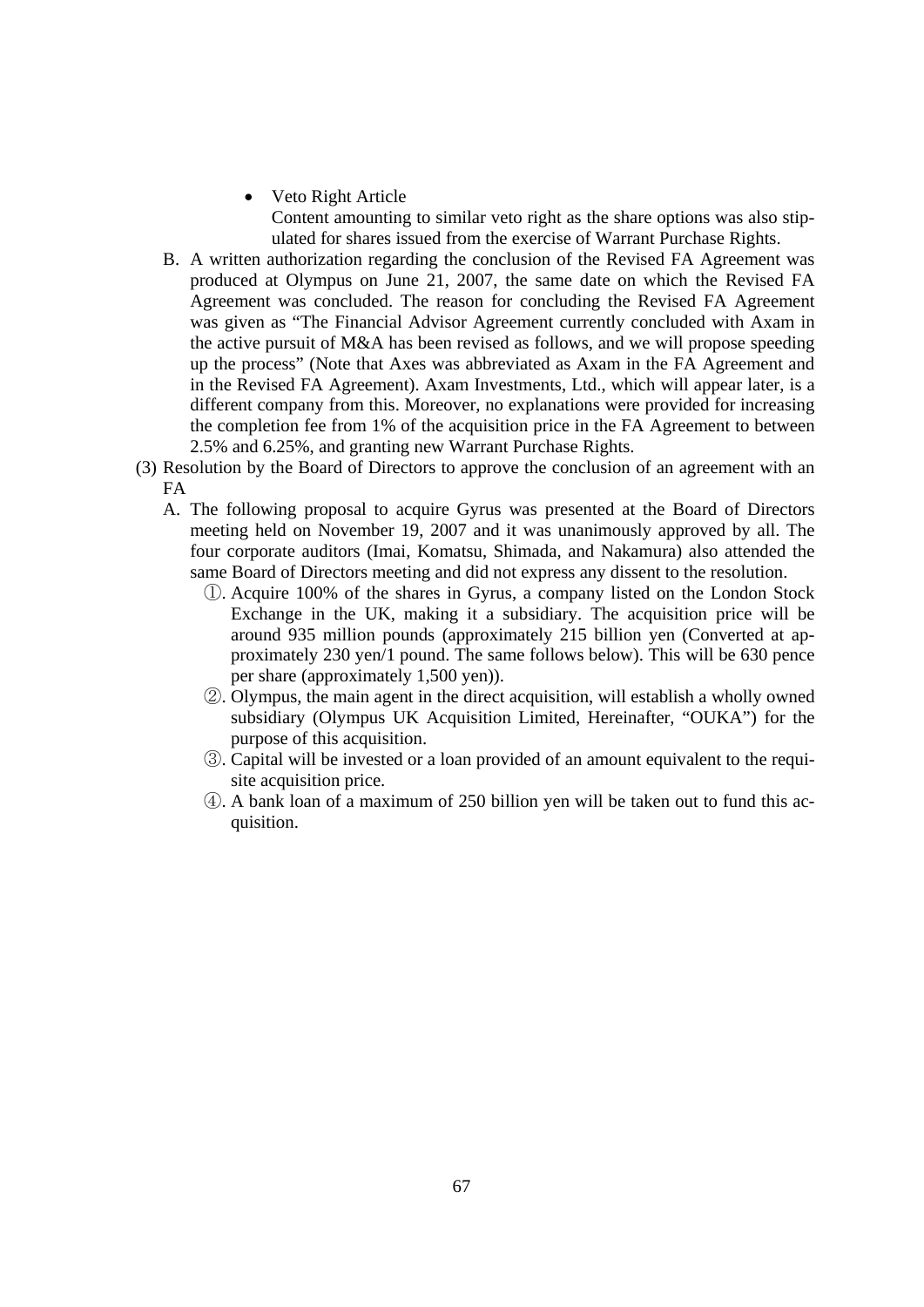- ⑤. An operating agreement will be concluded with Axes and Perella Weinburg Partners UK LLP (Hereinafter, "Perella") as the investment advisors. Note that there is no evidence that the already concluded FA Agreement and Revised FA Agreement were presented at this Board of Directors meeting, nor were there any records that an explanation had been given seeking a follow-up confirmation of the agreements that were already concluded.
- B. In regard to item  $\circledcirc$  noted above, the consignees were explained to be the two companies of Axes and Perella (the recipient of the fee was Axes, however); moreover, the explanation offered for the fee was:

"Five percent of the acquisition price (however, 15% of that will be paid in cash with the remaining 85% in stock options on the subsidiary established for the acquisition), plus the right to buy (Warrant) Purchase Rights of up to 20% of the shares in the subsidiary established for the acquisition will be granted."

Note that the Warrant Purchase Rights were described as "rights to purchase warrant purchase rights with a maximum limit of 20% of the shares outstanding in OU-KA" in the minutes to the Board of Directors meeting on the date in question.

Moreover, unanimous approval by all was given for the President to make the detailed decisions on the conditions for the agreements with the abovementioned financial advisor, the payment procedures, and other factors at his sole discretion.

(4) Payment of cash compensation based on the Revised FA Agreement

On November 26, 2007, the final acquisition price for Gyrus was set at 965 million pounds (approximately 222 billion yen. The increase in the price was due to a change in the number of shares), and Olympus paid Axes 12 million dollars (approximately 1.2 billion yen) as the cash portion of the compensation out of the completion fee, based on the Revised FA Agreement.

(5) Completion of the Gyrus acquisition

The requisite procedures under UK law and payment of compensation to Gyrus shareholders were completed for the acquisition of Gyrus on February 14, 2008, thereby completing the acquisition of Gyrus.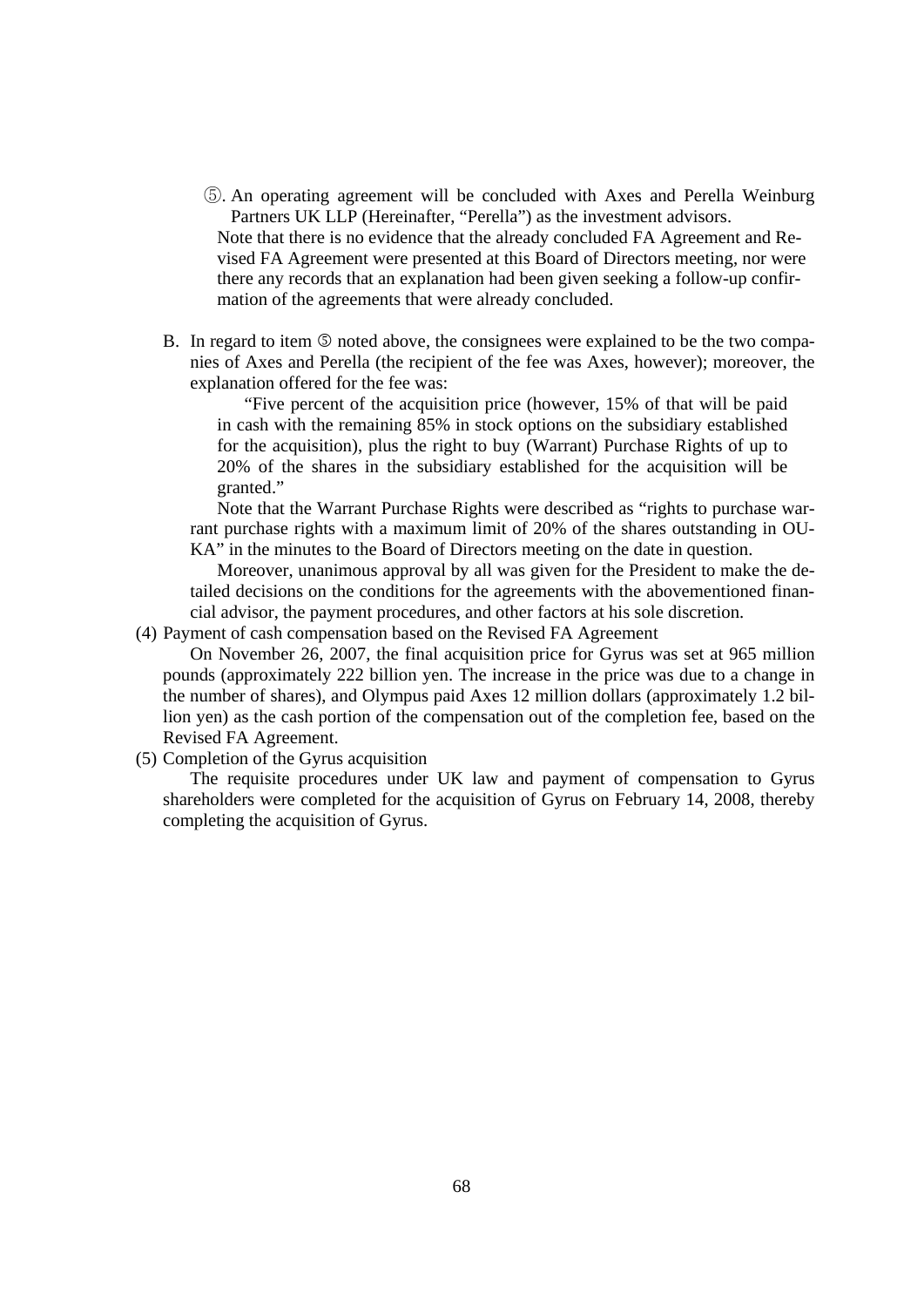- (6) Conclusion of the Call Option Agreement
	- A. On February 14, 2008, Olympus concluded an agreement detailing the agreement conditions for the stock options stipulated in the Revised FA Agreement (Call Option Agreement. Hereinafter, the "Call Option Agreement") with Axes. The issuing company for the stock options in the Call Option Agreement should have been the acquisition vehicle, OUKA, according to the Revised FA Agreement, but it was stipulated as Gyrus. The veto right article on stock options were stipulated in the Call Option Agreement as well, based on the FA Agreement.

Note that there is no record of a resolution or report on the conclusion of the Call Option Agreement at a Board of Directors meeting, either before or after the fact.

- B. In June 2008, the stock options in Gyrus issued to Axes were assigned along with Warrant Purchase Rights from Axes to Axam Investments, Ltd. (Hereinafter, "Axam"), a Caymans company established by Sagawa on November 19, 2007, for 24 million dollars.
- (7) Report to the Board of Directors on the completion of the Gyrus acquisition
	- The fact that the acquisition of Gyrus had been completed was reported at the Board of Directors meeting held on February 22, 2008.

It was also reported that the FA fee payable to Axes for the acquisition was 5% of the acquisition price, and the cash payment portion of this (15%), or 12 million dollars (approximately 1.2 billion yen) had been paid immediately after the announcement of the acquisition on November 26, 2007, and that the method of payment and other factors regarding the additional options (Warrant Purchase Rights) equivalent to the remaining 85% were being negotiated with Axes.

- (8) Capital Restructuring of Gyrus, and mutual agreement on cash settlement of options and mutual agreement regarding warrants
	- A. Following the completion of the acquisition of Gyrus, consideration of a capital restructuring for Gyrus commenced, and it was determined that the capital restructuring could proceed with the following method as the basic outline.
		- ①. OUKA would transfer the shares it held in Gyrus to Olympus through the method of repayment through capital reduction with compensation.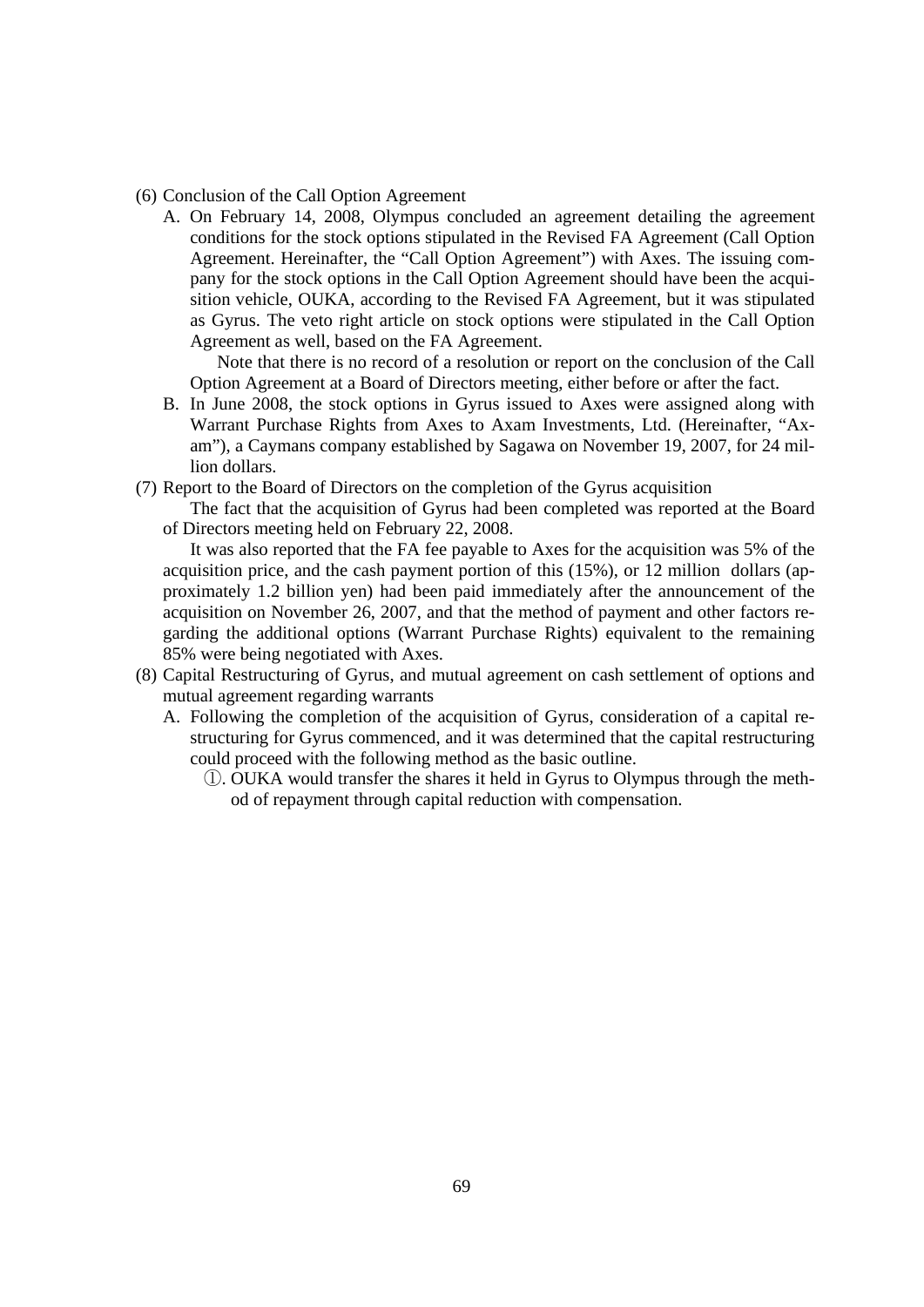- ②. The shares in subsidiaries in each country held by Gyrus would be transferred to Olympus subsidiaries in each country.
- $\circled{3}$ . Gains of the sale generated by Gyrus in conjunction with the transfer in item  $\circled{2}$ , above, would be transferred to Olympus via capital reduction with compensation
- B. Olympus concluded an agreement with Axes on March 1, 2008 (Hereinafter, the "Cash Settlement Agreement") enabling either party to request cash settlement of share options for 11.645 dollars per share (approximately 1,200 yen), concurrently with the consideration and implementation of the capital restructuring of Gyrus.

The Cash Settlement Agreement confirmed the number of shares subject to the stock options granted to Axes based on the Revised FA Agreement to be 15,198,034 shares, and the total amount for all share options to be 176,981,106 dollars (approximately 17.7 billion yen).

An internal corporate document valuing the share options at approximately 177 million dollars (approximately 17.7 billion yen) exists, but the amount of the valuation increased due to an error in the method of calculation on this point (while the valuation of the stock options should have been based on the market value of shares in Gyrus, which became a non-public company after the acquisition, it was erroneously based on the acquisition price of 630 pence per share (where a premium had been added to the average market price before the acquisition), which was the acquisition price at the time Gyrus was acquired (approximately 1,500 yen).

There is no record of this Cash Settlement Agreement having been approved by the Board of Directors.

- C. At the Board of Directors meeting held on April 25, 2008, the matter noted in item A above was approved, the capital reduction with compensation for OUKA was implemented on June 5 of the same year, Gyrus shares were transferred to Olympus, and Gyrus became a wholly owned subsidiary of Olympus.
- D. At the Board of Directors meeting held on July 4, 2008, it was reported that the matter noted above in  $A$ - $\mathbb{O}$  had been implemented, that there were plans to implement item  $\oslash$  on July 31, and that item  $\oslash$  would be implemented at the end of September, and on January 31, 2009, and these were approved.
- E. On August 11, 2008, Olympus exchanged a Letter of Agreement with Axes, agreeing to amend the timeframe for exercise of the Warrant Purchase Rights from "six months" after completion of the acquisition to "nine months" after completion of the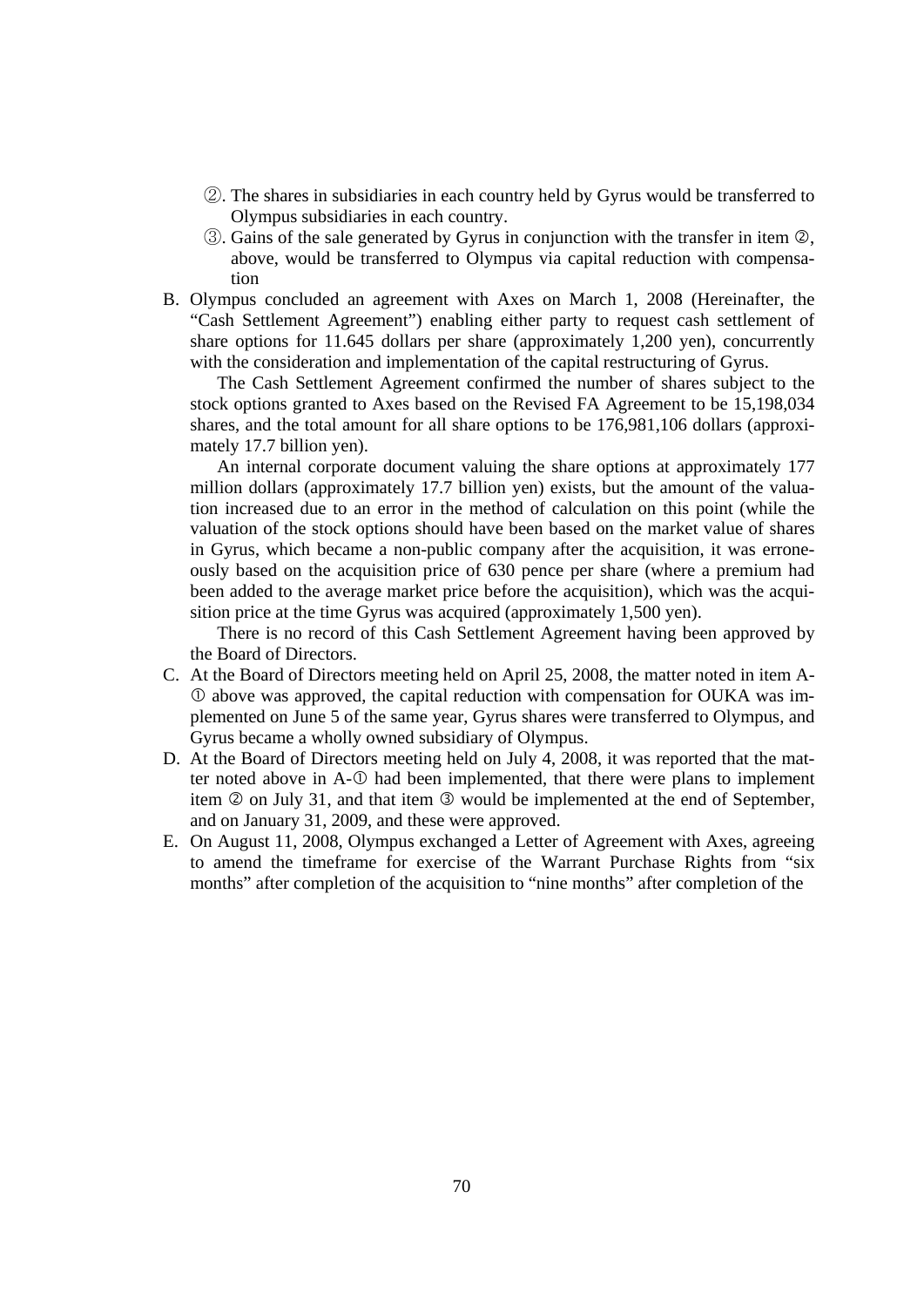acquisition, and Axes also notified Olympus of the assignment of the Warrant Purchase Rights to Axam in this written agreement. Moreover, there is no record of this letter of agreement having been approved by the Board of Directors.

(9) Receipt of the Summary Audit Report from KMPG AZSA LLC the for the fiscal year ending March 2008

On May 8, 2008, the four corporate auditors (Imai, Komatsu, Shimada, and Nakamura) received the "Summary Audit Report for the 140<sup>th</sup> Term" from KMPG AZSA LLC (officially received on May 15, 2008). This report described the "amount paid for stock acquisition" of 206.3 billion yen and "ancillary expenses" (FA fee) of approximately 19 billion yen as the breakdown of the price for acquiring Gyrus. The breakdown of the "ancillary expenses" noted above includes approximately 1.3 billion yen for the cash portion of the Completion Fee and 17.7 billion yen for the stock option portion. It is clear that the abovementioned "ancillary expenses" (FA fee) exceed the amount approved for the FA fee by the Board of Directors on November 19, 2007 (Five percent of the acquisition price, or approximately 11 billion yen).

- (10) Resolutions approved by the Board of Directors regarding the issue of Preferred Shares and the purchase of Warrant Purchase Rights
	- A. At the Board of Directors meeting held on September 26, 2008, the payment for the stock options out of the Completion Fee based on the Revised FA Agreement with preferred shares issued by Gyrus (Issue face value of 177 million dollars (approximately 17.7 billion yen)) was unanimously approved by all. The four corporate auditors (Imai, Komatsu, Shimada, and Nakamura) attended this Board of Directors meeting and did not express dissent over the resolution.

The content (structure) of the preferred share rights was explained as:

"Face value at issue of 176,981,106 dollars. No voting rights. Not a candidate for dividends of the 160 billion yen income from gains on the sale of shares generated by Gyrus in conjunction with the current restructuring of the Gyrus Group (capital reduction with compensation). However, they will receive dividends on 85% of the income (after tax) generated from the financial assets remaining after the capital reduction."

It also stated in the minutes of the Board of Directors meeting the same day that:

"No voting rights, face value of 176,981,106 dollars, will receive dividends on the 85% of the after-tax income generated from the financial assets remaining after the capital reduction."

And it noted that the issue of preferred shares was premised on the capital reduction for Gyrus.

Note that there was no record of valuation of the stock options by an external expert, and no record of an explanation of the basis for the face value at issue and the dividend rate at the abovementioned Board of Directors meeting.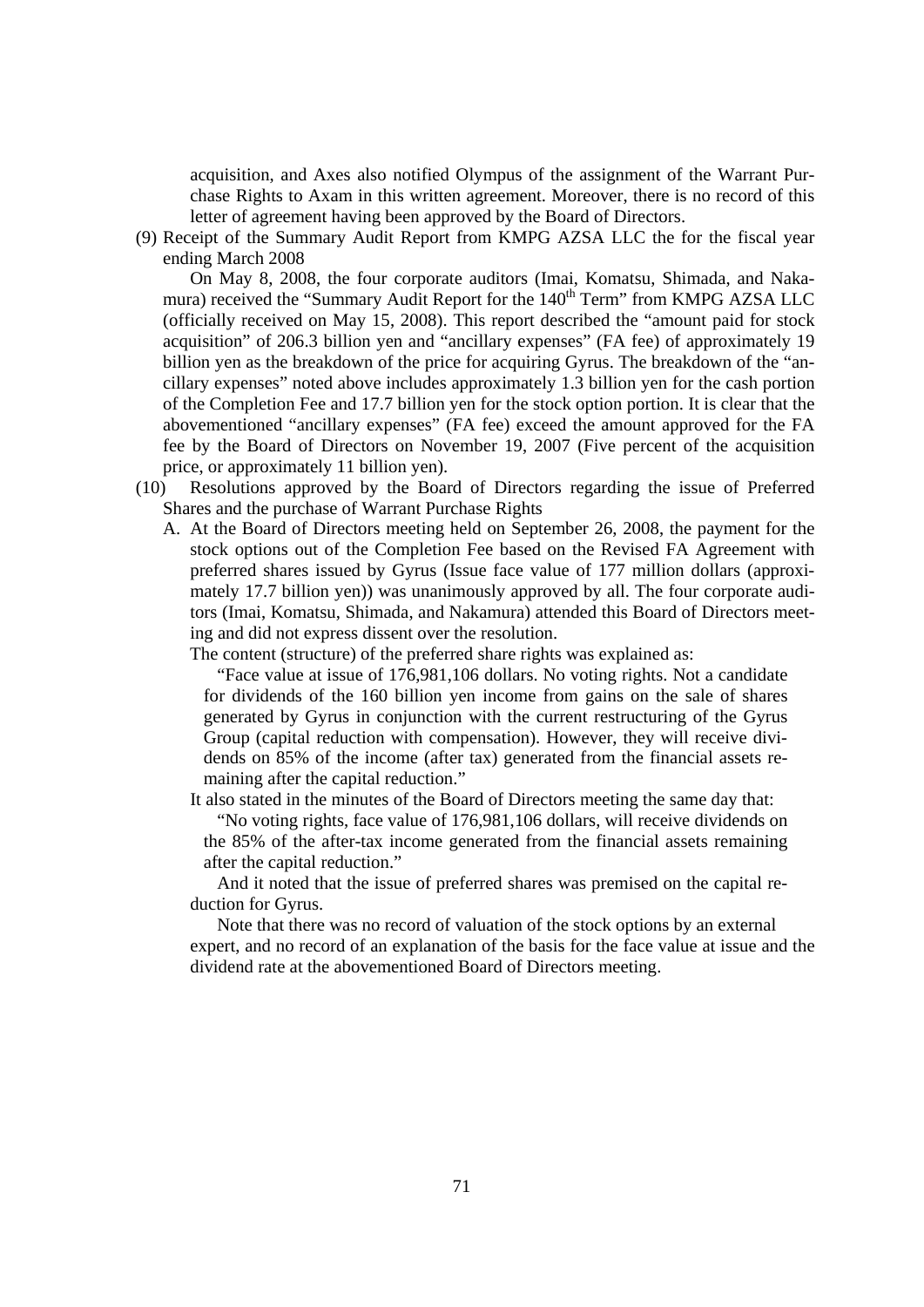B. Moreover, a proposal was made to purchase the Warrant Purchase Rights, which were part of the Completion Fee based on the Revised FA Agreement, for 50 million dollars (approximately 5 billion yen) on September 30, 2008 at the abovementioned Board of Directors meeting; this was unanimously approved by all and the four corporate auditors also did not express dissent. There were also no records of valuation of the Warrant Purchase Rights by an outside expert, nor was there any record of explaining the grounds for the acquisition price at the abovementioned Board of Directors meeting.

The explanation given for the buy-back of the Warrant Purchase Rights at the abovementioned Board of Directors meetings was "because the potential for the relisting of Gyrus disappeared with this stage of restructuring the Gyrus Group."

- C. Olympus paid 50 million dollars (approximately 5 billion yen) to Axam for the purchase of the Warrant Purchase Rights on September 30, 2008, after the resolution was approved at the Board of Directors meeting noted above.
- (11) Conclusion of a Share Subscription Agreement and revision of the same agreement
	- A. On September 30, 2008, Olympus, Gyrus, and Axam concluded a share subscription agreement for the granting of preferred shares to Axam and the buy-back of Warrant Purchase Rights from Axam following approval at the Board of Directors meeting on September 26, 2008 (Share Subscription Agreement. Hereinafter, "Share Subscription Agreement").

The following content was stipulated for the preferred shares issued by Gyrus in the Share Subscription Agreement.

- No voting rights.
- The right to receive dividends of 85% of the amount remaining after all expenses and the amount for taxes (28% percent) are deducted from the interest income generated from cash and deposits and internal loans for Gyrus.
- May not be transferred to a third party outside of the Olympus Group without the consent of Gyrus.
- As a general rule, they will have no right to receive dividends on the redemption of capital for Gyrus. However, they will possess the preferential right to receive payment of preferred dividends (including the mid-term calculations up to the redemption date) and amounts paid-in when the net asset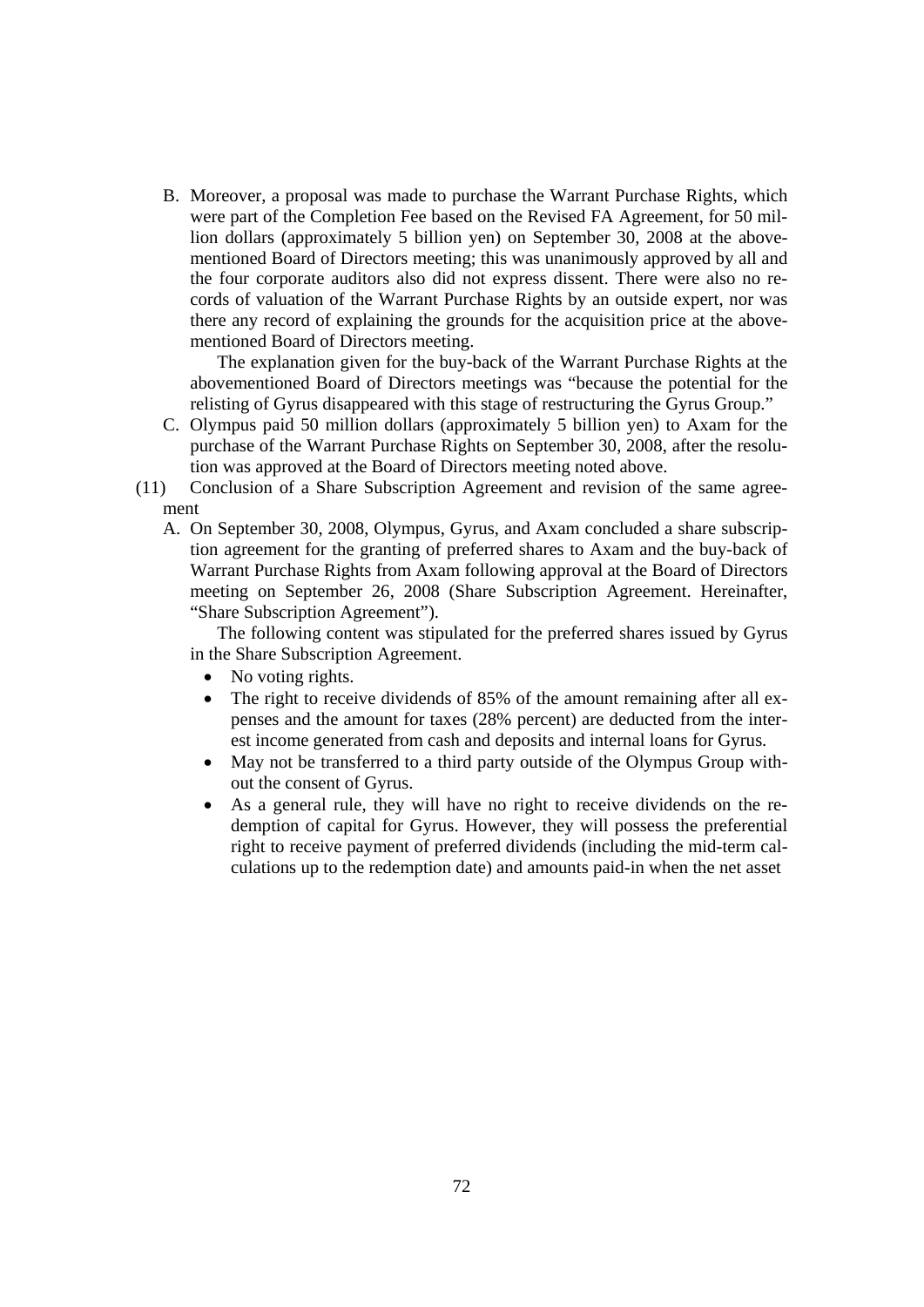value after redemption is less than 177 million dollars (approximately 17.7 billion yen).

B. Olympus, Gyrus, and Axam concluded a revised agreement for the Share Subscription Agreement on October 3, 2008, which was concluded immediately after the conclusion of the Share Subscription Agreement mentioned above.

This revised agreement stipulated that Gyrus could not engage in the following acts without prior written consent from Axam.

- Make major changes to the content and scope of the business engaged in at the time of the share subscription
- Conclude, revise, or cancel agreements under conditions other than the normal transaction conditions.
- Disposition of assets owned by Gyrus, or granting of option rights or preferred purchase rights on assets owned by Gyrus under conditions other than the normal transaction conditions for the business engaged in at the time of the share subscription.
- Engage in new transactions or revise transactions with Gyrus, the Olympus Group, or officers of the Olympus Group, etc.

The granting of this veto right was not explained at the Board of Directors meetings and, consequently, was not approved.

(12) Board of Directors approval for the buy-back of Preferred Shares (the first time)

At the Board of Directors meeting held on November 28, 2008, a proposal regarding the purchase of preferred shares for between 530 million dollars (approximately 53 billion yen) to 590 million dollars (approximately 59 billion dollars) for the following reasons was presented by Mori, and unanimously approved by all (Hereinafter, the "Initial Purchase Resolution"). The four corporate auditors (Imai, Komatsu, Shimada, and Nakamura) also attended this Board of Directors meeting and did not express dissent to the resolution.

- ①. Lump sum purchase of all of the preferred shares early on will prevent the future outflow of cash, based on the conditions for dividends on preferred shares.
- ②. It is difficult to implement financial reforms of the capital structure, etc. of Gyrus and of affiliated companies with liabilities involving Gyrus and will be difficult under conditions where preferred shares are held by shareholders outside of the company, so purchase of the preferred shares will make future restructuring within the group easier.
- ③. In regard to Olympus' requests for the buy-back of preferred shares, the current holder (Axam) had made requests for purchase at market price, or approval of assignment to a third party, and we would like to avoid assignment to a third party.

In regard to the grounds for the purchase price, the explanation was given that it had been negotiated based on the valuation calculated from the third party valuation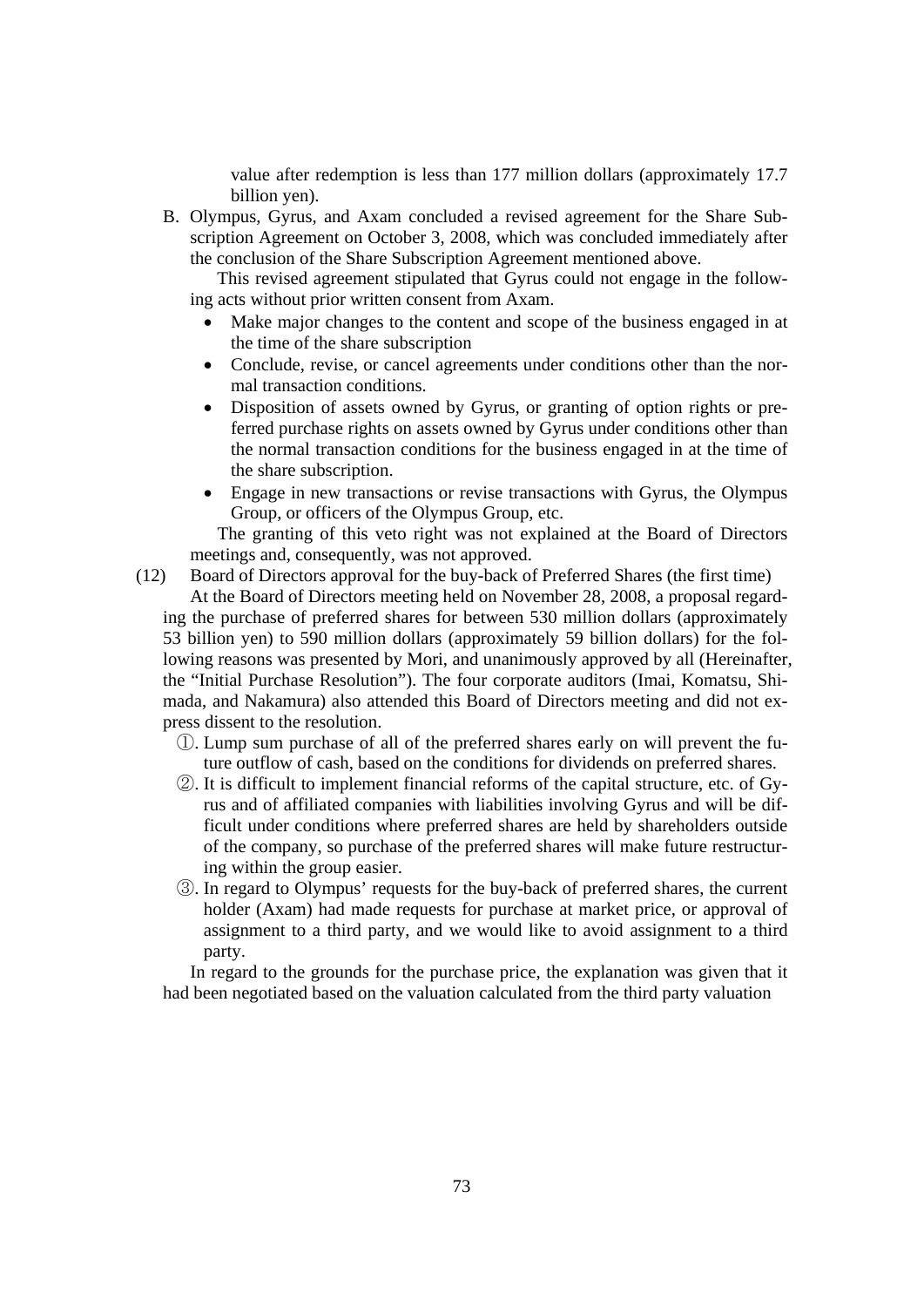documents (two documents: one from a domestic securities firm, and the other of unknown authorship). Note that there was no record of the granting of the veto right having been explained as a reason for purchase or other circumstance at this Board of Directors meeting.

- (13) Problems pointed out by KMPG AZSA LLC
	- A. In December of 2008, KMPG AZSA LLC, the accounting firm for Olympus, expressed concern to the Olympus Board of Corporate Auditors over whether the FA fee for the acquisition of Gyrus might not be too high.

KMPG AZSA LLC subsequently discussed this with the Board of Corporate Auditors or the corporate auditors a total of five times before the notification in item B, below, was sent by KMPG AZSA LLC on April 23, 2009 (Hereinafter, the "Communication Letter"). The indication by KMPG AZSA LLC was that the accounting firm would perform the audit of accounts, but that operational audits, such as for the appropriateness of the compensation amount, etc. was the duty of the corporate auditors so that they would like for the corporate auditors to conduct an audit on whether the directors had made the business judgment based on economic rationality.

Note that during that time, the Board of Corporate Auditors interviewed people responsible for the accounting twice and interviewed Mori about the FA fee for the acquisition of Gyrus and confirmed the facts of the findings by KMPG AZSA LLC. In the interviews of the Accounting Division it was reported that KMPG AZSA LLC stated to the Accounting Division that they thought the FA fee for the acquisition of Gyrus to be too high and lacking in reasonableness.

- B. On April 23, 2009, KMPG AZSA LLC presented the Communication Letter to the Board of Corporate Auditors describing the following two points on which they had specific concerns about the FA fee for the acquisition of Gyrus, as a report concerning matters they thought important regarding the performance of duties by the corporate auditors.
	- ①. Whether there was sufficient consideration within the company about paying such a high fee; in other words, whether there weren't problems with the process of examination, including whether or not checks were performed by an outside expert regarding the process of examining the fact that the fee rate was abnormally high compared to general rates, or the fact that the amount of the fee ultimately increased substantially despite the initial resolution at the Board of Directors meeting held on November 19, 2007 approving 5% of the acquisition price and Warrant Purchase Rights.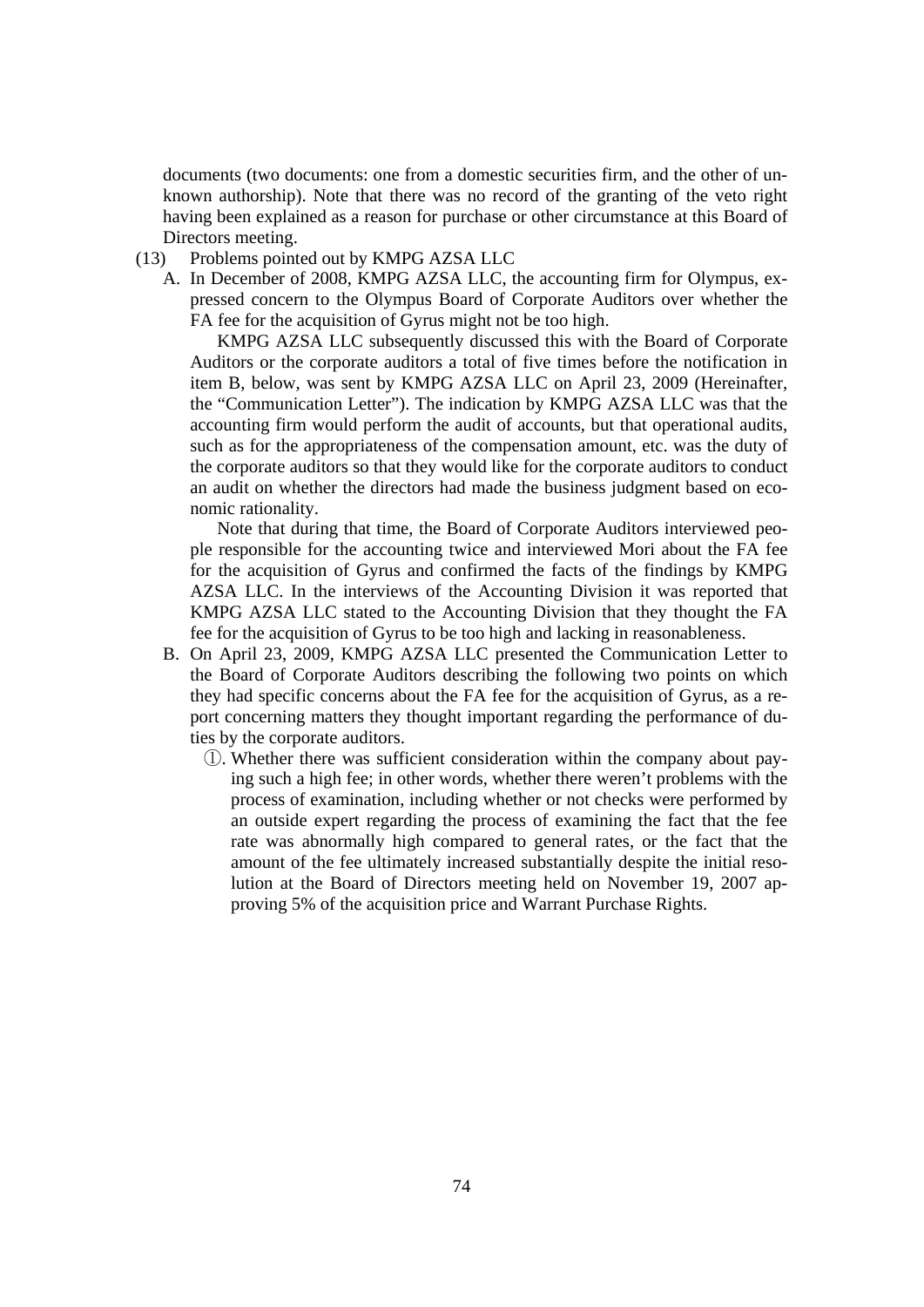- ②. Whether there was sufficient internal examination of the appropriateness of the payment destination; in other words, whether there weren't problems with the process of examination regarding the process of selection which selected Axes as the party to the agreement when it was a small securities firm with a few employees and the practical work was consigned to another company, or regarding the need to comply with the demand to purchase the preferred shares issued by Axam.
- C. In response, the Board of Corporate Auditors decided to commission an investigation report from three outside experts (Hereinafter, the "2009 Committee"), including an attorney and certified public accountants, on May 9 of the same year. The investigation was commissioned on the  $11<sup>th</sup>$  of the same month, and the report from the 2009 Committee (Hereinafter, the "2009 Committee's Report") was submitted on the 17<sup>th</sup> of the same month. The 2009 Committee's Report first stated reservations that an independent investigation of the facts, documents, etc. submitted by Olympus was not conducted, that no verification of the facts, etc. had been performed, and that the timeframe for the investigation and the documents, etc. subject to the investigation were limited in scope as the premise for the report, then stated the opinion that the circumstances could not be deemed to warrant a judgment to the extent that there had been violations of the duty of due care of a prudent manager on the part of the directors in regard to actions taken in the acquisition of Gyrus, from the conclusion of the FA Agreement to the substitution of preferred shares for the stock options and the buy-back of the Warrant Purchase Rights. However, the committee held that it could not make an immediate judgment on the valuation of the preferred share price at present since the buyback of the preferred shares, including whether or not there would be a capital reduction, was still being negotiated with Axam. In regard to the buy-back of the preferred shares at a high price, it was not stated that there was no violation of the duty of due care of a prudent manager on the part of the directors.

After receiving the 2009 Committee's Report, the Board of Corporate Auditors held deliberations based on this report and submitted a document entitled "Regarding the Report" (Hereinafter, the "Board of Corporate Auditors Report") as the opinion of the Board of Corporate Auditors, detailing the conclusion that "no fraudulent or illegal acts were found in the transactions themselves, and no violation of the duty of due care of a prudent manager or procedural flaw were found on the part of the directors."

D. After the Board of Corporate Auditors submitted the Board of Auditor's Report, an explanation of the 2009 Committee's Report was given at a meeting requested by KMPG AZSA LLC for Imai, KMPG AZSA LLC, and two of the members of the 2009 Committee on May 18, 2009. At that time, KMPG AZSA LLC pointed out to the two members of the 2009 Committee that they shared the recognition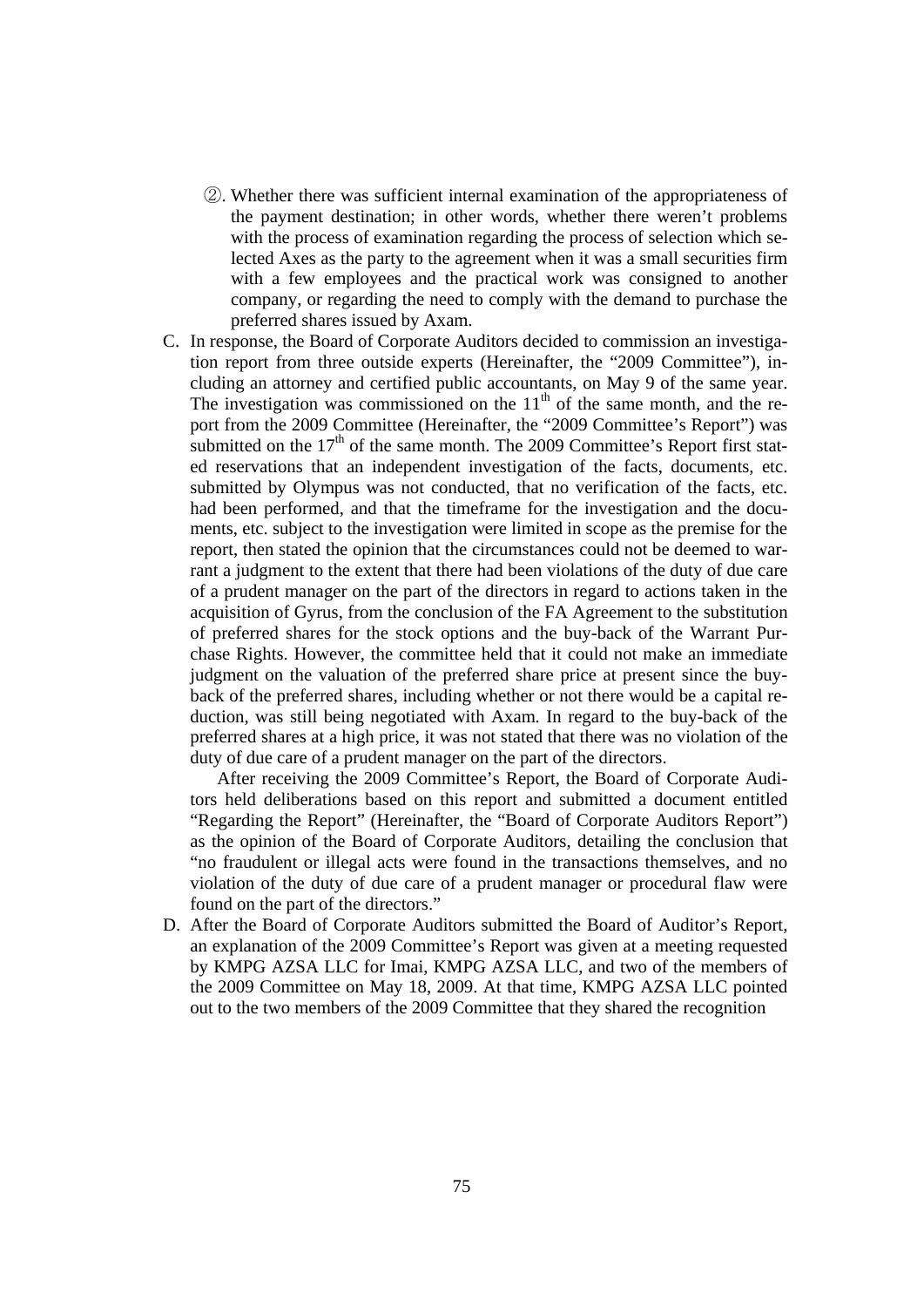that the FA fee for the acquisition of Gyrus was high, and that having a preferred share price higher than 18 billion yen had not been given as a premise in the 2009 Committee's Report, and asked if they might wish to revise the 2009 Committee's Report.

The members of the 2009 Committee stated that the 2009 Committee's Report was produced based on information received up to May 17, 2009 so they would not revise the 2009 Committee's Report. In the face of this, KMPG AZSA LLC requested of Imai that the Board of Corporate Auditors consider whether or not they deemed it necessary to revise the abovementioned Board of Corporate Auditors' Report. In response, Imai reported the results of the meeting noted above to the Board of Corporate Auditors on May  $19<sup>th</sup>$  of the same year, but the Board of Corporate Auditors did not conduct any additional investigation of note.

- E. On May 20, 2009, KMPG AZSA LLC issued to the Board of Corporate Auditors an unqualified clean opinion on both Olympus' non-consolidated and consolidated results of the audit for the fiscal year ending March 2009.
- F. On May 21, 2009, Kikukawa told KMPG AZSA LLC that they would be retaining Ernst & Young ShinNihon LLC from the fiscal year ending March 2010 onward and would not be re-appointing KMPG AZSA LLC as the accounting auditor.
- G. The financial statements for fiscal year ending March 2009 were approved at the Board of Directors meeting held on May 25, 2009. At that time, Mori and Imai reported that they had encountered a difference of opinion with KMPG AZSA LLC regarding the acquisition price for the Three Domestic Companies and the FA fee for the acquisition of Gyrus, and that the Board of Corporate Auditors had consequently sought an opinion from outside experts, and explained the course of events leading up to the formation of the opinion by the outside experts, etc., as well as the fact that they had stated the opinion that the directors were not found to have violated the duty of due care of a prudent manager. However, their explanation did not extend to the fact that the outside experts had not stated an opinion regarding the buy-back of the preferred shares.
- (14) Withdrawal of the resolution to approve the buy-back of Preferred Shares
	- A. On June 1, 2009, KMPG AZSA LLC conveyed the problematic points should the purchase of the preferred shares be implemented to the Board of Corporate Auditors and to Hironobu Kawamata (Hereinafter, "Kawamata"). Specifically, they stated that the FA fee for the acquisition of Gyrus was high and they felt that there might be a problem with this not being socially acceptable, and that KPMG in the UK (London) was applying the IFRS accounting standards and this would give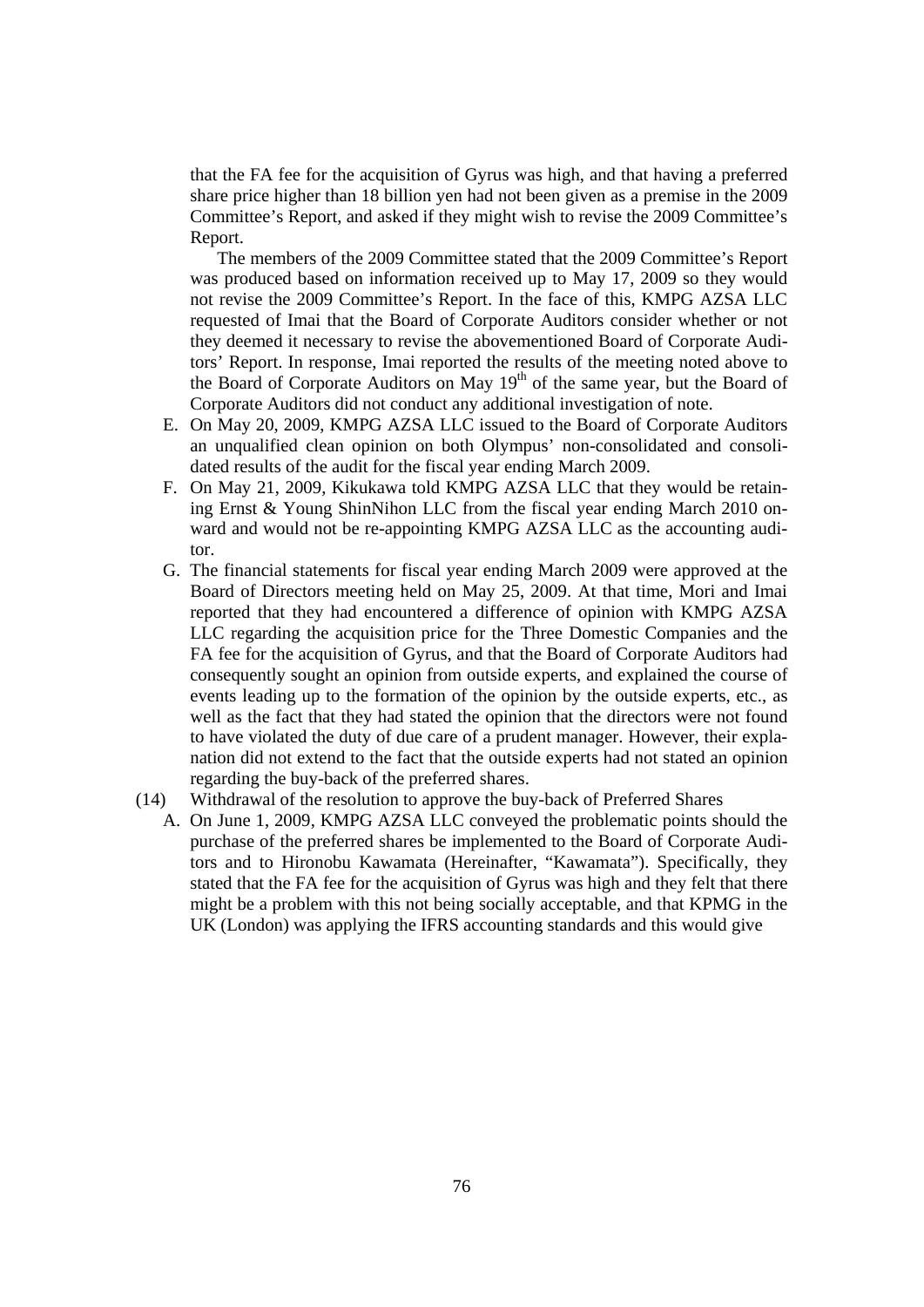rise to problems with account settlement for the buy-back of the preferred shares, and that there was a possibility that both Ernst & Young and ShinNihon LLC, who were planning to take over might not approve of taking on the audit with such problems existing, among other things.

Considering the points noted above, KMPG AZSA LLC declared an unqualified clean opinion to the Board of Corporate Auditors on May 20 of the same year, but by June 10 of the same year, stated that they could not submit an official auditor's report unless institutional decisions regarding items  $\mathbb O$  and  $\mathbb Q$ , below, were made at the Board of Directors meeting or the Management Implementation Committee meeting.

- ①. Wipe the slate clean on the previous resolution by the Board of Directors to buy back the preferred shares for approximately 60 billion yen.
- ②. Also consider negotiations on the capital reduction of Gyrus which was viewed at around 80 billion yen, continuation of the suspension of dividend payments, lowering the conditions for dividends, etc.
- B. On June 5, 2009, Mori proposed cancelling the initial resolution on buy-back at the Board of Directors meeting, and the cancellation was unanimously approved by all (Hereinafter, the "Resolution to cancel"). The four corporate auditors also attended this Board of Directors meeting (Imai, Komatsu, Shimada, and Nakamura), but they did not explain the findings from KMPG AZSA LLC. The minutes of the Board of Directors meetings and the documentation distributed explain that the negotiations with the purchaser over the amount did not end in an agreement as the reason for the cancellation of the initial resolution to purchase, but the actual reason is surmised to be the exchanges with KMPG AZSA LLC on June 1, 2009.

Note that it was confirmed that negotiations on the buy-back would continue, and the purchase amount would be made close to the book value of the preferred shares (177 million dollars (approximately 17.7 billion yen)), so the contents of the agreement (redemption period, dividend rate, etc.) would be revised, adjustments made and negotiations conducted based on consideration of a capital reduction for Gyrus and revision of the portfolio, etc.

- (15) Considering of posting goodwill for the buy-back of the Preferred Shares
	- A. The transfer of the audit duties for Olympus took place between KMPG AZSA LLC and Ernst & Young ShinNihon LLC on June 11, 2009, and Ernst & Young ShinNihon LLC was appointed as the official audit firm at the regular general meeting of shareholders for Olympus held in June 2009.

Ernst & Young ShinNihon LLC obtained the Summary Audit Report for the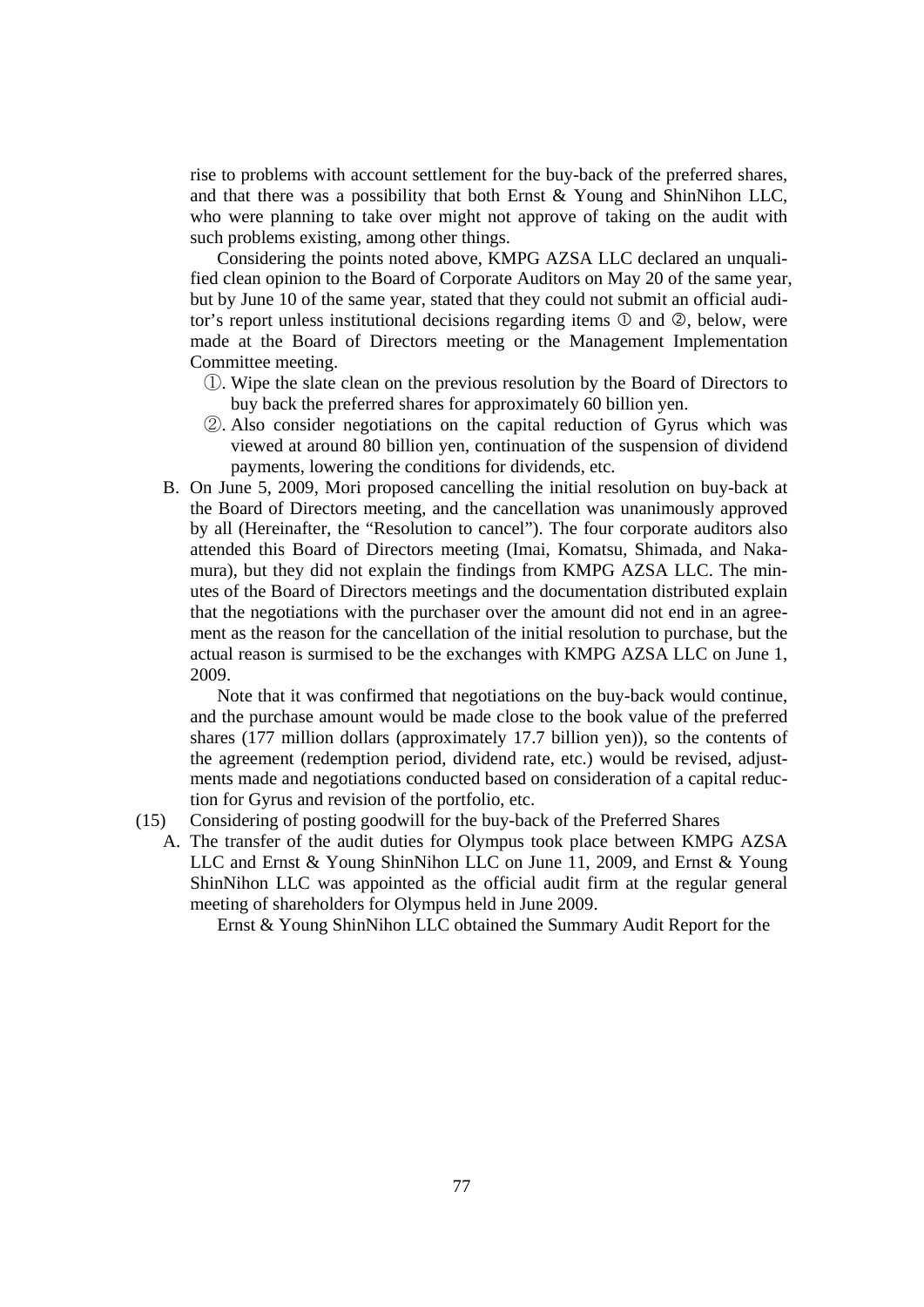141<sup>st</sup> Term (fiscal year ended March 2009), dated May 20, 2009, from Olympus, and felt that FA fee of "177 million dollars (17.7 billion yen) for the acquisition of Gyrus posted as long-term borrowings on the consolidated statements seemed odd, unless the amount booked were higher, but if the conclusion had been drawn that the circumstances had not been found sufficient to make the assessment that the directors of Olympus did not exercise caution or that the decision by the directors was remarkably unreasonable, given the course of events leading up to the issue of preferred shares in the 2009 Committee's Report, the resolution was made on November 28, 2008 to buy back the shares within the range of "530 million dollars (approximately 53 billion yen) to 590 million dollars (approximately 59 billion yen)." However, the resolution to buy back the preferred shares had been subsequently cancelled so there was no discussion between Olympus and Ernst  $\&$ Young ShinNihon LLC regarding the accounting treatment of the FA fee for the acquisition of Gyrus.

- B. At the beginning of 2010, Ernst & Young ShinNihon LLC was advised by Yamada and Mori that they were in the process of nailing down the details on the buy-back of the preferred shares, and several discussions were held with the Olympus Accounting Division. Olympus' wish was to take the difference between the book price of 177 million dollars (approximately 17.7 billion yen) and the purchase price when buying back the preferred shares and to post this, not as a one-time loss, but as goodwill and then amortize it over several years. The following two points were the points of debate regarding the accounting treatment in the discussions between the Olympus Accounting Division and Ernst & Young Shin-Nihon LLC:
	- Could the preferred shares posted as long-term liabilities be switched to equity capital at the book value?
	- Can the entire amount of the difference between the book value of the preferred shares and the buy-back price be posted as good will?

In regard to the above points of debate, Ernst & Young ShinNihon LLC advised Olympus that the opportunity to switch the preferred shares from long-term liabilities to the equity portion would be on the grounds that dividends had not been paid to Axam, and that Olympus should obtain a supporting legal opinion from an attorney regarding whether or not having paid no dividend would make it possible to convert the preferred shares to ordinary shares under UK law.

In light of this, Mori obtained a memorandum from an attorney on February 19, 2010, the Olympus Management Implementation Committee meeting was subsequently held on March 12, 2010, and he reported the fact that the transfer of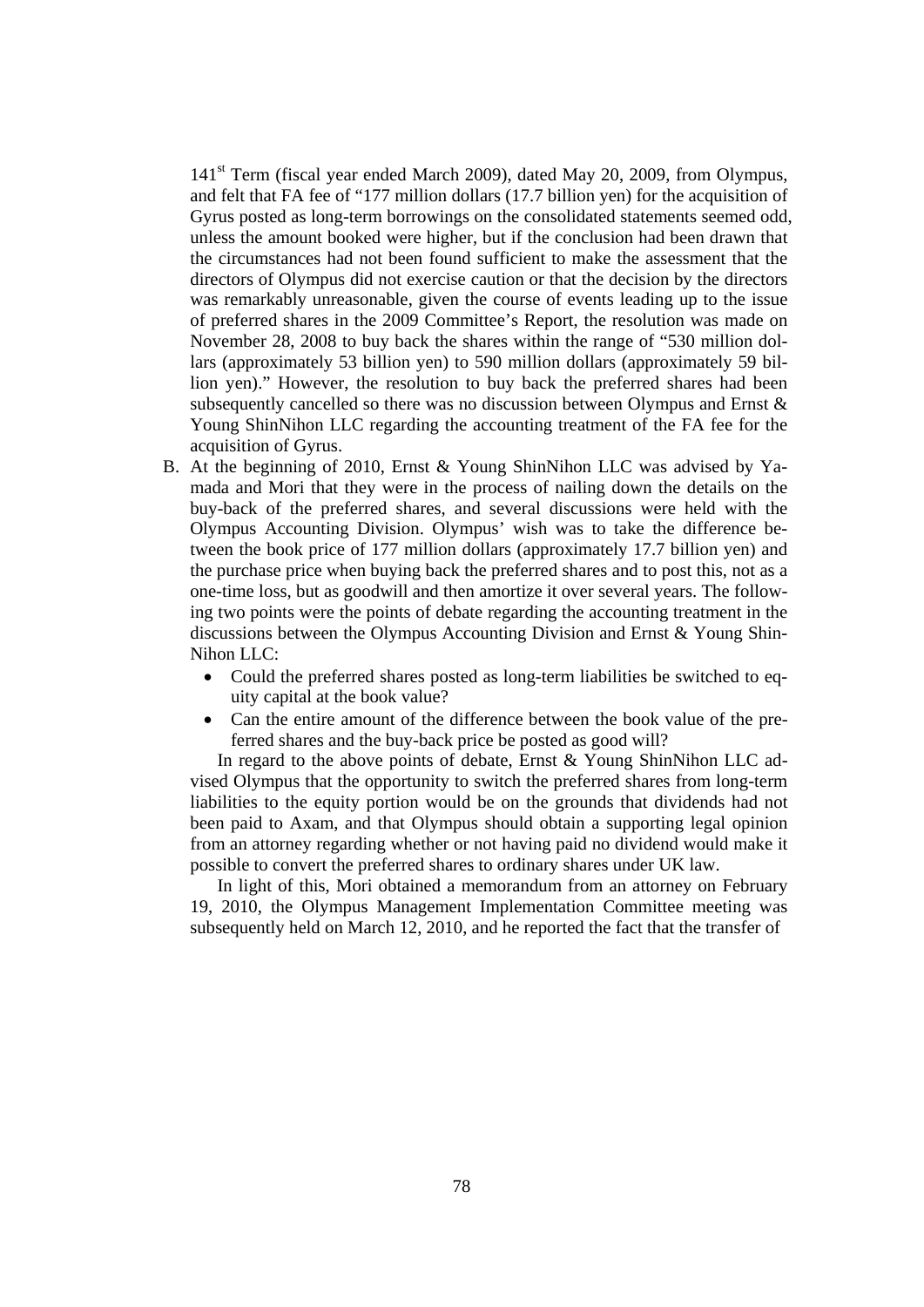the preferred shares from long-term liabilities to the equity portion had been approved at the preparatory investigative meeting of Ernst & Young ShinNihon LLC.

In regard to the timing for the transfer, items  $\mathbb O$  and  $\mathbb O$  below were possible according to the opinion of the IFRIC Interpretation Findings from Ernst & Young produced in 2009, but handling this via item  $\oslash$  would no longer be possible from the accounting period (fiscal year ending March 2012) beginning on or after July 2010, so it was ultimately handled according to item  $\mathbb{O}$ .

- ①. Gauge the market value of the liability at the time of reclassification, book the loss or profit, and transfer it to capital at the revalued amount.
- ②. Transfer at the amount of the book value of the liability at the time of reclassification without revaluation.

The majority opinion of the investigation meeting was that it should be revalued at the market price, but should the use of item  $\oslash$  be asserted in documents from the company up to July 2010, the position of Ernst & Young ShinNihon LLC at that time was that assertion of that use could not be rejected. Wanting to use item  $\mathcal{Q}$ , Olympus swiftly implemented the buy-back of the preferred shares.

In regard to the abovementioned points of debate, Ernst & Young ShinNihon LLC had considered that the buy-back of the preferred shares was a separate issue apart from the FA fee for the acquisition of Gyrus. When Ernst & Young ShinNihon LLC was retained as the audit firm, the preferred shares had already actually been issued, and the price of the preferred shares was also assumed to be quite high, judging from the nature of the preferred dividends.

For that reason, the issue between Olympus and Ernst & Young ShinNihon LLC in terms of the relationship to the buy-back price for the preferred shares was that the size of the amount itself was not considered a problem, but rather whether or not the difference between the book value and the buy-back price could be entirely booked as goodwill.

(16) Second approval of the Preferred Share buy-back by the Board of Directors

Mori offered the following explanation as a report on the current status of the negotiations on the preferred share buy-back at the Board of Directors meeting held on February 26, 2010.

- Axam will not consent to the request from Olympus for a capital reduction for Gyrus.
- Preferred share dividends have been halted due to Axam's disapproval of the capital reduction for Gyrus (Unpaid dividends as of December 2009 were 27 million dollars (approximately 2.7 billion yen)).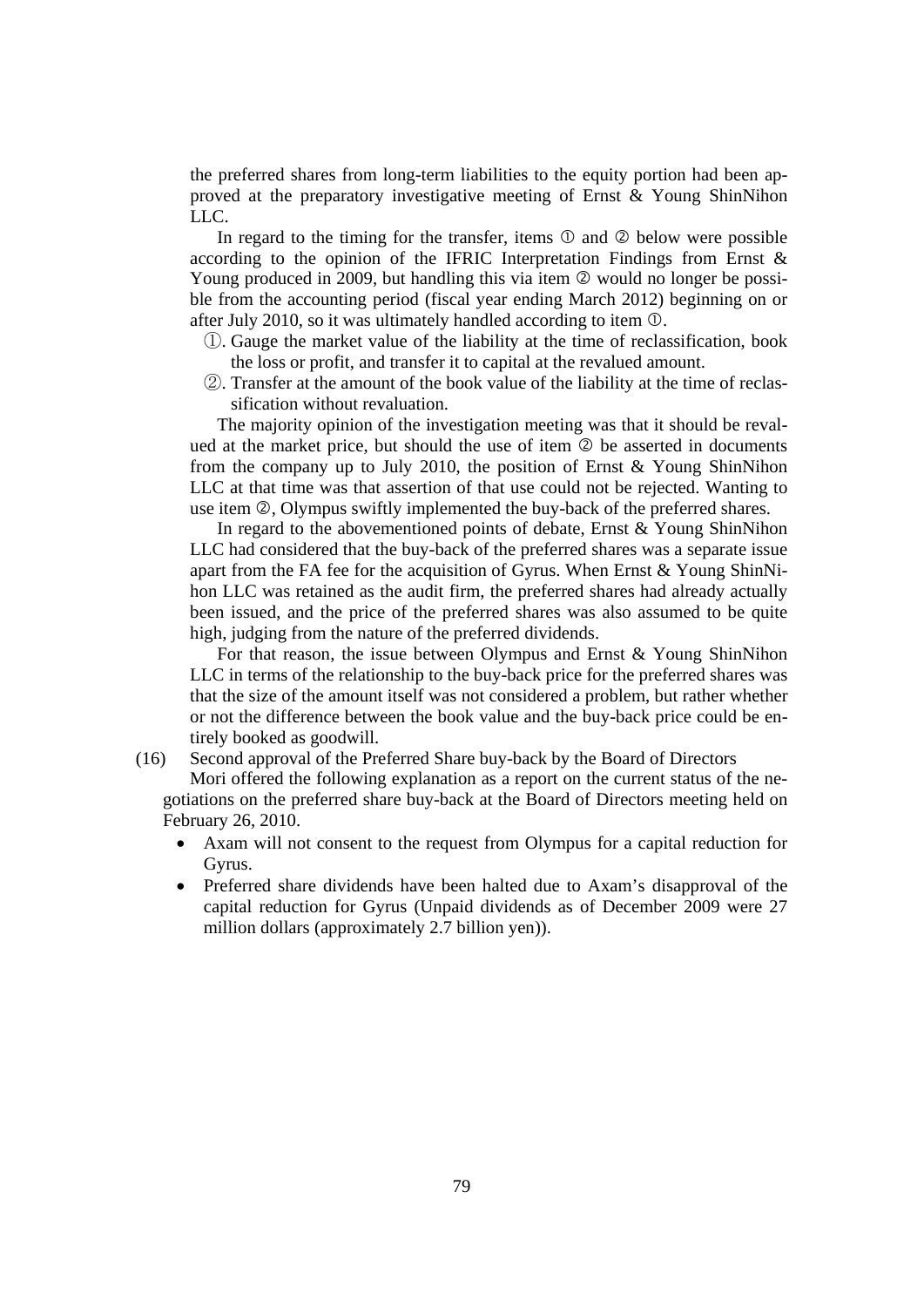• The accounting treatment in the case the preferred shares are purchased is being coordinated with the accounting firm, Ernst & Young ShinNihon LLC.

After which, the following three points were proposed as measures for the future directed at the buy-back of the preferred shares:  $\mathcal{D}$  negotiate with Axam on revising the conditions for the preferred shares, whether the amount of the preferred rights to dividends could be reduced in return for granting voting rights equivalent to the veto right Axam owns,  $\oslash$  conclude negotiations quickly and eliminate the state of breach of contract due to the current suspension of dividend payments and simultaneously switch the preferred shares from long-term liabilities to a minority equity stake, and if possible, buy back the preferred shares by the end of March 2010.

The deliberations by the Board of Directors based on the explanation above by Mori then resulted in the unanimous approval of the buy-back by March 2010 with a maximum limit set at the sum of the amount of the share valuation for Axam's preferred shares plus the amount of the unpaid dividends as the conditions for negotiation. The four corporate auditors (Imai, Komatsu, Shimada, and Nakamura) also attended this Board of Directors meeting and did not express dissent over the resolution.

Note that the conditions (nature of the rights) on the preferred shares were described as "the veto right in regard to changes to important assets and capital structure" in the documentation distributed at this Board of Directors meeting, but a description of the provisions for the veto right in question was not contained in the abovementioned documentation distributed at the previous Board of Directors meeting (The earliest documentation also contained the vague description that "the buyback would make it easier to carry out restructuring within the group in the future since it would be difficult to implement financial reforms such as the capital restructuring of GGL and affiliates (OCA, OKG, and others) with liabilities from GGL under circumstances where external shareholders held the GGL (Gyrus) dividend preferred shares."). Moreover, there was no record of the veto right itself being seen as a problem at the previous Board of Directors meeting.

(17) Approval by the Board of Directors of the buy-back of the Preferred Shares for 620 Million Dollars

At the Board of Directors meeting held on March 19, 2010, Mori proposed the buy-back of the preferred shares by Olympus Finance UK Ltd. (Hereinafter, "OFUK"), a UK financial subsidiary of Olympus, from Axam for 620 million dollars (approximately 62 billion yen), and it was unanimously approved by everyone. Three of the corporate auditors (Komatsu, Shimada, and Nakamura) attended this Board of Directors meeting and did not express dissent. Note that while Imai was absent from this Board of Directors meeting, he had received an explanation of this proposal from Mori the day prior to the Board of Directors meeting and had approved the content of the proposal.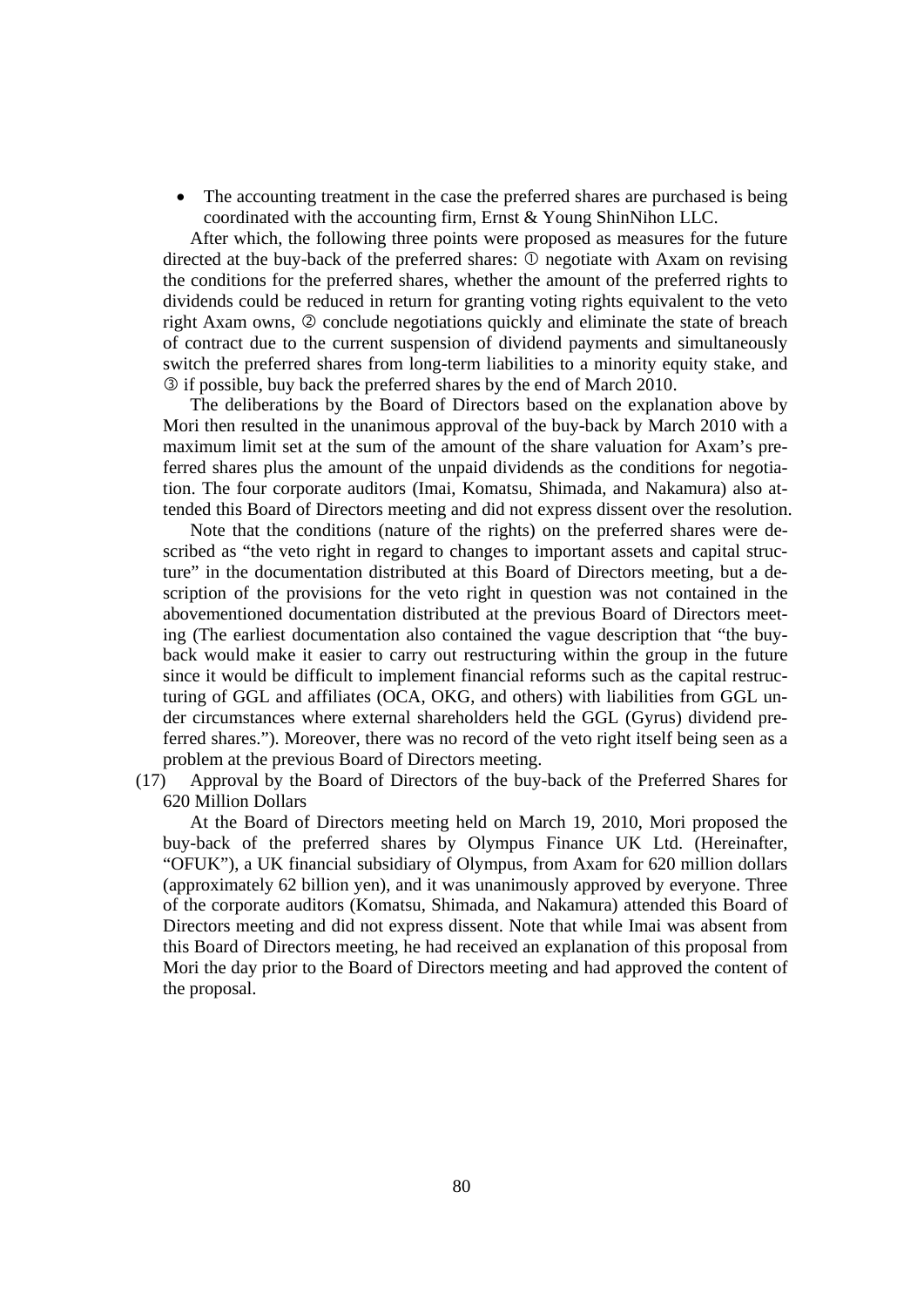In regard to the grounds for the buy-back price, it was explained as the median price between the 724 million dollars (approximately 72.4 billion yen) asserted by Axam and the 519 million dollars (approximately 51.9 billion yen) asserted by Olympus and that it was equivalent to 50% of the market value of the consolidated net assets of Gyrus plus a control premium of around 30%.

- Axam's Assertion
	- ①. The market value of Gyrus' assets (corporate value) as of December 31, 2009 was as follows:

944,995,701 dollars (approximately 94.5 billion yen. The book value of the net assets of 907,298,148 dollars (approximately 90.7 billion yen) + a valuation gain of 37,697,553 dollars (approximately 3.8 billion yen))

②. The assets of Gyrus were mainly cash deposits and loan claims, so the future profits from those would basically equal the cash flow generated from the loan claims, etc. Corporate value is defined as the current value of future income, and the rights owned by preferred shares mean receiving dividends of 85% of the future income so preferred shareholders have the right to demand 85% of the corporate value of Gyrus. That needs to be adjusted, however, because the dividends received by the preferred shares are after taxes (of 28%).

944,955,701 dollars (approximately 94.5 billion yen) x (100% - 28%)  $x 85\% = 578,337,369$  dollars (approximately 57.8 billion yen).

- ③. Preferred shares do not have voting rights so a non-voting right discount is needed. The National Tax Agency guideline for the non-voting right discount is 5%. Generally speaking, however, preferred shares command a premium over ordinary shares for the precedence in claims on assets, and assuming this premium is 5%, this is offset with the non-voting right discount.
- ④. Considering the fact that preferred shareholders possess veto right on important matters concerning company management and that they possess the right to demand 85% of the corporate value, a control premium should be added when selling and buying preferred shares. The control premium in M&A is  $20 \sim 40\%$ , and a premium of a minimum of is assumed.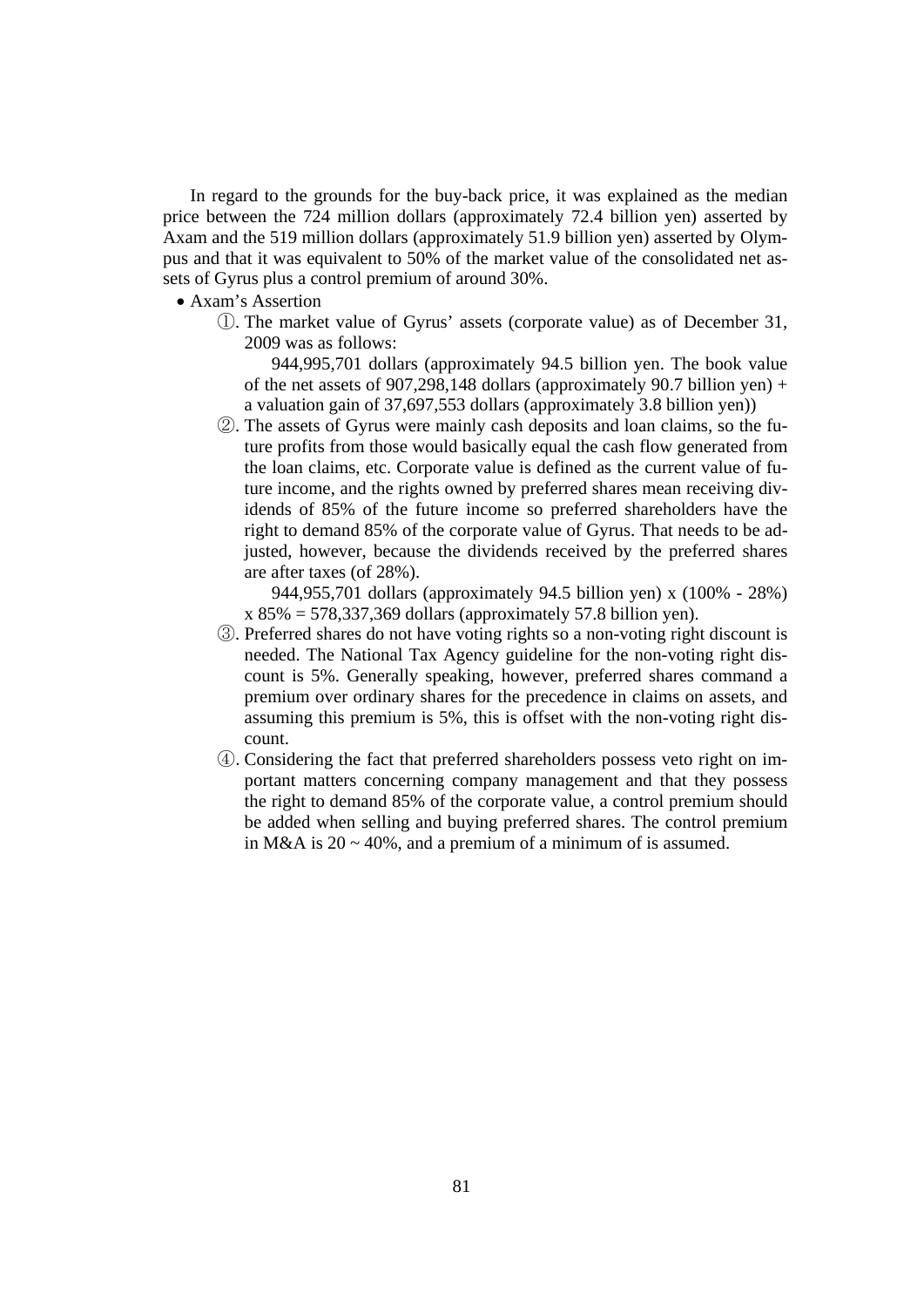578,337,360 dollars (approximately 57.8 billion yen) x 120% =  $694,004,832$  dollars =  $694$  million dollars (approximately  $69.4$  billion yen)

⑤. The dividends for preferred shareholders that were unpaid as of March 31, 2010 is also demanded.

30,214,885 dollars (approximately ¥3 billion)

⑥. Given the above, the purchase price demanded is as follows:

694 million dollars (approximately 69.4 billion yen) + 30 million dollars (approximately 3 billion yen) = 724 million dollars (approximately 72.4 billion yen).

Note that this assertion by Axam exceeded the valuation range of around 530 million dollars (approximately 53 billion yen) to 590 million dollars (approximately 59 billion yen) they themselves had suggested in November 2008.

- Olympus' Assertion
	- ①. The market value of Gyrus' assets (corporate value) as of December 31, 2009 was as follows:

944,995,701 dollars (approximately 94.5 billion yen. The book value of the net assets of 907,298,148 dollars (approximately 90.7 billion yen) + a valuation gain of 37,697,553 dollars (approximately 3.8 billion yen))

②. Preferred shareholders have a veto right on important matters concerning company management so they are assumed to have the right to demand 50% of the corporate value, which can veto ordinary resolutions.

944,995,701 dollars (approximately 94.5 billion yen) x 50% = 472,497,850 dollars (approximately 47.2 billion yen)

- ③. A control premium of 10% in M&A is accepted.
	- 472,497,850 dollars (approximately 47.2 billion yen)  $x$  1.1 = 519,747,635 dollars (approximately 51.9 billion yen)
- ④. Given the above, the amount asserted is as follows:

519 million dollars (approximately 51.9 billion yen)

As seen here, the existence of the veto right granted to preferred shareholders was an important element in the grounds for calculating the purchase price, but there is no record that the veto right article itself was seen as a problem in this Board of Directors meeting. Moreover, there is no record that the appropriateness of each of the amounts asserted by Axam and Olympus were verified by outside experts.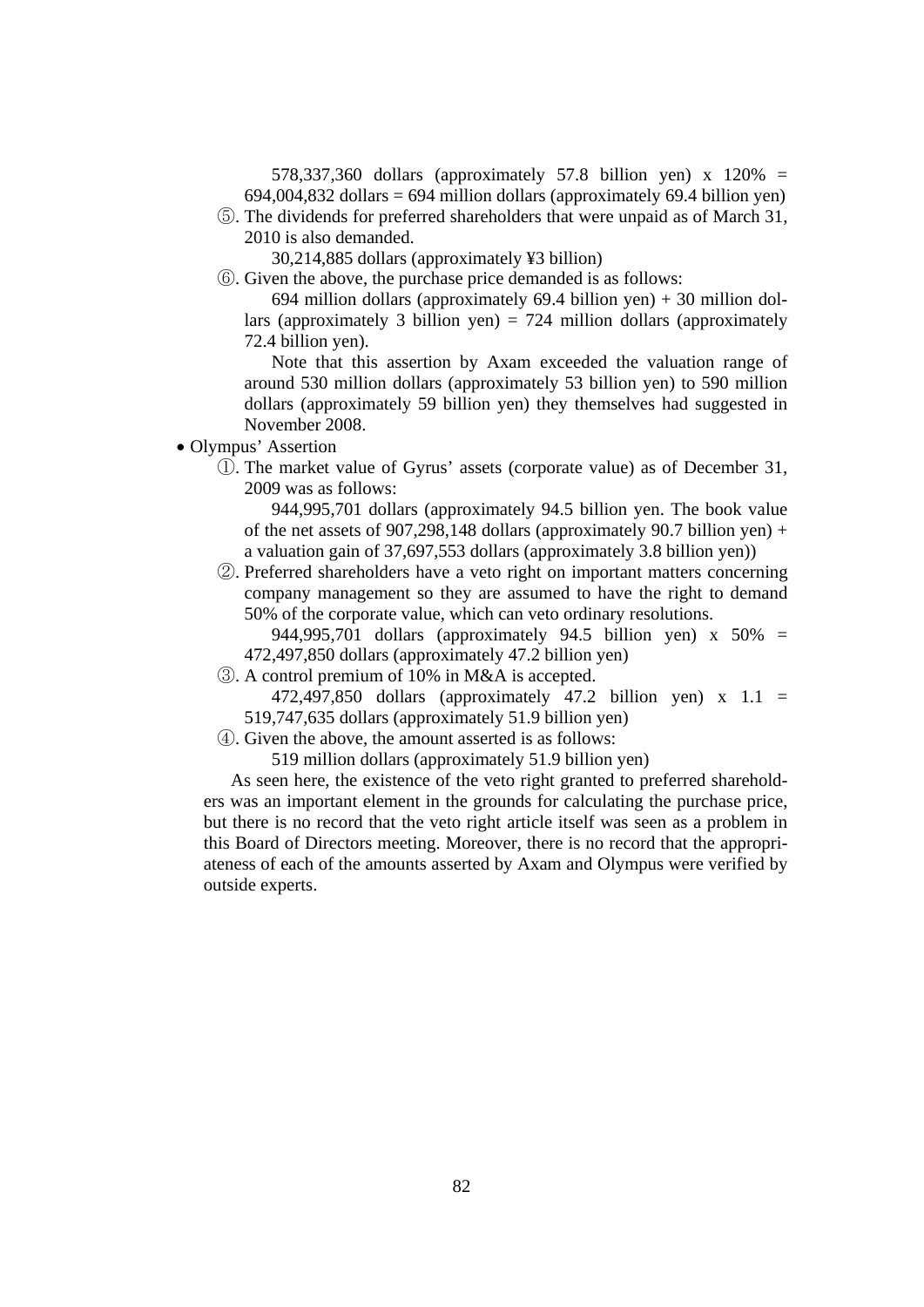(18) Execution of the purchase of the Preferred Shares

On March 22, 2010, OFUK concluded an agreement for the purchase of the preferred shares with Axam based on the resolution passed at the previous Board of Directors meeting, and completed the purchase of the preferred shares by paying Axam 620 million dollars (approximately 62 billion yen) on the  $25<sup>th</sup>$  of the same month, based on this agreement.

Ernst & Young ShinNihon LLC decided that, if the goodwill could be kept within the scope of the difference between the book value of the preferred shares and the valuation of the surgical business segment run by Gyrus according to the discounted cash flow method (DCF method), the booking of the difference as goodwill would be permissible, and since the goodwill was actually within this scope, the difference between the book value and the purchase price was booked as goodwill (To be precise, 41.2 billion yen of the 41.4 billion yen difference between the 57.9 billion yen buyback price and the 16.5 billion yen book value of the preferred shares was booked as goodwill, and the remaining 200 million yen was booked into the currency translation adjustment account).

The 50 million dollars (approximately 5 billion yen) for the purchase of the Warrant Purchase Rights and the 620 million dollars (approximately 6.2 billion yen) that Olympus and OFUK paid to Axam during the course of the above events was mainly used to settle the separated losses.

#### **2. Whether or not there were violations of the Duty of Due Care of a Prudent Manager**

- (1) Regarding whether or not there were violations of the duty of due care of a prudent manager on the part of the corporate auditors in regard to the resolution concerning conclusion of an agreement with an FA at the Board of Directors meeting held on November 19, 2007
	- A. Whether or not there were violations of the Duty of Due Care of a Prudent Manager on the part of the Directors

Directors bear the responsibility to monitor the performance of duties by other directors through the Board of Directors (Article 362, Paragraph 2, Clause 2 of the Companies Act). Therefore, it constitutes a violation of the duty of due care of a prudent manager as a director when directors other than the Participants and People Who Knew agreed (tacitly agreed) or left the matter unattended without taking steps to stop an illegal act by a director who is a Participant or a Person Who Knew, notwithstanding that they knew or could have known of the illegal act.

The true intentions of the directors who were Participants or People Who Knew in regard to this proposal which was presented to the Board of Directors were not made known to the directors who were not Participants or People Who Knew. The directors other than the Participants and People Who Knew were required to make the decision purely as a business judgment of Olympus, and if they were careless errors in the recognition of facts that formed the premise of that judgment or were remarkably unreasonable in the process of inference based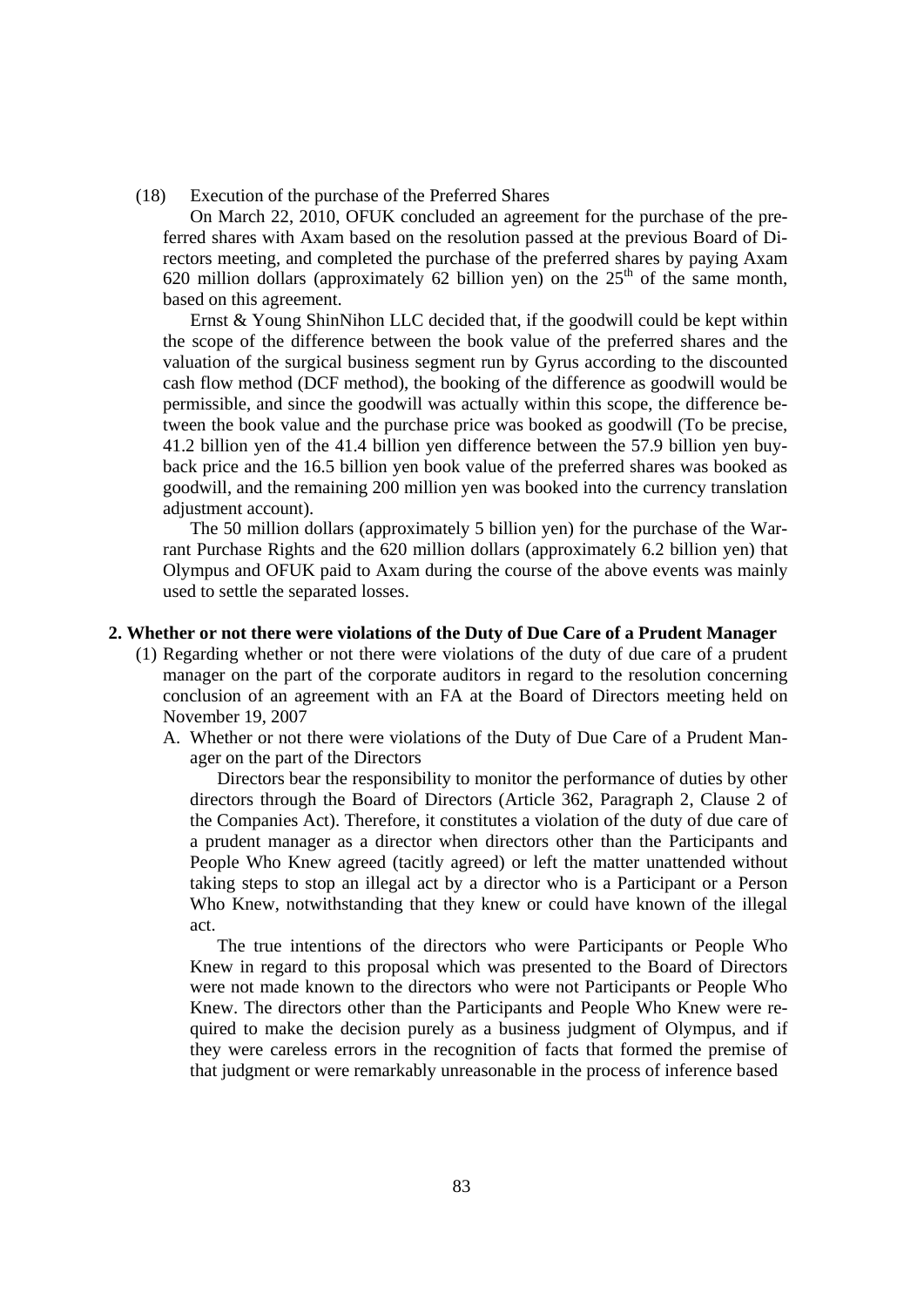on those facts, the directors in question would be judged to have violated the duty of due care of a prudent manager.

The Director Liability Investigation Committee's Report (pages 93–97) maintains that as a result of examining whether or not there was breach of the discretion allowed in business judgment revealed no remarkable unreasonableness in the content and the process of the decision making by the directors who were not Participants or People Who Knew, and denies any violation of the duty of due care of a prudent manager in regard to the resolution on concluding the agreement with a FA at the Board of Directors meeting on November 19, 2007. The content of that is as follows:

(a) Regarding the Gathering and Analysis of Information

a. Regarding the Reasons (Necessity) for Granting Stock Options and Warrant Purchase Rights

There is no record of an explanation or confirmation of the need to grant stock options and Warrant Purchase Rights as compensation based on the agreement with the FA in regard to the resolution by the Board of Directors at the meeting held on November 19, 2007, but we cannot state that it was unreasonable for the directors who were not in charge and did not necessarily have expert knowledge concerning M&A to have thought that there are some instances in M&A where stock options and Warrant Purchase Rights are granted as part of the compensation for the FA.

b. Regarding the Grounds for the Amount of Compensation (Evidence Supporting the Appropriateness)

Since the amount of the FA fee changes depending on the services consigned to the FA, unless the amount could be called obviously high at a glance, this cannot immediately be deemed a violation of the duty of due care of a good manager even if they had trusted that the amount had resulted from negotiations with the FA and no particular investigation was performed. It is also hard to say that the directors other than the Participants and People Who Knew, who couldn't be considered well-versed in the practical aspects of M&A, were capable of recognizing at a glance that the fee of 5% was high. Moreover, while some could have the opinion that they should have secured competing quotes for the selection of a FA in an effort to secure a lower amount of compensation, there is the need to keep in mind there are more than a few cases where competing quotes were not obtained for comparison and consideration for such reasons as maintaining the confidentiality of the M&A transaction.

On the other hand, it is also true that, given the fact that the Warrant Purchase Rights were granted in addition to the 5% of the acquisition price, so that unless the value of the Warrant Purchase Rights were known,the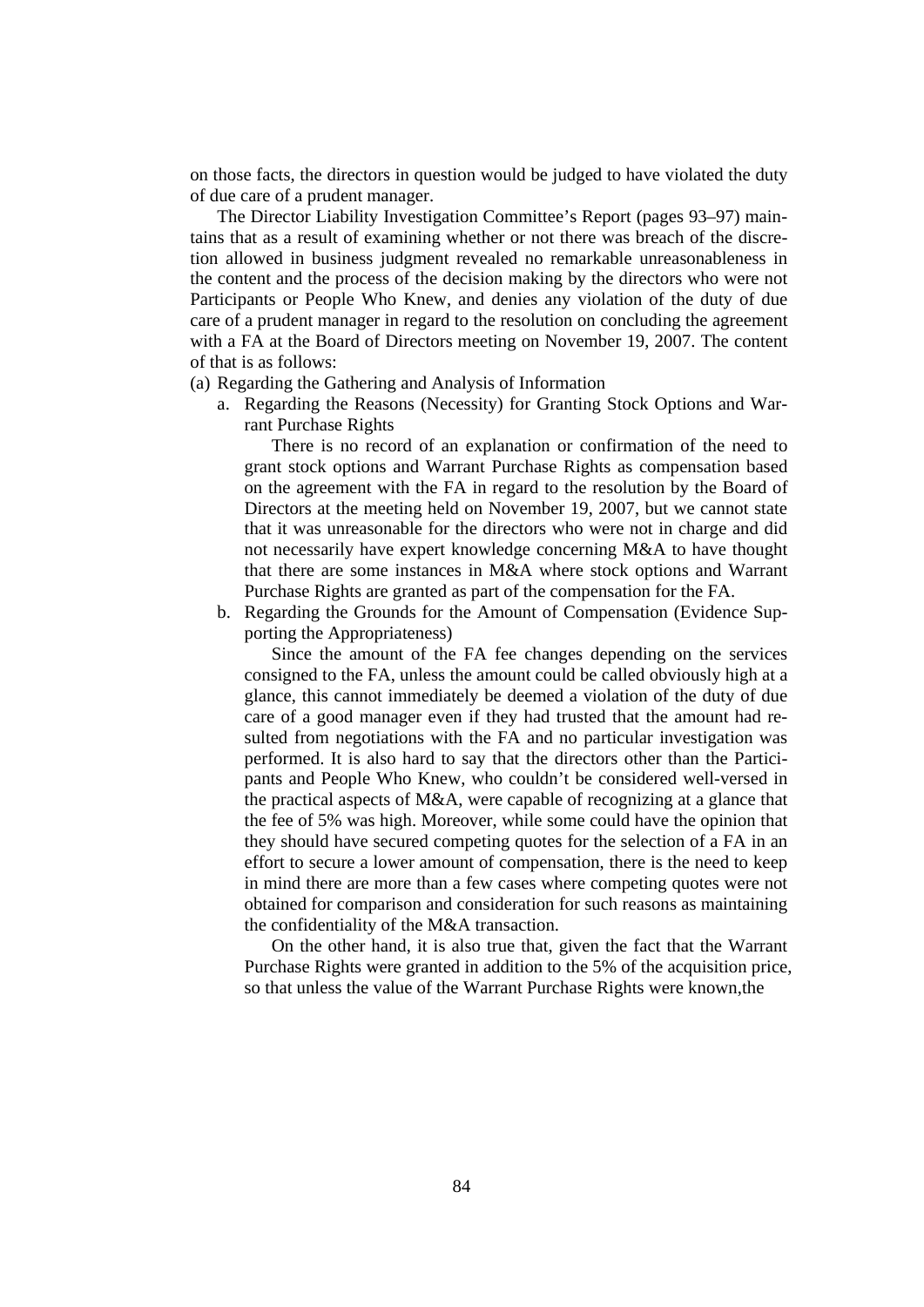full amount of the FA fee would not be clear, and that this could results in an excessive FA fee being awarded.

According to the documentation distributed at the Board of Directors meeting on November 19, 2007, however, the main topic at this Board of Directors meeting was the Gyrus acquisition for a total acquisition price that amounted to 215 billion yen, and the attendant establishment of a subsidiary for the acquisition, and the procurement of funds for the acquisition; the conclusion of an operating agreement with the FA seems to have been an ancillary topic.

The same documentation also described the warrants as "conferring the right to purchase rights (warrants) enabling the purchase of up to 20% of the shares in the subsidiary established for the acquisition."

It would seem to be inevitable that the directors other than the Participants and People Who Knew who looked at that description would have understood that to mean that this was nothing more than granting to the FA the "right to purchase" warrants, and that the FA would have to pay a considerable compensation at the time of the actual "purchase." At the same time, it would not have been unnatural to think that that compensation was in addition to the 5% handling charge on the acquisition price and that it was not large in comparison to the 5% handling on the acquisition price.

Furthermore, since there was not even a clue that the other directors should have been aware of the fraudulent intent of the Participants and People Who Knew to use the stock options and Warrant Purchase Rights to settle the separated losses, it would be hard to criticize them for having trusted that the FA fee was not excessive and was reasonable and that the conditions for the Warrant Purchase Rights, which were understood to be ancillary as noted above, as they were negotiated by the director in charge.

c. Conditions at the Time

 In addition, the review materials for the Board of Directors meeting was distributed on the day of the meeting, and the volume was such that reading through the details within such a short time period would have been difficult, and while an incidental circumstance, when considered together that they were being pressed to make a time-sensitive decision under the premise or circumstances where timely disclosure was scheduled for the London Stock Exchange and the Tokyo Stock Exchange on the evening of November 19, 2011, the day on which the Board of Directors meeting about the acquisition of Gyrus was held, one finds some hesitance in passing the judgment that there were remarkably careless errors in the process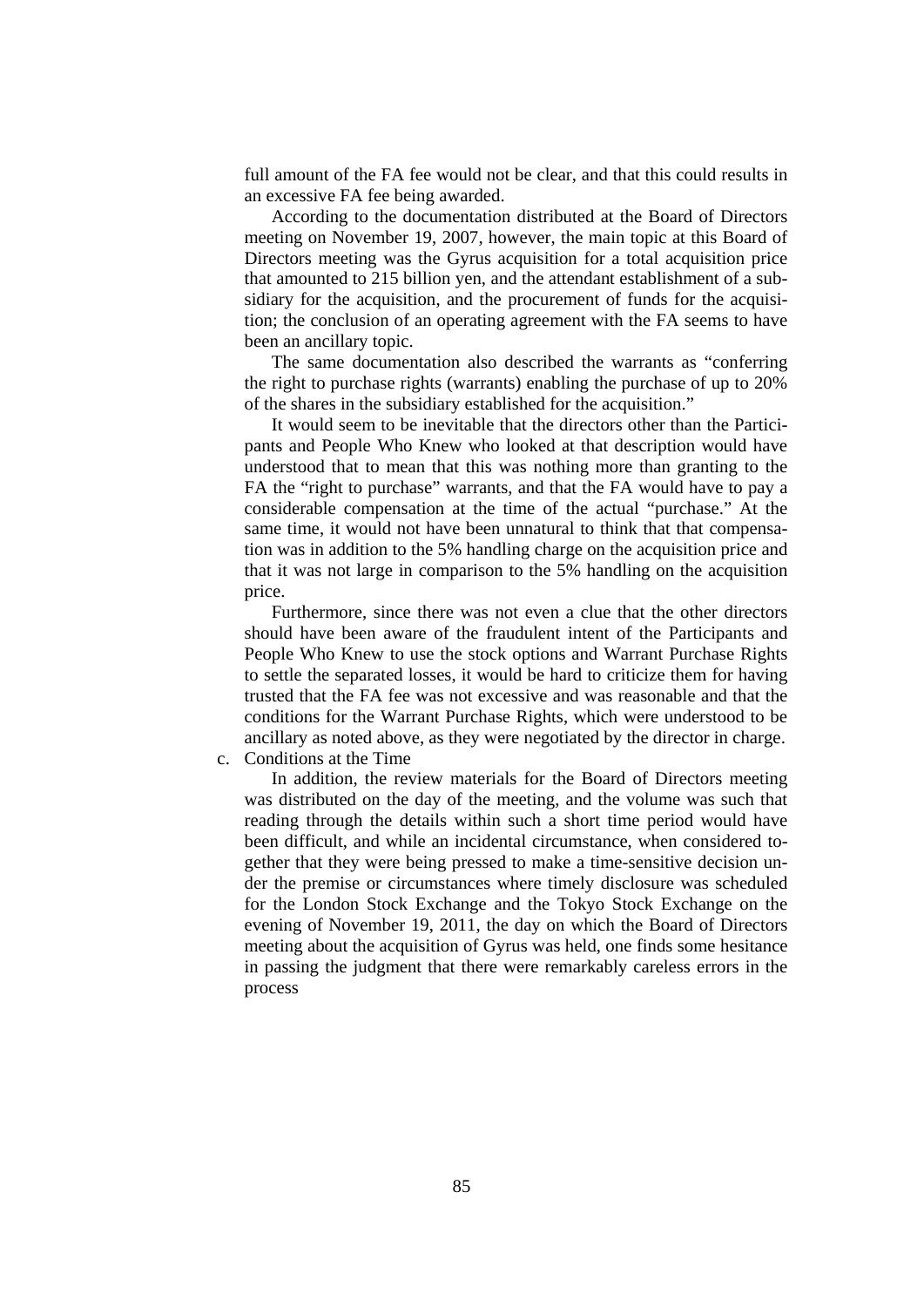of recognizing facts in the directors other than the Participants and People Who Knew deciding to entrust the subsequent negotiation of the operating agreement with the FA to the director in charge and division in charge and to leave the final decision to the president without collecting more detailed information.

(b) Regarding the Process of inference and the Content of the Decision Based on the Recognition of Facts

If the recognition of facts by the directors other than the Participants and People Who Knew was as noted above, with regard to the judgment based on that, it is difficult to make the statement that their judgment to approve the conclusion of the FA Agreement by entrusting the detailed conditions for the amount noted above up to the President was remarkably unreasonable.

B. Whether or not there were violations of the Duty of Due Care of a Prudent Manager on the part of the corporate auditors

Corporate auditors bear the duty to monitor the performance of duties by directors so in the case a director violates the duty of due care of a prudent manager, the issue becomes whether or not overlooking this constitutes a violation of the duty of due care of a prudent manager on the part of the corporate auditors. As stated above, however, as long as there are no special circumstances that would have enabled them to become aware of a violation of the duty of due care of a prudent manager by a director in the process of performing the audits generally required of corporate auditors, this would not be regarded as a neglect of duty on the part of the corporate auditors even if they were unable to discover the violation of the duty of due care of a prudent manager by a director.

The corporate auditors also bear the duty to audit whether or not a violation of the duty of due care of a prudent manager has been committed in business judgments by directors for proposals presented to the Board of Directors, however, in cases where no violation of the duty of due care of a prudent manager was committed by a director for a business judgment, liability would not arise for corporate auditors as long as special circumstances do not exist.

According to the facts found by the abovementioned investigation by This Committee, no special circumstances were found that would have allowed the corporate auditors to become aware of the purpose of Yamada and Mori in using the payment of the FA fee for the acquisition of Gyrus to settle the separated losses.

Also, regarding other judgments by the directors, there were no circumstances that would allow the assessment that there were careless error in the process of recognition of facts, the process of inference for the judgment based on those facts, and the unreasonableness of its content.

Therefore, the four corporate auditors (Imai, Komatsu, Shimada, and Nakamura) did not violate the duty of due care of a prudent manager in regard to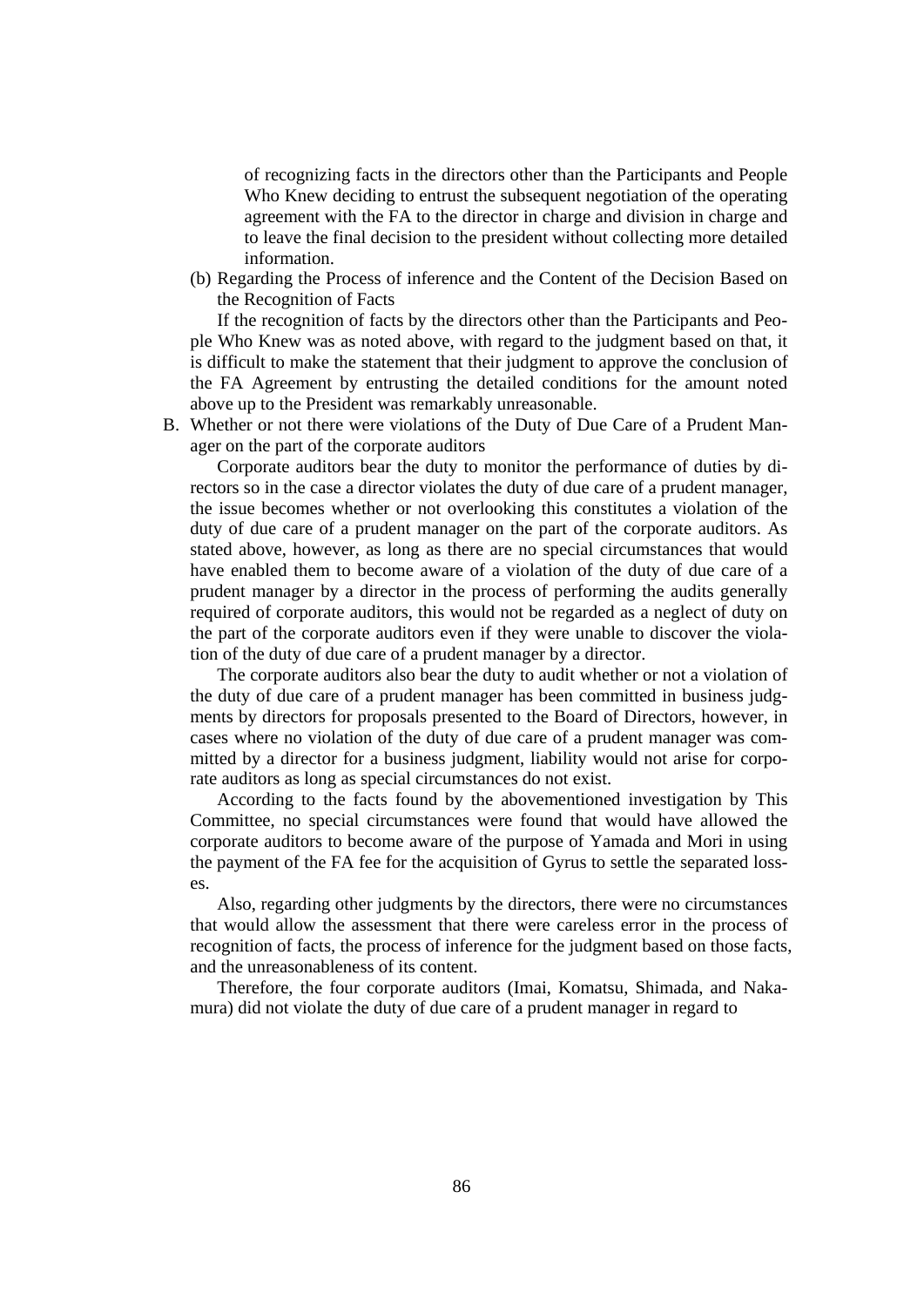auditing the performance of duties by the directors in the resolution to conclude the agreement with the FA passed at the Board of Directors meeting on November 19, 2007.

(2) Regarding whether or not there were violations of the duty of due care of a prudent manager on the part of the corporate auditors in regard to the facts that became known from the Summary Audit Report for the Fiscal Year ending March 2008:

When corporate auditors become aware of facts that cause suspicion of a violation of the duty of due care of a prudent manager by a director, they have the duty to discharge their auditing duties as corporate auditors to report the facts in question to the Board of Directors, or confirming the facts by seeking an explanation from the director in charge, and calling for an injunction or taking other steps if an unlawful act were found.

The corporate auditors received the "Summary Audit Report on the 140<sup>th</sup> Term" from KMPG AZSA LLC on May 8, 2008 (officially submitted on May 15, 2008). The report notes that approximately 206.3 billion yen was booked as the "amount paid for share acquisition and approximately 19 billion yen as "ancillary expenses" (FA fee) as the breakdown of the acquisition price for Gyrus, but it was clear that the "ancillary expenses" (FA fee) noted above exceeded the amount for the FA fee approved at the Board of Directors meeting on November 19, 2007 (5% of the acquisition price, or around 11 billion yen).

The Board of Directors Decision-Making Standards of Olympus stipulate that proposals must be resubmitted to the Board of Directors when there is a change in amount exceeding 120% of the original resolution for proposals approved by the Board of Directors. No evidence indicating that the revision in the amount was resubmitted to the Board of Directors was found, despite the fact that the "ancillary expenses" clearly exceeded 120% of the 5% of the acquisition price, which was the original decision.

Since the corporate auditors were made aware of the facts that raised the suspicion of a violation of the duty of due care of a prudent manager by directors at the time they received the report via this Report, they consequently had the duty to perform their duties in immediately reporting this to the Board of Directors or in seeking an explanation from the director in charge, etc.

However, since the corporate auditors (Imai, Komatsu, Shimada, and Nakamura) did not exercise their requisite audit authority as corporate auditors, notwithstanding that they came to know the facts above through the Summary Audit Report for the Fiscal Year Ending March 2008, they are in violation of the duty of due care of a prudent manager.

Note that had the corporate auditors demanded an explanation from the director in charge, they would have confirmed that the stock options were 176,981,106 dollars (approximately 17.7 billion yen) in the Mutual Agreement on Cash Settlement dated March 1, 2008. The director in charge might have explained that the "ancillary expenses" were based on this Mutual Agreement on Cash Settlement, but it was clearly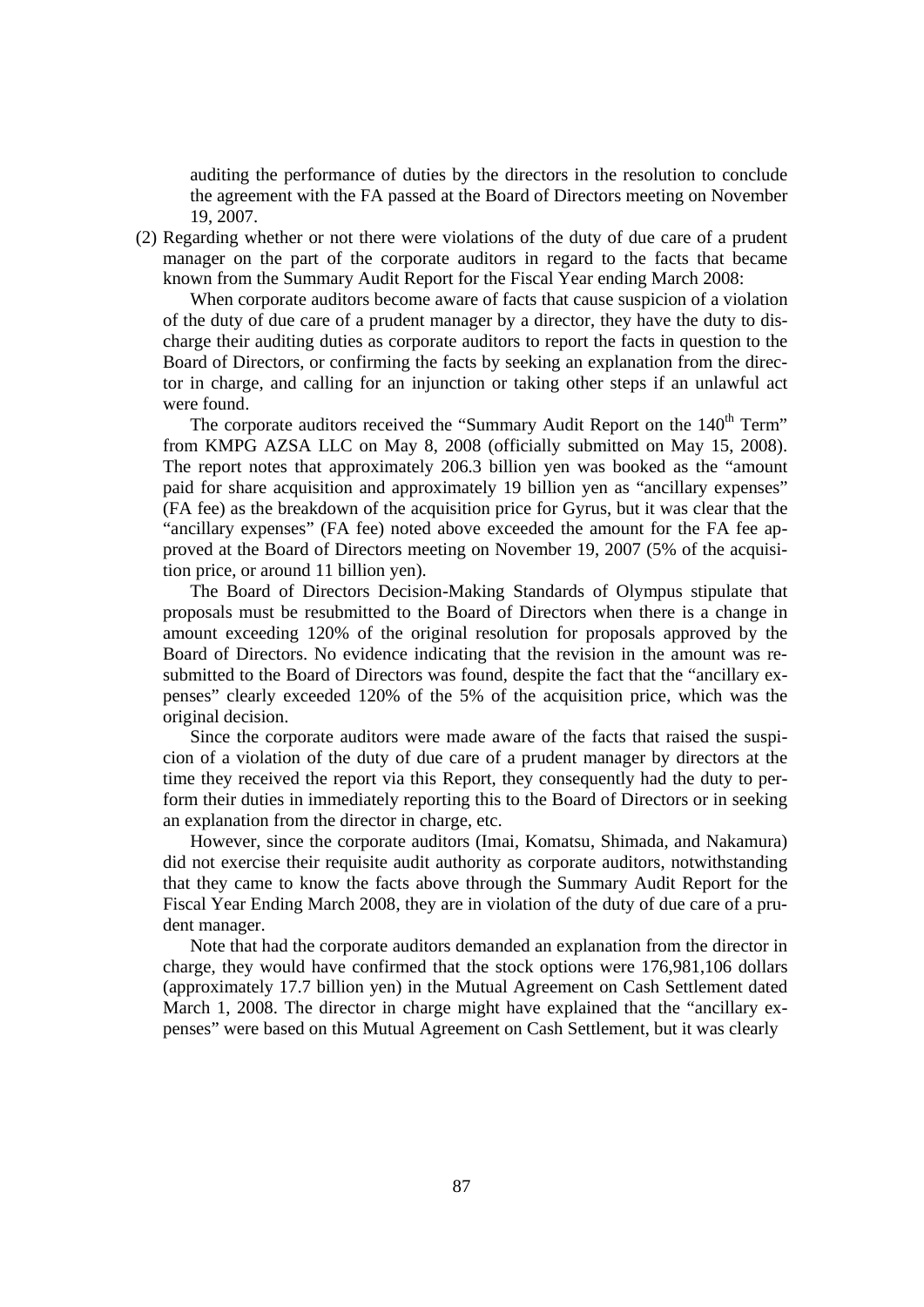unreasonable that the amount of the FA fee had nearly doubled from the 5% of the acquisition price reported at the February 22, 2008 Board of Directors meeting in the short span of one week so the interpretation is made that the situation of the subsequent issue of the preferred shares and the buy-back of these at a high price could have been avoided had the corporate auditors just taken the necessary action.

- (3) Regarding whether or not there were violations of the duty of due care of a prudent manager on the part of the corporate auditors in regards to the resolution at the Board of Directors meeting on September 26, 2008 concerning the buy-back of Warrant Purchase Rights and the issuance of Preferred Shares:
	- A. Whether or not there were violations of the Duty of Due Care of a Prudent Manager on the part of the Directors

According to the Director Liability Investigation Committee's Report (pages  $97 \sim 100$ ), a violation of the duty of due care of a prudent manager in light of the so-called business judgment rule was verified for directors other than the Participants and People Who Knew because there was insufficient gathering of information constituting the premise for the resolution in question and insufficient analysis of that information, and the process of inference and content of the decision based on those circumstances was clearly unreasonable. The content of that is as follows:

- (a) Regarding the gathering and analysis of information
	- a. The Need to Acquire the Warrant Purchase Rights and the Need to Issue Preferred Shares in Place of the Stock Options

The documentation for the Board of Directors meeting held on September 26, 2008 explained in regard to the need to acquire the Warrant Purchase Rights and the need to issue preferred shares in place of stock options that it was necessary to make Gyrus a wholly owned subsidiary, including the stock options, from a tax standpoint in the scheme to restructure the Gyrus Group, and the reason (need) for acquiring the Warrant Purchase Rights as well as the reason (need) for issuing preferred shares in place of the stock options were confirmed.

However, the directors other than the Participants and People Who Knew should have recognized that the issue was the granting of stock options and Warrant Purchase Rights for OUKA, not the granting of stock options and Warrant Purchase Rights for Gyrus itself, since the content of the FA Agreement explained at the Board of Directors meeting on November 19, 2007 made it clear that the object of the stock options and Warrant Purchase Rights was the company established for the purpose of acquiring Gyrus (OUKA. The Acquisition Vehicle). Meanwhile, it was reported at the Board of Directors meeting on April 25, 2008 that Gyrus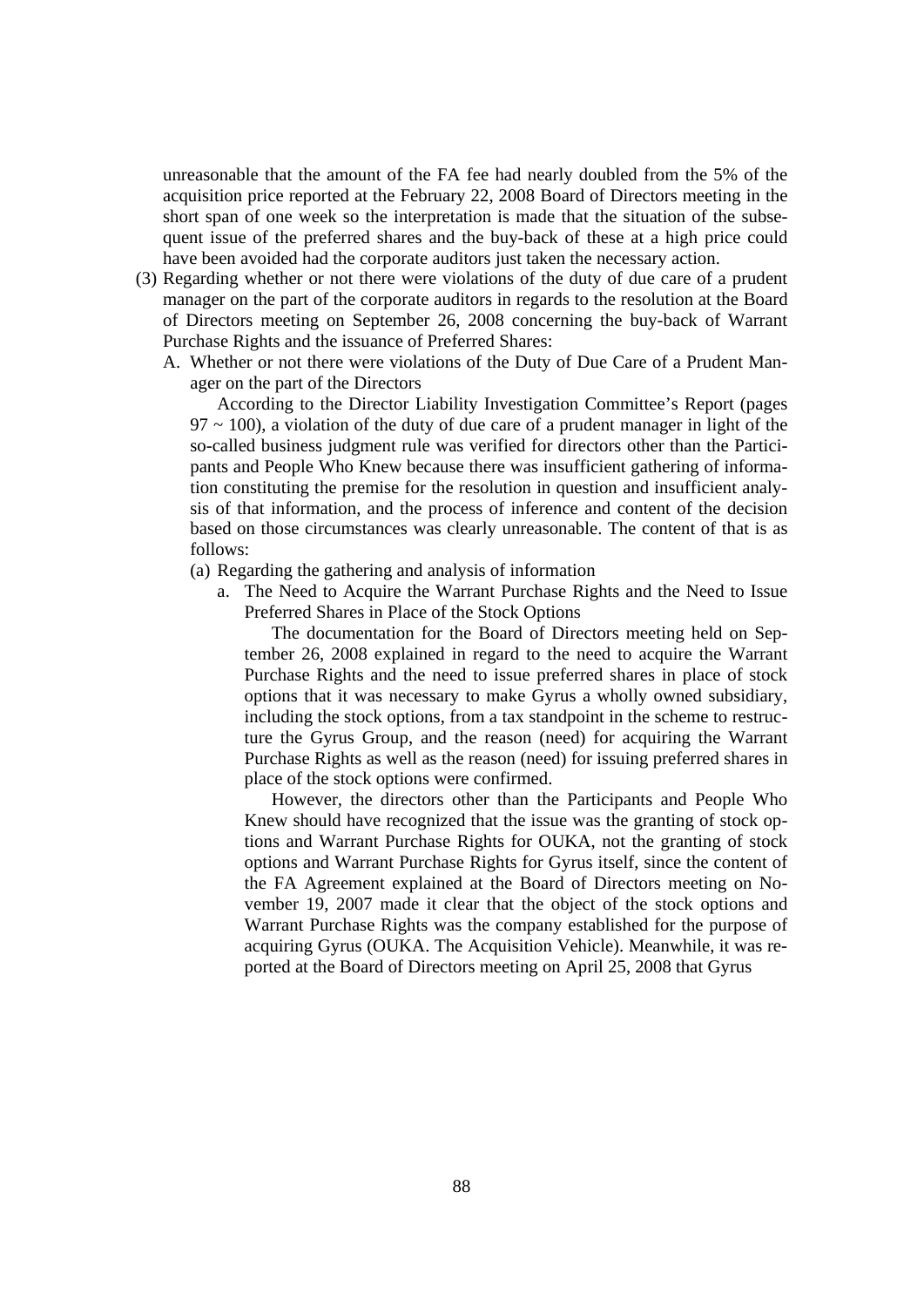shares had been transferred to Olympus via capital reduction with compensation for OUKA and Gyrus had already become a wholly owned subsidiary of Olympus. There should have been questions raised about the explanation that purchase of the stock options was needed to make Gyrus a wholly owned subsidiary when the company had already been made a wholly owned subsidiary.

Had these points been discussed, it is believed they would have provided clues for revealing the problems with the existence of the Call Option Agreement, the Mutual Agreement on Cash Settlement, and the reasonableness of the Amended FA Agreement.

- b. Valuation of the Stock Options, Warrant Purchase Rights, and Preferred Shares
	- (a) Objective Valuation of Both the Stock Options and the Preferred Shares Issued in their Place

There should have been doubts about the fact that the face value of the preferred shares issued in place of the stock options was set at 177 million dollars (approximately 17.7 billion yen) despite the fact that value of the stock options should have been 8.5 billion yen  $(=$  acquisition price of approximately 200 billion yen x 5% x 85%). Moreover, even if the discrepancy in these prices could not have been recognized, verification of the grounds for the pricing and valuation should have been a duty naturally expected of the directors at a minimum, given the issuance of preferred shares with a valuation of as much as 177 million dollars (approximately 17.7 billion yen). Had a valuation by a third-party expert been properly performed, it is highly likely that the valuation would have been lower.

(b) Grounds for Stipulating 50 million dollars (approximately 5 billion yen) as the Price for the Warrant Purchase Rights

The price of the Warrant Purchase Rights was set at as much as 5 billion yen, despite the fact that the Warrant Purchase Rights were granted simply as ancillary compensation to the commission of 5% of the acquisition price (approximately 10 billion yen); so confirming the grounds for this price was a duty naturally expected of the directors, but no such confirmation was performed. Further, the failure to investigate and confirm the price must be called a careless error in the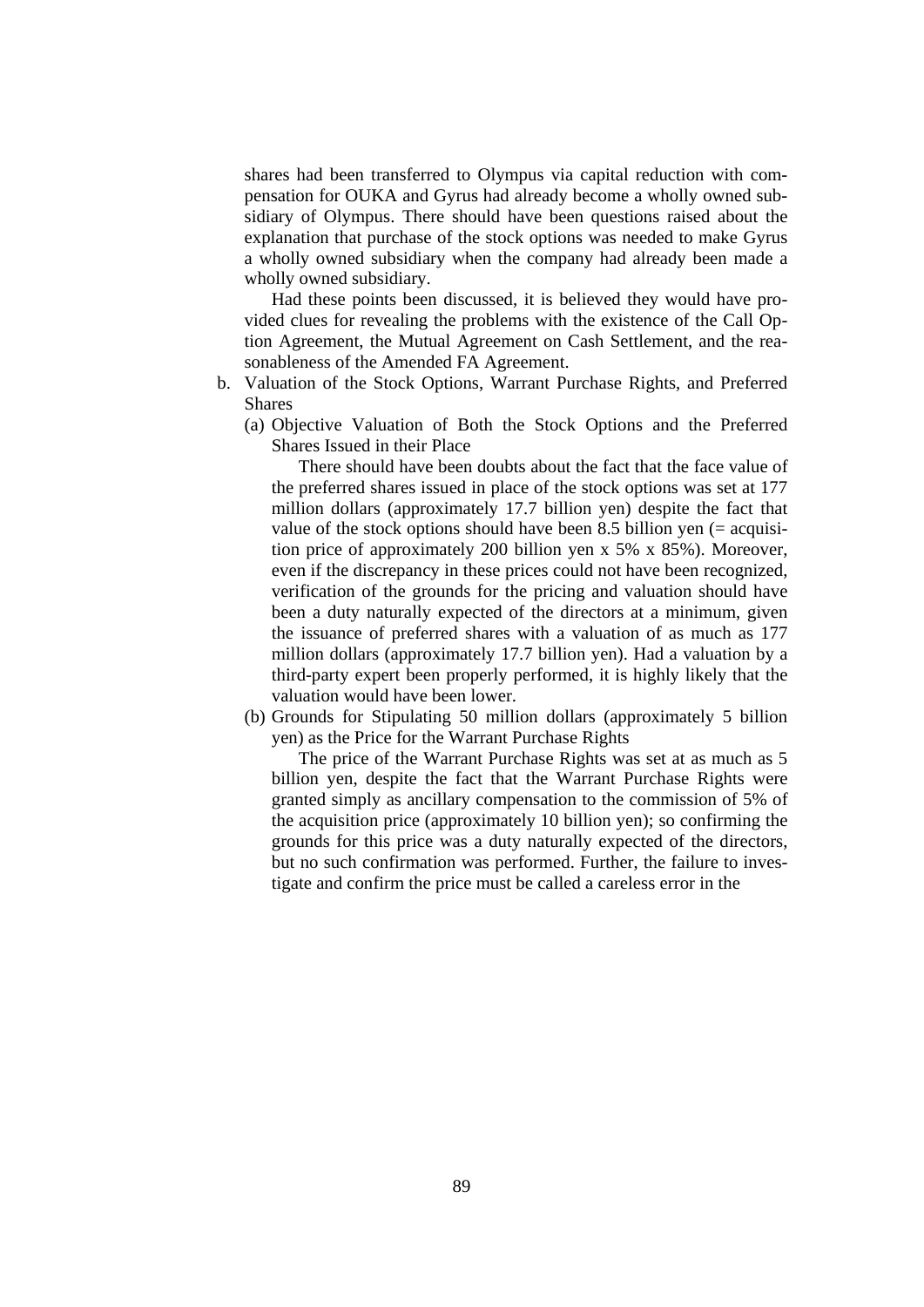process of recognizing the facts (the gathering of information and its analysis and review), given the fact that the combined value of the stock options and Warrant Purchase Rights of 227 million dollars (approximately 22.7 billion yen) was more than 10% of the acquisition price itself.

(b) Regarding the Process of inference and Content of the Decision Based on the recognition of facts

The directors other than the Participants and People Who Knew who attended the Board of Directors meeting on September 26, 2008 approved the granting of preferred shares that had, or could have, a remarkably high valuation compared to the amount of the initial compensation (approximately 8.5 billion yen) without sufficient verification of the need, and furthermore approved the acquisition of Warrant Purchase Rights for payment of as much as 50 million dollars (approximately 5 billion yen) in cash without performing adequate trial calculations of the value; so both the process of inference and the content of the decision must be judged as remarkably lacking in reasonableness.

B. Violation of the Duty of Due Care of a Prudent Manager on the part of the corporate auditors

Corporate auditors are obligated to attend Board of Directors meetings (Article 383, Paragraph 1 of the Companies Act), and each matter presented to the Board of Directors is naturally subject to audit.

When there has been a violation of the duty of due care of a prudent manager by directors in regard to decisions made at a Board of Directors meeting, corporate auditors have the duty to issue a warning or conduct an investigation of the act in question, and have the duty to exercise their right to seek an injunction against action by directors (Article 385, Paragraph 1) when it could cause the company serious loss or damage. Failure to properly exercise this right when there has been a violation of the duty of due care of a prudent manager by a director constitutes a violation of the duty of due care of a prudent manager by corporate auditors.

According to the facts recognized from the results of the aforementioned investigation by This Committee, the corporate auditors could have known that there were careless errors in the process of inference of the judgment and the process of recognition of facts on which it was based, and the lack of reason in its content in regard to the business judgment by the directors in passing the resolution to buy-back the Warrant Purchase Rights and the issuance of preferred shares at the Board of Directors meeting held on September 26, 2008 since they also had the same awareness of the facts as the directors other than the Participants and People Who Knew. The corporate auditors therefore bore the duty to exercise their audit authority appropriately by confirming the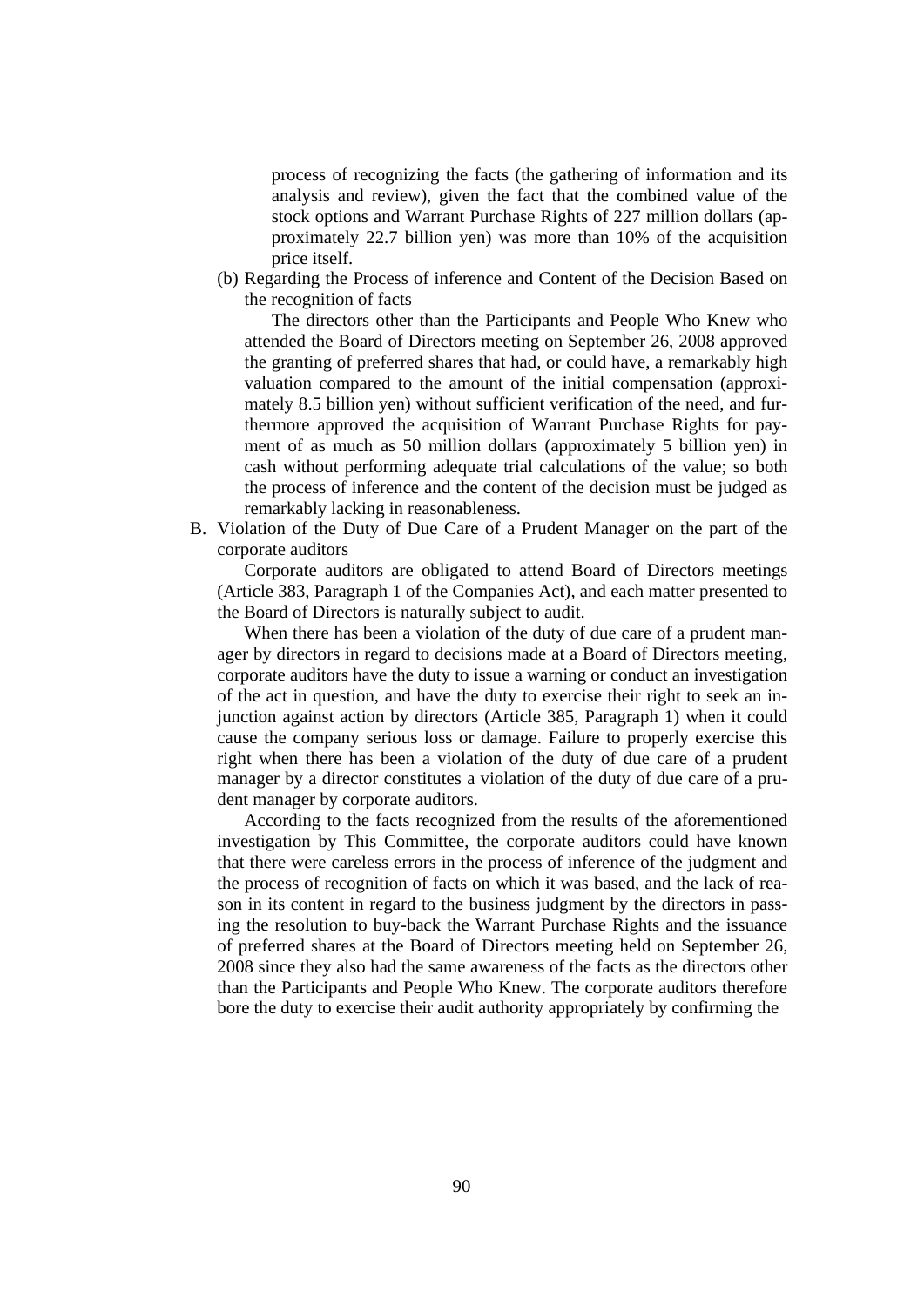need to issue preferred shares in place of the stock options and acquire Warrant Purchase Rights, seeking valuations of the preferred shares and Warrant Purchase Rights by experts, and demanding an explanation at the Board of Directors regarding the attempt to grant preferred shares having a remarkably high valuation in relation to the initial compensation.

Despite that, not only did the corporate auditors (Imai, Komatsu, Shimada, and Nakamura) fail to express dissent regarding the proposal, they also did not demand any sort of investigation, etc., and this must be called a violation of the duty of due care of a prudent manager.

(4) Regarding whether or not there were violations of the duty of due care of a prudent manager on the part of the corporate auditors in regard to the Board of Directors meeting resolution of March 19, 2010 on the acquisition of Preferred Shares

For the acquisition of the Preferred Shares, the Initial Purchase Resolution was passed on November 28, 2008, and the Resolution to cancel was passed on June 5, 2009 in light of the findings by KMPG AZSA LLC; however, another resolution on the acquisition (Hereinafter, the "Purchase Resolution") was made on March 19, 2010 for 620 million dollars (approximately 62 billion yen), which exceeded the amount of the previous resolution by a substantial amount.

The Initial Purchase Resolution on November 28, 2008 was a resolution to buy back the preferred shares that were granted by the resolution on September 26 of the same year for approximately 177 million dollars (approximately 17.7 billion yen) considered above in item (2) for 530 million dollars (approximately 53 billion yen) or roughly three times that just two months later. While this could constitute a problem with the business judgment made by directors other than the Participants and People Who Knew, the Initial Purchase Resolution on November 28, 2008 was withdrawn by the Resolution to cancel on June 5, 2009, and the subsequent acquisition of preferred shares was executed based on the resolution by the Board of Directors on March 19, 2010 so a direct cause and effect relationship with the Initial Purchase Resolution on November 28, 2008 does not exist. Whether or not there were violations of the duties of corporate auditors in regard to the Initial Purchase Resolution therefore converges with the issue of whether or not there were violations of the duties of corporate auditors at the Board of Directors meeting on March 19, 2010; however, the fact that the Initial Purchase Resolution on November 28, 2008 was remarkably unreasonable is a point that the corporate auditors attending the Board of Directors meeting in question could have known, and constitutes the premise for determining the violation of the duties of an auditor on the part of the corporate auditors at the Board of Directors meeting held on March 19, 2010, which is examined below.

A. Violations of the Duty of Due Care of a Prudent Manager on the part of the **Directors** 

According to the Director Liability Investigation Committee's Report (pages  $100 \approx 106$ ), the directors other than the Participants and People Who Knew were judged to have violated the duty of due care of a prudent manager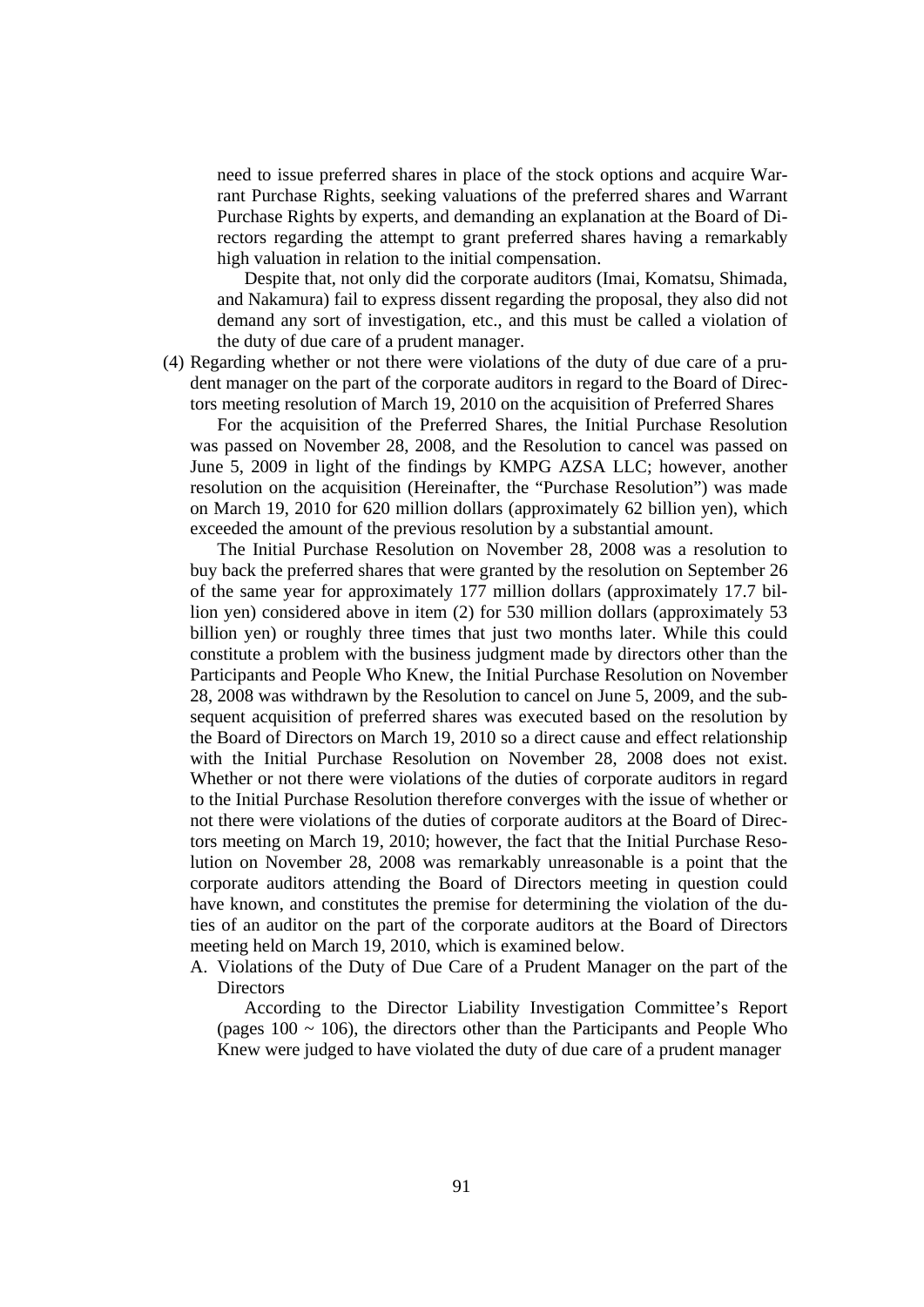through the insufficient gathering of information and its analysis, forming the premise for the decision, as well as by the remarkable unreasonableness of the process of inference and content of that decision based on the facts in question, in light of the so-called business judgment rule. Its content is as follows:

- (A) Regarding the gathering and analysis of information
	- a. Regarding the reasons (necessity) for purchasing the Preferred Shares

The reasons explained for purchasing the preferred shares at the Board of Directors meetings held on November 28, 2008 and February 26, 2010 were:  $\Phi$  to avoid the outflow of capital,  $\Phi$  to make intra-group restructuring easier,  $\circled{3}$  to prevent resale to third parties (the above are from the Board of Directors Meeting Material of November 28, 2008),  $\Phi$  to implement a capital reduction,  $\circledcirc$  to resolve the breach of contract due to the non-payment of dividends, and  $\circledcirc$  posting as goodwill would be possible if the purchase were made during this fiscal year (the above are from the Board of Directors Meeting Material of February 26, 2010). The Purchase Resolution is seen to have been passed based on this explanation.

However, neither of the items  $\mathbb{O}$ ,  $\mathbb{S}$ , or  $\mathbb{O}$  can be said to be reasonable grounds for purchasing the preferred shares, however. In other words:

In regard to item  $\mathbb{O}$ , the outflow of capital through dividends was expected as a matter of course from having issued the preferred shares. If the amount of dividends paid out without a capital reduction is the issue, then all that was needed was to reduce the capital, so this does not constitute a reason.

In regard to item  $\circled{S}$ , paying the dividends would resolve the breach of contract so the state of non-payment of dividends does not constitute a reason (need) for purchasing the preferred shares.

In regard to item  $\circled{6}$ , the benefit of posting goodwill is nothing more than a benefit that influences the decision over the timing of the acquisition when purchasing the preferred shares, and is not a benefit of the acquisition of the preferred shares itself, so the acquisition of preferred shares despite the fact that no other need to acquire the shares exists cannot be deemed a reasonable reason.

In regard to item  $\mathcal{D}$ , above, the resale to third parties was prohibited by the Share Subscription Agreement in the first place, and this essentially does not constitute a reason to purchase the preferred shares; the directors other than the Participants and People Who Knew probably could not have been expected to go so far as to confirm the Share Subscription Agreement itself.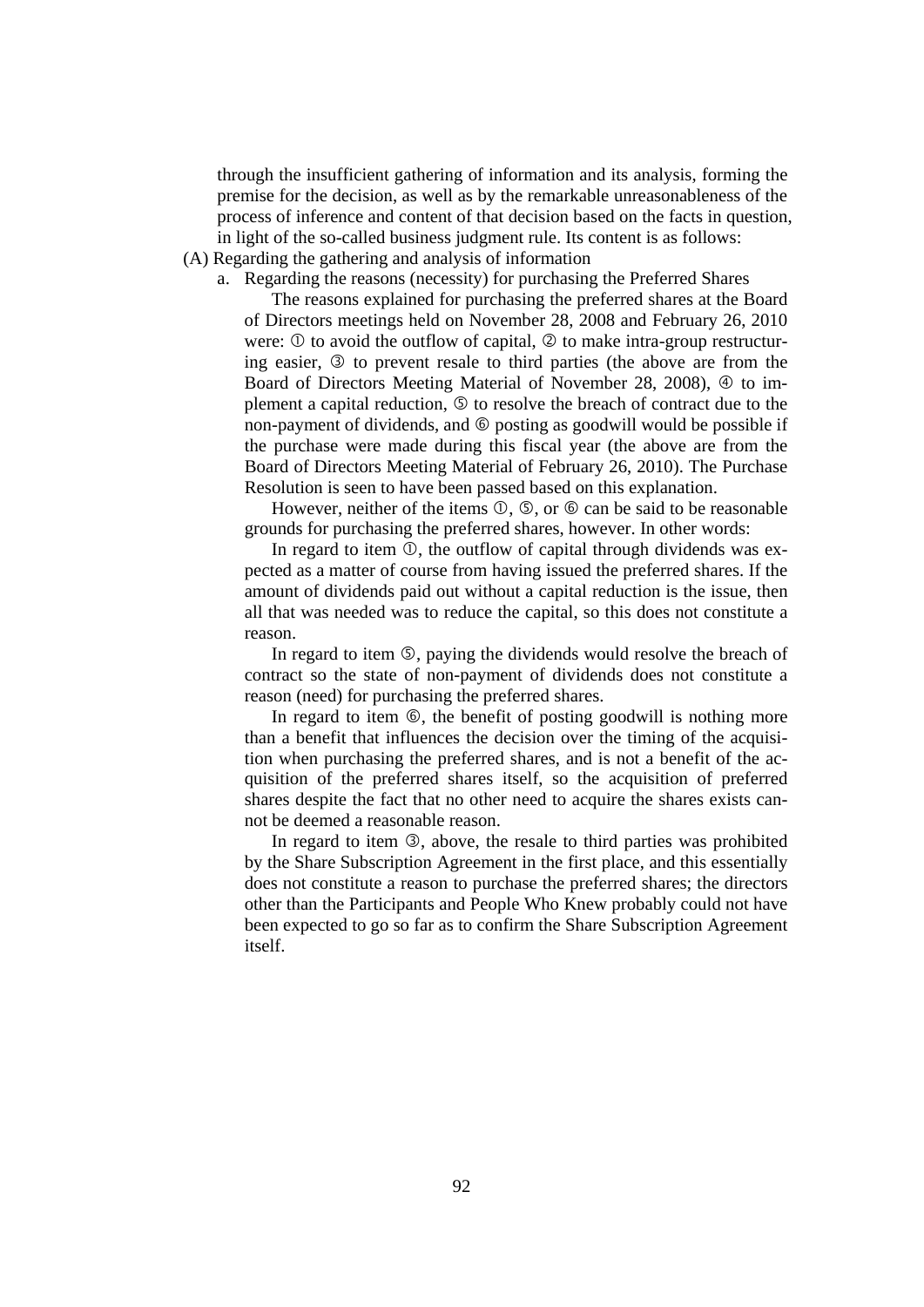Moreover, the reasons in items  $\oslash$  through  $\oslash$  must be understood to be grounded in the fact that Axam held preferred shares to which the veto right had been granted regarding the capital reduction for Gyrus; but in acquiring a corporation, granting the veto right on important matters involving the corporation to be acquired as the FA fee was clearly unreasonable at a glance. Furthermore, regardless of the fact that a resolution to issue preferred shares to Axam had been passed on the premise of implementing a capital reduction for Gyrus at the Board of Directors meeting held on September 26, 2008, if Axam had been granted the veto right on this capital reduction, then the directors should have had reservations on this point.

In addition, the explanation given for the acquisition price for the preferred shares was that Axam's veto right meant that it held 50% of the corporate value, but the explanation itself is not reasonable, and it is also unreasonable to take this explanation as a given.

Thus the fact that the FA has the veto right and its explanation were both extremely unreasonable, and even directors other than the director in charge should have confirmed whether or not the measure in question was reasonable.

#### b. Confirmation of the Appropriateness of the Price

(a) Regarding the Reasons for the Large Divergence from the Issue Price

The preferred shares were issued at an issue price of 177 million dollars (approximately 17.7 billion yen), based on the resolution at the Board of Directors meeting held on September 26, 2008.

Despite this, a proposal to "buy back" the preferred shares at an amount (530 million dollars to 590 million dollars: Approximately 53 billion yen to 59 billion yen, which was actually 30% of the Gyrus acquisition price of approximately 200 billion yen) that was more than three times the issue price of the preferred shares in question was made at the Board of Directors meeting held on November 28, 2008, just two months later, and it was approved without particular issue taken by the directors present. Furthermore, the abovementioned purchase proposal was withdrawn on June 5, 2009 and a resolution passed to negotiate for a buy-back for around 177 million dollars (17.7 billion yen) was passed.

The Purchase Resolution was made in an attempt to purchase the preferred shares at a price that was more than 3.5 times the issue price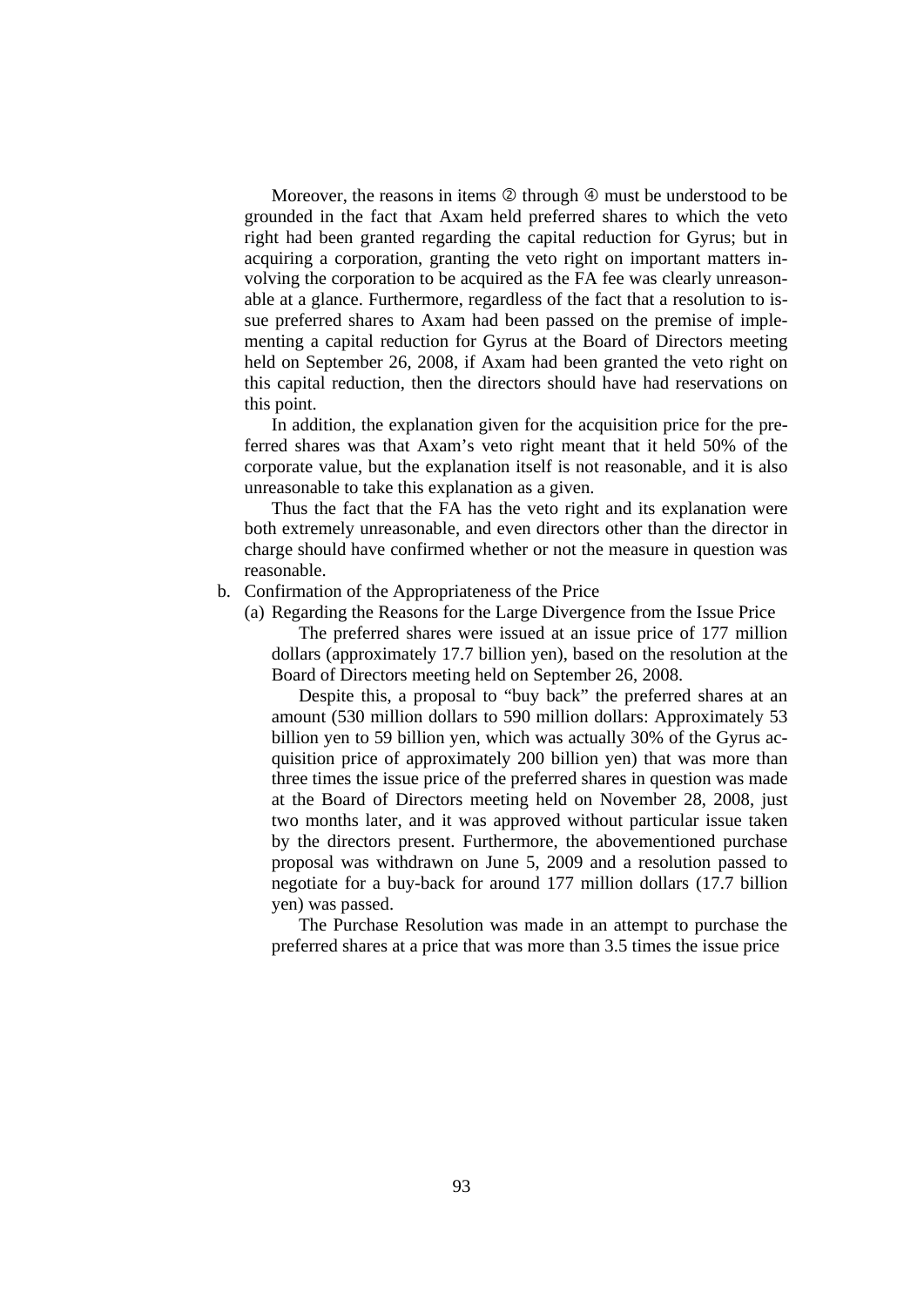for the preferred shares, and it is clear that the directors from the time the preferred shares were issued who could have known of such an abnormal course of events regarding a transaction for the extremely large sum of 620 million dollars (approximately 62 billion yen) (directors appointed before June 2008) naturally should have confirmed why such an abnormal course of events had occurred and it is clear they needed to confirm the reason (need) for purchasing the preferred shares to the extent of paying a price that differed so much from the issue price (book value).

(b) Regarding the Reasons for the Divergence from the Third-party Valuation

The acquisition price of the preferred shares proposed at the Board of Directors meeting on March 19, 2010 (620 million dollars, approximately 62 billion yen) greatly exceeded the three valuations distributed at the Board of Directors meeting held on November 28, 2008; i.e., both the third-party valuation requested by Olympus (Shinko Securities Co., Ltd.: 557 million dollars, approximately 55.7 billion yen) and the two valuations presented by the Axam side (522 million dollars (approximately 52.2 billion yen) to 536 million dollars (approximately 53.6 billion yen) and 592 million dollars (approximately 59.2 billion yen). However, the authors are unknown). Moreover, the grounds and the logic for both valuations given in the documentation for the Board of Directors meeting held on March 19, 2010 was that the existence of the veto right was an important factor; this differed completely from the method of calculation used in the valuation documentation for the Board of Directors meeting held on November 28, 2008. In particular, Axam asserted a different logic from the valuation they themselves had previously presented, and suggested an amount (724 million dollars, approximately 72.4 billion yen) that exceeded the amount in these valuation documents by 100 million dollars (approximately 10 billion Yen). Therefore, it must be stated that the directors should have investigated the logic of Axam's assertion and the appropriateness of the amount by verification through an outside expert, or other means.

On the other hand, directors who were not aware of the existence of the previous valuation documents should also naturally have confirmed whether or not the assertion from the Axam side was a generally appropriate assertion, since the proposal to the Board of Directors meeting was to attempt a purchase for a "median" price between the assertion by Axam and the assertion by Olympus. In this incident in particular, the difference between the amount asserted by Olympus (519 million dollars, approximately 51.9 billion yen) and the median price (purchase price) between the two exceeded 100 million dollars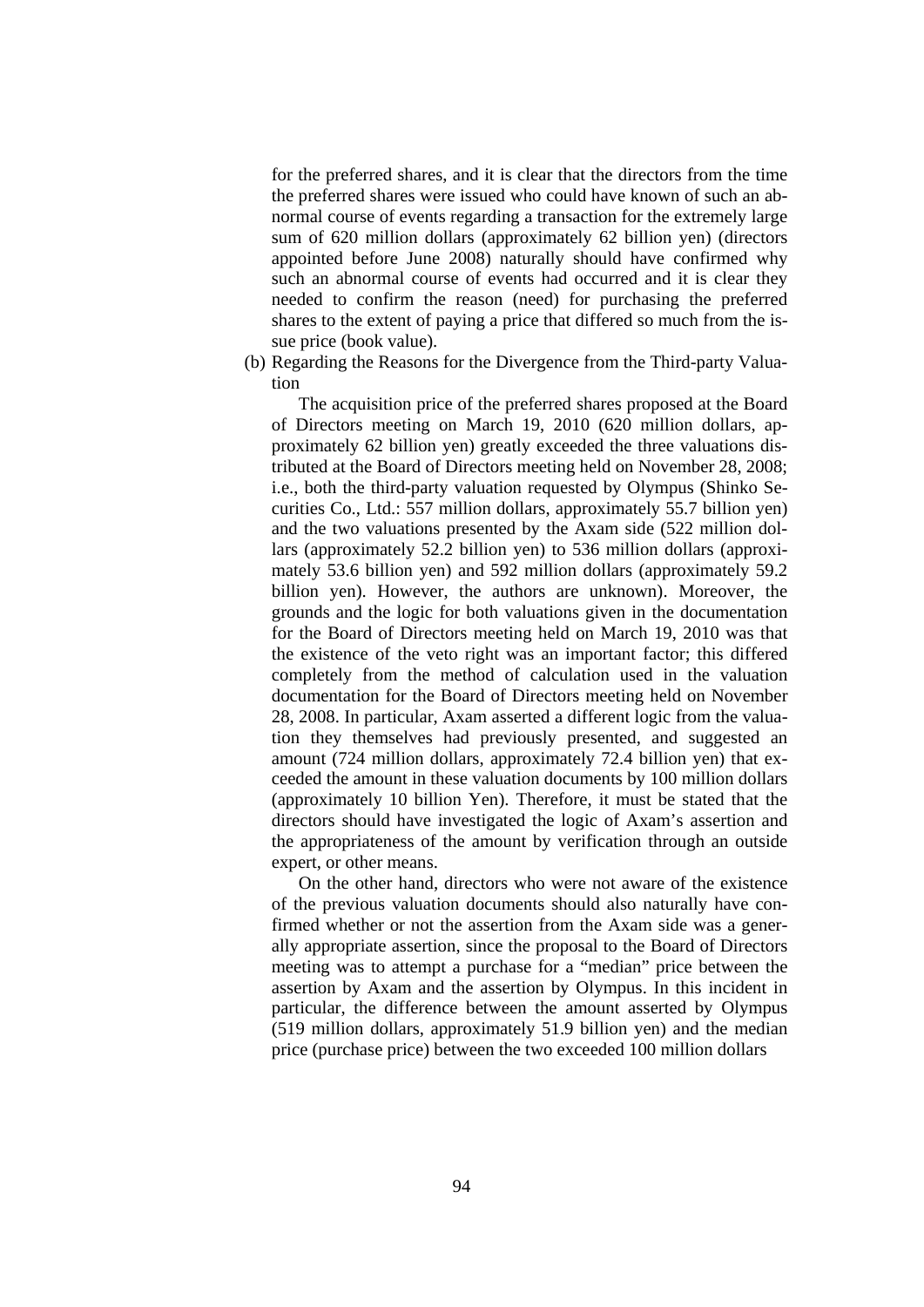(approximately 10 billion yen), so simplistically agreeing to the "median" price should never have been allowed, unless the assertion by the AXAM side was found to have been reasonable.

Therefore, in any case, given that a transaction that involved an extremely large amount of 620 million dollars (approximately 62 billion yen) would be undertaken, unthinkingly agreeing to the purchase of the preferred shares without confirming that the assertion of Axam was reasonable must be deemed a careless error in the process of recognizing the facts (the the gathering of information and its analysis and review) on the part of the directors.

#### c. Regarding the Existence of an Opinion by Attorneys

Incidentally, the possibility cannot be denied that the directors other than the Participants and the People Who Knew believed the judgment of the 2009 Committee's Report that no violation of the duty of due care of a prudent manager existed, including for the acquisition of the preferred shares approved at the Board of Directors meeting held on November 28, 2008.

However, the appropriateness of the purchase price is essentially an item for which the directors should provide a judgment and given the fact of the abnormal course of events noted above and the fact that the purchase price itself was extremely high, the directors should naturally have confirmed with what sort of premise and on what grounds the 2009 Committee's Report made the judgment that there was no violation of the duty of due care of a prudent manager. Since the discrepancy from the thirdparty valuation is a factor that even a director possessing no legal expertise and no experience in dealing with corporate acquisitions could have been expected to point out, the existence of a legal opinion by attorneys that may have led to a misunderstanding, does not constitute grounds for denying liability.

(b) Regarding the process of inference and Content of the Decision Based on the recognition of facts

The directors who attended the Board of Directors meeting on March 19, 2010 not only made careless errors in the gathering of information and in the process of inference, they also approved the purchase of the preferred shares for an amount that differed substantially from the issue price and would have a serious impact on the financial status of Olympus (620 million dollars, approximately 62 billion yen) without sufficiently verifying the need to acquire those shares. Thus both the process and content of the decision must be deemed remarkably lacking in reasonableness.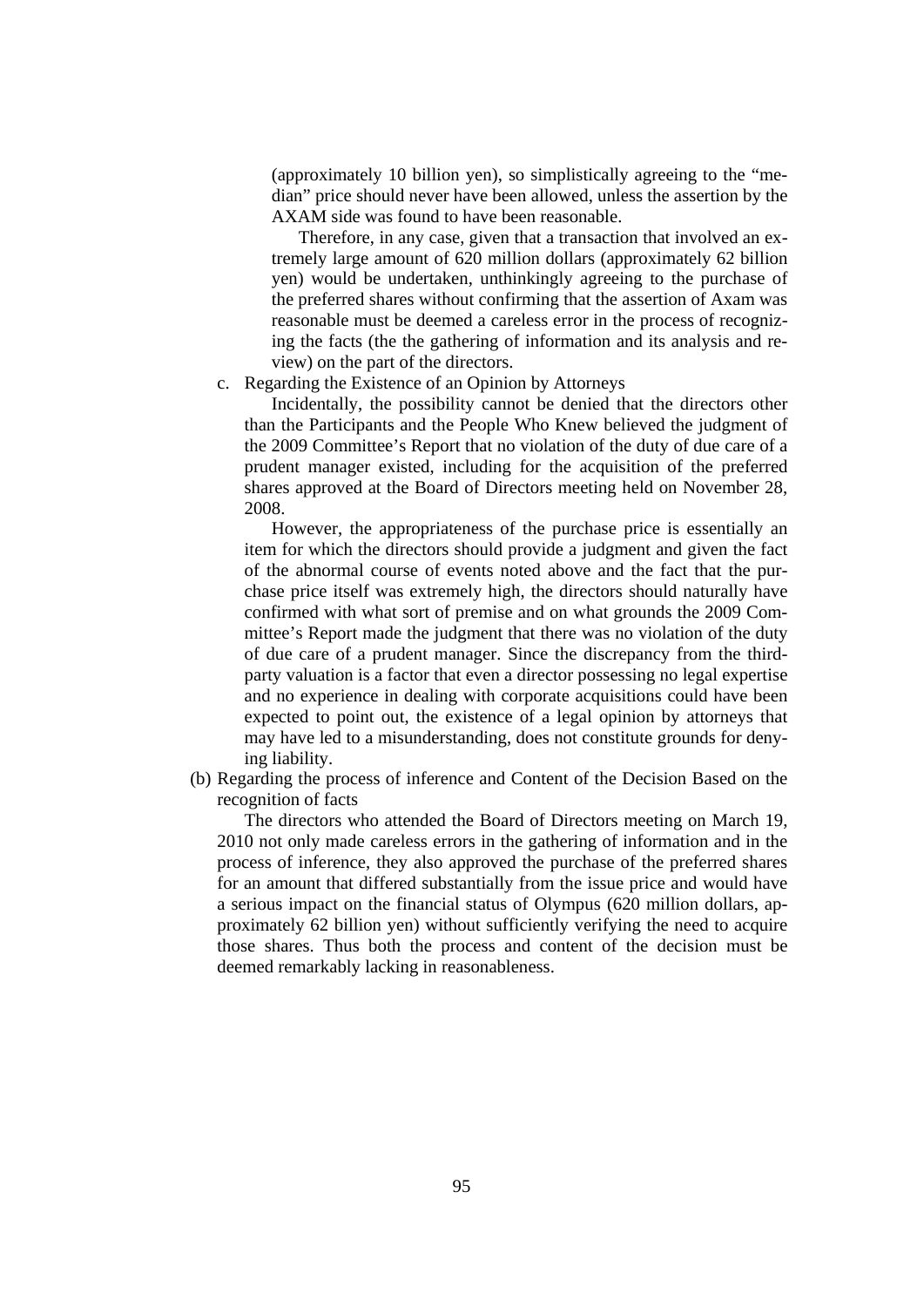B. Violations of the Duty of Due Care of a Prudent Manager on the part of the corporate auditors

Corporate auditors are obligated to attend Board of Directors meetings (Article 383, Paragraph 1 of the Companies Act), and all matters presented to the Board of Directors are naturally subject to audit.

Corporate auditors have the duty to issue a warning or investigate the act in question when there is a violation of the duty of due care of a prudent manager in regard to decisions made by directors, and have the duty to exercise their right to seek an injunction against the act by the directors (Article 385, Paragraph 1) when the danger of serious loss or damage to the company exists. Failing to exercise this authority appropriately when there has been a violation of the duty of due care of a prudent manager by a director constitutes a violation of the duty of due care of a prudent manager by the corporate auditors.

According to the facts that were found by the above-noted investigation by This Committee, the four corporate auditors can be deemed to have been aware of the same facts as the directors other than the Participants and People Who Knew were aware. Imai was absent from the Board of Directors meeting held on March 19, 2010, but received an explanation of the content of the resolution to purchase the preferred shares from Mori in advance, the day prior to the Board of Directors meeting, so he was aware of the facts known to the directors, just as the other three corporate auditors were.

Moreover, since the four corporate auditors had received detailed indications from KMPG AZSA LLC regarding their concerns over the unduly excessive FA fee for the Gyrus acquisition from December 2008 through June 2009, they had a greater awareness of the particular issues than the directors who were not Participants or People Who Knew, and were aware of, or at the very least could have become aware of, the fact that the 2009 Committee's Report did not make a judgment on the valuation of the preferred share price and did not hold that there was no violation of the duty of due care of a prudent manager by directors regarding the buy-back of the preferred shares at a high price.

Therefore, the four corporate auditors could have known that the business judgment by the directors had points that were remarkably unreasonable in terms of the process of inference of the judgment and its content, as well as the process of recognition of the facts on which it was based.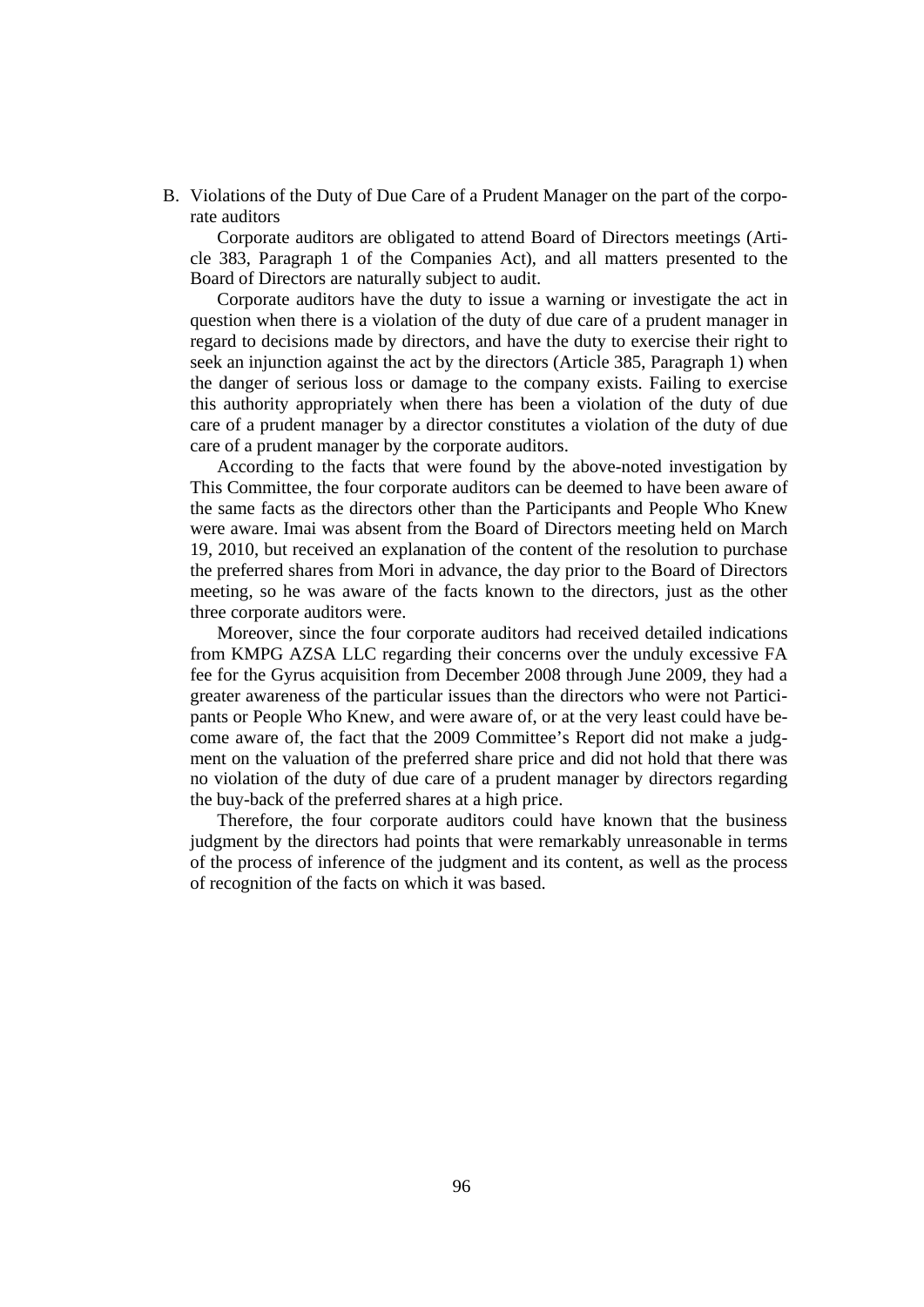Despite this, the four corporate auditors did not even demand a review of the need to purchase the preferred shares, or a verification of the appropriateness of the price that differed substantially from the issue price, and was deemed to have an extremely large impact on the financial foundation of Olympus.

In regard to the purchase of preferred shares in this incident, moreover, despite the peculiar course of events of the Initial Purchase Resolution to acquire the shares for between 530 million dollars (approximately 53 billion yen) and 590 million dollars (approximately 59 billion yen) on November 28, 2008; on receiving the indication from KMPG AZSA LLC detailing concerns over the unduly excessive FA fee for the Gyrus acquisition on June 1, 2009 following the submission of the 2009 Committee's Report; the Resolution to cancel was passed on June 5, 2009 that retracted the resolution in question, a measure had been presented to purchase the shares for 620 million dollars (approximately 62 billion yen), an amount greatly exceeding the amount of the previous resolution, so this was a measure that should have been meticulously audited by the corporate auditors in regard to whether the concerns found by KMPG AZSA LLC had been resolved.

Despite that, the three corporate auditors (Komatsu, Shimada, and Nakamura) unthinkingly allowed the resolution to be approved at the Board of Directors meeting without harboring any doubts about the explanation by the presenters, without demanding any sort of explanation or investigation, without even expressing any dissent, and without exercising their audit authority, such as seeking an injunction against unlawful acts by the directors as necessary.

Moreover, Imai, who was absent from the Board of Directors meeting, had received an explanation of the resolution from Mori the day prior to the Board of Directors meeting, and did not point out any of these problems nor exercise his audit authority appropriately, such as seeking an injunction against unlawful acts, despite the fact that he had the same knowledge of the facts as the other corporate auditors.

Therefore, the four corporate auditors (Imai, Komatsu, Shimada, and Nakamura) must be said to have violated the duty of due care of a prudent manager.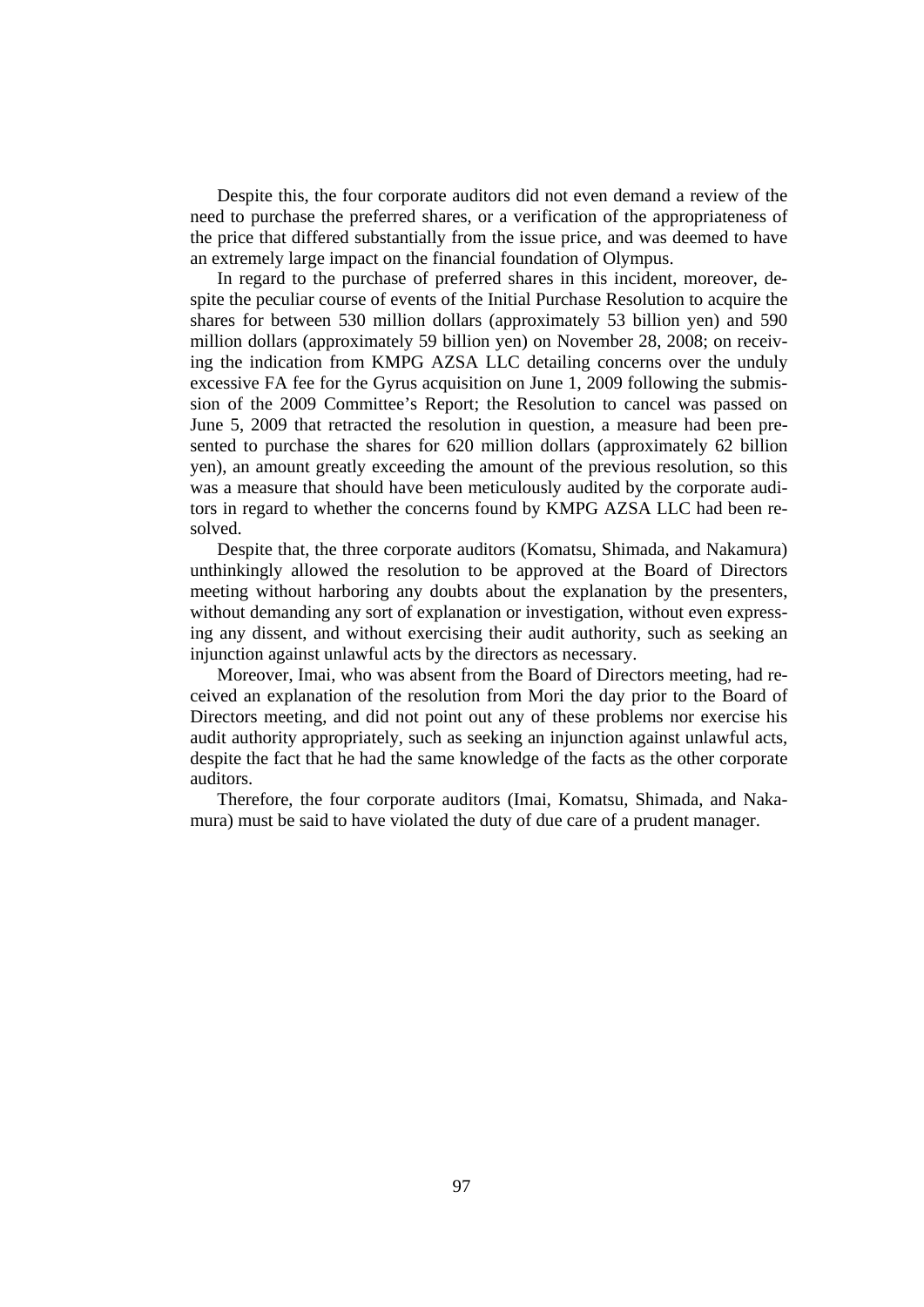# **VII. Whether or not there were violations of the duty of due care of a prudent manager on the part of the corporate auditors in their response to Woodford's suspicions**

# **1 Facts that serve as the premise in determining liability**

(1) Woodford took office as an executive officer of Olympus in June 2008, became president and executive officer in April 2011 and in June 2011 became representative director and executive officer and COO. On July 31, 2011, however, Woodford obtained from a friend a translated article from the August edition of FACTA (published July 20) entitled "Olympus's 'Reckless M&A' Mystery of Enormous Losses" and based on this, became suspicious of the acquisition price for the Three Domestic Companies and the FA fee relating to the Gyrus acquisition.

 Woodford decided as representative director that he needed to get a full explanation, including the sequence of events involved, so he asked Kikukawa and Mori about the true state of affairs relating to the FACTA article, but he did not receive the answers he had hoped for. Thereafter, on September 20, the October issue of FACTA was published with the title, "Olympus's 'Tail' is the J Bridge – Investigative Report Exposing the Darkness of Enormously Costly M&A, Part 2." After Woodford found out about this, he put questions to Mori and Kikukawa, asking them to submit documents, regarding the suspicions about M&A deals that were pointed out, making these inquiries from England over the period from September 23 through September 28, and either Mori or Kikukawa would reply by e-mail. In addition, either on his own or through Mori or others, Woodford sent these email exchanges to other officers as CC, while at the same time, he also sent them to Ernst & Young ShinNihon LLC as well as to the offices of Ernst & Young in Europe and the United States.

 Woodford came to Japan on September 29 and, after meeting with Kikukawa and Mori, attended the Board of Directors meeting held on September 30.

At this Board of Directors meeting, Kikukawa proposed that  $\Phi$  Woodford be appointed as CEO effective October  $1<sup>st</sup>$  (and that Kikukawa continue to serve as chairman of the board), Woodford be granted authority to make proposals to the Board of Directors concerning human resources changes regarding  $1^{st}$  Level and  $2^{nd}$  Level employees and  $\circled{R}$  Kikukawa would not attend Management Implementation Committee Meetings after October 1. These resolutions were passed unanimously.

(2) On October 3, Woodford handed the documents received from Mori to Pricewaterhouse-Coopers Legal LLP (hereinafter, "PwC") and asked them to conduct an investigation.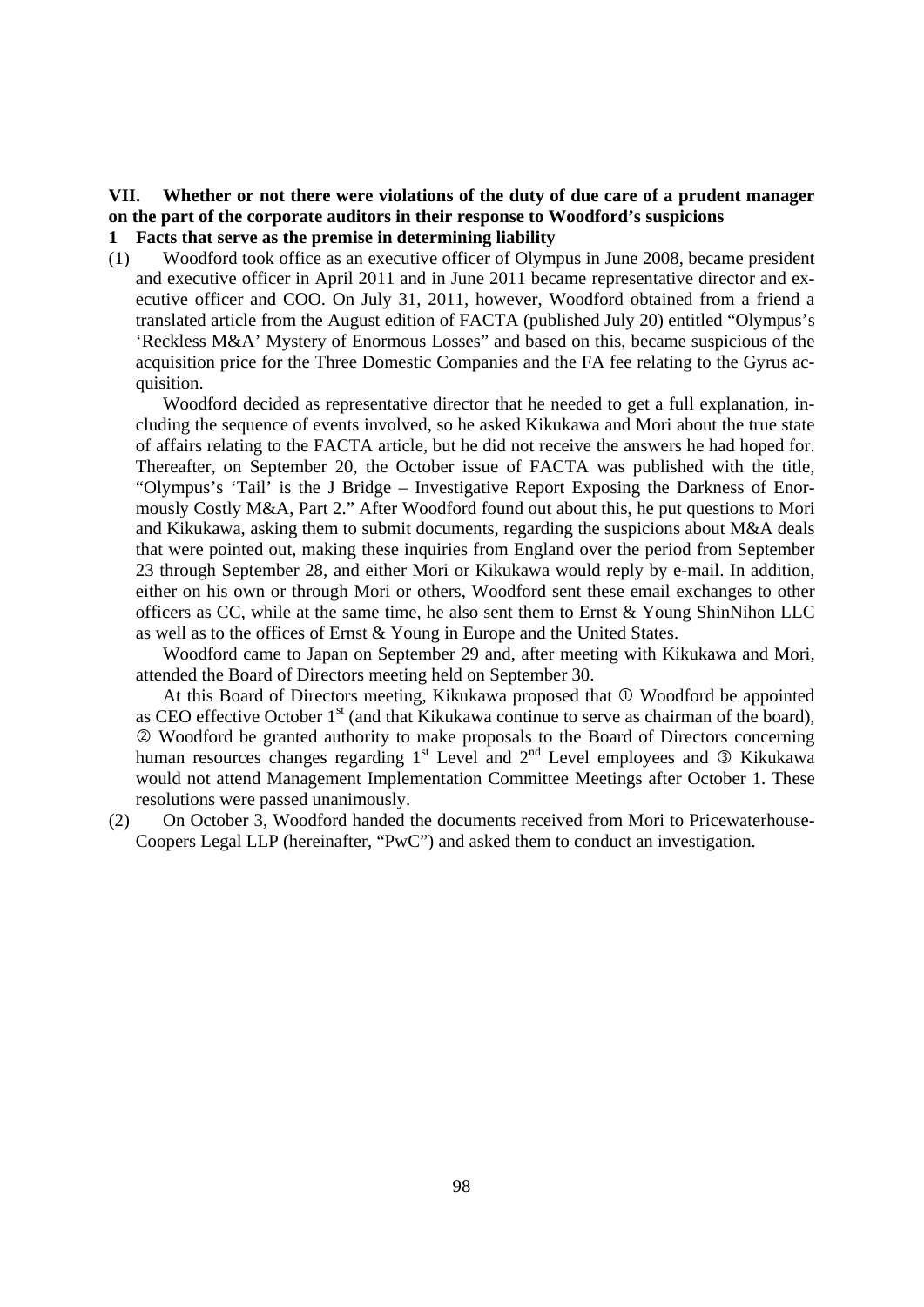An interim report dated October 11 was received from PwC, that stated: "Based on the review we have implemented thus far, we cannot be certain that inappropriate actions were taken. However, when we take into consideration the total amount of compensation paid and several instances of uncommon decision-making that have occurred up to this point, at this stage, we cannot exclude the possibility that inappropriate actions were taken." "The important thing for Olympus is to conduct a full investigation and take appropriate steps to understand the Gyrus acquisition and the agreements made between Olympus and AXES/AXAM and so on—for example, whether there were wide scale breaches of regulations such as money laundering, and if so, what sorts of actions and corrective steps should be taken. In addition, when we consider the Bribery Act of 2010, Olympus should consider the potential impact of this law. The reason for this is that although the Gyrus acquisition was made back in 2008, Olympus's handling of the transactions at issue may raise questions regarding Olympus's risk management and procedures, and this may lead to investigations by related regulatory offices or the prosecutor's office." "In addition, there is also the possibility of inappropriate accounting treatment or financial advice as well as other illegal acts including breach of director fiduciary duty."

 Having received PwC's interim report, Woodford wrote statements such as the following to Kikukawa in a letter dated October 11: "As is clear from the PwC report on the Gyrus acquisition, there were very many disastrous mistakes and exceedingly inferior judgments, and the acquisition of the Three Domestic Companies resulted in a loss to the shareholders in the shocking amount of 1.3 billion yen. This closely resembles the recent UBS scandal which resulted in enormous losses due to a dishonest trader. In my opinion, the fact that this problem, wherein the company purchased companies such as Gyrus that have substantially no value, was brought about not by lower-level Olympus employees but by the top-level managers makes the situation worse." "It is clear that the present situation has become indefensible, and in order for the company to proceed in a forward-looking manner it is necessary for the two of you (Kikukawa and Mori) to resign from the Board of Directors. Under this approach,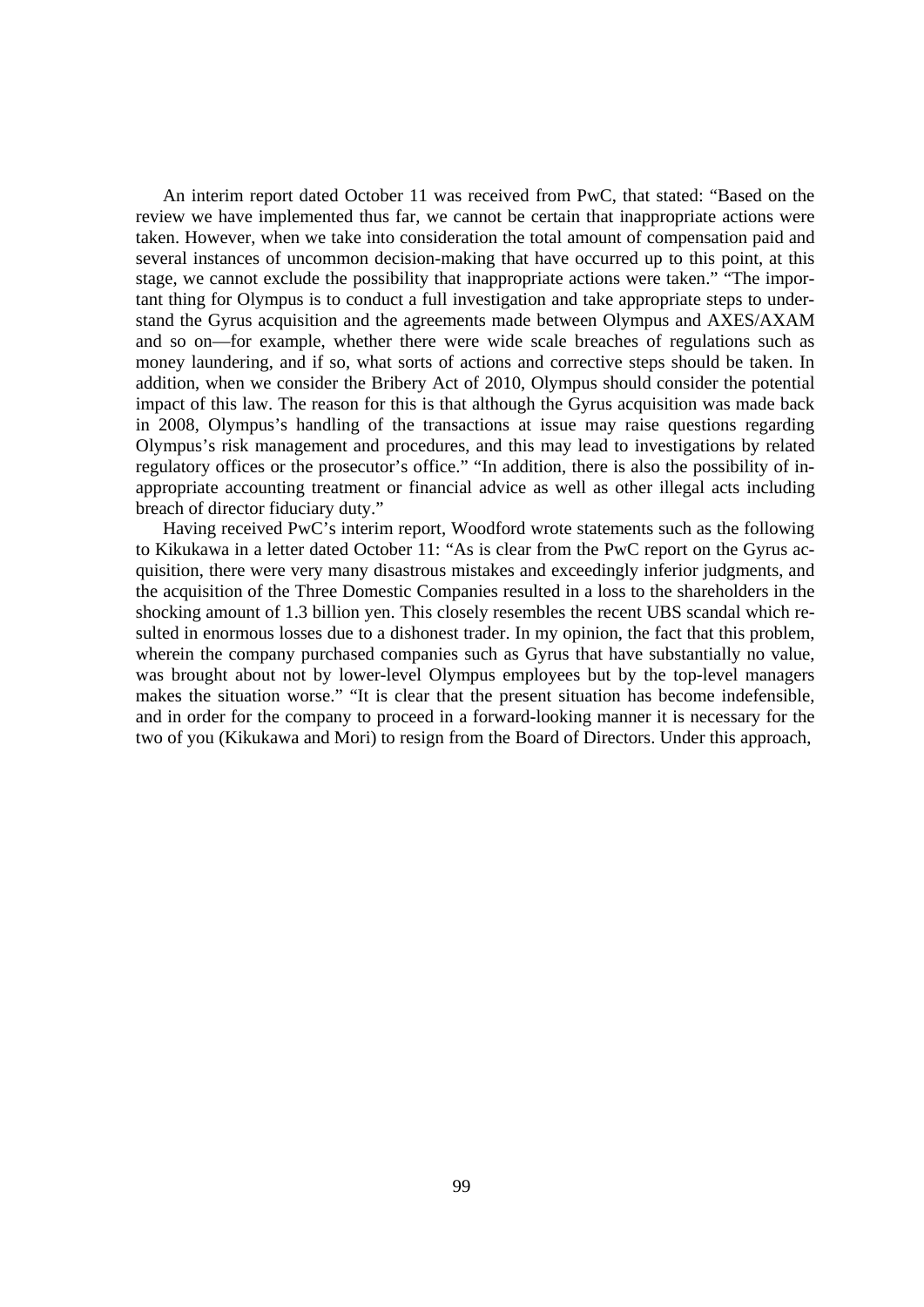it will be possible to carefully handle present measures and minimize the harm to the reputations of both Olympus and the two of you. If you have no intention of resigning, it will be my duty as representative director to bring my basic concerns regarding the Company's governance to the proper organization." and "I am returning to Japan tomorrow, but since I am going to the Tohoku region, I would like to meet with you and Mr. Mori on [Friday] (October 14] and discuss specific measures for the future." Woodford sent this letter and PwC's interim report by email to all officers including Kikukawa, Ernst & Young ShinNihon LLC as well as to the offices of Ernst & Young in Europe and the United States.

 On October 13, after it was communicated to all officers that a meeting of the Board of Directors would be held the next day, Yamada contacted Nakamura by telephone to state that "At tomorrow's meeting of the Board of Directors, Woodford will be removed from the president's position."

(3) An extraordinary meeting of the Board of Directors was held on October 14, with all corporate auditors (Yamada, Imai, Shimada and Nakamura) present.

 The agenda included in the notification of the Board of Directors meeting was "Regarding Past Cases of Olympus Acquisitions," but on that day, Chairman Kikukawa introduced four agenda items: "Cancellation of the Company's Agreement (Service Agreement) with Woodford," "Removal of Woodford from the Positions of Representative Director and President and Executive Officer/CEO," "Appointment of Kikukawa to the Positions of Representative Director and President and Executive Officer/CEO" and "Dismissal of Woodford from the Positions of Officer at Subsidiaries and Affiliates." These items were unanimously approved without statements or objections by the directors and corporate auditors in attendance, with the exception of Woodford, who was a party of special interest, and the amount of time required for these matters was less than five minutes.

(4) Woodford returned to England, asked England's Serious Fraud Office (i.e., the investigative office for financial crimes) to investigate the Gyrus case, consulted the investigative agencies of various countries and publicized suspicions regarding the M&A matters to the mass media.

 Woodford made various public comments not only about the events relating to his removal as representative director, and garnered much public attention. Gradually, public criticism of Olympus increased, the company's share price dropped sharply and questions and criticism from shareholders and the news media stepped up.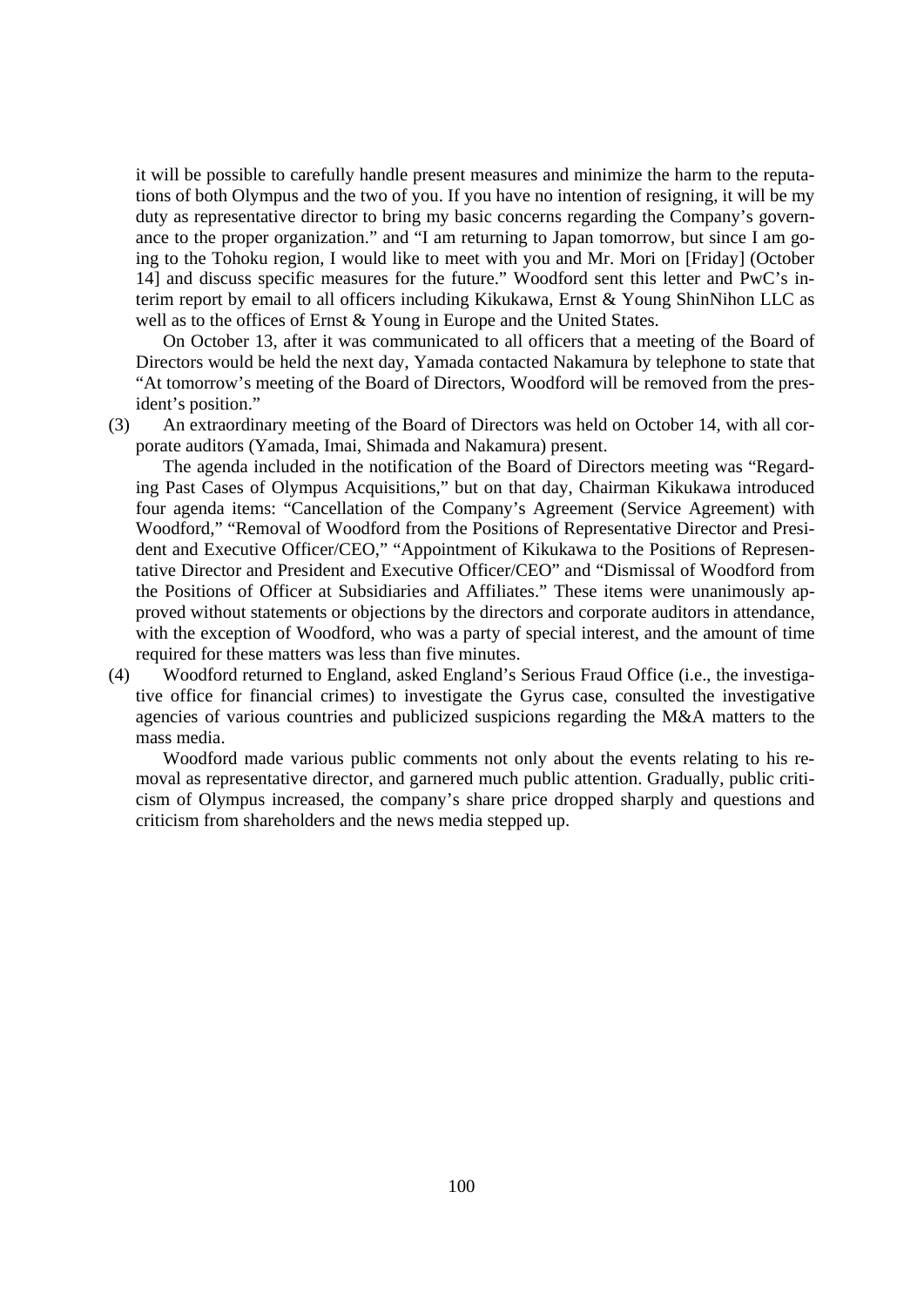# **2 Regarding the liability of corporate auditors who were Participants and People Who Knew**

(1) Together with Kikukawa, Mori and Nakatsuka, Yamada knew about the loss deferral at issue.

One of the duties of due care of a prudent manager borne by corporate auditors where there are suspicions of unlawful acts is to investigate. If such suspicions are confirmed through investigation, the corporate auditors have a duty to report to the Board of Directors and otherwise appropriately exercise their authority as corporate auditors. However, to begin with, officers who know of illegal acts are understood to have a duty to resolve such illegal acts without concealing them.

- (2) However, even in response to the suspicions pointed out by Woodford in September 2011, Yamada, together with Kikukawa, Mori and Nakatsuka did not seek to bring up or discuss the matter at the Board of Director meetings. Rather, they concealed the fact of the loss deferral from directors who were not aware of the loss deferral and continued false explanations to the effect that there were no problems with the Gyrus or the Three Domestic Companies M&A such that could be labeled illegal. In addition, they criticized Woodford to other corporate auditors and urged them to approve his removal, encouraged corporate auditors who were not aware of the loss deferral not to have suspicions and sought to avoid the discovery of the illegal acts.
- (3) Based on the above, it is clear that there was a breach of the duty to resolve illegal acts without concealing them and Yamada can be found to have committed violations of the duty of due care of a prudent manager.

 Note that since Yamada resigned as a Director in June 2011 and took up the post of corporate auditor, he is the subject of this Committee's finding of liability; however, as set forth above, because the illegal acts of which Yamada was aware were mainly those from the time when he was a Director, his liability has been found by the Director Liability Investigation Committee. Thus, this Committee will exclude Yamada from its pursuit of liability.

#### **3 Regarding the liability of the Other corporate auditors (Imai, Shimada and Nakamura)**

(1) The three corporate auditors who were not aware of the loss deferral at issue at the time Woodford pointed out his suspicions (Imai, Shimada and Nakamura) believed the explanations of Kikukawa and others, did not have any sense of discomfort at the removal of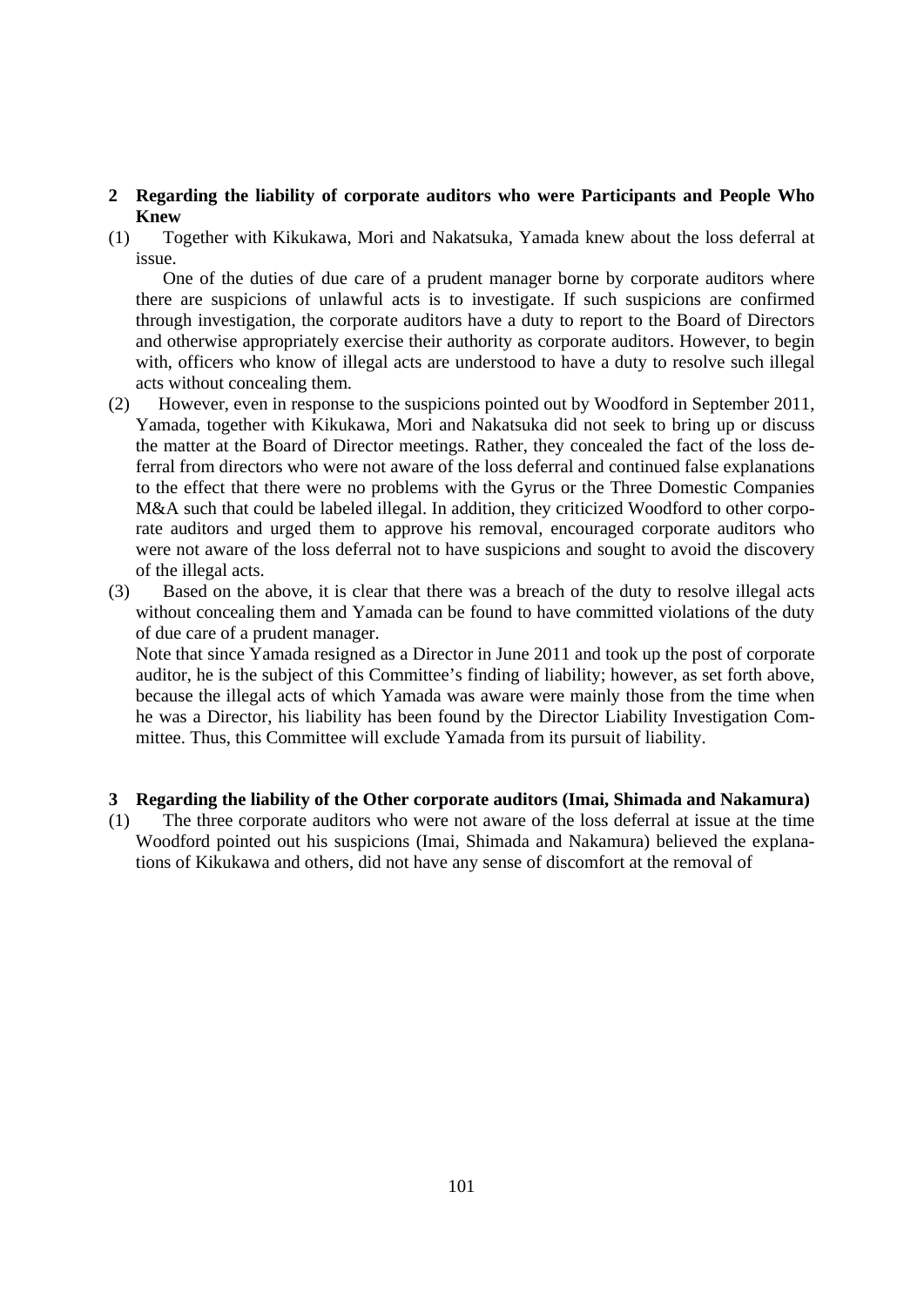Woodford and did not voice any particular objection or opinion regarding the agenda items relating to his removal.

(2) The reason that the three corporate auditors who were not aware of the loss deferral did not voice any opinions was that, whether their awareness was right or wrong, they did not have any sense of discomfort at the explanations of Kikukawa and others, doubted whether Woodford was appropriate as president and held the view that they wanted the executive side to respond in a proper fashion to the suspicions that had been pointed out.

Thereafter, the Board of Directors announced the formation of the Third Party Committee on October 21, 2011, established the Third Party Committee on November 1, 2011 and publicized the loss deferral on November 8, 2011, taking the stance of investigating and disclosing the suspicions. Even based on the findings of this Committee's investigation, because Woodford retained his position as a director even though he had been removed as a Representative Director, and his removal did not directly lead to concealment, the assertion by the above three corporate auditors, that they considered Woodford's pointing out of his suspicions to be completely separate from the issue of his removal from the position of representative director, cannot be found unreasonable.

Accordingly, the actions taken by the three corporate auditors who were not aware of the loss deferral (Imai, Shimada and Nakamura) after Woodford pointed out of his suspicions are not found to be violations of the duty of due care of a prudent manager as corporate auditors (the duty to investigate in a case where the suspicion of an illegal act has been pointed out).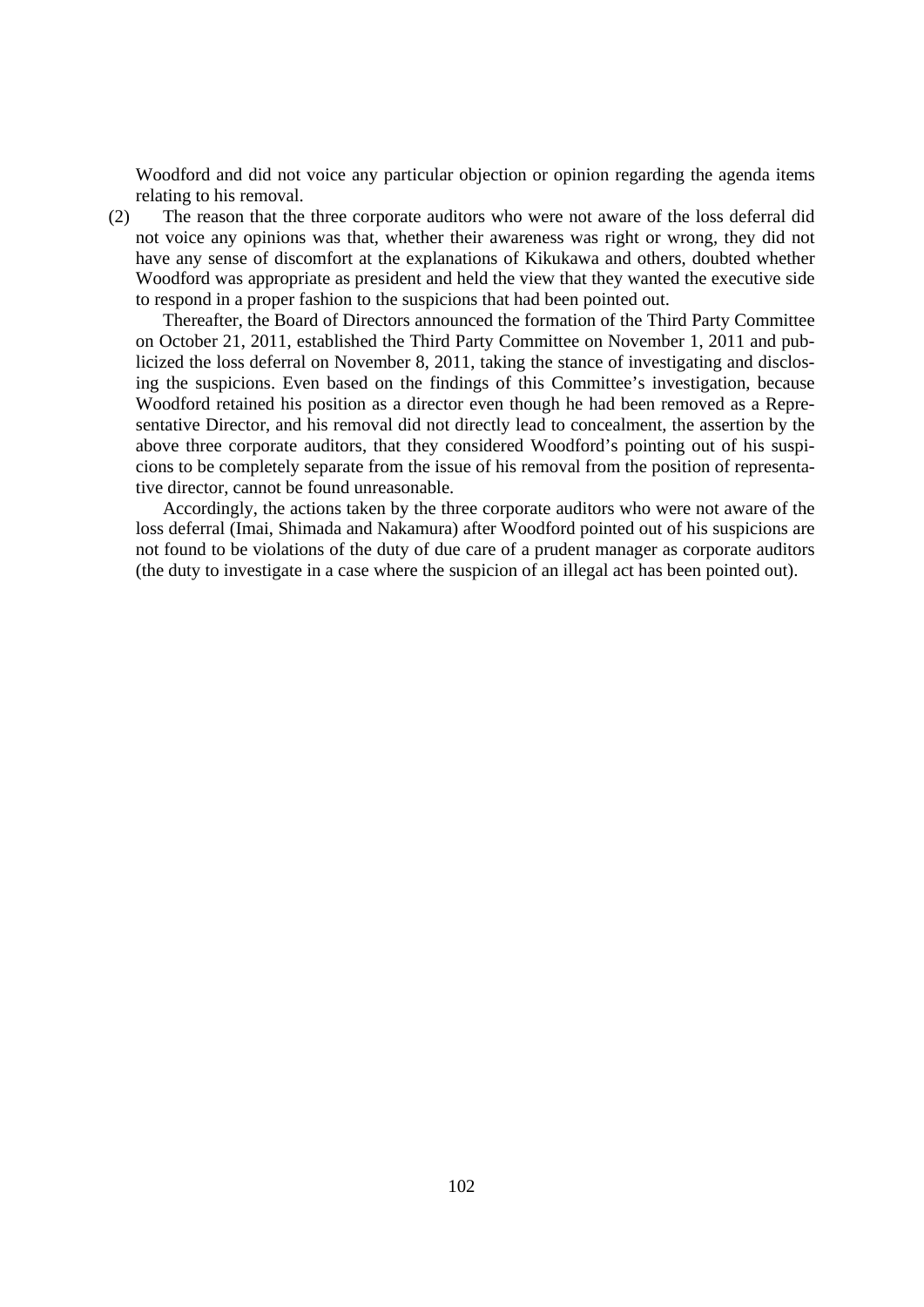- **VIII. Whether or not there were violations of the duty of due care of a prudent manager on the part of the corporate auditors relating to surplus dividends and other distributions which were implemented subsequent to April 2007**
- **1 Whether or not there were violations of the duty of due care of a prudent manager on the part of the corporate auditors** 
	- (1) Facts that serve as the premise in determining liability

A. The true and correct distributable amount from the fiscal year ending March 2007 to the fiscal year ending March 2011

Since April 1, 2007, Olympus has implemented dividend distributions of surplus funds based on distributable amounts based on accounting treatment premised on the deferred posting of losses. However, because of the discovery of the loss separation and settlement scheme, Olympus has decided to revise the financial statements of past fiscal years, including the recognition of off-balance sheet losses, the recognition of Fund operating costs as well as the cancelling of the FA fee relating to the Gyrus acquisition and the amortization of goodwill and impairment loss of the Three Domestic Companies. On December 14, 2011, Olympus submitted revised securities reports to the Kanto Regional Finance Bureau regarding the time from the fiscal year ending March 2007 (139<sup>th</sup> Term) to the fiscal year ending March 2011 ( $143<sup>rd</sup>$  Term). At the same time, the company carried out revision of the non-consolidated balance sheets included within the securities reports. As a result, while the distribution, etc. of surplus funds had been done within the distributable amount calculated based on the pre-correction non-consolidated balance sheets, the distributable amount for each period calculated based on the post-correction non-consolidated balance sheets are all negative numbers, as set forth in Exhibit  $\mathbb{O}$ .

Accordingly, the dividend distributions of surplus funds carried out as term-end distributions and interim distributions, as well as the acquisitions of treasury stock pursuant to the company's Articles of Incorporation (Exhibit  $\mathcal{Q}$ ) that Olympus made after April 1, 2007 are all found to have been made in excess of the distributable amount.

B. The Application of Law

Since the Companies Act took effect on May 1, 2006, the issue is whether the Commercial Code or the Companies Act applies with respect to the liability of Directors concerning dividend distributions of surplus funds based on balance sheets for the fiscal year ending March 2007 that include the period from April 1, 2006 to May 1, 2006, which was before the enforcement of the Companies Act. On this point, Article 100 of the Act on the Development of Related Acts Associated with the Enforcement of the Companies Act provides that "dividend distributions of surplus funds relating to accounting periods before the immediately preceding accounting period shall continue to be governed by existing precedents," and "immediately preceding accounting period" is defined in Article 99 of the same Act as "the final accounting period to occur before the enforcement date" (of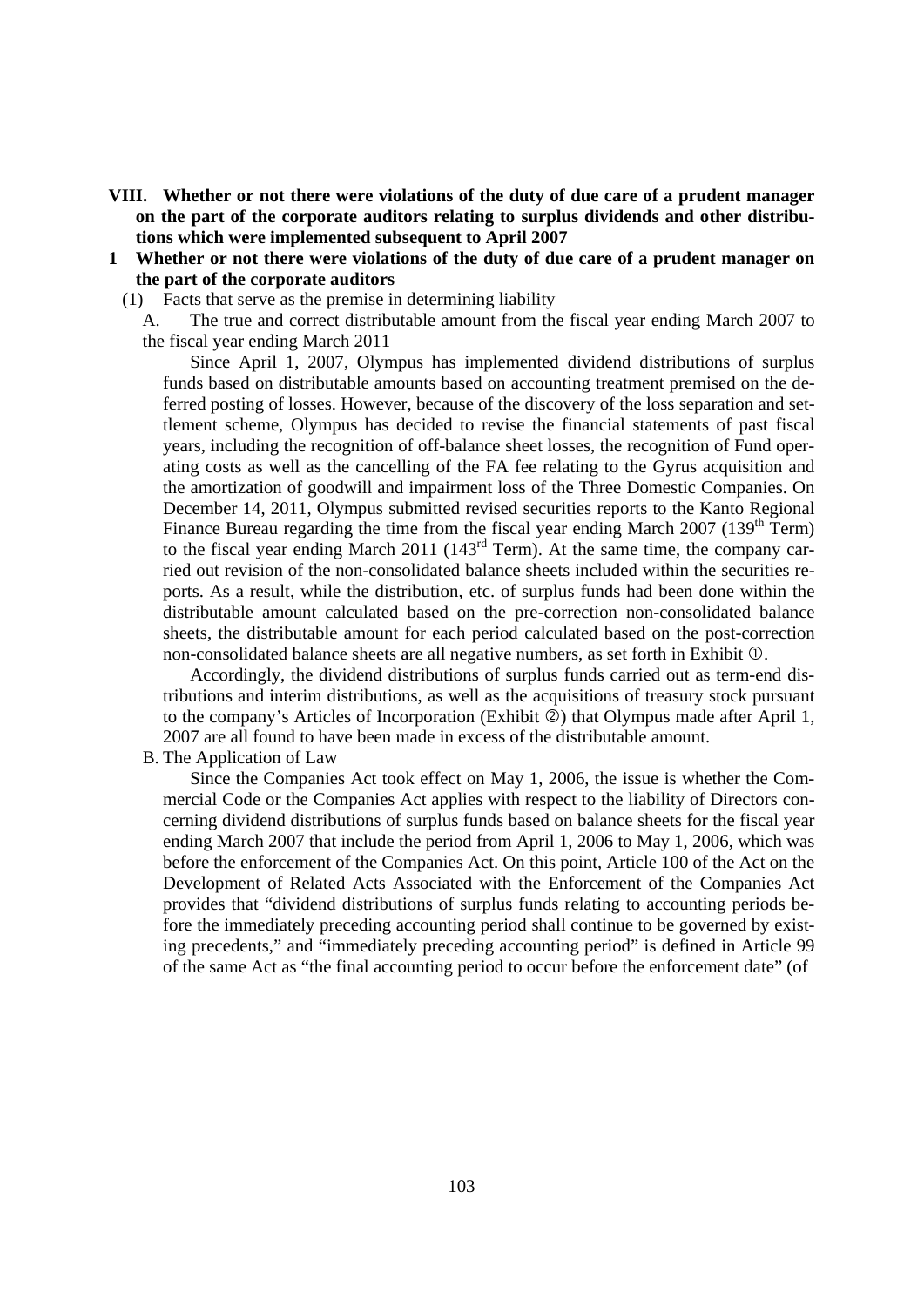the Companies Act)." Consequently, because the immediately preceding accounting period at Olympus was the fiscal year ending March 2006, dividend distributions of surplus funds relating to accounting periods before the relevant accounting period and the liability relating thereto "shall continue to be governed by existing precedents," but dividend distributions of surplus funds relating to accounting periods after the relevant accounting period and the liability relating thereto shall be in accordance with the provisions of the Companies Act.

Accordingly, the liability of Directors for dividend distributions of surplus funds carried out by Olympus after April 1, 2007 shall be judged in accordance with the provisions of the Companies Act.

The Companies Act prescribes that in a case where dividend distributions of surplus funds are made in excess of the distributable amount, Executing Persons who performed duties relating to dividend distributions of surplus funds shall be jointly and severally liable, with a duty to pay the entire amount of money distributed (Article 462, Paragraph 1 of the Companies Act). The Act also prescribes the liability of directors who are liable for dividend distributions of surplus funds and the acquisition of treasury stock.

However, there is no particular prescription regarding corporate auditors. The interpretation is that if a violation of the duty of due care of a prudent manager is found with respect to dividend distributions of surplus funds made in excess of the distributable amount or the acquisition of treasury stock pursuant to the company's Articles of Incorporation, corporate auditors are obligated to indemnify damages arising from that (Article 423, Paragraph 1 of the Companies Act).

Accordingly, the interpretation is that corporate auditors must exercise proper auditing authority, such as demanding that Directors report on the calculation of the distributable amount, in a case where the corporate auditors knew or could have known either that balance sheets serving as the basis for the distributable amount were incorrect or facts that give rise to suspicion regarding the appropriateness of such balance sheets.

(2) The liability of corporate auditors for illegal dividend distributions of surplus funds

We will review whether there were violations of the duty of due care of a prudent manager on the part of the corporate auditors who were in office during the fiscal year ending March of 2007 (Amemiya, Imai, Shimada and Nakamura) and the corporate auditors who were in office from the fiscal year ending March 2008 through the fiscal year ending March 2011 (Imai, Komatsu, Shimada and Nakamura) with respect to dividend distributions of surplus funds in excess of the distributable amount or the acquisition of treasury stock pursuant to the company's Articles of Incorporation.

A. The fiscal year ending March of 2007 and the fiscal year ending March 2008

At a company with corporate auditors such as Olympus, if an unqualified clean opinion by accounting auditors is issued with respect to financial statements prepared by the company, it is considered permissible to rely on that judgment so long as there are no circumstances causing suspicion that the method or result of such audit is unreasonable and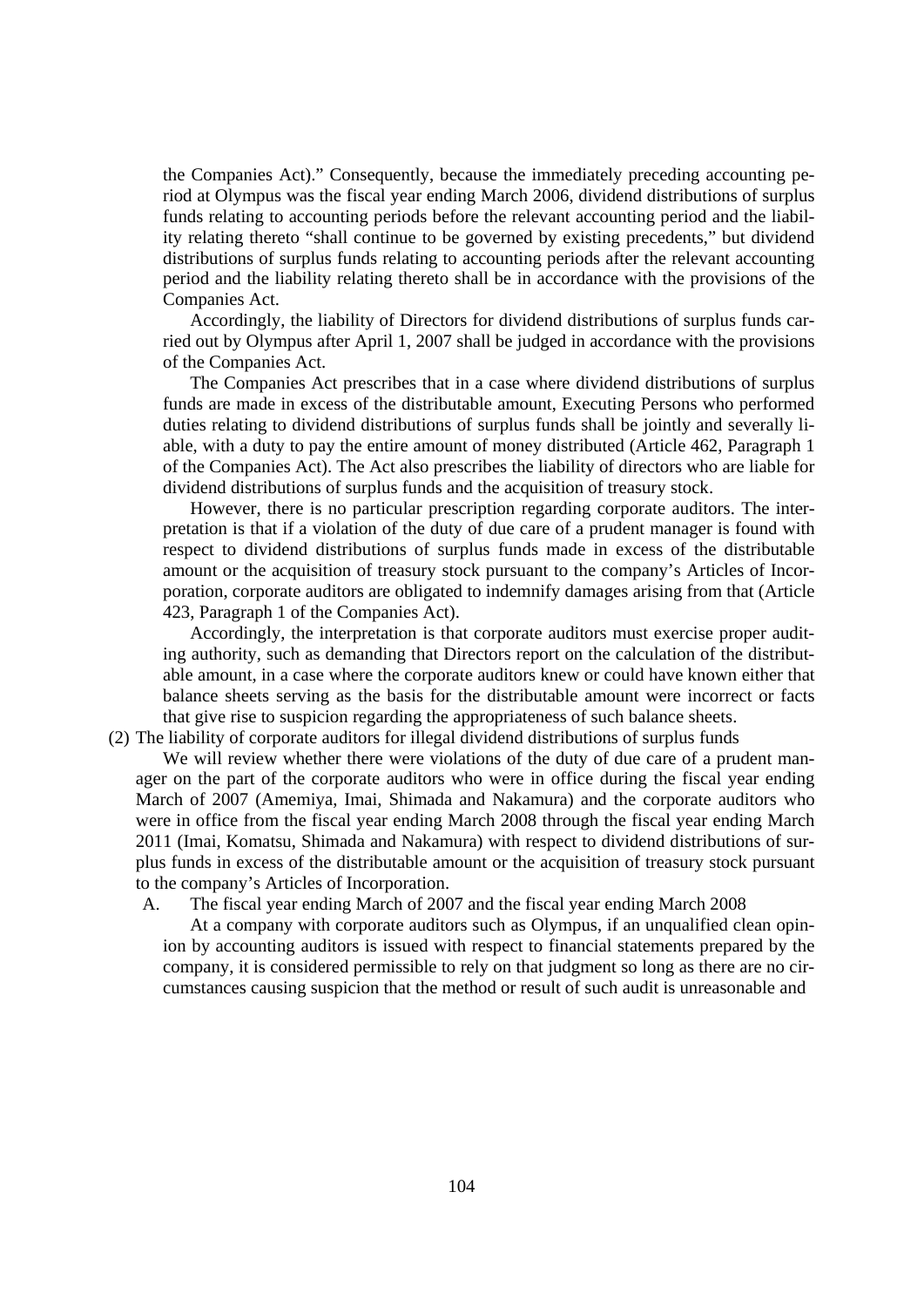no circumstances whereby corporate auditors knew or could have known either that balance sheets serving as the basis for the calculation of the distributable amount were incorrect or facts that give rise to suspicion regarding the appropriateness of such balance sheets.

Incidentally, because the corporate auditors who were in office during the fiscal year ending March 2007 (Amemiya, Imai, Shimada and Nakamura) had no awareness of the Loss Separation Scheme, they are found not to have known and could not have known either that balance sheets serving as the basis for the distributable amount were incorrect or facts that give rise to suspicion regarding the appropriateness of such balance sheets.

Consequently, no violations of the duty of due care of a prudent manager are found with respect to the corporate auditors in question.

B. The period from the fiscal year ending March 2008 through the fiscal year ending March 2011

As for the corporate auditors who were in office from the fiscal year ending March 2008 through the fiscal year ending March 2011 (Imai, Komatsu, Shimada and Nakamura), because the price for acquiring shares in the Three Domestic Companies and the price paid for purchasing the warrant purchase rights and the Preferred Shares that was paid as the FA fee relating to the Gyrus acquisition were excessive, and violations of the duty of due care of a prudent manager can be found with respect to the passing of resolutions approving such acquisitions, an issue arises as to whether violations of the duty of due care of a prudent manager occur when such corporate auditors do not exercise auditing authority, such as by demanding that Directors report on the calculation of the distributable amount with respect to dividend distributions of surplus funds in excess of the distributable amount or the acquisition of treasury stock occurring thereafter.

Given this, we will review what impact is caused by this very fact—that the price for acquiring shares in the Three Domestic Companies and the FA fee relating to the Gyrus acquisition were excessive – on the determination of the duty of due care of a prudent manager regarding dividend distributions of surplus funds made in excess of the distributable amount or the acquisition of treasury stock pursuant to the company's Articles of Incorporation.

The reason that Olympus's securities reports etc. were corrected is because it was discovered that the price for acquiring shares in the Three Domestic Companies and the FA fee relating to the Gyrus acquisition were used to settle unrealized losses, unrealized losses on financial assets were posted dating back to the fiscal year ending March 2007 and the goodwill amortization relating to the price for acquiring shares in the Three Domestic Companies and the FA fee relating to the Gyrus acquisition were retroactively cancelled. That is, it is not simply that the securities reports etc. were corrected because the price for acquiring shares in the Three Domestic Companies and the FA fee relating to the Gyrus acquisition were excessive. That is, the reason that the goodwill amortization relating to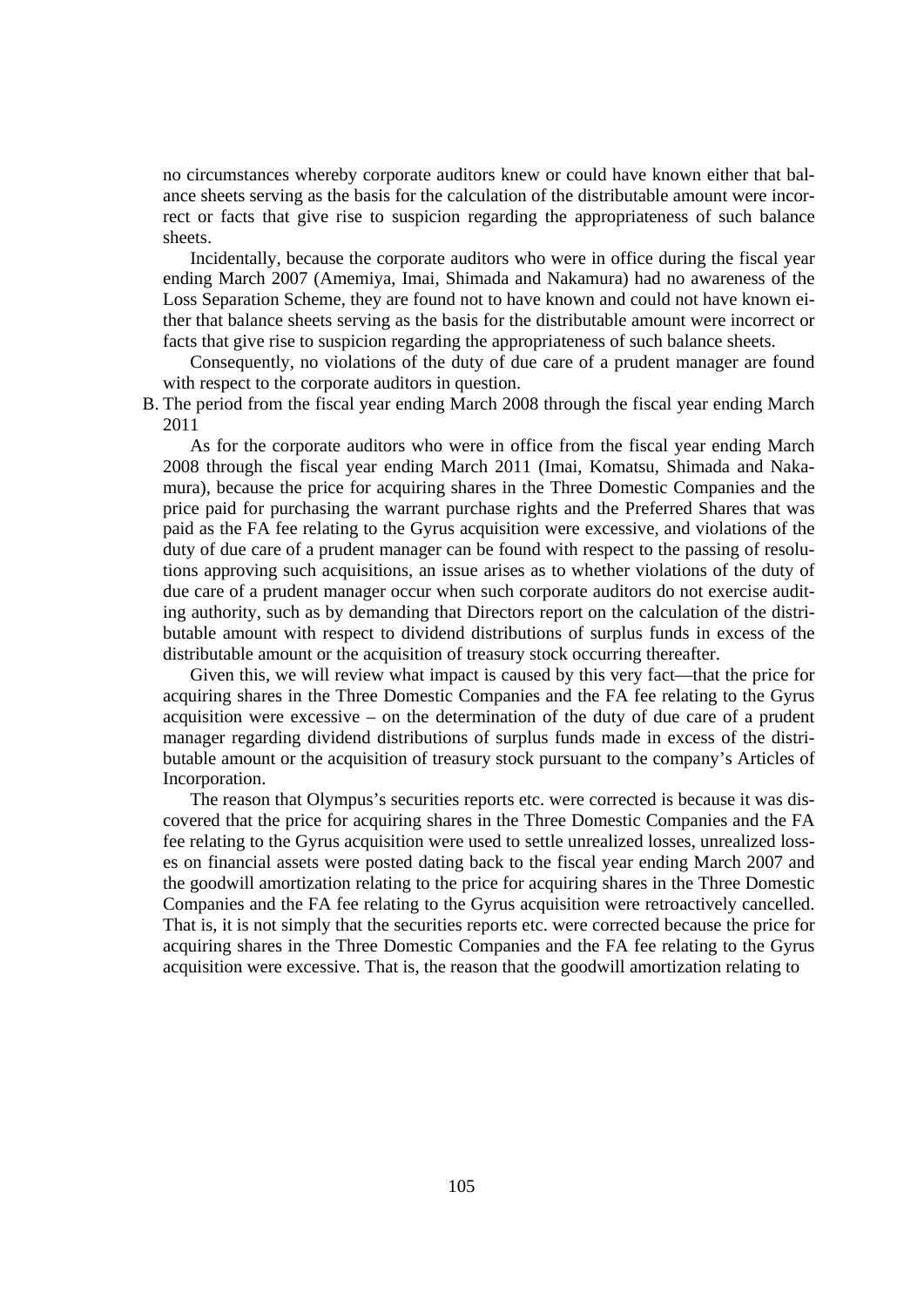the price for acquiring shares in the Three Domestic Companies and the FA fee relating to the Gyrus acquisition were not recognized is that these were not essentially a stock acquisition price and an FA fee.

Accordingly, the interpretation is that in order to be able to say that there were circumstances in which the corporate auditors knew or could have known either that the balance sheets serving as the basis for the calculation of the distributable amount were incorrect or facts that give rise to suspicion regarding the appropriateness of such balance sheets, it is insufficient to simply say that the price for acquiring shares in the Three Domestic Companies and the FA fee relating to the Gyrus acquisition were high. Rather, it is necessary to find that the posting of goodwill was impermissible or some other accounting treatment that was actually taken was inappropriate and that the corporate auditors could have known that the statements in the balance sheets included within the securities reports were improper.

Incidentally, impairment losses were recognized regarding the price for acquiring shares in the Three Domestic Companies and the fee relating to the Gyrus acquisition respectively in the fiscal year ending March 2009, when the goodwill amortization was posted. The auditing firm KPMG AZSA LLC issued an unqualified clean opinion regarding the financial statements in which those treatments occurred. As successor to KPMG AZSA LLC, Ernst & Young ShinNihon LLC, upon recognizing the items pointed out by KPMG AZSA LLC regarding the fiscal year ending March 2009, issued the opinion that the purchase of the Preferred Shares issued as the FA fee relating to the Gyrus acquisition and the accounting method of posting its goodwill were proper, and this opinion was issued before the meeting of the Board of Directors that approved these moves. Ernst & Young ShinNihon LLC also issued an unqualified clean opinion on the financial statements that Olympus prepared regarding the fiscal year ending March 2010 and the fiscal year ending March 2011 that included such accounting treatment. When we take into consideration the fact that the accounting auditors respectively issued unqualified clean opinions on the accounting methods Olympus employed regarding the price for acquiring shares in the Three Domestic Companies and the purchase of the Preferred Shares in the Gyrus acquisition, it was unavoidable that corporate auditors who lacked specialized knowledge of accounting believed the accounting methods used to have been proper.

Accordingly, since it cannot be said that such corporate auditors could have found out that the statements in the balance sheets included within the securities reports in and after the fiscal year ending March 2008 were improper, these corporate auditors are not found to have committed violations of the duty of due care of a prudent manager.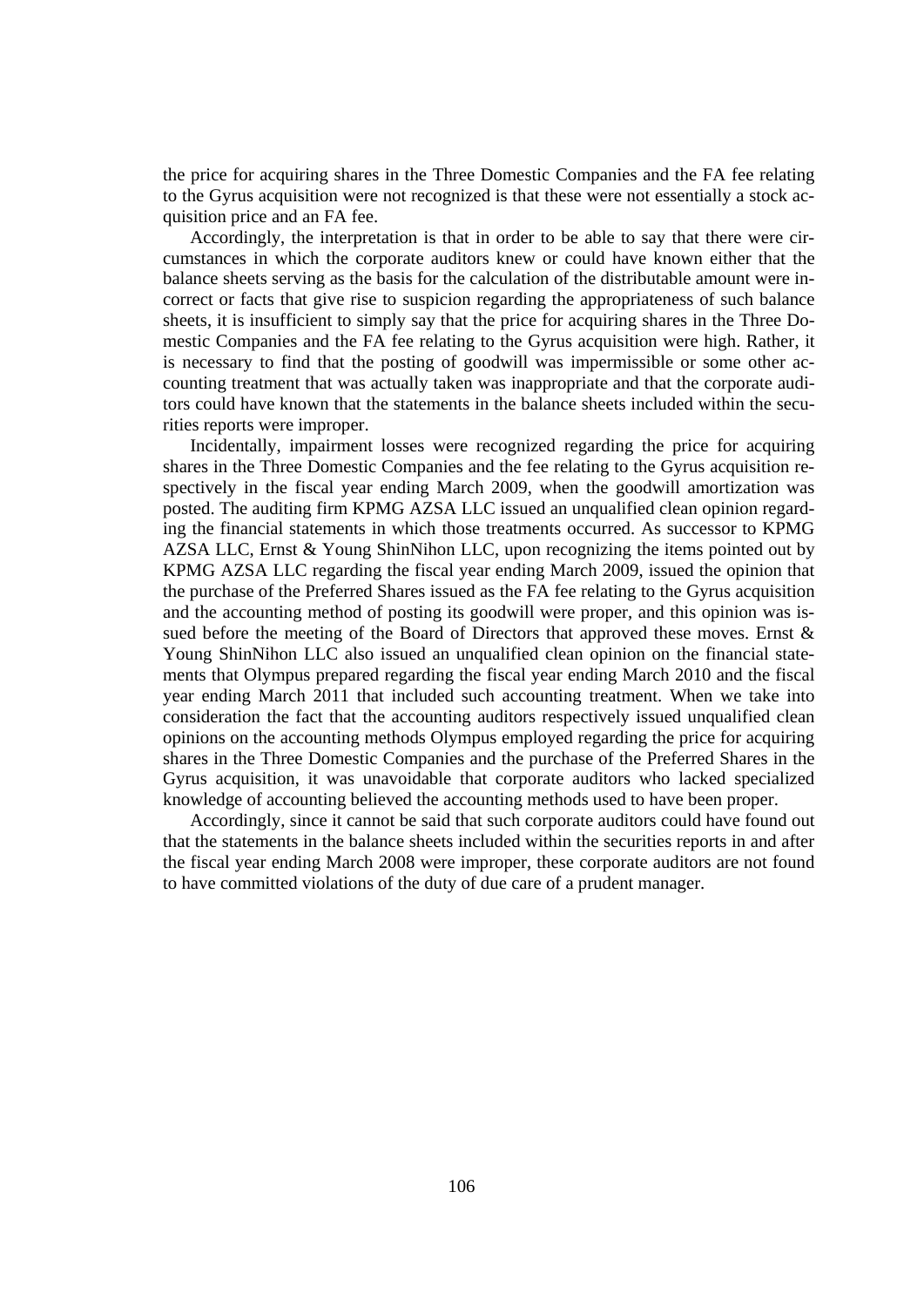## **2 Whether or not there were violations of the duty of due care of a prudent manager on the part of the accounting auditors**

With respect to audits pursuant to Article 396, Paragraph 1 of the Companies Act, the content of the accounting audit report is prescribed in Article 126, Paragraph 1 of the Company Accounting Ordinance. However, it is only prescribed in Article 126, Paragraph 1, Item 1 of the same Ordinance that the "direction and content of the audit by accounting auditors" is to be reported and there is no particular prescription regarding the audit standards.

That said, accounting auditors are required to be certified public accountants or auditing firms (Article 337, Paragraph 1 of the Companies Act), and in order to be auditing firms they must register with the Japanese Institute of Certified Public Accountants. (Certified Public Accountants Act, Article 46, paragraph 2).

Since in carrying out audits, auditing firms are bound by the committee reports prescribed by the Japanese Institute of Certified Public Accountants (Certified Public Accountants Act, Article 46, paragraph 3), they must comply with the prescriptions of Paragraph 6 of the Accounting Standards Committee Report No. 24, "Audit Reports": "If there are applicable laws and regulations, auditors must comply with such and conduct audits in compliance with auditing standards. Auditing standards include the auditing standards applicable at the time the audit is performed, the guidelines of the Japanese Institute of Certified Public Accountants and generally accepted auditing practices." Consequently, the general rule is to conduct audits in accordance with auditing standards identical to the Financial Instruments and Exchange Act.

Thus, the matter of violations of the duty of due care of a prudent manager by the accounting auditors KPMG AZSA LLC and Ernst & Young ShinNihon LLC concerning illegal dividend distributions of surplus funds is as set forth in "Section IX, Whether or not There Were Violations of the Duty of Due Care of a Prudent Manager, etc. on the part of the Auditing Firms regarding Misrepresentations in Securities Reports etc."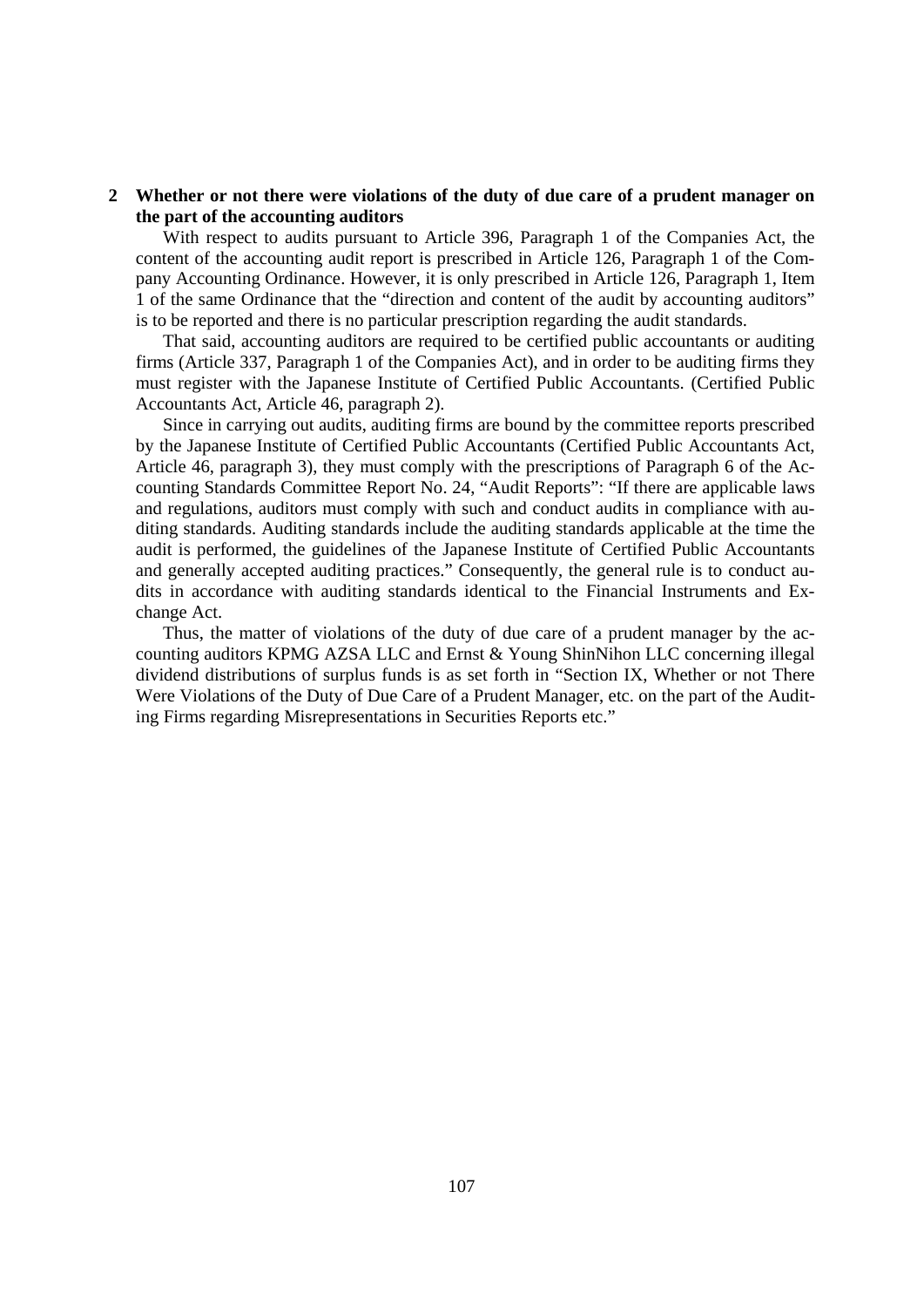# **IX. Whether or not there were violations of the duty of due care of a prudent manager on the part of the auditing firms regarding misrepresentations in the securities reports etc.**

**1 Facts that serve as the premise in determining liability** 

Due to the discovery of the Series of Problems in this case, on December 14, 2011 Olympus submitted revised securities reports to the Kanto Regional Finance Bureau regarding the time from the fiscal year ending March 2007 (139th Term) to the fiscal year ending March 2011 (143rd Term) and quarterly reports for the time from the third quarter of the fiscal year ending March 2009 (141st Term) until the first quarter of the fiscal year ending March 2012 (144th Term) (hereinafter, the securities reports and quarterly financial reports shall be collectively referred to as "securities reports etc.". (In addition, Olympus submitted reports with additional revisions on December 26, 2011.)

That is, since the 1990s, Olympus had huge losses relating to securities investments, derivative trading and the like. In order to defer the posting of losses, in and after March 2000, Olympus caused Funds, which were not consolidated with Olympus, to purchase financial assets that had unrealized losses for amounts equal to book value and separated these financial assets that had unrealized losses from the consolidated balance sheet of Olympus. On this occasion, in order to enable the Receiver Funds to purchase the relevant financial assets for amounts equal to book value, Olympus had banks make loans to the relevant Receiver Funds or the Pass-Through Funds with Olympus's deposits, etc. as collateral, established a Business Investment Fund within Olympus and invested in that Business Investment Fund and supplied funds by means of loans or investments from the relevant Business Investment Fund to the Receiver Funds or the Pass-Through Funds (hereinafter, the deposits, etc. used to supply funds to the Receiver Funds and investment funds put into the Business Investment Fund shall be referred to as "Specified Assets"). In substance, because it was discovered that Olympus was bearing such losses, Olympus corrected the contents of its financial statements to recognize as Olympus's losses for past years the unrealized losses of financial assets that had been separated from Olympus in order to defer the posting of losses.

Specifically, Olympus determined that it substantially controlled the Receiver Funds and the Pass-Through Funds and made the corrections below.

- By consolidating the Receiver Funds and the Pass-Through Funds, the loan money and unrealized losses of the Receiver Funds and the Pass-Through Funds that had previously not been included in the consolidated financial statements will be reflected in the consolidated financial statements.
- A portion of the Specified Assets of Olympus that had up to now been posted to the consolidated balance sheet will be deleted from consolidation, and in its place, the operating assets of the Receiver Funds and the Pass-Through Funds that had been given off-balance sheet treatment will be reflected in the consolidated balance sheet.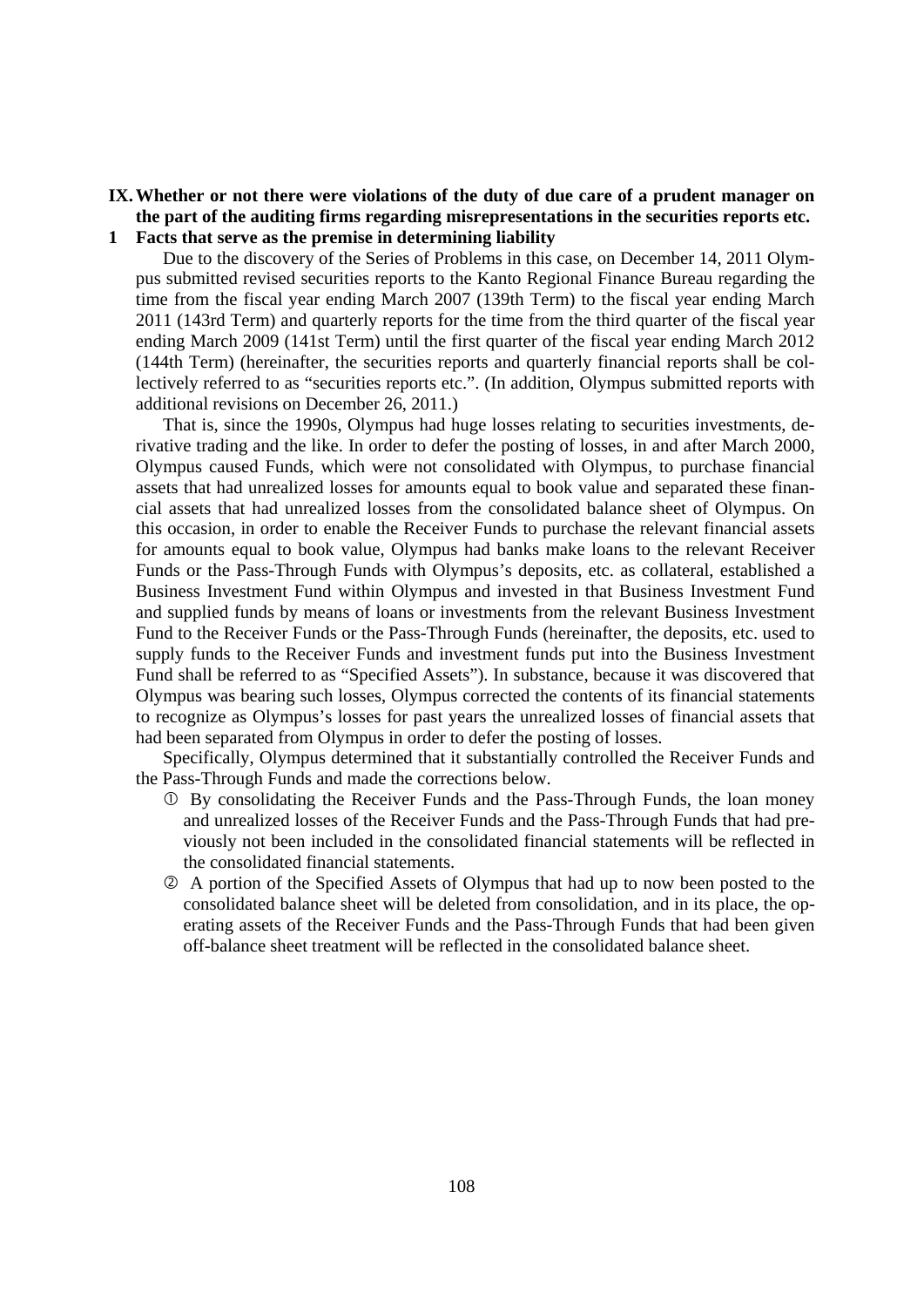- Because funds were caused to back-flow to the Receiver Funds and the acquisition amount of the Three Domestic Companies and the FA fee and repurchase funds of the Preferred Shares in connection with the Gyrus acquisition that were used to make up for losses had heretofore been posted as goodwill amortization on the consolidated balance sheet, the relevant goodwill amortization will be cancelled and the write-off cost of goodwill amortization and the impairment loss of goodwill amortization will also be cancelled.
- Since the operating assets of the Receiver Funds and the Pass-Through Funds, unlike ordinary investments, were operated together pursuant to the scheme of deferred posting of losses, these will be stated in the consolidated balance sheet together as "Fund Operating Assets."

Accordingly, at a minimum it is clear that there were misrepresentations in the securities reports from the fiscal year ending March 2007 (139th Term) to the fiscal year ending March 2011 (143rd Term) and quarterly reports for the time from the third quarter of the fiscal year ending March 2009 (141st Term) until the first quarter of the fiscal year ending March 2012 (144th Term) for which revised reports were submitted.

However, KPMG AZSA LLC and Ernst & Young ShinNihon LLC, respectively, issued unqualified clean opinions with respect to all of the securities reports from (KPMG AZSA LLC) the fiscal year ending March 2007 (139th Term) to the fiscal year ending March 2009 (141st Term) and the quarterly report from the third quarter of the fiscal year ending March 2009 (141st Term), and (Ernst & Young ShinNihon LLC) the fiscal year ending March 2010 (142nd Term) and the fiscal year ending March 2011 (143rd Term) as well as the quarterly reports from the first quarter of the fiscal year ending March 2010 (142nd Term) through the first quarter of the fiscal year ending March 2012 ( $144<sup>th</sup>$  Term).

### **2 Liability of auditors**

(1) Content of the duty of due care of auditors

The misrepresentations in securities reports etc. in connection with the Series of Problems constitute fraudulent conduct that some of the management at Olympus carried out in collusion with collaborators outside the company, and the auditors issued unqualified clean opinions that overlooked such fraudulent conduct which was concealed by some persons positioned in the hub of management at the level of president and below.

The function of the auditors is to audit whether the financial statements of the company are legally and properly prepared and to state their opinions (Article 193, paragraph 2 of the Financial Instruments and Exchange Act, Article 396 of the Companies Act); the discovery of fraudulent conduct is not their direct purpose.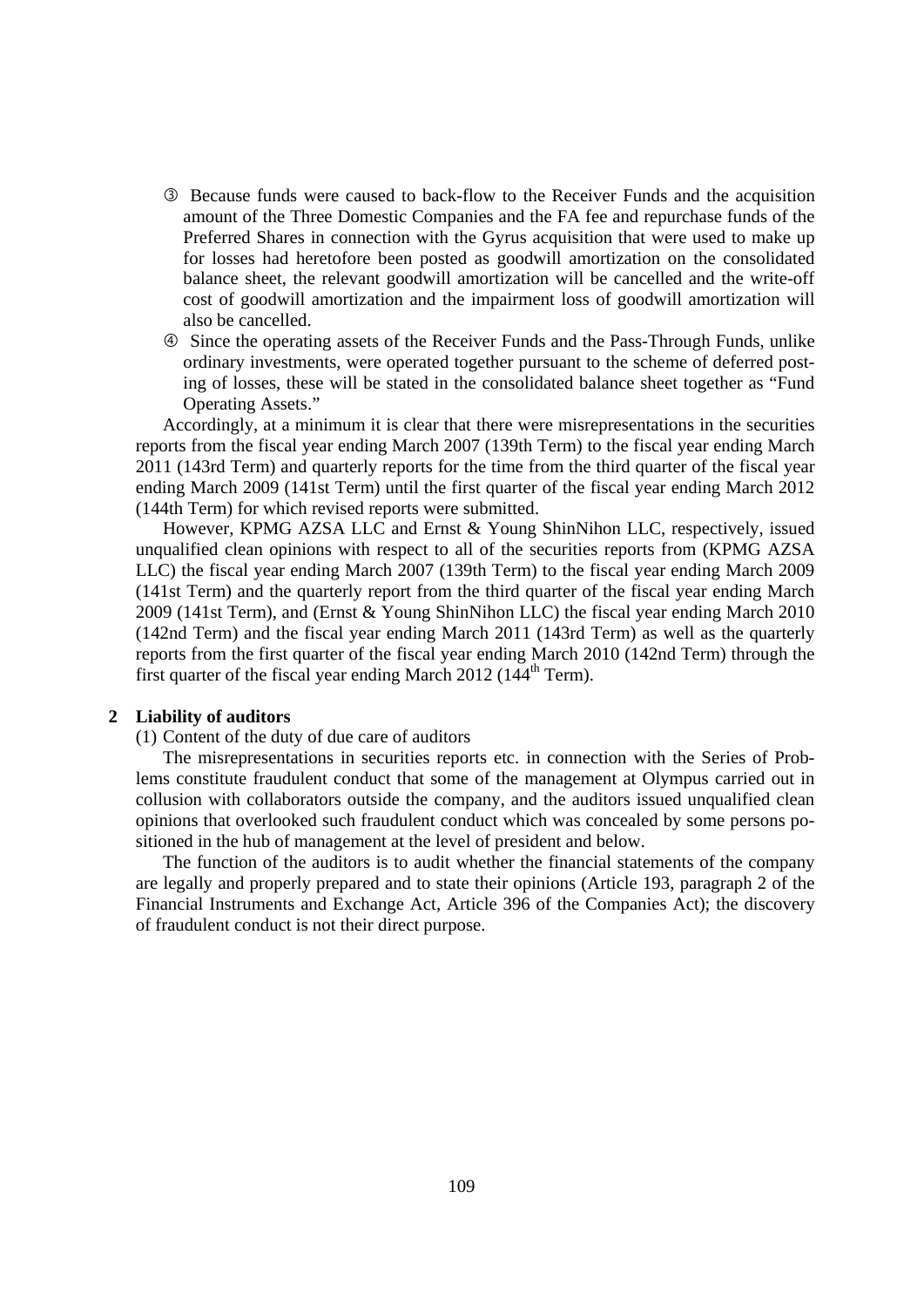However, if auditors do not confirm whether there is any fraud or error that might have a material effect on the propriety of financial statements, their statements of opinion concerning propriety will become meaningless. Therefore, auditors should accurately verify the audit risks of the company audited, and if there are any unnatural indications in the company's financial statements, should conduct the audit carefully, considering the risk of fraudulent conduct.

Auditors have the duty to carry out "audit procedures that ordinarily should be performed" with the duty of due care of a prudent manager and in accordance with auditing standards, the guidelines of the Japanese Institute of Certified Public Accountants and generally accepted auditing practices. If auditors issue an audit opinion to the effect that a company's financial statements are legal and proper although they contain undiscoverable misrepresentations due to insufficient auditing procedures, and as a result the auditors make an unreasonable warranty that the financial statements contain no fraudulent conduct or errors, they should not be able to avoid liability.

The term "audit procedures that ordinarily should be performed" means audit procedures that a professional auditor who meets auditing standards and the eligibility standards of the general standards would perform as that auditor finds necessary based on his or her capabilities and practical experience and with proper care in order to obtain sufficient audit evidence. Auditors are understood to be under a duty of due care to conduct audits in accordance with "audit procedures that ordinarily should be performed" based on the situation of the individual company audited, by devising an audit plan, obtaining various audit evidence and carrying out audit procedures considered necessary and sufficient according to the main points of the audit.

In determining whether measures can be considered "audit procedures that ordinarily should be performed," the Risk Approach was proper at the time the Series of Problems was carried out (see the decision of the Osaka District Court of April 18, 2008). Under this approach, the auditors are required to accurately verify the inherent risks and internal control system risks from the standpoint of audit efficiency, focus audit resources on high-risk areas in order to minimize audit risk, and form a reasonable audit opinion of the accuracy of the statements in the financial statements. To that end, the auditors need to accurately assess the inherent risks and internal control system risks of the individual company audited, minimize audit risk, develop an audit plan in accordance with the risks of the main points of the audit, distinguish which main points of the audit should be intensively checked and for which audit requirements they should depend on the internal control system, collect necessary and sufficient audit evidence, and form an impression so as to issue a reasonable audit opinion.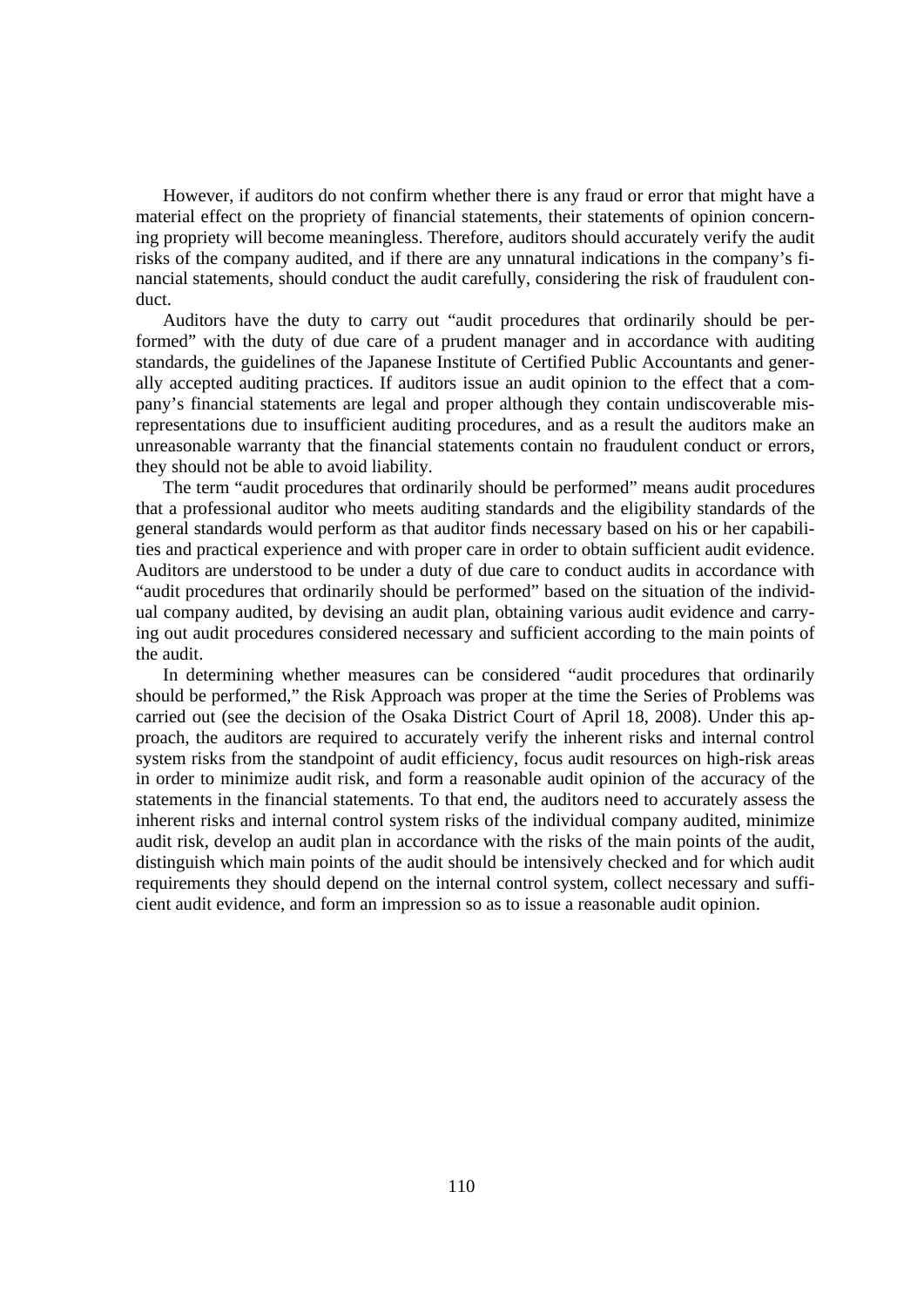However, with some exceptions, this Committee has been unable to obtain disclosure from the subjects of this investigation, KPMG AZSA LLC and Ernst & Young ShinNihon LLC, of their internal documents such as audit plans, audit work papers, etc. Because of this, the Committee must base its work on the documents and reports received from both auditing firms with respect to the specific content of the investigation by both auditing firms of Olympus and their perceptions and assessments of the facts that were obtained. The Committee reviewed whether the contents of the relevant reports and documents were reasonable in light of Olympus's internal documents and the results of interviews with those who were involved and then studied their reasonableness based on facts and perceptions we assessed as not unreasonable.

(2) Review of whether or not there were violations of the duty of due care

Given this, the Committee will review whether there were violations of the duty of due care in the auditing firm issuing unqualified clean opinions with respect to the revised securities reports from the fiscal year ending March 2007 (139th Term) to the fiscal year ending March 2011 (143rd Term) and the quarterly report from the third quarter of the fiscal year ending March 2009 (141st Term) through the first quarter of the fiscal year ending March 2012 (144th Term) as well as whether there were violations of the duty of due care in the audit of the auditing firm after the fiscal year ending March 1998, when the Formulation of the Loss Separation Scheme, which was the source of these misrepresentations, commenced.

Specifically, the issues were:  $\Phi$  whether there were violations of the duty of due care in not recognizing formulation and maintenance of the Loss Separation Scheme that transferred unrealized loss on the consolidated accounting of Olympus to the Receiver Funds, which was substantially under Olympus's control, and  $\oslash$  whether there were violations of the duty of due care in disregarding the implementation of the loss settlement scheme, which took on the guise of the price for acquiring shares in the Three Domestic Companies and the FA fee relating to the Gyrus acquisition, or in overlooking the violations of the duty of due care of a prudent manager on the part of the directors in implementing these transactions and in allowing the posting of an enormous amount of goodwill amortization without recognizing the fraudulent conduct involved, with respect to the price for acquiring shares in the Three Domestic Companies and the FA fee relating to the Gyrus acquisition.

# **3 Whether or not there were violations of the duty of due care relating to the formulation and maintenance of the Loss Separation Scheme**

KPMG AZSA LLC was in the position of auditor for Olympus (i.e., the accounting auditor pursuant to the Financial Instruments and Exchange Act and the Companies Act) from November 1974, before the implementation of the Loss Separation Scheme, until June 2009.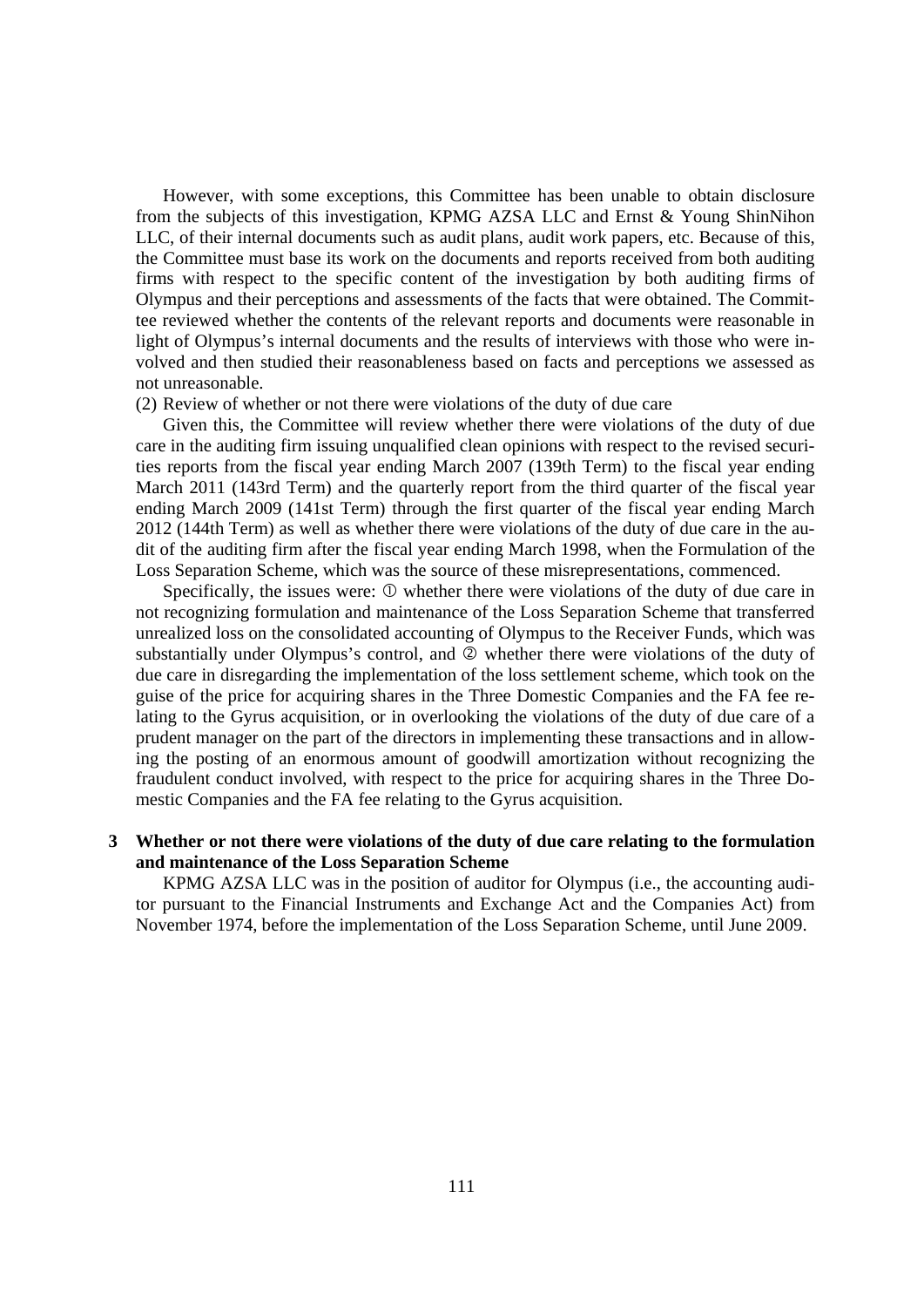However, KPMG AZSA LLC was not able to recognize any of the Loss Separation Schemes in the Europe Route (which used LGT Bank in Liechtenstein AG), the Singapore Route (which used the Commerzbank International Trust Ltd. and Societe Generale as well as SG Bond), or the Domestic Route (which used GCNVV).

Given this, we will review whether there were violations of the duty of due care on the part of KPMG AZSA LLC. The facts below and contents of audits are based on explanations by KPMG AZSA LLC and the Third Party Committee's Investigation Report, and the investigation by this Committee found no facts that contradict these.

(1) The sequence of events and content of audits

A. Discovery of the "tobashi" of September 1999

In its summary audit report, KPMG AZSA LLC described the outline of the Specified Fund Trust, which had an enormous amount of unrealized losses, and pointed out the need to treat these systematically.

- Fiscal year ending March 1998: Balance (book value): 41.594 billion yen Unrealized losses: 13 billion yen
- End of September 1998: Balance (book value): 29.343 billion yen Unrealized losses: 9.896 billion yen
- End of March 1999 Balance (book value): 45.938 billion yen Unrealized losses: 6.916 billion yen

Because it received a report of Olympus's "tobashi" on September 30, 1999, KPMG AZSA LLC conducted a detailed investigation and discovered the facts of the "tobashi".

Thereupon, KPMG AZSA LLC urged that Olympus cancel the transactions that it had discovered to be "tobashi" and cancel the Specified Fund Trust and all currency and interest rate swap transactions, which made fraudulent transactions easy to carry out. In addition, the auditing firm urged that Olympus change from the basket type cost method to the basket type lower of cost or market method of accounting treatment in order to prevent fraudulent concealment.

Olympus accepted these requests, and posted extraordinary losses in the total amount of 16.812 billion yen as the valuation loss of the Specified Fund Trust and swap contracts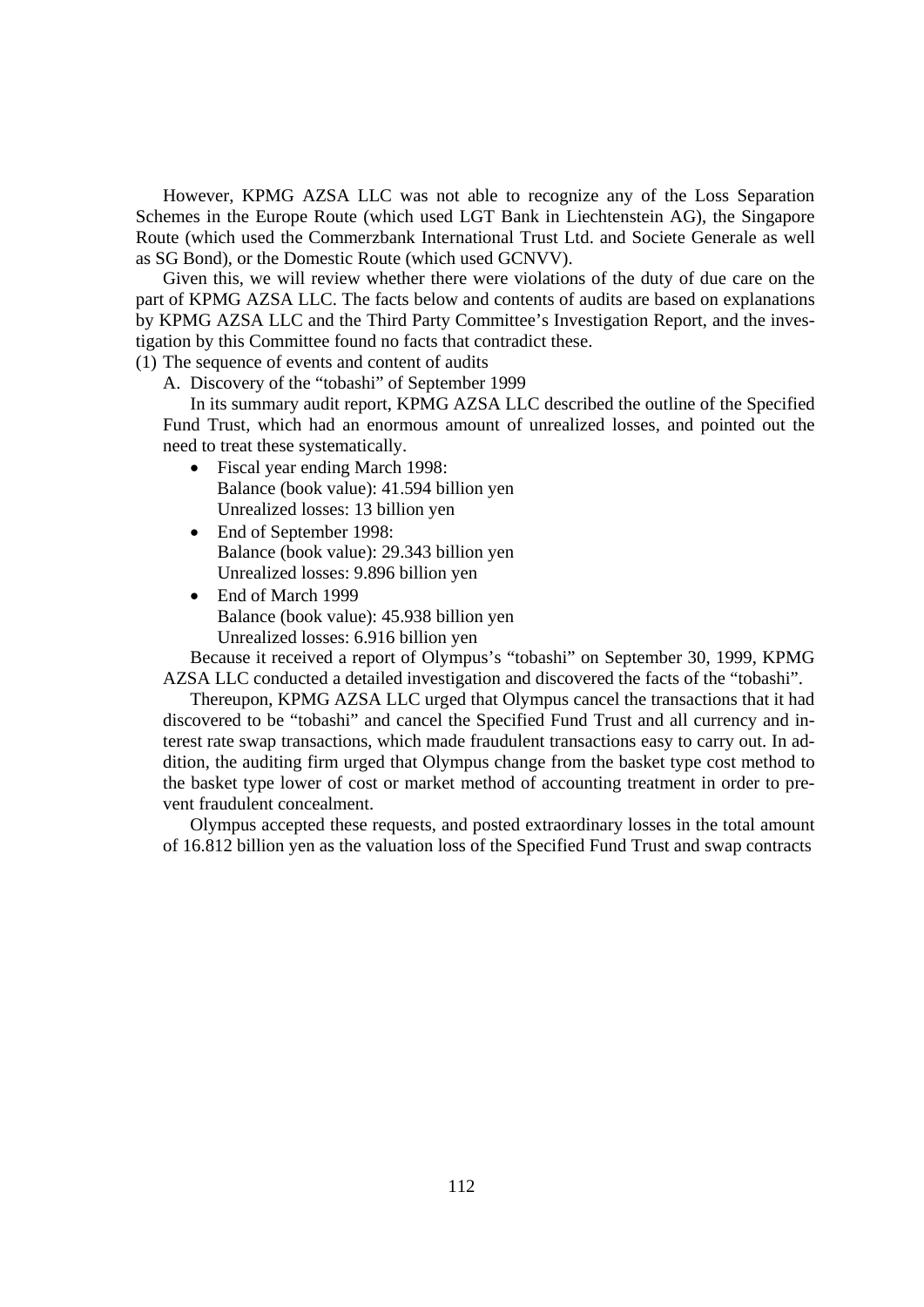in the mid-year end closing of September 1999. In the fiscal year ending March 2000, Olympus cancelled the Specified Fund Trust and all swap contracts, posted their total losses (approximately 17 billion yen) and made the change of accounting treatment set forth above.

B. Approval of the Financial Asset Portfolio

(a) Management Meeting Held on January 28, 2000

After the treatment of "tobashi" as extraordinary loss in September 1999, at the Management Meeting (and Board of Directors meeting) held on January 28, 2000, Kikukawa proposed the agenda item of "Division of Liquidity on Hand by Purpose and Investment Methods," and the basic portfolio of financial assets was approved. The detailed contents decided at this meeting and the explanation thereof are as set forth below.

 Purchase 40 billion yen of GIM, the class Fund established by LGT, as investment securities.

 There is a plan for business collaboration with LGT, and taking into consideration the relationship with LGT, the class Fund GIM, the product that LGT proposed, will be purchased. Because this Fund is not sold within Japan, it is difficult for Olympus to directly hold shares, so a financial company will be established in Europe for holding the shares. This Fund operated the same portfolio as investments by the Lichtenstein royal family, and LGT is a foundation that invests the assets of the Lichtenstein royal family, which heads the Principality of Lichtenstein. The amount of assets held by this financial group is said to be about three trillion yen, about on par with the British royal family. It has an investment performance record of high income and maintained a high rating.

30 billion yen Investment in GCNVV, the Business Investment Fund

 In order to separate and render independent funds aimed at the search for (new) enterprise creation and support as well as the securing of investment revenue in addition to promoting the flexibility and improved speediness of investments, 30 billion yen will be held in funds in a completely separate form and will utilize outside experts.

Cash and Deposits will be 68 billion yen

 In order to hold financial assets of low risk and high liquidity until the demand for funds consistent with their purpose of use arises, Olympus would ensure that the majority of the 135 billion yen in financial assets it held would be deposits with priority on liquidity and risk minimization.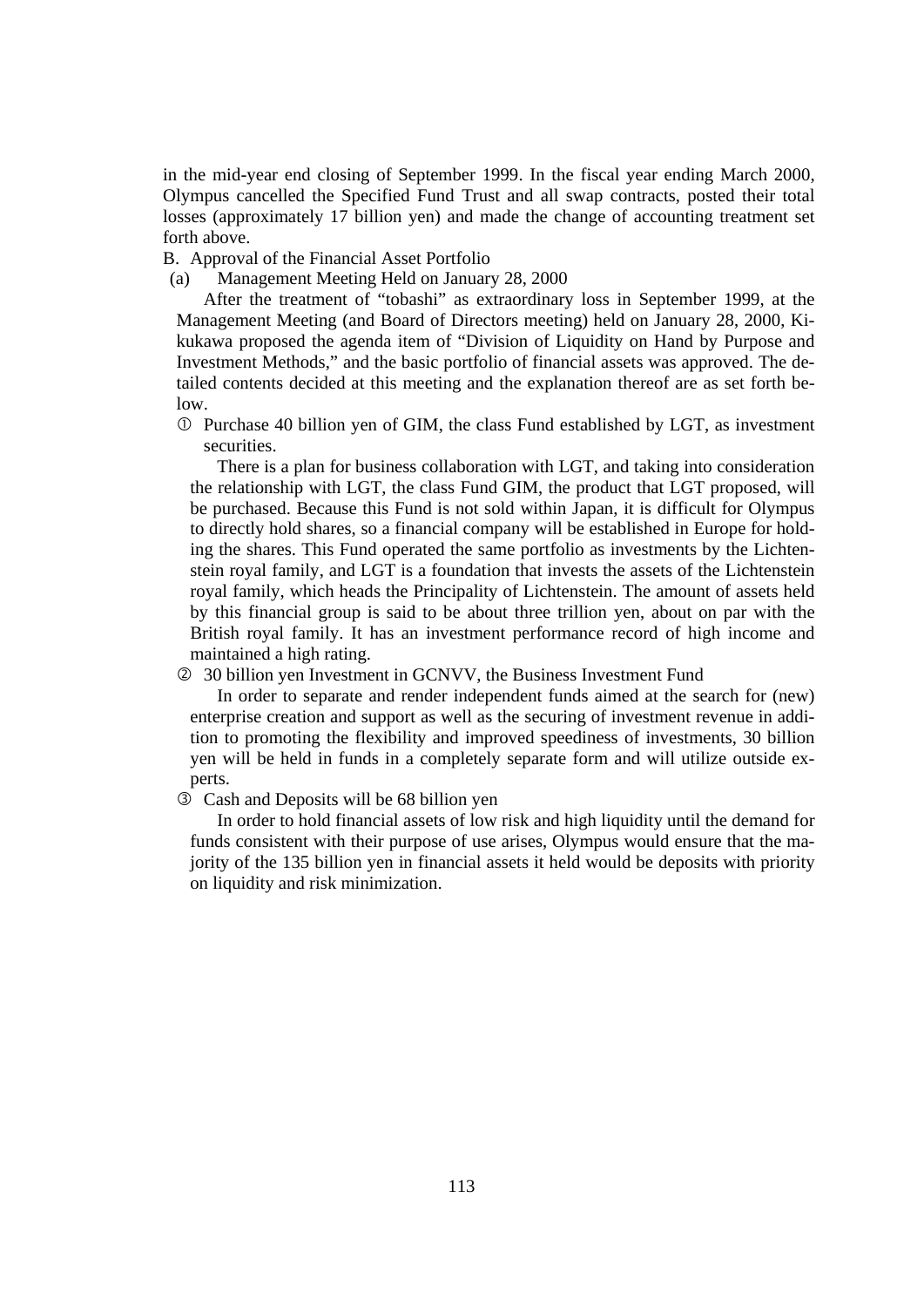Strengthening of investment management and the reporting system

Note that these agenda items were proposed with the involvement of Yamada and Mori. The true purposes of items  $\mathbb O$  and  $\mathbb Q$  were to have money flow from each Fund into the Receiver Funds as part of the Loss Separation Scheme (the investment funds to GIM specified in  $\mathbb O$  was for the Europe Route and the investment funds to GCNVV specified in  $\oslash$  was for the Domestic Route). The true purpose of item  $\oslash$ was to have funds flow into the Receiver Funds via loans using the account as collateral as part of the Loss Separation Scheme (the deposits into LGT Bank in Liechtenstein AG was for the Europe Route and the deposits into Commerzbank International Trust Ltd. and Societe Generale were for the Singapore Route).

(b) Strengthening of the Risk Management System of Financial Assets

Based on the results of the above-referenced Management Meeting, at the Management Meeting (and Board of Directors meeting) held on March 31, 2000, revisions were made to the liquidity on hand investment plan and the Asset Management Standards of the fiscal year ending March 2001 (133 $^{rd}$  Term).

The liquidity on hand investment plan for the 133rd Term called for the establishment of a portfolio that increased the ratio of deposits and government bonds (i.e., a ratio or 75% or higher) on the premise of securing risk minimization and cash convertibility and made the mid-term average 74.4 billion yen in cash deposits (no maximum) and 40 billion yen in government bonds (maximum of 50 billion yen).

The outline of the revised Asset Management Standards is as set forth below.

Decision-making Procedure

Persons with decision-making authority will be determined in stages, for holding and investment of surplus funds, based on the basic financial asset portfolio, the halfyearly action plan, individual proposals and the like.

Reports and Administrative Management System

Financial income and expenditures, portfolio and profit and loss from financial asset investments will be reported monthly to the Board of Managing Directors, the Management Meeting and the head of the Accounting Department. The Sales Execution (front office) Department and the Administration Department (back office) will be operated as separate groups within the General Affairs and Finance Department with the aim of strengthening management.

Limitation of Products Sold

Upper holding limits for each product will be decided for each business plan and regulations will be established for each asset.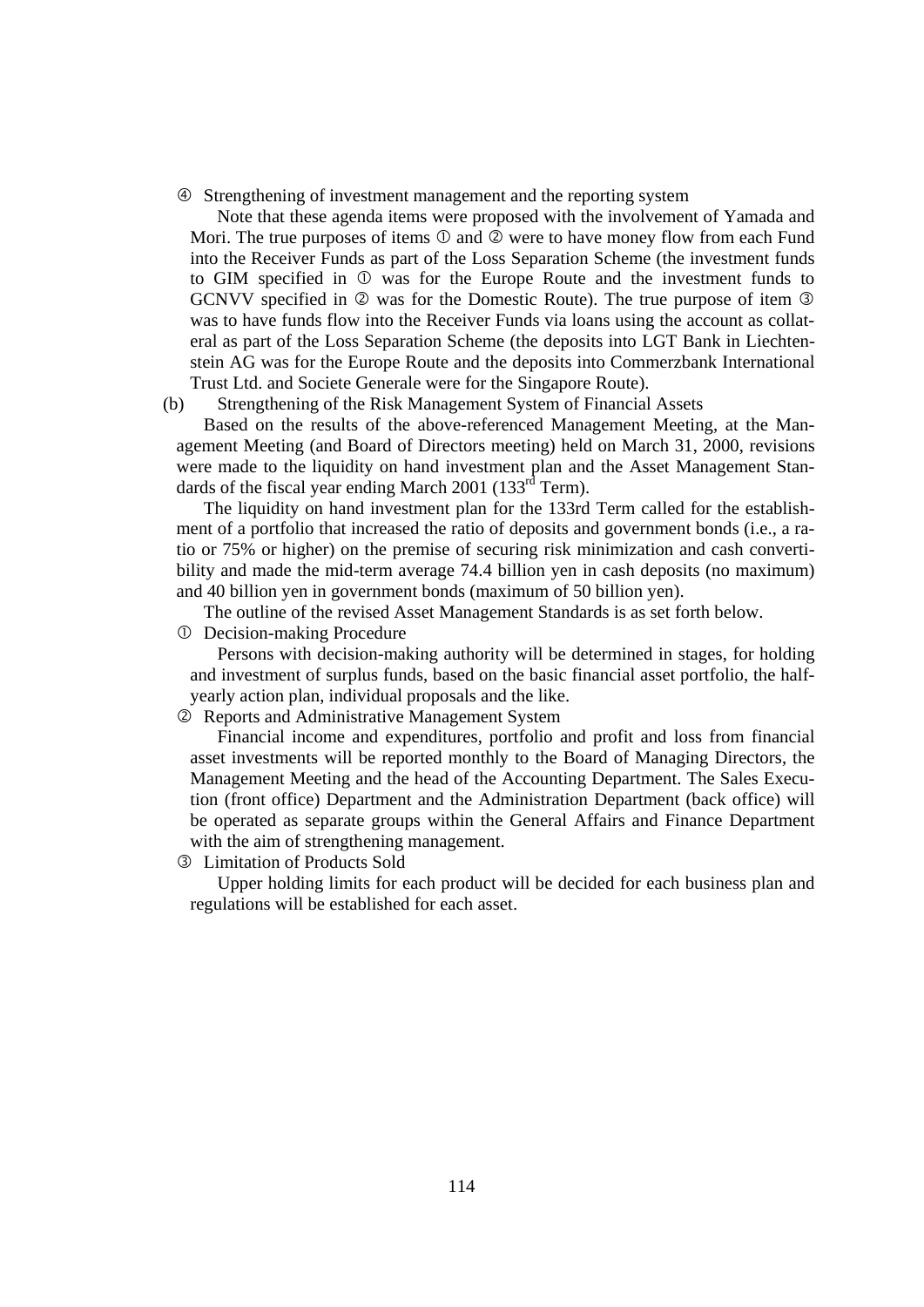Investment Framework

The execution of trading and management of financial instruments will be allocated to separate supervisory divisions. Specifically, the persons in charge of trading will be in the Financial Planning Group and the persons in charge of management will be in the Finance Group.

Measurement and Assessment of Risk

The department in charge of management will mark the transaction value to market at each month-end and conduct simplified valuation each week. In addition to verifying the assessment results, the department in charge of management can recommend the suspension or revision of transactions to the unit in charge of trading.

- C. KPMG AZSA LLC's Audits of the Europe Route
- (a) Audit of LGT Bank
	- a. Deposits, etc. into LGT Bank

Olympus had commenced transactions with LGT Bank before the "Division of Liquidity on Hand by Purpose and Investment Methods" basic plan was approved. From April 1998 until September 1998, Olympus had deposited about 21 billion yen in Japanese government bonds with this bank. Thereafter, the amount of the deposit increased, and by the fiscal year ending March 2000, the amount came to 35 billion yen. Thereafter, during the period from the fiscal year ending March 2001 until the fiscal year ending March 2004, Olympus switched to short-term government securities, and starting in the fiscal year ending March 2005, the company opted for foreign currency deposits. KPMG AZSA LLC received from Olympus the explanation that the reason for holding a large quantity of foreign currency deposits was the need to carry out transactions with major domestic and foreign financial institutions in order to expand business around the world.

#### b. Audit by KPMG AZSA LLC

During the period from the fiscal year ending March 2001 to the fiscal year ending March 2008, KPMG AZSA LLC sent a balance confirmation form containing a column stating whether there existed any security interests with respect to the shortterm government securities and deposits of Olympus deposited in the account at LGT Bank. In response, LGT Bank sent back not the form specified by KPMG AZSA LLC but a balance confirmation form of its own, which only stated the balance.

Because the deposits in LGT Bank in Liechtenstein AG were switched to Olympus's deposit account at Sumitomo Mitsui Banking Corporation around June 2008, the deposit balance of the fiscal year ending March 2009 at LGT Bank was zero.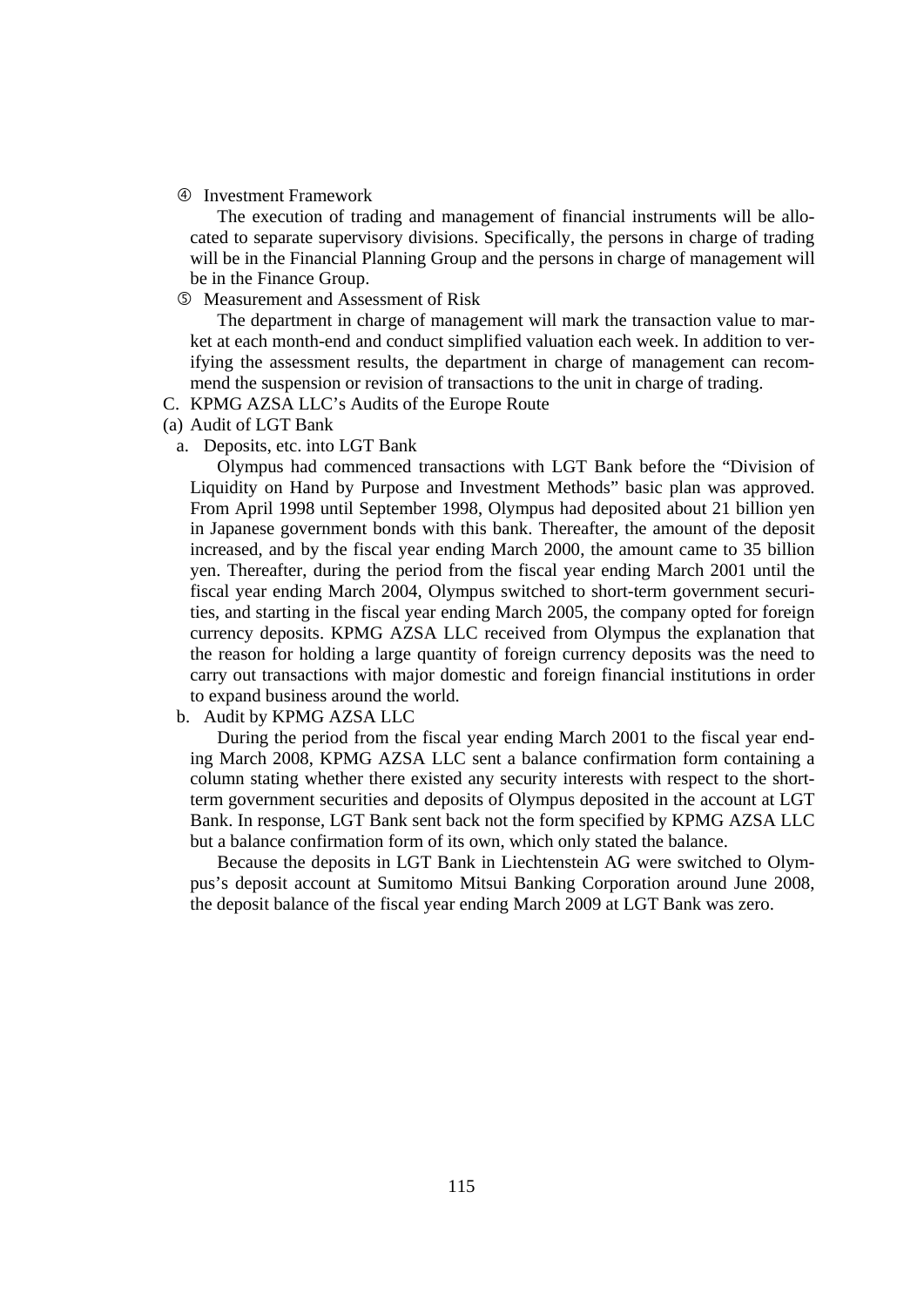Further, starting with the fiscal year ending March 2004, KPMG AZSA LLC changed the form of its confirmation form for overseas financial institutions to match that of KPMG. The result was that the column asking for a response regarding security interests and other restrictive conditions on deposits was removed from the response column. Instead, the form asked for comments if there were any special items of note.

Yamada and Mori and others also entered into agreements with LGT Bank to establish comprehensive floating security interests in cash, securities and other assets that had been deposited with the bank in the name of Olympus in order to secure present and future claims of LGT Bank against CFC; however, they did not obtain a Board of Directors' meeting resolution or follow other approval procedures, so KPMG AZSA LLC was not able to discover this.

- (b) Audits of GIM
	- a. Investment in GIM

On March 17, 2000, Olympus and OAM, its wholly owned subsidiary, invested in GIM through the accounts they each had established at LGT Bank (Olympus for 15 billion yen and OAM for 20 billion yen).

GIM purchased corporate bonds that TEAO, a Pass-Through Fund, issued on March 21, 2000 and transferred 31 billion yen to TEAO.

b. Audit by KPMG AZSA LLC

Concerning the investment status of GIM, KPMG AZSA LLC obtained and audited documents relating to the breakdown by currency of investment assets and the breakdown of constituent property for the end of March, once per year (starting the fiscal year ending March 2007, twice per year, once in each half-year period), and documents relating to current market value, once per month. However, because details of the individual securities, etc. comprising the investment assets were not provided based on the laws of the Principality of Liechtenstein and the policy of LGT Bank, which had accepted entrustment of the investments, KPMG AZSA LLC asked the managers of GIM to provide detailed information.

As a result, the shares of the main investment assets were disclosed in the fiscal year ending March 2007, so KPMG AZSA LLC reviewed the ratings, etc. of individual investment assets and found that the valuation by GIM was not unreasonable. Even after the disclosure of the investment status report, there were nothing in the content that suggested the existence of off-the-book funds or the like such as TEAO.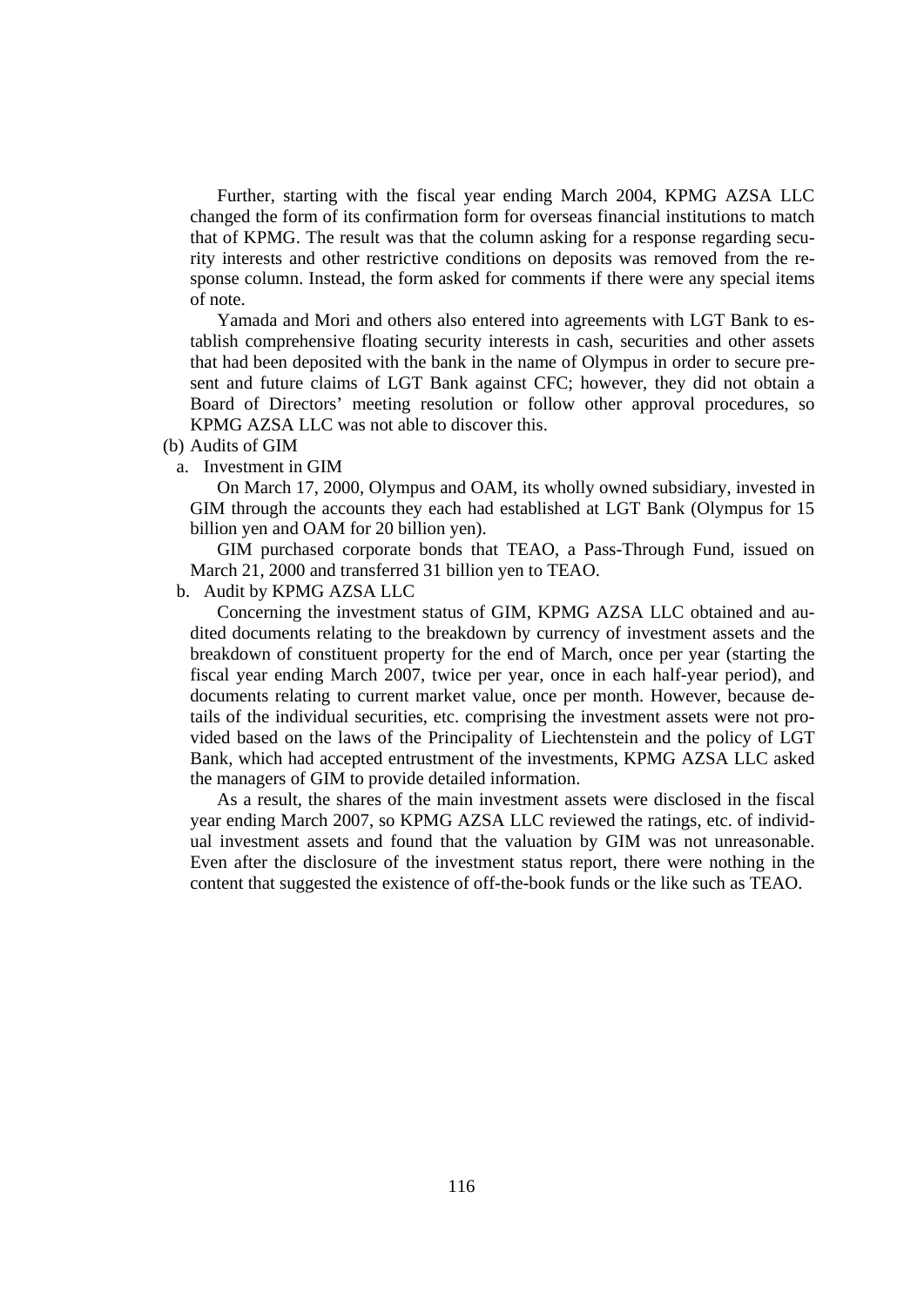d. KPMG AZSA LLC's Audits of the Singapore Route

(a) Audits of Commerzbank International Trust Ltd. and Societe Generale

a. Time Deposits at Commerzbank and SG Bank

The time deposits that Olympus had deposited at Commerzbank amounted to 30.6 billion yen as of March 31, 2000 and 45.6 billion yen as of September 30, 2000. Thereafter, the time deposits were moved to SG Bank in 2001 in connection with the job change of Chan, a collaborator, to SG Bank. Thereafter, the balance of the deposits was increased, and by September 2004, the balance of the time deposits at SG Bank came to 55 billion yen.

Yamada and Mori had each bank make loans to Hillmore and Easterside, which respectively were Pass-Through Funds, with the time deposits at Commerzbank and SG Bank as collateral.

b. Audit by KPMG AZSA LLC

From the fiscal year ending March 2001 to the fiscal year ending March 2004, KPMG AZSA LLC carried out procedures for balance confirmation toward Commerzbank and SG Bank that were identical to those carried out toward LGT Bank. In response, Commerzbank and SG Bank sent back not the response form specified by KPMG AZSA LLC but a balance confirmation form of their own, which only stated the balance. Further, just as with LGT Bank, KPMG AZSA LLC was not able to discover the deposit security interest agreement.

(b) Audit of SG Bond

a. Change of the Scheme toward investment in SG Bond

In February 2005, Olympus invested 60 billion yen in SG Bond, as a fund equivalent to government bonds. This was done pursuant to the asset investment regulations and within the framework of the action plan for investment reported to the meeting of the Board of Directors. SG Bond is a Fund that Chan created.

Thereafter, SG Bond used the 60 billion yen in funds invested by Olympus to invest in bonds worth about 60 billion yen on the market and loaned those bonds to Easterside.

b. Audit by KPMG AZSA LLC

In the summary audit report for the fiscal year ending March 2005 and the fiscal year ending March 2006, KPMG AZSA LLC mentioned the investment in SG Bond.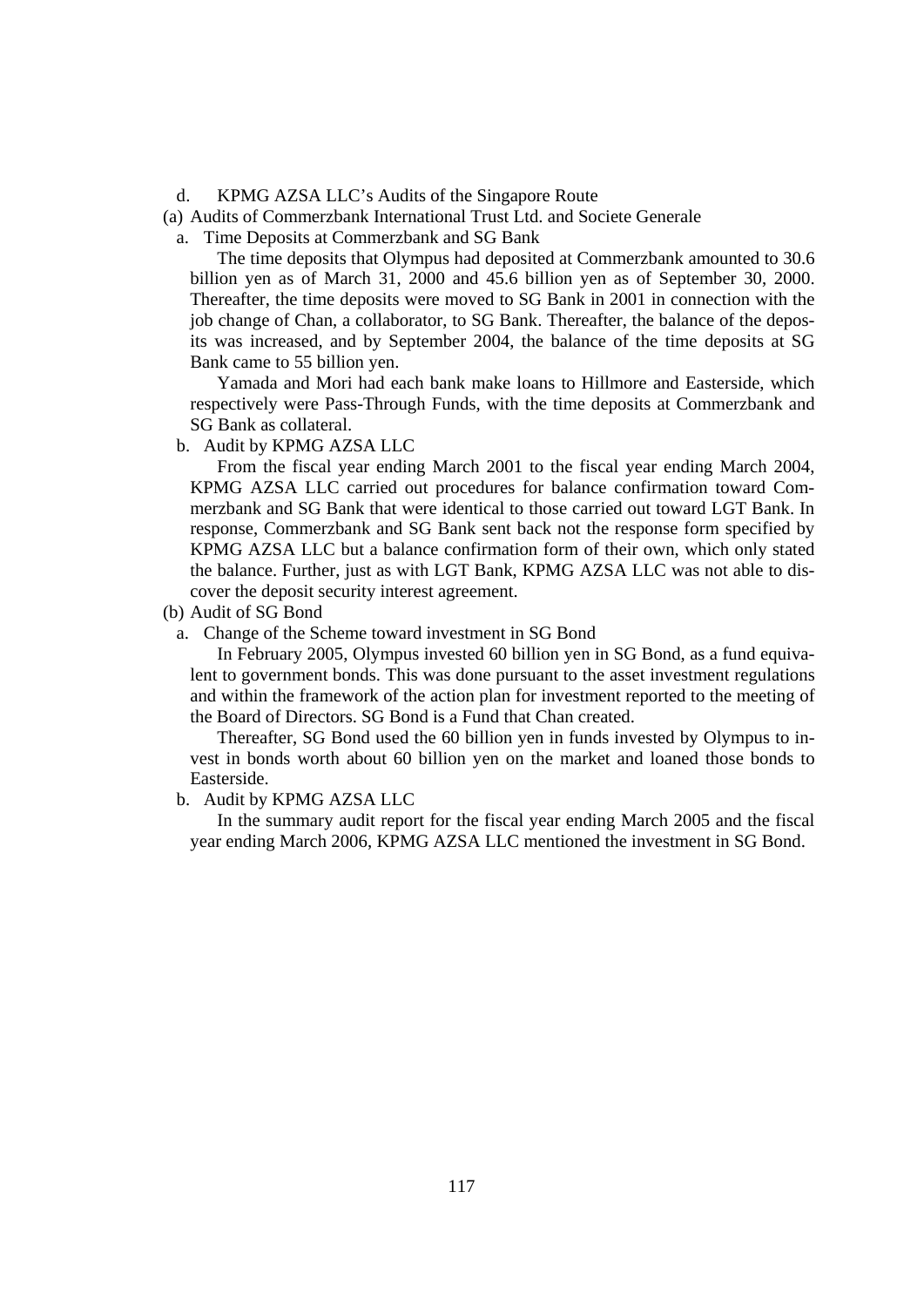The firm went on to state to the effect that SG Bond was an investment trust that mainly invested in public and corporate bonds in accordance with the policy of Olympus to earn stable revenue and then pointed out the need to obtain detailed information on the names of the specific investments, etc. and to accurately ascertain the investment status.

KPMG AZSA LLC received disclosure from investment managers of the acquisition price and current market value for each specific security type in the investment assets for the fiscal year ending March 2007 and confirmed that the funds were being invested in highly rated bonds as stated in Olympus's plan.

Until the fiscal year ending March 2008, KPMG AZSA LLC sent balance confirmation forms only to the Fund operators of SG Bond. However, in the fiscal year ending March 2009, KPMG AZSA LLC sent balance confirmation forms to the custodian of SG Bond in addition to the Fund operators of SG Bond because it had become aware of the risk of fraudulent conduct regarding investment valuation. The balance confirmation form did not contain any mention of whether there existed any pledging or loaning of bonds.

e. KPMG AZSA LLC's Audits of the Domestic Route

(a) Investment in GCNVV

Regarding GCNVV, the decision was made based on the authorization document dated February 24, 2000 to purchase 30 billion yen with GCI Cayman as the operator and manager and to establish a Board to Review Business Investments within the company.

On March 1, 2000, an agreement to establish the GCNVV Business Investment Fund was concluded, with Olympus and GV as limited partners and GCI Cayman as the general partner. On March 14, Olympus invested 30 billion yen in GCNVV.

GCNVV transferred about 30 billion yen to QP, a Receiver Fund, for the purpose of short-term money management during the period from 2000 to 2006. Those funds were transferred to another Fund that had a different accounting period, and the funds were repeatedly transferred back by the end of the given year.

(b) Audit by KPMG AZSA LLC

The Board of Business Investment reported the investment status of GCNVV to the management meeting every three or six months and KPMG AZSA LLC confirmed this. Another auditing firm carried out audits of the financial statements of GCNVV that were sent by GC. Those audited financial statements only stated the transfers of money between GCNVV and QP as the end-of-period balance of deposits and the like.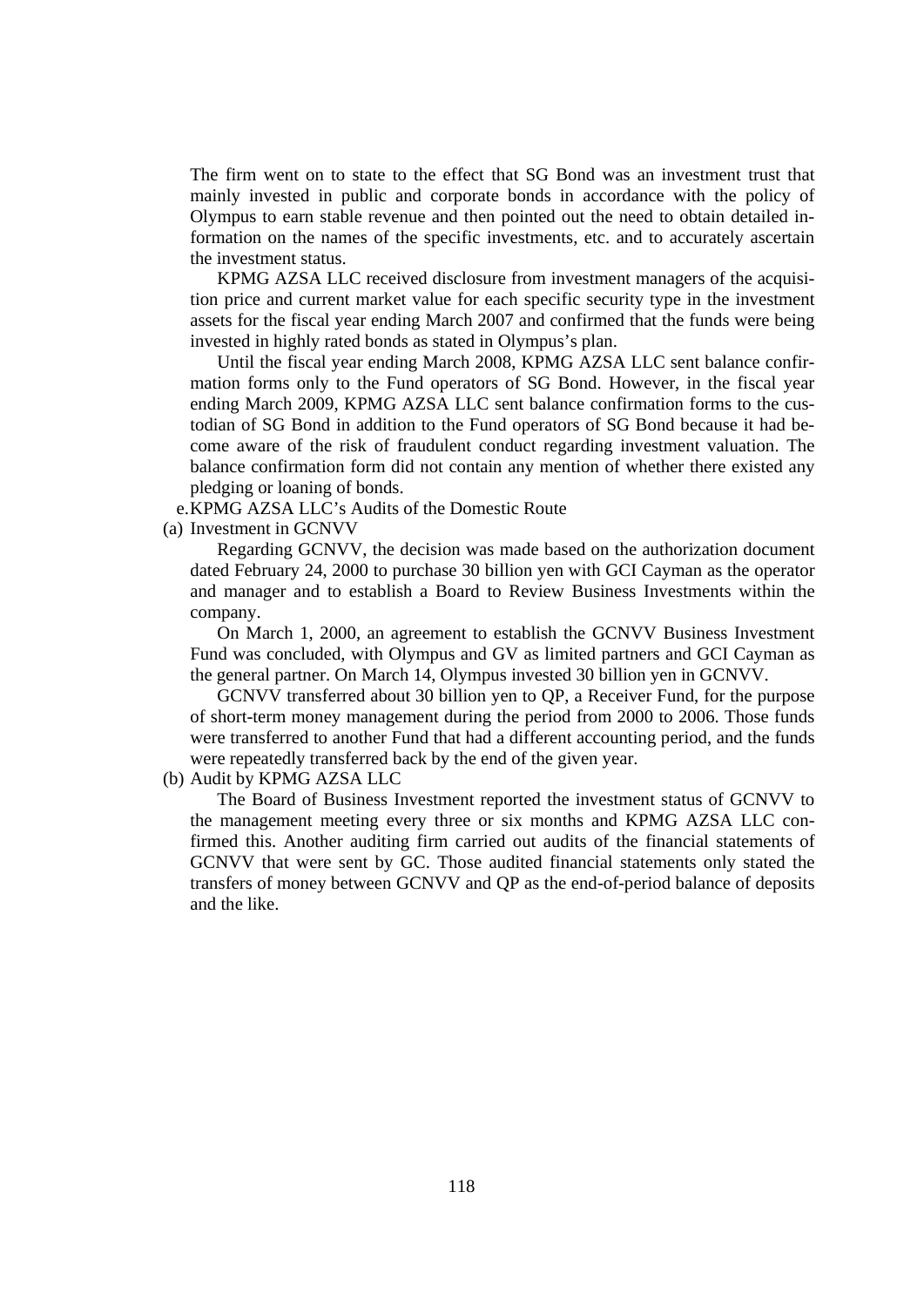Starting from the fiscal year ending March 2004, KPMG AZSA LLC became aware of the risk of incorrect valuation of the investment targets by GCNVV. Thereupon, they sent audit questionnaires to the auditor of GCNVV and ascertained the outline of the audit done by the other auditor. However, the report from the other auditors stated that they had received the explanation from KPMG AZSA LLC to the effect that KPMG AZSA LLC had not been able to receive any report with respect to facts suggesting the transfer of money from GCNVV to QP.

## (2) Review of whether there is liability

A. Audits from the discovery of the "tobashi" until the fiscal year ending March 2000.

Because KPMG AZSA LLC had discovered "tobashi" in the Specified Fund Trust at a time when it was closely following Specified Fund Trusts as risk factors in the first place, it judged that Olympus presented a high risk of engaging in fraudulent transactions. Thereupon, they not only urged Olympus to cancel the Specified Fund Trust but urged the company to cancel currency and interest rate swap transactions, which made fraudulent transactions easy to carry out and urged the company to change its method of accounting settlement. Olympus accepted these requests, cancelled these financial assets and posted an aggregate amount of approximately 17 billion yen in extraordinary losses in the fiscal year ending March 2000, and made the change of settlement methods set forth above.

KPMG AZSA LLC recognized indications of fraudulent conduct due to this "tobashi". However, at this time KPMG AZSA LLC performed a detailed examination to determine whether there were other, similar "tobashi", had Olympus post losses for all items it discovered and had Olympus cancel all contracts for Tokkin and swaps that were the cause. Still, it was unavoidable that KPMG AZSA LLC was unable to discover the Loss Separation Scheme despite all this.

## B. Audits of LGT Bank, Commerzbank and SG Bank

The amounts that Olympus deposited – the deposits to LGT Bank, the 35 billion yen in government bonds, the 15 billion yen to 45 billion yen in foreign currency deposits in Commerzbank or SG Bank—were all large amounts, but they remained consistent with the basic financial asset portfolio based on the "Division of Liquidity on Hand by Purpose and Investment Methods" approved at the management meeting held on January 28, 2000. Further, KPMG AZSA LLC had received from Olympus the explanation that there was the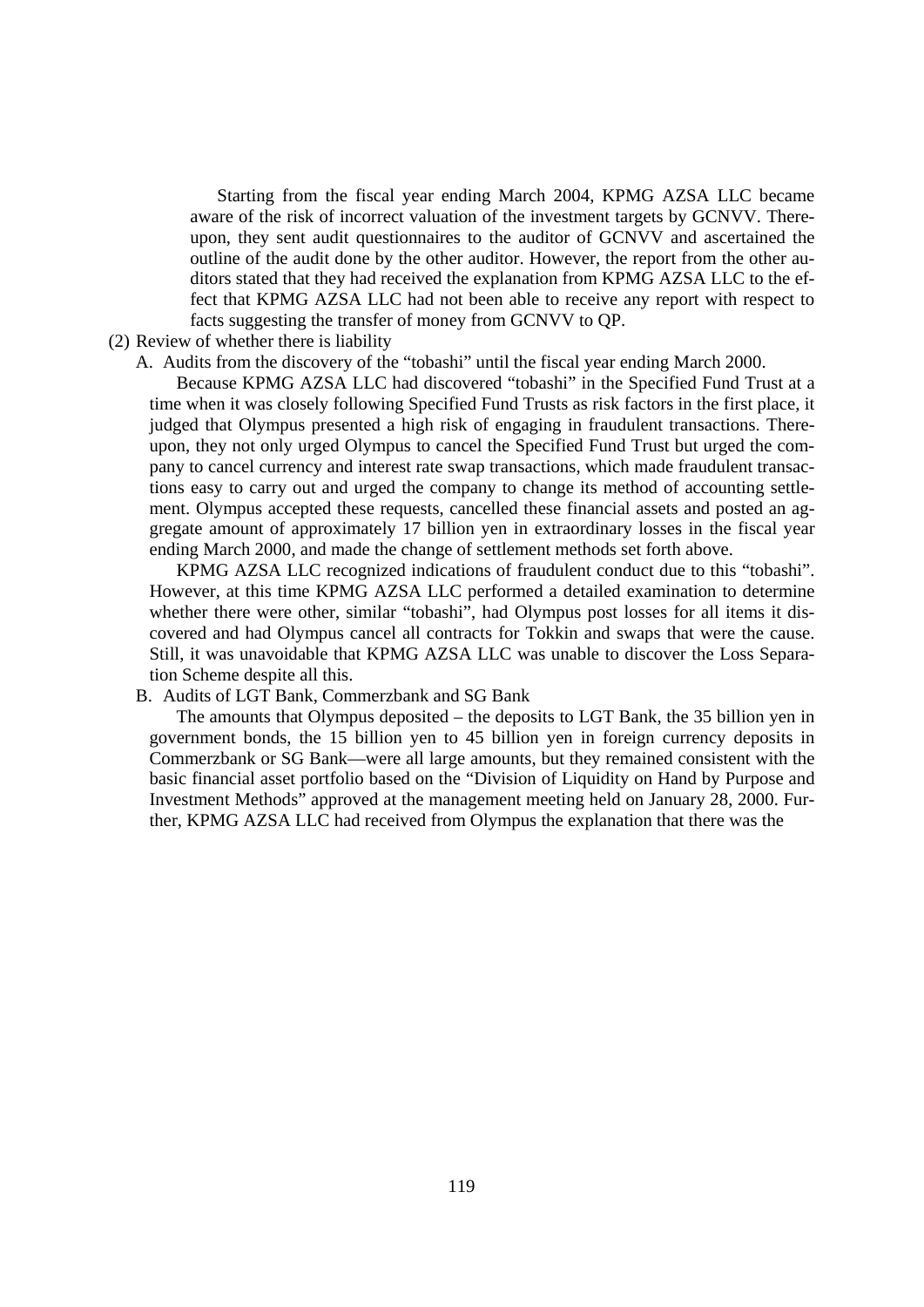need to carry out transactions with major domestic and foreign financial institutions in order to expand business around the world, and this explanation could not be termed particularly unreasonable.

Moreover, although KPMG AZSA LLC conducted balance confirmation by sending LGT Bank, Commerzbank and SG Bank each response forms that included a column for stating whether there were any security interests, the banks sent back not the response form specified by KPMG AZSA LLC but balance confirmation forms of their own, which only stated the balance. Those balance confirmation forms did not contain any statements about security interests or the like.

KPMG AZSA LLC interpreted this to mean that no security interests had been established, and did not make any follow-up inquiries. However, no events were found that warranted particular attention. For example, at that time, Olympus had funding power and investments were being made as uses of surplus funds pursuant to plans determined according to the company's corporate decisions. Moreover, it was not unusual for foreign financial institutions to respond using their own forms. In addition, it was unavoidable for KPMG AZSA LLC to believe that a financial institution would ordinarily declare any security interests on the relevant assets, if such existed, when responding to a balance confirmation from an auditing firm.

In addition, since these deposit security establishment agreements with these banks were not brought before the Board of Directors and Olympus was not in a condition whereby it needed funds such as through borrowing based on providing security, it was unavoidable for KPMG AZSA LLC to be unable to learn of the existence of the security establishment agreements.

Consequently, even if KPMG AZSA LLC was unable to discover that security interests had been established in the deposits, etc. that Olympus had deposited with LGT Bank, Commerzbank and SG Bank, no violation of the duty of due care can be found in this.

C. Investment in GIM

The investment of 30 billion yen in GIM Fund involved a large investment amount, but this investment was consistent with Asset Management Standards that were decided pursuant to the Management Meeting (and Board of Directors meeting) held on January 28, 2000 and that were revised thereafter. Thus, internal controls were carried out to an appropriate degree.

However, KPMG AZSA LLC was aware that because the amount involved was large, it was necessary to manage this so that judgment regarding the recognition of impairment loss and the like could be appropriately made. In addition, concerning the investment status of GIM, KPMG AZSA LLC obtained and audited documents relating to breakdown of the investment assets by currency and by constituent assets for the end of March, once per year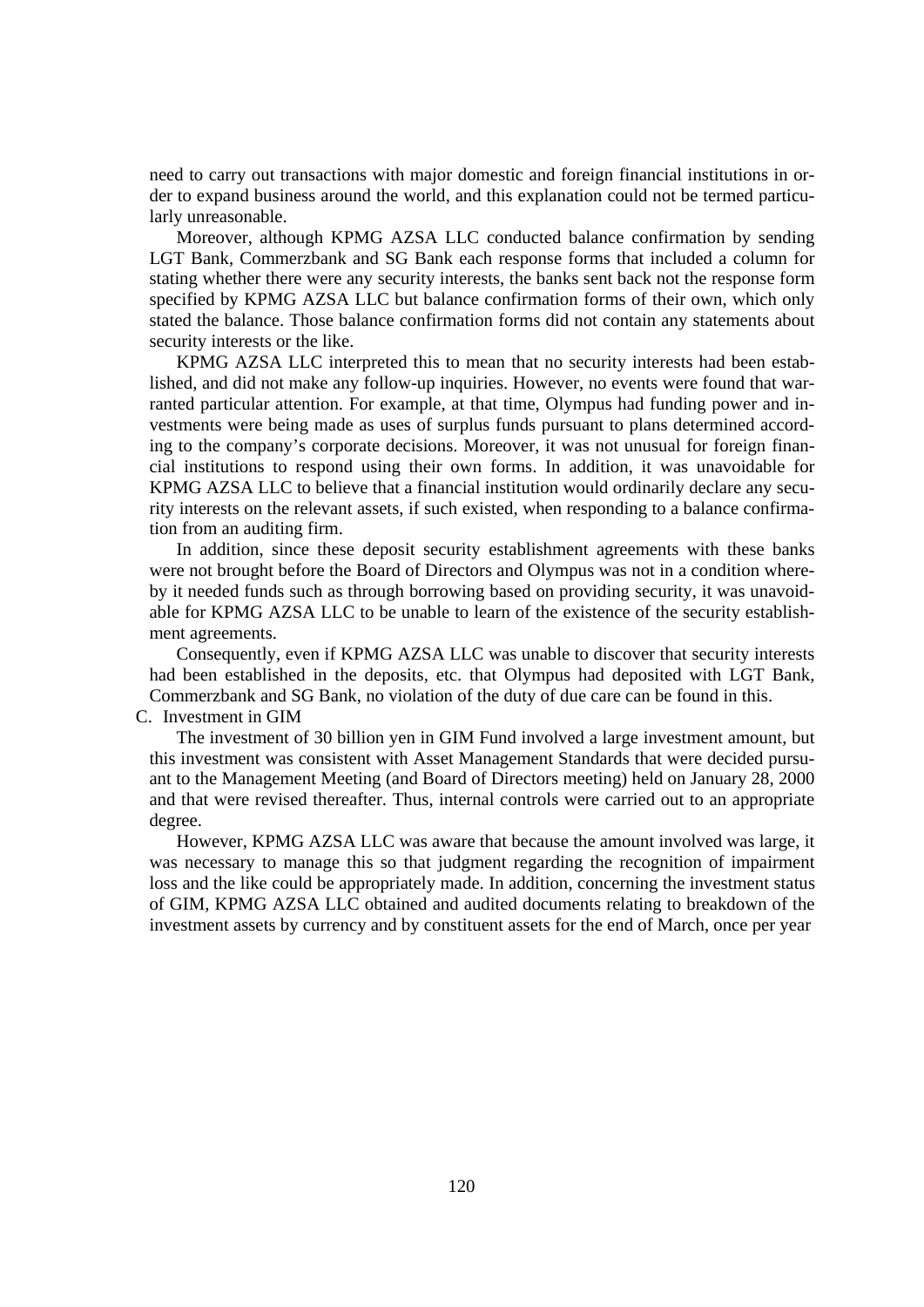(starting the fiscal year ending March 2007, twice per year, once each half-year) and documents relating to current market value, once per month. However, because details of the individual securities, etc. in the investment assets were not provided based on the laws of the Principality of Liechtenstein and the policy of LGT Bank, which had accepted entrustment of the investments, KPMG AZSA LLC asked for disclosure of detailed information.

As a result, since the percentages of the main investment assets were disclosed in the fiscal year ending March 2007, KPMG AZSA LLC reviewed the ratings, etc. of individual investment assets and found that the assessment of GIM was not unreasonable. Because no statement of the funds invested in TEAO could be found in the investment report, KPMG AZSA LLC could not find out that GIM was having money flow into a Receiver Fund via TEAO.

As set forth above, KPMG AZSA LLC requested the disclosure of necessary information from the operators in order to ascertain the investment status of GIM, which was not covered in the consolidated accounts and involved inherent limits to investigation. It is unavoidable that KPMG AZSA LLC could not discover the Loss Separation Scheme even though it had carried out audit procedures ordinarily considered necessary.

D. Investment in SG Bond

KPMG AZSA LLC, while being aware that SG Bond was an investment trust invested mainly in public and corporate bonds in accordance with the policy of Olympus to earn stable revenue, judged that because the investment amount of 60 billion yen was a large amount, it was a risk factor. Thereupon, KPMG AZSA LLC conducted confirmation of the investment status but was unable to obtain detailed information on the investment securities, etc. in the fiscal year ending March 2005 or the fiscal year ending March 2006. In the fiscal year ending March 2007, the auditing firm received disclosure from investment managers of the acquisition price and current market value for each investment security, etc. in the investment assets for the fiscal year ending March 2007 and confirmed that the funds were being invested in highly rated bonds as stated in Olympus's plan, but the firm was unable to receive any reply regarding whether bonds were being loaned.

Moreover, up until the fiscal year ending March 2008, KPMG AZSA LLC had been receiving balance confirmation forms only from the Fund operators of SG Bond. However, because it had become aware of the risk of fraudulent conduct regarding investment valuation, KPMG AZSA LLC widened the scope of its audit procedures in the fiscal year ending March 2009 to send balance confirmation forms to the custodian of SG Bond in addition to the Fund operators of SG Bond. That said, neither balance confirmation form contained any mention of whether there existed any pledging or loaning of bonds. Because of this, KPMG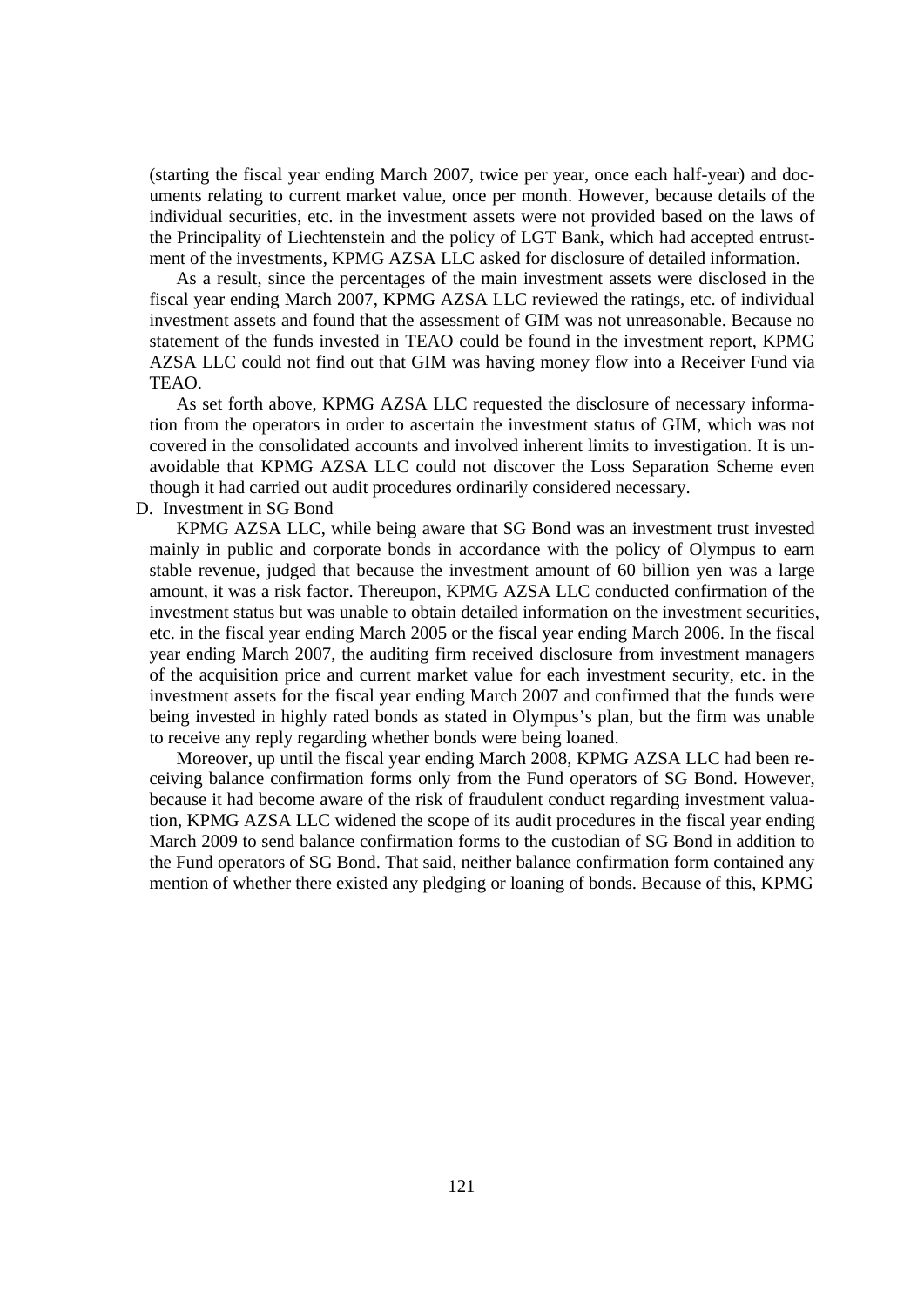AZSA LLC was unable to learn that bonds were being loaned out from SG Bond to Easterside.

As set forth above, in the same way as in the audit of GIM, KPMG AZSA LLC requested the disclosure of necessary information from SG Bond in order to ascertain the investment status of SG Bond, which was not covered in the consolidated accounts and involved inherent limits to investigation. It is unavoidable that KPMG AZSA LLC could not discover the Loss Separation Scheme even though it had carried out audit procedures ordinarily considered necessary.

#### E. Audits of GCNVV until around the fiscal year ending March 2005

The Board of Business Investment reported the investment status of GCNVV to the management meeting every three to six months and KPMG AZSA LLC confirmed this. Another auditing firm carried out audits of the financial statements of GCNVV that were sent by GC. Those audited financial statements only stated the transfers of money between GCNVV and QP as the end-of-period balance of deposits and the like.

Starting from the fiscal year ending March 2004, KPMG AZSA LLC became aware of the risk of errors in the valuation of investment targets by GCNVV. Thereupon, they sent audit questionnaires to the auditor of GCNVV and ascertained the outline of the audit done by the other auditor. However, KPMG AZSA LLC provided the explanation to the effect the report from that auditor did not cover any facts suggesting the transfer of money from GCNVV to QP.

GCNVV is a Fund which was not covered in the consolidated accounts, and the management company had the right to decide on investments. Even so, on the premise that Olympus would be the investor with an investment ratio of over two thirds, the setup of GCNVV was that the investor who held an investment ratio of over two thirds would have a preferred proposal right for investment projects and a veto right for projects chosen by the management company in proportion to its investment amount. Thus, the approval of Olympus was required with respect to major investments.

In addition, since the Board of Business Investment reported to the management meeting on the investment status of the Business Investment Fund even though GCNVV was not covered in the consolidated accounts, there was a framework for approval and reporting by Olympus.

As set forth above, it is unavoidable that KPMG AZSA LLC could not discover the Loss Separation Scheme even though it had carried out audit procedures ordinarily considered necessary toward GCNVV, which was not covered in the consolidated accounts and involved inherent limits to investigation.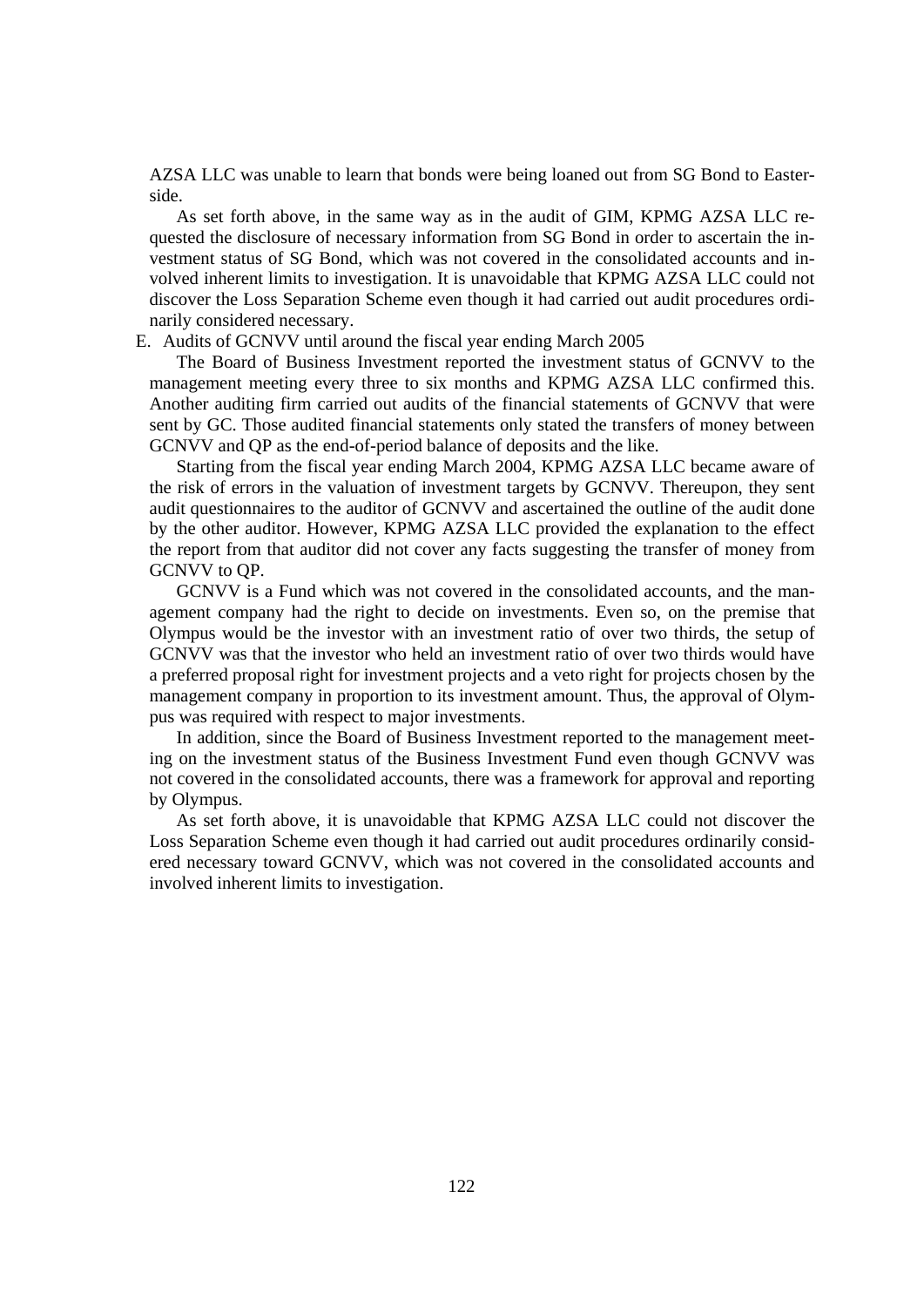(3) Conclusion

No violation of the duty of due care can be found in the inability of KPMG AZSA LLC to discover the formulation and maintenance of the Loss Separation Scheme.

## **4 The Execution of the Loss Separation Scheme**

(1) March 2007 settlement

-

A. The Execution of the Settlement Scheme

In the fiscal year ending March 2007, Olympus committed the following acts regarding the acquisition of shares in the Three Domestic Companies and the FA fee relating to the Gyrus acquisition.

(a) The acquisition of shares in the Three Domestic Companies

Although GCNVV acquired shares in the Three Domestic Companies in March 2006 for the total sum of 10.8 billion yen, at the time of acquisition, GCNVV was not covered in the consolidated accounts by Olympus. However, starting with the fiscal year ending March 2007, accounting standards were amended2 and the equity method was applied with April 1, 2006 as the deemed acquisition date. Consequently, a total sum of approximately 8.6 billion yen in goodwill from the Three Domestic Companies was recognized in the mid-year end closing of September 2006 (and a total sum of 7.6 billion yen in the fiscal year ending March 2007).

(b) FA fee relating to the Gyrus Acquisition

Olympus paid AXES 3,000,000 dollars in basic compensation on June 16, 2006 pursuant to the FA Agreement, expensing the amount as consignment of operations cost.

B. Whether there were Violations of the Duty of Due Care

We will now review whether violations of the duty of due care can be found in the fact that, in the above circumstances, KPMG AZSA LLC did not find indications of fraudulent conduct, allowed the posting of goodwill in connection with the acquisition of shares in the Three Domestic Companies and issued an unqualified clean opinion.

<sup>2</sup> Accounting Standards Board of Japan Practical Solutions Report No. 20, "Practical Treatment Concerning the Application of Control Standards and Influence Standards to Investment Business Partnerships"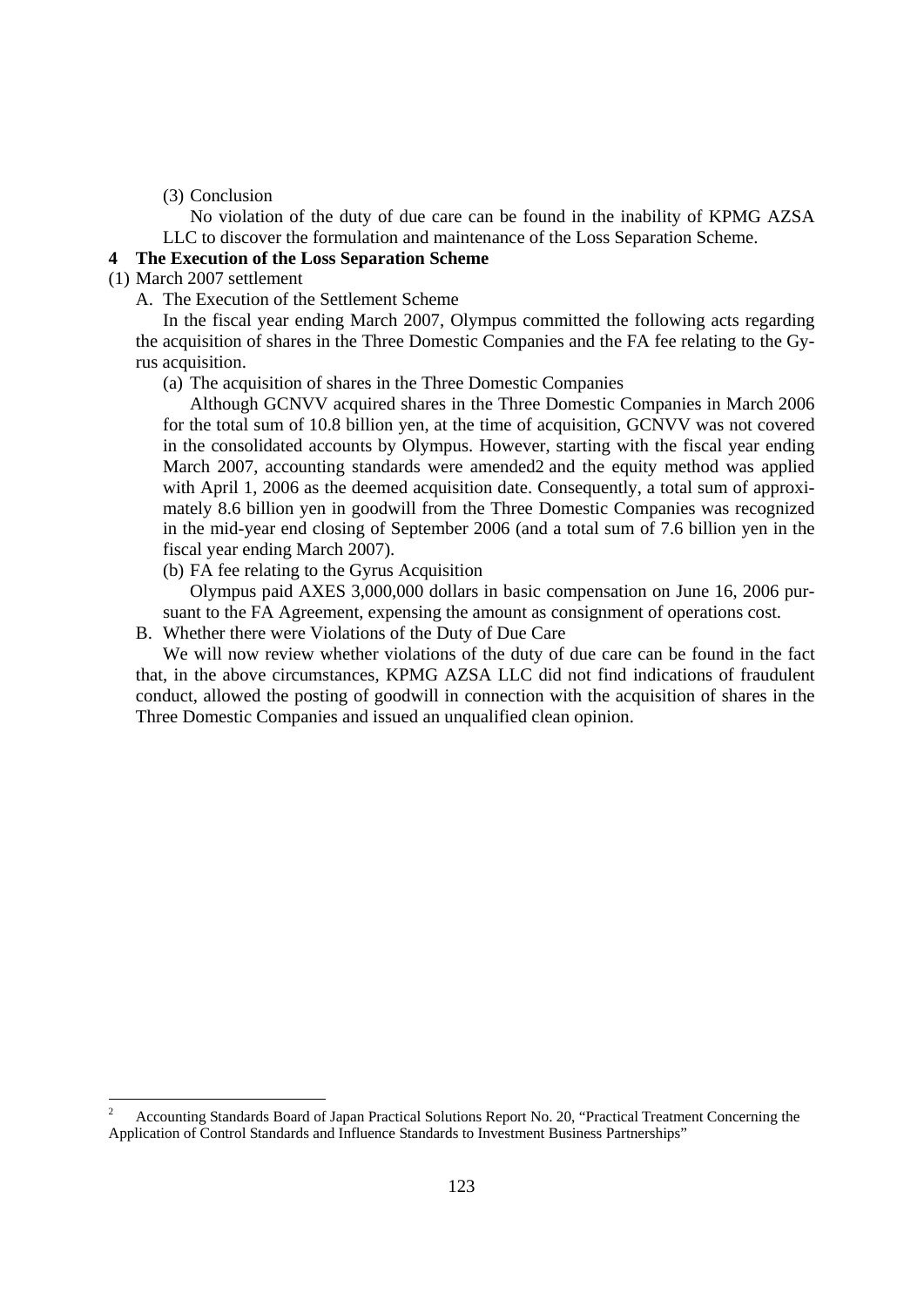- (a) The acquisition of shares in the Three Domestic Companies
- a. Status of Audits by KPMG AZSA LLC

KPMG AZSA LLC explained that, based on its awareness of high future impairment loss risk due to the fact that the acquisition of shares in the Three Domestic Companies by GCNVV involved a large investment amount and was premised on high growth, it recognized risk that required a special review of the investment valuation and carried out an audit that included the side-by-side comparison of business plan against performance, interviews with the departments in charge and the like. The facts gathered in the investigation by This Committee also were not inconsistent with this explanation, and the summary audit report that KPMG AZSA LLC prepared regarding that time was also consistent with this explanation: "in conducting future valuation of investments or investment elimination difference amounts (an amount equal to goodwill), it is necessary to pay attention to the progress of the business plan."

b. Review

GCNVV acquired the shares of the Three Domestic Companies at a time before it came to be included within the consolidated reporting of Olympus. There is a limit to the document collection, etc. possible in an audit of the propriety of investment judgment of an unconsolidated Fund. Moreover, even during the fiscal year ending March 2007, when it became subject to application of the equity method, Olympus's shareholding in the Three Domestic Companies ranged only from 28.76 percent to 33.24 percent. Because even at this stage Olympus did not have management control, there were inherent limits to auditing tools such as document collection. In these circumstances, the Board to Review Business Investments was established and the investment status of GCNVV was regularly reported to the Board of Directors.

Further, because the acquisition of shares in the Three Domestic Companies was a new business investment for Olympus, the company's judgment with respect to the possibility of realizing the business plan and the reasonableness of the investment judgment should be basically respected.

In addition to these circumstances, as stated above, taking into consideration the fact that, in view of the large size of the investment, KPMG AZSA LLC identified special risk and carried out an audit that included interviews with the departments in charge, progress management of the business plan and the like, we cannot find it unreasonable that KPMG AZSA LLC did not find any particular fraudulent conduct and found the accounting treatment, including the posting of the investment amount in the Three Domestic Companies to goodwill, to be appropriate.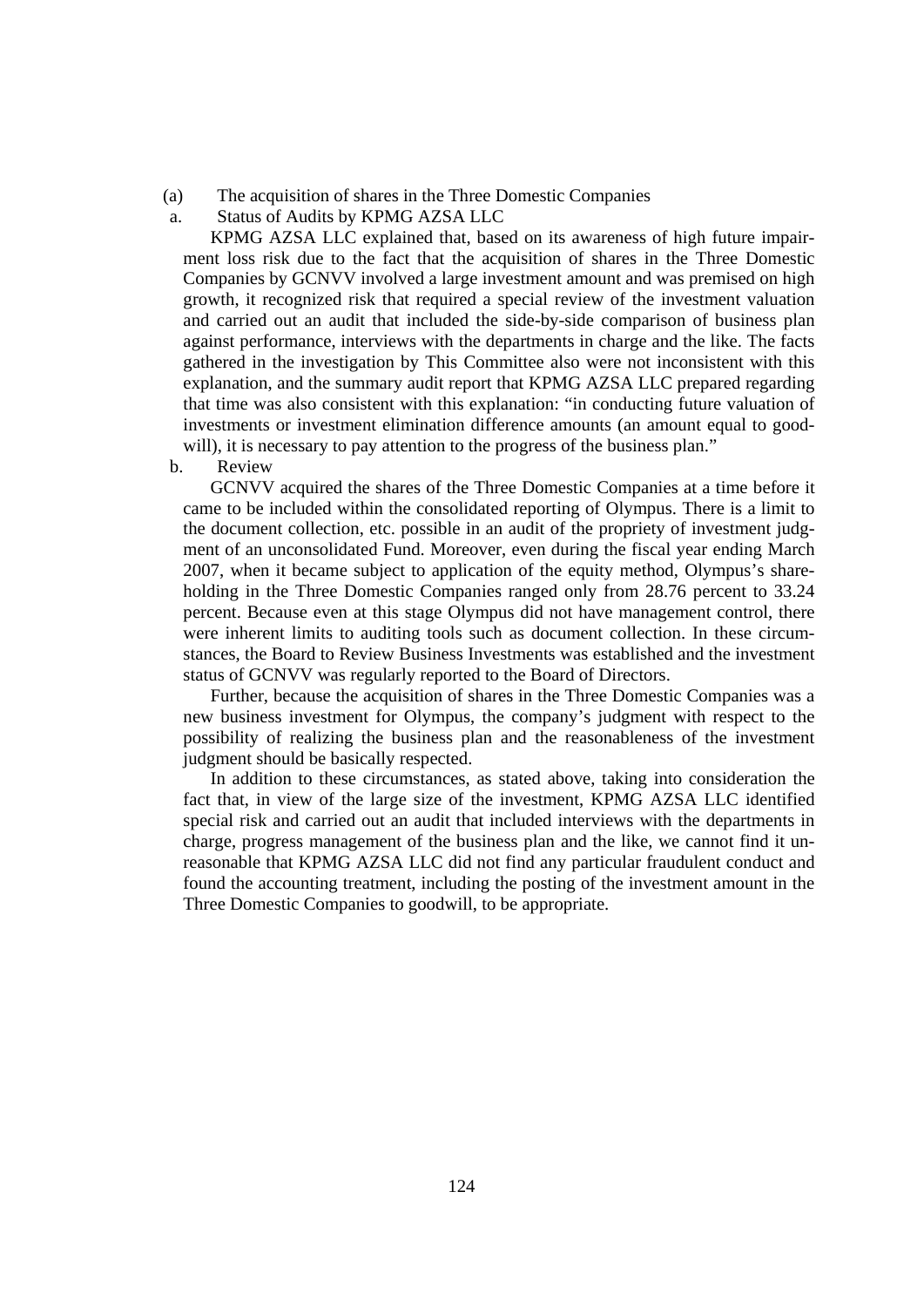(b) FA fee relating to the Gyrus Acquisition

In addition to the fact that the compensation under the FA Agreement between Olympus and AXES could not in itself necessarily be considered a large sum, since the acquisition that was the premise of the success bonus was itself not realized and the basic compensation was treated as a cost and not posted as goodwill, the fact that KPMG AZSA LLC did not consider the FA fee to be a particular problem at this stage cannot be considered a circumstance that should be judged to be unreasonable.

c. Summary

Accordingly, no violation of the duty of due care can be found in the fact that KPMG AZSA LLC did not find indications of fraudulent conduct and issued an unqualified clean opinion.

- (2) March 2008 settlement
	- A. The Execution of the Settlement Scheme

In the fiscal year ending March 2008, Olympus committed the following acts regarding the acquisition of shares in the Three Domestic Companies and the FA fee relating to the Gyrus acquisition.

(a) The acquisition of shares in the Three Domestic Companies

In August 2007, Olympus cancelled the agreement with GCNVV and settled it in September 2007. At that time, Olympus took over at book value the 11 billion yen in shares of the Three Domestic Companies that GCNVV had held.

In addition, on March 26, 2008, Olympus acquired the shares of the Three Domestic Companies for a total of 47.1 billion yen pursuant to the Board of Directors' meeting resolution passed on February 22, 2008. Because GCNVV transitioned from an affiliated company subject to the equity method to a consolidated subsidiary in line with the increase in Olympus's shareholding percentage due to this, a total of 54.5 billion yen in goodwill was posted for the Three Domestic Companies.

In addition, OFH, a wholly owned subsidiary of Olympus, acquired shares of the Three Domestic Companies on April 26, 2008 pursuant to the Board of Directors' meeting resolution mentioned above for 13.7 billion yen. We think that KPMG AZSA LLC became aware of this share acquisition during the settlement audit of the fiscal year ending March 2008.

(b) FA fee relating to the Gyrus Acquisition

On June 18, 2007, Olympus paid AXES 2,000,000 dollars as basic compensation pursuant to the FA Agreement. In addition, pursuant to the Revised FA Agreement dated June 21, 2007, Olympus granted AXES Gyrus share options and Warrant Purchase Rights and paid 12 million dollars as the cash portion of the Completion Fee on November 26, 2007. Based on this, Olympus expensed the 2,000,000 dollars of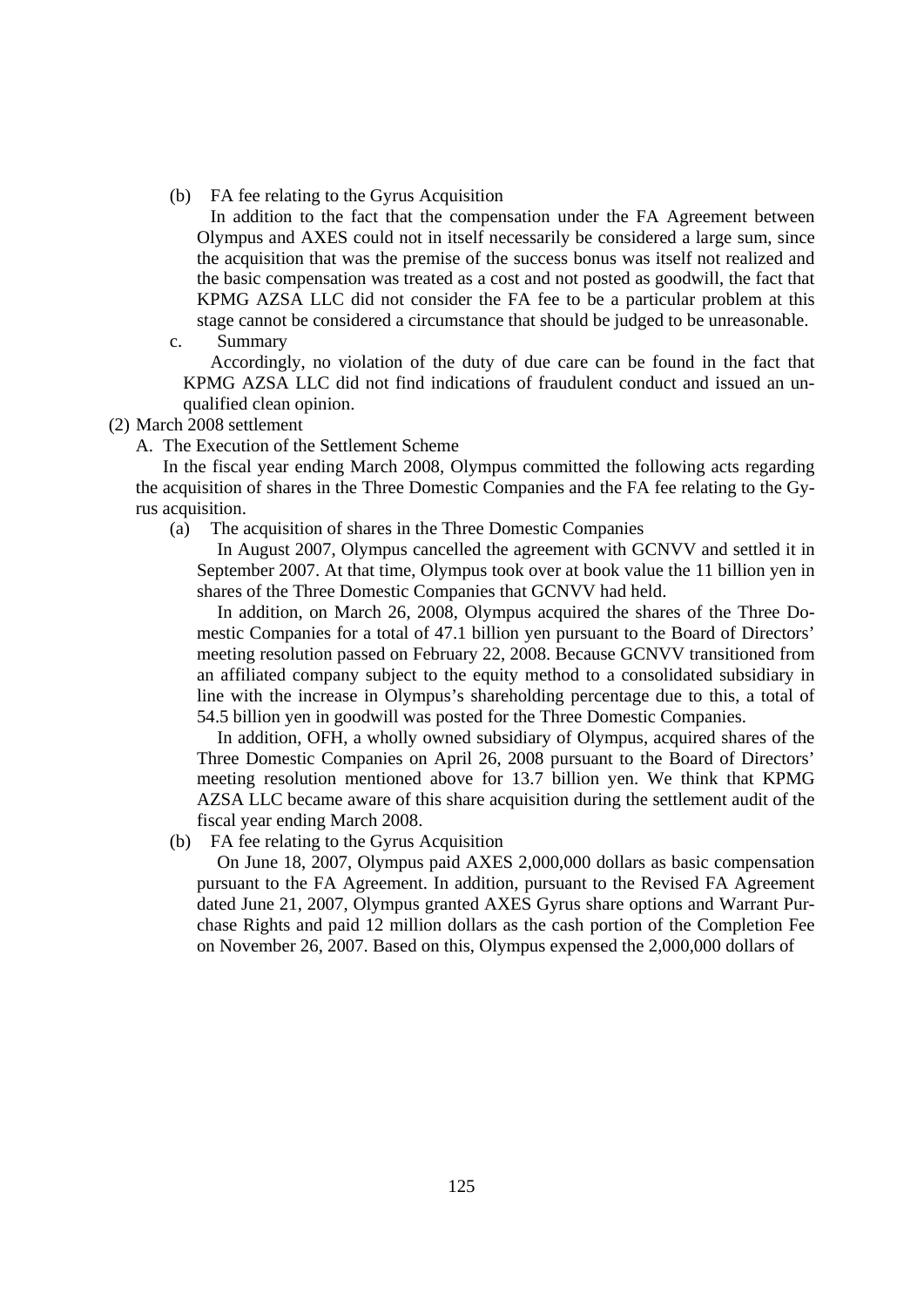basic compensation as consignment of operations cost, and as for the 12 million dollars of the Completion Fee and share options with appraised value of 177 million dollars (total of 19.9 billion yen), these were posted as a provisional investment account in the non-consolidated settlement and as goodwill in the consolidated settlement.

According to page 61 of the Third Party Committee's Investigation Report, Olympus calculated the current market value of Gyrus shares as one dollar and 630 pence (the acquisition price at the time of acquisition) in the price calculation of the share options. However, it was pointed out that the current market value of the Gyrus shares, which became a non-public company after acquisition, should have been properly calculated.

B. Whether or not there were Violations of the Duty of Due Care

We will now review whether violations of the duty of due care can be found in the fact that, in the above circumstances, KPMG AZSA LLC did not find indications of fraudulent conduct, allowed the posting of a large sum of goodwill in connection with the acquisition of shares in the Three Domestic Companies and issued an unqualified clean opinion with respect to the granting of a large amount of share options and Warrant Purchase Rights to AX-ES, which was an FA.

- (a) The acquisition of shares in the Three Domestic Companies
	- a. Status of Audit Procedures by KPMG AZSA LLC

 We received the following explanation from KPMG AZSA LLC regarding the audit regarding the Three Domestic Companies at the time.

 That is, as the result of reviewing the minutes of the meeting of the Board of Directors and authorization documents in the first part of April 2008, during the fiscal yearend settlement audit of the fiscal year ending March 2008, KPMG AZSA LLC learned that Olympus had acquired the Three Domestic Companies for a large amount in comparison with unit price in past acquisitions.

 In response to this, while understanding that the investment decision and execution were matters of the company's business judgment, KPMG AZSA LLC carried out the following audit procedures in order to verify the propriety of the acquisition price from the viewpoint of the propriety of accounting treatment such as whether it included matters that should have been posted to other account categories.

 First of all, KPMG AZSA LLC received the submission of documents such as the company outline, business content, status of business progress, business plans of each of the Three Domestic Companies as well as an explanation of the content of those plans from the persons in charge of investment at Olympus. In addition, KPMG AZSA LLC confirmed regarding the relevant business plans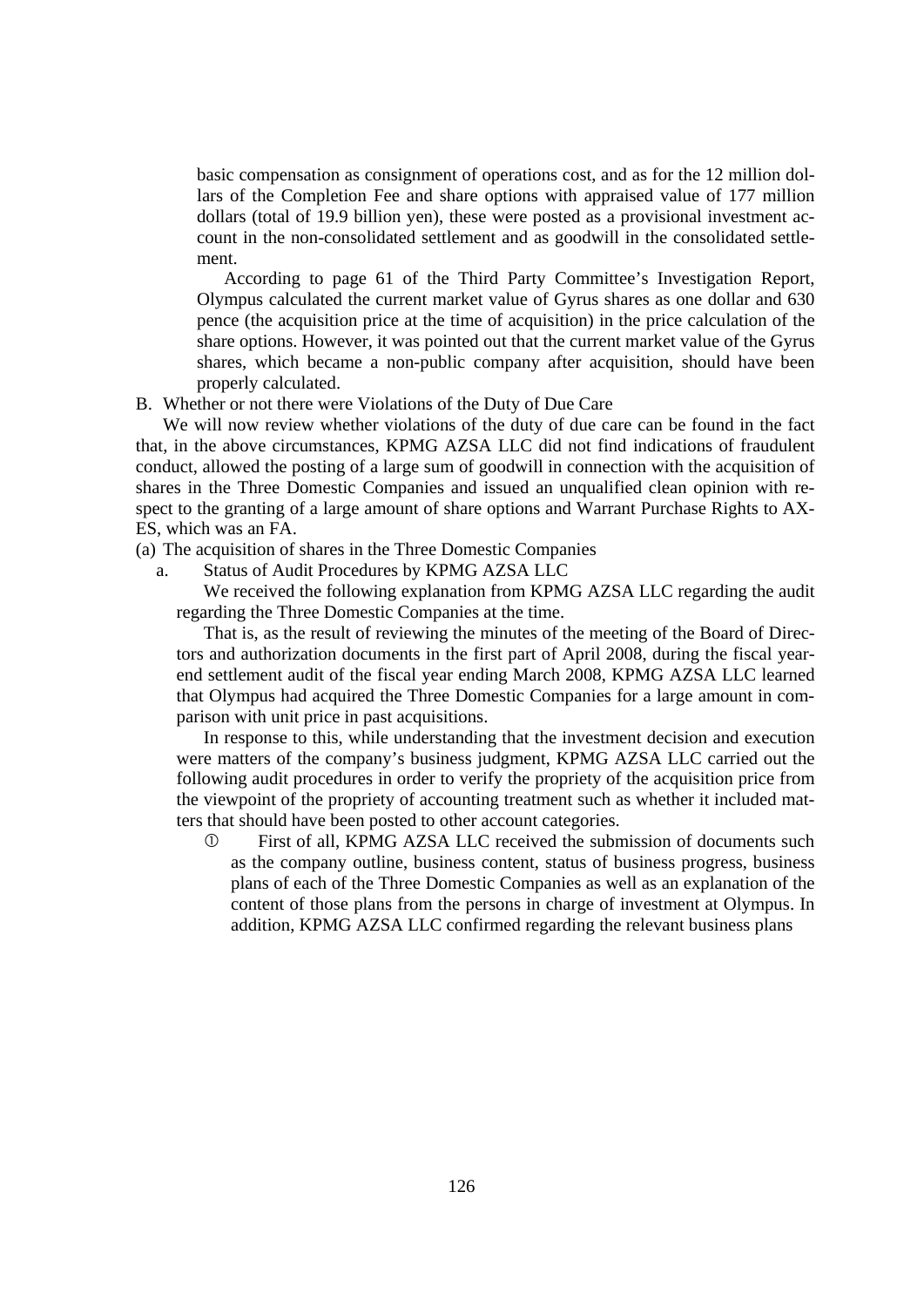items that were conditions precedent to the development of the plans—the market size, types of customers targeted, the shares to be acquired, the sales price and cost ratio—and confirmed that the business plans were developed under certain assumptions.

- Over the course of April and May 2008, KPMG AZSA LLC conducted visiting audits of the headquarters and plants of the Three Domestic Companies and conducted multiple interviews with Kikukawa, Mori, Kawamata and others regarding the purpose and import of the conversion to subsidiary status by means of acquisition of the shares of the Three Domestic Companies, whether there was any capital relationship with the assignor, the acquisition price determination method, the business prospects and the like. In response, Kikukawa and others stated that Olympus had come to view new enterprise creation as an important subject and judged that the Three Domestic Companies were promising because they were new businesses that were particularly closely related to Olympus and were in touch with the current of the times; that the conversion of these companies to subsidiary status was in order to send more staff and build up their businesses because Olympus had come to understand the viability of their businesses; that there was no capital relationship with the assignor, and precisely because there was no such tie the deal had become an acquisition for a large sum rather than a takeover from GCNVV, which was a 100% invested fund; that in this sense, the premise was different from the takeover from GCNVV in the half-year period ending September 2007; and that although it was expensive, they did not feel that it was a particularly strange sum of money.
- In addition, KPMG AZSA LLC also confirmed that Olympus had established a Management Headquarters for New Business-Related Companies under this policy and was dealing with the acquisition from an organizational point of view.

As the result of investigation by this Committee on each of the above matters by means of internal documents, interviews with persons in charge of accounting and others, we did not find any facts inconsistent with the above.

b. Review

We can see that KPMG AZSA LLC had confirmed at the latest by the fiscal year ending March 2007, when GCNVV was subject to consolidation, that the business performance of the Three Domestic Companies deviated greatly from the plan.

However, investment decisions and execution as well as the review of the business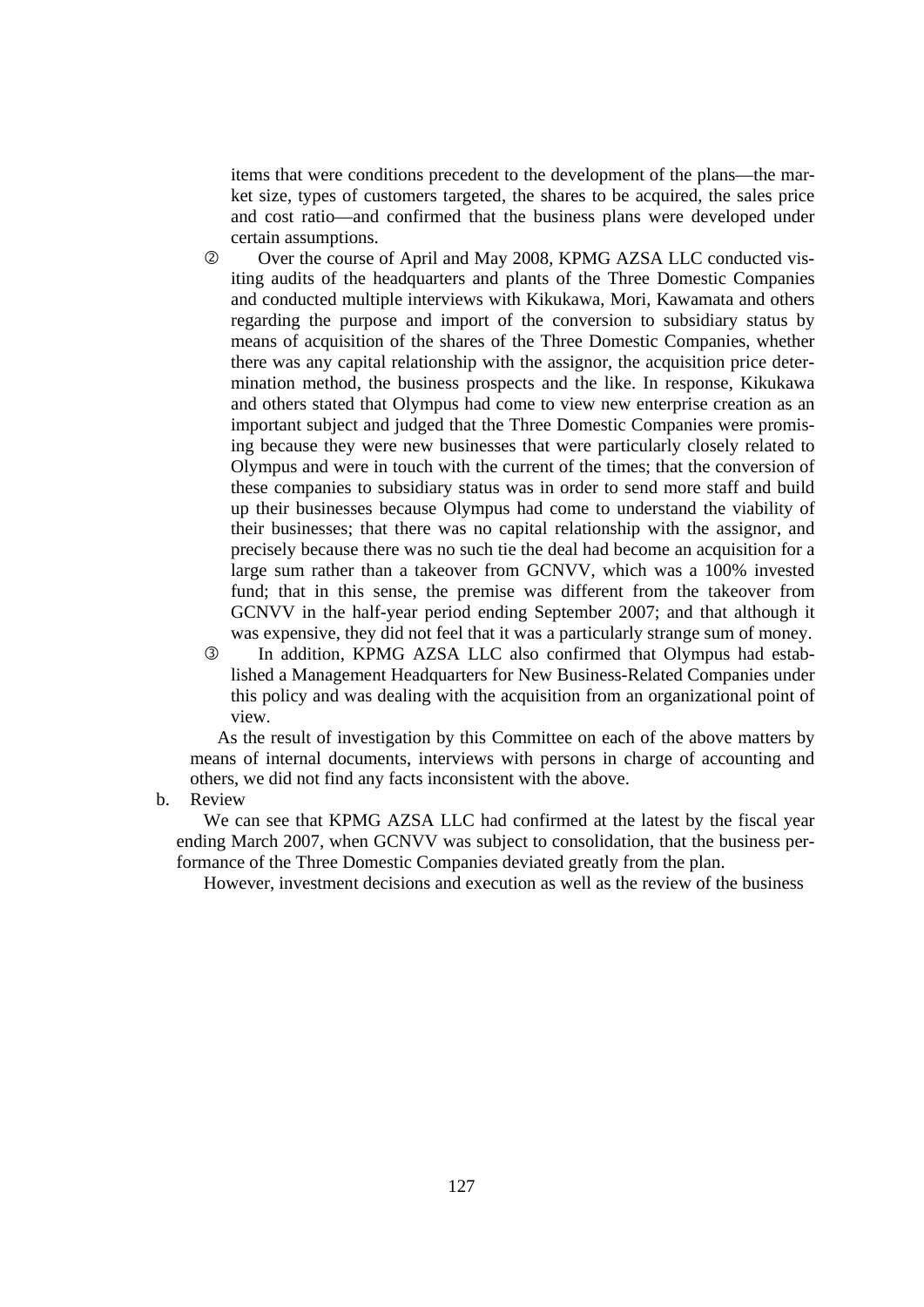plans that are their prerequisites are generally left to the business judgment of the Board of Directors.

KPMG AZSA LLC confirmed that there was nothing unreasonable in the process of decision-making procedures by confirming the minutes of the meeting of the Board of Directors, etc. As set forth above, KPMG AZSA LLC received from Kikukawa and others, the top managers at the time, the explanation that the acquisition at that time had the special feature of being new businesses for Olympus and that they had the aim of forming a subsidiary, bringing in important staff and ramping up enterprise creation. When we presume that KPMG AZSA LLC carried out the audit procedures such as set forth above, with respect to the judgment of KPMG AZSA LLC to believe for the time being Olympus's business judgment to greatly increase the performance of the Three Domestic Companies over their previous records and allow the posting of the goodwill amortization and thereafter, carefully observe the deviation of their performances from the plans and at the appropriate time have Olympus carry out recognition of impairment loss of the goodwill, when we take into consideration that we cannot find that KPMG AZSA LLC was aware of particular circumstances sufficient to overturn the decisionmaking of the Board of Directors, such as being aware of the intent of Kikukawa, Yamada, Mori to carry out loss settlement while the Three Domestic Companies had not yet produced any results at all after conversion to subsidiary status and as will be set forth below, even after the fiscal year ending March 2009, KPMG AZSA LLC continued to carry out careful review with suspicion characteristic of their profession regarding the investment judgment with respect to the Three Domestic Companies, we cannot go so far as to say that it was unreasonable for KPMG AZSA LLC to issue an unqualified clean opinion on the accounting treatment of the Three Domestic Companies.

(b) FA fee relating to the Gyrus Acquisition

a. Status of Audit Procedures by KPMG AZSA LLC

We received the following explanation from KPMG AZSA LLC regarding the audit regarding the FA fee relating to the Gyrus acquisition during that same Term.

That is, KPMG AZSA LLC was conscious that because the Revised FA Agreement called for 15 percent of the acquisition fee to be paid in cash and 85 percent to be paid in Gyrus stock options, the calculation of the valuation of the options was an audit point. As a result of obtaining documentation of the option price calculation from Olympus, the amount turned out to be 177 million dollars. As for the results of the calculation of the stock option price done by Olympus, KPMG AZSA LLC utilized an option valuation model to verify Olympus's results and confirmed its reasonableness. With respect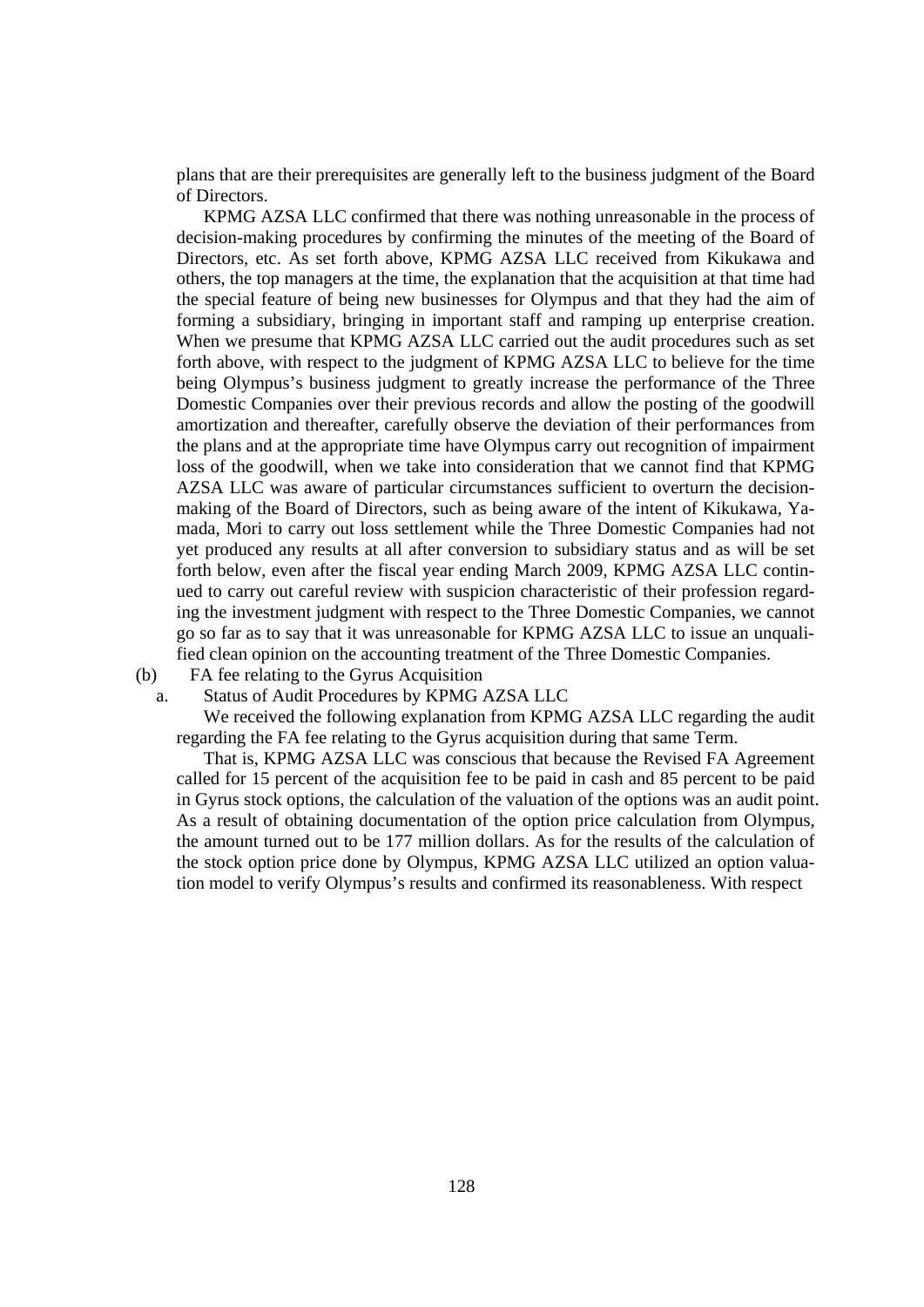to designating the current market value of Gyrus shares to be the most recent acquisition unit price in performing the value calculation, KPMG AZSA LLC was cognizant that the use of the most recent acquisition unit price was a reasonable means of calculating value.

The result of this verification was that the value of the stock options was appraised as 177 million dollars, and this amount exceeded five percent of the purchase price. However, because under the agreement, an exercise price corresponding to current market value was originally supposed to be calculated and the issuance of stock options was based on a Board of Directors' meeting resolution of Olympus held on November 19, 2007 and the relevant resolution left the decision as to details of the contractual conditions to the company president, and at the meeting of the Board of Directors held on February 22, 2008 it was reported that negotiations were ongoing as to the method of payment for additional options, although the compensation (including the appraised value of the options) exceeded five percent, KPMG AZSA LLC was not aware that a discrepancy with the matters decided at the meeting of the Board of Directors had arisen.

In overseas acquisition cases, there are some cases in which stock derivatives such as warrants and options are incorporated into the acquisition consideration. The stock options in this case were a transaction in which these were incorporated into the overall acquisition framework.

Given this, the overall acquisition price, including incidental costs, and the choice of acquisition scheme being left to the business judgment, KPMG AZSA LLC did not have the impression to form an audit opinion regarding the amount of the acquisition fee at the stage where the entirety of the acquisition transaction amount, etc. was not final. Because settlement of the employee options of Gyrus had not been completed in the fiscal year ending March 2008 and they had received from Olympus the explanation that negotiations were ongoing as to part of the price and the payment method of the FA fee, KPMG AZSA LLC thought the entirety of the acquisition transaction amount, etc. would not be finalized until these payment amounts were finalized and then applied temporary processing and made

disclosure by including a remark in the consolidated financial statements of the securities report<sup>3</sup>.

-

<sup>3</sup> Accounting Standards, No. 21, "Accounting Standards for Business Combinations," p. 28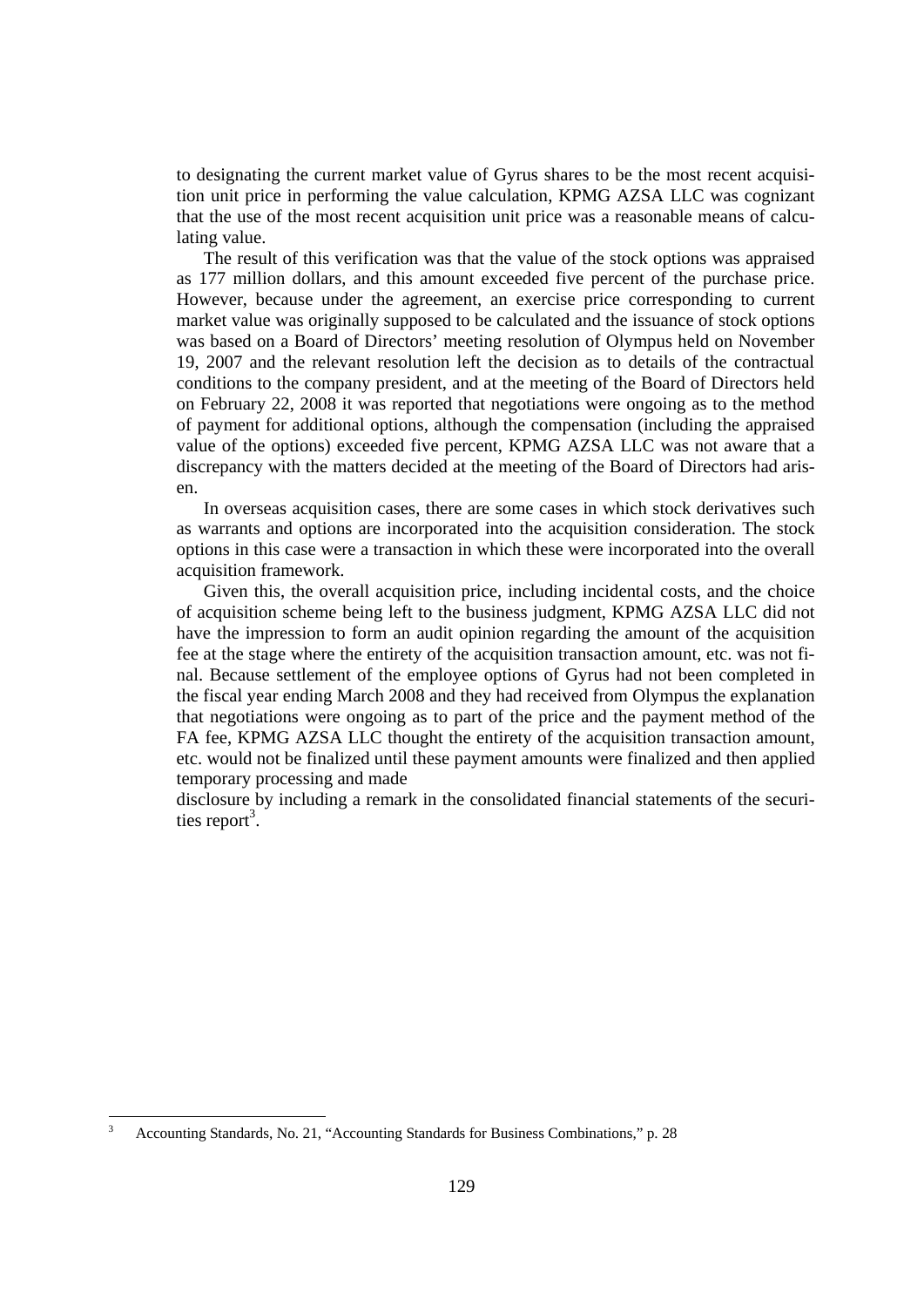As the result of investigation by this Committee on each of the above matters by means of internal documents such as agreements, interviews with persons in charge of accounting and others, we did not find any facts inconsistent with the above.

### B. Review

KPMG AZSA LLC was at least aware that the amount of the FA fee relating to the Gyrus acquisition was in excess of the maximum amount of FA fee of five percent or less of the acquisition price approved by the Board of Directors.

On this point, we cannot say that these amount to unreasonable judgments for an accounting audit: the fact that, on confirming that there was nothing unreasonable in the decisionmaking process of Olympus in the stock option issuance procedures, KPMG AZSA LLC judged that the overall acquisition price, including incidental costs such as acquisition fees, and the choice of acquisition scheme were left to the business judgment and in addition, and KPMG AZSA LLC's judgment that they did not have the impression to form an audit opinion because the entirety of the acquisition transaction amount, etc. of Gyrus was not final but was temporary.

In addition, the fact that KPMG AZSA LLC allowed Olympus's valuation calculation which found the value of the stock options to be 177 million dollars cannot be declared unreasonable when it is presumed that KPMG AZSA LLC conducted independent verification including the calculation process.

#### C. Summary

Accordingly, no violation of the duty of due care can be found in the fact that KPMG AZSA LLC allowed the posting of goodwill and did not find indications of fraudulent conduct but issued an unqualified clean opinion with respect to the Three Domestic Companies and the FA fee regarding the Gyrus acquisition.

# (3) March 2009 settlement

A. The Details of the Execution of the Loss Settlement Scheme

In the fiscal year ending March 2009, Olympus committed the following acts regarding the acquisition of shares in the Three Domestic Companies and the FA fee relating to the Gyrus acquisition.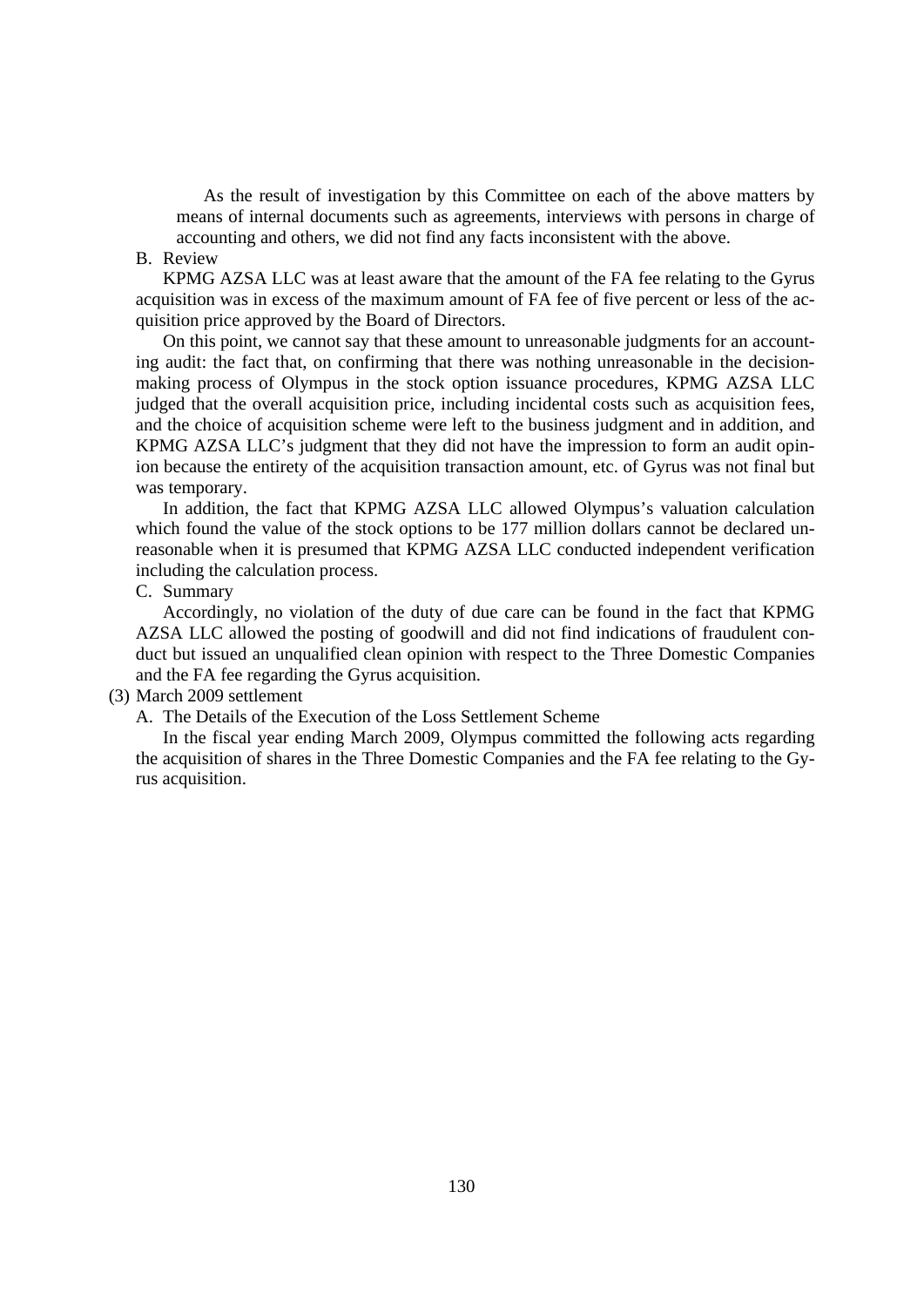(a) The acquisition of shares in the Three Domestic Companies

Wholly owned Olympus subsidiary OFH acquired shares of the Three Domestic Companies for a total of 13.7 billion yen on April 26, 2008 pursuant to a Board of Directors' meeting resolution of Olympus held on February 22 of the same year (thereafter, Olympus acquired the shares from OFH on September 25 of that year).

(b) FA fee relating to the Gyrus Acquisition

On September 30, 2008, Olympus purchased Warrant Purchase Rights from AXAM for 50 million dollars (5.3 billion yen) and issued preferred shares of Gyrus to AXAM in place of the stock options. At the meeting of the Board of Directors of Olympus held on November 28 of that year, a resolution was passed to purchase the relevant shares for prices within a range of from 530 million dollars to 590 million dollars (however, the purchase based on this resolution was not executed, and the resolution to purchase was cancelled at the meeting of the Board of Directors held on June 5, 2009).

B. Status of Audit by KPMG AZSA LLC

As the result of investigation this Committee finds the following facts regarding the content of the audit conducted by KPMG AZSA LLC for that Term.

(a) Overview of Investigation

a. The acquisition of shares in the Three Domestic Companies

In response to Olympus's intention to post the entire amount of the goodwill arising from the acquisition of the Three Domestic Companies, KPMG AZSA LLC, which was aware of the need for impairment loss because the business performance of each of the Three Domestic Companies deviated greatly from business plans and was also cognizant that the acquisition prices were unusually high, conducted multiple interviews with Kikukawa, Yamada, Mori and others during the period from around December 2008 until the submission of the audit report in May 2009. On these occasions, KPMG AZSA LLC asked about matters such as the reason for the large deviation between business plans and performance, the status of review of the business plans from the time of acquisition, the reason the acquisition price became extremely high and the affiliation of the seller, which was an overseas fund.

In addition, KPMG AZSA LLC requested a business appraisal from a reliable third party for the purpose of impairment loss with respect to the business plans that Olympus had newly prepared and obtained from Olympus a written assessment of the securities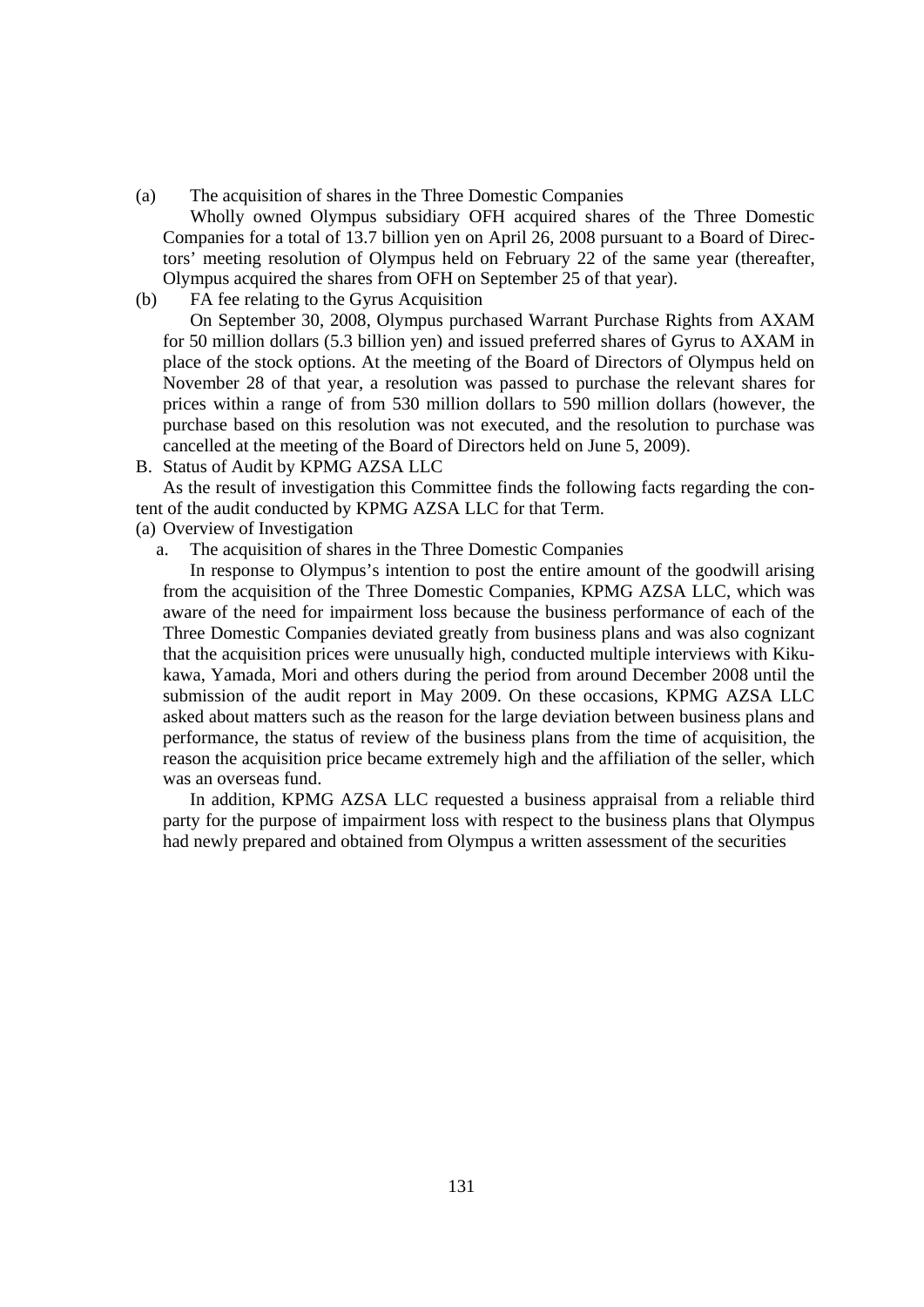company's business strategy regarding the Three Domestic Companies and a business valuation computation report from a business consulting firm. However, upon conducting interviews with the business consulting firms that drafted these appraisal reports, KPMG AZSA LLC confirmed that these appraisal reports had not been premised on impairment loss accounting.

In addition, KPMG AZSA LLC conducted visiting audits with respect to the Three Domestic Companies.

b. FA fee relating to the Gyrus Acquisition

KPMG AZSA LLC noticed that the FA fee relating to the Gyrus Acquisition was too large and conducted multiple interviews with Kikukawa, Mori and others during the period from around December 2008 until the submission of the audit report in May 2009. In these interviews, KPMG AZSA LLC asked about matters such as the content of the services provided by AXES, which was the FA, the reasons why the initial FA Agreement was revised and the percentage of the completion fee increased, the status of the legal review of the possibility that the value of the stock options would exceed five percent and the review of the valuation, the response within Olympus when it was discovered that the value of the stock options would exceed five percent and the status of negotiations with the FA, the history of the negotiations whereby the Warrant Purchase Rights came to be five billion yen, the status of the legal review of the issuance of the Preferred Shares and the valuation, the relationship between AXES and AXAM, the relationship between AX-ES and Axes (Japan) Securities Co., Ltd., the history of investment in Axes Investment Advisors and the history of Sagawa.

In addition, KPMG AZSA LLC projected that the current market value of the Preferred Shares would easily exceed the value of the stock options, confirmed the history of these options and asked about the status of negotiations for the purchase of the Preferred Shares. Thereupon, they received a response from Mori and others to the effect that they had agreed with AXES that when the Preferred Shares were issued, the capital would be reduced; that they were cognizant that the Preferred Shares were of equal value with the book value of the stock options; that regarding the purchase of the Preferred Shares, the Initial Purchase Resolution only established a framework; and in fact they were in negotiations to make the purchase for an amount that was about half of that of the framework.

(b) Communication with Corporate auditors and Request for Operational Audit

Starting around December 2008, KPMG AZSA LLC communicated with the corporate auditors and the Board of Corporate Auditors at Olympus that the acquisition price of the Three Domestic Companies and the FA fee relating to the Gyrus acquisition were exceedingly high and that they had doubts as to the reasonableness of the price; they reported each time on the status of questioning of the management and persons in charge of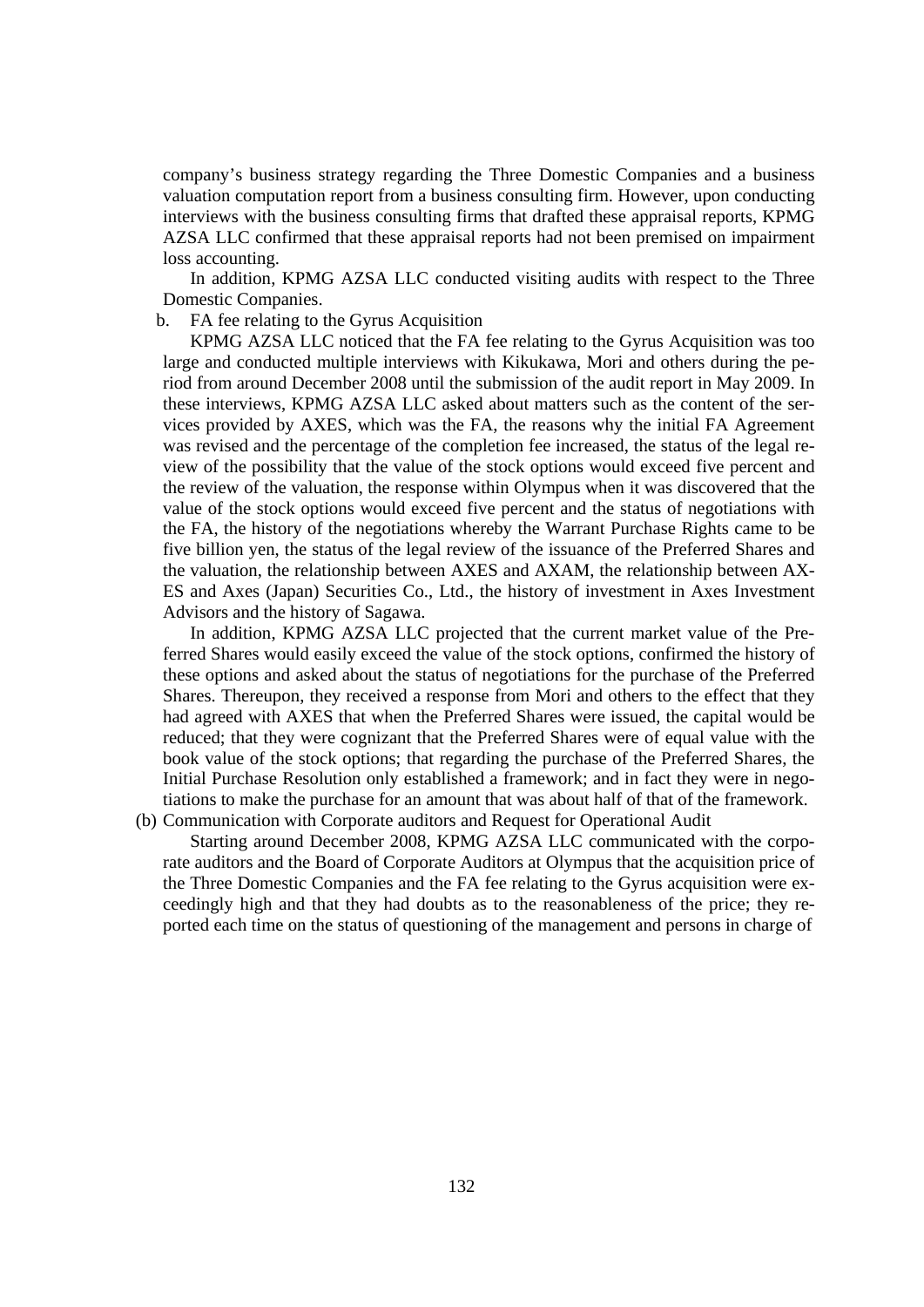accounting and requests for documents and conveyed that they were aware of the threat of violations of the duty of due care of a prudent manager on the part of the directors in the decision-making process; and they called on the corporate auditors to exercise their authority for an operational audit.

(c) Delivery of the Communication Letter

-

On April 10, 2009, KPMG AZSA LLC wrote to Imai and Komatsu regarding the fact that the acquisition price of the Three Domestic Companies and the FA fee relating to the Gyrus acquisition were very high, informing them: although the investigation was proceeding, they were aware that there were still problems; that since the management had nevertheless not moved to take appropriate recognition of impairment loss, there was the possibility of the auditors stepping down if adjustments found acceptable from the viewpoint of economic rationality were not taken; that even if the financial statements became clear, it was possible that an opinion would not be issued; that in some cases, pursuant to Article 193, paragraph 3 of the Financial Instruments and Exchange Act4, it is possible for outside auditors to be required to ask corporate auditors to take corrective measures and report the matter to the prime minister. KPMG AZSA LLC also informed them that they would submit written questions to the corporate auditors.

Thereafter, KPMG AZSA LLC delivered the Communication Letter dated April 23, 2009 to the Board of Corporate Auditors. In this Communication Letter, KPMG AZSA LLC pointed out the following as matters among those they judged and discovered during the audit that KPMG AZSA LLC judged particularly important in connection with the

<sup>4</sup> Article 193-3 of the Financial Instruments and Exchange Act (Treatment of Discovery of Violations, etc. of Laws and Regulations)

<sup>1</sup> If a Certified Public Accountant or Audit Firm discovers, in performing the audit certification prescribed in Paragraph 1 of the preceding article, a violation of laws and regulations or other fact that is likely to have an effect on the maintenance of propriety of statements of finance and accounting (in Item 1 of the next paragraph, "fact of violation of laws and regulations, etc."), he or she shall notify the relevant Specified Issuer without delay, as prescribed by Cabinet Order, of the content of such fact and of the need to rectify the violation and take other appropriate measures.

<sup>2</sup> In a case where a Certified Public Accountant or Audit Firm who has given the notice prescribed in the preceding paragraph finds that all of the particulars stated below exist even after the passage of the period prescribed by Cabinet Order after the day on which the relevant notice was given, if the Certified Public Accountant or Audit Firm finds it necessary to prevent the material effect prescribed in Item 1, he or she shall notify the Prime Minister of his or her opinion on the relevant particulars as prescribed by Cabinet Order. In this case, the relevant Certified Public Accountant or Audit Firm shall give the Specified Issuer prior written notice that he or she will notify the Prime Minister.

<sup>(</sup>i) The fact of violation of laws and regulations, etc. is likely to have a material effect on the maintenance of propriety of the Specified Issuer's statements of finance and accounting; and

<sup>(</sup>ii) The Specified Issuer who received the notice prescribed in the preceding paragraph will not take appropriate measures prescribed therein.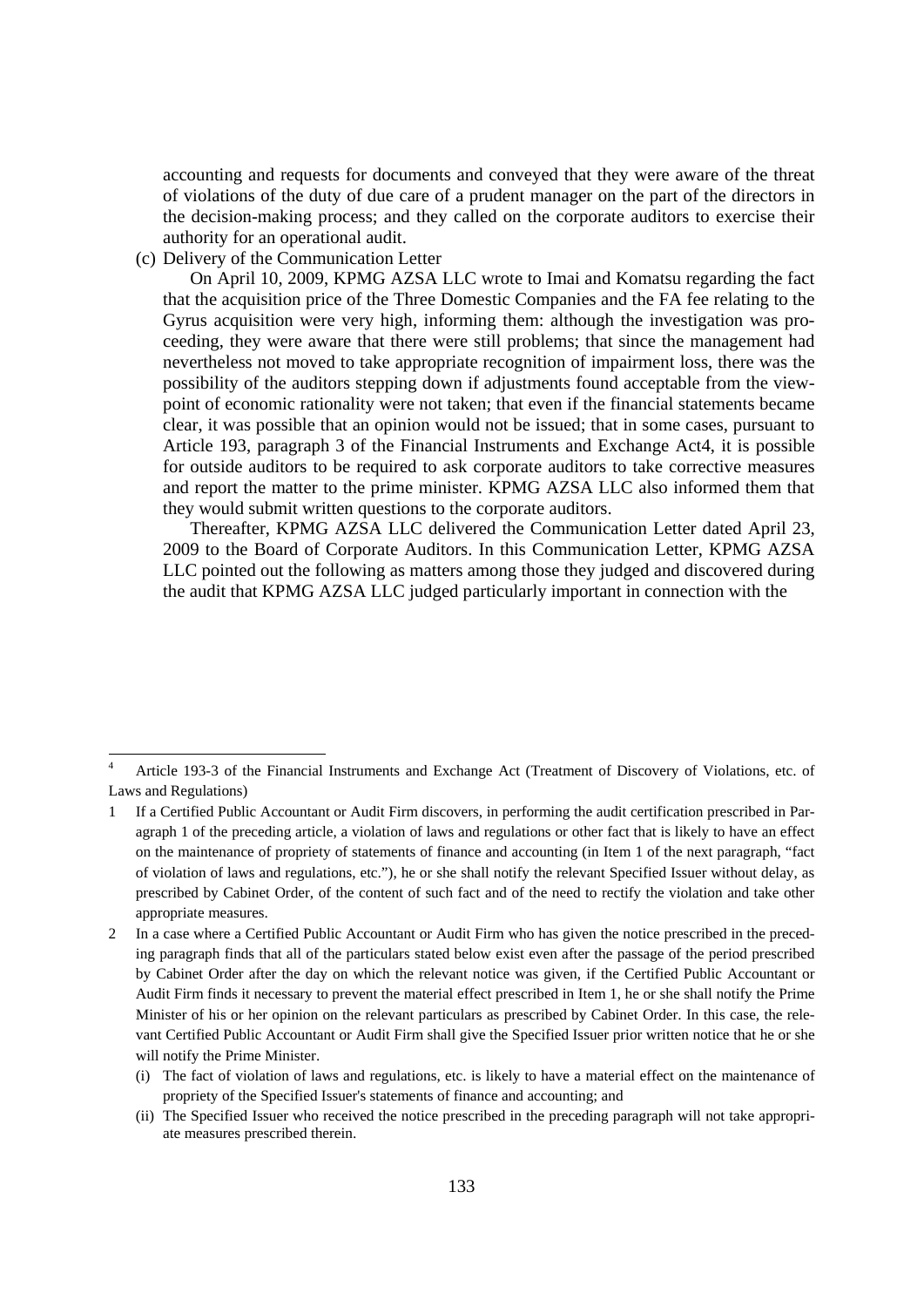performance of duties of Non-Director Management:  $\Phi$  concerning the Three Domestic Companies, a review of the propriety of the acquisition price and a review of the performance of the acquired companies and the propriety of the recipients of payments, etc., and  $\oslash$  concerning the FA fee relating to the Gyrus acquisition, an internal review of the payment of a large amount of advisory compensation and a review of the propriety of the recipients of payments. KPMG AZSA LLC also called on the corporate auditors to exercise their operational audit authority.

## (d) Basic Agreement on Recognition of Impairment Loss

On May 7, 2009, KPMG AZSA LLC met with Kikukawa, Yamada, Mori, Kawamata and others, while confirming that Olympus planned to post impairment losses of 83 percent with respect to Altis and 100 percent with respect to Humalabo and News Chef respectively, KPMG AZSA LLC also confirmed that Olympus intended to expense the FA fee relating to the Gyrus acquisition of about 15.5 billion yen, which exceeded five percent. On this occasion, KPMG AZSA LLC also requested that a Third Party Committee that included lawyers and accountants be established regarding the Communication Letter. (e) Submission of the 2009 Committee's Report and the Board of Corporate Auditors' Report

#### a Submission of the 2009 Committee's Report

The Board of Corporate Auditors, after confirming the intention of KPMG AZSA LLC, received referrals from Mori and others of attorneys-at-law and certified public accountants who would become candidate commissioners of the Third Party Committee, and on May  $11<sup>th</sup>$  and  $12<sup>th</sup>$  of 2009, made a request to the commissioners and others of said committee for an investigation on whether or not there were illegalities or fraud, in addition to whether or not there were errors in the business judgment on the part of the directors, with respect to the acquisition of shares in the Three Domestic Companies and the payment of the FA fee concerning the Gyrus acquisition.

On the  $17<sup>th</sup>$  of the same month, the 2009 Committee submitted a report (the 2009 Committee's Report) to the Board of Corporate Auditors to the effect that circumstances could not be confirmed to an extent that would enable them to pass the judgment that there had been illegalities or fraud or violations of the duty of due care of a prudent manager on the part of the directors with respect to either the acquisition of shares in the Three Domestic Companies or the payment of the FA fee concerning the Gyrus acquisition, which was based only on the facts and documents that were presented by Olympus and KPMG AZSA LLC, without having verified the accuracy of their contents or having assessed the evidence, and premised on the fact that not only were they unable to comprehensively examine the disclosed documents, but also that the interviews were insufficient.

## b Submission of the Board of Corporate Auditors' Report

The Board of Corporate Auditors had received a draft of the 2009 Committee's Report prior to May  $17<sup>th</sup>$  of the same year, and based on having reviewed its content in advance, after receiving the 2009 Committee's Report dated May  $17<sup>th</sup>$ , on the same date,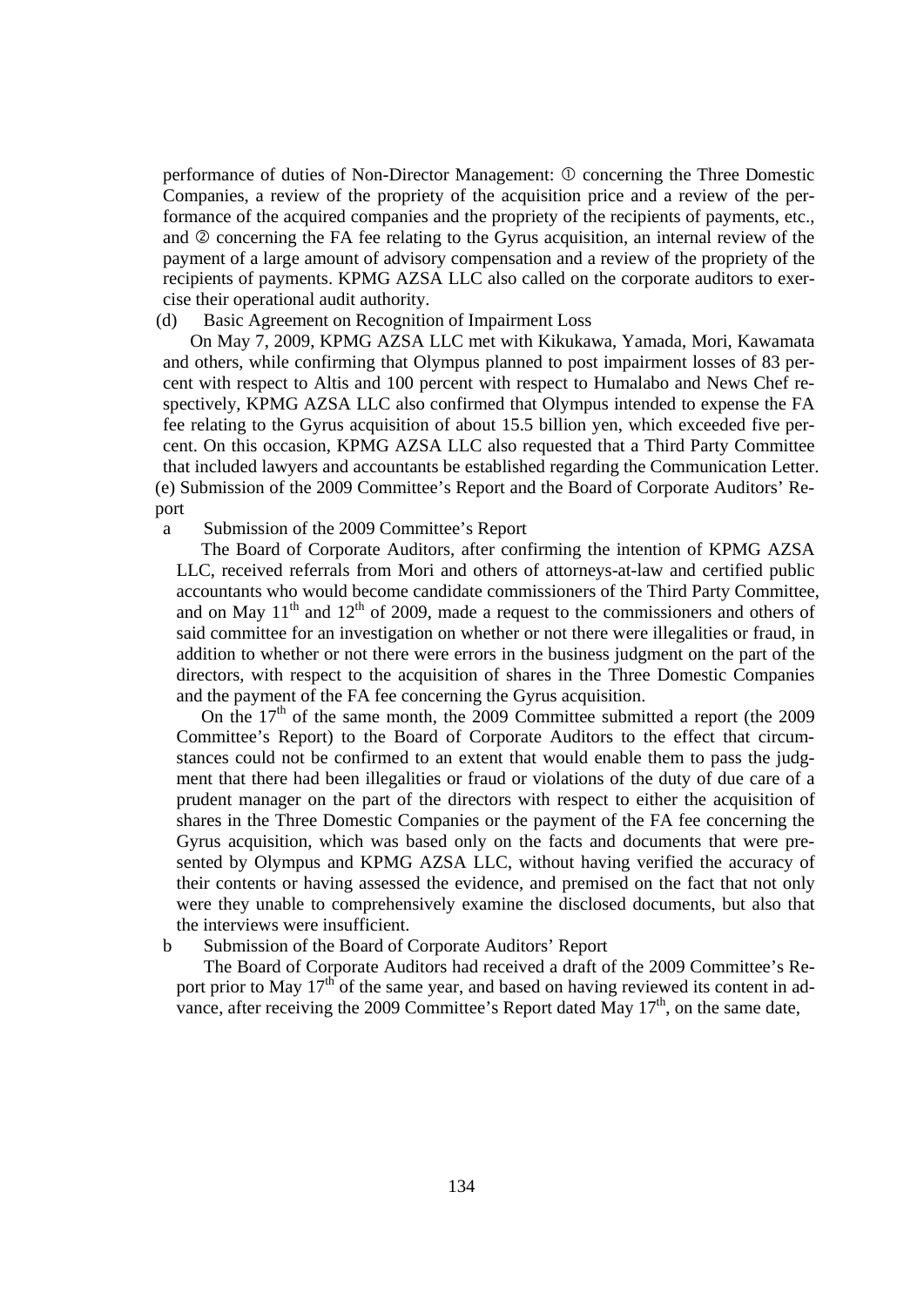it submitted to KPMG AZSA LLC a report (the Board of Corporate Auditors' Report) which stated that as a result of the Board of Corporate Auditors having carefully reviewed and deliberated the contents of the 2009 Committee's Report, the Board of Corporate Auditors also could not find any illegalities or fraud in the transactions themselves, and that violations of the duty of due care of a prudent manager and procedural errors on the part of the directors could not be acknowledged.

c KPMG AZSA LLC's Meeting with the 2009 Committee and the Board of Corporate Auditors

On May 18, 2009, KPMG AZSA LLC received explanations on the content of the 2009 Committee's Report and the Board of Corporate Auditors' Report from the 2009 Committee commissioners and Imai. On that occasion, KPMG AZSA LLC made confirmations concerning the Three Domestic Companies on Olympus' relationship with LGT and GC, and whether or not there had been knowledge of such items as the attributes of the Cayman Funds (NEO, ITV), which were the assignors of the shares of stock that would make a large amount of profit over a short period of time, or that the Isaka CPA Office had not assessed the business plans, while it also made confirmations concerning the Preferred Shares as the FA fee concerning the Gyrus acquisition on the relationship with the payee, and whether or not there had been knowledge of such items as that in order for the Preferred Shares and the stock options to become equal in value, such would be premised on a capital reduction of Gyrus, but that a mutual agreement on a capital reduction had not been put in writing, and that without being premised on a capital reduction, the value of the Preferred Shares would become far higher, and urged said commissioners and Imai, who had not known about these circumstances, to consider whether it would be necessary to revise the reports.

### d KPMG AZSA LLC's Issuance of an Unqualified Clean Opinion

With respect to the Three Domestic Companies, purporting that their excess earning power could no longer be expected due to a worsening economic environment etc., with the exception of the 4.8 billion yen for Altis, Olympus posted a valuation loss on the shares of the affiliated companies in the amount of 68.6 billion yen in its nonconsolidated accounting, and performed a one-time amortization of goodwill in the amount of 55.7 billion yen in its consolidated accounting. Also, with respect to the FA fee concerning the Gyrus acquisition as well, it made an impairment loss treatment as losses from prior-term adjustments with respect to the 15.5 billion yen that exceeded the 5 percent of the acquisition price set forth in the Revised FA Agreement.

In response, this led to KPMG AZSA LLC issuing an unqualified clean opinion on the  $20<sup>th</sup>$  of the same month to the Board of Corporate Auditors on both the nonconsolidated and consolidated accounting of Olympus in the audit results for the fiscal year ending March 2009.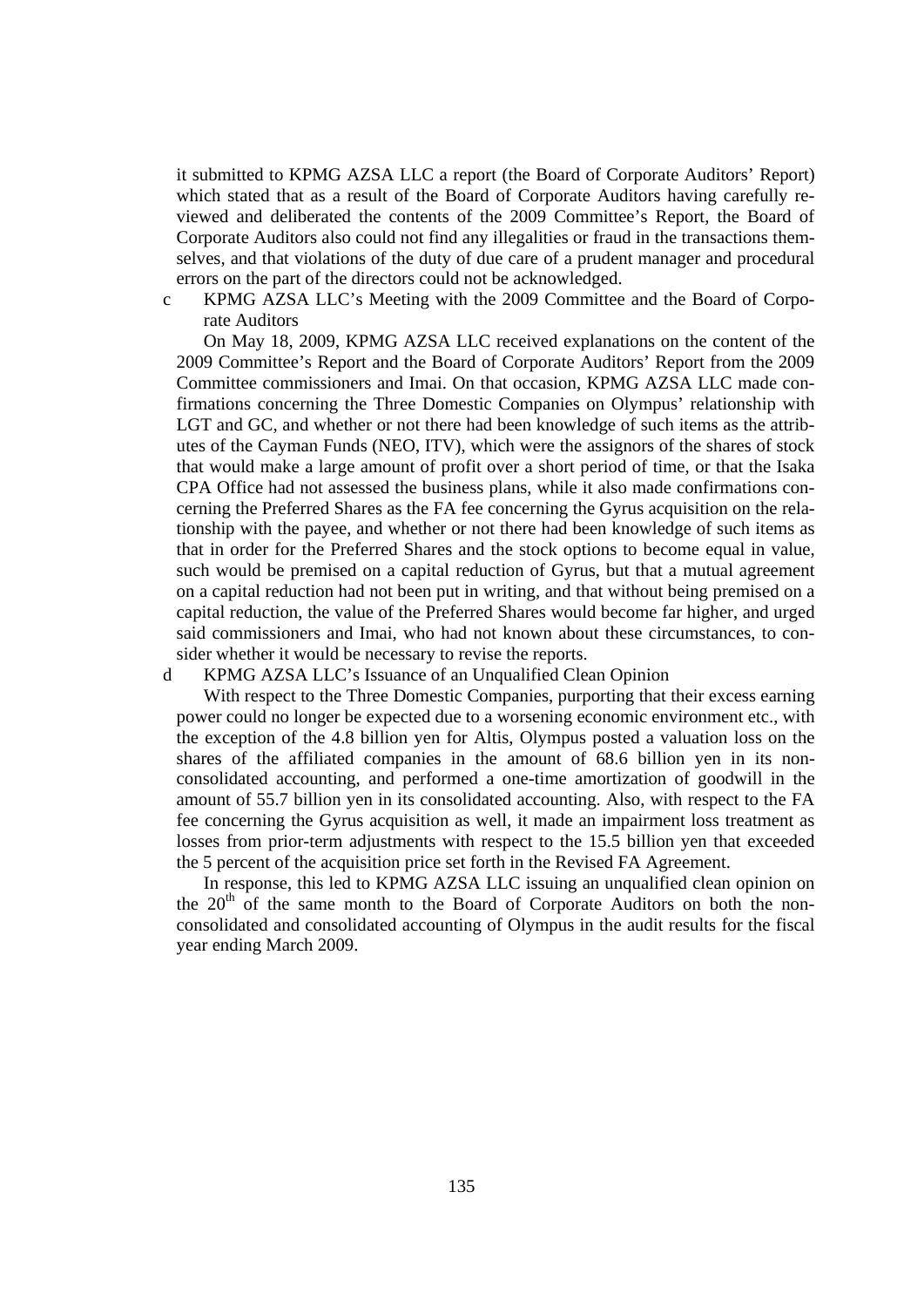Note that KPMG AZSA LLC made a request to outside attorneys-at-law for a second opinion concerning the 2009 Committee's Report, and reportedly, it obtained the viewpoint from said attorneys-at-law that the non-issuance of an audit opinion could not be justified while a reason could not be established for being unable to issue an audit opinion, or a reasonable basis and evidence could not be shown, and that the risks could not be denied of an action being brought against said firm from the company and its shareholders, and that it was not under the obligation of Article 193, paragraph 3 of the Financial Instruments and Exchange Act.

e Change of auditors

On the  $21<sup>st</sup>$  of the same month, the day following the issuance of an unqualified clean opinion by KPMG AZSA LLC, Kikukawa told KPMG AZSA LLC that its agreement would not be renewed in the following fiscal year.

f Recommendation for the Resolution to cancel

On June 1, 2009, KPMG AZSA LLC, in a meeting with the corporate auditors, stated, "We believe that paying 60 billion yen in fees for a 200 billion yen acquisition is not socially acceptable, and that perhaps there are problems. KPMG in the U.K. is saying that it had not heard of the matter of the Preferred Shares' dividends. The U.K. applies the IFRS accounting standards, and under those standards, Preferred Shares are marked to market as debt. In other words, while GGL has 18 billion yen in debt from AXES, Olympus had made the assessment that 50 billion yen would be required for the repurchase, so that would mean posting extraordinary losses of approximately 30 billion yen, the difference with the Preferred Shares worth 18 billion yen, in the nonconsolidated financial statements of GGL. As for KPMG AZSA LLC, we also believe that such treatment must be avoided, but if extraordinary losses of as much as 30 billion yen were actually to be posted, there is the possibility that the problem would become one of the transaction itself, rather than in the accounting. We think there is the also possibility that neither E&Y nor Ernst & Young ShinNihon LLC would consent to taking over the account while such issues remained. Even if they were to take over, it could be anticipated that a re-examination of the 141<sup>st</sup> Term would be requested, and would lead to a situation in which both the company and KPMG AZSA LLC would have no choice but to respond to amendment requests, but we believe that this should be mutually avoided by all means," and proposed to Olympus to wipe the slate clean on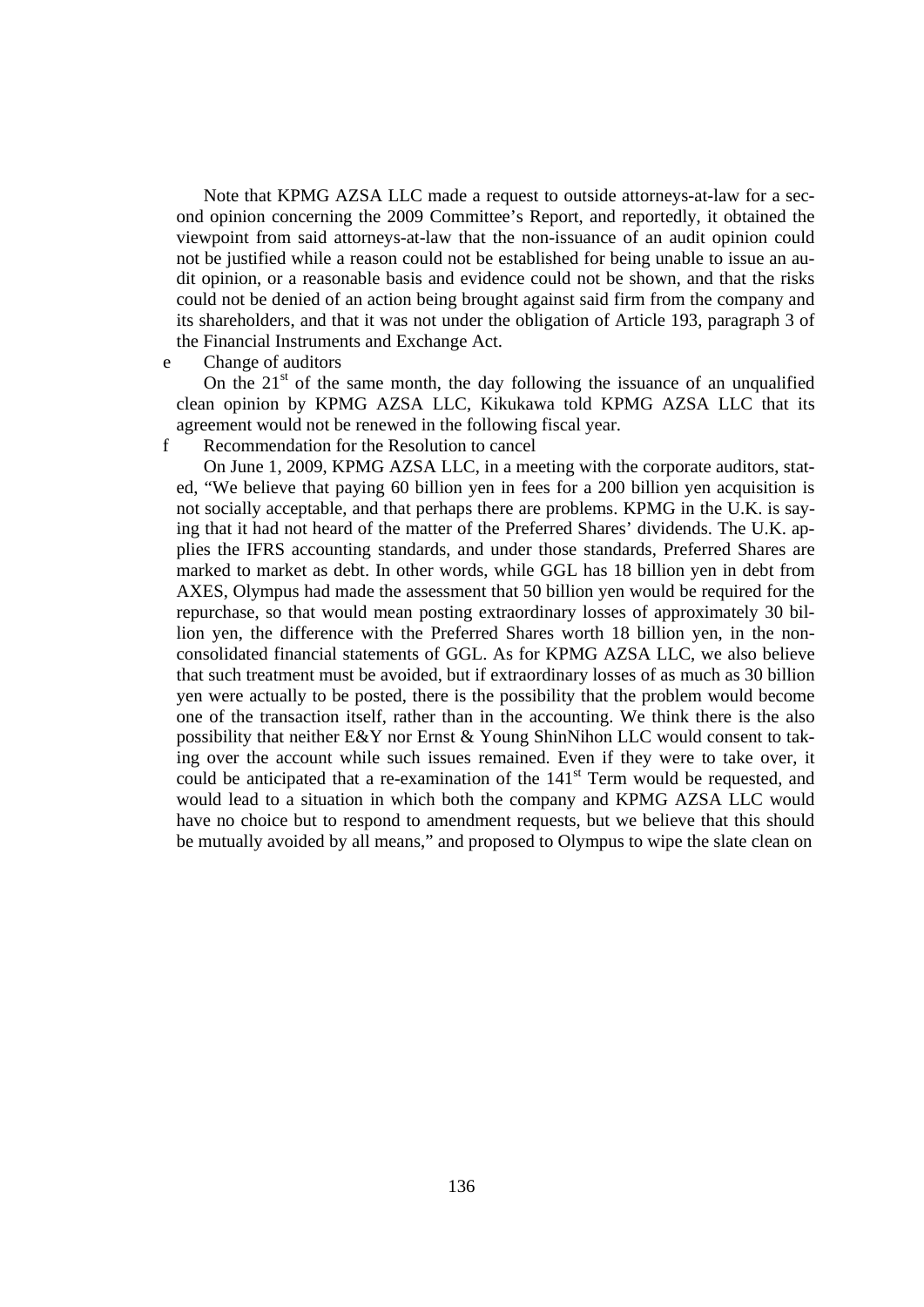the resolution to purchase the Preferred Shares, and to resolve at a Board of Directors' meeting considerations for the capital reduction of Gyrus, a continuation of the suspension of dividend distributions on the Preferred Shares, and negotiations for a reduction in the dividend distribution terms, and on the  $5<sup>th</sup>$  of the same month, a resolution was passed for the Resolution to cancel.

C. Whether or Not There Were Violations of the Duty of Due Care

Considering the above facts, as KPMG AZSA LLC alluded to a notification based on Article 193, paragraph 3 of the Financial Instruments and Exchange Act, it is speculated that it was aware of the signs of fraud concerning the acquisitions of the Three Domestic Companies and the FA fee concerning the Gyrus acquisition.

Regardless of the same, in the end, it did not make a notification based on Article 193, paragraph 3 of the Financial Instruments and Exchange Act, and issued an unqualified clean opinion on the financial statements of Olympus; we will review whether or not such acts were a violation of the duty of due care as an auditor.

- (A) Regarding the Fact that KPMG AZSA LLC Issued an Unqualified Clean Opinion
	- a Regarding the Appropriateness of the Accounting Treatments

First, regarding the accounting treatments, a one-time impairment loss treatment was done respectively on the greater portion of the goodwill exceeding the actual performance of the Three Domestic Companies and their reasonable profitability, as well as on the portion of goodwill exceeding 5 percent of the acquisition price with respect to the FA fee concerning the Gyrus acquisition, which was the upper limit under the Revised FA Agreement, and no unreasonable points can be acknowledged in particular in having assessed the company's accounting treatments as being appropriate.

b Regarding the Handling of Fraudulent or Illegal Acts

-

Of course, KPMG AZSA LLC knew that there were signs of material misstatements being made through fraud, based on the fact that the acquisition price of the Three Domestic Companies and the FA fee concerning the Gyrus acquisition were both transactions at abnormally high prices, and performed the audits such as those mentioned above after having recognized the high audit risks.

Such handling on the part of KPMG AZSA LLC can basically be said to be reasonable that were in accordance with the Auditing Standards Committee Statements.<sup>5</sup>

<sup>&</sup>lt;sup>5</sup> Refer to each of the Auditing Standards Committee Statement No. 11, "Illegal Acts," said Statement No. 25, "Auditor's Communication with the Corporate Statutory Auditor, the Board of Corporate Statutory Auditors or the Audit Committee," and said Statement No. 35, "The Auditor's Responsibility to Consider Fraud in an Audit of Financial Statements."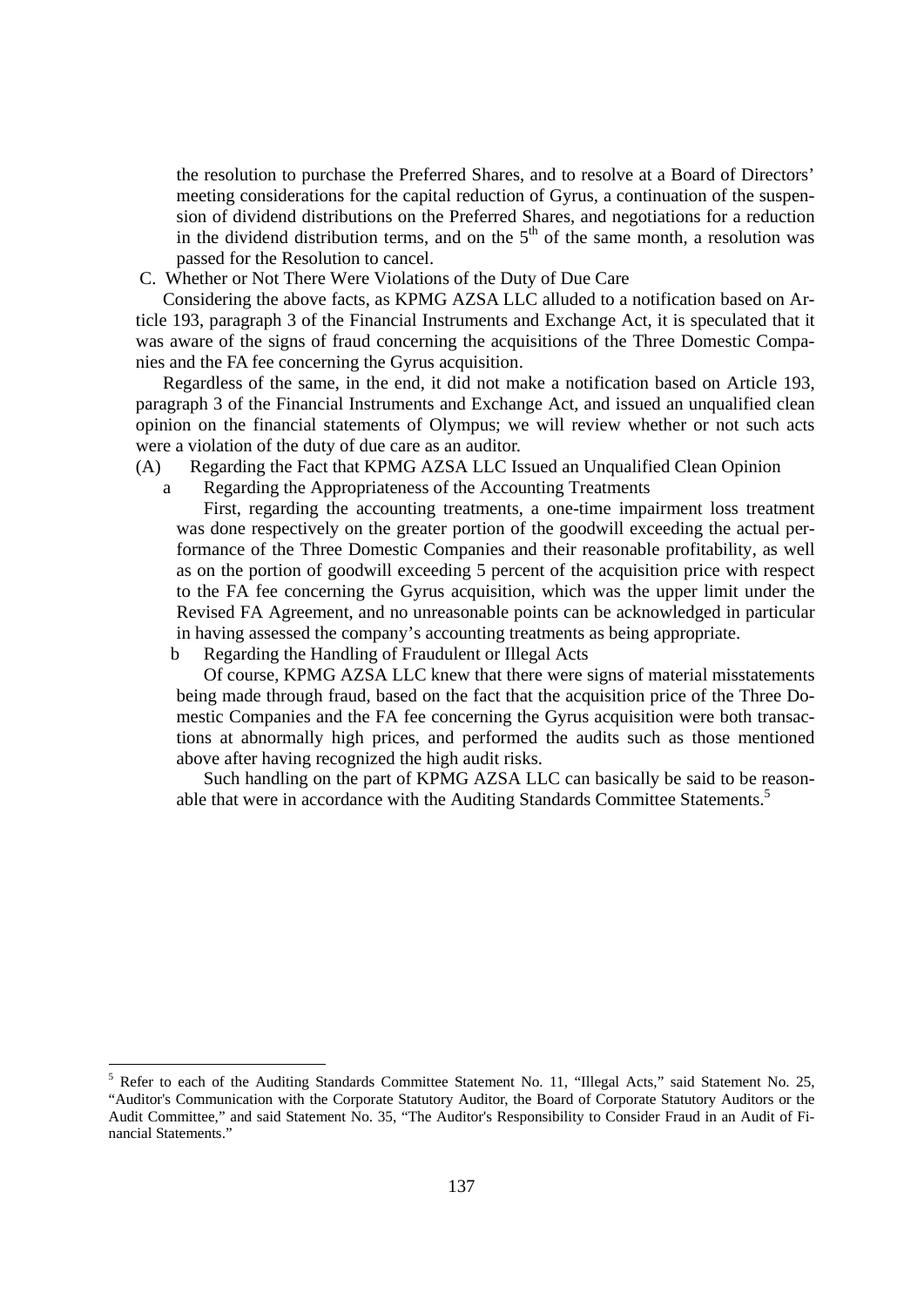Of course, KPMG AZSA LLC was completely aware that the 2009 Committee's Report contained extensive preconditions as mentioned above, and that said report had been prepared over an extremely short period of time, and in addition, it knew at the time it met with the 2009 Committee commissioners on May 18, 2009 after receiving said report, that there was the possibility that said commissioners had not conducted a sufficient investigation of the facts. This point can also be seen from the fact that KPMG AZSA LLC urged the Resolution to cancel.

The issue becomes whether or not it was appropriate that KPMG AZSA LLC issued an unqualified clean opinion while such situation remained.

On this point, the 2009 Committee commissioners were made up of attorneys-atlaw and certified public accountants who had no vested interest in Olympus, and no outward circumstances can be acknowledged to suspect the fairness of the substance of their opinion. In addition, circumstances can be acknowledged that notwithstanding that KPMG AZSA LLC urged that the need for a re-investigation be considered when it met with said commissioners, neither the commissioners or the corporate auditors expressed any special intentions.

Under such conditions, regardless of the fact that the 2009 Committee, who were independent experts, and the corporate auditors, whose duty is to audit illegalities, had reached the legal judgment that there were no illegal acts on the part of the directors, if KPMG AZSA LLC were not to issue an opinion on the basis that such judgment was unreasonable, or if it were to issue a qualified opinion, as a result, it would bear the risk of being pursued in its liability for default from Olympus, and in some cases, be pursued in its liability from the shareholders and creditors as well. However, the interpretation cannot be made that the law has such expectations as to demand the discovery of fraudulent or illegal acts to an extent where such risks are borne by an auditing firm, whose duty is to perform accounting audits.

Note that with respect to the point as well that KPMG AZSA LLC had made a request to Olympus for a withdrawal of the Initial Purchase Resolution concerning the Preferred Shares, from the fact that it had been reported in the 2009 Committee's Report and in the Board of Corporate Auditors' Report that there were no illegalities to an extent that included the act of issuing the Preferred Shares, and that even though the framework had been set in the Initial Purchase Resolution to purchase the Preferred Shares in a range from 530 million dollars to 590 million dollars, it had received explanations from the company that negotiations were being held to actually purchase them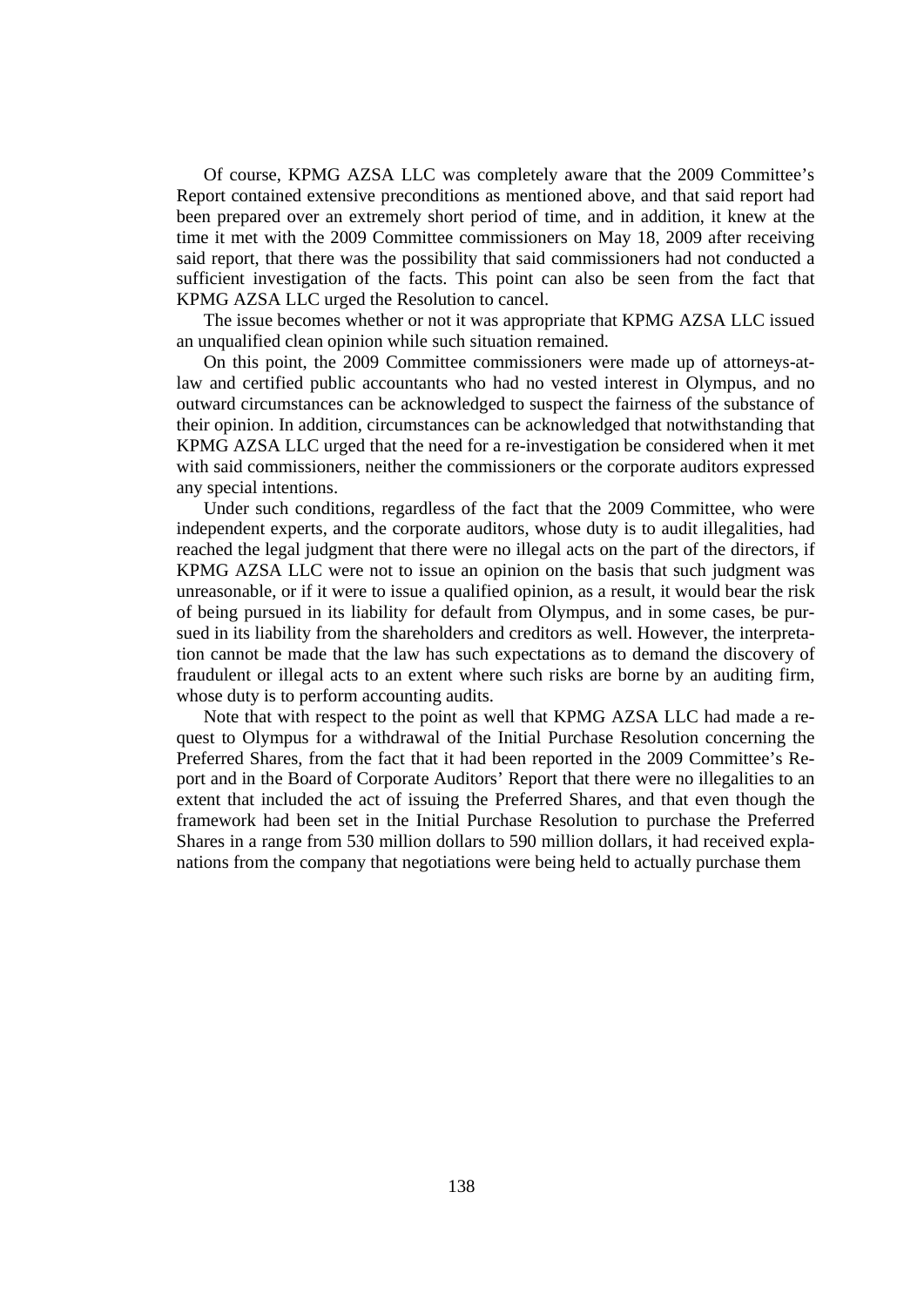for a lower amount, the interpretation can be made under said facts as well that there would not have been an impact on the conclusion.

Therefore, the violation of the duty of due care cannot be acknowledged on the part of KPMG AZSA LLC, which issued an unqualified clean opinion with respect to the settlement of accounts for the fiscal year ending March 2009.

(B) Regarding the Fact that a Notification Based on Article 193, paragraph 3 of the Financial Instruments and Exchange Act Was Not Made

When an auditing firm, in the course of making an auditing certification, discovers in specific issuers "facts that are in violation of the law and other facts that have the risk of impacting the securement of the appropriateness of documents concerning financial statements," it must demand that a written notification be made of the content of such facts and that it would take corrective and other appropriate measures of the violation of law concerning said facts, and in cases in which the specific issuer has not made corrections after a certain period of time has passed, or in cases in which there is the possibility that the facts of said violation of law would have a material impact on the securement of the appropriateness of the specific issuer's financial statements, it must report the same to the Prime Minister (Article 193, paragraph 3 of the Financial Instruments and Exchange Act).

The interpretation can be made that "facts that are in violation of the law and other facts that have the risk of impacting the securement of the appropriateness of documents concerning financial statements" refers to facts that would generate misrepresentations of material matters etc. in cases in which the auditor was unable to take any measures whatsoever, and said financial statements were submitted in a state in which said facts had remained neglected (Law and Regulation Committee Research Report No. 9 "Q&A on the Response to the Discovery of Facts of Violations of the Law Etc." Q4).

In the matter in question, the intention in which KPMG AZSA LLC alluded to a notification based on said Article traces back to the fact that Olympus had in the first place asserted that it would post the entire amount of the acquisition price of the Three Domestic Companies and the high FA fee concerning the Gyrus acquisition as goodwill, and the conflict of opinions grew deeper with KPMG AZSA LLC, which had doubts on its reasonableness.

However, with respect to the Three Domestic Companies, Olympus subsequently decided to post a valuation loss on the shares of the affiliated companies in the amount of 68.6 billion yen in its non-consolidated accounting at the end of the fiscal year ending March 2009 with the exception of the 4.8 billion yen for Altis, and to perform a one-time amortization of goodwill in the amount of 55.7 billion yen in its consolidated accounting, and with respect to the Gyrus FA fee as well, it decided to make an impairment loss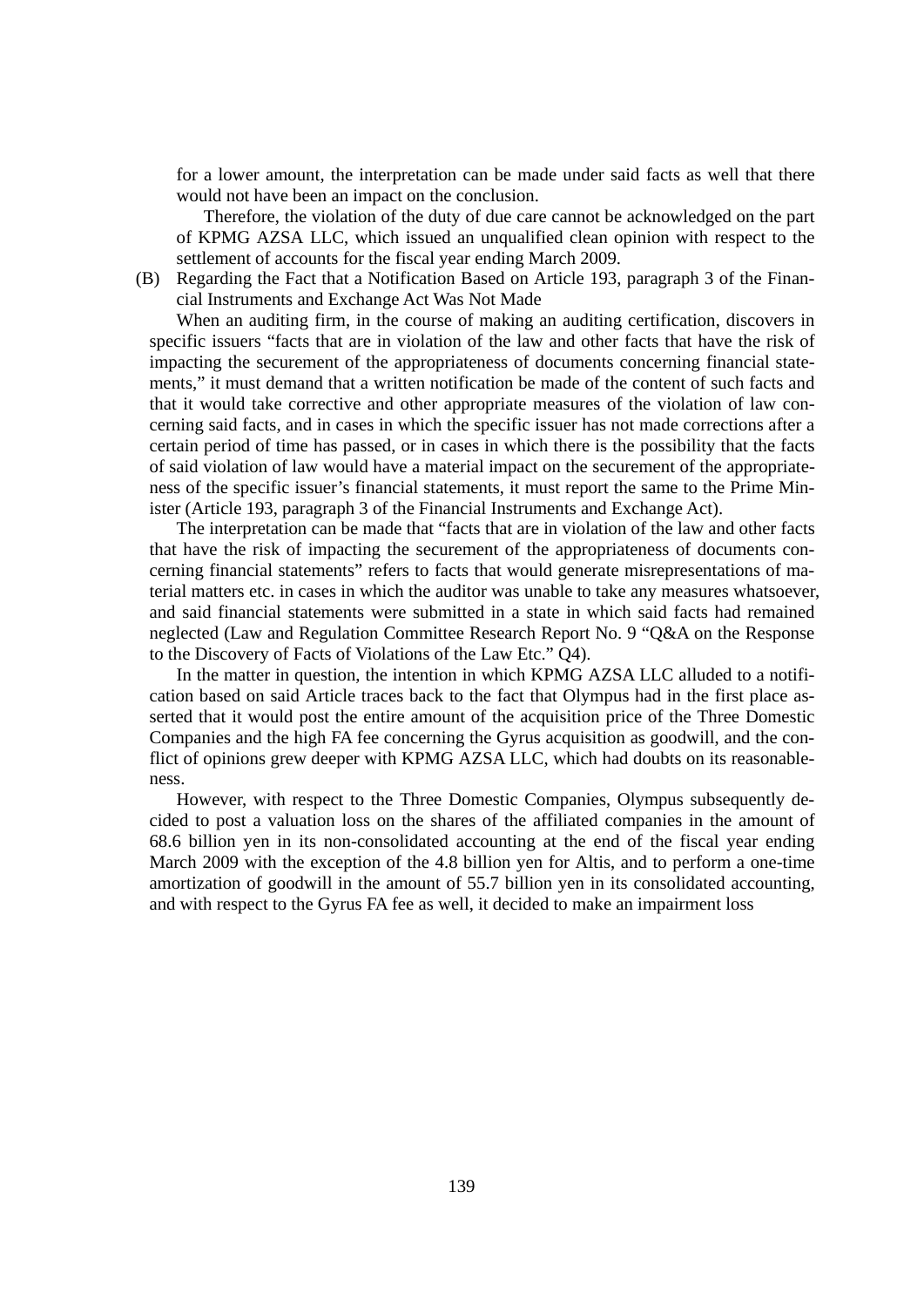treatment as losses from prior-term adjustments with respect to the 15.5 billion yen that exceeded the 5 percent of the acquisition price set forth in the Revised FA Agreement, so it can be said that the risks of having a material impact on the securement of the appropriateness of the financial statements were significantly reduced.

In addition, with respect to the high acquisition price concerning the Three Domestic Companies and the high FA fee concerning the Gyrus acquisition, while it is speculated that they were aware of the signs of fraud in the reasonableness of the prices or in the obscurity of the payee, it cannot be acknowledged that they had discovered the facts of the Loss Separation Scheme in its entirety of partially.

Furthermore, with respect to the acquisition of the Three Domestic Companies and the FA fee concerning the Gyrus acquisition, both the selection of the counterparties and the reasonableness of the prices fall under the business judgment rule, and the problem is originally one in which the Board of Directors were given broad discretion, in addition to which, the 2009 Committee made up of outside experts including an attorney-at-law, while it attached certain preconditions, stated the opinion that there had been no violations of the duty of due care of a prudent manager, and the Board of Corporate Auditors, charged with the duty of operational audits, submitted the Board of Corporate Auditors' Report in which it, too, judged that violations of the law could not be acknowledged, and although they made confirmations in a subsequent meeting on whether or not there was a requirement for an additional investigation, the content of the reports were not amended.

Also, premised on the facts mentioned above, KPMG AZSA LLC made an independent inquiry for the opinion of an attorney-at-law on whether or not there was a requirement for a notification based on said Article, and obtained the viewpoint that there was no such need.

As discussed above, the interpretation can be made that compared to the time in which KPMG AZSA LLC originally alluded to a notification based on said Article, the risks of having a material impact on the securement of the appropriateness of the financial statements had been significantly reduced, and that in addition, there is no requirement under the law to the extent in which an auditor, which is not a legal expert, should determine that there was fraud and make a notification based on said Article regardless of the fact that a legal expert who had no vested interest in Olympus had made the judgment that it was legal.

Therefore, that KPMG AZSA LLC did not make a notification based on said Article is not a violation of the duty of due care as an auditor.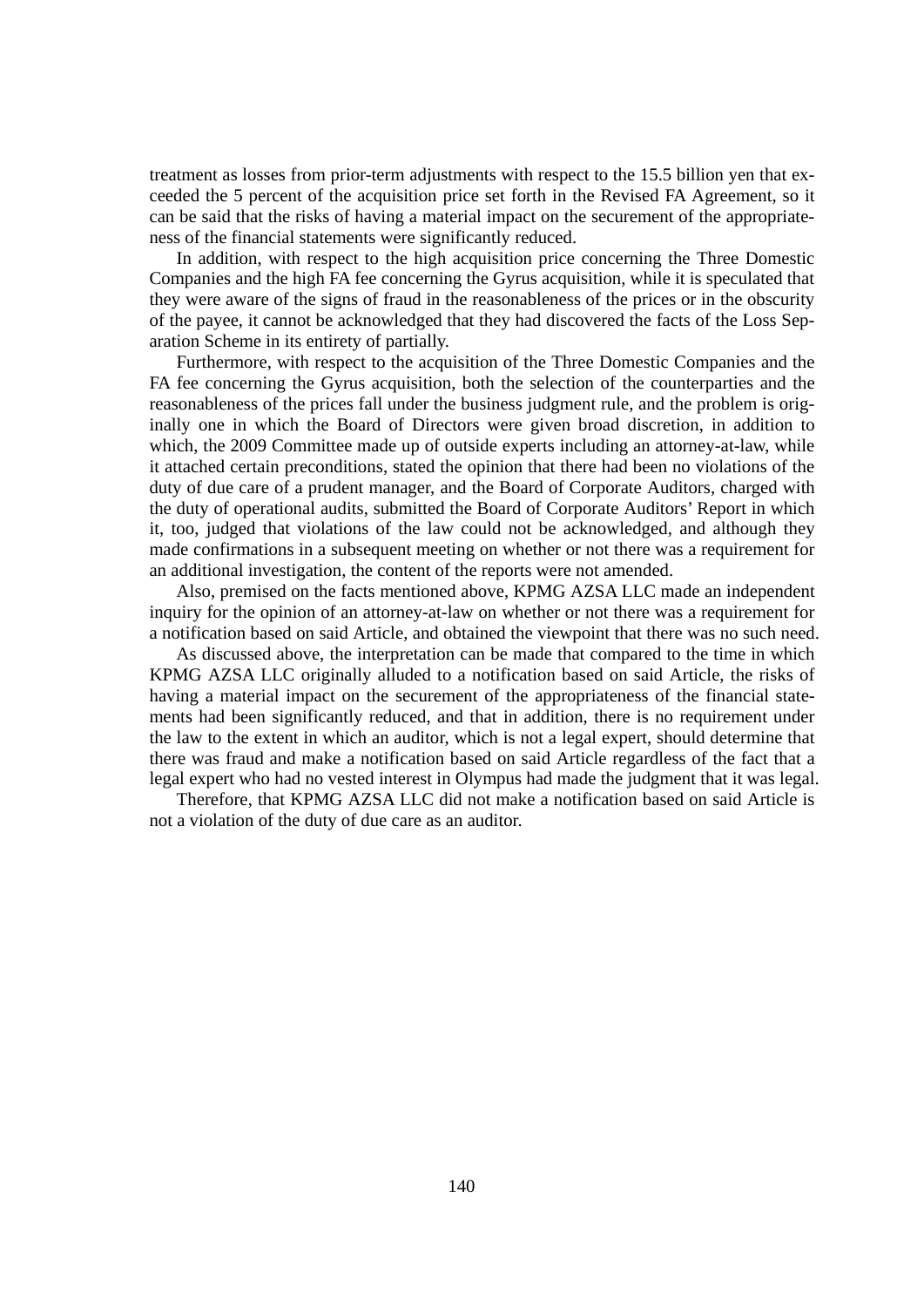#### (4) March 2010 settlement

A Substance of the Execution of the Loss Separation Scheme

Olympus, in the instance of its having purchased the Preferred Shares from AXAM, did so based on the Board of Directors' meeting resolution after receiving the advice of Ernst & Young ShinNihon LLC that it could post the same as goodwill if it was within the range of excess earning power, and on February 26, 2010, it purchased the Preferred Shares for 62 billion yen, and posted goodwill in the amount of 41.2 billion yen at the end of the fiscal year ending March 2010.

#### B Whether or Not There Were Violations of the Duty of Due Care

At the end of the fiscal year ending March 2009, KPMG AZSA LLC made an impairment loss treatment of the 15.5 billion yen that exceeded the 5 percent of the acquisition price set forth in the Revised FA Agreement, with the understanding that the Preferred Shares were a part of the FA fee concerning the Gyrus acquisition. Also, it had made a request to Kawamata and the corporate auditors and others to withdraw the Initial Purchase Resolution from facts such as that if Olympus purchased the Preferred Shares for a price as high as 53 billion yen to 59 billion yen, the acquisition fee would amount to over 60 billion yen in total, and that it would not be typical as a fee on the acquisition of 200 billion yen; that if the Preferred Shares were purchased within the range of the Initial Purchase Resolution, it would post approximately 30 billion yen in extraordinary losses; and that it had received explanations from management that there was no policy to respond to a purchase in the amount that AXAM was demanding.

Regardless of the above, the fact that Ernst & Young ShinNihon LLC had acknowledged the posting of goodwill with respect to the acquisition of the Preferred Shares based on the understanding that they were not a part of the FA fee, while also perceiving the Preferred Shares to have held a value of nearly 60 billion yen from the beginning, resulted in giving momentum to propel the Loss Separation Scheme forward.

With respect to whether or not there were violations of the duty of due care on the part of Ernst & Young ShinNihon LLC in its acknowledgement of the posting of goodwill in the amount of 41.2 billion yen accompanying the acquisition of the Preferred Shares, and in its issuance of an unqualified clean opinion, we will make a review from the perspectives of  $\Phi$  whether or not the succession was properly conducted, and  $\Phi$  whether or not there were problems in Ernst & Young ShinNihon LLC having accepted the posting of goodwill without having recognized an anomaly in the transaction concerning the purchase of the Preferred Shares.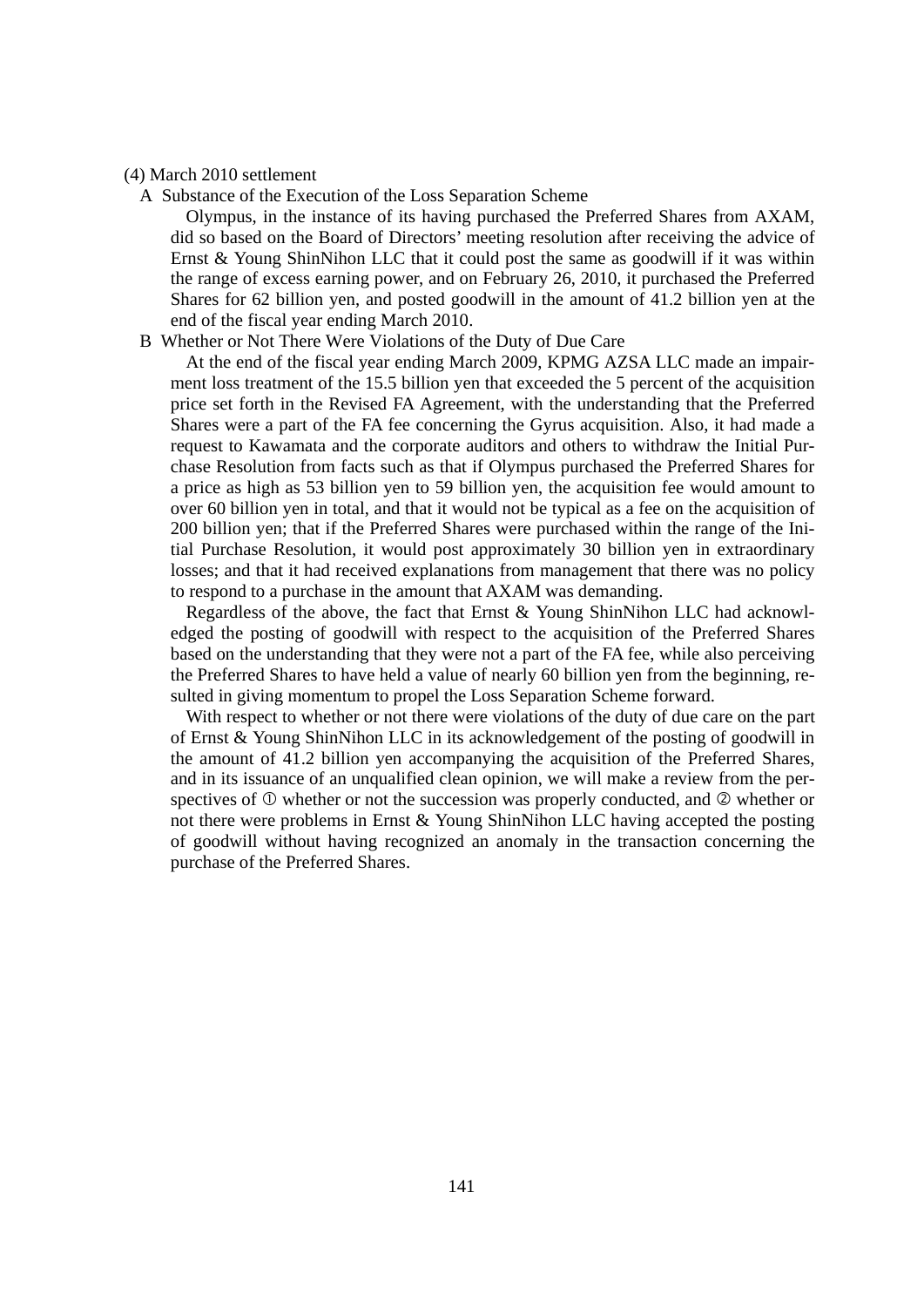(A) Whether the Succession Was Properly Conducted

a The Substance of the Succession of KPMG AZSA LLC and Ernst & Young ShinNihon LLC

KPMG AZSA LLC and Ernst & Young ShinNihon LLC conducted a succession, which in summary was as follows.

(a) The Meeting Between Both Auditing Firms Towards the Succession of the Agreement

On June 11, 2009, KPMG AZSA LLC and Ernst & Young ShinNihon LLC conducted their first meeting for the purpose of succession, and in summary, the following questions were asked.

| Questions (Ernst & Young ShinNihon LLC)        | Responses (KPMG AZSA LLC)                         |
|------------------------------------------------|---------------------------------------------------|
| Whether or not there were doubts regarding the | In the intermediate stage, there was a transac-   |
| integrity of the managers.                     | tion that could not be said to be typical. The    |
|                                                | substance was the background and assessment       |
|                                                | of an investment in which a large amount of       |
|                                                | losses had been posted, and a transaction in-     |
|                                                | volving a business combination in which a         |
|                                                | large amount of losses from prior-term adjust-    |
|                                                | ments had been posted. With respect to these,     |
|                                                | we conducted an audit with a reasonable           |
|                                                | amount of skepticism, and although there were     |
|                                                | differences of opinion with the company in the    |
|                                                | review stage, in the end, an accounting treat-    |
|                                                | ment was performed that the company itself        |
|                                                | considered to be correct, and we acknowledged     |
|                                                | the company's treatment to be reasonable, so      |
|                                                | we believe that there are no doubts.              |
| Whether or not there was pressure that would   | We believe that none exist in particular.         |
| threaten independence in the issuance of opin- |                                                   |
| ions, such as that requests had been made from |                                                   |
| the managers for specific report content.      |                                                   |
| The viewpoint of the former auditor concern-   | It is as has been stated in the extraordinary re- |
| ing the reason for the change of auditors.     | port and the timely disclosures, and we do not    |
|                                                | have any opinions in particular.                  |
| Whether or not there were signs that an audit  | There had been exchanges at the level of an       |
| opinion was being sought that was favorable to | exchange of opinions regarding the accounting     |
| the company being audited.                     | treatment, but we believe that such an inclina-   |
|                                                | tion did not exist.                               |
| Whether or not there were important differ-    | (From the fact that an audit of the securities    |
| ences of opinion with the company being au-    | report has not been completed) we believe that    |
| dited concerning the accounting treatment, is- | none exist at the present time.                   |
| suance, and audit procedures.                  |                                                   |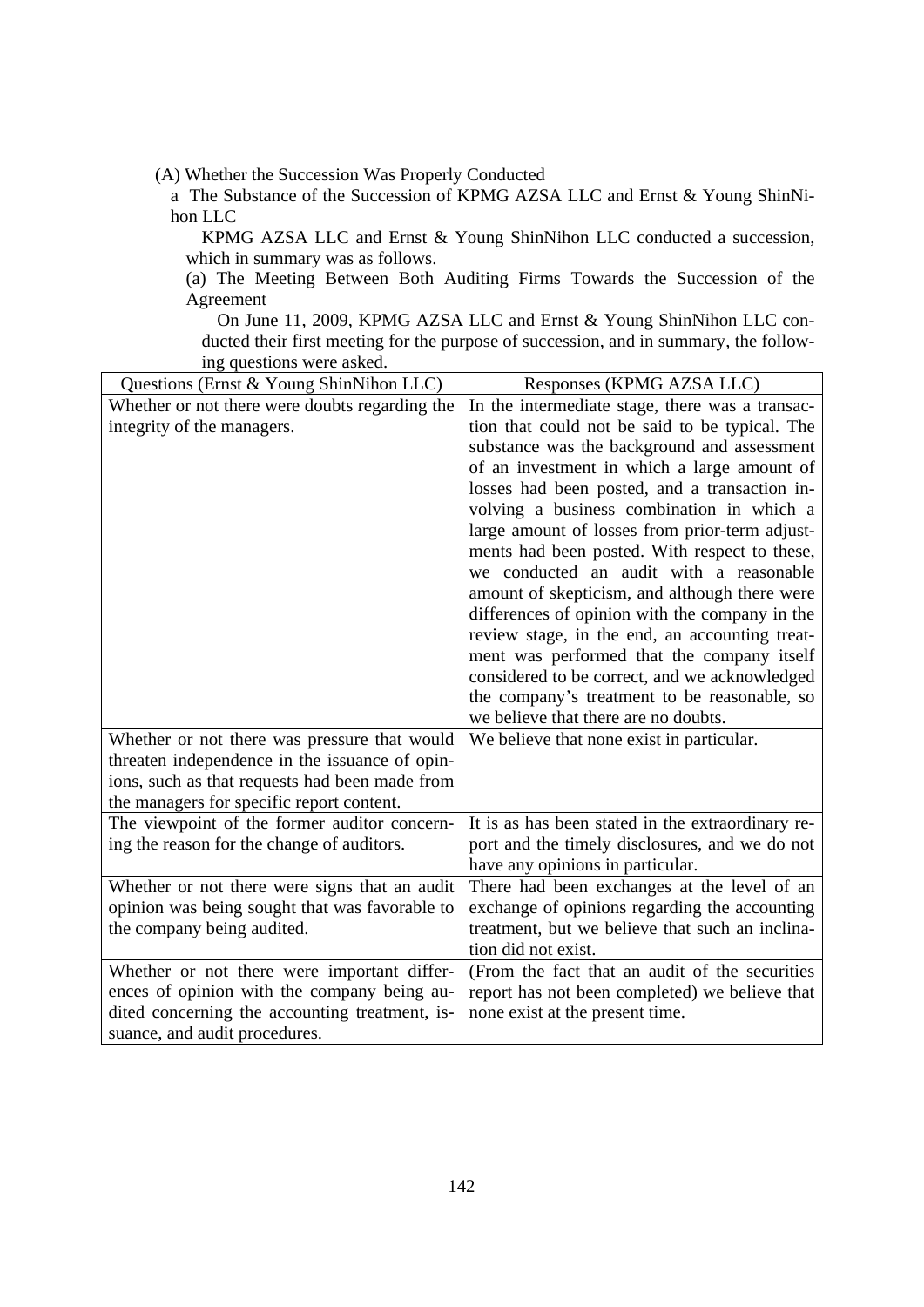| Whether or not there was any fraud on the<br>part of the managers or material fraud on<br>the part of the employees in existence, or<br>any signs of the same.                                                                             | During the audit of OCA, the acquisition<br>fee concerning the Gyrus acquisition be-<br>came a problem for the auditor KPMG.<br>Based on this, KPMG AZSA LLC obtained<br>the opinion of an attorney-at-law and the<br>opinion of the auditors, and implemented a<br>follow-up. As a result, we submitted an au-<br>dit report under an unqualified clean opin-<br>ion. |
|--------------------------------------------------------------------------------------------------------------------------------------------------------------------------------------------------------------------------------------------|------------------------------------------------------------------------------------------------------------------------------------------------------------------------------------------------------------------------------------------------------------------------------------------------------------------------------------------------------------------------|
| Whether or not there were any important<br>illegal acts in existence, or that the possibil-<br>ity was high that such existed.                                                                                                             | We believe that none exist in particular.                                                                                                                                                                                                                                                                                                                              |
| Whether or not it was involved in important<br>litigation cases, or that the possibility was<br>high that such existed.                                                                                                                    | We believe that none exist in particular.                                                                                                                                                                                                                                                                                                                              |
| Whether or not there were important de-<br>fects in the internal controls concerning<br>financial reporting.                                                                                                                               | We believe that none exist.                                                                                                                                                                                                                                                                                                                                            |
| Whether or not there were any problems in<br>existence related to the going-concern as-<br>sumption.                                                                                                                                       | We believe that none exist.                                                                                                                                                                                                                                                                                                                                            |
| Whether or not the possibility was high that<br>cooperation could not be obtained in the<br>audit work, such as that the documents<br>necessary to perform an audit would not be<br>provided.                                              | We believe that is not the case, but there are<br>instances in which obtaining documents<br>requires time.                                                                                                                                                                                                                                                             |
| Whether or not it knew of any information<br>or circumstances concerning any material<br>misrepresentation in the financial state-<br>ments at the present time that could possi-<br>bly have an important impact on the audit<br>opinion. | We believe that none exist.                                                                                                                                                                                                                                                                                                                                            |

(b) Succession of audit work

On July 6, 2009 and on the  $7<sup>th</sup>$  of the same month, KPMG AZSA LLC and Ernst & Young ShinNihon LLC conducted the succession at the offices of KPMG AZSA LLC by browsing the audit statements, etc.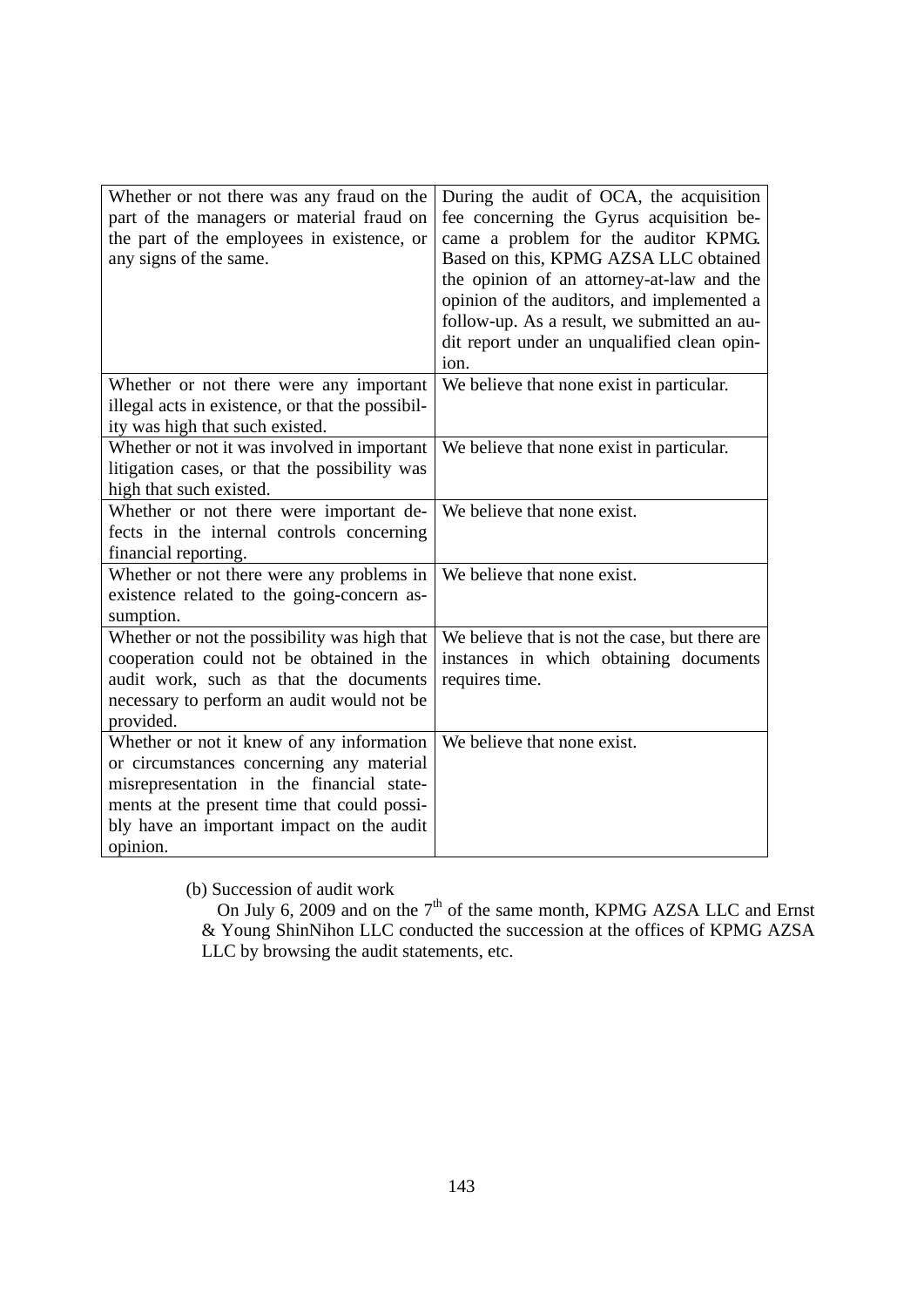On both days, from around 9:30 a.m. to 6 p.m., Ernst & Young ShinNihon LLC made confirmations on whether or not there were any problem points in terms of performing an audit, and the succession was conducted from the perspectives of obtaining useful information in performing an audit, and of obtaining proper audit evidence with respect to such items as whether or not material misrepresentations had been included in the opening balance at the beginning of the fiscal year, whether the closing balance of the previous fiscal year had been properly carried over, and the continued application of accounting policy.

KPMG AZSA LLC made adequate explanations to Ernst & Young ShinNihon LLC with respect to the accounting treatment adopted by Olympus and the audit procedures of cash and deposits as well as inventories, but it did not respond to questions concerning valuations or estimates concerning the items of judgment of the auditors including the valuation of the Preferred Shares or the reasonableness of the acquisition amounts, and similarly refused the browsing of any audit work papers concerning these.

Because of this, Ernst & Young ShinNihon LLC could not receive any explanations from KPMG AZSA LLC concerning the valuation of the Preferred Shares beyond what was stated in the Communication Letter, the 2009 Committee's Report, and the summary audit reports, etc.

Also, KPMG AZSA LLC did not convey to Ernst & Young ShinNihon LLC the fact that it had made reference to Article 193, paragraph 3 of the Financial Instruments and Exchange Act to the corporate auditors and others, and of the fact that it had proposed to the corporate auditors and others on June 1, 2009 that the purchase resolution of the Preferred Shares be withdrawn.

b Appropriateness of the Succession

The succession between KPMG AZSA LLC and Ernst & Young ShinNihon LLC was conducted in accordance with the Auditing Standards Committee Statement No. 33, "Change of Auditors." KPMG AZSA LLC refused an explanation or disclosure of documents with respect to the valuation of the Preferred Shares or the reasonableness of the acquisition amounts, but on this point as well, it cannot be said to be improper, because the interpretation can be made that they fall under items concerning "the decision process in forming a final opinion," which are stated to be exempt from succession under Paragraph 16 of said Statement.

However, the issue becomes whether the fact that it had made reference to Article 193, paragraph 3 of the Financial Instruments and Exchange Act, or the fact that it had proposed that the Initial Purchase Resolution be withdrawn, that were not included in the succession, should have been included in the succession as items falling under "circumstances or conditions concerning material misrepresentations in financial statements" under Paragraph 5 of said Statement, or "illegal acts" under the Auditing Standards Committee Statement No. 11.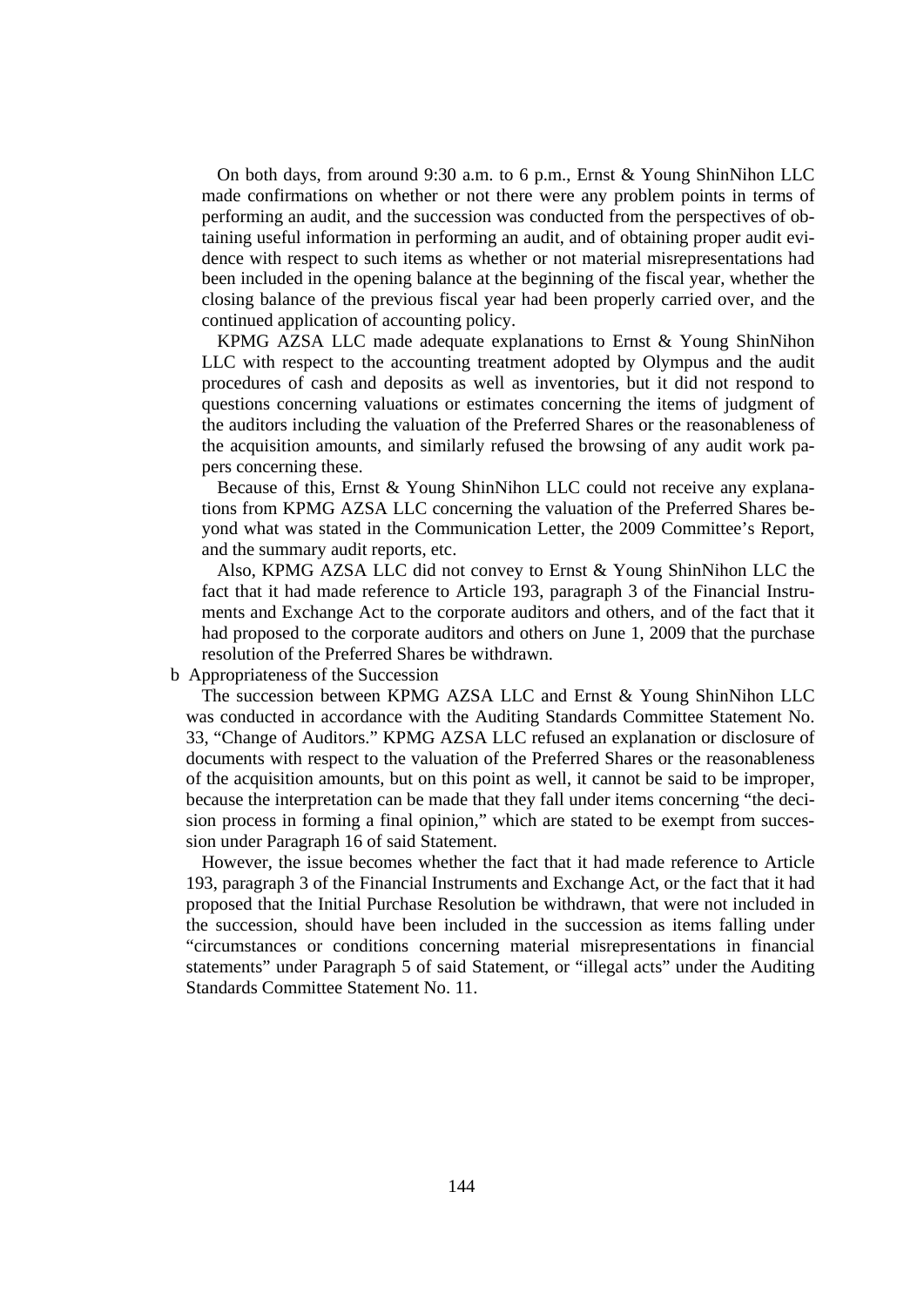First, with respect to the notification based on Article 193, paragraph 3 of the Financial Instruments and Exchange Act, as has already been mentioned, due to such facts as that Olympus had made a loss treatment in a certain amount including the recognition of impairment losses, and that the 2009 Committee's Report had been submitted and the Board of Corporate Auditors had judged that there had not been any violations of the duty of due care of a prudent manager on the part of the directors, the understanding of KPMG AZSA LLC was that the circumstances that required a notification based on said Act had been settled, so it cannot be said that the failure to convey said facts was unreasonable.

Also, while KPMG AZSA LLC did not convey the fact that it had proposed the Resolution to cancel, Ernst & Young ShinNihon LLC could have easily confirmed the fact that the Resolution to cancel had been effected from the Board of Directors' meeting minutes, and the facts that served as its premise had been stated in the Communication Letter, the 2009 Committee's Report, and the summary audit reports, etc.; with respect to the fact that it refrained from making particular conveyance of the valuation on the basis that it was an item falling under "the decision process in forming a final opinion" and decided to leave the matter to the professional decision of the succeeding auditor, the statement cannot be made to the extent that such was unreasonable from the perspective of auditing.

Therefore, with respect to the succession between KPMG AZSA LLC and Ernst & Young ShinNihon LLC, the statement cannot be made to the extent that there were violations of the duty of due care on the part of both parties.

(B) Whether it was a Problem For Ernst & Young ShinNihon LLC to Have Accepted the Posting of Goodwill Regarding the Purchase of the Preferred Shares While They Remained Unaware of an Anomaly in the Transaction

Ernst & Young ShinNihon LLC understood the issuance of the Preferred Shares to be a separate transaction from the FA fee concerning the Gyrus acquisition, and without having acknowledged any exceptional anomalies in the purchase of the Preferred Shares, it accepted the posting of a large amount of goodwill in the amount of 41.2 billion yen that accompanied the purchase, and issued an unqualified clean opinion; we will review whether or not there was a violation of the duty of due care on this point.

a Regarding Their Perception of the Value of the Preferred Shares

When Gyrus issued the Preferred Shares, Gyrus had already become a financial subsidiary that only held loan notes, and said Preferred Shares were designed to be able to permanently receive fixed yields on loan notes. When premised on the quality of assets at the time of the issuance without considering a capital reduction, Ernst & Young ShinNihon LLC perceived that its value would roughly amount to almost 60 billion yen. Said perception does not differ largely from the valuation document of Shinko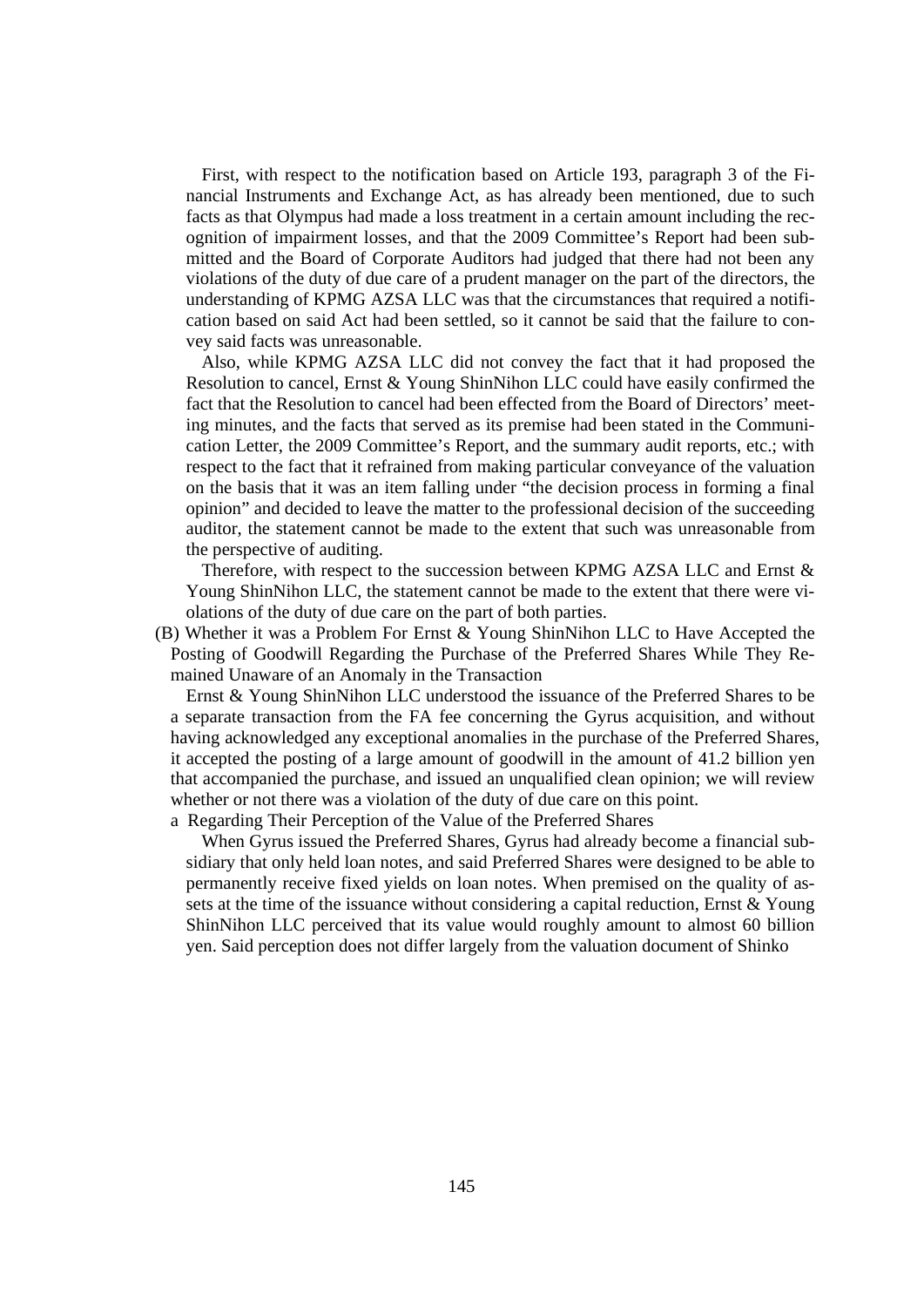Securities, which estimated the value of the Preferred Shares at 557 million dollars at the time of the Initial Purchase Resolution, or the estimated amount from the AXAM side, and cannot be said to be unreasonable even in light of the content of the Initial Purchase Resolution.

Note that while Olympus passed a resolution in the Board of Directors' meeting held on September 26, 2008 for the issuance of the Preferred Shares that would receive dividend distributions of 85 percent of the earnings (after taxes) generated from the remaining financial assets after a capital reduction, because the Preferred Shares that were actually issued had been granted the provision of veto rights, Ernst & Young ShinNihon LLC perceived that the feasibility of a capital reduction was poor.

b Regarding the Background Etc. of the Issuance of the Preferred Shares

Ernst & Young ShinNihon LLC had received the following explanations from Mori and others regarding the background of the issuance of the Preferred Shares.  $\Phi$  Gyrus was anticipated to be re-listed at the time of the acquisition, and with respect to the FA fee concerning a successful acquisition of said company, Olympus would reduce cashouts and in conjunction, have the FA become a shareholder (joint investor) that owned voting rights on 9.9 percent of the total number of shares outstanding by granting it stock options, and decided on a fee structure in which the FA would also be able to recover the same by selling these after a re-listing in the future; as a result, the stock options were issued to the FA.  $\oslash$  Subsequently, however, after the Gyrus acquisition, Olympus discovered that it could achieve an early realization of synergistic effects beyond what was anticipated, and in conjunction, the necessity arose to turn Gyrus into a 100 percent-owned subsidiary in order to minimize tax costs. <sup>3</sup> For that reason, while the stock options had a book value price of 177 million dollars, its true value had become higher than its book value price, and it became necessary to issue preferred shares with sufficient content to make AXAM give up any expectations of capital gains through a re-listing of Gyrus. Ernst & Young ShinNihon LLC was also provided with review documents of business synergies that conformed to said explanations, as well as review documents etc. of the tax costs.

c Regarding the Legality of the Procedures for the Issuance of the Preferred Shares In all of the meeting minutes with respect to Olympus' Board of Directors' meeting resolution concerning the issuance the Preferred Shares, the Initial Purchase Resolution, and the Resolution to cancel, there are statements of their being a part of the fee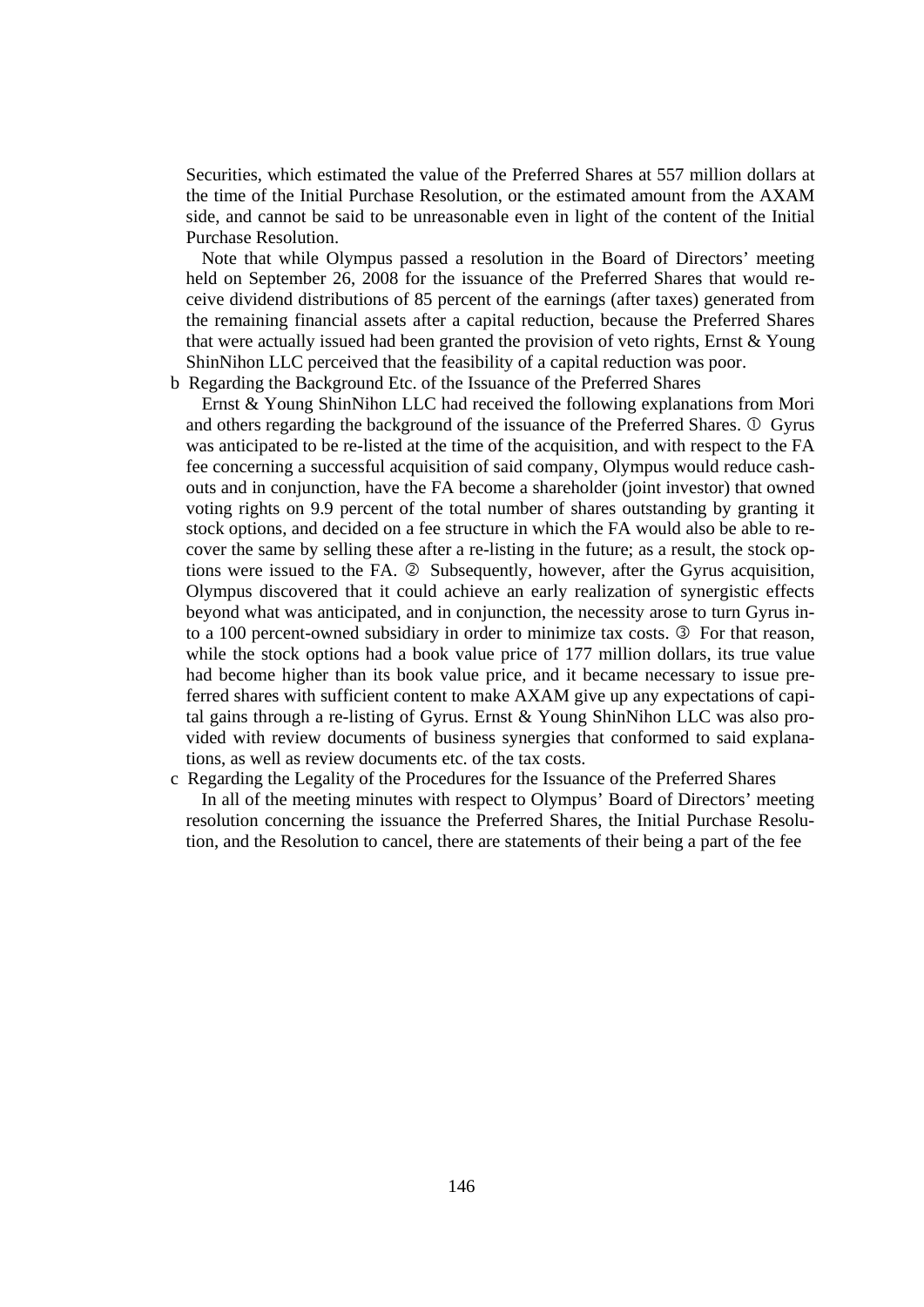or investment advisory fee; in addition, in the summary audit report of KPMG AZSA LLC as well, there are statements that "As a part of the fee, the Preferred Shares in Gyrus Group Limited with the following content were issued dated September 30, 2008 to Axam Investment Ltd.," and "In the event that the Preferred Shares were actually repurchased, it would be necessary to carefully determine the nature of the transaction and its accounting treatment as well as the content of disclosure." Also, Ernst & Young ShinNihon LLC had received an explanation from the management and during its succession from KPMG AZSA LLC as well that with respect to the course of events that led to the issuance of the Preferred Shares, it had become a problem during the fiscal year.

On the other hand, regarding the legality of the issuance of the Preferred Shares, it was reported in the 2009 Committee's Report that circumstances could not be acknowledged that there were violations of the duty of due care of a prudent manager on the part of the directors, and in conjunction, based on this, the Board of Corporate Auditors' Report was issued which purported that illegal acts could not be acknowledged on the part of the directors, and on that premise, KPMG AZSA LLC issued an unqualified clean opinion regarding the non-consolidated and consolidated financial statements for the fiscal year ending March 2009. Ernst & Young ShinNihon LLC had made confirmations regarding all of these, in addition to which, on the occasion of its succession from KPMG AZSA LLC, with respect to the Preferred Shares, it was not specifically explained as a problem that should be included in the succession.

(C) Review

Considering each of the above facts, it can be said that regardless of whether or not Ernst & Young ShinNihon LLC knew that the Preferred Shares were a part of the FA fee, if Olympus were to purchase the Preferred Shares for 62 billion yen, it could have found out that as a result, a large amount of payment would have been made to the FA.

However, with respect to the background that led to the issuance of the Preferred Shares, it at least received an explanation from Mori and others for that cannot be called entirely unnatural, and additionally, opinions had been issued in the 2009 Committee's Report and in the Board of Corporate Auditors' Report that there were no illegalities with respect to the procedures for its issuance, and based on this, KPMG AZSA LLC also issued an unqualified clean opinion; from this, it can be said that it was unavoidable for there to have been no recognition of an anomaly in the transaction of the issuance of the Preferred Shares.

Also, while the decision for the purchase of shares of stock falls under items of business judgment including the determination of its price, the determination had been made in a Board of Directors' meeting resolution, and there are no procedural problems that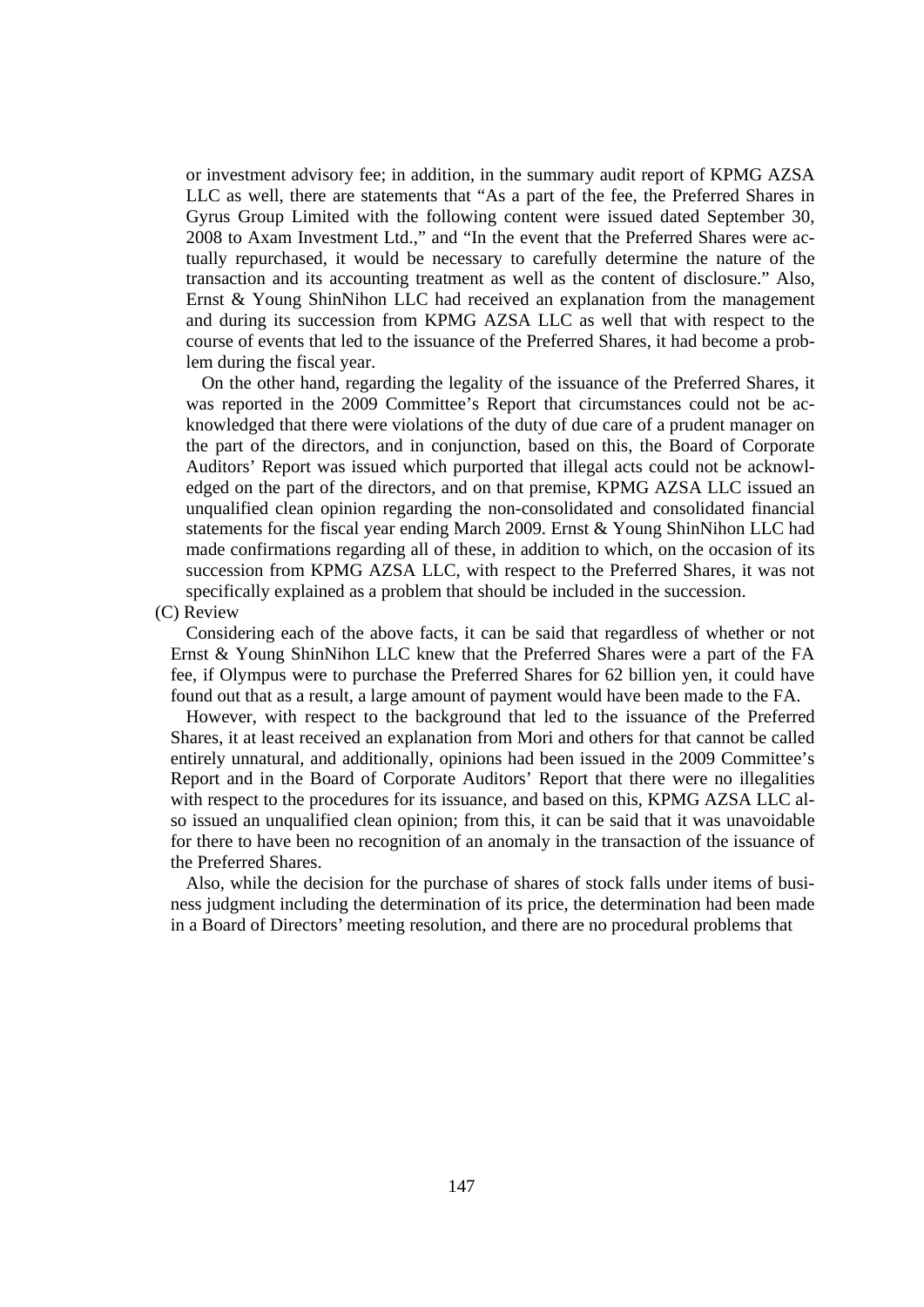can be acknowledged on that point, in addition to which, because Ernst & Young Shin-Nihon LLC had perceived the value of the Preferred Shares to be nearly 60 billion yen from the beginning, it did not perceive the acquisition amount to the extent of being an abnormally high amount, and the statement cannot be made to the extent that it was unreasonable for it to have perceived that the matter fell under business judgment as an amount that was decided upon in the course of negotiations with a third party. Furthermore, unlike corporate auditors, whose duty is to audit illegalities, auditors have the duty to perform accounting audits, so unless there are exceptional circumstances such as that it had recognized signs of fraud, from the fact that it is not in a position to audit whether or not there were violations in the business judgment rule, the statement cannot be made to the extent that there were careless errors with respect to the fact that Ernst & Young ShinNihon LLC did not perceive the Purchase Resolution to be an unreasonable one that deviated from business judgment.

With respect to the fact that it had newly acknowledged the posting of goodwill in the amount of 41.2 billion yen that accompanied the purchase of the Preferred Shares as well, as mentioned above, Ernst & Young ShinNihon LLC did not recognize an anomaly in the transaction of the purchase of the Preferred Shares, and based on the observation that the statement cannot be made to the extent that there were careless errors on that point, neither can the fact that it acknowledged the posting of goodwill within the range of the excess earning power of Olympus' surgery business through the Gyrus acquisition be said to be unreasonable in terms of an accounting treatment.

Note that the actual purchase amount of the Preferred Shares had increased to 620 million dollars, which was in excess of the range between 530 million dollars and 590 million dollars that was approved at the time of the Initial Purchase Resolution, but from the fact that it remained within the excess earning power of Olympus' surgery business through the Gyrus acquisition even at 620 million dollars, it does not have an impact on the conclusion mentioned above.

Also, hypothetically, even if Ernst & Young ShinNihon LLC knew that the Preferred Shares were the FA fee, as long as the Preferred Shares were acknowledged to have a value of 620 million dollars, and it remained within the range of excess earning power, the interpretation can be made that the posting of goodwill is permitted in terms of an accounting treatment as an expense for which the acquisition's consideration can be acknowledged, out of the expense amounts that were directly required in the business combination, so on this point as well, it cannot be said that the judgment of Ernst  $\&$ Young ShinNihon LLC was unreasonable.

Therefore, with respect to Ernst & Young ShinNihon LLC having acknowledged the posting of goodwill in the amount of 41.2 billion yen, which is an amount corresponding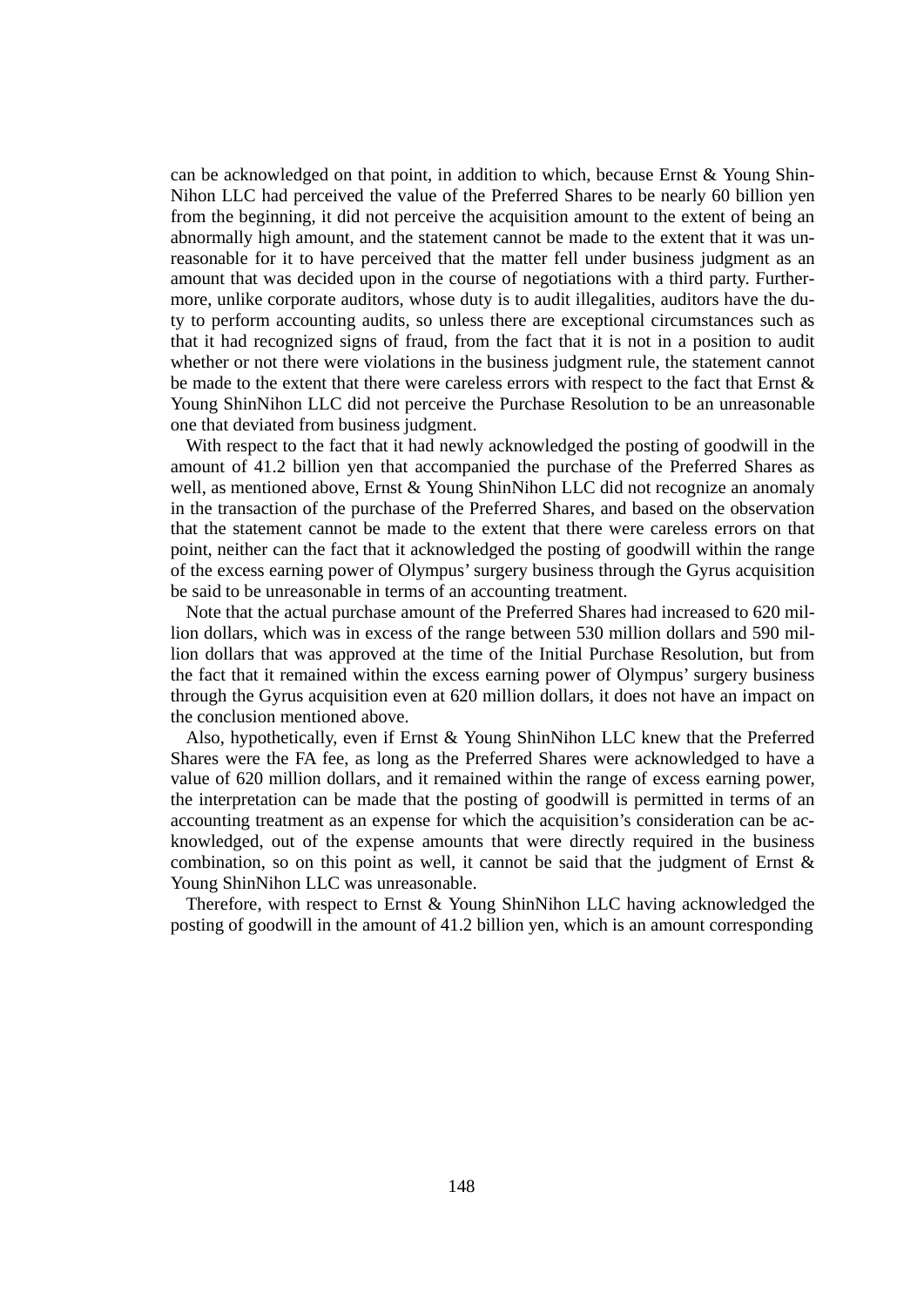to consideration for the acquisition, without having recognized an anomaly in the transaction of the purchase of the Preferred Shares, it cannot be acknowledged that there was a violation of the duty of due care on the part of Ernst & Young ShinNihon LLC.

# (D) Conclusion

With respect to Ernst & Young ShinNihon LLC having acknowledged the posting of goodwill of 41.2 billion yen that accompanied the purchase of the Preferred Shares, and having issued an unqualified clean opinion, it should be said that violations of the duty of due care cannot be acknowledged on the part of either KPMG AZSA LLC or Ernst & Young ShinNihon LLC.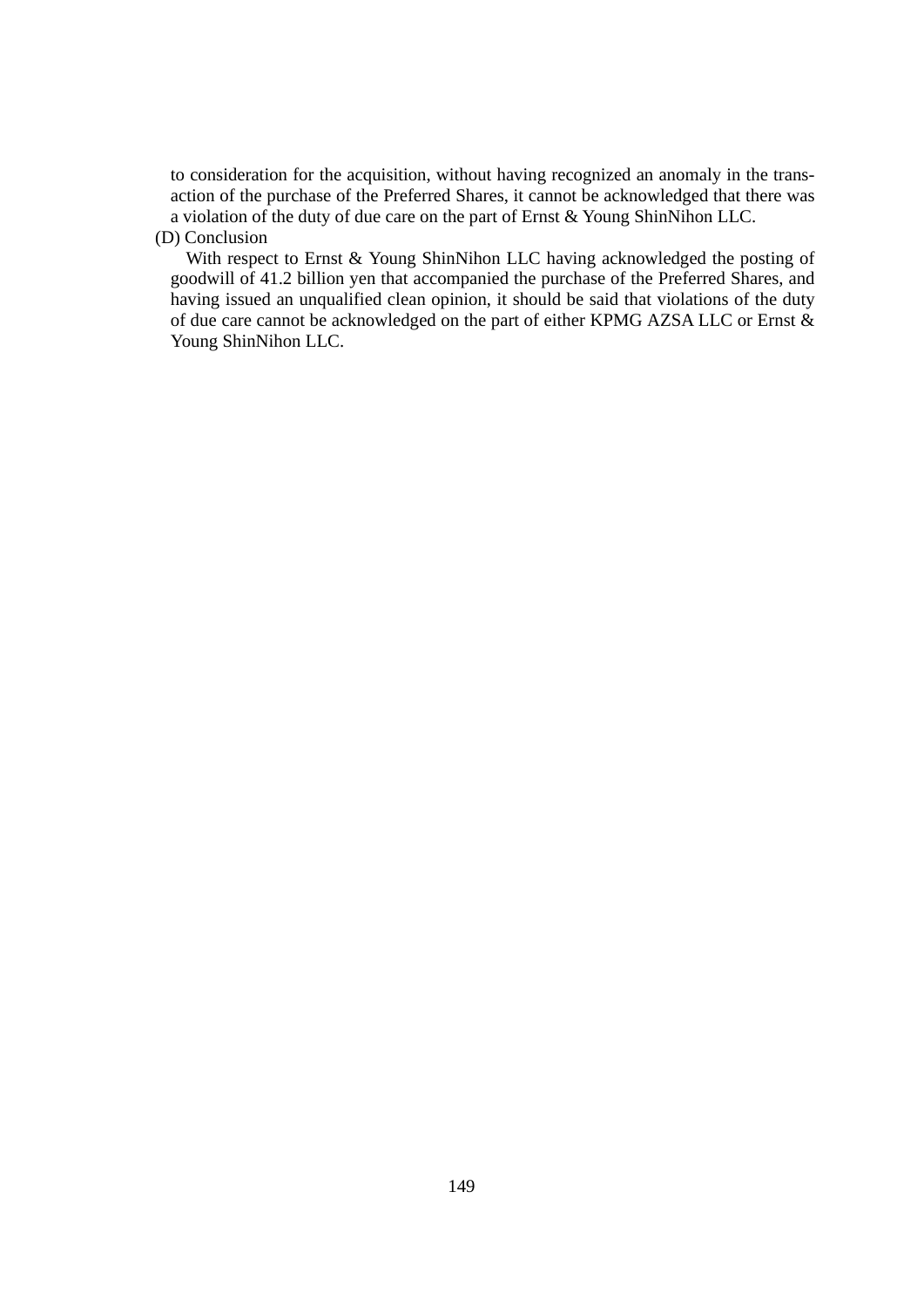#### **X. Regarding the liability of executive officers**

As a result of this Committee having conducted an investigation and review of the aforementioned commissioned work, while the duty of good faith as employees existed on the part of the executive officers, concerning the Series of Problems, none of them could be acknowledged to have committed any fraudulent or improper actions in their performance of duties.

Therefore, with the exception of Nakatsuka, no liability could be acknowledged against the executive officers (Ichikawa, Kojima, Kuribayashi, Gomi, Yokoo, Saito, Karaki, Ueda, Saito, Kawada, Masakawa, Kawamata, Sasa, Nishikawa, Yoda, Gumz, Nakajima, Kubota, Takeuchi, Koga, Hayashi, Taguchi, Ogawa, and Bang).

Note that with respect to Nakatsuka, he concurrently served as a director, and because he has been included in the investigation by the Director Investigation Committee, he was not included in the investigation by this Committee.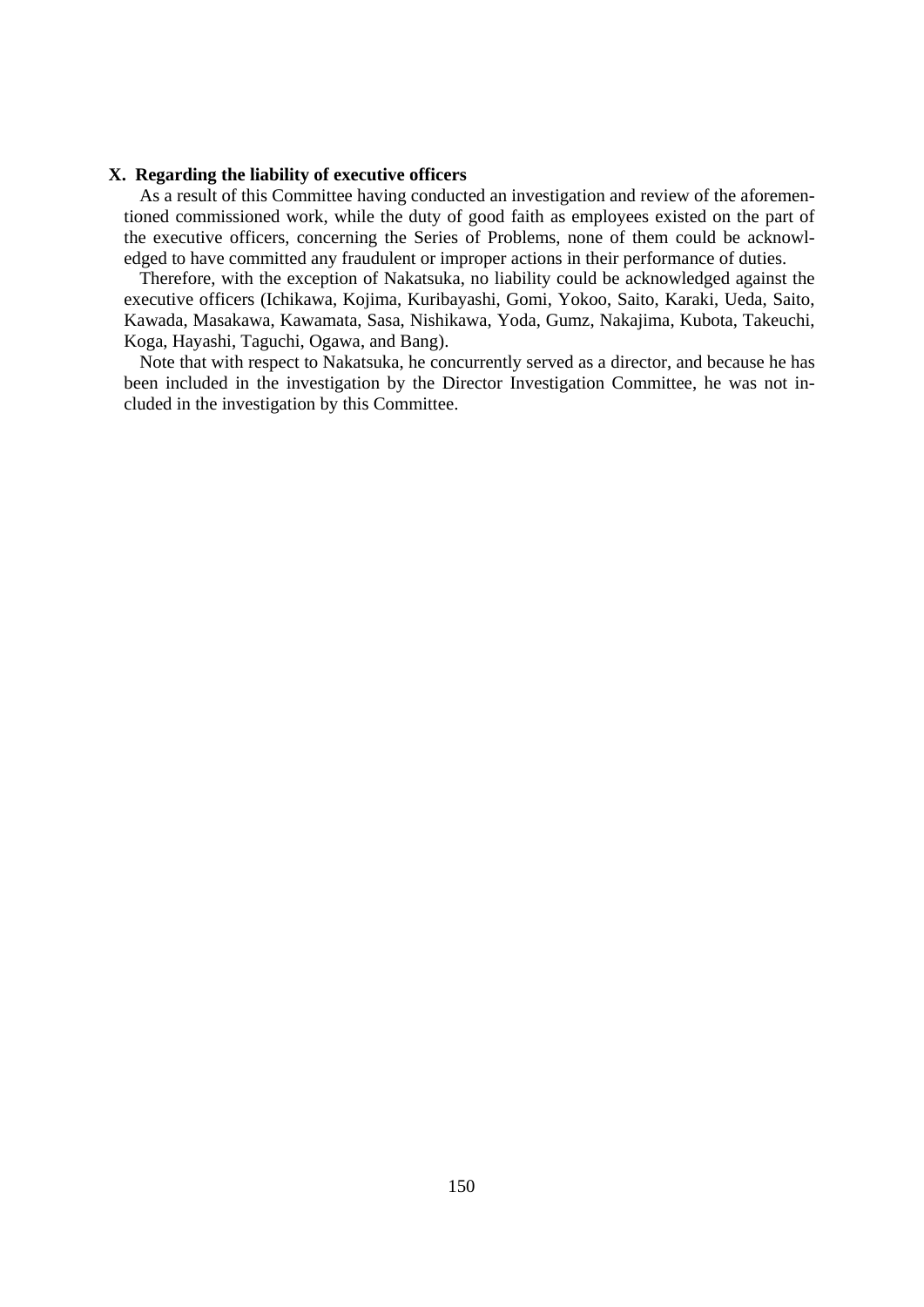# **XI. Violations of the duty of due care of a prudent manager on the part of the corporate auditors etc. and damages**

# **1 Facts That Serve as the Premise in Damages**

(1) Damages relating to the formulation and maintenance of the Loss Separation Scheme

Olympus incurred unrealized losses of approximately 95 billion yen in the financial assets that it held around the year 1998.

Olympus learned that the accounting standards would be changed from the fiscal year ending March 2001, and assigned their financial assets that had incurred unrealized losses to Receiver Funds (CFC and QP) at amounts corresponding to their book value, and decided to continue having the Receiver Funds hold them; it borrowed funds from banks by providing third-party collateral of assets such as deposits and government bonds that Olympus held and injected those funds into the Receiver Funds (through multiple Pass-Through Funds), or injected the capital that Olympus invested in its Exposed Funds (LGT-GIM, SG Bond, GCNVV) into the Receiver Funds, and afterwards, it made said injected funds flow back to Olympus as the book-value assignment proceeds of their financial assets (in this way, assets such as the deposits provided as third-party collateral and the invested capital in the Exposed Funds would remain with Olympus).

While the State of Loss Separation was being maintained, interest and management fees were paid to banks and the managers of the Exposed Funds and Pass-Through Funds.

A The Interest

In order to procure the funds with which the Receiver Funds would acquire by transfer Olympus' held financial assets that had incurred unrealized losses at amounts corresponding to their book value as well as to maintain the State of Loss Separation, the Receiver Funds and Pass-Through Funds borrowed funds from financial institutions such as LGT Bank and Commerzbank (after having received provisions of third-party collateral from Olympus with respect to the deposits and government bonds etc.), and paid the interest accompanying the same. The currently known amounts of the interest paid to each financial institution in each fiscal year from April 2001 through March 2005 are as shown in Exhibit  $\circled{3}$ .

- B The Fund Management Fees Etc.
	- (A) The Management Fees for LGT

In order to procure the funds with which the Receiver Funds would acquire by transfer Olympus' held financial assets that had incurred unrealized losses at amounts corresponding to their book value, Olympus and its wholly owned subsidiary, OAM, purchased investment equity in LGT-GIM (the purchase amounts were 15 billion yen on the part of Olympus, and 20.3 billion yen on the part of OAM).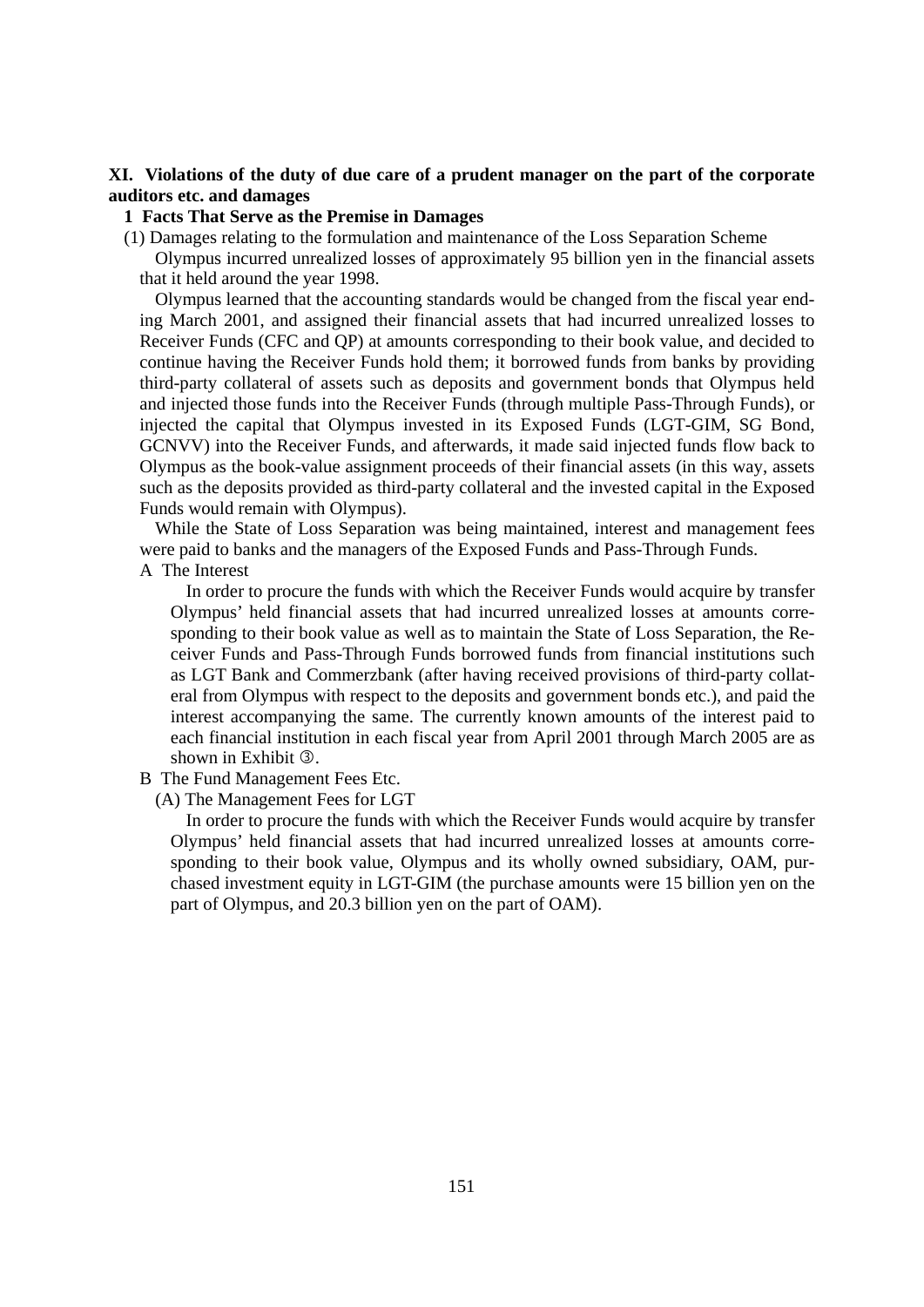Due to this, Olympus and OAM paid 1.61 percent per annum in relation to the managed amounts as fund management fees to LGT Capital Management, which was the manager of said Fund (hereinafter referred to as the "Management Fees for LGT"). The currently known amounts of the Management Fees for LGT paid to LGT Capital Management in each fiscal year from April 2001 through March 2005 are as listed in Exhibit  $\circledA$ .

#### (B) The Management Fees for SG Bond

In order to maintain the State of Loss Separation that was formulated by means of the Receiver Funds having acquired by transfer Olympus' held financial assets that had incurred unrealized losses at amounts corresponding to their book value, Olympus made an investment in February 2005 of 60 billion yen in SG Bond, a Fund for investment purposes set up by Chan.

Due to this, Olympus paid 0.2 percent per annum in relation to the managed amount as fund management fees to Strategic Growth Asset Management, which was the investment manager of said Fund (hereinafter referred to as the "Management Fees for SG Bond"). However, the currently known amounts of the Management Fees for SG Bond paid to Strategic Growth Asset Management have not been generated from April 2001 through March 2005, as listed in Exhibit  $\Phi$ .

# (C) The Management Fees for NEO

In order to maintain the State of Loss Separation that was formulated by means of the Receiver Funds having acquired by transfer Olympus' held financial assets that had incurred unrealized losses at amounts corresponding to their book value, fund management fees (management fees) were paid from assets held by NEO, a Pass-Through Fund, to GCI Cayman, which was NEO's General Manager.

NEO obtained TEAO funds (31 billion yen) from LGT-GIM, and injected a portion of it (19.4 billion yen) into a Receiver Fund (QP) in order to be used in the loss separation and its maintenance, but the surplus money that was not used in the loss separation and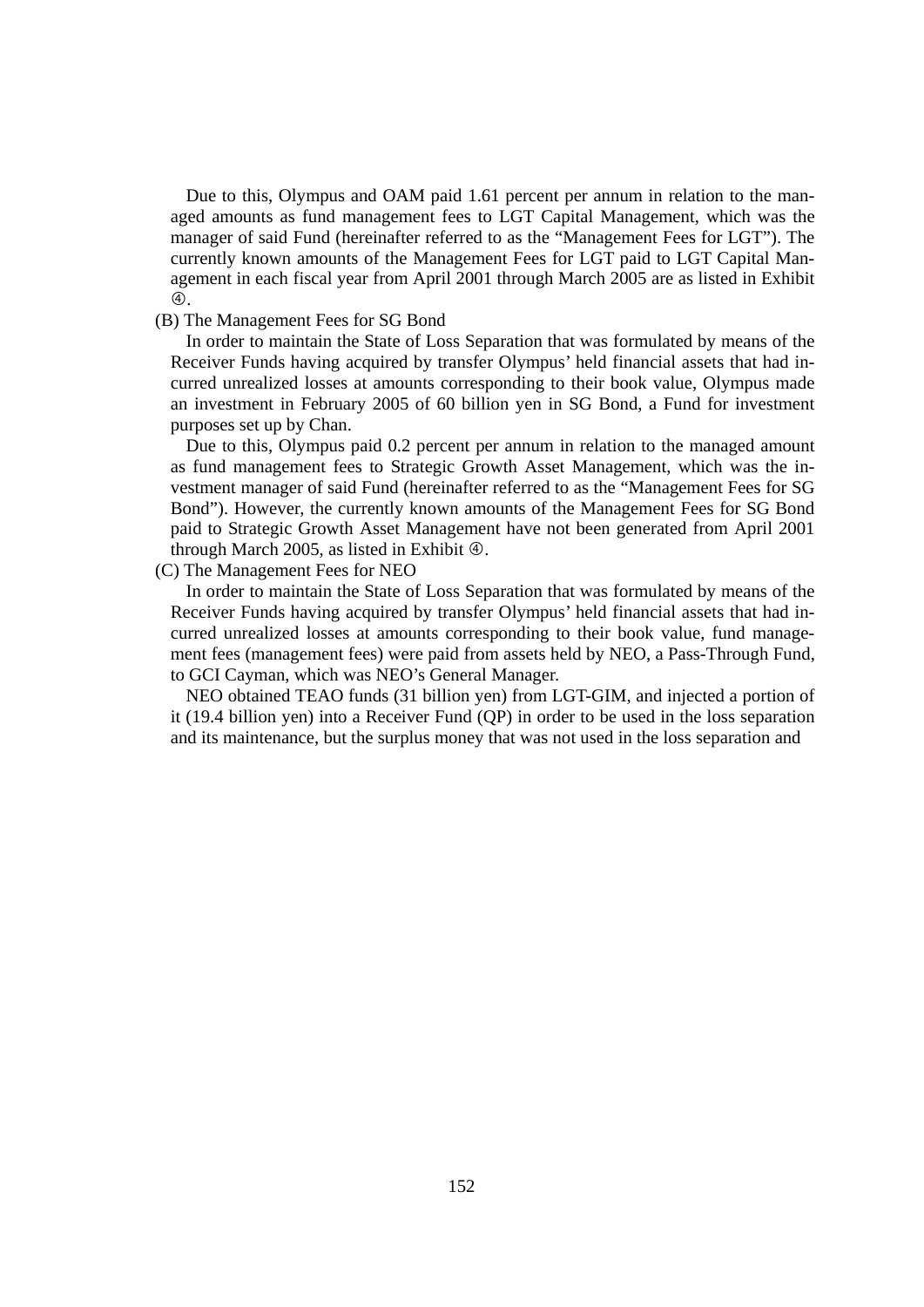its maintenance (approximately 10.1 billion yen) was used for the acquisition of shares in ITX Corporation etc. through ITV. Of the fees obtained by NEO, the portion concerning the money used by QP for the purpose of the loss separation and its maintenance is acknowledged to be the damages based on the loss separation and its maintenance. To accurately determine that ratio is not necessarily easy, but of the fees etc. that were paid to NEO, at the very least, a ratio corresponding to 194/295, in which a deduction was made of the 10.1 billion yen-equivalent that was invested in ITV from NEO's held assets, is believed to have been used for the maintenance of loss separation. The specific amounts currently known of the management fees for NEO that are acknowledged to be damages in each fiscal year from April 2001 through March 2005 are as listed in Exhibit 4.

(D) The Loss Separation Portion of the Management Fees Etc. for GCNVV

Olympus established GCNVV, a Business Investment Fund, on March 1, 2000 (the invested amounts were 30 billion yen on the part of Olympus, and 5 billion yen on the part of GV).

Based on this, the following fees were each paid to GCI Cayman, the General Partner. 525 million yen as an initial management fee

 0.25 percent of the net asset value on the record date at 4 times per year as the management fee

 $\textcircled{1},124,780,000$  yen as the completion fee and 537,270,010 yen as the midterm termination fee at the time of the termination of GCNVV

The purpose for the establishment of GCNVV was centered on its use in the loss separation and its maintenance, but it can be acknowledged that incidental purposes such as the creation of new businesses also existed. Therefore, of the fees paid to GCI Cayman, the portion concerning the management of money used by GCNVV for the purpose of the loss separation and its maintenance is acknowledged to be the damages based on the loss separation and its maintenance. To accurately determine that ratio is not necessarily easy, but of the 35 billion yen of money invested in GCNVV throughout most of the period immediately following the establishment of GCNVV until its termination, at the very least, a level of approximately 24 billion yen was transferred to QP, a Receiver Fund, and of the fees etc. that were paid for the maintenance etc. of GCNVV, at the very least, a ratio corresponding to 240/350 is believed to have been used for the maintenance of loss separation. Therefore, of the management fees, completion fees, and midterm termination fees that were paid to GCI Cayman from April 2001 until GCNVV was terminated in August 2007, an amount corresponding to 240/350 (hereinafter referred to as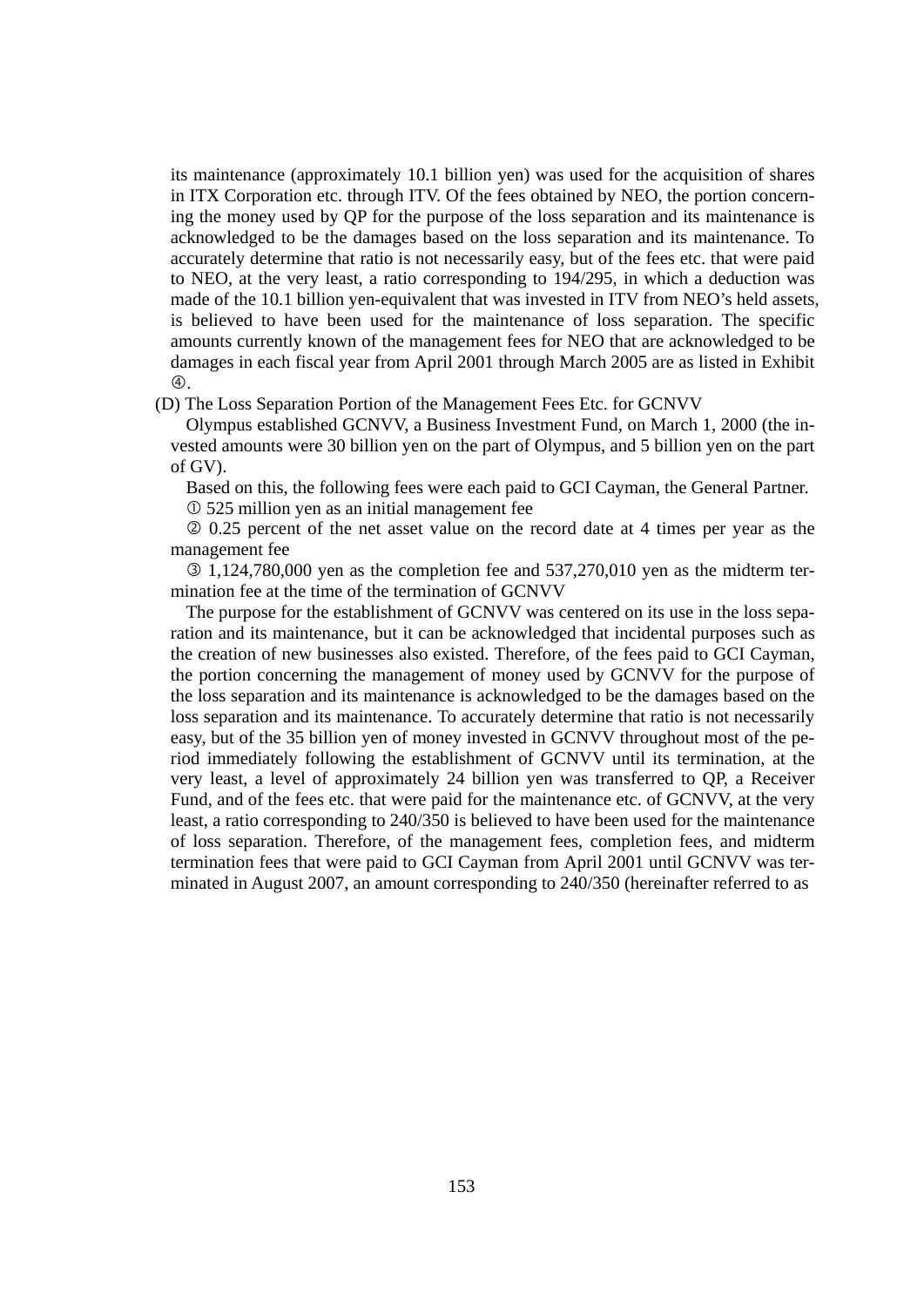the "Loss Separation Portion of the Management Fees Etc. for GCNVV") is acknowledged to be the damages based on the loss separation and its maintenance. The specific amounts currently known of the management fees for GCNVV that are acknowledged to be damages in each fiscal year from April 2001 through March 2005 are as listed in Exhibit  $\Phi$ .

(2) Damages concerning the settlement of the Loss Separation Scheme

In order to settle the situation in which the State of Loss Separation was being maintained, Olympus injected into the Receiver Funds, by way of the Pass-Through Funds, the money for the acquisition of shares in the Three Domestic Companies as well as the money for the purchase of the Warrant Purchase Rights and the Preferred Shares of the FA fee concerning the Gyrus acquisition, and using said injected capital, repaid the debt of the Receiver Funds from the financial institutions and had the provided third-party collateral settled with respect to Olympus' assets such as the deposits and government bonds, while it also had repayments etc. be made of the invested capital to the Exposed Funds etc. in which Olympus made investments.

In the settlement etc. of the State of Loss Separation, fees were paid to the collaborators (the persons in charge at banks and the managers of Pass-Through Funds) etc. regarding the Loss Separation and its Maintenance.

## A The 1,259,250,000 Yen Paid to Gurdon Overseas S.A in September 2008

Gurdon Overseas S.A appears to be a Fund that involves Walch, who assisted in raising capital through the route of LGT Bank, and in September 2008, 1,259 million yen was paid from NEO. The LGT route was settled with such money as the 31.9 billion yen paid to NEO and the 15.2 billion yen transferred to NEO after making payment to ITV as the money to purchase shares in the Three Domestic Companies that Olympus purchased on March 26, 2008 based on the resolution of the Board of Directors' meeting held on February  $22<sup>nd</sup>$  of the same year; said payment is believed to have been made using such funds as the aforementioned 31.9 billion yen paid to NEO.

## B The 950,000,000 Yen Paid to Nayland Overseas S.A in December 2008

Accompanying the settlement of the LGT Bank route, 950 million yen was paid from Teao to Nayland Overseas S.A, which is similarly believed to be a Fund that involves Walch.The LGT route was settled with such monies as the 31.9 billion yen paid to NEO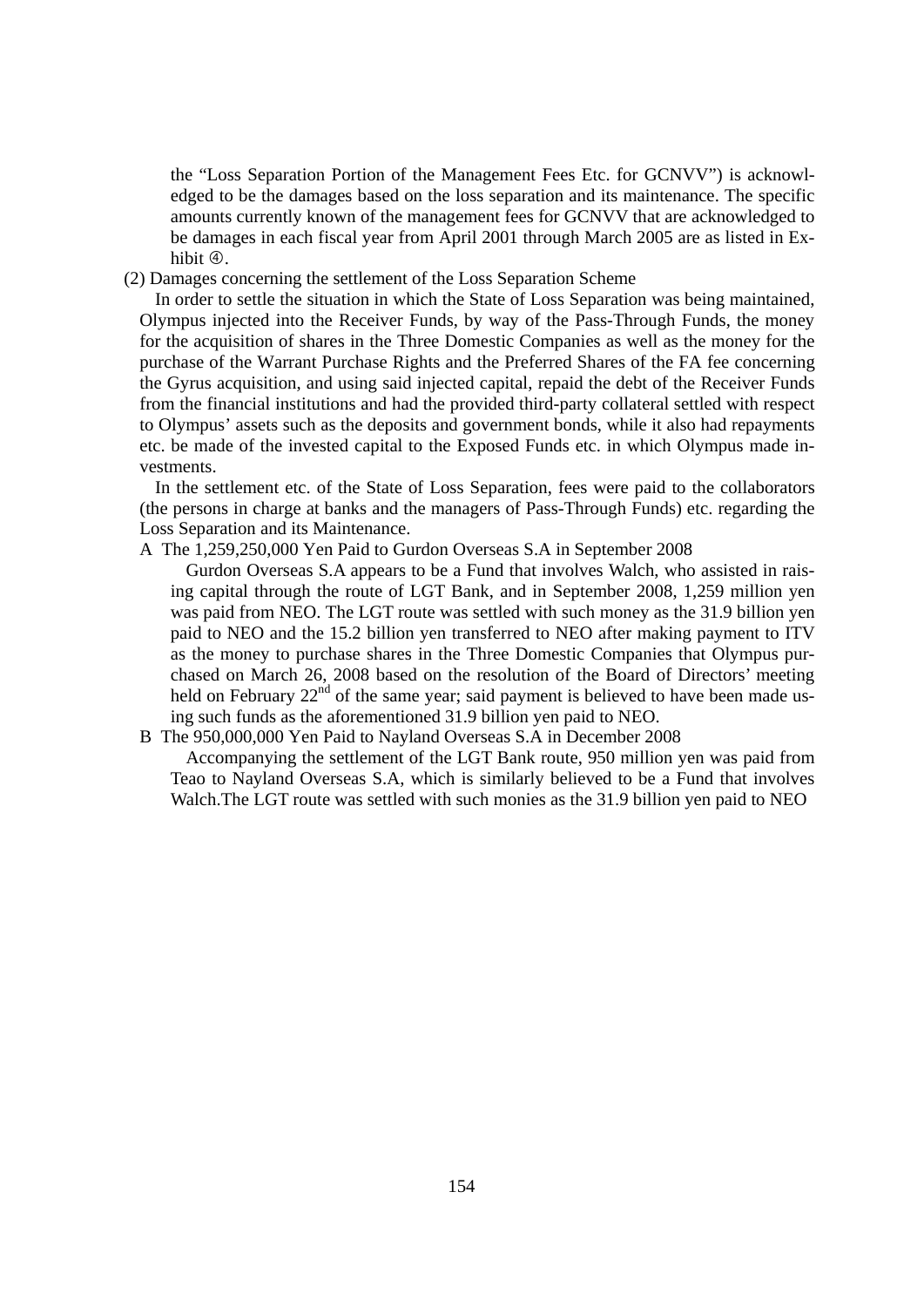and the 15.2 billion yen paid to ITV as the money to purchase shares in the Three Domestic Companies that Olympus purchased on March 26, 2008 based on the resolution of the Board of Directors' meeting held on February  $22<sup>nd</sup>$  of the same year, and the 9.6 billion yen paid to DD and the 4 billion yen paid to GT as the fund to purchase shares in the Three Domestic Companies that were purchased on April  $25<sup>th</sup>$  of the same year by OFH; said fee is believed to have been made using a portion of the aforementioned money that was transferred to TEAO, a Receiver Fund, in the settlement.

C The 1,080,066,963 Yen Paid to Nakagawa in April 2010

Nakagawa was a director of GPAI, a Pass-Through Fund; in accordance with the termination of GPAI and the settlement of the Singapore Route (the return of SG Fund) with such monies as the 620 million dollars paid to AXAM as the money to purchase the Preferred Shares in Gyrus that Olympus purchased from AXAM on March 25, 2010 based on the resolution of the Board of Directors' meeting held on March 19<sup>th</sup> of the same year, after April 16, 2010, said person received as a fee the cash balance that was remaining in said Fund of 11,481,524 dollars (1,080,066,963 yen when converted to yen under the rate at that time of 1 dollar  $= 94.07$  yen).

Note that the 620 million dollars that Olympus paid to AXAM as the money to purchase the aforementioned Preferred Shares was transferred to GPAI from AXAM.

D The 1,367,442,825 Yen Paid to Chan in June 2010

Chan was a collaborator in the Singapore Route; similar to the aforementioned C, in accordance with the settlement of the Singapore route (the return of SG Fund) with such monies as the money to purchase the Preferred Shares in Gyrus that Olympus purchased from AXAM on March 25, 2010, in June of the same year, 1,367,442,825 yen was paid to Chan as "Professional fees" from Easterside, a Pass-Through Fund.

Note that the entirety or a portion of the 620 million dollars that Olympus paid to AXAM as the money to purchase the aforementioned Preferred Shares was transferred from AXAM to Easterside through the Pass-Through Funds, GPAI and Creative Dragon SPC ("hereinafter referred to as "CD").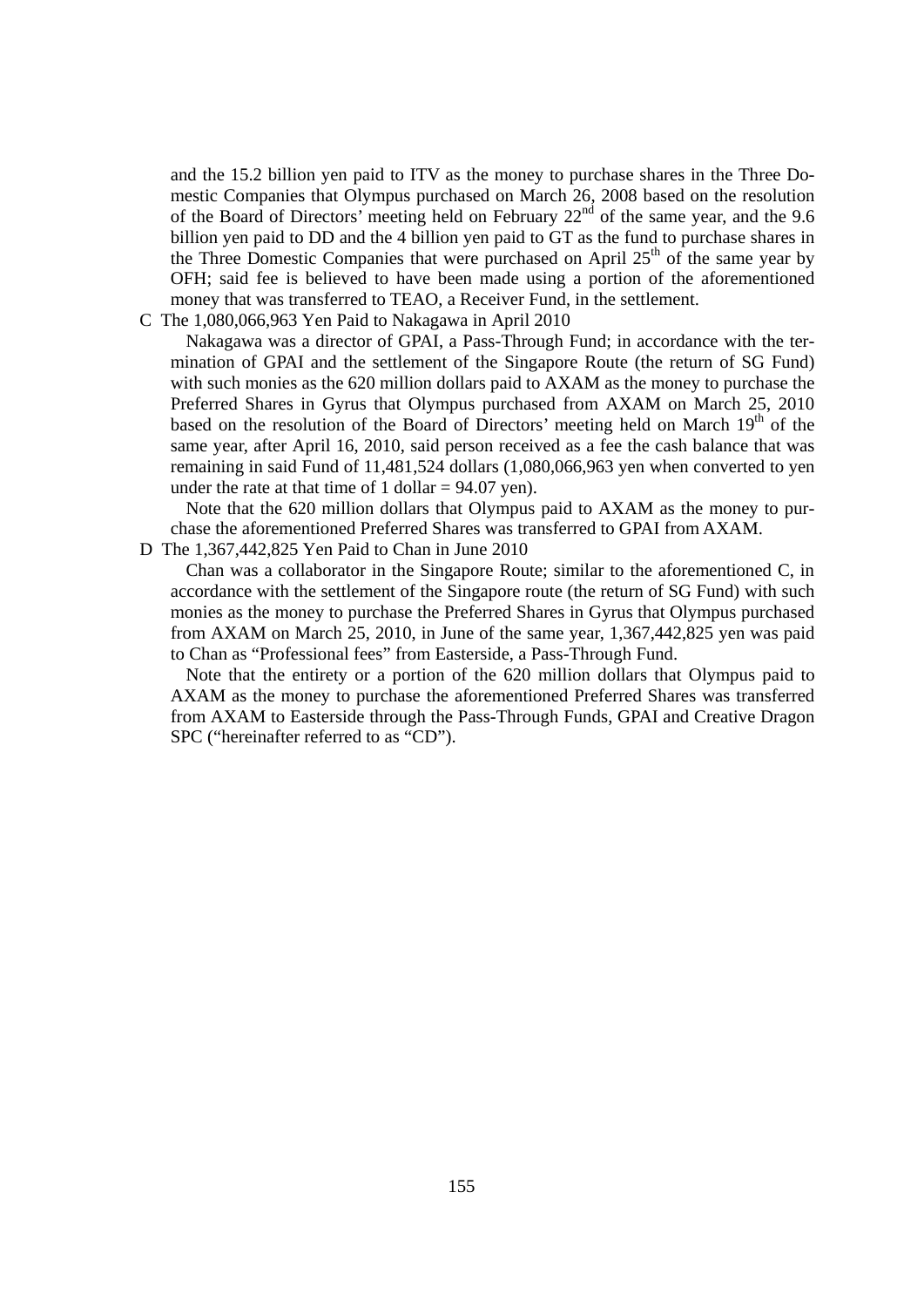#### **2 Damages based on Ota's violation of the duty of due care of a prudent manager**

With respect to Ota, who knew or could have found out about the series of actions concerning the loss separation and maintenance of Olympus' financial instruments, the damages based on the violation of the duty of due care of a prudent manager as a corporate auditor can be acknowledged as follows.

As previously mentioned, Ota was appointed as a corporate auditor in June 2001, and until he retired in June 2004, regardless of the fact that he knew, or that he at least could have found out that the state of capital injection and the State of Loss Separation were being maintained, he violated the duty of due care of a prudent manager and left said states neglected.

As a result, after July 2001, it can be acknowledged that the interest and the fund management fees etc. on the matter in question were being paid for the maintenance of the State of Loss Separation until the State of Loss Separation had been completely settled; after July 2004 when Ota had retired as a corporate auditor, because he no longer had the legal authority to settle the maintenance of losses by exercising his audit authority, of the interest and the fund management fees etc. on the matter in question that had been incurred after July 2001 until the State of Loss Separation had been completely settled, at the very least, the 3,725,561,170 yen amount that had been incurred during his tenure can be acknowledged to be the damages having legally sufficient cause with respect to Ota's violation of the duty of due care of a prudent manager (Exhibits  $\mathcal{F}(0)$ ).

# **3 Damages based on the corporate auditors (Imai, Komatsu, Shimada, and Nakamura) violations of the duty of due care of a prudent manager**

(1) Regarding the Damages Due to the acquisition of shares in the Three Domestic Companies based on the resolution of the Board of Directors' meeting of February 22, 2008

In the Board of Directors' meeting held on February 22, 2008, a resolution was passed that approved the purchase of shares in the Three Domestic Companies for a maximum total amount of 61.379 billion yen, and as a result of the violations of the duty of due care of a prudent manager on the part of the corporate auditors who participated in the Board of Directors' meeting in failing to exercise their proper audit authority, it led to Olympus paying a total of 60.795 billion yen to the Funds as the money for shares in the Three Domestic Companies.

As a result of this, as long as money for which there was originally no requirement to pay flowed out of Olympus, at that point in time, it can be acknowledged that damages were incurred by Olympus corresponding to the total amount of 60.795 billion yen that was paid in the name of the money for shares in the Three Domestic Companies. However, a portion of the money paid to the Funds was made to flow back to the Exposed Funds through the Pass-Through Funds, and had been returned to Olympus in the form of a return of investment capital,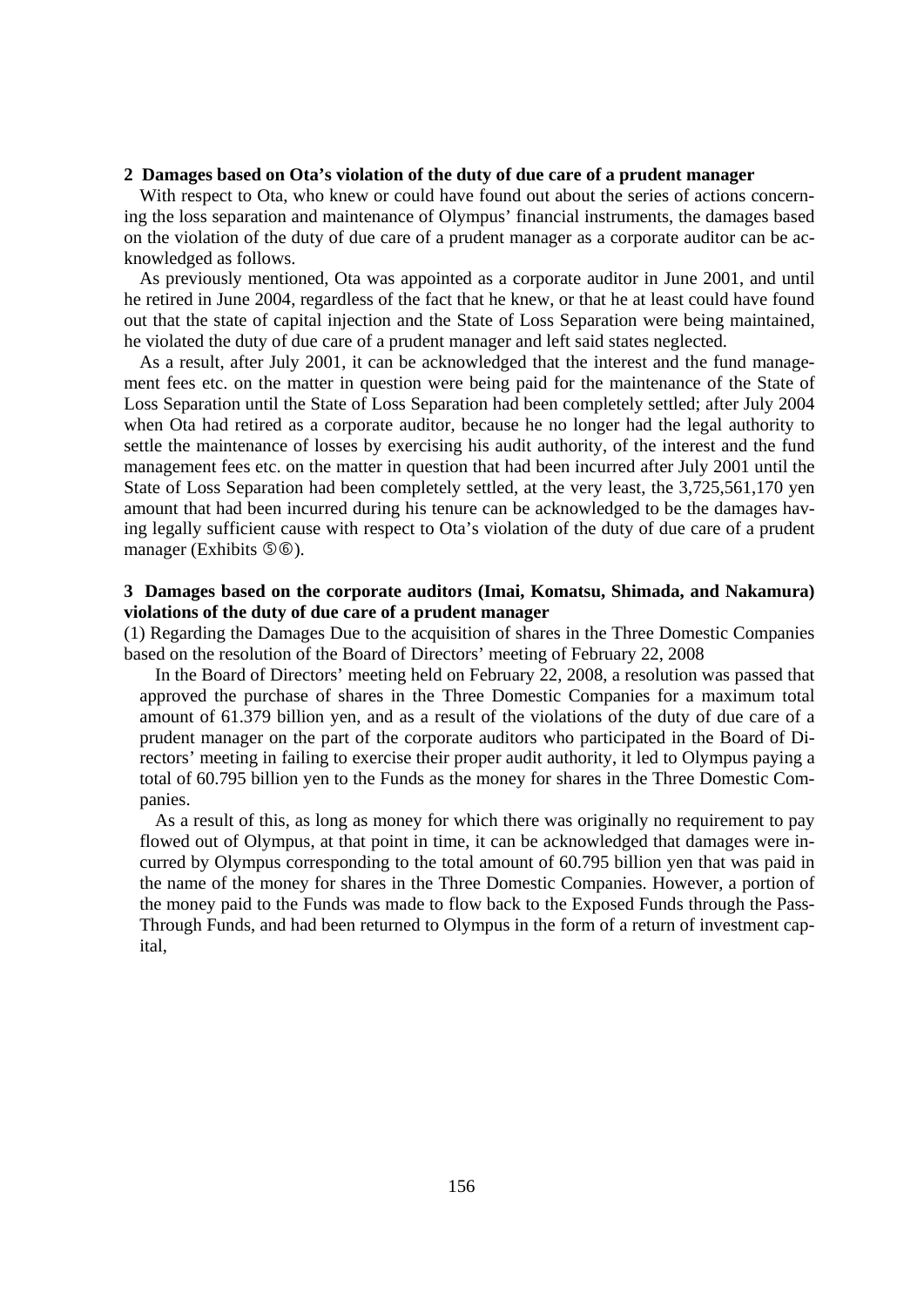and on this corresponding amount alone, it would mean that damages had been recovered. Although it is not clear how much was returned to Olympus, at the very least, it is clear that the total amount of 2,209,250,000 yen consisting of the following had not been returned to Olympus.

- The 1,259,250,000 yen paid from NEO to Gurdon Overseas S.A in September 2008
- The 950 million yen paid from TEAO to Nayland Overseas S.A in December 2008

Note that because Olympus came to own the shares in the Three Domestic Companies as consideration for having paid the total amount of 60.795 billion yen as the money for shares in the Three Domestic Companies, in the calculation of the amount of damages incurred by Olympus, in theory, it is believed to be necessary to deduct an amount corresponding to the value of the shares in the Three Domestic Companies from the total of 60.795 billion yen. However, based on the course of events etc. of said stock acquisition, on the occasion of submitting its  $2<sup>nd</sup>$  Quarter Report for the fiscal year ending March 2012 (submitted on December 14, 2012), Olympus assessed the book value of said shares to be zero, so it is believed to be unnecessary to give particular consideration to the amount corresponding to the value of the shares in the Three Domestic Companies in the calculation of damages.

Therefore, it can be acknowledged that Olympus incurred damages of at least 2,209,250,000 yen as a result of the violations of the duty of due care of a prudent manager on the part of the corporate auditors (Imai, Komatsu, Shimada, and Nakamura) who attended the Board of Directors' meeting held on February 22, 2008.

(2) Regarding the damages due to the Issuance of the Preferred Shares in Gyrus based on the resolution of the Board of Directors' meeting held on September 26, 2008 and the acquisition of the Preferred Shares in Gyrus based on the resolution of the Board of Directors' meeting held On March 19, 2010

 The corporate auditors (Imai, Komatsu, Shimada, and Nakamura) who participated in the Board of Directors' meeting held on September 26, 2008, in which a resolution was passed approving the Preferred Shares to be issued, violated their duty of due care of a prudent manager, and

 The corporate auditors (Komatsu, Shimada, and Nakamura) who participated in the Board of Directors' meeting held on March 19, 2010, in which a resolution was passed approving the Preferred Shares in Gyrus to be purchased for 620 million dollars, and the corporate auditor (Imai) who was absent in this but acknowledged the same on the previous day,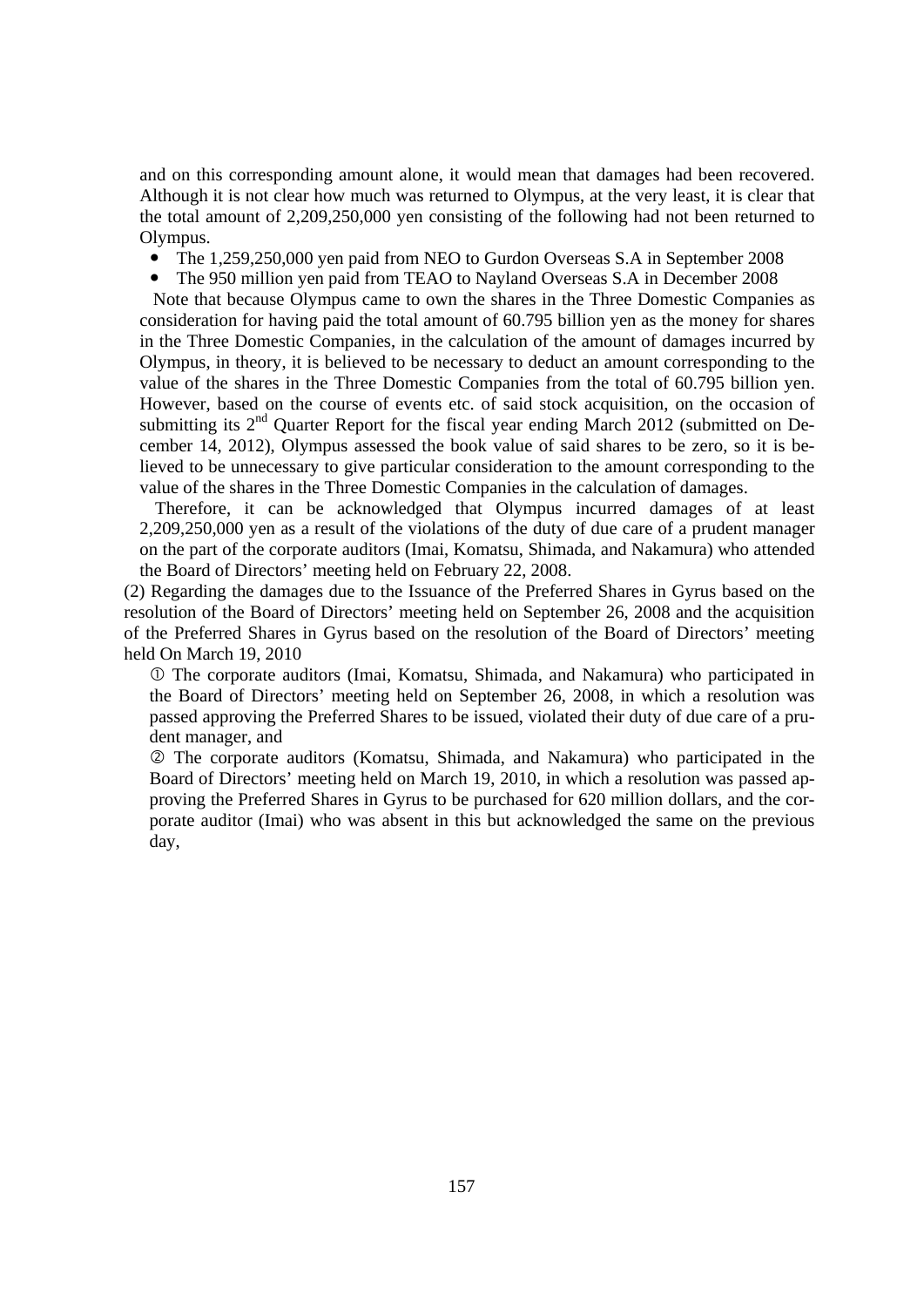violated their duty of due care of a prudent manager, and failed to exercise the proper audit authority

As a result, it led to Olympus paying 620 million dollars to AXAM as the money to purchase the Preferred Shares. As long as money for which there was originally no requirement to pay flowed out of Olympus, at that point in time, it can be acknowledged that damages were incurred by Olympus corresponding to the amount of 620 million dollars, which is the amount corresponding to the amount for the purchase of the Preferred Shares.

However, a portion of the money paid to the Funds was made to flow back to the Exposed Funds through the Pass-Through Funds, and had been returned to Olympus in the form of a return of investment capital, and on this corresponding amount alone, it would mean that damages had been recovered. Of the amount that was paid from Olympus as the money to purchase the Preferred Shares in Gyrus based on the Board of Directors' meeting held on March 19, 2010, it is unclear how much was returned to Olympus; however, at the very least, it is clear that the total amount of 2,447,509,788 yen consisting of the following had not been returned to Olympus.

- The 1,080,066,963 yen paid from GPAI to Nakagawa in April 2010
- The 1,367,442,825 yen paid from Easterside to Chan in June 2010

Therefore, it can be acknowledged that Olympus incurred damages of at least 2,447,509,788 yen due to the actions in violation of the duty of due care of a prudent manager on the part of the corporate auditors (Imai, Komatsu, Shimada, and Nakamura) who attended the Board of Directors' meeting held on September 26, 2008, and on the part of the corporate auditors (Komatsu, Shimada, and Nakamura) who attended the Board of Directors' meeting held on March 19, 2010 as well as the corporate auditor (Imai) who was absent in this but acknowledged the same on the previous day (Exhibit  $\circledcirc$ ).

Note that if the corporate auditors had fulfilled their audit duty concerning the facts they learned through the summary audit report for the fiscal year ending March 2008, they could have prevented the situation of the issuance of the Preferred Shares based on the resolution of the Board of Directors' meeting held on September 26, 2008, and the purchase of the Preferred Shares in Gyrus based on the resolution of the Board of Directors' meeting held on March 19, 2010 from arising, and it can be said that they could have prevented the abovementioned damages due to the same from arising as well. Therefore, the interpretation can be made that the damages based on the violations of the duty of due care of a prudent manager concerning an audit of the facts learned through the summary audit report for the fiscal year ending March 2008 are also included in the amount corresponding to the abovementioned 2,447,509,788 yen in total damages.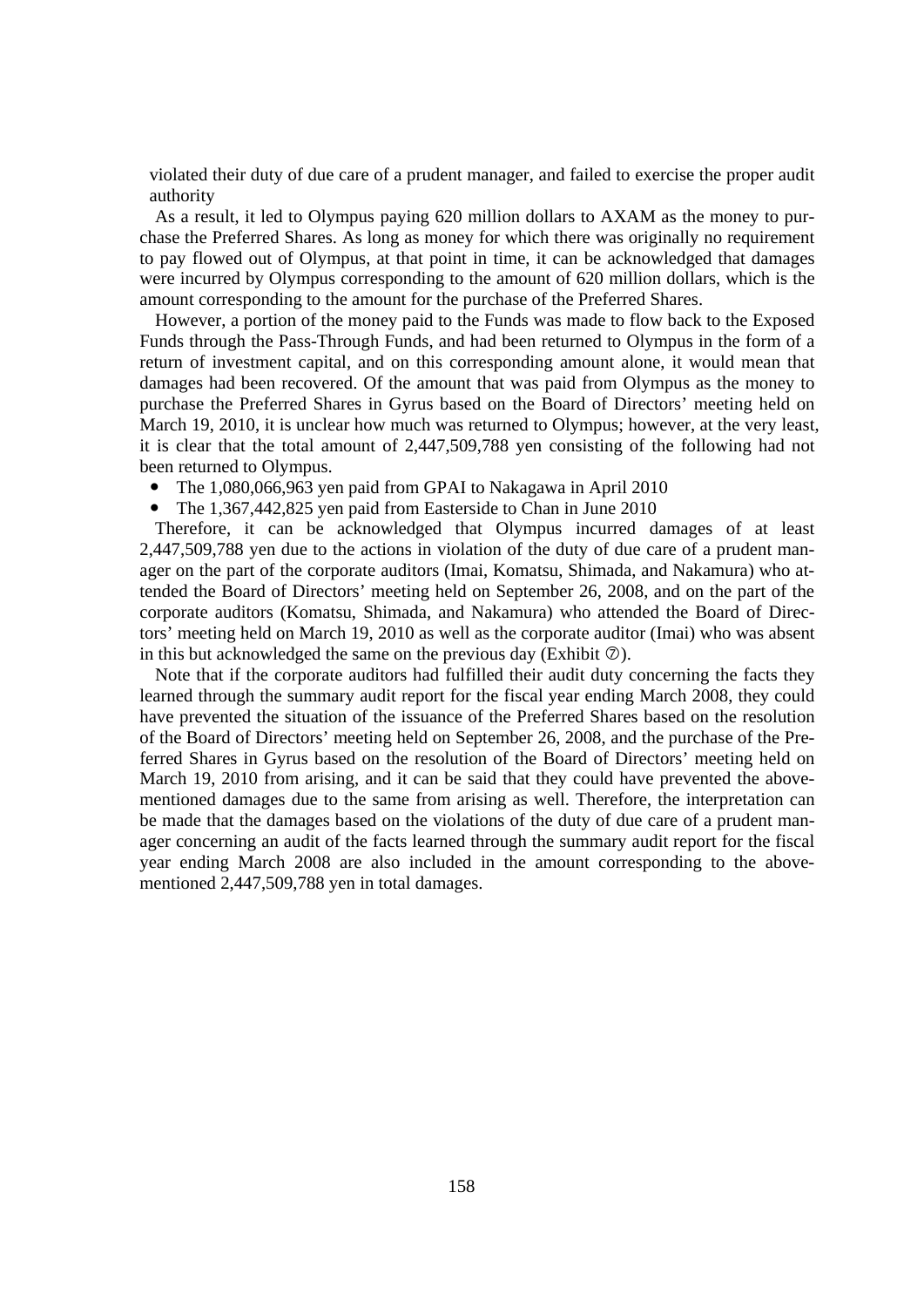From the above, the damages having legally sufficient cause with respect to the violations of the duty of due care of a prudent manager on the part of the corporate auditors (Imai, Komatsu, Shimada, and Nakamura) total at least 4,656,759,788 yen (2,209,250,000 yen + 2,447,509,788 yen) (joint-and-several liability) (Exhibit  $\circledcirc$ ).

## **4 Summary of damages based on the liability of each corporate auditor**

As described above, the damages based on the liability of each corporate auditor is as follows.

(1) Damages based on the violation of the duty of due care of a prudent manager on the part of **Ota** 

Amount of 3,725,561,170 yen

(2) Damages based on the violations of the duty of due care of a prudent manager on the part of the corporate auditors (Imai, Komatsu, Shimada, and Nakamura)

Total of 4,656,759,788 yen (joint-and-several liability)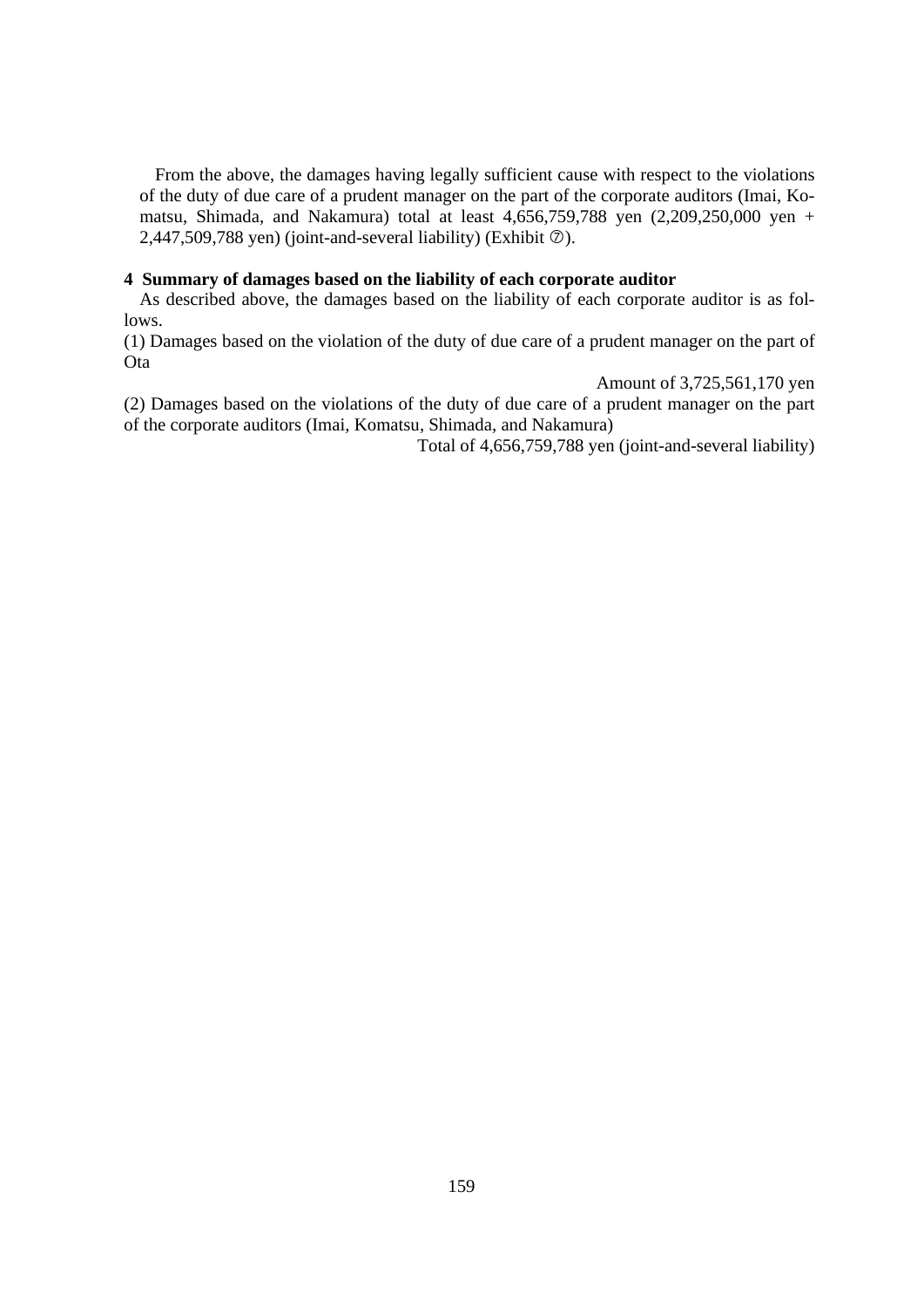### **XII. Conclusions**

# **1 The Liability of the corporate auditors and whether or not it would be appropriate to pursue liability of the corporate auditors**

(1) Regarding the formulation and maintenance of the Loss Separation Scheme

During the period from the year 1990 to May 2001 when Ota held the position of the Head of the Accounting Department, regardless of the fact that he was completely aware that there was a large amount of unrealized losses within Olympus that had not been made public, he continued to tacitly approve the same after June 2001 when he was appointed as a corporate auditor without making a report at Board of Directors' meetings or general shareholders' meetings; with respect to having enabled the maintenance of the Loss Separation Scheme by such means, violations of the duty of due care of a prudent manager as a corporate auditor can be acknowledged.

(2) Regarding the acquisition of shares in the Three Domestic Companies

With respect to having passed a resolution to purchase shares in the Three Domestic Companies for a massive amount at the Board of Directors' meeting held on February 22, 2008, Imai, Komatsu, Shimada, and Nakamura can be acknowledged to have violated their duty of due care of a prudent manager in having overlooked the violations of the duty of due care of a prudent manager on the part of the directors.

- (3) Regarding the FA fee connected to the acquisition of Gyrus
	- A With respect to having passed a resolution to purchase for a large amount the Warrant Purchase Rights that were issued as the FA fee concerning the Gyrus acquisition, along with having passed a resolution to exchange stock options for the Preferred Shares at the Board of Directors' meeting held on September 26, 2008, Imai, Komatsu, Shimada, and Nakamura can be acknowledged to have violated their duty of due care of a prudent manager in having overlooked the violations of the duty of due care of a prudent manager on the part of the directors.
	- B With respect to having passed a resolution to purchase the Gyrus-issued Preferred Shares from AXAM for a massive amount at the Board of Directors' meeting held on March 19, 2010, Imai, Komatsu, Shimada, and Nakamura can be acknowledged to have violated their duty of due care of a prudent manager in having overlooked the violations of the duty of due care of a prudent manager on the part of the directors.
- (4) Regarding the handling of matters after Woodford indicated his suspicions

Yamada was involved in the Series of Problems concerning Olympus' deferred posting of losses, and while he had the duty to settle the matter in relation to the suspicions pointed out by Woodford without concealing the same, on the point of not having done so, he can be acknowledged to have violated the duty of due care of a prudent manager as a corporate auditor.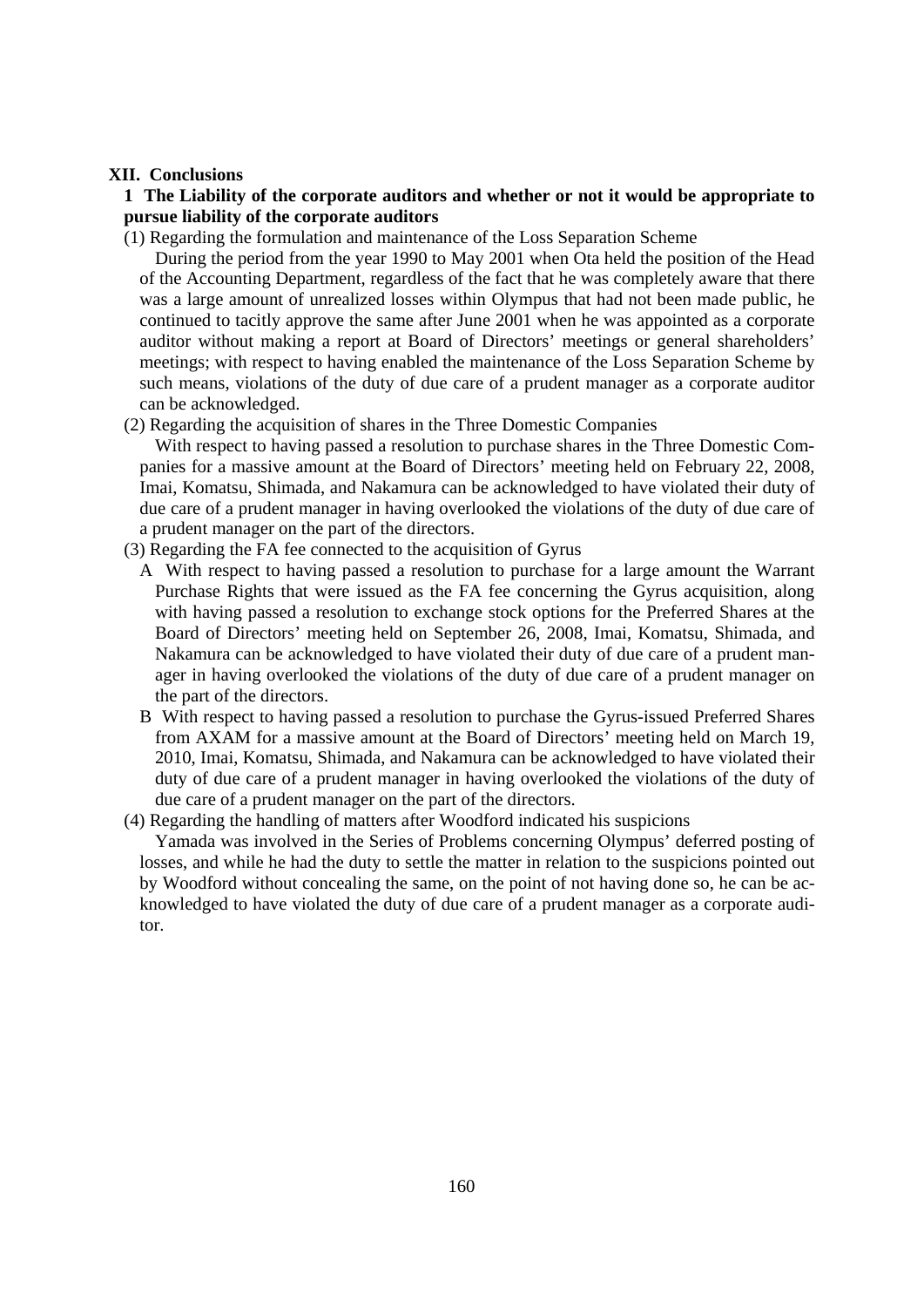However, because Yamada's liability in said matter has been acknowledged in the Director Liability Investigation Committee, we judge that it would be proper to exclude him from the pursuit of liability covered in this Committee.

(5) Regarding the other corporate auditors

No violations of the duty of due care of a prudent manager concerning the Series of Problems could be acknowledged with respect to the other corporate auditors (Ikoma, Komata, Kawashima, Kunihisa, Amemiya).

# **2 Liability of the auditing firms and whether or not it would be appropriate to pursue their liability**

For KPMG AZSA LLC and Ernst & Young ShinNihon LLC, the issue becomes one of a violation of the duty of due care with respect to misrepresentations in the securities reports etc. or the illegal dividend distributions of surplus money etc. accompanying the Series of Problems, but violations of the duty of due care could not be acknowledged with respect to either.

# **3 Liability of the executive officers and whether or not It would be appropriate to pursue their liability**

As to the executive officers (Ichikawa, Kojima, Kuribayashi, Gomi, Yokoo, Saito, Karaki, Ueda, Saito, Kawada, Masakawa, Kawamata, Sasa, Nishikawa, Yoda, Gumz, Nakajima, Kubota, Takeuchi, Koga, Hayashi, Taguchi, Ogawa, and Bang), none of them could be acknowledged to have committed any fraudulent or improper actions concerning the Series of Problems in their performance of duties.

Therefore, no liability could be acknowledged against the above-mentioned executive officers.

#### **4 Conclusion**

In the matter in question, the written opinions of experts or the investigation reports have each become important factors in judging the liability of Non-Director Management concerning the acquisition of shares in the Three Domestic Companies and the exchanging of stock options into the Preferred Shares as the FA fee concerning the Gyrus acquisition. However, in the 2009 Committee's Report and the business value calculation reports of the Isaka CPA Office, both were prepared with unusual premises that were extremely limited.

That the people involved at the time did not fully understand such preconditions and placed an emphasis on its conclusion may be viewed as being careless or imprudent as an after-thefact judgment of a legal expert, but for the corporate auditors and accounting auditors who were not experts in the field, the judgment cannot be immediately made that they violated the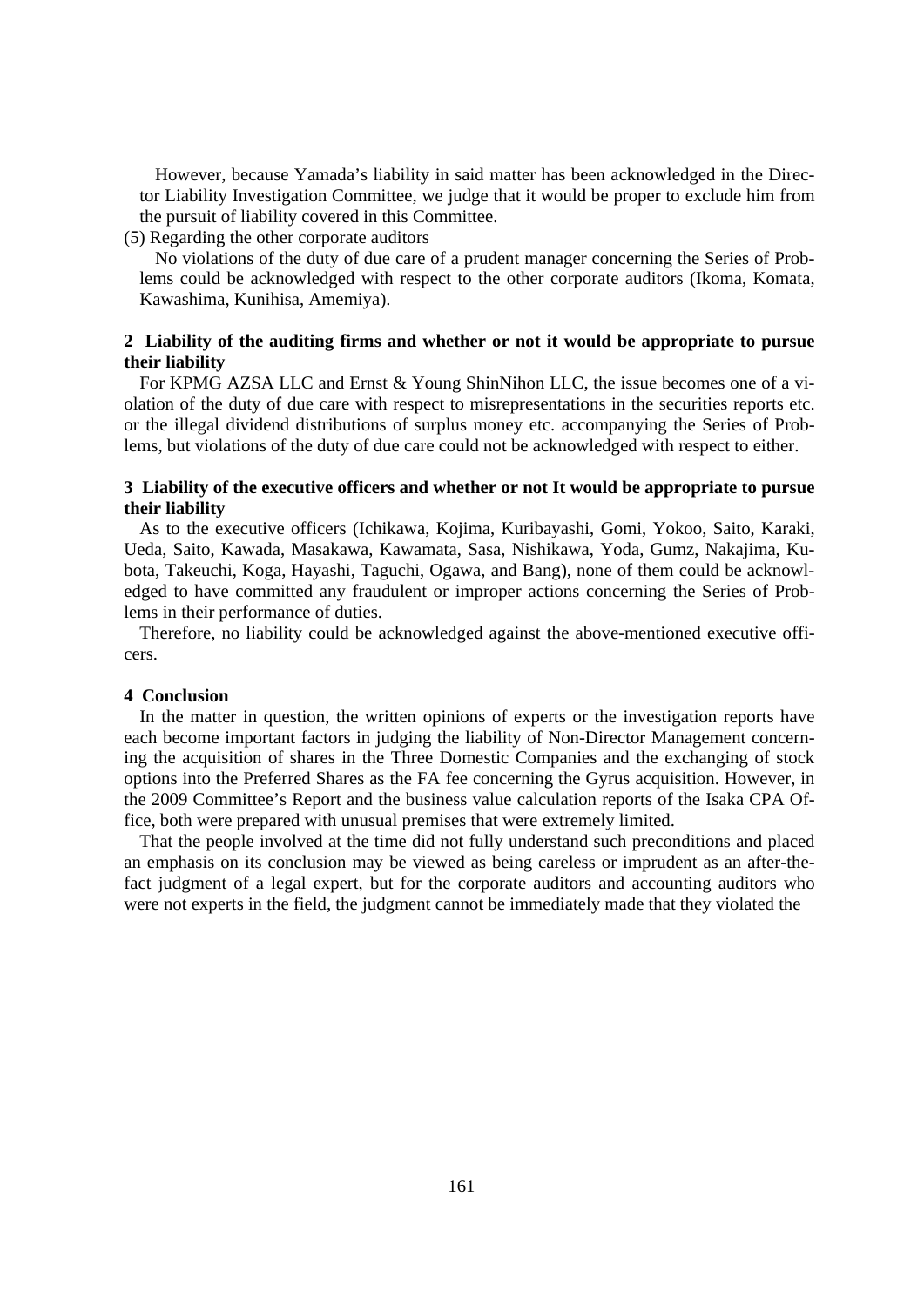duty of due care from the fact that they had not given thought to its unnaturalness. In other words, it can be said the masterminds of the matter in question concealed the illegal acts by cleverly manipulating the opinions of experts and the investigation reports.

End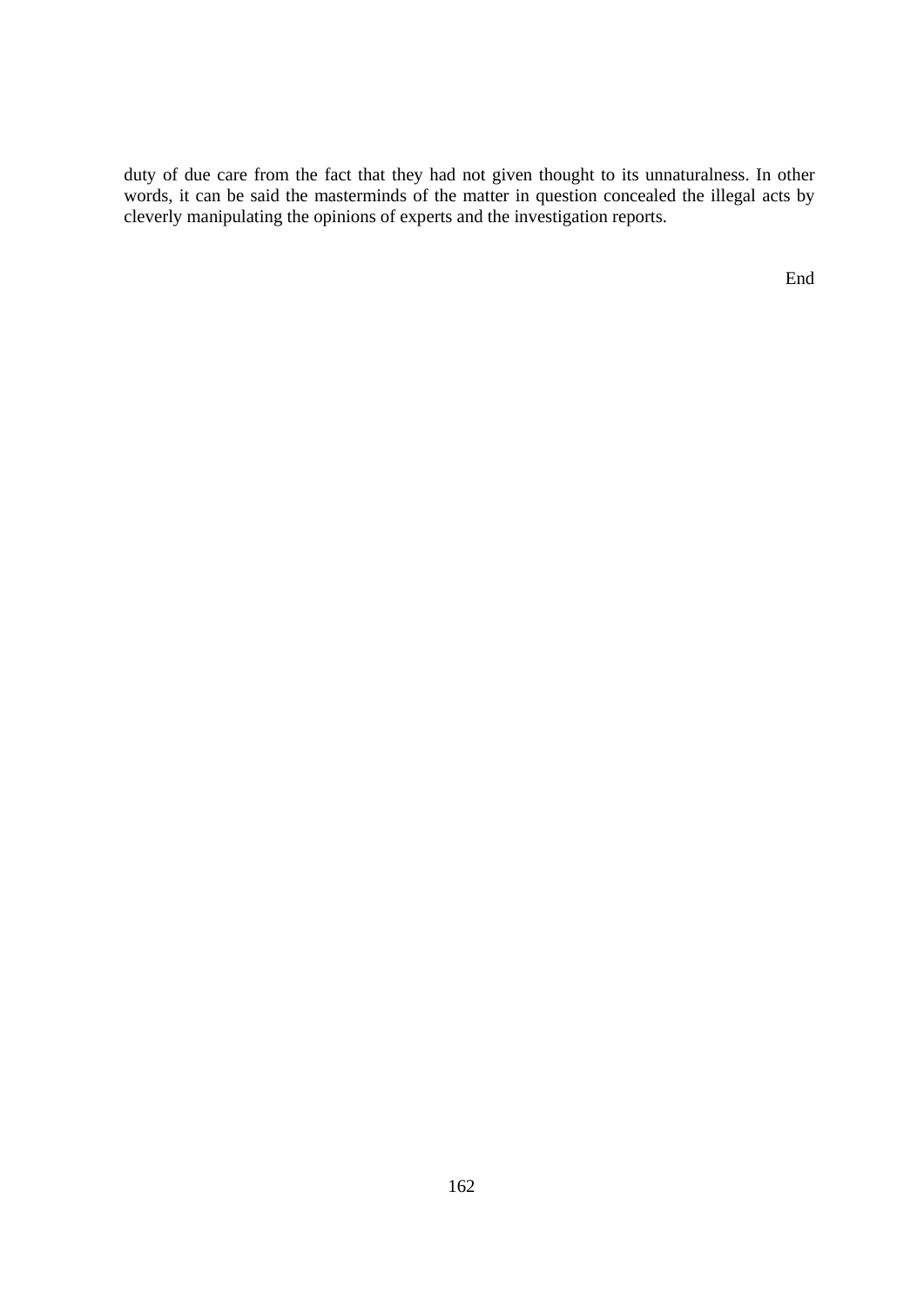#### Distributable amounts in revised financial statements

|                                                      |                              |                |           |                                  |                          |                |                    |           |           |                         |               | Unit: million yen |
|------------------------------------------------------|------------------------------|----------------|-----------|----------------------------------|--------------------------|----------------|--------------------|-----------|-----------|-------------------------|---------------|-------------------|
|                                                      |                              | <b>FYE3/07</b> |           | <b>FYE3/09</b><br><b>FYE3/08</b> |                          | <b>FYE3/10</b> |                    | FYE3/11   |           |                         |               |                   |
|                                                      |                              | Year-end       | Interim   | Year-end                         | Acquisition              | Interim divi-  | Year-end           | Interim   | Year-end  | Acquisition             | Interim divi- | Year-end          |
|                                                      |                              | dividend       | dividend  | dividend                         | of Treasury              | dend           | dividend           | dividend  | dividend  | of Treasury             | dend          | dividend          |
|                                                      |                              |                |           |                                  | stock                    |                |                    |           |           | stock                   |               |                   |
| Item                                                 | Effective<br>date<br>Formula | 6/29/2007      | 12/7/2007 | 6/30/2008                        | $5/9/2008-$<br>6/20/2008 | 12/5/2008      | 3/31/2009<br>$*1$  | 12/4/2009 | 6/30/2010 | 11/8/2010-<br>12/8/2010 | 12/3/2010     | 6/30/2011         |
| Distributable amount                                 |                              | -26.276        | $-32.956$ | .305<br>$-1$                     | $-7,288$                 | $-22.881$      | -82, 454           | -42, 710  | $-11,553$ | $-15,605$               | -21, 316      | $-20,684$         |
| Dividend of surplus or acquisition of Treasury stock |                              | .488           | 5,405     | 405                              | s. 997                   |                | 5.34No dividend T配 | 4.050     | 4.049     | 9, 995                  | 4.050         | 4.004             |

\*1: The distributable amount in FYE3/09 (year-end dividend) shows the distributable amount as of March 31, 2009, because no dividend was paid.

#### Process of calculating the distributable amount (only items of impact)

|                                                                                                                                                                                                                                                   |        |                         | <b>FYE3/07</b>           | <b>FYE3/08</b>           |                          |             | FYE3/09                  |                          | <b>FYE3/10</b> |                          | FYE3/1                                                      |                          |           |
|---------------------------------------------------------------------------------------------------------------------------------------------------------------------------------------------------------------------------------------------------|--------|-------------------------|--------------------------|--------------------------|--------------------------|-------------|--------------------------|--------------------------|----------------|--------------------------|-------------------------------------------------------------|--------------------------|-----------|
|                                                                                                                                                                                                                                                   |        | Formula                 | Year-end                 | Interim                  | Year-end                 | Acquisition | Interim                  | Year-end                 | Interim        | Year-end                 | Acquisition                                                 | Interim                  | Year-end  |
|                                                                                                                                                                                                                                                   |        |                         | dividend                 | dividend                 | dividend                 | of Treasury | dividend                 | dividend                 | dividend       | dividend                 | of Treasury                                                 | dividend                 | dividend  |
|                                                                                                                                                                                                                                                   |        |                         |                          |                          |                          | stock       |                          |                          |                |                          | stock                                                       |                          |           |
| <calculation amount="" of="" surplus=""></calculation>                                                                                                                                                                                            |        |                         |                          |                          |                          |             |                          |                          |                |                          |                                                             |                          |           |
| Sum of other capital surplus and earned surplus in the final fiscal year                                                                                                                                                                          |        | $a = a1 + a2$           | $-23,916$                | $-23,916$                | -4.647                   | $-4.647$    | $-4.647$                 | $-78,942$                | $-78,942$      | $-7,416$                 | $-7.416$                                                    | $-7,416$                 | $-9,536$  |
| Other capital surplus in the final fiscal year                                                                                                                                                                                                    |        | 81                      | 22                       | 22                       | 22                       | 22          | 22                       | 22                       | 22             | 32, 139                  | 32.139                                                      | 32, 139                  | 31,761    |
| Other earned surplus in the final fiscal year                                                                                                                                                                                                     |        | a2                      | $-23.938$                | $-23,938$                | $-4.669$                 | $-4.669$    | $-4.669$                 | $-78,964$                | $-78.964$      | $-39,655$                | $-39,555$                                                   | $-39,555$                | $-41.297$ |
| Increase/decrease in surplus after the end of the final fiscal year                                                                                                                                                                               |        | $b = b1 + b2 - b3$      |                          | $-6,488$                 | -                        | $\sim$      | -5, 405                  | $\overline{\phantom{0}}$ | 46, 442        | -                        | $-4.049$                                                    | $-4,049$                 |           |
| Gain/loss on disposition of Treasury stock after end of final fiscal yr. $\frac{1}{2}$                                                                                                                                                            |        | ьı                      | $\overline{\phantom{0}}$ |                          | -                        |             | $\overline{\phantom{a}}$ | $\overline{\phantom{a}}$ | $-3.558$       | -                        | -                                                           |                          |           |
| Gain on reduction of reserves after the end of the final fiscal year                                                                                                                                                                              | $*3$   | b <sub>2</sub>          | -                        |                          | -                        |             |                          | $\overline{\phantom{a}}$ | 50,000         |                          |                                                             |                          |           |
| (excluding amounts added to capital)                                                                                                                                                                                                              |        |                         |                          |                          |                          |             |                          |                          |                |                          |                                                             |                          |           |
| Dividends of surplus after the end of the final fiscal year                                                                                                                                                                                       |        | b3                      | -                        | 6,488                    | -                        |             | 5, 405                   | $\overline{\phantom{a}}$ |                | -                        | 4.049                                                       | 4,049                    |           |
| 第六天 公司信号 15米的 15米的 15米23(9) 15米 30米404年 20度 2017的 12平台47时 12平台21 15米1020524 2025 202424 67 25500 2025 500 2025 10 14655 1255 12565 12565 12565 12565 12565 12565 12565 12565 12565 12565 12565 12565 12565 12565 12565 12565<br>Amount of surplus |        |                         |                          |                          |                          |             |                          |                          |                |                          |                                                             |                          |           |
| <calculation amount="" distributable="" of=""></calculation>                                                                                                                                                                                      |        |                         |                          |                          |                          |             |                          |                          |                |                          |                                                             |                          |           |
| Amount of surplus (as of the effective date of the distribution)                                                                                                                                                                                  |        | IA                      | $-23.916$                | $-30, 404$               | -4.647                   | $-4.647$    | $-10,052$                | $-78,942$                | $-32.500$      | -7, 416                  | $-11.466$                                                   | $-11.465$                | $-9,536$  |
| Dividend restrictions based on goodwill, etc.                                                                                                                                                                                                     |        | 0                       |                          |                          |                          |             | $\overline{\phantom{a}}$ |                          |                |                          |                                                             |                          |           |
| Book value of Treasury stock (as of the effective date of the distribu-<br>tion)                                                                                                                                                                  |        | $f = f1 + f2 + f3 - f4$ | 2,360                    | 2,552                    | 12,658                   | 2,641       | 12, 829                  | 2.634                    | 4, 131         | 4, 137                   | 4, 140                                                      | 9,851                    | 11, 148   |
| Balance at the end of the final fiscal year                                                                                                                                                                                                       |        | f1                      | 2.264                    | 2.264                    | 2.634                    | 2,634       | 2.634                    | 2.634                    | 12.874         | 4.136                    | 4.136                                                       | 4, 136                   | 11.097    |
| Increase by purchase of fractional shares                                                                                                                                                                                                         | *4     | f <sub>2</sub>          | 96                       | 288                      | 27                       |             | 198                      |                          | 16             |                          |                                                             |                          | 61        |
| Increase by means other than purchase of fractional shares                                                                                                                                                                                        | $*5.6$ | f3                      | ۰                        | $\overline{\phantom{a}}$ | 9.997                    |             | 9.997                    | $\ddot{}$                |                | -                        | -                                                           | 5.711                    |           |
| Decrease                                                                                                                                                                                                                                          | *7     | f4                      | $\overline{\phantom{a}}$ | -                        | $\overline{\phantom{0}}$ |             | $\sim$                   | ٠                        | 8,759          | $\overline{\phantom{a}}$ | $\overline{\phantom{a}}$                                    | $\overline{\phantom{a}}$ |           |
| Value of Treasury stock disposed after the end of the final fiscal year                                                                                                                                                                           | $*7$   | ᇀ                       |                          |                          |                          |             |                          | -                        | 5, 201         |                          | ٠                                                           |                          |           |
| Valuation difference on other securities - balance                                                                                                                                                                                                |        |                         |                          | -                        | -                        |             |                          | 878                      | 878            | $\overline{\phantom{a}}$ | -                                                           | $\overline{\phantom{a}}$ |           |
| Total                                                                                                                                                                                                                                             |        |                         | 2.360                    |                          | 12,658                   | 2.641       | 12.829                   | 3,512                    | 10.210         | 4.137                    | 4.140                                                       | 9,851                    | 11, 148   |
|                                                                                                                                                                                                                                                   |        | B= e + f + g + h        |                          | 2.552                    |                          |             |                          |                          |                |                          | 442-710   22-11-5533   22605   22605   227 316   22 20 3684 |                          |           |
|                                                                                                                                                                                                                                                   |        |                         |                          |                          |                          |             |                          |                          |                |                          |                                                             |                          |           |

\*2: The gain on disposition of Treasury stock in FYE3/2010 (interim dividend) is due to the exchange with Iwaken shares on June 1, 2009.

\*3: The gain on reduction of reserves in FYE3/2010 (interim dividend) is due to transferring capital reserves to surplus pursuant to a resolution at the general shareholders meeting on June 26, 2009.

\*4: For the increase in Treasury stock due to the purchase of fractional shares, except for year-end dividends, the increase up to just before the end of the month in which the effective date falls is shown for the sake of plicity.

\*5: The increases in Treasury stock in FYE3/2008 (year-end dividend) and FYE3/2009 (interim dividend) are due to the paid acquisition of Treasury stock from May 9, 2008 to June 20, 2008.

\*6: The increase in Treasury stock in FYE3/2011 (interim dividend) is due to the paid acquisition of Treasury stock from November 8, 2010 to December 3, 2010 (dividend effective date).

\*7: The decrease in Treasury stock and the value of disposed Treasury stock in FYE3/2010 (interim dividend) are due to the exchange with Iwaken shares on June 1, 2009.

# Exhibit <sup>1</sup>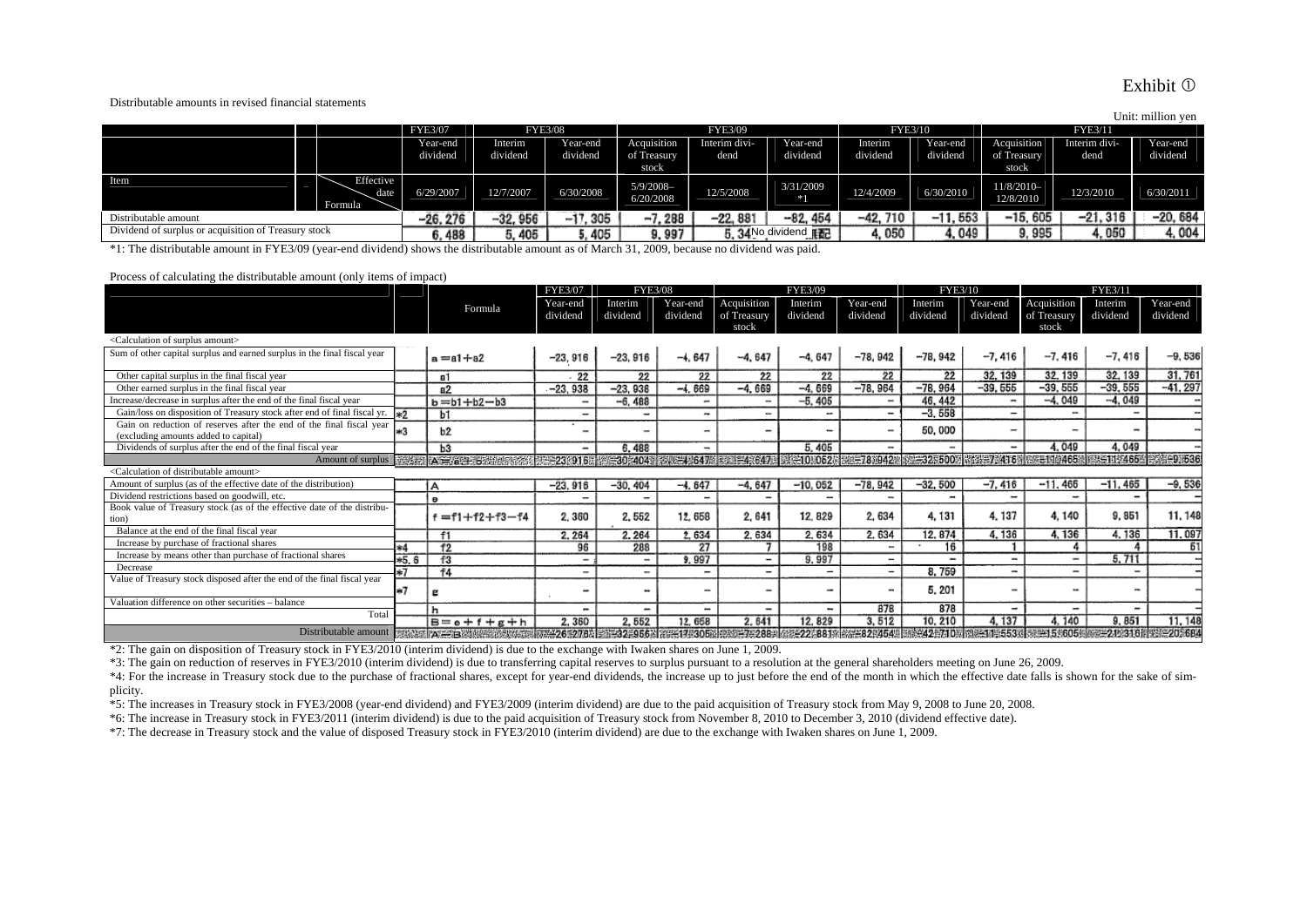# Dividends of surplus

|                   | 139 <sup>th</sup><br>term (FYE3/07) | $140^{\text{th}}$ term (FYE3/08) | $141^{st}$<br>term (FYE3/09) | $142^{\text{na}}$<br>$^{\circ}$ term (FYE3/10) | $143^{\text{rd}}$ term (FYE3/11) |
|-------------------|-------------------------------------|----------------------------------|------------------------------|------------------------------------------------|----------------------------------|
| Year-end dividend | 6,487,732,272                       | 5,404,783,360                    |                              | 4,049,527,545                                  | 4,004,019,900                    |
| Interim dividend  | 5,405,454,740                       | 5,344,557,880                    | 4,049,555,925                | 4,049,509,830                                  |                                  |

Acquisition of Treasury stock

|                                                       |                           |  | <b>Resolution on May</b> | Resolution on Nov.     |
|-------------------------------------------------------|---------------------------|--|--------------------------|------------------------|
|                                                       |                           |  | 8, 2008, to acquire      | $5, 2011$ , to acquire |
|                                                       |                           |  | Treasury stock           | Treasury stock         |
|                                                       | Total number of shares to |  | 3.5 million shares       | 5.0 million shares     |
|                                                       | be acquired               |  | (maximum)                | (maximum)              |
| Details of resolution<br>to acquire Treasury<br>stock | Total acquisition amount  |  | 10 billion yen           | 10 billion yen         |
|                                                       |                           |  | (maximum)                | (maximum)              |
|                                                       | Acquisition period        |  | From May 9, 2008         | From Nov. 8, 2010      |
|                                                       |                           |  | to June 20, 2008         | to Dec. 20, 2010       |
| Actual acquisition of                                 | Number of shares acquired |  | 1,397,000                | 2,302,100              |
|                                                       | Total acquisition amount  |  | 9,997,730,000            | 9,995,227,400          |
| Treasury stock                                        | (yen)                     |  |                          |                        |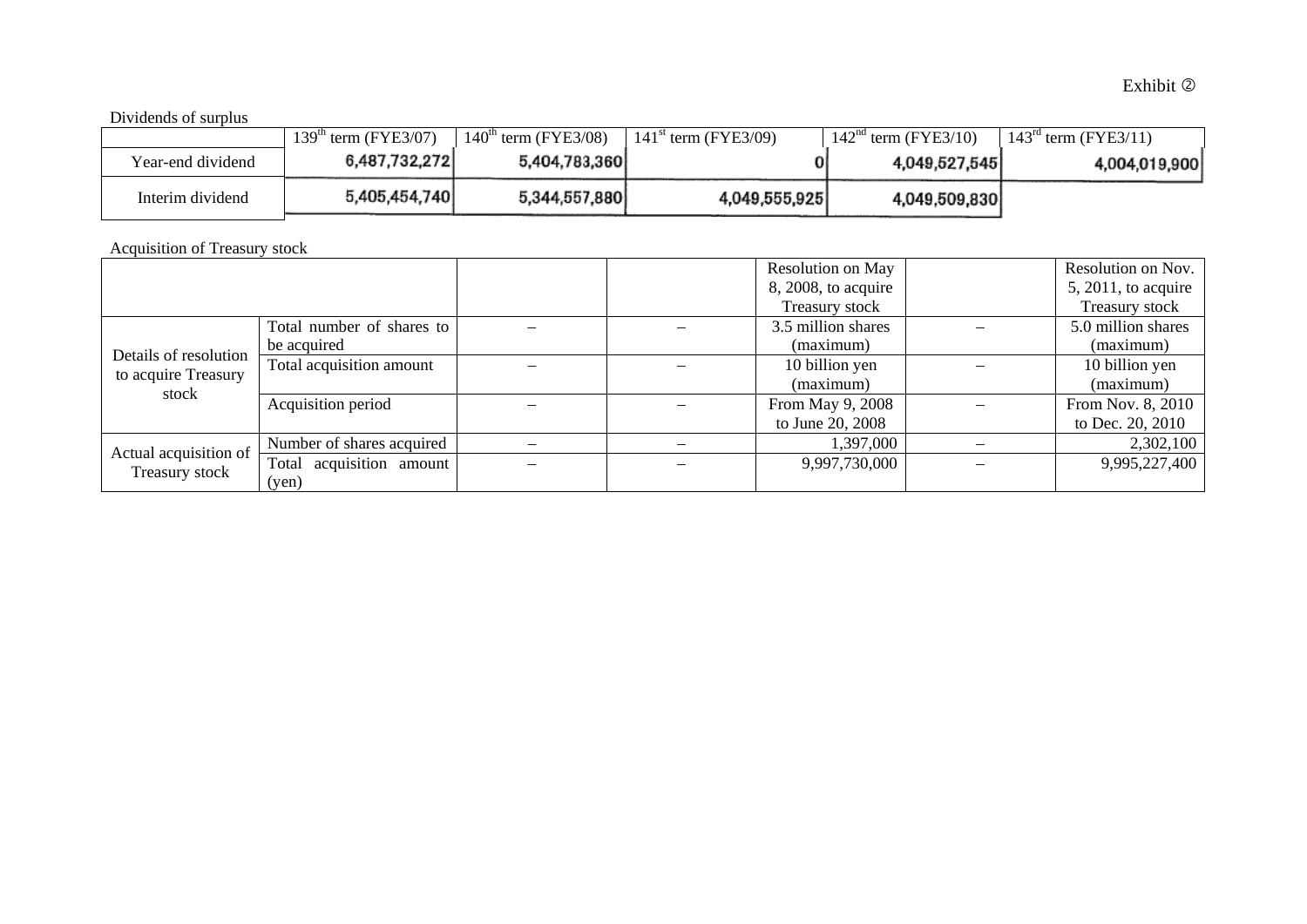Exhibit <sup>3</sup>

The Interest

|                           | $2001.4.1 -$ | $2002.4.1 -$ | $2003.2.1 -$ | $2003.4.1 -$ | $2004.4.1 -$ |
|---------------------------|--------------|--------------|--------------|--------------|--------------|
|                           | 2002.3.31    | 2003.1.31    | 2003.3.31    | 2004.3.31    | 2005.3.31    |
| <b>LGT</b> Bank           | 262,430,004  | 214,442,804  | 42,888,561   | 251,632,884  | 258,231,124  |
| Commerzbank<br>or SG Bank | 120,892,500  | 100,743,750  | 20,148,750   | 120,892,500  | 120,892,500  |
| Total                     | 383,322,504  | 315,186,554  | 63,037,311   | 372,525,384  | 379,123,624  |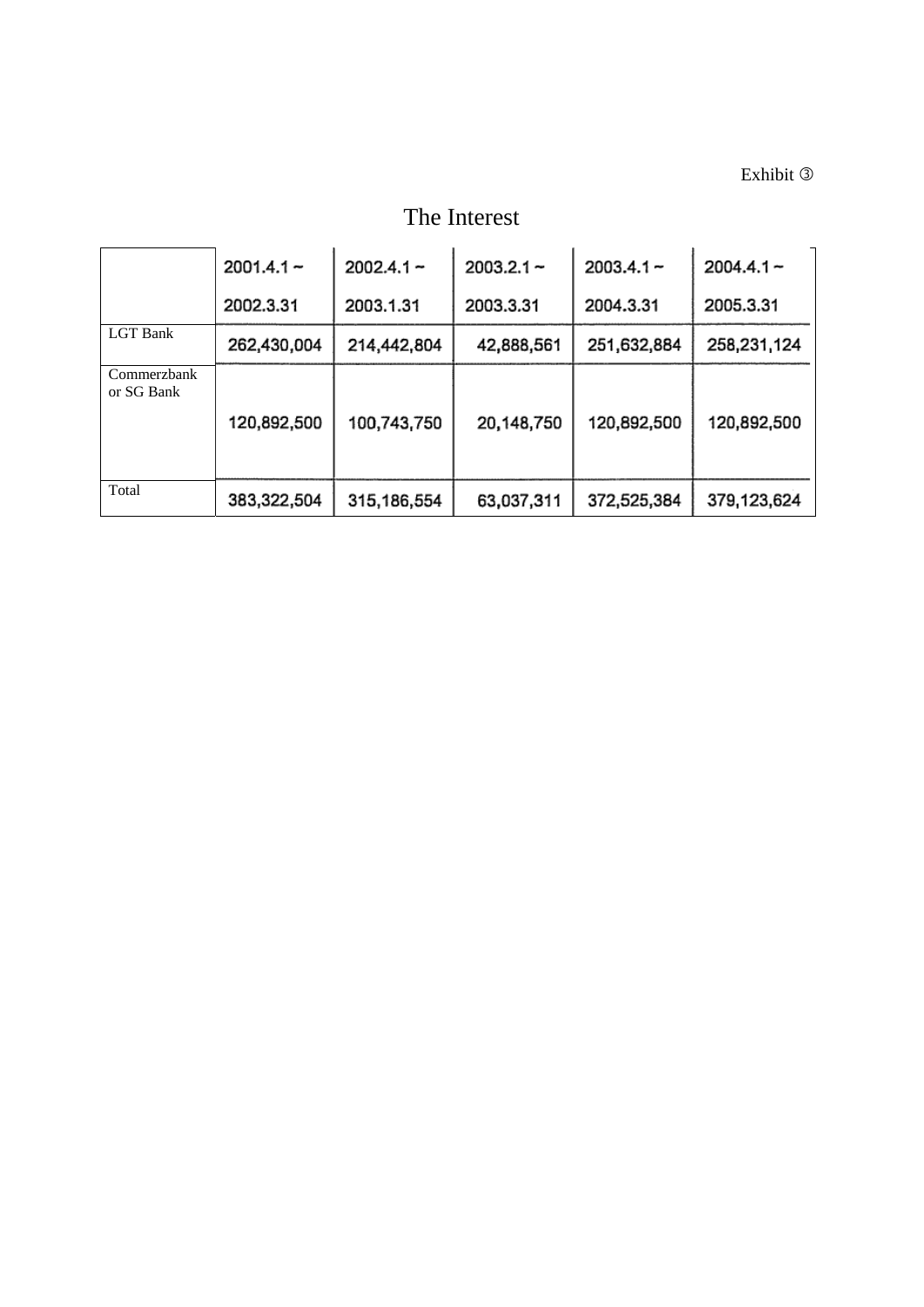# The Fund Management Fees, Etc.

# (1) GIM, SG Bond Portion

|                         | $2001.4.1 -$ | $2002.4.1 -$ | $2003.2.1 -$ | $2003.4.1 -$ | $2004.4.1 -$ |
|-------------------------|--------------|--------------|--------------|--------------|--------------|
|                         | 2002.3.31    | 2003.1.31    | 2003.3.31    | 2004.3.31    | 2005.3.31    |
| LGT-GIM<br>(OT)         | 243,403,020  | 204,948,975  | 41,271,143   | 247,626,855  | 248,988,915  |
| <b>GIM</b><br>(OAM-OFH) | 327,313,000  | 272,760,833  | 54,552,167   | 327,313,000  | 327,313,000  |
| SG Bond                 | 0            | 0            | 0            | 0            | n            |
| Total                   | 570,716,020  | 477,709,808  | 95,823,310   | 574,939,855  | 576,301,915  |

## (2) NEO Portion

|                                                           | $2001.4.1 -$ | $2002.4.1 -$ | $2003.2.1 -$ | $2003.4.1 -$ | $2004.4.1 -$ |
|-----------------------------------------------------------|--------------|--------------|--------------|--------------|--------------|
|                                                           | 2002.3.31    | 2003.1.31    | 2003.3.31    | 2004.3.31    | 2005.3.31    |
| NEO's<br>manage-<br>ment fee, etc.                        | 79,680,930   | 59,760,697   | 19,920,232   | 168,841,342  | 86,877,724   |
| QP<br>of<br>portion<br>NEO's<br>manage-<br>ment fee, etc. | 52,400,340   | 39,300,254   | 13,100,084   | 111,034,645  | 57, 133, 147 |

\*For NEO, the QP portion of the management fee, etc. in said fund

# (3) GCNVV Portion

|                                                                             | $2001.4.1 -$ | $2002.1.1 -$ | $2003.1.1 -$ | $2004.1.1 -$ |
|-----------------------------------------------------------------------------|--------------|--------------|--------------|--------------|
|                                                                             | 2001.12.31   | 2002.12.31   | 2003.12.31   | 2004.12.31   |
| GCNVV's<br>man-<br>agement fee, etc.                                        | 271,725,559  | 322,501,703  | 303,270,603  | 296,382,155  |
| Loss<br>separation<br>of<br>portion<br>GCNVV's<br>man-<br>agement fee, etc. | 186,326,098  | 221,144,025  | 207,956,985  | 203.233,478  |

\*For GCNVV, the loss separation portion of the management fee, etc. in said fund.

\*The portion from 4/1/2001 to 12/31/2001 was calculated at 9/12 of the annualized fee (¥362,300,745)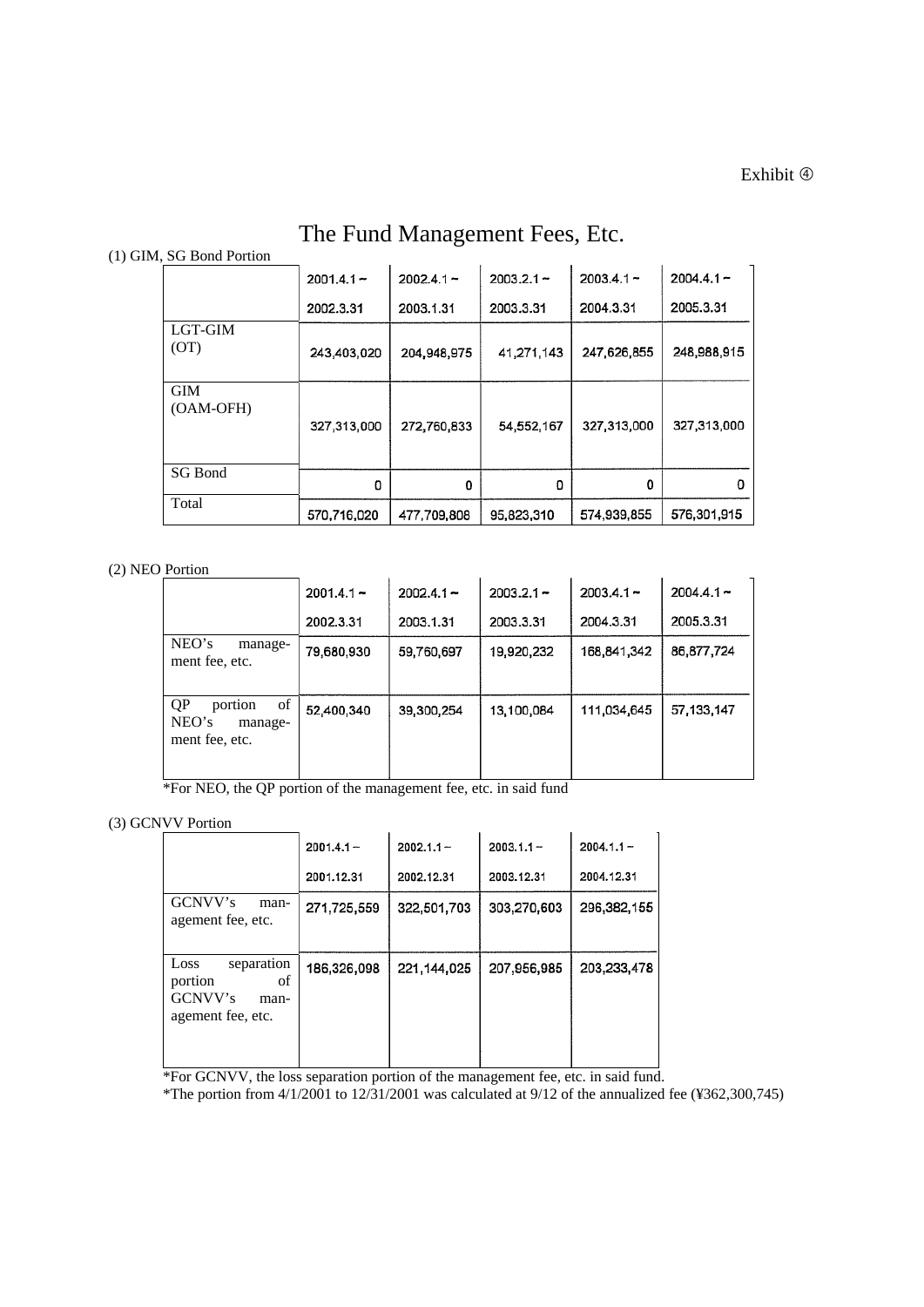#### Damages by Ota

#### 1. Interest (July 2001–June 2004)

# $383.322.504 \times 9/12 + 315.186.554 + 63.037.311 + 372.525.384 + 379.123.624 \times 3/12$

 $=$  ¥1,133,022,033

 \* Interest for the period from April 1, 2001 to March 31, 2002 is calculated for the nine months after the auditor took office

 \* Interest for the period from April 1, 2004 to March 31, 2005 is calculated for the three months before the auditor took office

2. Fund management fees, etc. (July 2001–June 2004)

GIM, SG Bond Portion

#### $570,716,020 \times 9/12 + 477,709,808 + 95,823,310 + 574,939,855 + 576,301,915 \times 3/12$

 $=$  ¥1,720,585,466

\* The portion for the period from April 1, 2001 to March 31, 2002 is calculated for the nine months after the auditor took office

\* The portion for the period from April 1, 2004 to March 31, 2005 is calculated for the three months before the auditor took office

NEO Portion (July 2001–June 2004)

#### $52,400,340 \times 9/12 + 39,300,254 + 13,100,084 + 111,034,645 + 57,133,147 \times 3/12$

 $= 217,018,524$ 

\* The portion for the period from April 1, 2001 to March 31, 2002 is calculated for the nine months af-

ter the auditor took office

\* The portion for the period from April 1, 2004 to March 31, 2005 is calculated for the three months before the auditor took office

GCNVV Portion (July 2001–June 2004)

## 186,326,098×6/9+221,144,025+207,956,985+203,233,478×6/12

 $=$  ¥654,935,147

\* The portion for the period from April 1, 2001 to December 31, 2001 is calculated for the six months after the auditor took office

\* The portion for the period from April 1, 2004 to December 31, 2004 is calculated for the six months before the auditor took office

⊕ Total of ①–③ above

¥2,765,770,191

#### 3. Grand total

¥3,725,561,170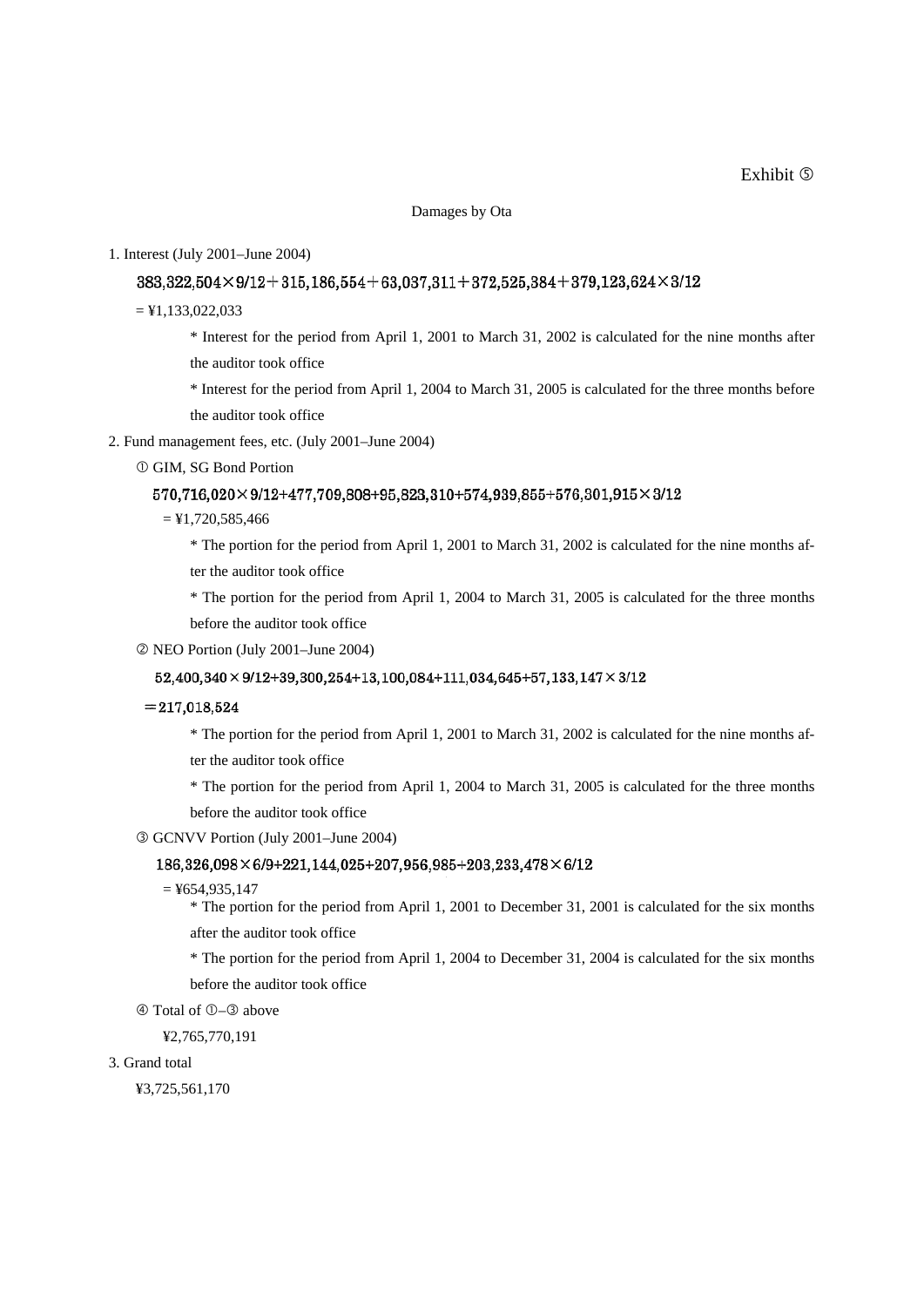# Liability of Minoru Ota as Auditor

| Number | Cause of liability, etc.                                                                                         | Amount of damages, etc. | Remarks                                                               |
|--------|------------------------------------------------------------------------------------------------------------------|-------------------------|-----------------------------------------------------------------------|
|        | Breach of the duty of due care of a prudent manager<br>regarding the maintenance of the state of loss separation | 3,725,561,170 yen       | Interest and fund fees, etc. during<br>the term of service as auditor |
|        | Total                                                                                                            | 3,725,561,170 yen       |                                                                       |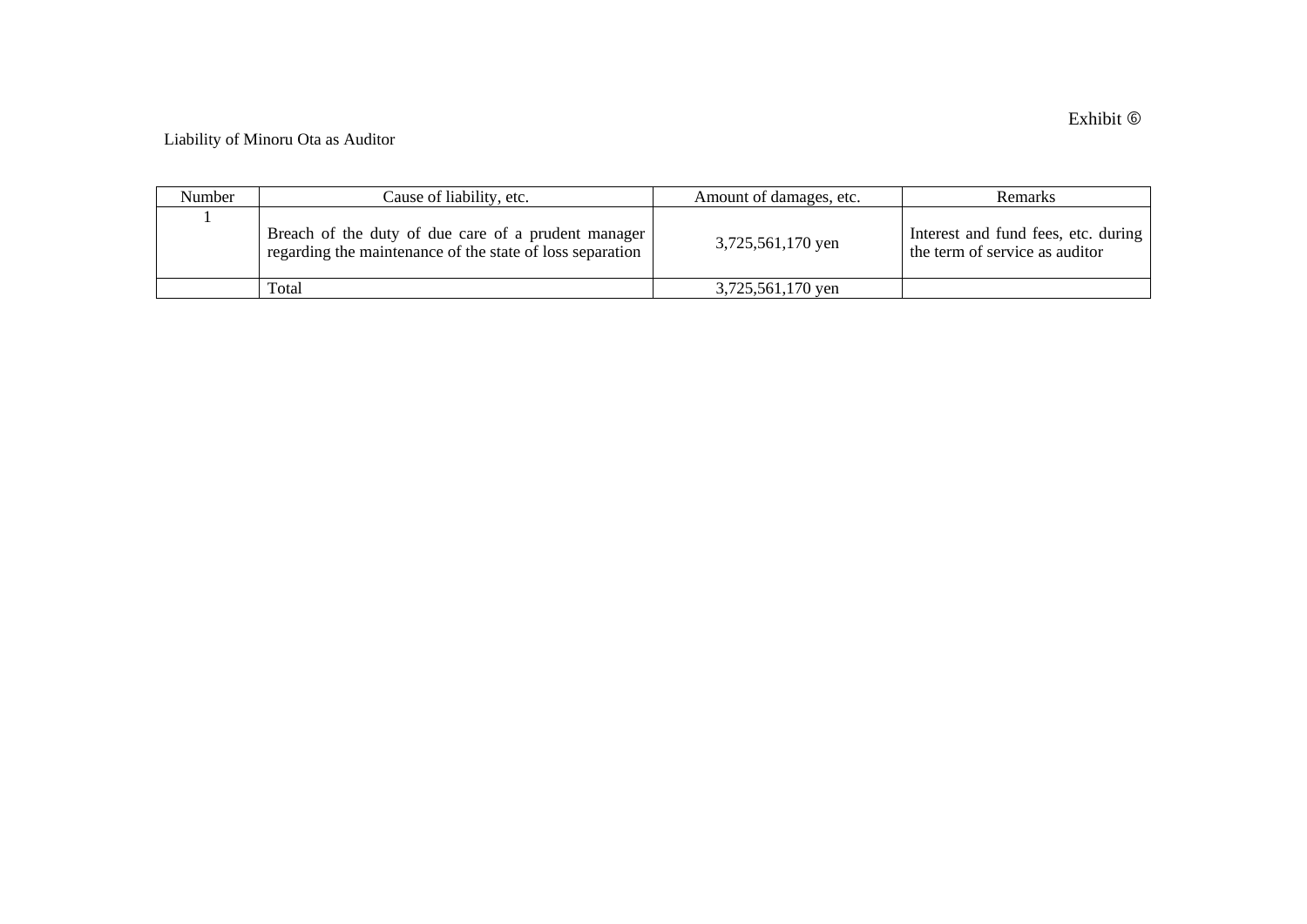| Number | Cause of liability, etc.                                                                                                                                                                                                                                                                                                                                                                      | Amount of damages, etc. | Remarks                                                                                                                                                                           |
|--------|-----------------------------------------------------------------------------------------------------------------------------------------------------------------------------------------------------------------------------------------------------------------------------------------------------------------------------------------------------------------------------------------------|-------------------------|-----------------------------------------------------------------------------------------------------------------------------------------------------------------------------------|
|        | Breach of the duty of due care of a prudent manager<br>regarding the audit of the acquisition of three domestic<br>companies pursuant to the resolution at the Board of<br>Directors meeting held on February 22, 2008                                                                                                                                                                        | 2,209,250,000 yen       | Total of 1,259,250,000 yen paid<br>from Neo to Gurdon Overseas<br>S.A. in September 2008, and<br>950,000,000 yen paid from Teao<br>to Nayland Overseas S.A. in De-<br>cember 2008 |
|        | Breach of the duty of due care of a prudent manager<br>with regard to auditing the summary audit report for<br>FYE3/2008, the issuance of preferred shares pursuant to<br>the resolution at the Board of Directors meeting held on<br>September 26, 2008, and the acquisition of preferred<br>shares pursuant to the resolution at the Board of Direc-<br>tors meeting held on March 19, 2010 | 2,447,509,788 yen       | Total of 1,080,066,963 yen paid<br>from GPAI to Nakagawa in April<br>2010 and 1,367,442,825 yen paid<br>from Easterside to Chan in June<br>2010                                   |
|        | Total                                                                                                                                                                                                                                                                                                                                                                                         | 4,656,759,788 yen       |                                                                                                                                                                                   |

Liability of Tadao Imai, Katsuo Komatsu, Makoto Shimada, and Yasuo Nakamura as Corporate auditors

\*For Makoto Shimada and Yasuo Nakamura, because liability limit agreements were signed, liability may be limited to the amounts specified in said agreements.